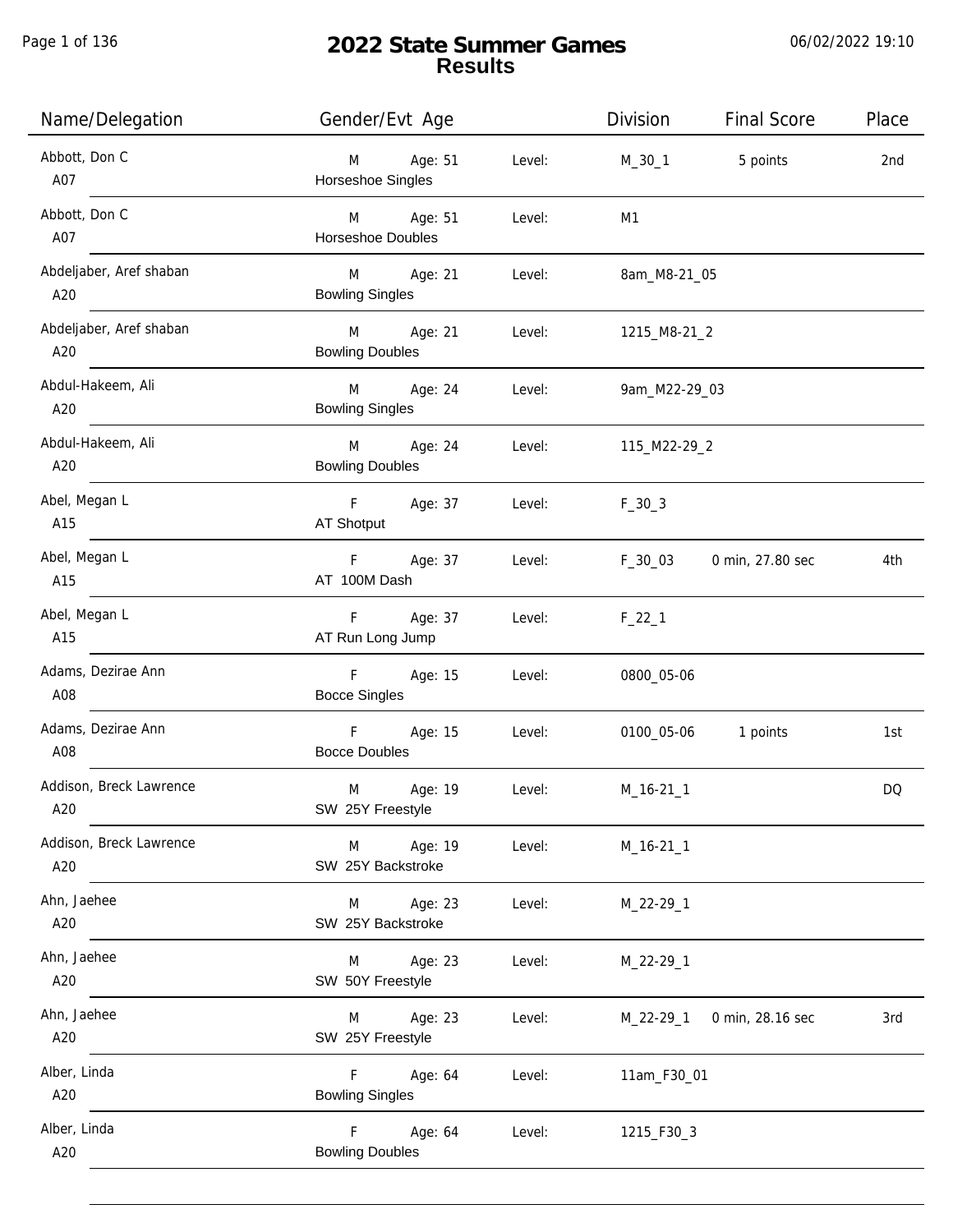Page 2 of 136

j.

# **2022 State Summer Games Results**

| Name/Delegation                   | Gender/Evt Age                          |        | <b>Division</b>        | <b>Final Score</b>          | Place |
|-----------------------------------|-----------------------------------------|--------|------------------------|-----------------------------|-------|
| Albert, Kyle<br>A23               | Age: 27<br>M<br>AT Mini Javelin         | Level: | $M_16_7$               |                             |       |
| Albert, Kyle<br>A23               | Age: 27<br>M<br>AT 100M Dash            | Level: |                        | M_22-29_09 0 min, 22.67 sec | 7th   |
| Albert, Kyle<br>A23               | Age: 27<br>M<br>AT Stand Long Jump      | Level: | M_22_06                |                             |       |
| Alchin, Aurora R<br>A09           | F Age: 34<br>SW 50Y Freestyle           | Level: | $F_30_1$               |                             |       |
| Alchin, Aurora R<br>A09           | F Age: 34<br>SW 50Y Backstroke          | Level: | F3                     | 1 min, 28.64 sec            | 4th   |
| Alexander, Alexis<br>A26          | F<br>Age: 10<br>AT 100M Walk            | Level: | $F_8-21_1$             | 1 min, 8.65 sec             | 2nd   |
| Alexander, Alexis<br>A26          | F.<br>Age: 10<br>AT 50M Dash            | Level: | $F_8-15-1$             | 0 min, 13.96 sec            | 2nd   |
| Alexander, Alexis<br>A26          | Age: 10<br>F.<br>AT Stand Long Jump     | Level: | $F_8-11$ <sup>01</sup> |                             |       |
| ALQAIZY, NADA<br>A08              | Age: 25<br>F.<br><b>Bowling Doubles</b> | Level: | 115_F22-29_1           |                             |       |
| ALQAIZY, NADA<br>A08              | F<br>Age: 25<br><b>Bowling Singles</b>  | Level: | 10am_F22-29_02         |                             |       |
| Alvarado, Moises Hernandez<br>A17 | M<br>Age: 21<br><b>Bocce Singles</b>    | Level: | 1000_21-22             |                             |       |
| Alvarado, Moises Hernandez<br>A17 | M<br>Age: 21<br><b>Bocce Doubles</b>    | Level: | 0200_11-12             | 3 points                    | 3rd   |
| Ambrosia, Aiden<br>A23            | M<br>Age: 18<br>AT Softball Throw       | Level: | M_16_04                |                             |       |
| Ambrosia, Aiden<br>A23            | M<br>Age: 18<br>AT 100M Dash            | Level: |                        | M_16-21_03 0 min, 21.65 sec | 4th   |
| Ambrosia, Aiden<br>A23            | Age: 18<br>M<br>AT Stand Long Jump      | Level: | M_12-21_04             |                             |       |
| ANDERS, NICHOLAS Matthew<br>A23   | Age: 32<br>M<br>AT 100M Dash            | Level: | M_30_06                | 0 min, 16.58 sec            | 4th   |
| ANDERS, NICHOLAS Matthew<br>A23   | Age: 32<br>M<br>AT Run Long Jump        | Level: | $M_22_5$               |                             |       |
| ANDERS, NICHOLAS Matthew<br>A23   | M<br>Age: 32<br><b>AT Shotput</b>       | Level: | $M_30_4$               |                             |       |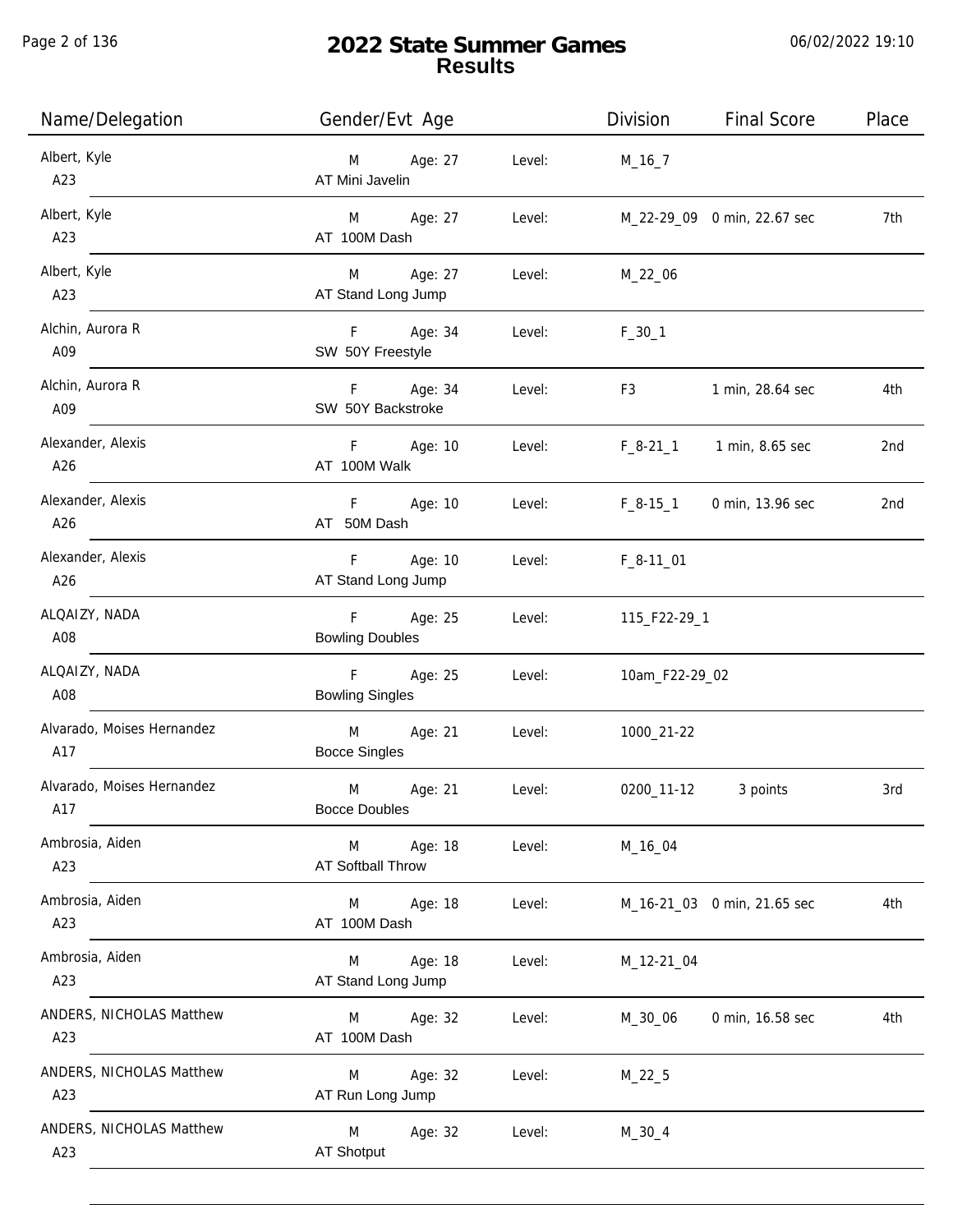Page 3 of 136

| Name/Delegation                   | Gender/Evt Age                                 |        | <b>Division</b> | <b>Final Score</b>          | Place |
|-----------------------------------|------------------------------------------------|--------|-----------------|-----------------------------|-------|
| Anderson, Robert Carl<br>A01      | Age: 57<br>M<br>AT 200M Dash                   | Level: | $M_30_2$        | 0 min, 42.33 sec            | 2nd   |
| Anderson, Robert Carl<br>A01      | M Age: 57<br>AT 50M Dash                       | Level: | $M_30_5$        | 0 min, 9.40 sec             | 4th   |
| Anderson, Robert Carl<br>A01      | M Age: 57<br>AT 100M Dash                      | Level: | M_30_06         | 0 min, 18.48 sec            | 5th   |
| Anderson, Sara L<br>A06           | F Age: 21<br>AT 50M Dash                       | Level: | $F_16-29_4$     | 0 min, 10.50 sec            | 3rd   |
| Anderson, Sara L<br>A06           | F Age: 21<br>AT 100M Dash                      | Level: |                 | F_16-21_02 0 min, 20.90 sec | 3rd   |
| Anderson, Sara L<br>A06           | F<br>Age: 21<br>AT Mini Javelin                | Level: | $F_16_5$        |                             |       |
| Ansley, Dawson Tyler<br>A19       | Age: 16<br>M<br>AT 100M Dash                   | Level: |                 | M_16-21_02 0 min, 23.09 sec | 3rd   |
| Ansley, Dawson Tyler<br>A19       | Age: 16<br>M<br>AT 50M Dash                    | Level: |                 | M_16-29_3 0 min, 10.54 sec  | 3rd   |
| Ansley, Dawson Tyler<br>A19       | Age: 16<br>M<br><b>AT Softball Throw</b>       | Level: | M_16_06         |                             |       |
| Antonie, Bolden<br>A26            | Age: 15<br>M<br>AT 50M Dash                    | Level: |                 | M_8-15_3 0 min, 9.81 sec    | 2nd   |
| Antonie, Bolden<br>A26            | Age: 15<br>M<br>AT 100M Dash                   | Level: |                 | M_12-15_02 0 min, 18.72 sec | 1st   |
| Appleberry, Brittan Edward<br>A11 | Age: 30<br>M<br><b>Bocce Singles</b>           | Level: | 1100_09-10      |                             |       |
| Appleberry, Brittan Edward<br>A11 | Age: 30<br>$M_{\odot}$<br><b>Bocce Doubles</b> | Level: | 0200_17-18      | 3 points                    | 3rd   |
| Appleby, Scott<br>A05             | Age: 58<br>M<br><b>Bocce Singles</b>           | Level: | 1200_05-06      |                             |       |
| Appleby, Scott<br>A05             | M Age: 58<br><b>Bocce Doubles</b>              | Level: | 0300_05-06      | 1 points                    | 1st   |
| Ardt, William<br>A23              | Age: 38<br>M<br>AT Mini Javelin                | Level: | $M_16_2$        |                             |       |
| Ardt, William<br>A23              | Age: 38<br>M<br>AT 200M Dash                   | Level: | M_30_1          | 1 min, 1.66 sec             | 5th   |
| Ardt, William<br>A23              | Age: 38<br>M<br>AT Stand Long Jump             | Level: | $M_22_03$       |                             |       |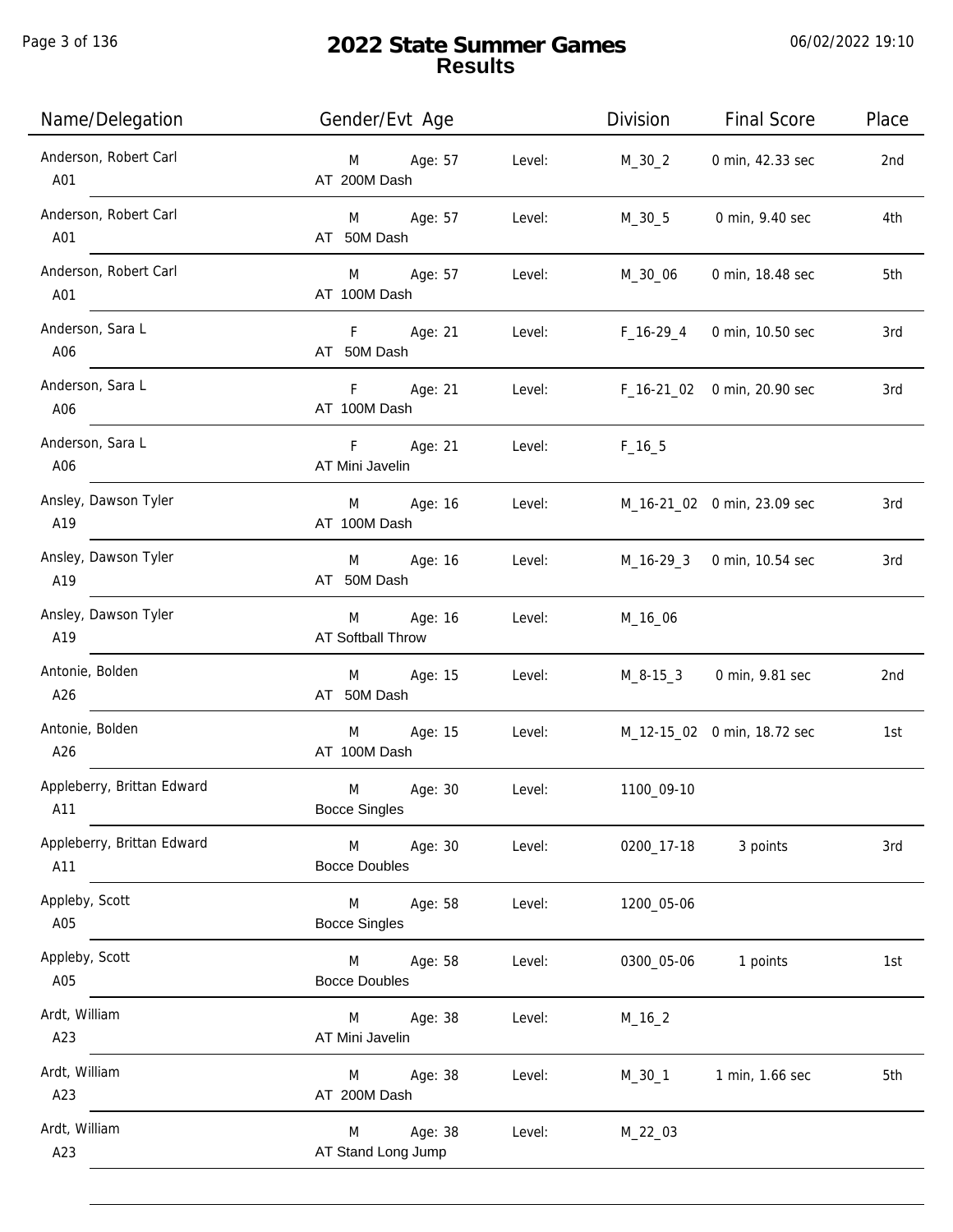Page 4 of 136

# **2022 State Summer Games Results**

| Name/Delegation                | Gender/Evt Age                           |        | <b>Division</b> | <b>Final Score</b> | Place      |
|--------------------------------|------------------------------------------|--------|-----------------|--------------------|------------|
| Atha, Brian Anthony<br>A09     | Age: 49<br>M<br>SW 50Y Freestyle         | Level: | $M_30_1$        |                    |            |
| Atha, Brian Anthony<br>A09     | M Age: 49<br>SW 50Y Backstroke           | Level: | M1              | 1 min, 36.77 sec   | 3rd        |
| Atkins, Todd<br>A23            | M Age: 53<br>AT Stand Long Jump          | Level: | M_22_02         |                    |            |
| Atkins, Todd<br>A23            | M Age: 53<br>AT 50M Dash                 | Level: | M_30_2          | 0 min, 44.58 sec   | 5th        |
| Atkins, Todd<br>A23            | M<br>Age: 53<br>AT Shotput               | Level: | $M_30_1$        |                    |            |
| Aubertin, James<br>A04         | M<br>Age: 18<br><b>AT Softball Throw</b> | Level: | M_16_13         |                    |            |
| Aubertin, James<br>A04         | Age: 18<br>M<br>AT 50M Dash              | Level: | M_16-29_6       | 0 min, 9.07 sec    | 5th        |
| Aubertin, James<br>A04         | Age: 18<br>M<br>AT Stand Long Jump       | Level: | M_12-21_06      |                    |            |
| Aubertin, Ralph<br>A04         | Age: 27<br>M<br>AT Run Long Jump         | Level: | $M_22_5$        |                    |            |
| Aubertin, Ralph<br>A04         | M<br>Age: 27<br>AT Shotput               | Level: | M_22-29_4       |                    |            |
| Aubertin, Ralph<br>A04         | M<br>Age: 27<br>AT 100M Dash             | Level: | M_22-29_02      |                    | <b>DNS</b> |
| Avery, Alec Lee<br>A19         | M<br>Age: 41<br><b>Bowling Doubles</b>   | Level: | 215_M30_4A      |                    |            |
| Avery, Alec Lee<br>A19         | M<br>Age: 41<br><b>Bowling Singles</b>   | Level: | 1200_M30_04     |                    |            |
| Avery, Travis Alexander<br>A15 | M<br>Age: 30<br>AT 200M Dash             | Level: | $M_30_1$        | 0 min, 45.77 sec   | 4th        |
| Avery, Travis Alexander<br>A15 | Age: 30<br>M<br>AT Mini Javelin          | Level: | $M_16_2$        |                    |            |
| Avery, Travis Alexander<br>A15 | Age: 30<br>M<br>AT 100M Dash             | Level: | M_30_03         | 0 min, 23.39 sec   | 5th        |
| Ayers, Braden<br>A15           | Age: 31<br>M<br>SW 100Y Freestyle        | Level: | M <sub>2</sub>  |                    |            |
| Ayers, Braden<br>A15           | Age: 31<br>M<br>SW 50Y Backstroke        | Level: | M <sub>2</sub>  |                    | <b>DNS</b> |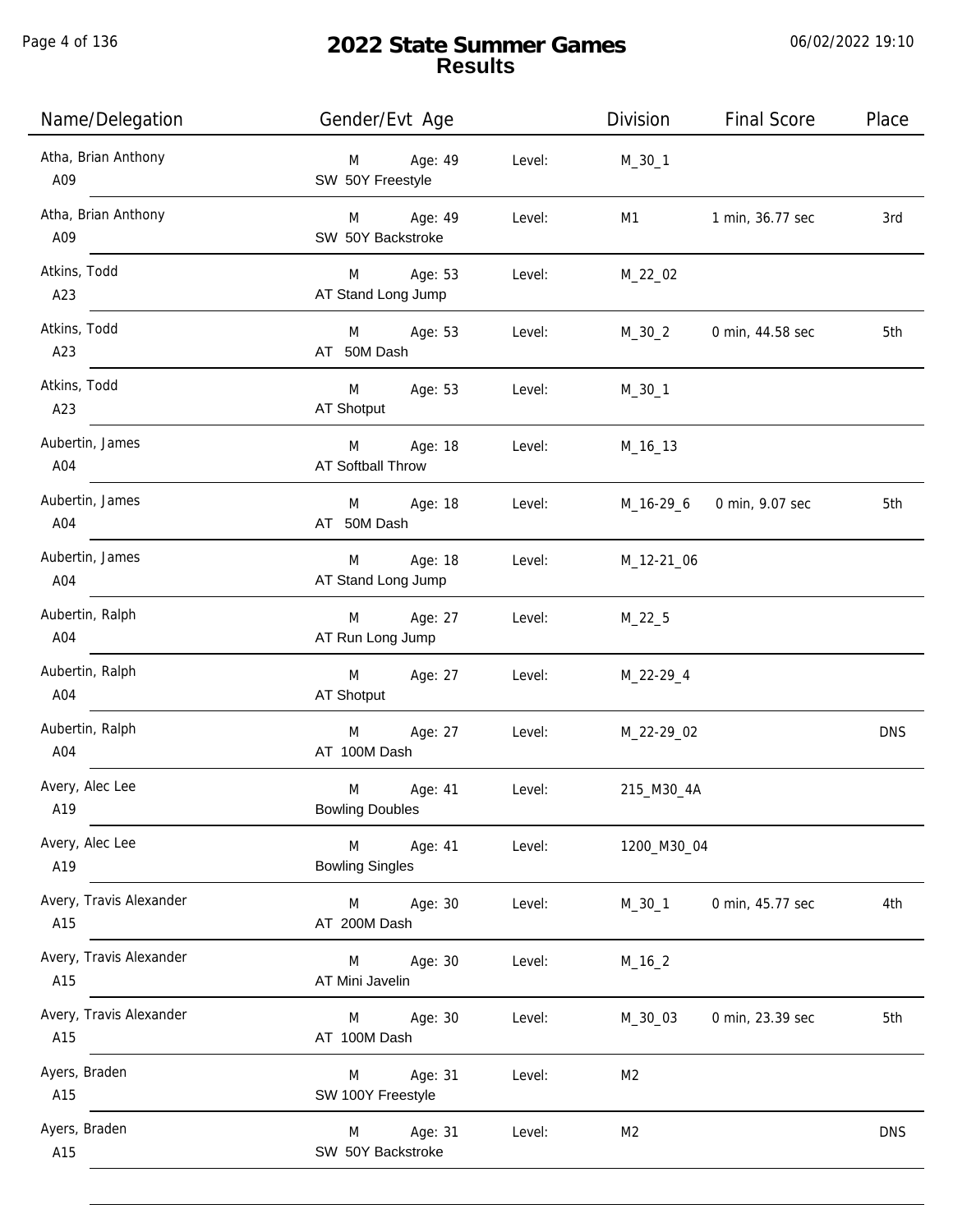Page 5 of 136

# **2022 State Summer Games Results**

| Name/Delegation                   | Gender/Evt Age                         |        | Division                                                                                                                                                                                                                       | <b>Final Score</b>          | Place |
|-----------------------------------|----------------------------------------|--------|--------------------------------------------------------------------------------------------------------------------------------------------------------------------------------------------------------------------------------|-----------------------------|-------|
| Bachman, Devin<br>A20             | Age: 33<br>M<br>SW 50Y Freestyle       | Level: | $M_30_3$                                                                                                                                                                                                                       |                             |       |
| Bachman, Devin<br>A20             | M Age: 33<br>SW 25Y Backstroke         | Level: | $M_30_2$                                                                                                                                                                                                                       |                             |       |
| Bachman, Devin<br>A20             | M Age: 33<br>SW 25Y Freestyle          | Level: | $M_30_2$                                                                                                                                                                                                                       | 0 min, 24.83 sec            | 1st   |
| Badour, Hannah R.<br>A09          | F Age: 27<br>AT 100M Dash              | Level: |                                                                                                                                                                                                                                | F_22-29_04 0 min, 19.89 sec | 2nd   |
| Badour, Hannah R.<br>A09          | F Age: 27<br>AT 200M Dash              | Level: | $\mathbf{1}$                                                                                                                                                                                                                   | 0 min, 44.78 sec            | 4th   |
| Badour, Hannah R.<br>A09          | F Age: 27<br>AT 400M Dash              | Level: | F1 and the state of the state of the state of the state of the state of the state of the state of the state of the state of the state of the state of the state of the state of the state of the state of the state of the sta | 2 min, 4.59 sec             | 2nd   |
| Baker, Andrew p<br>A27            | Age: 30<br>M<br><b>Bowling Doubles</b> | Level: | 215_M30_3A                                                                                                                                                                                                                     |                             |       |
| Baker, Andrew p<br>A27            | Age: 30<br>M<br><b>Bowling Singles</b> | Level: | 1200_M30_03                                                                                                                                                                                                                    |                             |       |
| Baker, Joseph<br>A20              | Age: 51<br>M<br><b>Bowling Doubles</b> | Level: | 215_M30_3A                                                                                                                                                                                                                     |                             |       |
| Baker, Joseph<br>A20              | M<br>Age: 51<br><b>Bowling Singles</b> | Level: | 1200_M30_02                                                                                                                                                                                                                    |                             |       |
| Baker, Noah Jacob<br>A27          | M<br>Age: 26<br><b>Bowling Doubles</b> | Level: | 215_M30_4A                                                                                                                                                                                                                     |                             |       |
| Baker, Noah Jacob<br>A27          | M<br>Age: 26<br><b>Bowling Singles</b> | Level: | 9am_M22-29_05                                                                                                                                                                                                                  |                             |       |
| Bales, Jason<br>A23               | M<br>Age: 46<br><b>Bocce Singles</b>   | Level: | 1100_27-28                                                                                                                                                                                                                     |                             |       |
| Bales, Jason<br>A23               | Age: 46<br>M<br><b>Bocce Doubles</b>   | Level: | 0200_27-28                                                                                                                                                                                                                     | 1 points                    | 1st   |
| Ballard-Graff, Tristan<br>A23     | Age: 25<br>M<br>AT Softball Throw      | Level: | M_16_06                                                                                                                                                                                                                        |                             |       |
| Ballard-Graff, Tristan<br>A23     | Age: 25<br>M<br>AT Stand Long Jump     | Level: | M_22_04                                                                                                                                                                                                                        |                             |       |
| Ballard-Graff, Tristan<br>A23     | Age: 25<br>M<br>AT 50M Dash            | Level: | M_16-29_2                                                                                                                                                                                                                      | 0 min, 12.01 sec            | 5th   |
| Ballge, Cassandra Lorraine<br>A17 | F<br>Age: 33<br>SW 50Y Freestyle       | Level: | $F_30_2$                                                                                                                                                                                                                       |                             |       |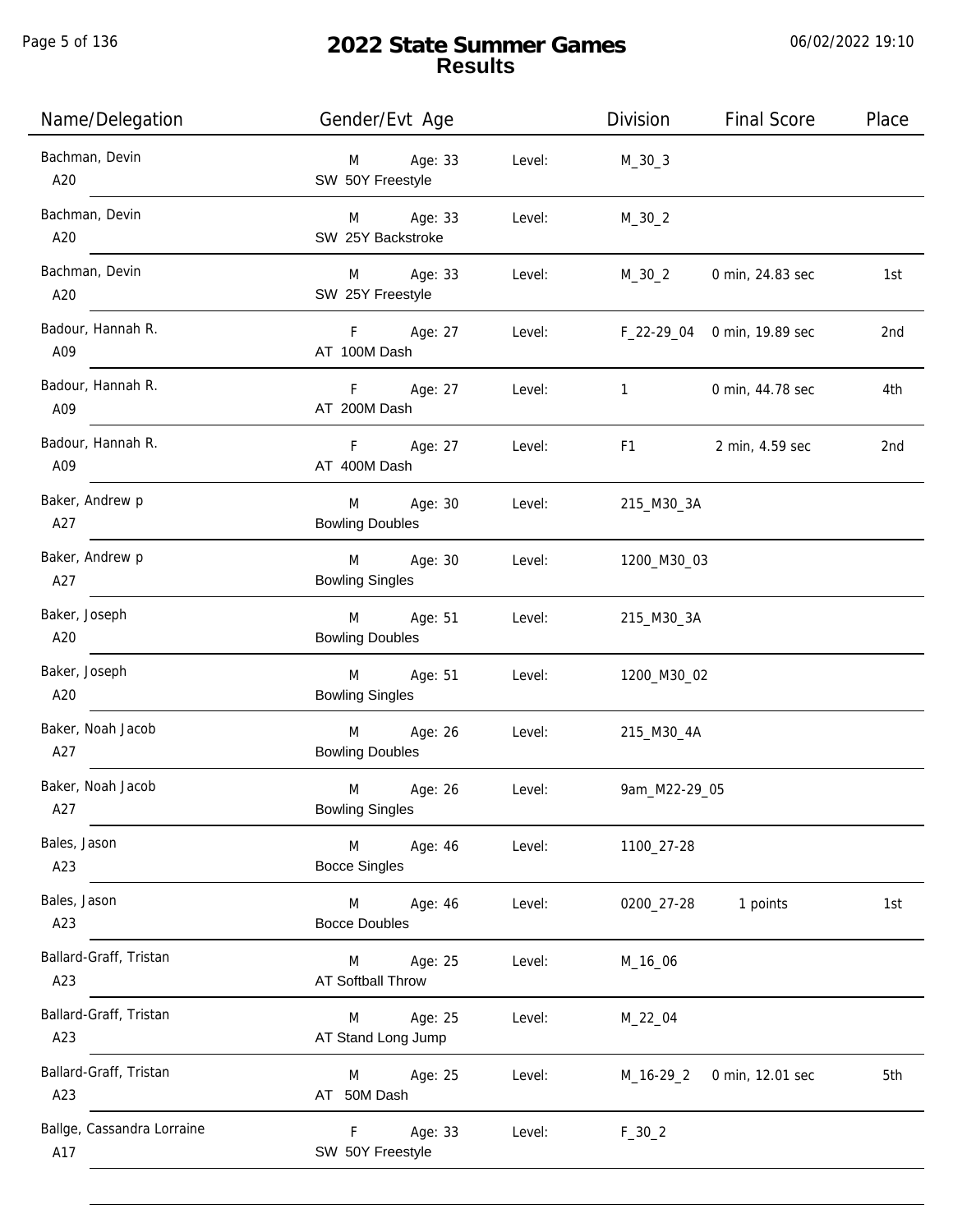Page 6 of 136

j.

| Name/Delegation                   | Gender/Evt Age                      |        | Division                  | <b>Final Score</b>          | Place |
|-----------------------------------|-------------------------------------|--------|---------------------------|-----------------------------|-------|
| Ballge, Cassandra Lorraine<br>A17 | F Age: 33<br>SW 25Y Freestyle       |        | Level: $F_30_1$           | 0 min, 42.99 sec            | 1st   |
| Ballge, Cassandra Lorraine<br>A17 | F Age: 33<br>SW 50Y Backstroke      | Level: | F <sub>1</sub>            | 2 min, 9.91 sec             | 3rd   |
| Balog, Joseph G<br>A15            | M Age: 14<br><b>Bocce Singles</b>   | Level: | 1000_15-16                |                             |       |
| Balog, Joseph G<br>A15            | M Age: 14<br><b>Bocce Doubles</b>   | Level: | 0100_27-28                | 2 points                    | 2nd   |
| Bandy, Carey<br>A15               | F Age: 46<br><b>Bocce Doubles</b>   | Level: | 0100_15-16                | 3 points                    | 3rd   |
| Banks, Jeremiah<br>A26            | M Age: 24<br><b>Bowling Singles</b> | Level: | 9am_M22-29_01             |                             |       |
| Barber, Donnie Joe<br>A34         | M Age: 26<br><b>Bowling Singles</b> | Level: | 9am_M22-29_04             |                             |       |
| Barber, Donnie Joe<br>A34         | M Age: 26<br><b>Bowling Doubles</b> | Level: | 115_M22-29_2              |                             |       |
| Barksdale, Christopher<br>A15     | M Age: 17<br>SW 4X25 Free Relay     | Level: | $1 \quad \text{or} \quad$ | 1 min, 41.94 sec            | 1st   |
| Barksdale, Christopher<br>A15     | M Age: 17<br>SW 25Y Freestyle       | Level: |                           | M_16-21_3 0 min, 21.76 sec  | 5th   |
| Barksdale, Christopher<br>A15     | M Age: 17<br>SW 25Y Backstroke      | Level: | $M_16-21_2$               |                             |       |
| Barnes, Matt<br>A04               | M<br>Age: 29<br>AT 100M Dash        | Level: |                           | M_22-29_06 0 min, 17.51 sec | 2nd   |
| Barnes, Matt<br>A04               | M<br>Age: 29<br>AT Shotput          | Level: | $M_22-29-3$               |                             |       |
| Barnes, Matt<br>A04               | M<br>Age: 29<br>AT Mini Javelin     | Level: | $M_16_4$                  |                             |       |
| Bartel, Mary<br>A13               | Age: 24<br>F.<br>AT 100M Walk       | Level: | $F_22_1$                  | 0 min, 57.41 sec            | 1st   |
| Bartel, Mary<br>A13               | F.<br>Age: 24<br>AT Mini Javelin    | Level: | $F_16_1$                  |                             |       |
| Bartel, Mary<br>A13               | F<br>Age: 24<br>AT 200M Walk        | Level: | F1                        | 1 min, 52.28 sec            | 1st   |
| Bassett, Mazell<br>A26            | Age: 21<br>M<br>AT Mini Javelin     | Level: | $M_16_6$                  |                             |       |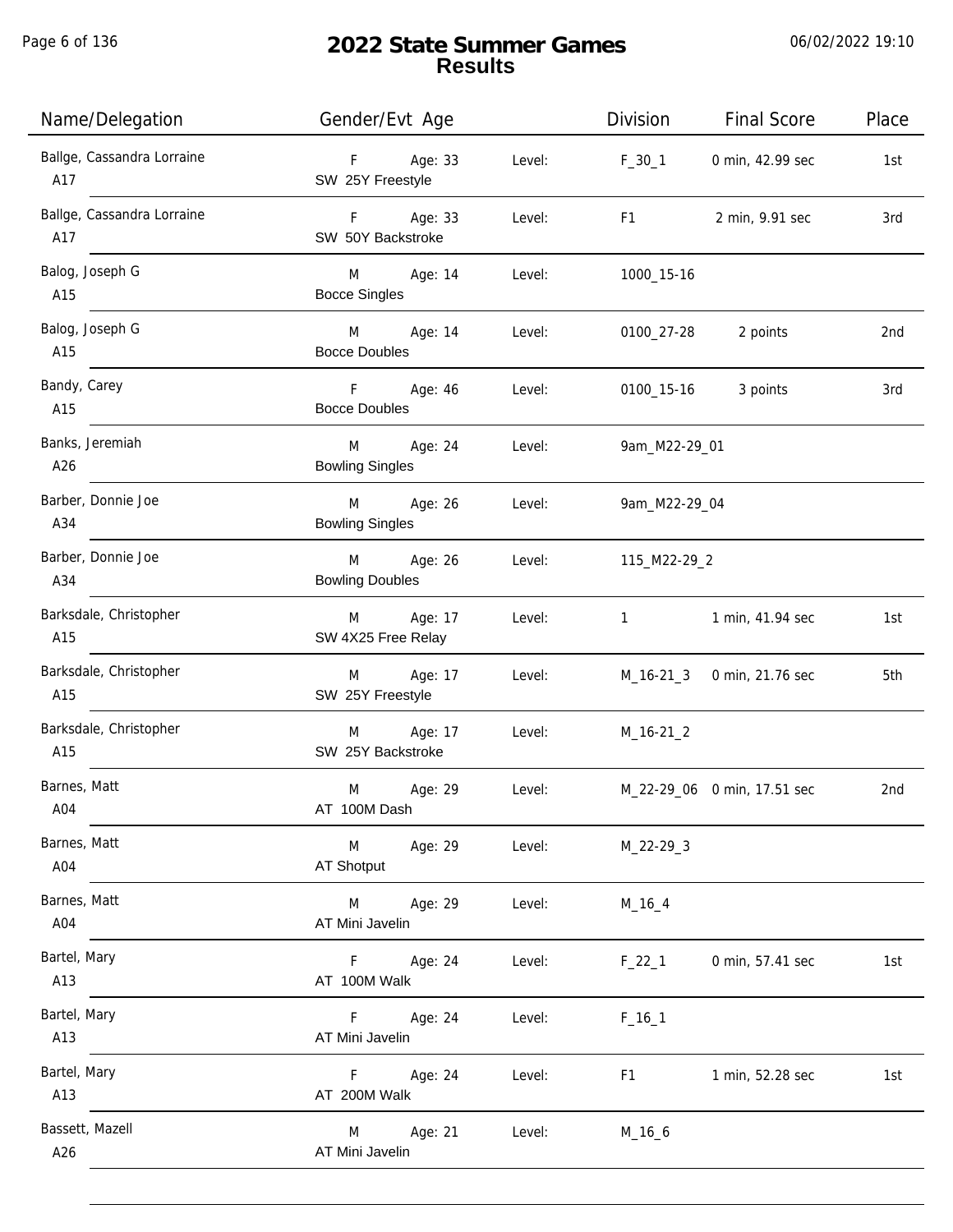Page 7 of 136

| Name/Delegation                 | Gender/Evt Age                           |        | Division       | <b>Final Score</b>          | Place      |
|---------------------------------|------------------------------------------|--------|----------------|-----------------------------|------------|
| Bassett, Mazell<br>A26          | Age: 21<br>M<br>AT 100M Dash             | Level: |                | M_16-21_04 0 min, 18.52 sec | 5th        |
| Bassett, Mazell<br>A26          | Age: 21<br>M<br>AT 50M Dash              | Level: | M_16-29_3      | 0 min, 9.65 sec             | 1st        |
| Bates, Lazeric<br>A15           | Age: 18<br>M<br>AT Run Long Jump         | Level: | $M_16-21_2$    |                             |            |
| Bates, Lazeric<br>A15           | M<br>Age: 18<br>AT 400M Dash             | Level: | M5             | 1 min, 7.60 sec             | 1st        |
| Bates, Lazeric<br>A15           | M<br>Age: 18<br>AT 200M Dash             | Level: | M_8-21_4       | 0 min, 28.25 sec            | 2nd        |
| Baxter, Tyler<br>A20            | M<br>Age: 26<br><b>Bowling Doubles</b>   | Level: | 115_M22-29_2   |                             |            |
| Baxter, Tyler<br>A20            | M<br>Age: 26<br><b>Bowling Singles</b>   | Level: | 9am_M22-29_06  |                             |            |
| Bayles, Jacob<br>A15            | M<br>Age: 13<br><b>AT Softball Throw</b> | Level: | M_12-15_01     |                             |            |
| Bayles, Jacob<br>A15            | Age: 13<br>M<br>AT Stand Long Jump       | Level: | M_12-21_01     |                             |            |
| Bayles, Jacob<br>A15            | Age: 13<br>M<br>AT 100M Dash             | Level: | M_12-15_01     |                             | <b>DNS</b> |
| Bear, Joey "Joey"<br>A04        | Age: 27<br>M<br><b>Bowling Doubles</b>   | Level: | 215_M30_4A     |                             |            |
| Bear, Joey "Joey"<br>A04        | M<br>Age: 27<br><b>Bowling Singles</b>   | Level: | 9am_M22-29_03  |                             |            |
| Bearden, James<br>A23           | M<br>Age: 32<br><b>Bocce Doubles</b>     | Level: | 0200_15-16     | 3 points                    | 3rd        |
| Bearden, James<br>A23           | M<br>Age: 32<br><b>Bocce Singles</b>     | Level: | 1100_07-08     |                             |            |
| Beardsley, Maxwell (Max)<br>A14 | Age: 18<br>M<br>AT 50M Dash              | Level: | $M_16-29_4$    | 0 min, 9.69 sec             | 2nd        |
| Beardsley, Maxwell (Max)<br>A14 | Age: 18<br>M<br>AT 100M Dash             | Level: |                | M_16-21_02 0 min, 18.77 sec | 1st        |
| Beardsley, Maxwell (Max)<br>A14 | Age: 18<br>M<br>AT 200M Dash             | Level: | $M_8 - 21 - 1$ | 0 min, 42.51 sec            | 2nd        |
| Beasley II, Jason<br>A13        | Age: 18<br>M<br>AT Shotput               | Level: | $M_16-21-3$    |                             |            |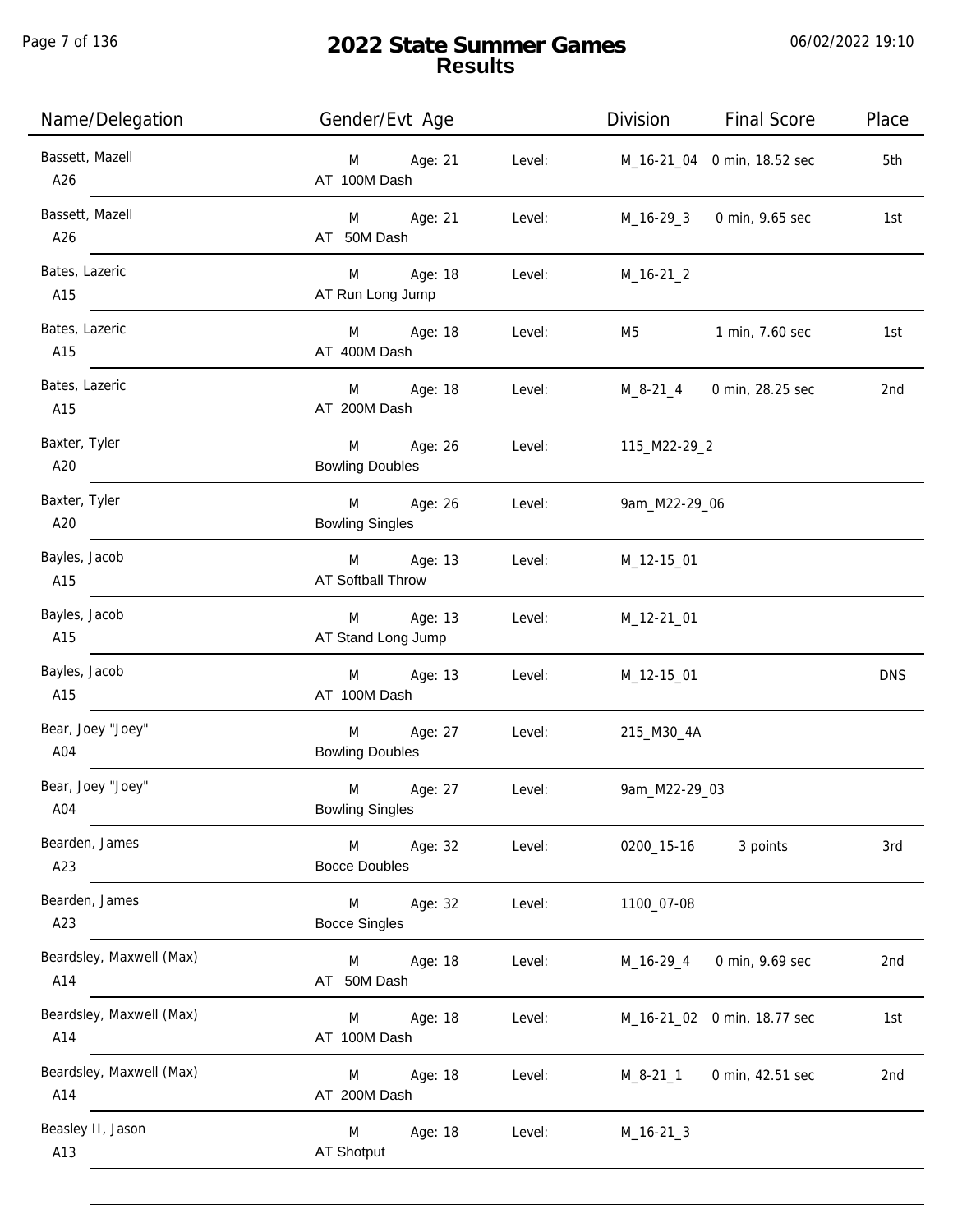Page 8 of 136

# **2022 State Summer Games Results**

| Name/Delegation             | Gender/Evt Age                           |        | Division       | <b>Final Score</b>          | Place      |
|-----------------------------|------------------------------------------|--------|----------------|-----------------------------|------------|
| Beasley II, Jason<br>A13    | Age: 18<br>M<br>AT Stand Long Jump       | Level: | M_12-21_04     |                             |            |
| Beauchamp, Todd C.<br>A23   | M Age: 40<br><b>Bocce Singles</b>        | Level: | 1100_25-26     |                             |            |
| Beauchamp, Todd C.<br>A23   | M<br>Age: 40<br><b>Bocce Doubles</b>     | Level: |                | 0200_27-28 2 points         | 2nd        |
| Beaveers, Nolan Paul<br>A07 | M<br>Age: 20<br>AT 100M Dash             | Level: |                | M_16-21_01 0 min, 22.71 sec | 1st        |
| Beaveers, Nolan Paul<br>A07 | M<br>Age: 20<br><b>AT Softball Throw</b> | Level: | M_16_07        |                             |            |
| Beaveers, Nolan Paul<br>A07 | Age: 20<br>M<br>AT 50M Dash              | Level: |                | M_16-29_4 0 min, 11.05 sec  | 5th        |
| Becks, Carolena A<br>A15    | F.<br>Age: 29<br>AT 400M Dash            | Level: | F <sub>3</sub> |                             | <b>DNS</b> |
| Becks, Carolena A<br>A15    | F<br>Age: 29<br>AT Shotput               | Level: | $F_22-29_2$    |                             |            |
| Becks, Carolena A<br>A15    | Age: 29<br>F<br>AT 200M Dash             | Level: | $F_22-29_2$    |                             | <b>DNS</b> |
| Becks, Peter D<br>A15       | Age: 31<br>M<br>AT 400M Dash             | Level: | M3             | 1 min, 25.36 sec            | 2nd        |
| Becks, Peter D<br>A15       | M<br>Age: 31<br>AT Shotput               | Level: | $M_30_6$       |                             |            |
| Beechner, Brent A<br>A01    | M<br>Age: 38<br>AT Mini Javelin          | Level: | $M_16_5$       |                             |            |
| Beechner, Brent A<br>A01    | Age: 38<br>M<br>AT 100M Dash             | Level: | M_30_03        | 0 min, 22.70 sec            | 4th        |
| Beechner, Brent A<br>A01    | Age: 38<br>M<br>AT 50M Dash              | Level: | $M_30_3$       | 0 min, 11.23 sec            | 4th        |
| Beemer, Melissa Sue<br>A11  | Age: 44<br>F.<br><b>Bocce Doubles</b>    | Level: | 0100_15-16     | 2 points                    | 2nd        |
| Beemer, Melissa Sue<br>A11  | F.<br>Age: 44<br><b>Bocce Singles</b>    | Level: | 0900_15-16     |                             |            |
| Behrmann, Mindy E.<br>A33   | F.<br>Age: 31<br>AT 100M Dash            | Level: | $F_30_05$      | 0 min, 18.44 sec            | 2nd        |
| Behrmann, Mindy E.<br>A33   | F.<br>Age: 31<br>AT 400M Dash            | Level: | F <sub>2</sub> | 1 min, 38.77 sec            | 2nd        |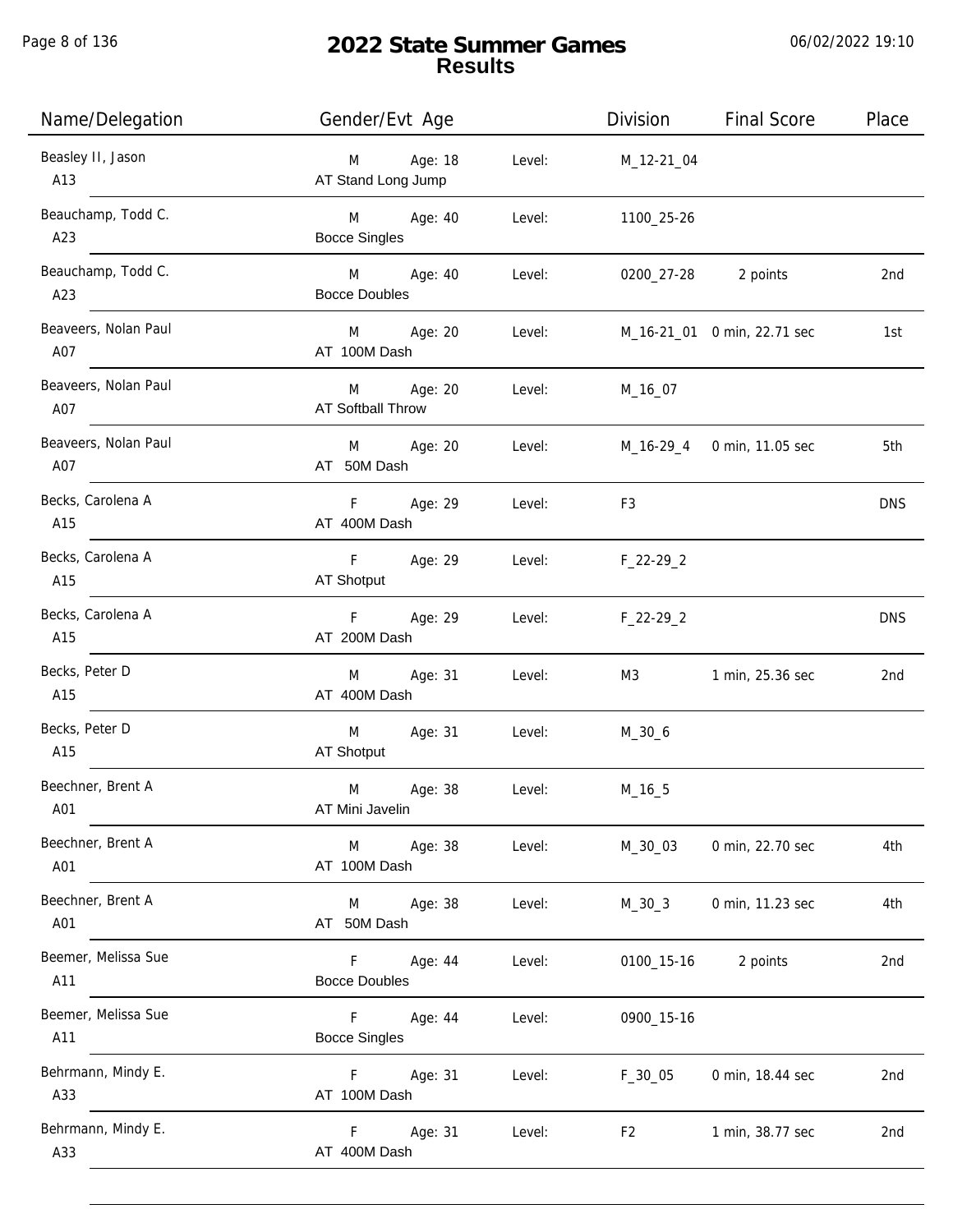Page 9 of 136

j.

| Name/Delegation                | Gender/Evt Age                                   | <b>Final Score</b><br>Division<br>Place |
|--------------------------------|--------------------------------------------------|-----------------------------------------|
| Behrmann, Mindy E.<br>A33      | F Age: 31<br>Level:<br>AT 200M Dash              | 0 min, 42.81 sec<br>$F_30_4$<br>1st     |
| Belisle, Christopher<br>A13    | M Age: 16<br>Level:<br>Horseshoe Singles         | M_8-29_1M 2 points<br>2nd               |
| Belisle, Christopher<br>A13    | M Age: 16<br>Level:<br>Horseshoe Doubles         | 4 points<br>M3<br>2nd                   |
| Beltowski, Heather Lynn<br>A27 | F Age: 33<br>Level:<br><b>Bowling Doubles</b>    | 215_M30_2A                              |
| Beltowski, Heather Lynn<br>A27 | F Age: 33<br>Level:<br><b>Bowling Singles</b>    | 11am_F30_02                             |
| BENNETT, ANGEL Anne<br>A08     | F Age: 21<br>Level:<br><b>Bocce Singles</b>      | 0800_09-10                              |
| BENNETT, ANGEL Anne<br>A08     | F Age: 21<br>Level:<br><b>Bocce Doubles</b>      | 0100_07-08<br>2 points<br>2nd           |
| Benson, Samantha<br>A26        | F Age: 19<br>Level:<br>AT 200M Dash              | $F_8-21_2$<br>0 min, 41.77 sec<br>4th   |
| Benson, Samantha<br>A26        | F Age: 19<br>Level:<br>AT Mini Javelin           | $F_{16-5}$                              |
| Benson, Samantha<br>A26        | F Age: 19<br>Level:<br>AT 100M Dash              | F_16-21_03 0 min, 20.33 sec<br>7th      |
| Beresford, Azaria<br>A13       | F<br>Age: 15<br>Level:<br>AT Mini Javelin        | $F_8-15-1$                              |
| Beresford, Azaria<br>A13       | $\mathsf F$<br>Age: 15<br>Level:<br>AT 100M Dash | F_12-15_03 0 min, 19.88 sec<br>3rd      |
| Bergum, Robert<br>A23          | Age: 34<br>M<br>Level:<br>AT 100M Dash           | M_30_08                                 |
| Bergum, Robert<br>A23          | Age: 34<br>M<br>Level:<br>AT Stand Long Jump     | $M_22_11$                               |
| Bergum, Robert<br>A23          | M<br>Age: 34<br>Level:<br>AT 100M Dash           | 0 min, 18.33 sec<br>M_30_08<br>3rd      |
| Bernard, James Lee<br>A30      | Age: 61<br>Level:<br>M<br>AT Stand Long Jump     | M_22_05                                 |
| Bernard, James Lee<br>A30      | M<br>Age: 61<br>Level:<br>AT Shotput             | $M_30_2$                                |
| Bernard, James Lee<br>A30      | Age: 61<br>Level:<br>M<br>AT 100M Walk           | $M_22_3$<br>1 min, 5.91 sec<br>3rd      |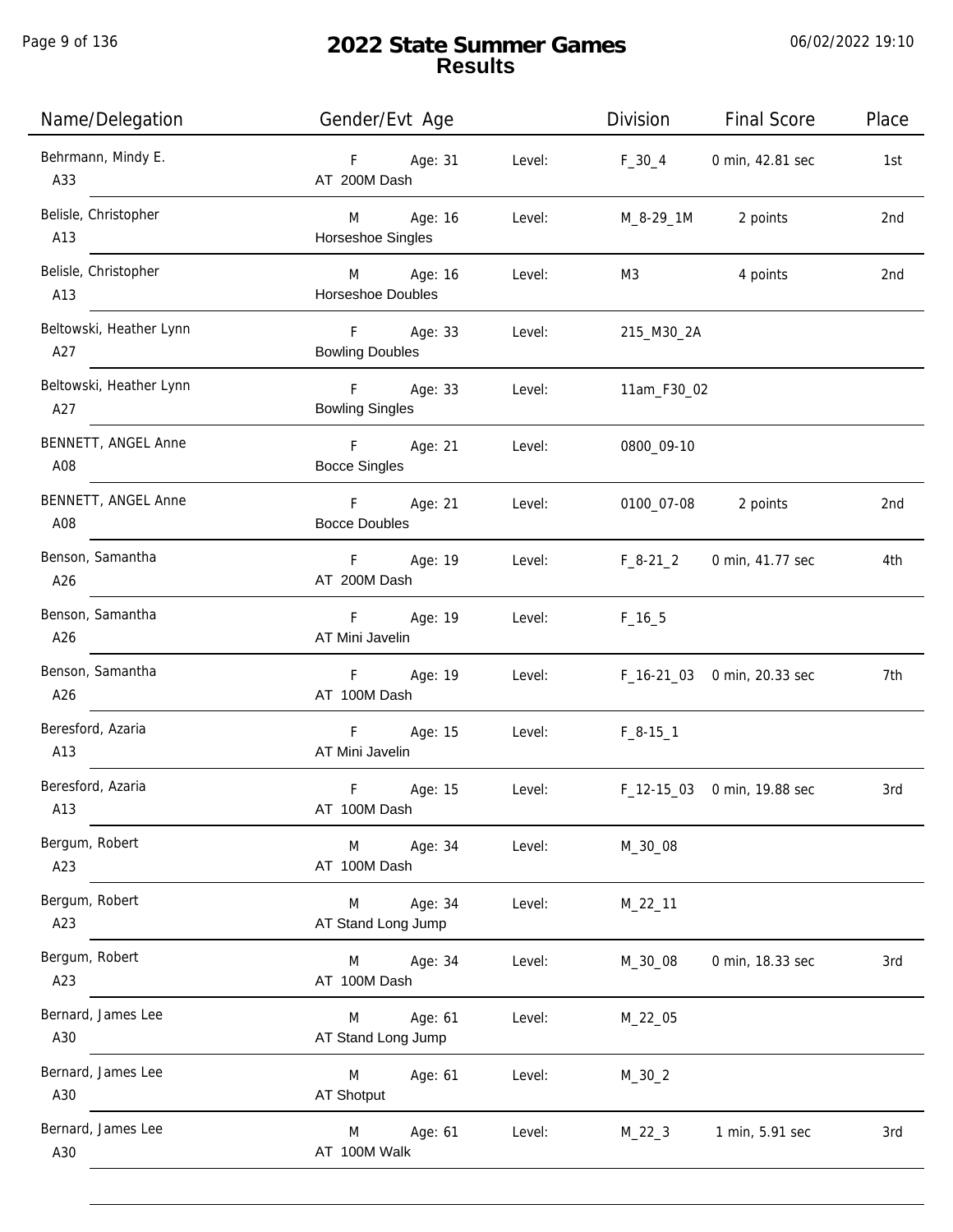Page 10 of 136

| Name/Delegation           | Gender/Evt Age                                 |        | Division                           | <b>Final Score</b>          | Place |
|---------------------------|------------------------------------------------|--------|------------------------------------|-----------------------------|-------|
| Berryel, Malik<br>A26     | M Age: 26<br>AT 200M Dash                      | Level: |                                    | M_22-29_5 0 min, 26.98 sec  | 2nd   |
| Berryel, Malik<br>A26     | M Age: 26<br>AT 100M Dash                      | Level: |                                    | M_22-29_11 0 min, 13.06 sec | 2nd   |
| Berryel, Malik<br>A26     | M Age: 26<br>AT Shotput                        |        | Level: M_22-29_7                   |                             |       |
| Berryel, Micalan<br>A26   | M Age: 26<br>AT 200M Dash                      |        | Level: M_22-29_4 0 min, 26.86 sec  |                             | 1st   |
| Berryel, Micalan<br>A26   | M Age: 26<br>AT 100M Dash                      |        | Level: M_22-29_10 0 min, 12.69 sec |                             | 3rd   |
| Berryel, Micalan<br>A26   | M Age: 26 Level: M_22-29_6<br>AT Shotput       |        |                                    |                             |       |
| Beson, Joe G<br>A09       | M<br>Age: 65<br><b>Bowling Doubles</b>         | Level: | 315_M30_1B                         |                             |       |
| Beson, Joe G<br>A09       | M Age: 65<br><b>Bowling Singles</b>            | Level: | 1200_M30_06                        |                             |       |
| Beydoun, Layal<br>A23     | F Age: 15<br>AT 100M Dash                      | Level: |                                    | F_12-15_01 0 min, 33.57 sec | 2nd   |
| Beydoun, Layal<br>A23     | F Age: 15<br>AT Mini Javelin                   | Level: | $F_8-15-1$                         |                             |       |
| Beydoun, Layal<br>A23     | F Age: 15<br>AT Stand Long Jump                | Level: | F_12-21_04                         |                             |       |
| Bidelman, Joshua L<br>A05 | M<br>Age: 31<br>AT Run Long Jump               | Level: | $M_22_4$                           |                             |       |
| Bidelman, Joshua L<br>A05 | Age: 31<br>M<br>AT Shotput                     | Level: | $M_30_4$                           |                             |       |
| Bidelman, Joshua L<br>A05 | Age: 31<br>M<br>AT 200M Dash                   | Level: | M_30_4                             | 0 min, 35.35 sec            | 3rd   |
| bird, aubrey Grace<br>A12 | Age: 31<br>F <sub>12</sub><br>SW 50Y Freestyle | Level: | $F_30_4$                           |                             |       |
| bird, aubrey Grace<br>A12 | Age: 31<br>F.<br>SW 50Y Backstroke             | Level: | F5                                 | 0 min, 56.04 sec            | 4th   |
| Bivens, Marcie M<br>A10   | Age: 22<br>F.<br>AT Softball Throw             | Level: | F_12-99_08                         |                             |       |
| Bivens, Marcie M<br>A10   | F<br>Age: 22<br>AT Stand Long Jump             | Level: | $F_22_06$                          |                             |       |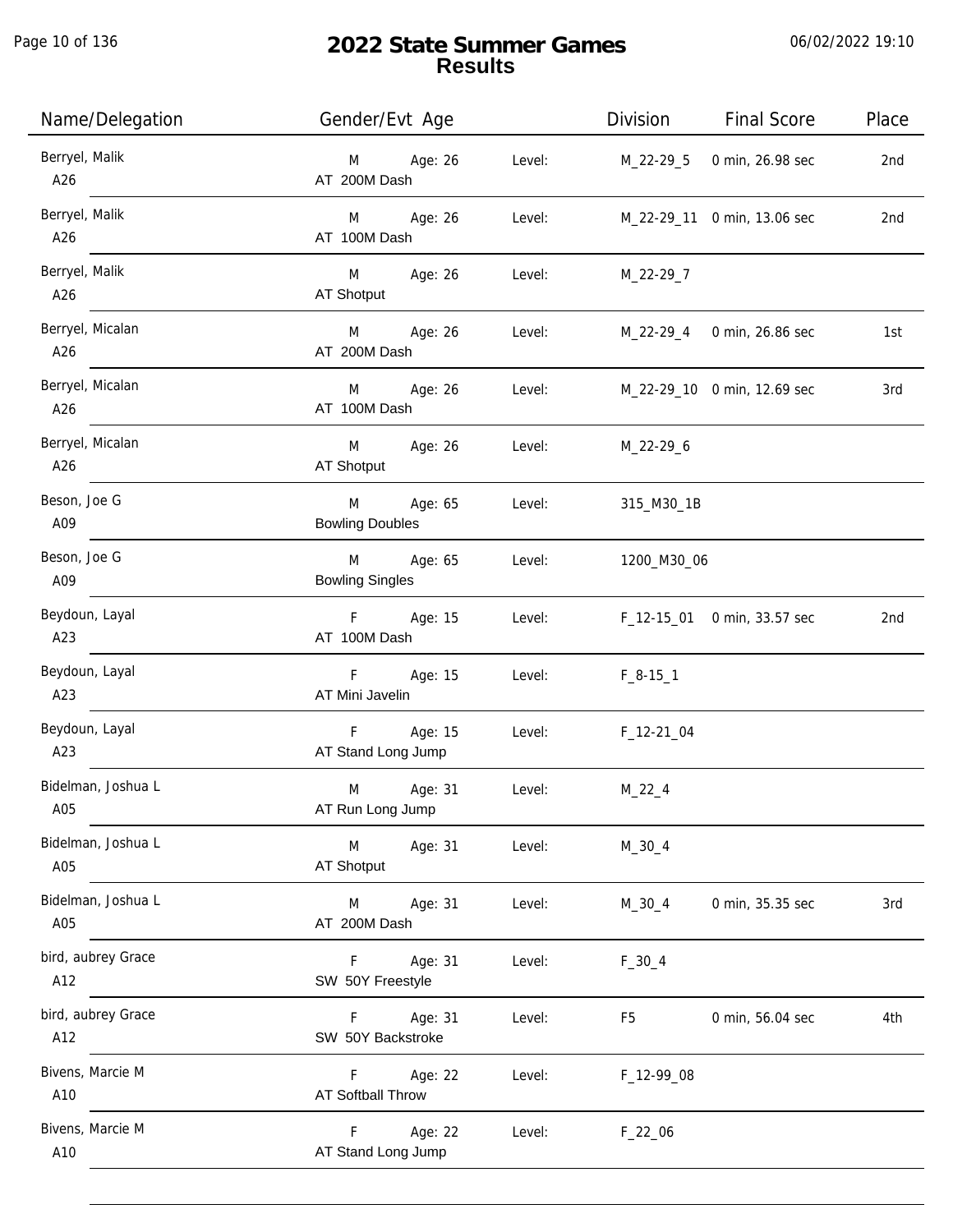| Name/Delegation              | Gender/Evt Age                                      |        | Division            | <b>Final Score</b>          | Place      |
|------------------------------|-----------------------------------------------------|--------|---------------------|-----------------------------|------------|
| Bivens, Marcie M<br>A10      | F Age: 22<br>AT 100M Dash                           | Level: | F_22-29_04          |                             | <b>DNS</b> |
| Blanche, Andrew<br>A08       | M Age: 30<br><b>Bocce Doubles</b>                   | Level: | 0200_13-14 3 points |                             | 3rd        |
| Blanche, Andrew<br>A08       | M Age: 30<br><b>Bocce Singles</b>                   | Level: | 1000_23-24          |                             |            |
| Blankenship, Nathan<br>A27   | M Age: 29<br><b>Bowling Singles</b>                 | Level: | 9am_M22-29_03       |                             |            |
| Blankenship, Nathan<br>A27   | M Age: 29<br><b>Bowling Doubles</b>                 | Level: | 115_M22-29_2        |                             |            |
| Blevins, Jacob<br>A23        | M Age: 20<br>AT 200M Dash                           | Level: |                     | M_8-21_1 0 min, 41.35 sec   | 1st        |
| Blevins, Jacob<br>A23        | Age: 20<br>M<br>AT Mini Javelin                     |        | Level: M_16_4       |                             |            |
| Blevins, Jacob<br>A23        | Age: 20<br>M<br>AT 100M Dash                        | Level: |                     | M_16-21_02 0 min, 19.23 sec | 2nd        |
| Blumenauer, Gabrielle<br>A29 | F <sub>1</sub><br>Age: 36<br><b>Bowling Singles</b> | Level: | 11am_F30_03         |                             |            |
| Blumenauer, Gabrielle<br>A29 | F<br>Age: 36<br><b>Bowling Doubles</b>              | Level: | 1215_F30_2          |                             |            |
| Boatman, Rhonda R<br>A15     | $\mathsf F$<br>Age: 48<br>AT Shotput                | Level: | $F_30_4$            |                             |            |
| Boatman, Rhonda R<br>A15     | $\mathsf F$<br>Age: 48<br>AT Run Long Jump          | Level: | $F_22_1$            |                             |            |
| Boatman, Rhonda R<br>A15     | F Age: 48<br>AT 200M Dash                           | Level: | $F_30_2$            | 0 min, 59.65 sec            | 2nd        |
| Bode, Vincent<br>A23         | M<br>Age: 41<br><b>Bocce Doubles</b>                | Level: | 0300_07-08          | 2 points                    | 2nd        |
| Bode, Vincent<br>A23         | M<br>Age: 41<br><b>Bocce Singles</b>                | Level: | 1100_27-28          |                             |            |
| Boice, Michael<br>A23        | Age: 38<br>M<br>AT Stand Long Jump                  | Level: | M_22_07             |                             |            |
| Boice, Michael<br>A23        | Age: 38<br>M<br>AT Shotput                          | Level: | $M_30_2$            |                             |            |
| Boice, Michael<br>A23        | Age: 38<br>M<br>AT 50M Dash                         | Level: | M_30_5              | 0 min, 9.29 sec             | 3rd        |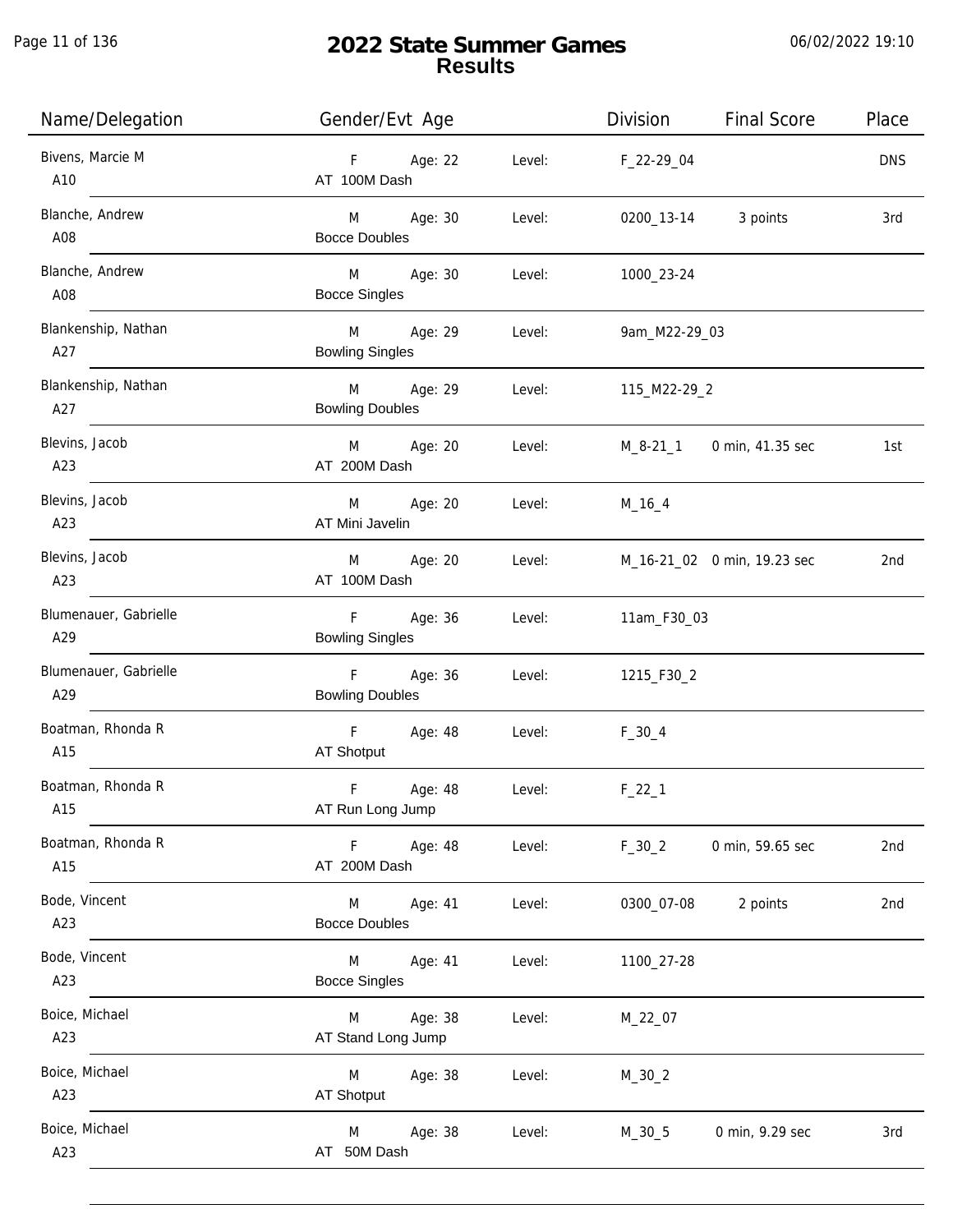j.

| Name/Delegation                    | Gender/Evt Age                                     |        | Division           | <b>Final Score</b>          | Place |
|------------------------------------|----------------------------------------------------|--------|--------------------|-----------------------------|-------|
| Bond, Romel<br>A14                 | M Age: 26<br><b>Bocce Doubles</b>                  | Level: |                    | 0200_05-06 1 points         | 1st   |
| Bond, Romel<br>A14                 | M Age: 26<br><b>Bocce Singles</b>                  | Level: | 1100_17-18         |                             |       |
| Booker, Daniel (Danny)<br>A34      | M Age: 38<br><b>Bowling Singles</b>                | Level: | 1200_M30_04        |                             |       |
| Booker, Daniel (Danny)<br>A34      | M Age: 38<br><b>Bowling Doubles</b>                | Level: | 315_M30_2B         |                             |       |
| Boos, Michael<br>A09               | M Age: 23<br>AT 100M Dash                          | Level: |                    | M_22-29_02 0 min, 23.19 sec | 2nd   |
| Boos, Michael<br>A09               | M Age: 23<br>AT Softball Throw                     | Level: | M_16_14            |                             |       |
| Boos, Michael<br>A09               | M Age: 23<br>AT 50M Dash                           | Level: |                    | M_16-29_5 0 min, 10.40 sec  | 4th   |
| Booth, Lee Michael<br>A20          | M<br>Age: 44<br><b>Bowling Singles</b>             |        | Level: 1200_M30_02 |                             |       |
| Booth, Lee Michael<br>A20          | M Age: 44<br><b>Bowling Doubles</b>                | Level: | 315_M30_1B         |                             |       |
| Borders, Nick Dale<br>A05          | Age: 38<br>M <sub>ar</sub><br><b>Bocce Singles</b> | Level: | 1100_21-22         |                             |       |
| Borders, Nick Dale<br>A05          | M Age: 38<br><b>Bocce Doubles</b>                  | Level: |                    | 0200_25-26 3 points         | 3rd   |
| Botruff, Joshua James<br>A27       | Age: 25<br>M<br><b>Bowling Doubles</b>             | Level: | 115_M22-29_1       |                             |       |
| Botruff, Joshua James<br>A27       | M<br>Age: 25<br><b>Bowling Singles</b>             | Level: | 9am_M22-29_01      |                             |       |
| Boughton, Brittany Michelle<br>A19 | F<br>Age: 31<br>SW 25Y Freestyle                   | Level: | $F_30_2$           | 0 min, 32.25 sec            | 1st   |
| Boughton, Brittany Michelle<br>A19 | F<br>Age: 31<br>SW 50Y Freestyle                   | Level: | $F_30_1$           |                             |       |
| Boughton, Brittany Michelle<br>A19 | Age: 31<br>F.<br>SW 25Y Backstroke                 | Level: | $F_30_1$           |                             |       |
| Boutell, Sara Jane<br>A06          | F.<br>Age: 30<br>AT 50M Dash                       | Level: | $F_30_2$           | 0 min, 13.04 sec            | 2nd   |
| Boutell, Sara Jane<br>A06          | Age: 30<br>F.<br>AT 100M Dash                      | Level: | $F_30_02$          | 0 min, 27.36 sec            | 2nd   |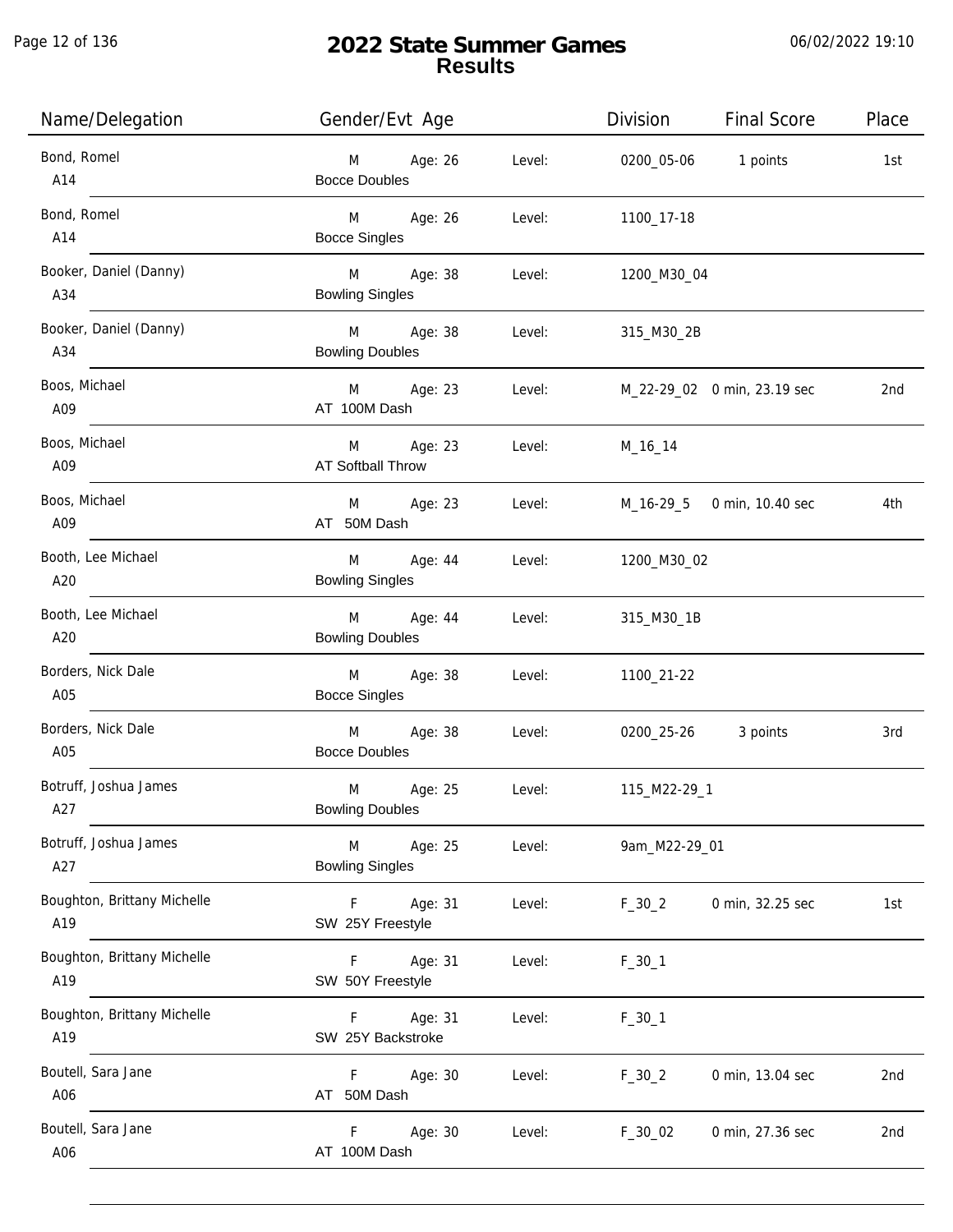Page 13 of 136

j.

# **2022 State Summer Games Results**

| Name/Delegation            | Gender/Evt Age                           |        | Division    | <b>Final Score</b>          | Place      |
|----------------------------|------------------------------------------|--------|-------------|-----------------------------|------------|
| Boutell, Sara Jane<br>A06  | Age: 30<br>F<br>AT Mini Javelin          | Level: | $F_{16-3}$  |                             |            |
| Bowers, Joseph S<br>A20    | M Age: 18<br>SW 50Y Breaststroke         | Level: | M1          |                             |            |
| Bowers, Joseph S<br>A20    | M Age: 18<br>SW 50Y Freestyle            | Level: | $M_16-211$  |                             |            |
| Bowers, Joseph S<br>A20    | M<br>Age: 18<br>SW 50Y Backstroke        | Level: | M1          | 1 min, 5.86 sec             | 1st        |
| Boyce, KC<br>A10           | F.<br>Age: 18<br>AT Softball Throw       | Level: | F_12-99_06  |                             |            |
| Boyce, KC<br>A10           | Age: 18<br>F.<br>AT Stand Long Jump      | Level: | $F_12-2102$ |                             |            |
| Boyce, KC<br>A10           | Age: 18<br>F.<br>AT 100M Dash            | Level: |             | F_16-21_01 0 min, 32.25 sec | 2nd        |
| Boyd, Mallory Lynne<br>A32 | Age: 33<br>F.<br>AT Stand Long Jump      | Level: | $F_22_08$   |                             |            |
| Boyd, Mallory Lynne<br>A32 | Age: 33<br>$F =$<br>AT 200M Dash         | Level: | $F_30_3$    | 0 min, 55.63 sec            | 5th        |
| Boyd, Mallory Lynne<br>A32 | Age: 33<br>F<br>AT 100M Dash             | Level: | F_30_04     | 0 min, 26.38 sec            | 4th        |
| Boyd, Nick<br>A05          | M<br>Age: 45<br><b>Bocce Singles</b>     | Level: | 1200_15-16  |                             |            |
| Boyd, Nick<br>A05          | M<br>Age: 45<br><b>Bocce Doubles</b>     | Level: | 0300_07-08  | 3 points                    | 3rd        |
| Brabant, Kyle<br>A15       | M<br>Age: 24<br>AT 50M Dash              | Level: | M_16-29_4   |                             | <b>DNS</b> |
| Brabant, Kyle<br>A15       | Age: 24<br>M<br>AT Stand Long Jump       | Level: | M_22_02     |                             |            |
| Brabant, Kyle<br>A15       | Age: 24<br>M<br><b>AT Softball Throw</b> | Level: | M_16_04     |                             |            |
| Brace, Dakkota<br>A33      | M<br>Age: 23<br>AT Mini Javelin          | Level: | $M_16_8$    |                             |            |
| Brace, Dakkota<br>A33      | Age: 23<br>M<br>AT 100M Dash             | Level: |             | M_22-29_07 0 min, 15.98 sec | 3rd        |
| Brace, Dakkota<br>A33      | M<br>Age: 23<br><b>AT Shotput</b>        | Level: | M_22-29_5   |                             |            |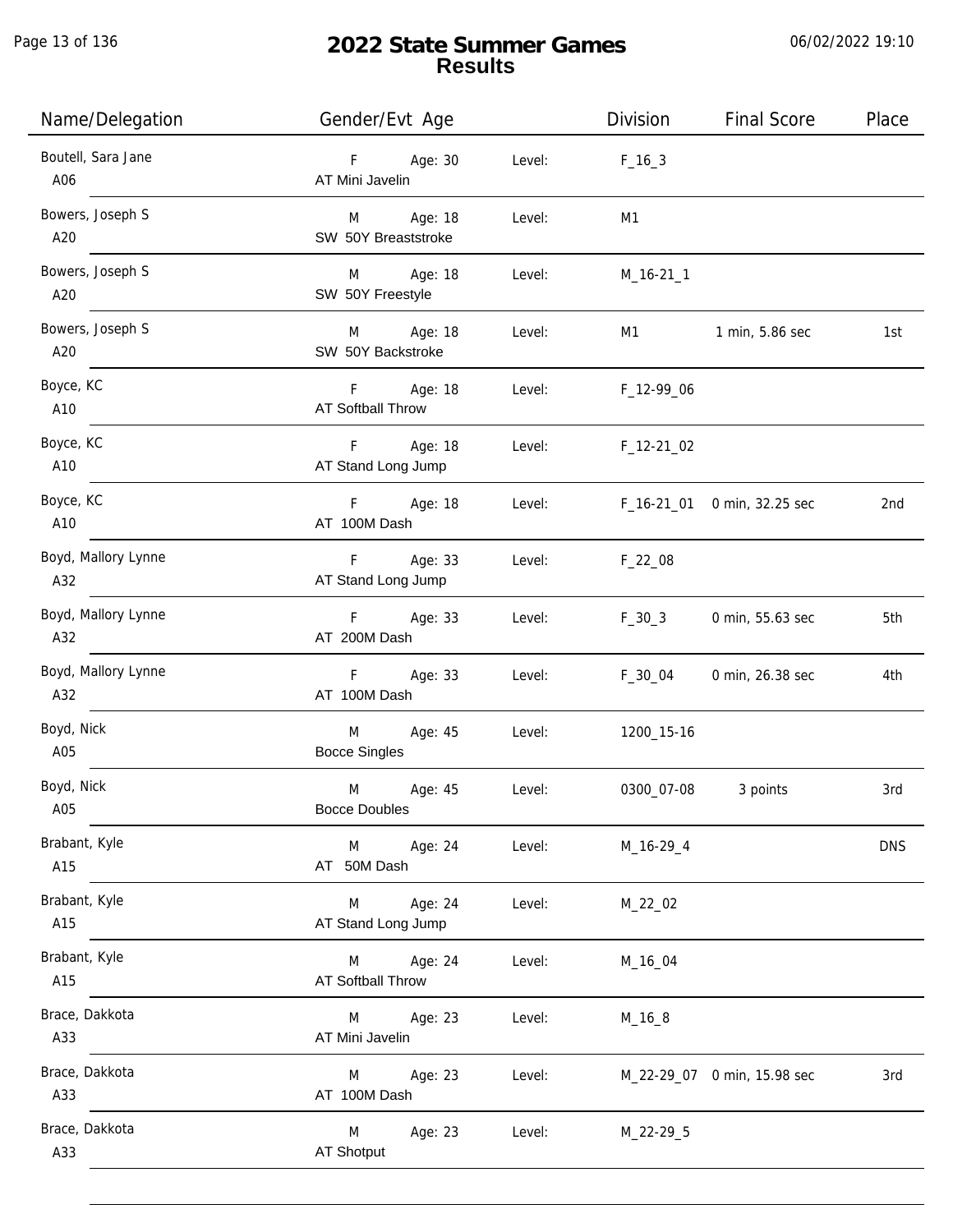| Name/Delegation                  | Gender/Evt Age                                     |        | Division    | Final Score                 | Place |
|----------------------------------|----------------------------------------------------|--------|-------------|-----------------------------|-------|
| Brailey, Aurora<br>A06           | F Age: 17<br><b>Bocce Doubles</b>                  | Level: | 0100_05-06  | 2 points                    | 2nd   |
| Brailey, Aurora<br>A06           | F <sub>11</sub><br>Age: 17<br><b>Bocce Singles</b> | Level: | 0800_09-10  |                             |       |
| Brashares, Megan Michelle<br>A19 | F Age: 34<br><b>Bocce Singles</b>                  | Level: | 0800_19-20  |                             |       |
| Brashares, Megan Michelle<br>A19 | F Age: 34<br><b>Bocce Doubles</b>                  | Level: |             | 0200_13-14 4 points         | 4th   |
| Braxton, Justin<br>A15           | M Age: 12<br><b>Bocce Doubles</b>                  | Level: |             | 0200_07-08 4 points         | 4th   |
| Braxton, Justin<br>A15           | M Age: 12<br><b>Bocce Singles</b>                  | Level: | 1000_19-20  |                             |       |
| Brenner, Heather<br>A32          | F Age: 39<br>AT Stand Long Jump                    | Level: | $F_22_07$   |                             |       |
| Brenner, Heather<br>A32          | F Age: 39<br>AT 200M Dash                          | Level: | $F_30_2$    | 0 min, 52.39 sec            | 1st   |
| Brenner, Heather<br>A32          | F Age: 39<br>AT Softball Throw                     | Level: | F_12-99_08  |                             |       |
| Briganti, Dominic<br>A34         | Age: 26<br>M<br>SW 50Y Freestyle                   | Level: | M_22-29_2   |                             |       |
| Briganti, Dominic<br>A34         | Age: 26<br>M<br>SW 4X25 Free Relay                 | Level: | 1           |                             |       |
| Briganti, Dominic<br>A34         | Age: 26<br>M<br>SW 25Y Freestyle                   | Level: | M_22-29_2   | 0 min, 22.18 sec            | 3rd   |
| Briggs, Connor Jaden<br>A06      | M<br>Age: 24<br><b>Bocce Doubles</b>               | Level: | 0200_25-26  | 2 points                    | 2nd   |
| Briggs, Connor Jaden<br>A06      | Age: 24<br>M<br><b>Bocce Singles</b>               | Level: | 1100_05-06  |                             |       |
| Brintley, Jeramey<br>A26         | M<br>Age: 22<br>AT Shotput                         | Level: | M_22-29_7   |                             |       |
| Brintley, Jeramey<br>A26         | Age: 22<br>M<br>AT 200M Dash                       | Level: | M_22-29_6   | 0 min, 35.89 sec            | 6th   |
| Brintley, Jeramey<br>A26         | Age: 22<br>M<br>AT 100M Dash                       | Level: |             | M_22-29_10 0 min, 17.46 sec | 8th   |
| Brix, Anita Ruth<br>A29          | F.<br>Age: 32<br><b>Bowling Singles</b>            | Level: | 11am_F30_06 |                             |       |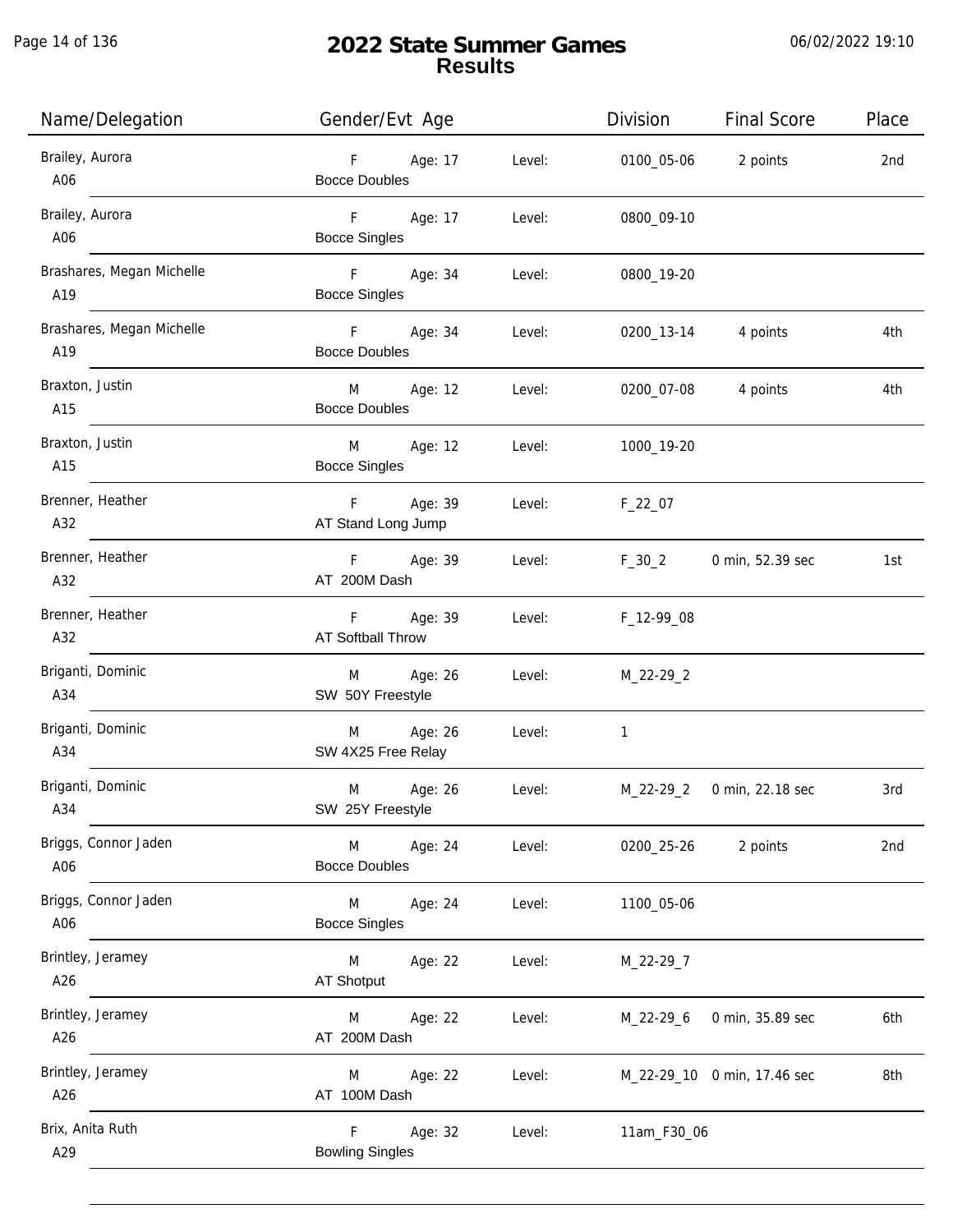Page 15 of 136

j.

# **2022 State Summer Games Results**

| Name/Delegation             | Gender/Evt Age                         |        | Division            | <b>Final Score</b>          | Place |
|-----------------------------|----------------------------------------|--------|---------------------|-----------------------------|-------|
| Brix, Anita Ruth<br>A29     | F Age: 32<br><b>Bowling Doubles</b>    | Level: | 315_M30_3B          |                             |       |
| Brock, Theresa Marie<br>A11 | F Age: 31<br><b>Bocce Doubles</b>      | Level: | 0100_13-14 2 points |                             | 2nd   |
| Brock, Theresa Marie<br>A11 | F Age: 31<br><b>Bocce Singles</b>      | Level: | 0800_25-26          |                             |       |
| Brown, Amanda K<br>A30      | F Age: 32<br><b>Bocce Doubles</b>      | Level: | 0100_19-20 4 points |                             | 4th   |
| Brown, Amanda K<br>A30      | F Age: 32<br><b>Bocce Singles</b>      | Level: | 0900_23-24          |                             |       |
| Brown, Austin B<br>A10      | M Age: 15<br><b>AT Softball Throw</b>  | Level: | M_12-15_01          |                             |       |
| Brown, Austin B<br>A10      | M Age: 15<br>AT 50M Dash               | Level: |                     | M_8-15_1 0 min, 4.00 sec    |       |
| Brown, Austin B<br>A10      | M Age: 15<br>AT Stand Long Jump        | Level: | M_12-21_03          |                             |       |
| Brown, Bishop W<br>A26      | M Age: 18<br>AT 50M Dash               | Level: |                     | M_16-29_7 0 min, 17.29 sec  | 5th   |
| Brown, Bishop W<br>A26      | M Age: 18<br>AT 100M Dash              | Level: |                     | M_16-21_02 0 min, 33.48 sec | 5th   |
| Brown, Cameron<br>A23       | M Age: 26<br>AT 100M Dash              | Level: |                     | M_22-29_05 0 min, 18.88 sec | 2nd   |
| Brown, Cameron<br>A23       | M<br>Age: 26<br>AT Softball Throw      | Level: | M_16_05             |                             |       |
| Brown, Cameron<br>A23       | Age: 26<br>M<br>AT Stand Long Jump     | Level: | M_22_07             |                             |       |
| Brown, Dylan<br>A15         | Age: 32<br>M<br><b>Bowling Singles</b> | Level: | 1200_M30_04         |                             |       |
| Brown, Dylan<br>A15         | M<br>Age: 32<br><b>Bowling Doubles</b> | Level: | 315_M30_2B          |                             |       |
| Brown, Katie<br>A34         | Age: 32<br>F.<br>SW 25Y Freestyle      | Level: | $F_30_2$            | 0 min, 40.75 sec            | 4th   |
| Brown, Katie<br>A34         | Age: 32<br>F.<br>SW 50Y Freestyle      | Level: | $F_30_2$            |                             |       |
| Brown, Katie<br>A34         | Age: 32<br>F.<br>SW 4X25 Free Relay    | Level: | 1                   |                             |       |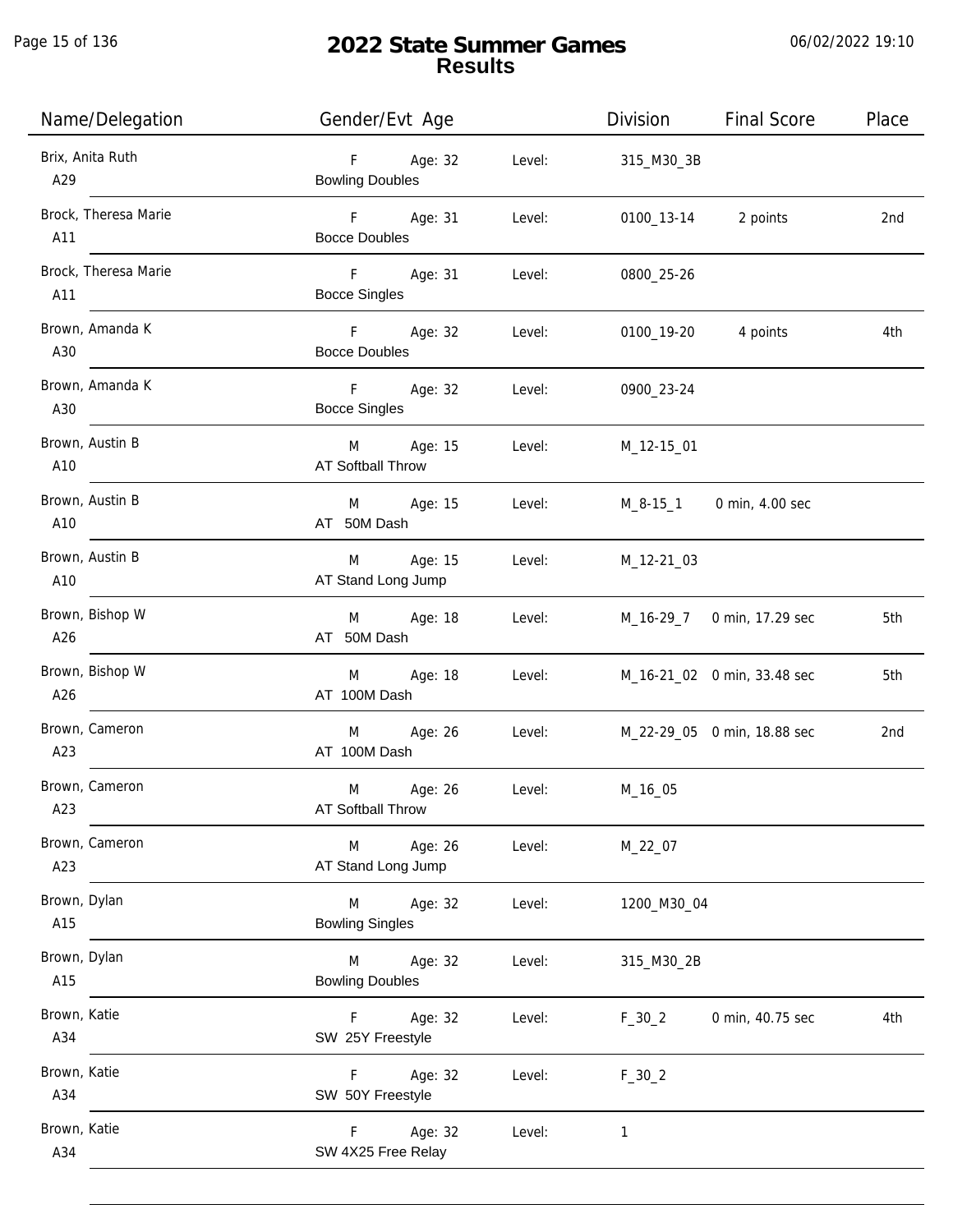| Name/Delegation                | Gender/Evt Age                             |        | Division       | <b>Final Score</b>          | Place |
|--------------------------------|--------------------------------------------|--------|----------------|-----------------------------|-------|
| Brubaker, Abigail Marie<br>A19 | F Age: 27<br>AT 800M Run                   | Level: | F <sub>2</sub> | 3 min, 5.70 sec             | 1st   |
| Brubaker, Abigail Marie<br>A19 | F Age: 27<br>AT Shotput                    | Level: | $F_22-29-1$    |                             |       |
| Brubaker, Abigail Marie<br>A19 | Age: 27<br>F <sub>12</sub><br>AT 400M Dash | Level: | F <sub>2</sub> | 1 min, 17.39 sec            | 1st   |
| Bruck, Deonna<br>A34           | F Age: 40<br><b>Bowling Singles</b>        | Level: | 11am_F30_02    |                             |       |
| Bruck, Deonna<br>A34           | F Age: 40<br><b>Bowling Doubles</b>        | Level: | 1215_F30_2     |                             |       |
| Buckmaster, Samantha M<br>A07  | F<br>Age: 27<br>AT 50M Dash                | Level: | F_16-29_5      | 0 min, 10.28 sec            | 5th   |
| Buckmaster, Samantha M<br>A07  | F<br>Age: 27<br>AT 100M Dash               | Level: |                | F_22-29_03 0 min, 20.55 sec | 2nd   |
| Buckmaster, Samantha M<br>A07  | F<br>Age: 27<br><b>AT Softball Throw</b>   | Level: | F_12-99_07     |                             |       |
| Bukowski, Tom<br>A09           | Age: 23<br>M<br>SW 25Y Freestyle           | Level: | M_22-29_1      | 0 min, 35.29 sec            | 4th   |
| Bukowski, Tom<br>A09           | Age: 23<br>M<br>SW 50Y Freestyle           | Level: | $M_22-29-1$    |                             |       |
| Bukowski, Tom<br>A09           | Age: 23<br>M<br>SW 25Y Backstroke          | Level: | M_22-29_1      |                             |       |
| bunor, quan Monic<br>A12       | F<br>Age: 35<br>AT 100M Walk               | Level: | $F_22_2$       | 1 min, 5.56 sec             | 3rd   |
| bunor, quan Monic<br>A12       | F Age: 35<br>AT 200M Walk                  | Level: | F <sub>2</sub> | 1 min, 55.38 sec            | 2nd   |
| bunor, quan Monic<br>A12       | F Age: 35<br><b>AT Softball Throw</b>      | Level: | F_12-99_05     |                             |       |
| Bunsis, Josh B<br>A20          | M Age: 22<br>SW 50Y Breaststroke           | Level: | M1             |                             |       |
| Bunsis, Josh B<br>A20          | M Age: 22<br>SW 100Y Freestyle             | Level: | M1             |                             |       |
| Bunsis, Josh B<br>A20          | M Age: 22<br>SW 50Y Backstroke             | Level: | M4             | 0 min, 49.65 sec            | 2nd   |
| Bunsis, Sam<br>A20             | M Age: 26<br>SW 50Y Backstroke             | Level: | M1             | 1 min, 41.20 sec            | 4th   |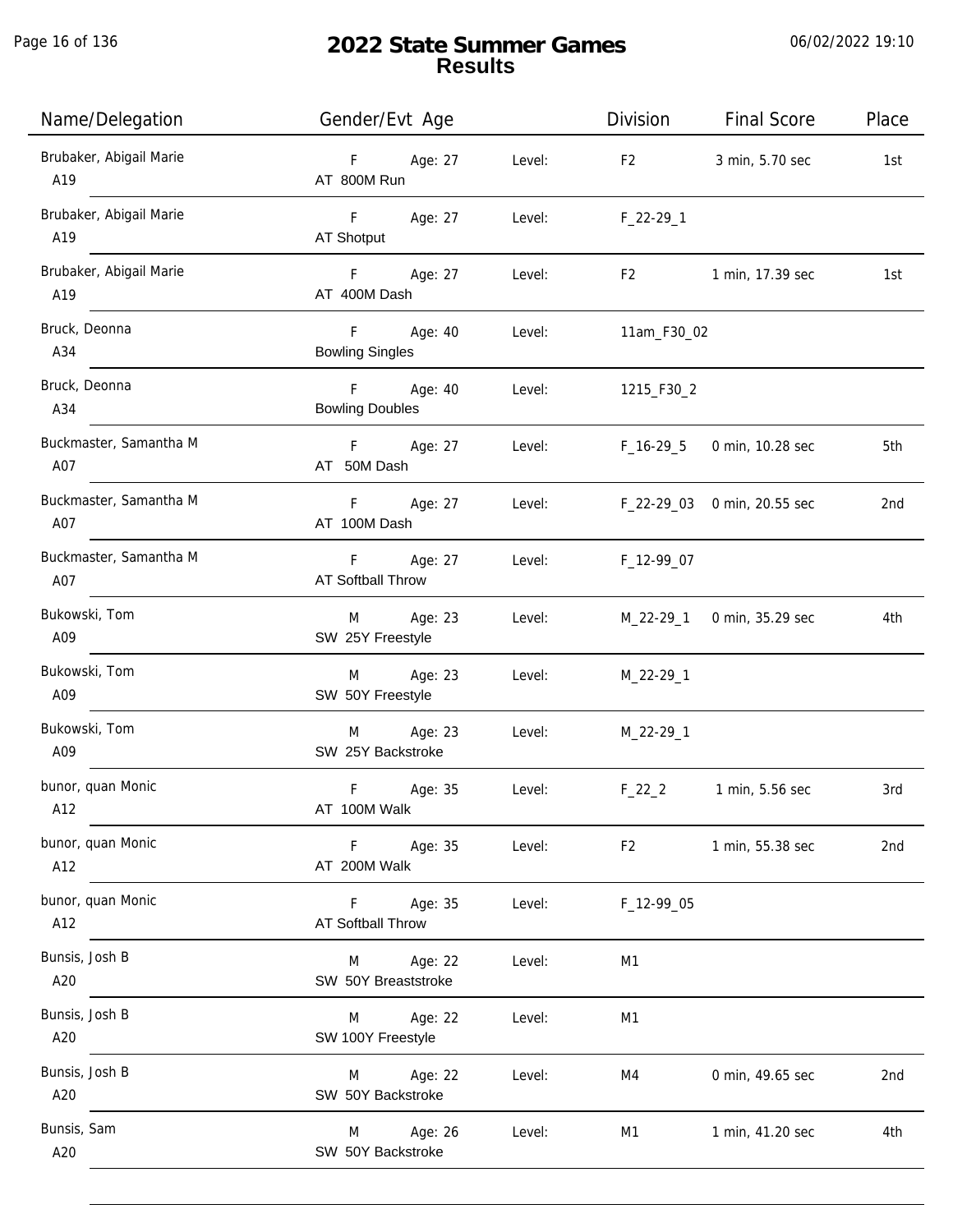| Name/Delegation                | Gender/Evt Age                          |        | Division    | <b>Final Score</b>          | Place      |
|--------------------------------|-----------------------------------------|--------|-------------|-----------------------------|------------|
| Bunsis, Sam<br>A20             | Age: 26<br>M<br>SW 50Y Breaststroke     | Level: | M1          |                             |            |
| Bunsis, Sam<br>A20             | M Age: 26<br>SW 50Y Freestyle           | Level: | M_22-29_2   |                             |            |
| Burich, Ashley<br>A15          | F Age: 14<br><b>Bocce Doubles</b>       | Level: | 0100_07-08  | 3 points                    | 3rd        |
| Burich, Ashley<br>A15          | $-F$<br>Age: 14<br><b>Bocce Singles</b> | Level: | 0800_11-12  |                             |            |
| BURNETT, DEVON Earl<br>A08     | M Age: 24<br><b>Bocce Doubles</b>       | Level: | 0200_05-06  | 2 points                    | 2nd        |
| BURNETT, DEVON Earl<br>A08     | M<br>Age: 24<br><b>Bocce Singles</b>    | Level: | 1100_17-18  |                             |            |
| Burpee, Tarynn Sky<br>A10      | F Age: 16<br>AT Mini Javelin            | Level: | $F_16_2$    |                             |            |
| Burpee, Tarynn Sky<br>A10      | F Age: 16<br>AT 50M Dash                | Level: | $F_16-293$  | 0 min, 11.51 sec            | 3rd        |
| Burpee, Tarynn Sky<br>A10      | F<br>Age: 16<br>AT Stand Long Jump      | Level: | $F_12-2102$ |                             |            |
| Bury, Timothy<br>A23           | Age: 26<br>M<br>AT Run Long Jump        | Level: | $M_22_5$    |                             |            |
| Bury, Timothy<br>A23           | M<br>Age: 26<br>AT 200M Dash            | Level: |             | M_22-29_6 0 min, 27.71 sec  | 3rd        |
| Bury, Timothy<br>A23           | M<br>Age: 26<br>AT 100M Dash            | Level: |             | M_22-29_08 0 min, 13.30 sec | 2nd        |
| Busche, Roberta Francis<br>A19 | F.<br>Age: 26<br>SW 25Y Freestyle       | Level: | $F_22-29_2$ | 0 min, 39.38 sec            | 3rd        |
| Busche, Roberta Francis<br>A19 | Age: 26<br>F.<br>SW 50Y Freestyle       | Level: | $F_22-293$  |                             |            |
| Busche, Roberta Francis<br>A19 | Age: 26<br>F.<br>SW 4X25 Free Relay     | Level: | 2           | 3 min, 11.24 sec            | 3rd        |
| Bush, Ashleigh Elaine<br>A06   | F.<br>Age: 26<br>AT 200M Dash           | Level: | $F_22-29-1$ |                             | <b>DNS</b> |
| Bush, Ashleigh Elaine<br>A06   | F.<br>Age: 26<br><b>AT Shotput</b>      | Level: | $F_22-29-1$ |                             |            |
| Bush, Ashleigh Elaine<br>A06   | F<br>Age: 26<br>AT 100M Dash            | Level: | F_22-29_02  |                             | <b>DNS</b> |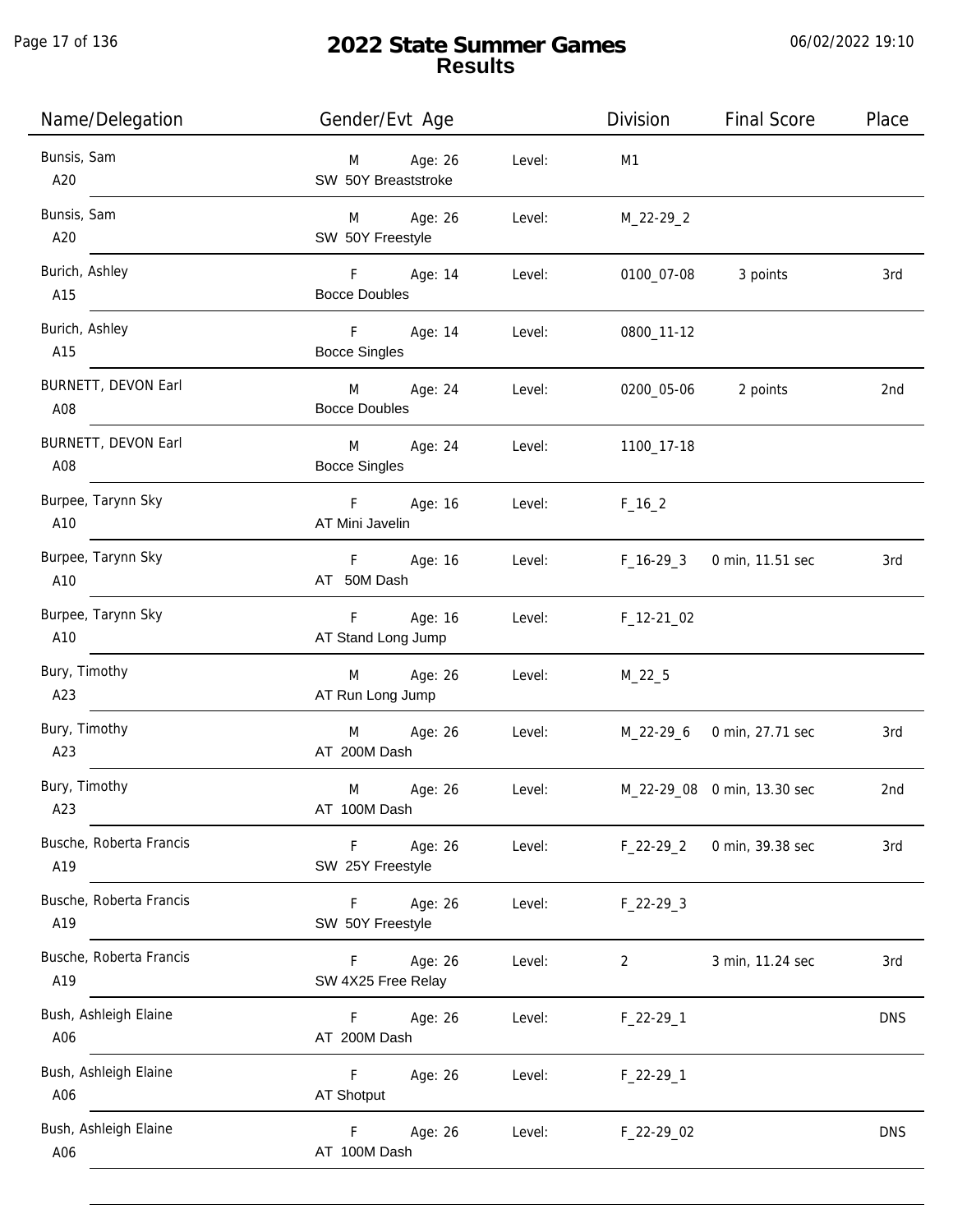Page 18 of 136

# **2022 State Summer Games Results**

| Name/Delegation                 | Gender/Evt Age                                  |        | Division    | <b>Final Score</b> | Place |
|---------------------------------|-------------------------------------------------|--------|-------------|--------------------|-------|
| Butkovich, Rachel<br>A15        | Age: 37<br>F<br>AT Stand Long Jump              | Level: | $F_22_03$   |                    |       |
| Butkovich, Rachel<br>A15        | F Age: 37<br>AT 100M Dash                       | Level: | $F_30_02$   | 0 min, 29.21 sec   | 4th   |
| Butkovich, Rachel<br>A15        | F<br>Age: 37<br>AT Shotput                      | Level: | $F_30_1$    |                    |       |
| Butler, Kevin<br>A32            | M<br>Age: 43<br>AT Run Long Jump                | Level: | $M_22_1$    |                    |       |
| Butler, Kevin<br>A32            | M Age: 43<br>AT 200M Dash                       | Level: | M_30_1      | 0 min, 45.47 sec   | 3rd   |
| Butler, Kevin<br>A32            | Age: 43<br>M<br>AT 100M Dash                    | Level: | M_30_03     | 0 min, 19.11 sec   | 2nd   |
| Butler, Stanley<br>A20          | Age: 45<br>M<br><b>Bowling Singles</b>          | Level: | 1200_M30_02 |                    |       |
| Butler, Stanley<br>A20          | Age: 45<br>M<br><b>Bowling Doubles</b>          | Level: | 315_M30_1B  |                    |       |
| Butts, Christopher Jason<br>A14 | Age: 25<br>M<br><b>Bocce Singles</b>            | Level: | 1200_17-18  |                    |       |
| Butts, Christopher Jason<br>A14 | M<br>Age: 25<br><b>Bocce Doubles</b>            | Level: | 0200_09-10  | 3 points           | 3rd   |
| Buxton, Leeandrya<br>A15        | $\mathsf{F}$<br>Age: 18<br><b>Bocce Singles</b> | Level: | 0800_13-14  |                    |       |
| Buxton, Leeandrya<br>A15        | $\mathsf F$<br>Age: 18<br><b>Bocce Doubles</b>  | Level: | 0100_07-08  | 1 points           | 1st   |
| Byers, Matt D<br>A07            | Age: 54<br>M<br>AT 50M Dash                     | Level: | $M_30_5$    | 0 min, 8.69 sec    | 1st   |
| Byers, Matt D<br>A07            | Age: 54<br>M<br>AT Softball Throw               | Level: | M_16_10     |                    |       |
| Byers, Matt D<br>A07            | Age: 54<br>M<br>AT 100M Dash                    | Level: | M_30_06     | 0 min, 19.48 sec   | 7th   |
| bylsma, jonah Thomas<br>A12     | Age: 27<br>M<br>SW 25Y Freestyle                | Level: | M_22-29_3   | 0 min, 22.67 sec   | 5th   |
| bylsma, jonah Thomas<br>A12     | Age: 27<br>M<br>SW 50Y Freestyle                | Level: | $M_22-29-3$ |                    |       |
| bylsma, jonah Thomas<br>A12     | Age: 27<br>M<br>SW 4X25 Free Relay              | Level: | 2           | 1 min, 35.03 sec   | 1st   |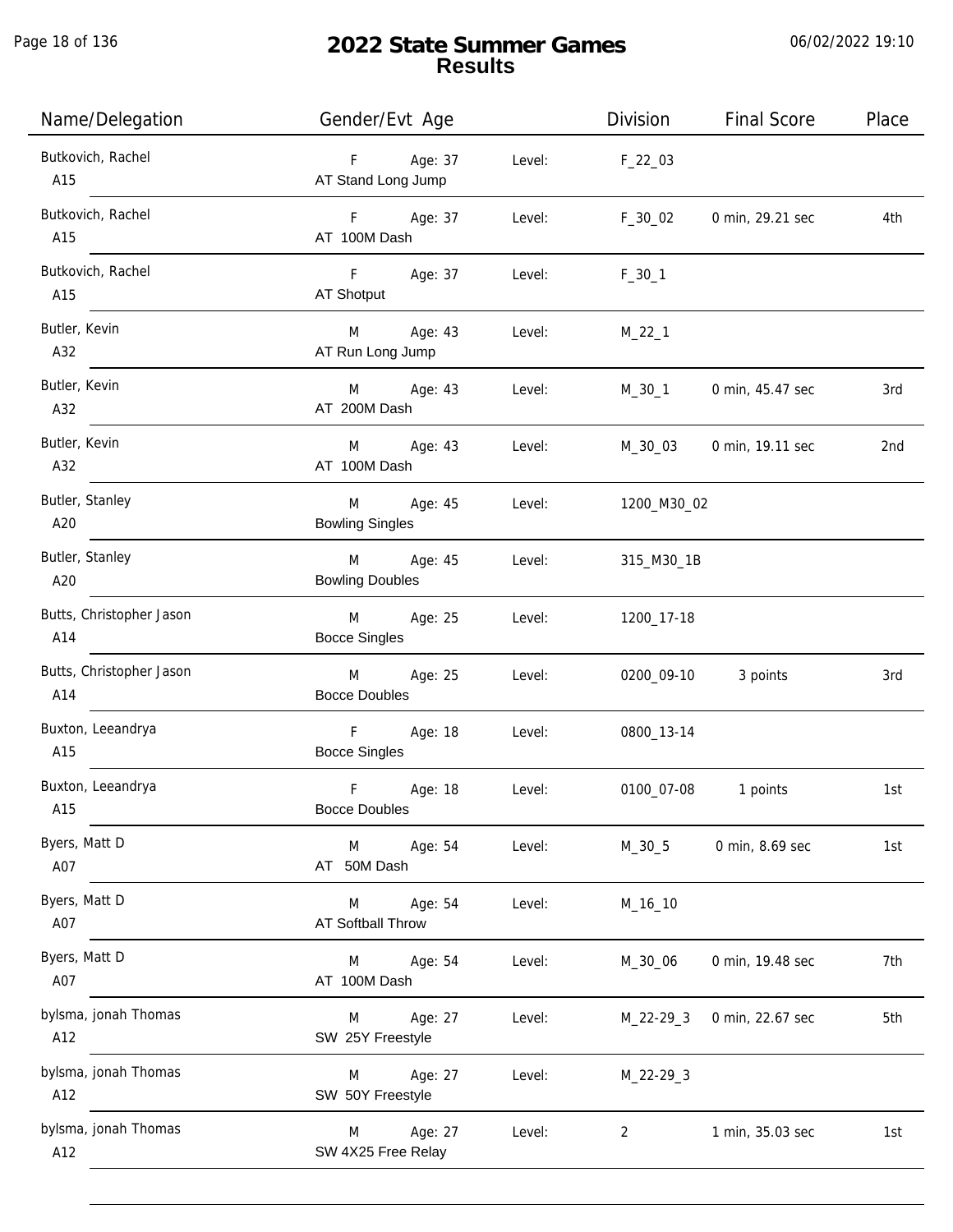Page 19 of 136

j.

# **2022 State Summer Games Results**

| Name/Delegation                 | Gender/Evt Age                              |        | Division    | <b>Final Score</b>          | Place      |
|---------------------------------|---------------------------------------------|--------|-------------|-----------------------------|------------|
| Bynum, Maurice<br>A26           | M<br>Age: 10<br>AT Run Long Jump            | Level: | $M_8-15-1$  |                             |            |
| Bynum, Maurice<br>A26           | M Age: 10<br><b>AT Softball Throw</b>       | Level: | M_8-11_01   |                             |            |
| Bynum, Maurice<br>A26           | M Age: 10<br>AT 100M Dash                   | Level: |             | M_08-11_01 0 min, 25.92 sec | 5th        |
| Byrd, Kyle M<br>A04             | M<br>Age: 28<br>AT Shotput                  | Level: | M_22-29_5   |                             |            |
| Byrd, Kyle M<br>A04             | M<br>Age: 28<br>AT 100M Dash                | Level: |             | M_22-29_05 0 min, 20.92 sec | 4th        |
| Byrd, Kyle M<br>A04             | M Age: 28<br>AT Run Long Jump               | Level: | $M_22_3$    |                             |            |
| Byrne, Jonathan William<br>A23  | M Age: 32<br>SW 25Y Freestyle               | Level: | $M_30_3$    | 0 min, 18.50 sec            | 1st        |
| Byrne, Jonathan William<br>A23  | M Age: 32<br>SW 50Y Freestyle               | Level: | $M_30_4$    |                             |            |
| Byrne, Jonathan William<br>A23  | M Age: 32<br>SW 50Y Backstroke              | Level: | M3          | 0 min, 57.56 sec            | 2nd        |
| Cadena, Molly<br>A10            | F Age: 24<br>AT 50M Dash                    | Level: | $F_16-293$  |                             | <b>DNS</b> |
| Cadena, Molly<br>A10            | Age: 24<br>F<br>AT Stand Long Jump          | Level: | $F_22_08$   |                             |            |
| Cadena, Molly<br>A10            | F<br>Age: 24<br>AT Softball Throw           | Level: | F_12-99_08  |                             |            |
| Caldwell, Dawn<br>A15           | Age: 54<br>F.<br><b>Bocce Doubles</b>       | Level: | 0100_15-16  | 3 points                    | 3rd        |
| Calery, Lindy M<br>A10          | Age: 23<br>F.<br>AT Softball Throw          | Level: | F_12-99_01  |                             |            |
| Calery, Lindy M<br>A10          | Age: 23<br>F.<br>DV 25M Assisted Walk       | Level: | F1          | 2 min, 15.22 sec            | 3rd        |
| Calkins, John Steward<br>A07    | Age: 66<br>M<br><b>Bocce Doubles</b>        | Level: | 0200_19-20  | 3 points                    | 3rd        |
| Calkins, John Steward<br>A07    | Age: 66<br>M<br><b>Bocce Singles</b>        | Level: | 1100_15-16  |                             |            |
| Callison, Benjamin Lucas<br>A19 | Age: 33<br>M<br><b>Bowling Ramp Singles</b> | Level: | 8am_Ramp_M1 |                             |            |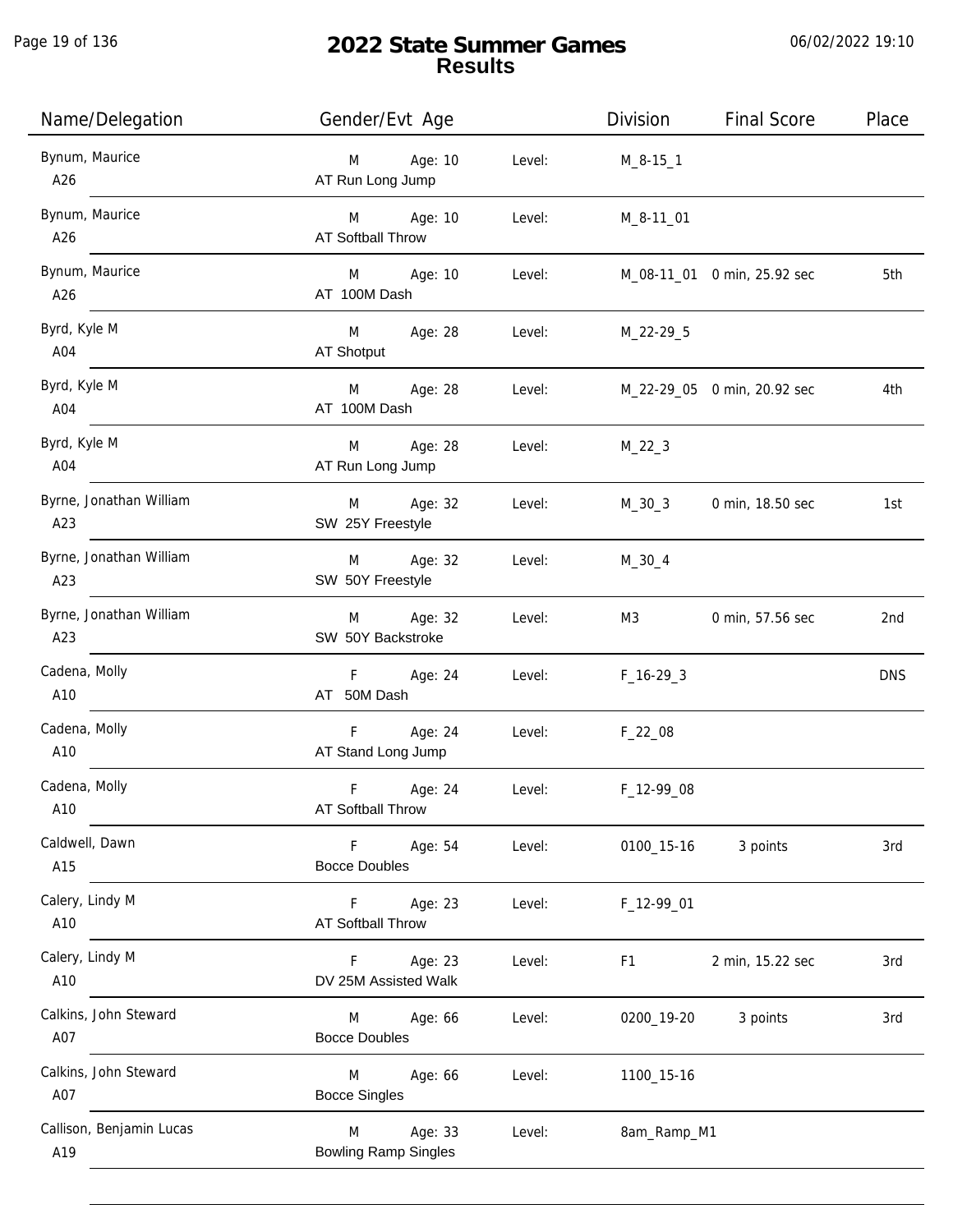| Name/Delegation                     | Gender/Evt Age                              |        | Division       | <b>Final Score</b>          | Place |
|-------------------------------------|---------------------------------------------|--------|----------------|-----------------------------|-------|
| Callison, Benjamin Lucas<br>A19     | Age: 33<br>M<br><b>Bowling Ramp Doubles</b> | Level: | 1215_Ramp_1    |                             |       |
| Campbell, Emily<br>A23              | F Age: 32<br>SW 50Y Freestyle               | Level: | $F_30_4$       |                             |       |
| Campbell, Emily<br>A23              | F Age: 32<br>SW 50Y Backstroke              | Level: | F5             | 0 min, 44.67 sec            | 1st   |
| Campbell, Emily<br>A23              | F Age: 32<br>SW 100Y Freestyle              | Level: | F <sub>1</sub> |                             |       |
| Campbell, Michelle Catherine<br>A23 | F Age: 42<br>AT Shotput                     | Level: | $F_30_1$       |                             |       |
| Campbell, Michelle Catherine<br>A23 | Age: 42<br>F<br>AT Stand Long Jump          | Level: | $F_22_01$      |                             |       |
| Campbell, Michelle Catherine<br>A23 | F<br>Age: 42<br>AT 50M Dash                 | Level: | $F_30_1$       | 0 min, 28.11 sec            | 4th   |
| Capo, Shane<br>A15                  | Age: 21<br>M<br><b>AT Softball Throw</b>    | Level: | M_16_13        |                             |       |
| Capo, Shane<br>A15                  | Age: 21<br>M<br>AT Run Long Jump            | Level: | $M_16-211$     |                             |       |
| Capo, Shane<br>A15                  | Age: 21<br>M<br>AT 100M Dash                | Level: |                | M_16-21_04 0 min, 17.57 sec | 4th   |
| Capozzo, Michael<br>A15             | Age: 27<br>M<br>AT 100M Dash                | Level: |                | M_22-29_06 0 min, 20.97 sec | 5th   |
| Capozzo, Michael<br>A15             | M<br>Age: 27<br>AT Run Long Jump            | Level: | $M_22_1$       |                             |       |
| Capozzo, Michael<br>A15             | Age: 27<br>M<br>AT Shotput                  | Level: | M_22-29_3      |                             |       |
| Carol, Kevin Michael<br>A19         | M<br>Age: 38<br><b>Bowling Singles</b>      | Level: | 1200_M30_06    |                             |       |
| Carol, Kevin Michael<br>A19         | Age: 38<br>M<br><b>Bowling Doubles</b>      | Level: | 315_M30_2B     |                             |       |
| Carter, Jamar<br>A26                | Age: 13<br>M<br>AT 200M Dash                | Level: | $M_8 - 21_4$   | 0 min, 32.94 sec            | 6th   |
| Carter, Jamar<br>A26                | Age: 13<br>M<br>AT Run Long Jump            | Level: | $M_8 - 15_2$   |                             |       |
| Carter, Jamar<br>A26                | Age: 13<br>M<br>AT 100M Dash                | Level: |                | M_12-15_03 0 min, 14.69 sec | 2nd   |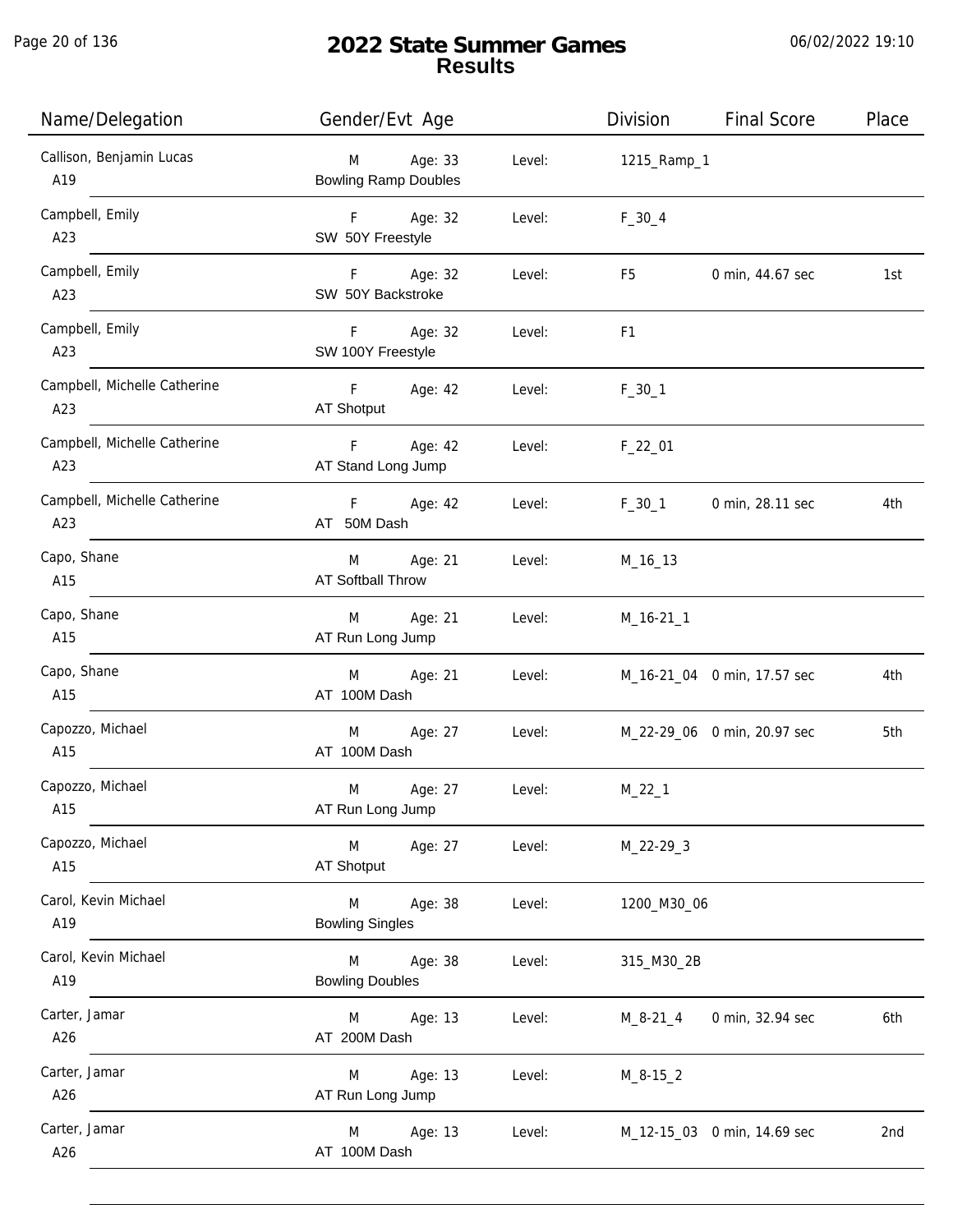Page 21 of 136

j.

# **2022 State Summer Games Results**

| Name/Delegation            | Gender/Evt Age                         |        | Division                                                                                                                                                                                                                       | Final Score         | Place |
|----------------------------|----------------------------------------|--------|--------------------------------------------------------------------------------------------------------------------------------------------------------------------------------------------------------------------------------|---------------------|-------|
| Casey, Connor<br>A15       | M Age: 16<br><b>Bocce Doubles</b>      | Level: |                                                                                                                                                                                                                                | 0200_07-08 3 points | 3rd   |
| Casey, Connor<br>A15       | M Age: 16<br><b>Bocce Singles</b>      | Level: | 1000_17-18                                                                                                                                                                                                                     |                     |       |
| Cassar, Stacie<br>A27      | F Age: 47<br>AT 200M Dash              | Level: | $F_30_4$                                                                                                                                                                                                                       | 0 min, 45.71 sec    | 2nd   |
| Cassar, Stacie<br>A27      | F Age: 47<br>AT Shotput                | Level: | $F_30_3$                                                                                                                                                                                                                       |                     |       |
| Cassar, Stacie<br>A27      | F Age: 47<br>AT 400M Dash              | Level: | F1 and the state of the state of the state of the state of the state of the state of the state of the state of the state of the state of the state of the state of the state of the state of the state of the state of the sta | 2 min, 1.29 sec     | 1st   |
| Castile, Aden David<br>A20 | M Age: 15<br><b>Bowling Doubles</b>    | Level: | 1215_M8-21_1                                                                                                                                                                                                                   |                     |       |
| Castile, Aden David<br>A20 | M Age: 15<br><b>Bowling Singles</b>    | Level: | 8am_M8-21_03                                                                                                                                                                                                                   |                     |       |
| Castro, Scott<br>A14       | M Age: 27<br>Horseshoe Singles         | Level: | M_8-29_2                                                                                                                                                                                                                       | 7 points            | 1st   |
| Castro, Scott<br>A14       | M Age: 27<br>Horseshoe Doubles         | Level: | M <sub>2</sub>                                                                                                                                                                                                                 | 7 points            | 2nd   |
| Cervenak, Steven<br>A23    | M Age: 41<br><b>Bocce Doubles</b>      | Level: |                                                                                                                                                                                                                                | 0300_05-06 4 points | 4th   |
| Cervenak, Steven<br>A23    | M Age: 41<br><b>Bocce Singles</b>      | Level: | 1200_09-10                                                                                                                                                                                                                     |                     |       |
| Chambers, Anthony<br>A15   | M<br>Age: 43<br>AT Shotput             | Level: | $M_30_3$                                                                                                                                                                                                                       |                     |       |
| Chambers, Anthony<br>A15   | M<br>Age: 43<br>AT 400M Dash           | Level: | M4                                                                                                                                                                                                                             | 1 min, 9.69 sec     | 1st   |
| Chambers, Lee<br>A20       | Age: 39<br>M<br><b>Bowling Singles</b> | Level: | 1200_M30_06                                                                                                                                                                                                                    |                     |       |
| Chambers, Lee<br>A20       | M<br>Age: 39<br><b>Bowling Doubles</b> | Level: | 315_M30_3B                                                                                                                                                                                                                     |                     |       |
| Chandler, Kenneth D<br>A23 | Age: 62<br>M<br>AT 100M Dash           | Level: | M_30_04                                                                                                                                                                                                                        | 0 min, 21.68 sec    | 6th   |
| Chandler, Kenneth D<br>A23 | Age: 62<br>M<br>AT Shotput             | Level: | $M_30_3$                                                                                                                                                                                                                       |                     |       |
| Chandler, Kenneth D<br>A23 | Age: 62<br>M<br>AT 50M Dash            | Level: | $M_30_4$                                                                                                                                                                                                                       | 0 min, 10.47 sec    | 3rd   |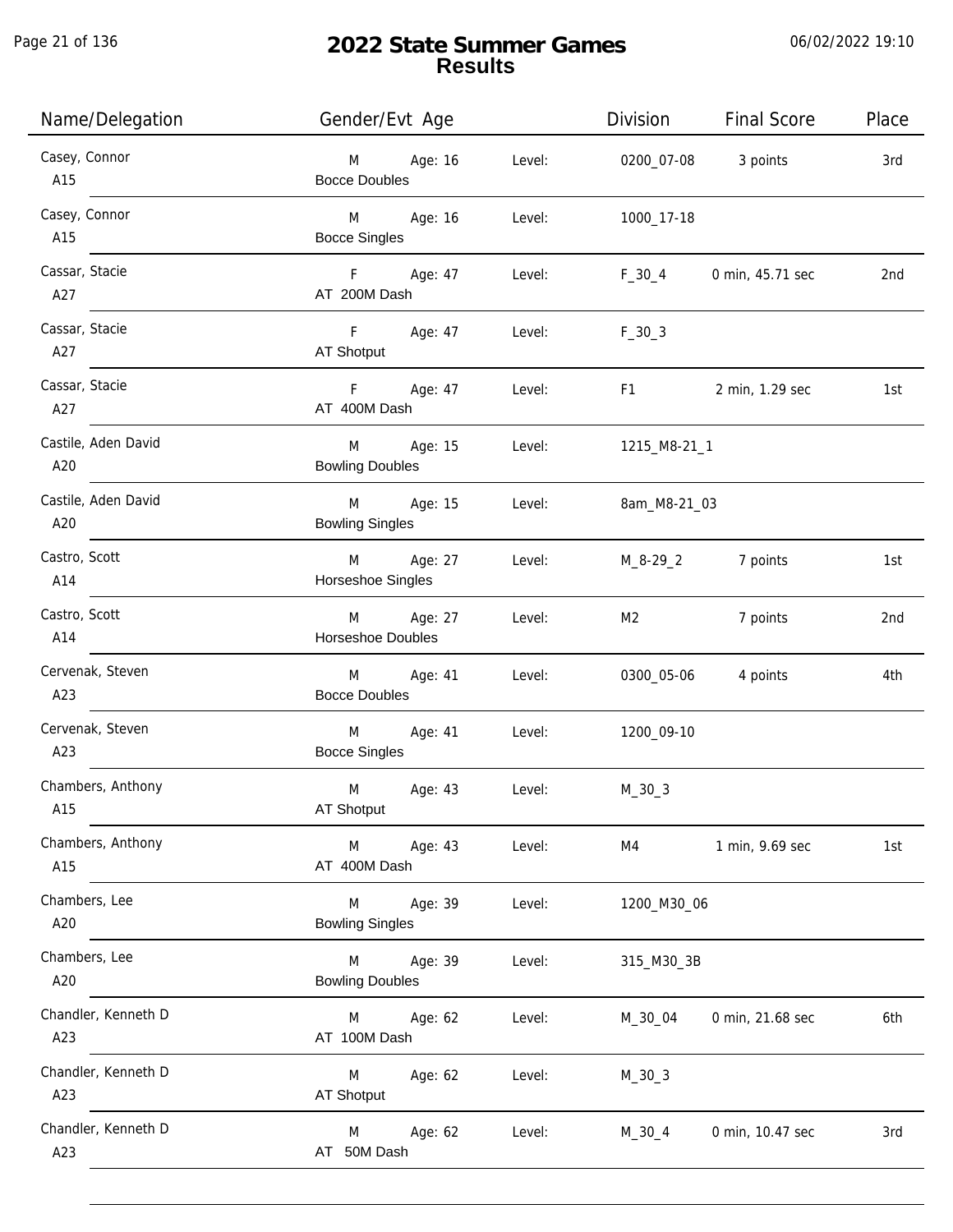Page 22 of 136

j.

# **2022 State Summer Games Results**

| Name/Delegation                  | Gender/Evt Age                                |        | Division    | <b>Final Score</b>          | Place |
|----------------------------------|-----------------------------------------------|--------|-------------|-----------------------------|-------|
| Chase, Brice A<br>A15            | Age: 44<br>M<br><b>Bowling Doubles</b>        | Level: | 315_M30_3B  |                             |       |
| Chase, Brice A<br>A15            | <b>M</b><br>Age: 44<br><b>Bowling Singles</b> | Level: | 1200_M30_07 |                             |       |
| Cherry, Brad Edward<br>A09       | M Age: 31<br>AT 200M Dash                     | Level: | M_30_3      | 0 min, 41.15 sec            | 3rd   |
| Cherry, Brad Edward<br>A09       | M Age: 31<br><b>AT Softball Throw</b>         | Level: | M_16_10     |                             |       |
| Cherry, Brad Edward<br>A09       | M Age: 31<br>AT 100M Dash                     | Level: | M_30_05     | 0 min, 18.34 sec            | 2nd   |
| Chisholm, Karen L<br>A05         | F Age: 37<br><b>Bocce Doubles</b>             | Level: |             | 0100_25-26 1 points         | 1st   |
| Chisholm, Karen L<br>A05         | F Age: 37<br><b>Bocce Singles</b>             | Level: | 1000_07-08  |                             |       |
| Christensen, Dylan Edward<br>A06 | M Age: 24<br>AT Mini Javelin                  | Level: | $M_16_6$    |                             |       |
| Christensen, Dylan Edward<br>A06 | Age: 24<br>M<br>AT 100M Dash                  | Level: |             | M_22-29_04 0 min, 16.40 sec | 1st   |
| Christensen, Dylan Edward<br>A06 | Age: 24<br>M<br>AT 50M Dash                   | Level: | M_16-29_2   | 0 min, 8.43 sec             | 1st   |
| Christensen, Lucas Marc<br>A06   | M<br>Age: 25<br>AT Shotput                    | Level: | M_22-29_5   |                             |       |
| Christensen, Lucas Marc<br>A06   | M<br>Age: 25<br>AT 100M Dash                  | Level: |             | M_22-29_08 0 min, 15.22 sec | 6th   |
| Christensen, Lucas Marc<br>A06   | M <sub>art</sub><br>Age: 25<br>AT 200M Dash   | Level: | M_22-29_5   | 0 min, 34.36 sec            | 8th   |
| Christmann, Justin<br>A14        | M Age: 26<br>AT 50M Dash                      | Level: | M_16-29_8   | 0 min, 13.61 sec            | 3rd   |
| Christmann, Justin<br>A14        | M Age: 26<br><b>AT Softball Throw</b>         | Level: | M_16_06     |                             |       |
| Christmann, Justin<br>A14        | M<br>Age: 26<br>AT Stand Long Jump            | Level: | M_22_05     |                             |       |
| Ciesiolka, Derik<br>A26          | M<br>Age: 24<br>AT Shotput                    | Level: | M_22-29_6   |                             |       |
| Ciesiolka, Derik<br>A26          | Age: 24<br>M<br>AT 100M Dash                  | Level: |             | M_22-29_08 0 min, 15.10 sec | 5th   |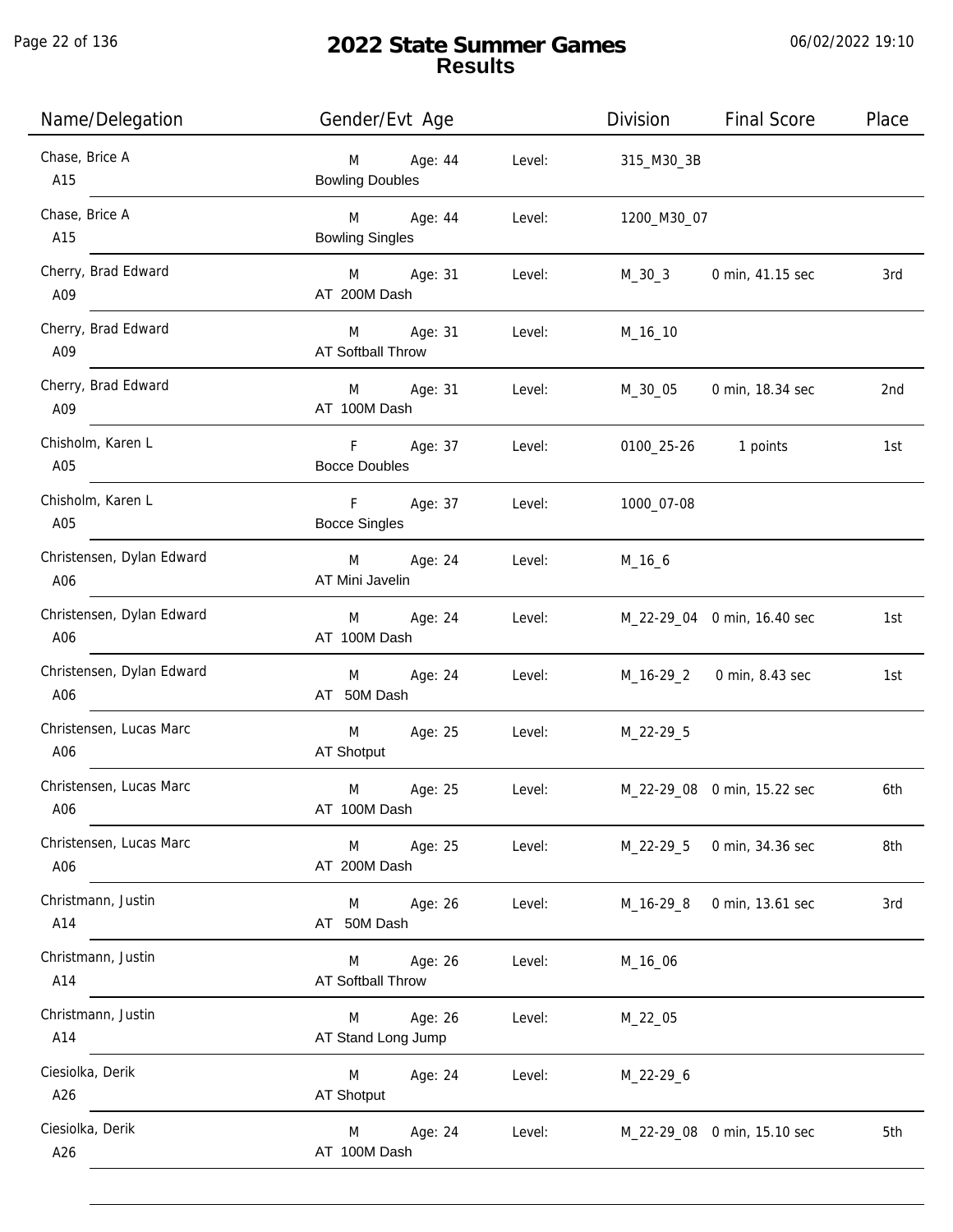| Name/Delegation              | Gender/Evt Age                            |        |                                                                                                                                                                                                                                | Division Final Score               | Place |
|------------------------------|-------------------------------------------|--------|--------------------------------------------------------------------------------------------------------------------------------------------------------------------------------------------------------------------------------|------------------------------------|-------|
| Ciesiolka, Derik<br>A26      | Age: 24<br>M<br>AT 200M Dash              | Level: |                                                                                                                                                                                                                                | M_22-29_2 0 min, 30.65 sec         | 1st   |
| Clark, Andrew Garreth<br>A29 | M Age: 41<br><b>Bowling Singles</b>       | Level: | 11am_M30_2A                                                                                                                                                                                                                    |                                    |       |
| Clark, Andrew Garreth<br>A29 | M Age: 41<br><b>Bowling Doubles</b>       | Level: | 215_M30_4A                                                                                                                                                                                                                     |                                    |       |
| Clark, Caleb Shaane<br>A05   | M Age: 21<br>AT Softball Throw            | Level: | M_16_07                                                                                                                                                                                                                        |                                    |       |
| Clark, Caleb Shaane<br>A05   | M Age: 21<br>AT Stand Long Jump           | Level: | M_12-21_03                                                                                                                                                                                                                     |                                    |       |
| Clark, Caleb Shaane<br>A05   | M Age: 21<br>AT 100M Dash                 |        |                                                                                                                                                                                                                                | Level: M_16-21_03 0 min, 29.25 sec | 6th   |
| Clark, Hannah Renae<br>A32   | F Age: 28<br>AT 800M Run                  | Level: | F1 and the state of the state of the state of the state of the state of the state of the state of the state of the state of the state of the state of the state of the state of the state of the state of the state of the sta | 3 min, 42.03 sec                   | 1st   |
| Clark, Hannah Renae<br>A32   | F Age: 28<br>AT 1500M Run                 |        |                                                                                                                                                                                                                                | Level: F1 7 min, 17.36 sec         | 2nd   |
| Clark, Jason Michael<br>A32  | M Age: 20<br>AT 100M Dash                 | Level: |                                                                                                                                                                                                                                | M_16-21_01 0 min, 32.52 sec        | 3rd   |
| Clark, Jason Michael<br>A32  | M Age: 20<br>AT 50M Dash                  | Level: |                                                                                                                                                                                                                                | M_16-29_1 0 min, 14.63 sec         | 4th   |
| Clark, Jason Michael<br>A32  | Age: 20<br>M<br>AT Softball Throw         | Level: | M_16_07                                                                                                                                                                                                                        |                                    |       |
| Clark, Karissa N<br>A05      | F<br>Age: 32<br><b>Bowling Doubles</b>    | Level: | 1215_F30_3                                                                                                                                                                                                                     |                                    |       |
| Clark, Karissa N<br>A05      | $-F$<br>Age: 32<br><b>Bowling Singles</b> | Level: | 11am_F30_06                                                                                                                                                                                                                    |                                    |       |
| CLAYTON, KAREEM Jamal<br>A08 | M<br>Age: 26<br><b>Bowling Singles</b>    | Level: | 9am_M22-29_02                                                                                                                                                                                                                  |                                    |       |
| CLAYTON, KAREEM Jamal<br>A08 | M<br>Age: 26<br><b>Bowling Doubles</b>    | Level: | 115_M22-29_1                                                                                                                                                                                                                   |                                    |       |
| Cojocar, Taryn Kay<br>A07    | F Age: 31<br>AT 50M Dash                  | Level: | $F_30_3$                                                                                                                                                                                                                       | 0 min, 12.46 sec                   | 2nd   |
| Cojocar, Taryn Kay<br>A07    | F.<br>Age: 31<br><b>AT Softball Throw</b> | Level: | F_12-99_04                                                                                                                                                                                                                     |                                    |       |
| Cojocar, Taryn Kay<br>A07    | Age: 31<br>F.<br>AT Stand Long Jump       | Level: | $F_22_04$                                                                                                                                                                                                                      |                                    |       |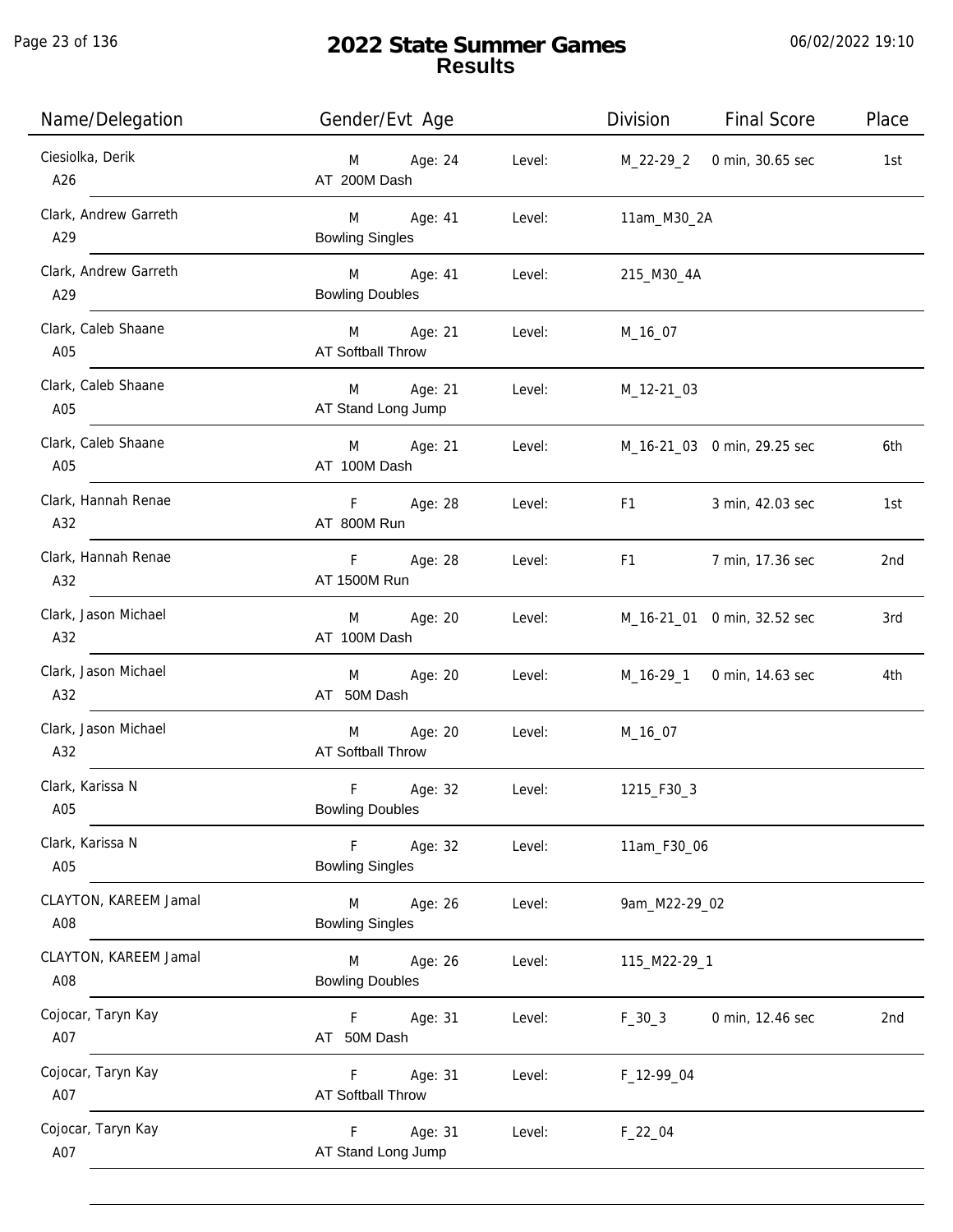| Name/Delegation                 | Gender/Evt Age                                |        | Division       | <b>Final Score</b>          | Place |
|---------------------------------|-----------------------------------------------|--------|----------------|-----------------------------|-------|
| Colbert, Edward<br>A23          | Age: 36<br>M<br>AT 100M Dash                  | Level: | M_30_05        | 0 min, 17.32 sec            | 1st   |
| Colbert, Edward<br>A23          | Age: 36<br>M <sub>ar</sub><br>AT Mini Javelin | Level: | $M_16_6$       |                             |       |
| Colbert, Edward<br>A23          | Age: 36<br>M <sub>ar</sub><br>AT Shotput      | Level: | $M_30_5$       |                             |       |
| Cole, Kevin B<br>A05            | M<br>Age: 44<br><b>Bocce Singles</b>          | Level: | 1100_23-24     |                             |       |
| Cole, Kevin B<br>A05            | M<br>Age: 44<br><b>Bocce Doubles</b>          | Level: |                | 0300_07-08 3 points         | 3rd   |
| Coleman, Allen AC<br>A26        | Age: 25<br>M<br>AT 100M Dash                  | Level: |                | M_22-29_10 0 min, 13.50 sec | 4th   |
| Coleman, Allen AC<br>A26        | Age: 25<br>M<br>AT 200M Dash                  | Level: |                | M_22-29_5 0 min, 29.30 sec  | 4th   |
| Coleman, Allen AC<br>A26        | M<br>Age: 25<br>AT Shotput                    | Level: | M_22-29_7      |                             |       |
| Coleman, Javion<br>A26          | Age: 19<br>M<br>AT 100M Dash                  | Level: | M_16-21_06     |                             | DQ-LI |
| Coleman, Javion<br>A26          | Age: 19<br>M<br>AT 50M Dash                   | Level: | M_16-29_7      | 0 min, 6.75 sec             | 1st   |
| Coleman, Stephanie LaRue<br>A19 | F<br>Age: 28<br>SW 25Y Freestyle              | Level: | $F_22-29-1$    | 0 min, 47.23 sec            | 3rd   |
| Coleman, Stephanie LaRue<br>A19 | $\mathsf F$<br>Age: 28<br>SW 4X25 Free Relay  | Level: | $\overline{2}$ | 3 min, 11.24 sec            | 3rd   |
| Coleman, Stephanie LaRue<br>A19 | Age: 28<br>F<br>SW 50Y Freestyle              | Level: | $F_22-29-1$    |                             |       |
| Coltman, Cody S<br>A10          | Age: 27<br>M<br>AT 50M Dash                   | Level: | M_16-29_6      | 0 min, 8.51 sec             | 3rd   |
| Coltman, Cody S<br>A10          | Age: 27<br>M<br>AT Softball Throw             | Level: | M_16_12        |                             |       |
| Coltman, Cody S<br>A10          | Age: 27<br>M<br>AT Stand Long Jump            | Level: | M_22_11        |                             |       |
| compton, paula L<br>A12         | F.<br>Age: 51<br><b>Bocce Singles</b>         | Level: | 0900_05-06     |                             |       |
| compton, paula L<br>A12         | Age: 51<br>F.<br><b>Bocce Doubles</b>         | Level: | 0100_13-14     | 3 points                    | 3rd   |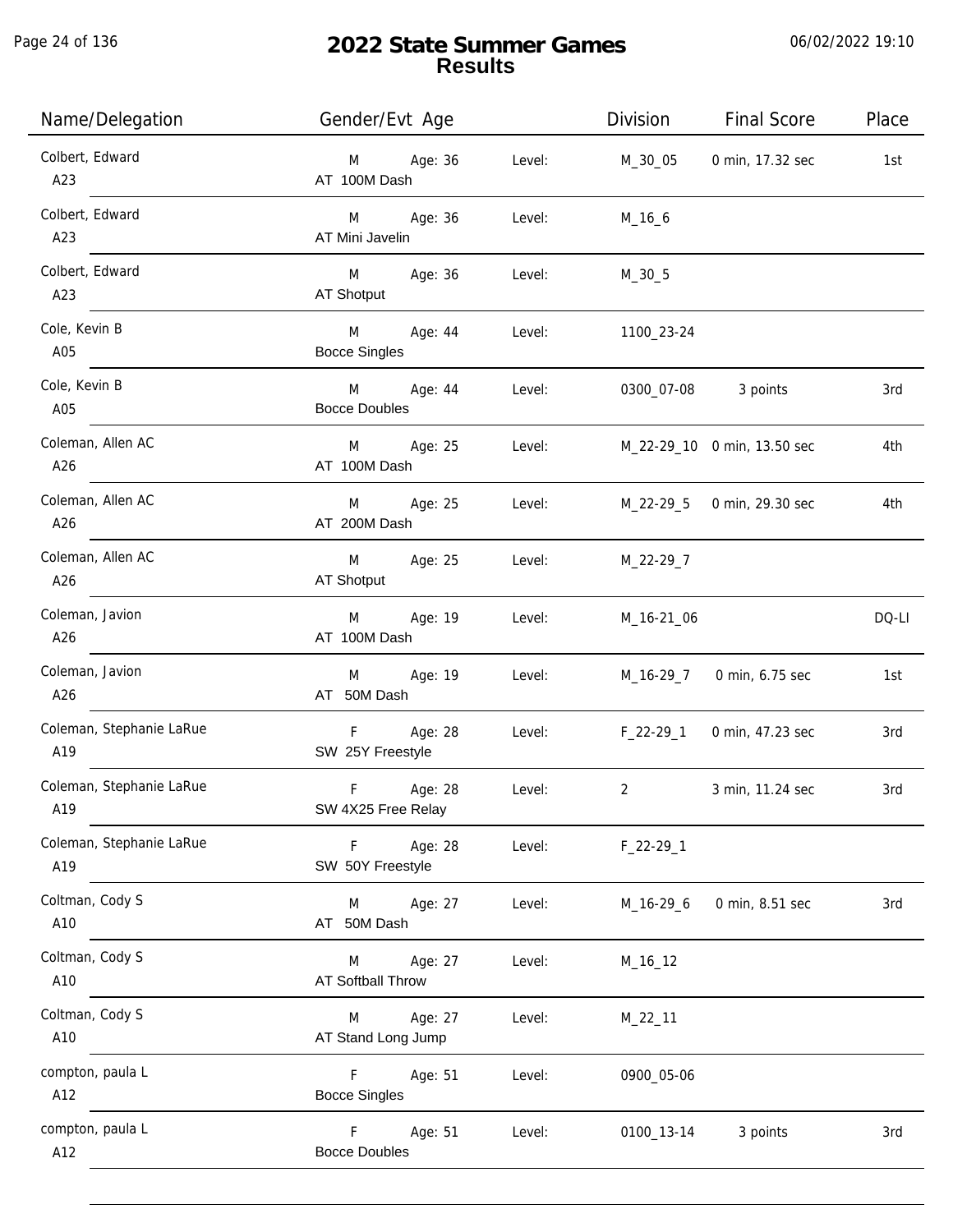Page 25 of 136

j.

# **2022 State Summer Games Results**

| Name/Delegation               | Gender/Evt Age                                         |        | Division       | <b>Final Score</b> | Place      |
|-------------------------------|--------------------------------------------------------|--------|----------------|--------------------|------------|
| Comstock, Eugene Scott<br>A07 | Age: 56<br>M<br><b>Bocce Modified Singles</b>          | Level: | 9am_1-2        |                    |            |
| Comstock, Eugene Scott<br>A07 | Age: 56<br>$M \sim 1$<br><b>Bocce Modified Doubles</b> | Level: | $\overline{2}$ | 2 points           | 2nd        |
| Confer, Kristen<br>A09        | F Age: 31<br>AT 100M Dash                              | Level: | $F_30_03$      | 0 min, 31.90 sec   | 5th        |
| Confer, Kristen<br>A09        | F<br>Age: 31<br>AT 50M Dash                            | Level: | $F_30_3$       | 0 min, 13.17 sec   | 4th        |
| Confer, Kristen<br>A09        | F<br>Age: 31<br>AT 200M Dash                           | Level: | $F_30_2$       | 1 min, 11.13 sec   | 4th        |
| Conley, Orange<br>A26         | M<br>Age: 13<br><b>Bocce Singles</b>                   | Level: | 1000_17-18     |                    |            |
| Conley, Orange<br>A26         | M<br>Age: 13<br><b>Bocce Doubles</b>                   | Level: | 0200_05-06     | 3 points           | 3rd        |
| Conlin, Michael J<br>A33      | Age: 33<br>M<br><b>Bocce Singles</b>                   | Level: | 1100_07-08     |                    |            |
| Conlin, Michael J<br>A33      | M<br>Age: 33<br><b>Bocce Doubles</b>                   | Level: | 0200_19-20     | 4 points           | 4th        |
| Conn, Emily J<br>A15          | F<br>Age: 32<br><b>Bocce Doubles</b>                   | Level: | 0100_13-14     | 1 points           | 1st        |
| Connors, Bella<br>A09         | F<br>Age: 18<br>AT 200M Dash                           | Level: | $F_8-21$ 1     |                    | <b>DNS</b> |
| Connors, Bella<br>A09         | F<br>Age: 18<br>AT 50M Dash                            | Level: | $F_{16-29-3}$  |                    | <b>DNS</b> |
| Connors, Bella<br>A09         | Age: 18<br>F.<br>AT 100M Dash                          | Level: | $F_16-2101$    |                    | <b>DNS</b> |
| Cook, Clayson<br>A13          | M<br>Age: 18<br>AT 200M Dash                           | Level: | $M_8 - 21 - 3$ | 0 min, 35.22 sec   | 3rd        |
| Cook, Clayson<br>A13          | Age: 18<br>M<br>AT Mini Javelin                        | Level: | $M_16_3$       |                    |            |
| Cook, Mary (Archer)<br>A17    | Age: 37<br>F<br>AT Mini Javelin                        | Level: | $F_{16-4}$     |                    |            |
| Cook, Mary (Archer)<br>A17    | Age: 37<br>F.<br>AT 100M Dash                          | Level: | $F_30_05$      | 0 min, 20.32 sec   | 4th        |
| Cook, Mary (Archer)<br>A17    | F<br>Age: 37<br><b>AT Shotput</b>                      | Level: | $F_30_4$       |                    |            |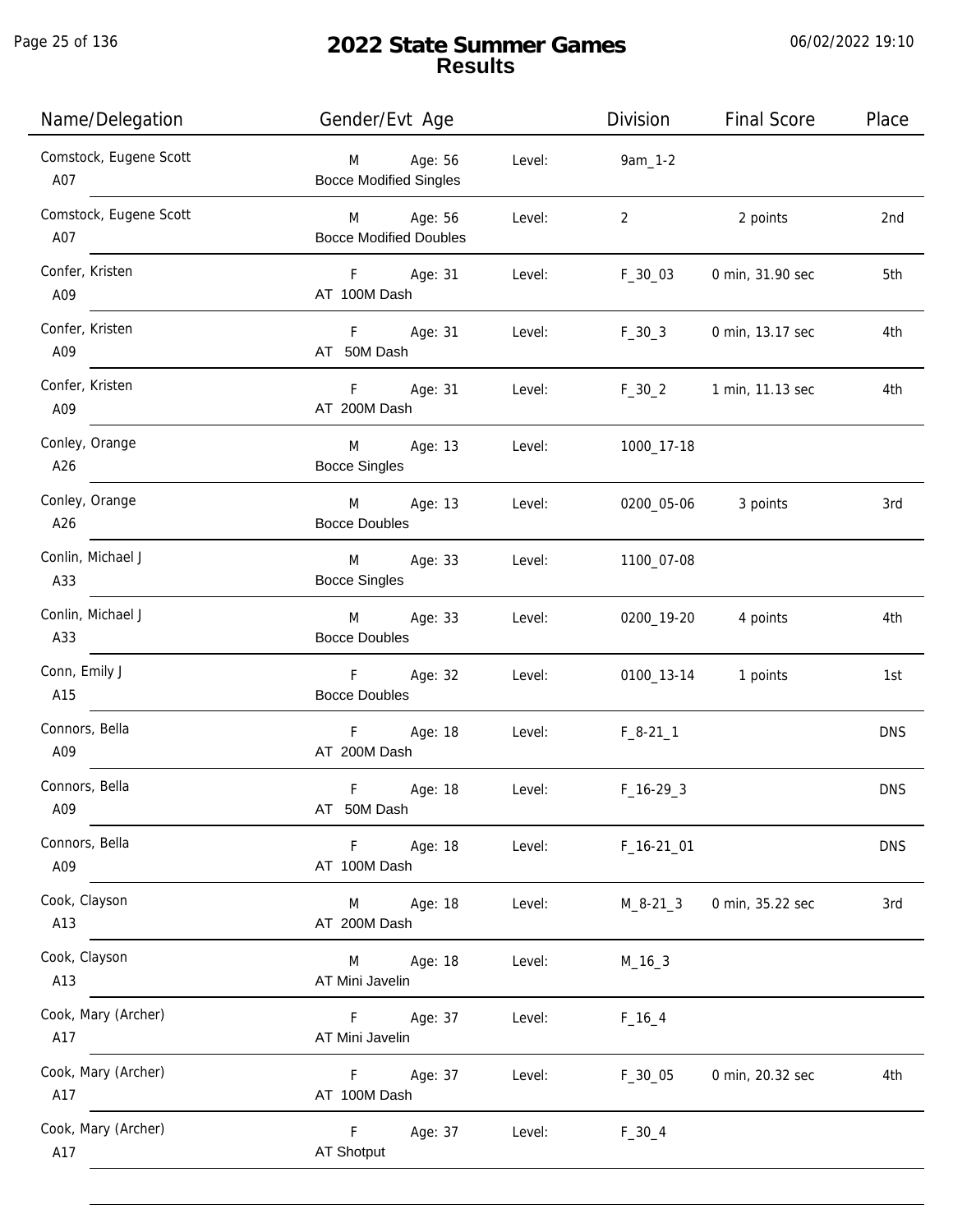Page 26 of 136

| Name/Delegation               | Gender/Evt Age                             | <b>Final Score</b><br>Division           | Place |
|-------------------------------|--------------------------------------------|------------------------------------------|-------|
| Cook, Tyler Stephen<br>A06    | Age: 21<br>M<br>AT 100M Dash               | Level:<br>M_16-21_03 0 min, 16.14 sec    | 2nd   |
| Cook, Tyler Stephen<br>A06    | M Age: 21<br>AT 50M Dash                   | Level:<br>0 min, 8.79 sec<br>M_16-29_4   | 1st   |
| Cook, Tyler Stephen<br>A06    | M Age: 21<br>AT Mini Javelin               | Level:<br>$M_16_4$                       |       |
| Coolbaugh, Abigail P.<br>A33  | F Age: 20<br>AT Shotput                    | Level:<br>$F_16-211$                     |       |
| Coolbaugh, Abigail P.<br>A33  | F <sub>12</sub><br>Age: 20<br>AT 200M Dash | Level:<br>$F_8-21_3$<br>0 min, 37.62 sec | 1st   |
| Coolbaugh, Abigail P.<br>A33  | F<br>Age: 20<br>AT 100M Dash               | Level:<br>F_16-21_03 0 min, 16.69 sec    | 1st   |
| Cooper, Deborah Lynn<br>A19   | F<br>Age: 53<br>Horseshoe Singles          | $F_30_1$<br>8 points<br>Level:           | 1st   |
| Cooper, Deborah Lynn<br>A19   | F Age: 53<br>Horseshoe Doubles             | Level:<br>F1<br>9 points                 | 2nd   |
| Cooper, Sydney Renae<br>A06   | F Age: 24<br>Horseshoe Doubles             | Level:<br>F <sub>1</sub><br>8 points     | 4th   |
| Cooper, Sydney Renae<br>A06   | Age: 24<br>F<br>Horseshoe Singles          | Level:<br>$F_8-29-1$                     | 3rd   |
| Corner, Joseph Lee<br>A06     | Age: 39<br>M<br>AT Mini Javelin            | Level:<br>$M_16_6$                       |       |
| Corner, Joseph Lee<br>A06     | M<br>Age: 39<br>AT 50M Dash                | $M_30_3$<br>Level:<br>0 min, 10.97 sec   | 3rd   |
| Corner, Joseph Lee<br>A06     | M<br>Age: 39<br>AT 100M Dash               | Level:<br>M_30_02<br>0 min, 23.15 sec    | 1st   |
| Cossentino, Anthony<br>A20    | M<br>Age: 26<br><b>Bowling Singles</b>     | Level:<br>9am_M22-29_01                  |       |
| Cossentino, Anthony<br>A20    | M<br>Age: 26<br><b>Bowling Doubles</b>     | Level:<br>215_M30_3A                     |       |
| cotter, andrew michael<br>A15 | Age: 30<br>M<br>AT Run Long Jump           | Level:<br>$M_22_5$                       |       |
| cotter, andrew michael<br>A15 | Age: 30<br>M<br>AT Shotput                 | Level:<br>$M_30_5$                       |       |
| cotter, andrew michael<br>A15 | Age: 30<br>M<br>AT 400M Dash               | Level:<br>M4<br>1 min, 23.45 sec         | 3rd   |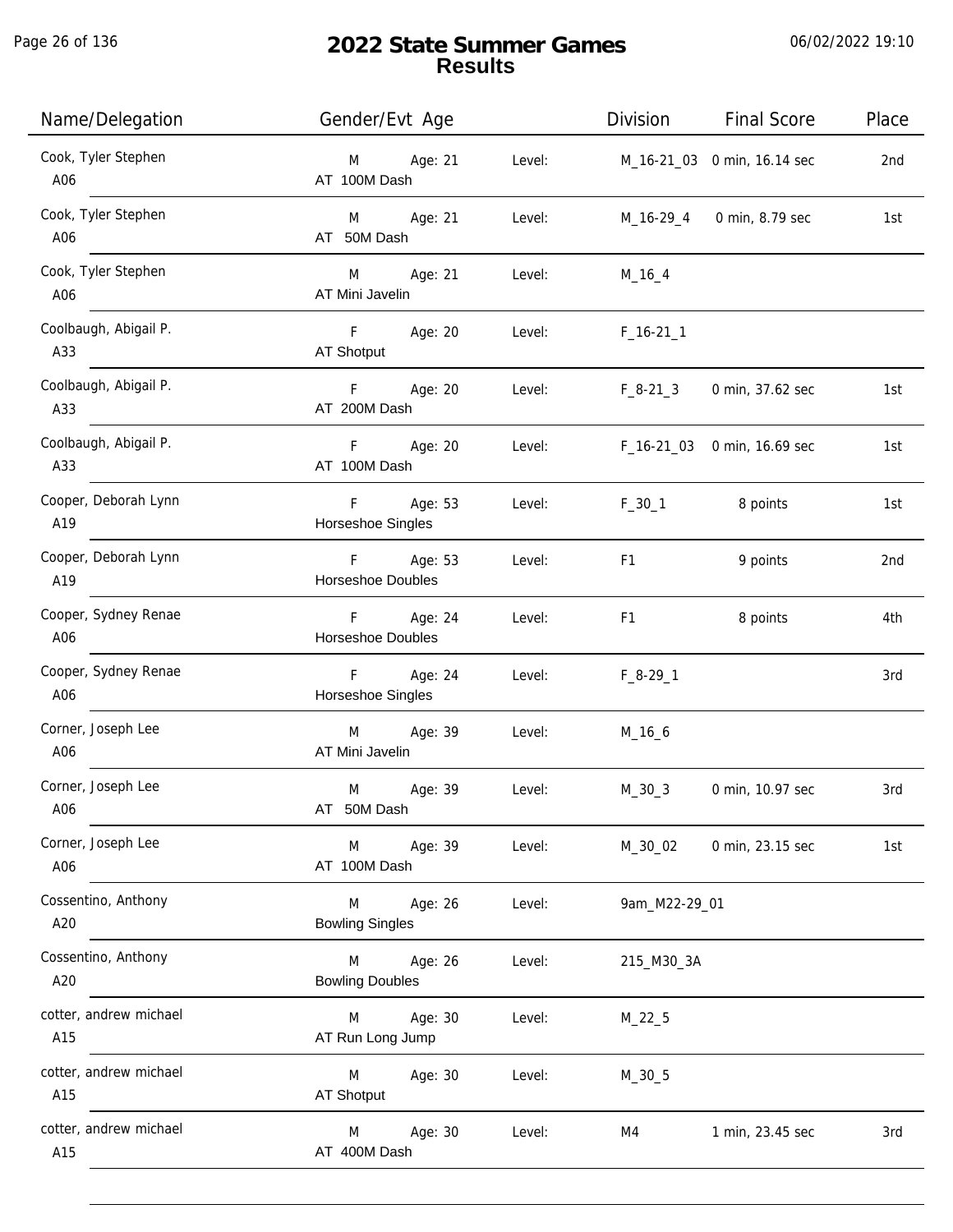Page 27 of 136

j.

# **2022 State Summer Games Results**

| Name/Delegation              | Gender/Evt Age                                 |        | Division     | <b>Final Score</b>          | Place |
|------------------------------|------------------------------------------------|--------|--------------|-----------------------------|-------|
| Cottier, Adam David<br>A17   | M<br>Age: 33<br><b>Bowling Singles</b>         | Level: | 1200_M30_03  |                             |       |
| Cottier, Adam David<br>A17   | Age: 33<br>M<br><b>Bowling Doubles</b>         | Level: | 215_M30_4A   |                             |       |
| Courtright, Michael<br>A15   | M<br>Age: 44<br>AT 100M Dash                   | Level: | M_30_04      | 0 min, 19.88 sec            | 4th   |
| Courtright, Michael<br>A15   | M<br>Age: 44<br>AT Mini Javelin                | Level: | $M_16_7$     |                             |       |
| Courtright, Michael<br>A15   | M<br>Age: 44<br>AT Stand Long Jump             | Level: | M_22_09      |                             |       |
| Cowan, Miranda JR<br>A23     | F<br>Age: 21<br>AT 100M Dash                   | Level: |              | F_16-21_02 0 min, 22.57 sec | 5th   |
| Cowan, Miranda JR<br>A23     | F.<br>Age: 21<br><b>AT Softball Throw</b>      | Level: | F_12-99_06   |                             |       |
| Cowan, Miranda JR<br>A23     | F.<br>Age: 21<br>AT Stand Long Jump            | Level: | $F_12-21_04$ |                             |       |
| Craig, Nester<br>A26         | M<br>Age: 20<br><b>Bocce Singles</b>           | Level: | 1000_11-12   |                             |       |
| Crenshaw, Eric<br>A14        | Age: 26<br>M<br>AT 50M Dash                    | Level: | M_16-29_8    | 0 min, 12.68 sec            | 2nd   |
| Crenshaw, Eric<br>A14        | Age: 26<br>M<br>AT Stand Long Jump             | Level: | M_22_06      |                             |       |
| Crenshaw, Eric<br>A14        | M<br>Age: 26<br>AT Softball Throw              | Level: | M_16_10      |                             |       |
| Crider, Ralph<br>A10         | M<br>Age: 19<br>AT Run Long Jump               | Level: | $M_16-21_1$  |                             |       |
| Crider, Ralph<br>A10         | M<br>Age: 19<br>AT 100M Dash                   | Level: |              | M_16-21_05 0 min, 15.44 sec | 3rd   |
| Crider, Ralph<br>A10         | M<br>Age: 19<br><b>AT Shotput</b>              | Level: | $M_16-21_2$  |                             |       |
| Cronk, Valerie Sharon<br>A33 | Age: 45<br>F<br><b>Bocce Modified Doubles</b>  | Level: | 1            | 1 points                    | 1st   |
| Cronk, Valerie Sharon<br>A33 | F.<br>Age: 45<br><b>Bocce Modified Singles</b> | Level: | 8am_1-2      |                             |       |
| Crooks, Jalonda<br>A26       | F<br>Age: 26<br><b>Bocce Singles</b>           | Level: | 0800_21-22   |                             |       |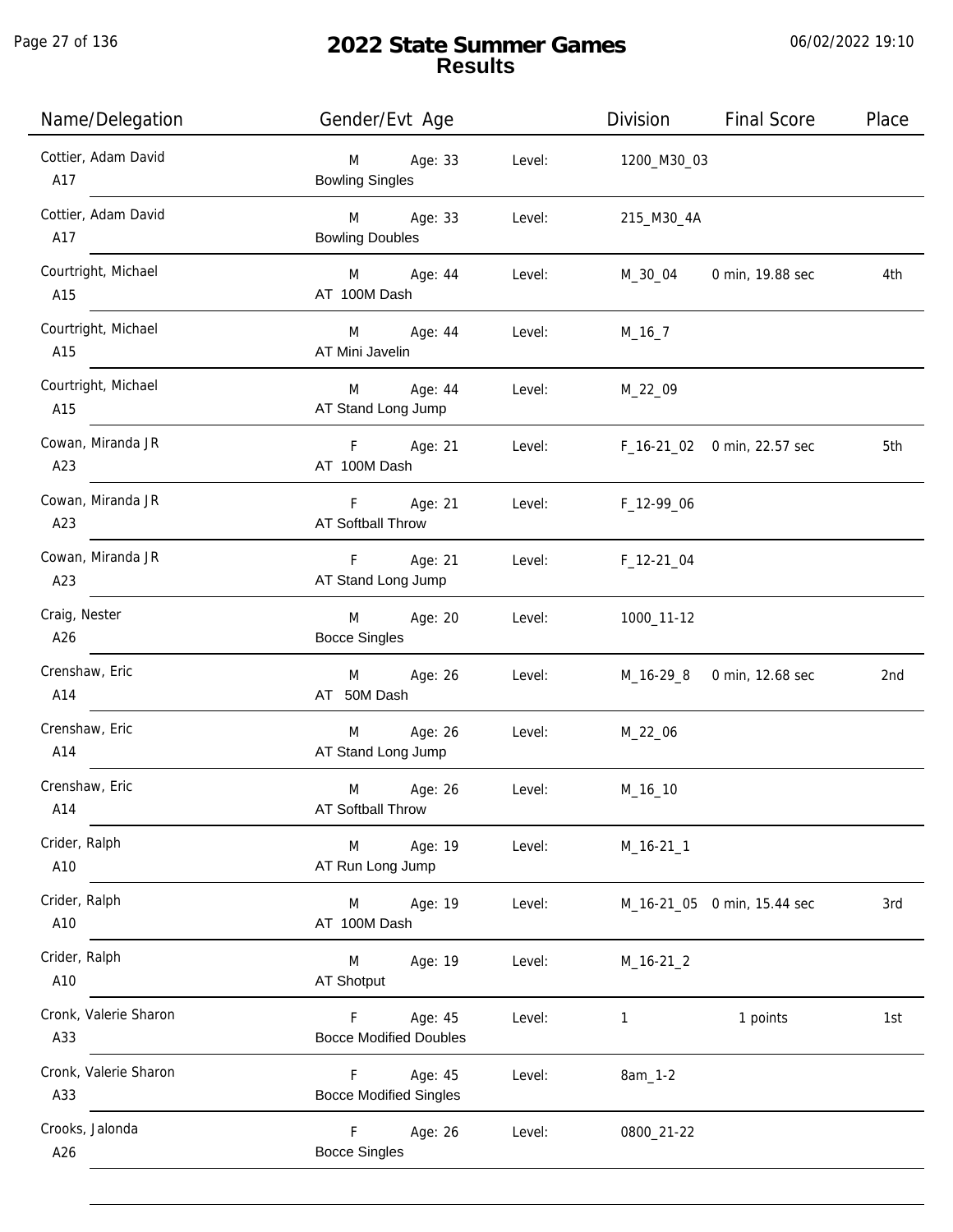| Name/Delegation               | Gender/Evt Age                          |        | Division        | <b>Final Score</b>         | Place      |
|-------------------------------|-----------------------------------------|--------|-----------------|----------------------------|------------|
| Crowder, Zacharia<br>A15      | Age: 15<br>F<br>AT Run Long Jump        | Level: | $F_8-15-1$      |                            |            |
| Crowder, Zacharia<br>A15      | F Age: 15<br>AT 100M Dash               | Level: | $F_12-1503$     |                            | <b>DNS</b> |
| Crowder, Zacharia<br>A15      | F<br>Age: 15<br>AT Shotput              | Level: | $F_1$ 12-15 $1$ |                            |            |
| Croy, Edward Nelson<br>A19    | M<br>Age: 37<br><b>Bocce Doubles</b>    | Level: | 0200_15-16      | 4 points                   | 4th        |
| Croy, Edward Nelson<br>A19    | M<br>Age: 37<br><b>Bocce Singles</b>    | Level: | 1000_23-24      |                            |            |
| Cruz-Bailon, Cristofer<br>A26 | M<br>Age: 13<br><b>Bowling Singles</b>  | Level: | 8am_M8-21_04    |                            |            |
| Cruz-Bailon, Cristofer<br>A26 | M<br>Age: 13<br><b>Bowling Doubles</b>  | Level: | 1215_M8-21_1    |                            |            |
| Cummings, Jantrell<br>A34     | F<br>Age: 29<br><b>Bowling Singles</b>  | Level: | 10am_F22-29_03  |                            |            |
| Cummings, Jantrell<br>A34     | F<br>Age: 29<br><b>Bowling Doubles</b>  | Level: | 1215_F30_2      |                            |            |
| Curnett, Miles<br>A23         | Age: 18<br>M<br>SW 100Y Freestyle       | Level: | M1              |                            |            |
| Curnett, Miles<br>A23         | Age: 18<br>M<br>SW 25Y Freestyle        | Level: |                 | M_16-21_3 0 min, 18.56 sec | 3rd        |
| Curnett, Miles<br>A23         | M<br>Age: 18<br>SW 50Y Backstroke       | Level: | M3              | 1 min, 11.88 sec           | 4th        |
| Curtis, Jessica Renee<br>A15  | F<br>Age: 22<br><b>Bocce Doubles</b>    | Level: | 0100_05-06      | 4 points                   | 4th        |
| Curts, Cheyenne<br>A20        | F<br>Age: 26<br><b>Bowling Singles</b>  | Level: | 10am_F22-29_02  |                            |            |
| Curts, Cheyenne<br>A20        | Age: 26<br>F.<br><b>Bowling Doubles</b> | Level: | 115_F22-29_2    |                            |            |
| Curts, Nicole Sierra<br>A20   | Age: 24<br>F.<br><b>Bowling Doubles</b> | Level: | 115_F22-29_2    |                            |            |
| Curts, Nicole Sierra<br>A20   | F.<br>Age: 24<br><b>Bowling Singles</b> | Level: | 10am_F22-29_02  |                            |            |
| Cushard, Amanda Lynn<br>A19   | Age: 22<br>F<br>SW 25Y Freestyle        | Level: | $F_22-29-1$     | 1 min, 2.23 sec            | 4th        |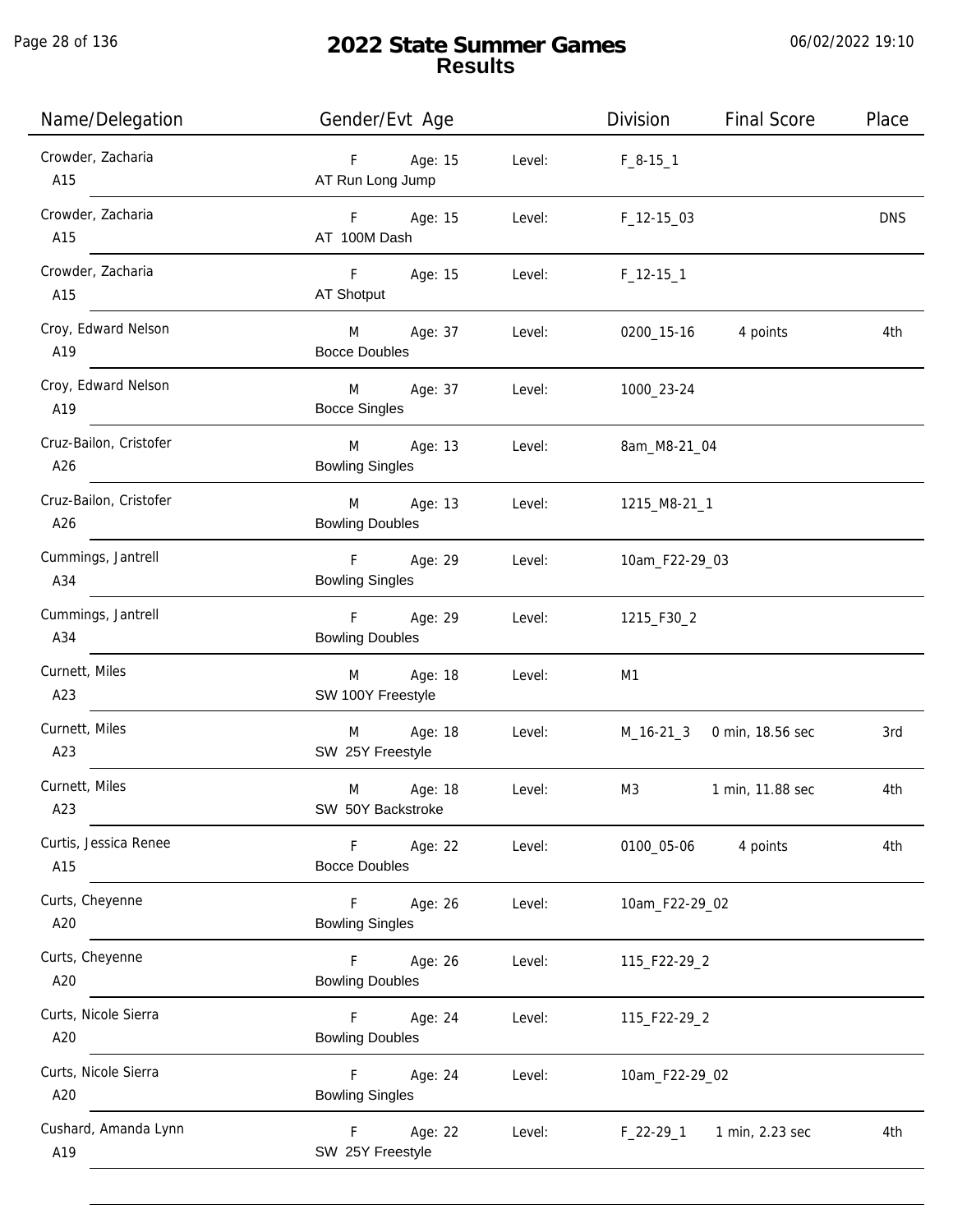Page 29 of 136

| Name/Delegation              | Gender/Evt Age                                   |        | Division       | <b>Final Score</b> | Place |
|------------------------------|--------------------------------------------------|--------|----------------|--------------------|-------|
| Cushard, Amanda Lynn<br>A19  | F Age: 22<br>SW 4X25 Free Relay                  | Level: | $\overline{2}$ | 3 min, 11.24 sec   | 3rd   |
| Cushard, Amanda Lynn<br>A19  | F Age: 22<br>SW 50Y Freestyle                    | Level: | $F_22-29-1$    |                    |       |
| Cyplik, Ben G<br>A10         | M Age: 11<br><b>AT Softball Throw</b>            | Level: | M_8-11_01      |                    |       |
| Cyplik, Ben G<br>A10         | M Age: 11<br>AT Stand Long Jump                  | Level: | M_8-11_01      |                    |       |
| Cyplik, Ben G<br>A10         | M Age: 11<br>AT 50M Dash                         | Level: | M_8-15_1       | 0 min, 11.68 sec   |       |
| Dale, Antoine<br>A20         | M Age: 36<br><b>Bowling Doubles</b>              | Level: | 315_M30_3B     |                    |       |
| Dale, Antoine<br>A20         | M Age: 36<br><b>Bowling Singles</b>              | Level: | 1200_M30_07    |                    |       |
| DARROUGH, JAVONTAE<br>A26    | M Age: 23<br><b>Bocce Singles</b>                | Level: | 1100_17-18     |                    |       |
| David, William (Bill)<br>A09 | Age: 43<br>M<br>SW 25Y Freestyle                 | Level: | $M_30_2$       | 0 min, 28.10 sec   | 2nd   |
| David, William (Bill)<br>A09 | Age: 43<br>M<br>SW 25Y Backstroke                | Level: | $M_30_1$       |                    |       |
| David, William (Bill)<br>A09 | Age: 43<br>M<br>SW 50Y Freestyle                 | Level: | $M_30_2$       |                    |       |
| Davidson, Kyle<br>A20        | M<br>Age: 41<br><b>Bowling Singles</b>           | Level: | 1200_M30_05    |                    |       |
| Davidson, Kyle<br>A20        | M<br>Age: 41<br><b>Bowling Doubles</b>           | Level: | 215_M30_3A     |                    |       |
| Davis, Alycen May<br>A07     | Age: 24<br>$\mathsf F$<br>DV 50M Unassisted Walk | Level: | F1             | 0 min, 27.81 sec   | 1st   |
| Davis, Alycen May<br>A07     | F<br>Age: 24<br><b>AT Softball Throw</b>         | Level: | F_12-99_03     |                    |       |
| Davis, Alycen May<br>A07     | F<br>Age: 24<br>AT Stand Long Jump               | Level: | $F_22_03$      |                    |       |
| Davis, Amanda Sue<br>A05     | F<br>Age: 32<br><b>Bowling Singles</b>           | Level: | 11am_F30_05    |                    |       |
| Davis, Amanda Sue<br>A05     | F.<br>Age: 32<br><b>Bowling Doubles</b>          | Level: | 1215_F30_3     |                    |       |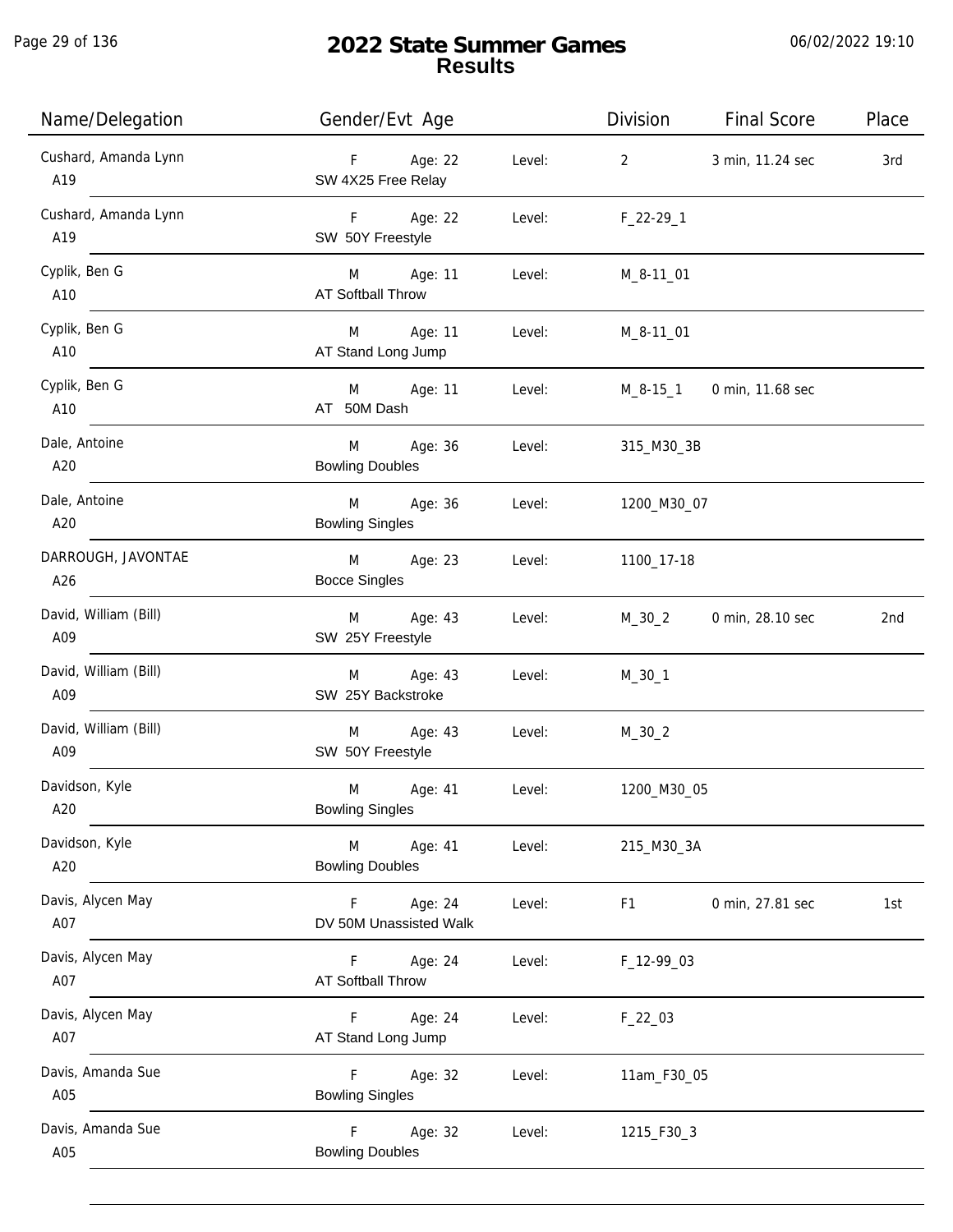Page 30 of 136

j.

# **2022 State Summer Games Results**

| Name/Delegation              | Gender/Evt Age                                 |        | Division     | <b>Final Score</b>          | Place |
|------------------------------|------------------------------------------------|--------|--------------|-----------------------------|-------|
| Davis, Caitlyn Ashlee<br>A09 | $F =$<br>Age: 20<br><b>Bowling Singles</b>     | Level: | 8am_F8-21_01 |                             |       |
| Davis, Caitlyn Ashlee<br>A09 | F Age: 20<br><b>Bowling Doubles</b>            | Level: | 115_F22-29_1 |                             |       |
| Davis, Catherine A<br>A07    | F Age: 35<br>AT 100M Dash                      | Level: | F_30_05      | 0 min, 22.04 sec            | 7th   |
| Davis, Catherine A<br>A07    | F Age: 35<br>AT Shotput                        | Level: | $F_30_5$     |                             |       |
| Davis, Catherine A<br>A07    | $F = 1$<br>Age: 35<br><b>AT Softball Throw</b> | Level: | F_12-99_10   |                             |       |
| Davis, Daniel Wesley<br>A07  | M Age: 22<br>AT 100M Dash                      | Level: |              | M_22-29_10 0 min, 14.14 sec | 6th   |
| Davis, Daniel Wesley<br>A07  | M Age: 22<br>AT Shotput                        | Level: | M_22-29_4    |                             |       |
| Davis, Daniel Wesley<br>A07  | Age: 22<br>M<br>AT Mini Javelin                | Level: | $M_16_4$     |                             |       |
| Davis, Emily Jean<br>A07     | F Age: 30<br>AT 100M Dash                      | Level: | $F_30_05$    | 0 min, 20.41 sec            | 5th   |
| Davis, Emily Jean<br>A07     | F Age: 30<br>AT 50M Dash                       | Level: | $F_30_4$     | 0 min, 10.05 sec            | 1st   |
| Davis, Emily Jean<br>A07     | <b>F</b> Age: 30<br>AT Softball Throw          | Level: | F_12-99_02   |                             |       |
| Davis, Jamison A<br>A04      | M<br>Age: 17<br>AT Softball Throw              | Level: | M_16_13      |                             |       |
| Davis, Jamison A<br>A04      | M<br>Age: 17<br>AT 50M Dash                    | Level: | M_16-29_7    | 0 min, 9.01 sec             | 3rd   |
| Davis, Jamison A<br>A04      | Age: 17<br>M<br>AT Stand Long Jump             | Level: | M_12-21_06   |                             |       |
| Davis, Jr., Chris G<br>A04   | Age: 27<br>M<br>AT Stand Long Jump             | Level: | $M_22_10$    |                             |       |
| Davis, Jr., Chris G<br>A04   | Age: 27<br>M<br>AT 50M Dash                    | Level: | $M_16-29_1$  | 9 min, 35.00 sec            | 8th   |
| Davis, Jr., Chris G<br>A04   | Age: 27<br>M<br><b>AT Softball Throw</b>       | Level: | M_16_12      |                             |       |
| Davis, Kevin<br>A30          | Age: 36<br>M<br>AT Stand Long Jump             | Level: | M_22_08      |                             |       |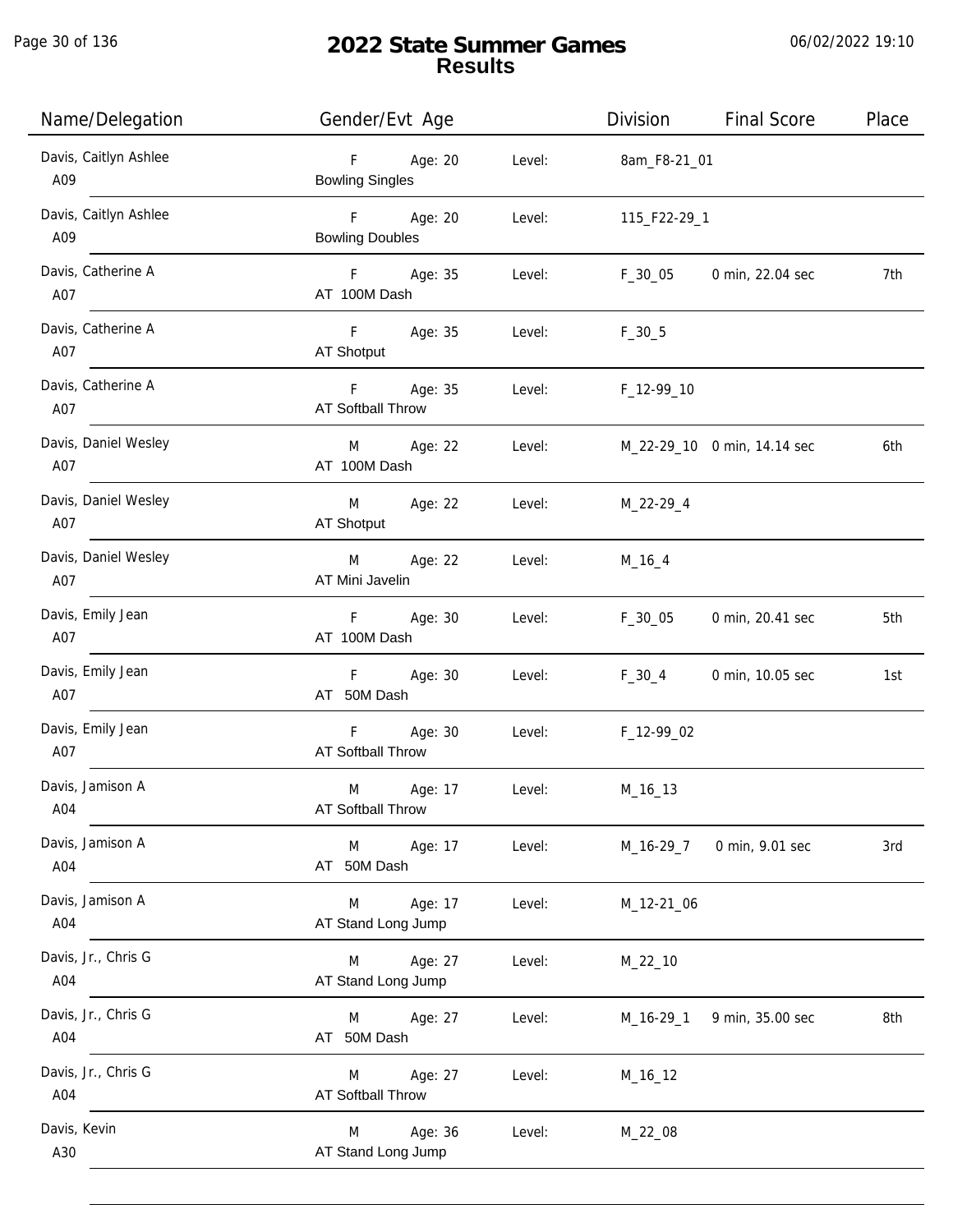Page 31 of 136

| Name/Delegation              | Gender/Evt Age                                   | Division<br><b>Final Score</b>     | Place |
|------------------------------|--------------------------------------------------|------------------------------------|-------|
| Davis, Kevin<br>A30          | Age: 36<br>Level:<br>M<br>AT 100M Dash           | 0 min, 17.41 sec<br>$M_30_04$      | 2nd   |
| Davis, Kevin<br>A30          | M Age: 36<br>Level:<br>AT 50M Dash               | 0 min, 9.66 sec<br>M_30_4          | 1st   |
| Davis, Michael Craig<br>A15  | M Age: 24<br>Level:<br>AT Stand Long Jump        | $M_22_08$                          |       |
| Davis, Michael Craig<br>A15  | M Age: 24<br>AT 100M Dash                        | Level: M_22-29_05 0 min, 17.75 sec | 1st   |
| Davis, Michael Craig<br>A15  | M Age: 24<br>Level:<br>AT Softball Throw         | M_16_13                            |       |
| Davis, Patrick A<br>A05      | M Age: 35<br>AT Run Long Jump                    | Level: M_22_4                      |       |
| Davis, Patrick A<br>A05      | M<br>Age: 35<br>Level:<br>AT Shotput             | $M_30_5$                           |       |
| Davis, Patrick A<br>A05      | M Age: 35<br>Level:<br>AT 100M Dash              | M_30_06 0 min, 15.98 sec           | 2nd   |
| Davis, Trenton Donald<br>A09 | M<br>Age: 34<br>Level:<br><b>Bowling Singles</b> | 1200_M30_04                        |       |
| Davis, Trenton Donald<br>A09 | M<br>Age: 34<br>Level:<br><b>Bowling Doubles</b> | 215_M30_2A                         |       |
| Dean, Ollie<br>A09           | M<br>Age: 24<br>Level:<br>SW 25Y Freestyle       | M_22-29_3 0 min, 18.84 sec         | 3rd   |
| Dean, Ollie<br>A09           | M<br>Age: 24<br>Level:<br>SW 100Y Freestyle      | M <sub>2</sub>                     |       |
| Dean, Ollie<br>A09           | Age: 24<br>Level:<br>M<br>SW 50Y Freestyle       | $M_22-29-3$                        |       |
| Dean, William Cam<br>A27     | M<br>Age: 50<br>Level:<br>AT Shotput             | $M_30_4$                           |       |
| Dean, William Cam<br>A27     | Age: 50<br>Level:<br>M<br>AT 100M Dash           | M_30_05<br>0 min, 21.20 sec        | 6th   |
| Dean, William Cam<br>A27     | Age: 50<br>Level:<br>M<br>AT 400M Dash           | 1 min, 51.28 sec<br>M2             | 5th   |
| DeCru, Deb<br>A07            | F.<br>Age: 57<br>Level:<br><b>Bocce Doubles</b>  | 0300_05-06<br>3 points             | 3rd   |
| DeCru, Deb<br>A07            | F<br>Age: 57<br>Level:<br><b>Bocce Singles</b>   | 0900_07-08                         |       |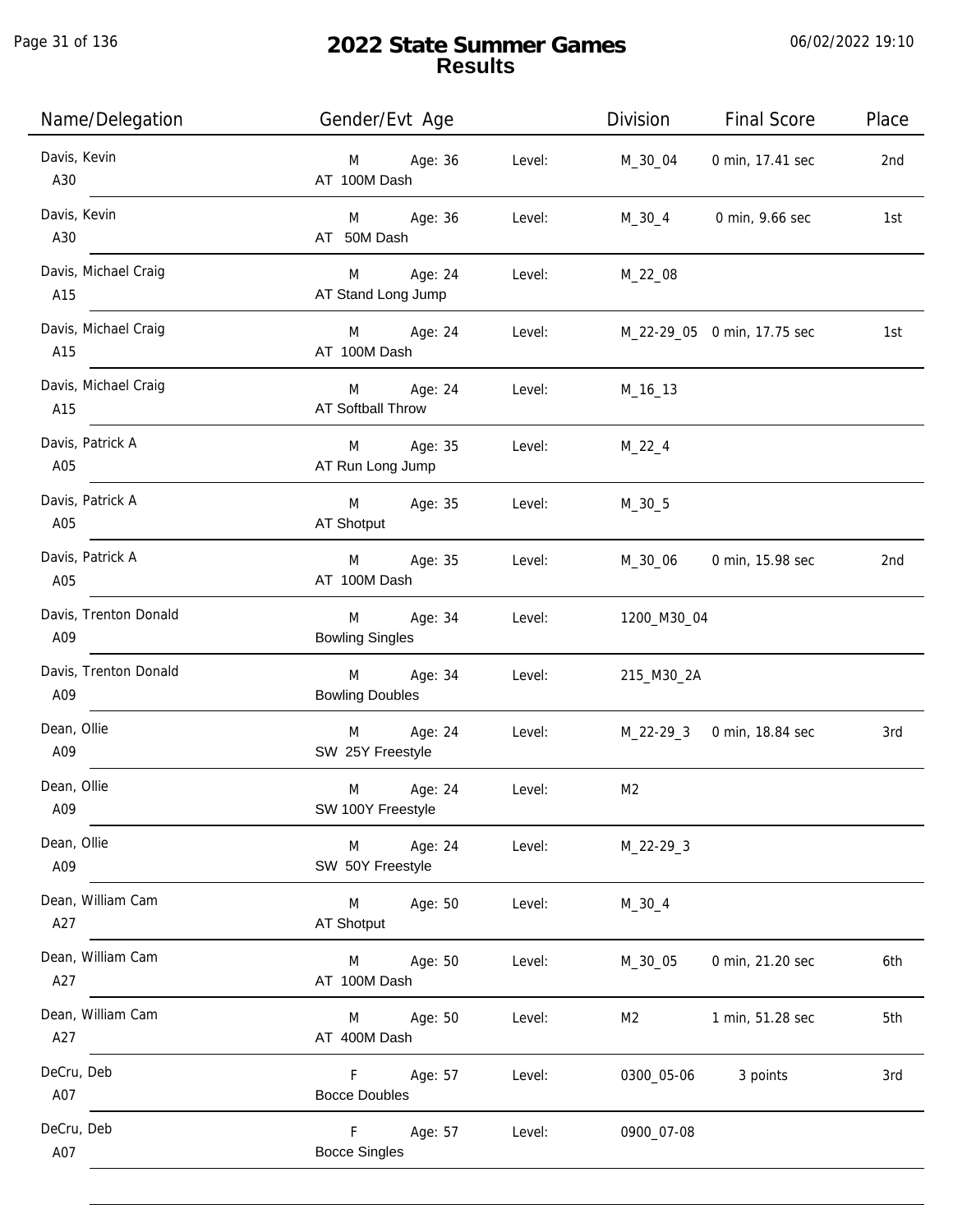j.

# **2022 State Summer Games Results**

| Name/Delegation               | Gender/Evt Age                                               | Division            | <b>Final Score</b>          | Place |
|-------------------------------|--------------------------------------------------------------|---------------------|-----------------------------|-------|
| Dehn, Gabriel<br>A11          | Age: 18<br>Level:<br>M<br><b>AT Softball Throw</b>           | M_16_04             |                             |       |
| Dehn, Gabriel<br>A11          | M Age: 18<br>Level:<br>AT Stand Long Jump                    | M_12-21_02          |                             |       |
| Dehn, Gabriel<br>A11          | M Age: 18<br>Level:<br>AT 50M Dash                           |                     | M_16-29_2 0 min, 11.95 sec  | 4th   |
| Delano, Matthew Stuart<br>A14 | M <sub>ar</sub><br>Age: 23<br>Level:<br><b>Bocce Doubles</b> | 0200_09-10 3 points |                             | 3rd   |
| Delano, Matthew Stuart<br>A14 | M <sub>ar</sub><br>Age: 23<br>Level:<br><b>Bocce Singles</b> | 1200_17-18          |                             |       |
| Delauder, Eric<br>A15         | M <sub>ar</sub><br>Age: 23<br>Level:<br><b>Bocce Singles</b> | 1200_07-08          |                             |       |
| Delauder, Eric<br>A15         | M<br>Age: 23<br>Level:<br><b>Bocce Doubles</b>               | 0200_07-08          | 3 points                    | 3rd   |
| Delgado, Fabian Piedra<br>A26 | Age: 26<br>M<br>Level:<br><b>Bowling Singles</b>             | 9am_M22-29_01       |                             |       |
| DeLong, Jennifer Hope<br>A07  | F Age: 23<br>Level:<br>Horseshoe Doubles                     | F1                  | 8 points                    | 3rd   |
| DeLong, Jennifer Hope<br>A07  | F Age: 23<br>Level:<br>Horseshoe Singles                     | $F_8-29_2$          | 1 points                    | 2nd   |
| Delong, Joseph O'Dean<br>A07  | M Age: 19<br>Level:<br><b>Bocce Doubles</b>                  | 0200_21-22          | 4 points                    | 4th   |
| Delong, Joseph O'Dean<br>A07  | M<br>Age: 19<br>Level:<br><b>Bocce Singles</b>               | 1000_13-14          |                             |       |
| Deming, Jessica K<br>A10      | Age: 40<br>F<br>Level:<br><b>Bowling Doubles</b>             | 1215_F30_3          |                             |       |
| Deming, Jessica K<br>A10      | F<br>Age: 40<br>Level:<br><b>Bowling Singles</b>             | 11am_F30_03         |                             |       |
| DeMoines, Kirk Michael<br>A07 | Age: 24<br>Level:<br>M<br>AT Stand Long Jump                 | M_22_02             |                             |       |
| DeMoines, Kirk Michael<br>A07 | M<br>Age: 24<br>Level:<br><b>AT Shotput</b>                  | $M_22-29-3$         |                             |       |
| DeMoines, Kirk Michael<br>A07 | Age: 24<br>Level:<br>M<br>AT 50M Dash                        | $M_16-29-5$         | 0 min, 10.56 sec            | 5th   |
| Dendstedt, Larry L<br>A04     | Age: 27<br>M<br>Level:<br>AT 100M Dash                       |                     | M_22-29_03 0 min, 23.56 sec | 4th   |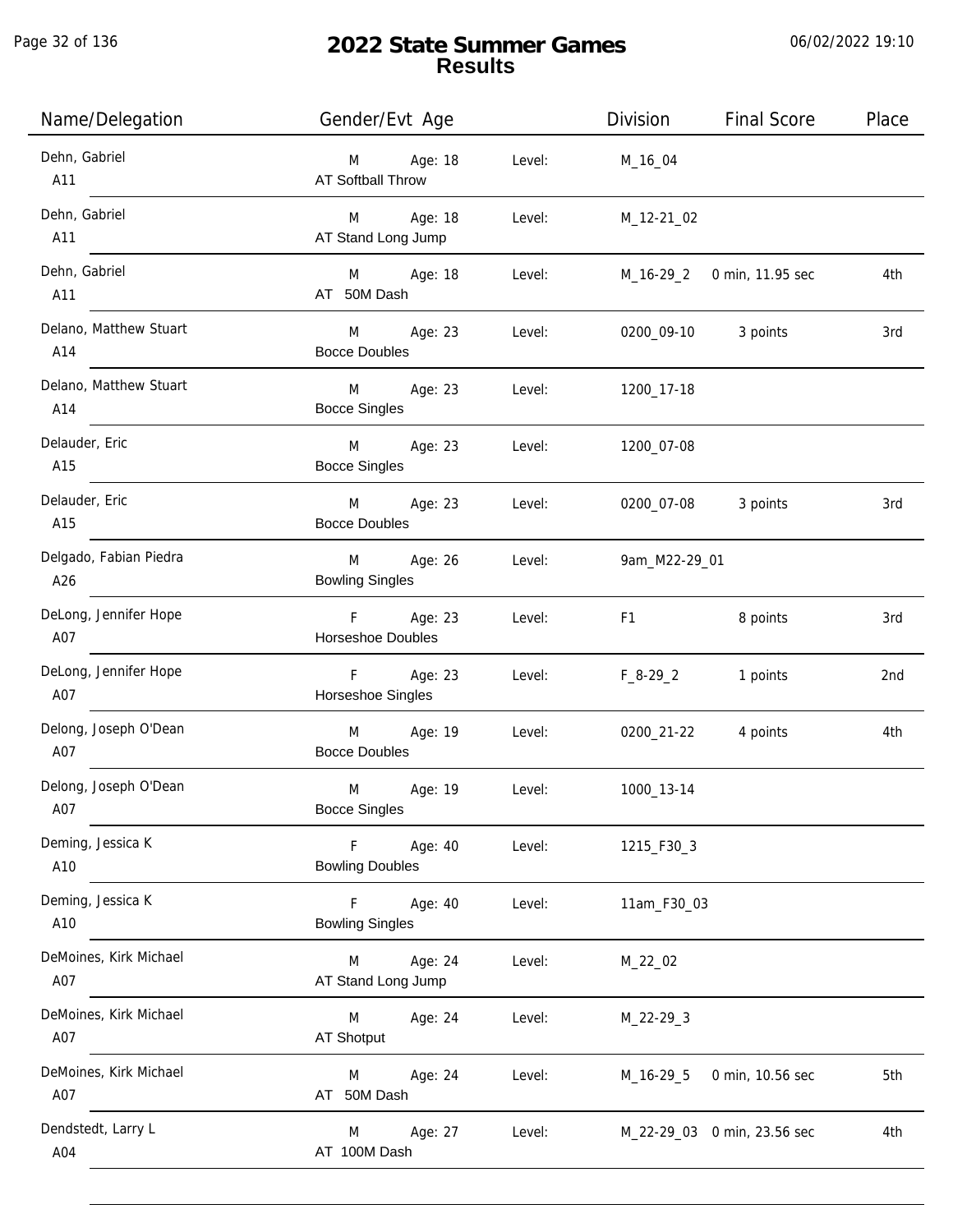j.

# **2022 State Summer Games Results**

| Name/Delegation                | Gender/Evt Age                          |        | Division       | <b>Final Score</b>          | Place |
|--------------------------------|-----------------------------------------|--------|----------------|-----------------------------|-------|
| Dendstedt, Larry L<br>A04      | Age: 27<br>M<br>AT Stand Long Jump      | Level: | M_22_07        |                             |       |
| Dendstedt, Larry L<br>A04      | Age: 27<br>M<br>AT Shotput              | Level: | M_22-29_3      |                             |       |
| Dengler, Kyle<br>A09           | M<br>Age: 21<br><b>Bowling Singles</b>  | Level: | 8am_M8-21_03   |                             |       |
| Dengler, Kyle<br>A09           | M<br>Age: 21<br><b>Bowling Doubles</b>  | Level: | 215_M30_2A     |                             |       |
| Denman, Jaret J<br>A07         | M<br>Age: 30<br>AT 50M Dash             | Level: | M_30_5         | 0 min, 9.24 sec             | 2nd   |
| Denman, Jaret J<br>A07         | Age: 30<br>M<br>AT Stand Long Jump      | Level: | M_22_07        |                             |       |
| Denman, Jaret J<br>A07         | Age: 30<br>M<br>AT 100M Dash            | Level: | M_30_06        | 0 min, 18.54 sec            | 6th   |
| Depcinski, Brooke Elese<br>A10 | Age: 23<br>F<br>AT 100M Dash            | Level: | F_22-29_01     | 0 min, 24.41 sec            | 1st   |
| Depcinski, Brooke Elese<br>A10 | Age: 23<br>F.<br>AT Stand Long Jump     | Level: | $F_22_07$      |                             |       |
| Depcinski, Brooke Elese<br>A10 | Age: 23<br>F<br>AT Softball Throw       | Level: | F_12-99_07     |                             |       |
| Devore, Grant E<br>A23         | M<br>Age: 24<br>AT Mini Javelin         | Level: | M_16_5         |                             |       |
| Devore, Grant E<br>A23         | M<br>Age: 24<br>AT Run Long Jump        | Level: | $M_22_8$       |                             |       |
| Devore, Grant E<br>A23         | M<br>Age: 24<br>AT 100M Dash            | Level: |                | M_22-29_10 0 min, 12.37 sec | 1st   |
| Dickhudt, Anna Natalie<br>A20  | Age: 22<br>F.<br><b>Bowling Singles</b> | Level: | 10am_F22-29_04 |                             |       |
| Dickhudt, Anna Natalie<br>A20  | Age: 22<br>F.<br><b>Bowling Doubles</b> | Level: | 115_F22-29_1   |                             |       |
| Dillenbeck, William<br>A13     | Age: 16<br>M<br>AT Stand Long Jump      | Level: | M_12-21_04     |                             |       |
| Dillenbeck, William<br>A13     | M<br>Age: 16<br><b>AT Shotput</b>       | Level: | $M_16-21_1$    |                             |       |
| Dillenbeck, William<br>A13     | Age: 16<br>M<br>AT 100M Dash            | Level: |                | M_16-21_03 0 min, 23.75 sec | 5th   |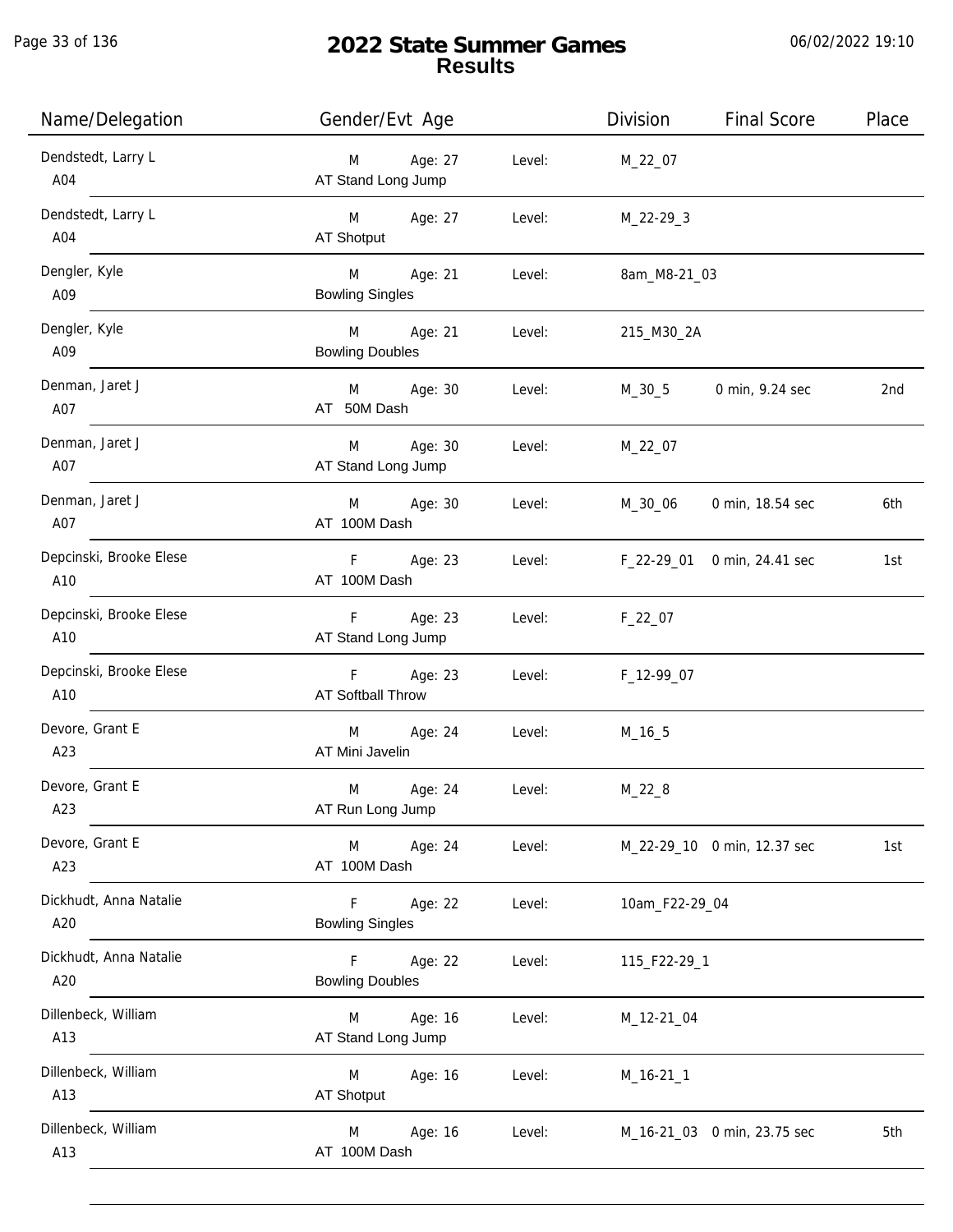Page 34 of 136

# **2022 State Summer Games Results**

| Name/Delegation             | Gender/Evt Age                                 |        | Division       | <b>Final Score</b> | Place |
|-----------------------------|------------------------------------------------|--------|----------------|--------------------|-------|
| DiNardo, Cole Joseph<br>A10 | Age: 21<br>M<br>AT Stand Long Jump             | Level: | M_12-21_01     |                    |       |
| DiNardo, Cole Joseph<br>A10 | Age: 21<br>M<br>AT 50M Dash                    | Level: | M_16-29_1      | 0 min, 13.91 sec   | 2nd   |
| DiNardo, Cole Joseph<br>A10 | Age: 21<br>M<br>AT Softball Throw              | Level: | M_16_02        |                    |       |
| Dine, Sean<br>A23           | Age: 50<br>M<br>AT 100M Dash                   | Level: | M_30_02        | 0 min, 26.98 sec   | 2nd   |
| Dine, Sean<br>A23           | M<br>Age: 50<br>AT 50M Dash                    | Level: | $M_30_3$       | 0 min, 12.72 sec   | 7th   |
| Dine, Sean<br>A23           | Age: 50<br>M<br>AT Softball Throw              | Level: | M_16_06        |                    |       |
| Dinome, Terri<br>A15        | F.<br>Age: 46<br>AT 100M Dash                  | Level: | F_30_04        | 0 min, 18.75 sec   | 1st   |
| Dinome, Terri<br>A15        | Age: 46<br>F.<br>AT Stand Long Jump            | Level: | $F_22_06$      |                    |       |
| Dinome, Terri<br>A15        | Age: 46<br>F<br>AT 200M Dash                   | Level: | $F_30_1$       | 0 min, 48.40 sec   | 1st   |
| Dittmar, Nicole<br>A23      | F<br>Age: 46<br><b>Bocce Singles</b>           | Level: | 1000_07-08     |                    |       |
| Dittmar, Nicole<br>A23      | $\mathsf F$<br>Age: 46<br><b>Bocce Doubles</b> | Level: | 0100_25-26     | 3 points           | 3rd   |
| DODDS, ANNE Lucine<br>A08   | $\mathsf F$<br>Age: 55<br>Horseshoe Singles    | Level: | $F_30_2$       | 4 points           | 2nd   |
| DODDS, ANNE Lucine<br>A08   | F<br>Age: 55<br>Horseshoe Doubles              | Level: | F <sub>1</sub> | 11 points          | 1st   |
| Dodge, Jessica<br>A20       | $\mathsf F$<br>Age: 26<br>AT Stand Long Jump   | Level: | $F_22_02$      |                    |       |
| Dodge, Jessica<br>A20       | F<br>Age: 26<br>AT 50M Dash                    | Level: | $F_16-29_2$    | 0 min, 12.24 sec   | 1st   |
| Dodge, Jessica<br>A20       | Age: 26<br>F.<br><b>AT Softball Throw</b>      | Level: | F_12-99_05     |                    |       |
| Dolot, Steven Gerald<br>A23 | Age: 32<br>M<br>SW 25Y Freestyle               | Level: | $M_30_1$       | 1 min, 3.90 sec    | 4th   |
| Dolot, Steven Gerald<br>A23 | Age: 32<br>M<br>SW 50Y Freestyle               | Level: | $M_30_1$       |                    |       |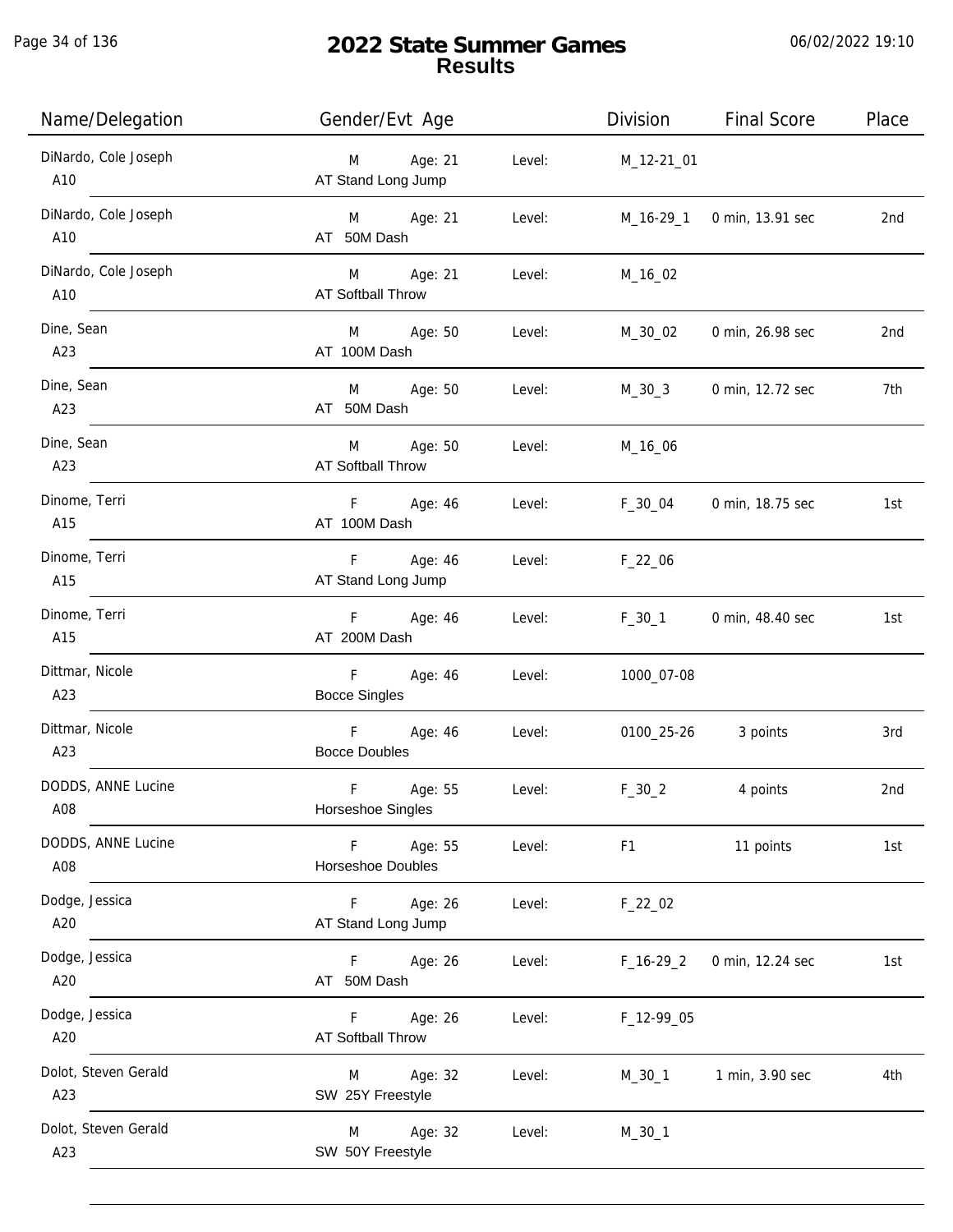Page 35 of 136

j.

# **2022 State Summer Games Results**

| Name/Delegation                     | Gender/Evt Age                                   | Division<br><b>Final Score</b><br>Place   |
|-------------------------------------|--------------------------------------------------|-------------------------------------------|
| Dombrowski, Mikayla<br>A15          | F Age: 16<br>Level:<br><b>Bocce Doubles</b>      | 0100_09-10 3 points<br>3rd                |
| Dombrowski, Mikayla<br>A15          | F Age: 16<br>Level:<br><b>Bocce Singles</b>      | 0800_17-18                                |
| Doran, Sidney Jo<br>A06             | F Age: 18<br>AT Run Long Jump                    | Level:<br>$F_16-211$                      |
| Doran, Sidney Jo<br>A06             | F Age: 18<br>AT 100M Walk                        | F_8-21_1 1 min, 4.25 sec<br>Level:<br>1st |
| Doran, Sidney Jo<br>A06             | F Age: 18<br>AT Mini Javelin                     | Level:<br>$F_16_2$                        |
| Doty, Linda M<br>A07                | F Age: 31<br><b>Bocce Singles</b>                | Level:<br>ALT                             |
| Doty, Linda M<br>A07                | F Age: 31<br><b>Bocce Doubles</b>                | Level:<br>ALTS                            |
| Doty, Robert Lee<br>A07             | M Age: 33<br>Horseshoe Singles                   | Level:<br>M_30_3<br>6 points<br>3rd       |
| Doty, Robert Lee<br>A07             | M Age: 33<br>Level:<br>Horseshoe Doubles         | 10 points<br>2nd<br>M4                    |
| Doty, Timmy L<br>A07 and the A07    | M Age: 38<br>Level:<br><b>Bocce Doubles</b>      | 0200_25-26 1 points<br>1st                |
| Doty, Timmy L<br>A07                | M Age: 38<br><b>Bocce Singles</b>                | Level:<br>1100_11-12                      |
| Douglas, Katherine Elizabeth<br>A19 | F<br>Age: 16<br>Level:<br><b>Bowling Singles</b> | 8am_F8-21_01                              |
| Douglas, Katherine Elizabeth<br>A19 | F<br>Age: 16<br>Level:<br><b>Bowling Doubles</b> | 1215_M8-21_2                              |
| Dow, George Morgon<br>A19           | M<br>Age: 47<br>Level:<br><b>Bocce Doubles</b>   | 4 points<br>4th<br>0200_15-16             |
| Dow, George Morgon<br>A19           | M<br>Age: 47<br>Level:<br><b>Bocce Singles</b>   | 1000_25-26                                |
| Doyal, Ryan Charles<br>A06          | Age: 39<br>M<br>Level:<br><b>Bocce Singles</b>   | 1200_11-12                                |
| Doyal, Ryan Charles<br>A06          | Age: 39<br>Level:<br>M<br><b>Bocce Doubles</b>   | 0200_25-26<br>2 points<br>2nd             |
| Dulinski, Ryan John<br>A14          | Age: 23<br>M<br>Level:<br>AT 200M Dash           | 0 min, 29.87 sec<br>3rd<br>M_22-29_4      |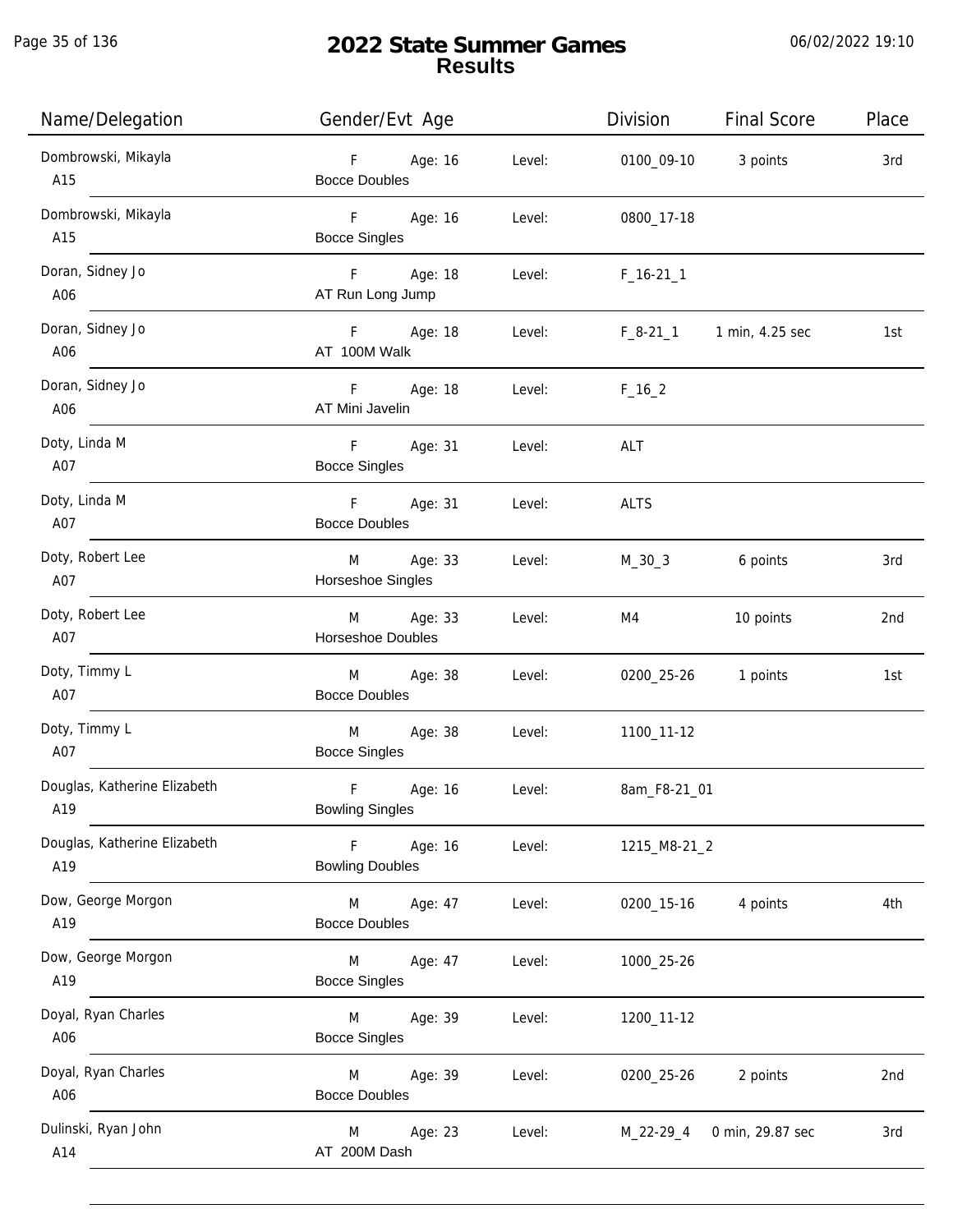Page 36 of 136

| Name/Delegation                 | Gender/Evt Age                             |        |                             | Division Final Score    | Place      |
|---------------------------------|--------------------------------------------|--------|-----------------------------|-------------------------|------------|
| Dulinski, Ryan John<br>A14      | M Age: 23<br>AT 100M Dash                  | Level: | M_22-29_07 0 min, 14.22 sec |                         | 1st        |
| Dulinski, Ryan John<br>A14      | M Age: 23<br>AT 400M Dash                  | Level: |                             | M6 1 min, 11.97 sec     | 2nd        |
| Dunbar, Michael Alan<br>A20     | M Age: 40<br><b>Bowling Singles</b>        | Level: | 1200_M30_03                 |                         |            |
| Dunbar, Michael Alan<br>A20     | M Age: 40<br><b>Bowling Doubles</b>        | Level: | 215_M30_3A                  |                         |            |
| Dunn, Mindy<br>$\overline{A11}$ | F Age: 43<br><b>Bocce Doubles</b>          | Level: | <b>ALTS</b>                 |                         |            |
| Dunn, Mindy<br>A11              | F Age: 43<br><b>Bocce Singles</b>          | Level: | ALT                         |                         |            |
| Dustin, Kenneth<br>A15          | M Age: 44 Level:<br><b>Bowling Doubles</b> |        | 315_M30_3B                  |                         |            |
| Dustin, Kenneth<br>A15          | M Age: 44<br><b>Bowling Singles</b>        | Level: | 1200_M30_08                 |                         |            |
| Eastman, Andrea<br>A34          | F Age: 35<br><b>Bowling Singles</b>        | Level: | 11am_F30_01                 |                         |            |
| Eastman, Andrea<br>A34          | F Age: 35<br><b>Bowling Doubles</b>        | Level: | 1215_F30_1                  |                         |            |
| Edler, Megan<br>A33             | F Age: 31<br>AT 200M Dash                  | Level: |                             | F_30_4 0 min, 46.52 sec | 3rd        |
| Edler, Megan<br>A33             | $\mathsf F$<br>Age: 31<br>AT 100M Dash     | Level: | $F_30_04$                   | 0 min, 20.52 sec        | 2nd        |
| Edler, Megan<br>A33             | $-F$<br>Age: 31<br>AT Shotput              | Level: | $F_30_2$                    |                         |            |
| Edmonson, Angie Sue<br>A06      | $-F$<br>Age: 51<br><b>Bocce Doubles</b>    | Level: | 0100_11-12                  | 1 points                | 1st        |
| Edmonson, Angie Sue<br>A06      | $F = 1$<br>Age: 51<br><b>Bocce Singles</b> | Level: | 0800_27-28                  |                         |            |
| Edwards, Jasmine<br>A26         | Age: 12<br>$F =$<br>AT Run Long Jump       | Level: | $F_8-15-1$                  |                         |            |
| Edwards, Jasmine<br>A26         | Age: 12<br>F <sub>11</sub><br>AT 50M Dash  | Level: | $F_8 - 15 - 1$              | 0 min, 11.46 sec        | 1st        |
| Edwards, Jasmine<br>A26         | Age: 12<br>F.<br>AT 100M Dash              | Level: | $F_12-15_04$                |                         | <b>DNS</b> |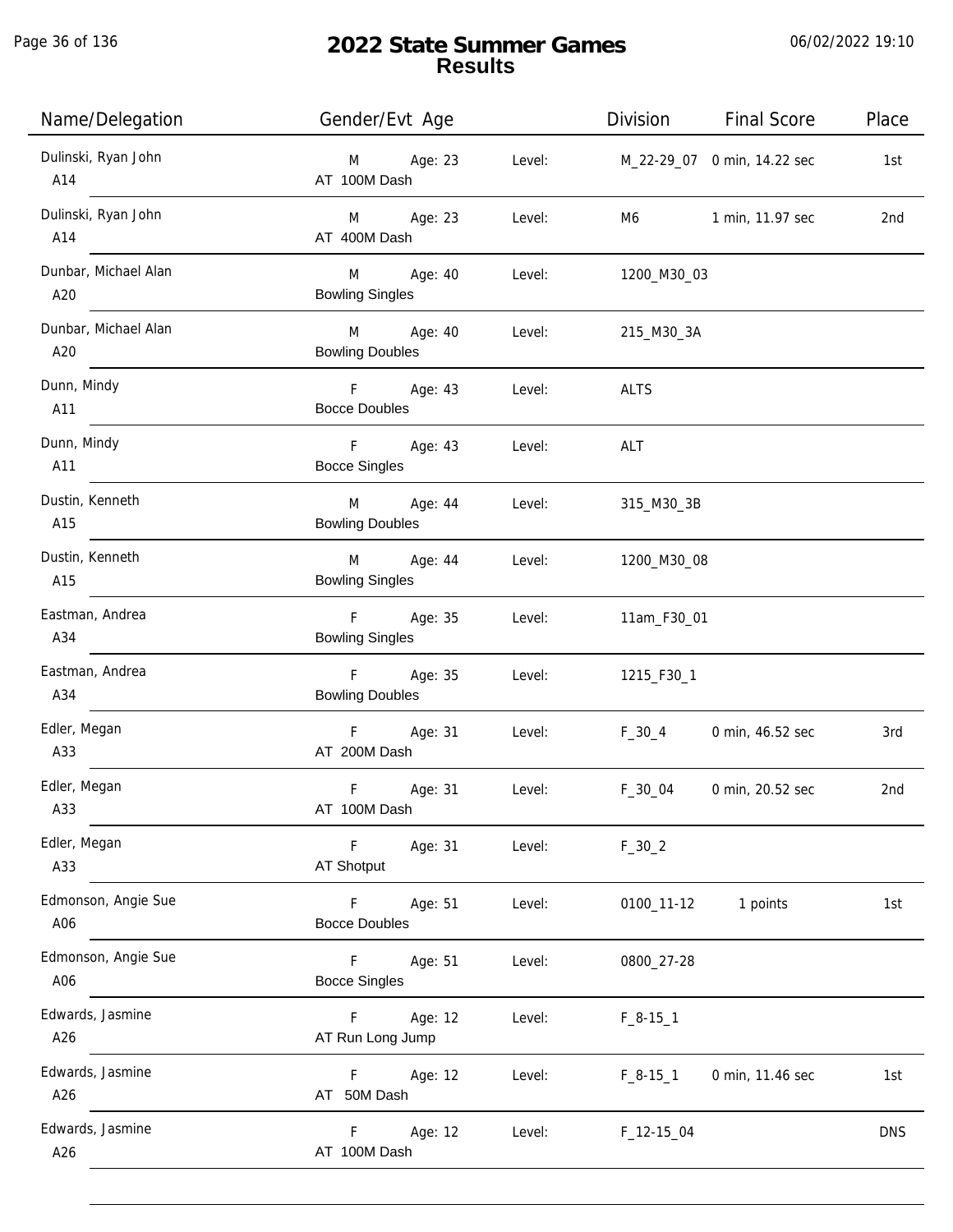Page 37 of 136

j.

# **2022 State Summer Games Results**

| Name/Delegation             | Gender/Evt Age                                 |        | Division       | <b>Final Score</b>          | Place      |
|-----------------------------|------------------------------------------------|--------|----------------|-----------------------------|------------|
| Edwards, Jasmine<br>A26     | F<br>Age: 12<br>AT 50M Dash                    | Level: | $F_8-15-1$     | 0 min, 15.37 sec            | 3rd        |
| Edwards, Jasmine<br>A26     | F <sub>12</sub><br>Age: 12<br>AT Run Long Jump | Level: | $F_8-15-1$     |                             |            |
| Edwards, Jasmine<br>A26     | F Age: 12<br>AT 100M Dash                      | Level: |                | F_12-15_04 0 min, 23.08 sec | 1st        |
| Einhaus, Mark<br>A20        | M Age: 26<br>AT 200M Dash                      | Level: | M_22-29_6      |                             | <b>DNS</b> |
| Einhaus, Mark<br>A20        | M<br>Age: 26<br>AT 400M Dash                   | Level: | M6             |                             | <b>DNS</b> |
| Einhaus, Mark<br>A20        | M<br>Age: 26<br>AT Run Long Jump               | Level: | $M_22_7$       |                             |            |
| Eisenbach, Jacob Lee<br>A07 | M<br>Age: 30<br><b>Bocce Singles</b>           | Level: | 1200_07-08     |                             |            |
| Eisenbach, Jacob Lee<br>A07 | M<br>Age: 30<br><b>Bocce Doubles</b>           | Level: | 0300_09-10     | 2 points                    | 2nd        |
| Ellard, Doug<br>A32         | M<br>Age: 29<br>AT Shotput                     | Level: | M_22-29_8      |                             |            |
| Ellard, Doug<br>A32         | Age: 29<br>M<br>AT Run Long Jump               | Level: | $M_22_8$       |                             |            |
| Emmer, MJ "MJ"<br>A07       | Age: 27<br>M<br><b>Bocce Doubles</b>           | Level: | 0300_05-06     | 3 points                    | 3rd        |
| Emmer, MJ "MJ"<br>A07       | M<br>Age: 27<br><b>Bocce Singles</b>           | Level: | 1200_15-16     |                             |            |
| Ender, Tiffany Ann<br>A17   | Age: 28<br>F.<br>SW 50Y Freestyle              | Level: | $F_22-293$     |                             |            |
| Ender, Tiffany Ann<br>A17   | Age: 28<br>F.<br>SW 100Y Freestyle             | Level: | F4             |                             |            |
| Ender, Tiffany Ann<br>A17   | Age: 28<br>F.<br>SW 50Y Backstroke             | Level: | F <sub>3</sub> | 1 min, 23.66 sec            | 3rd        |
| ENDRES, ELIJAH LEE<br>A20   | Age: 22<br>M<br>SW 50Y Backstroke              | Level: | M1             | 1 min, 36.60 sec            | 2nd        |
| ENDRES, ELIJAH LEE<br>A20   | Age: 22<br>M<br>SW 50Y Freestyle               | Level: | M_22-29_1      |                             |            |
| eppard, aiden P<br>A12      | Age: 17<br>M<br>SW 50Y Freestyle               | Level: | $M_16-21_1$    |                             |            |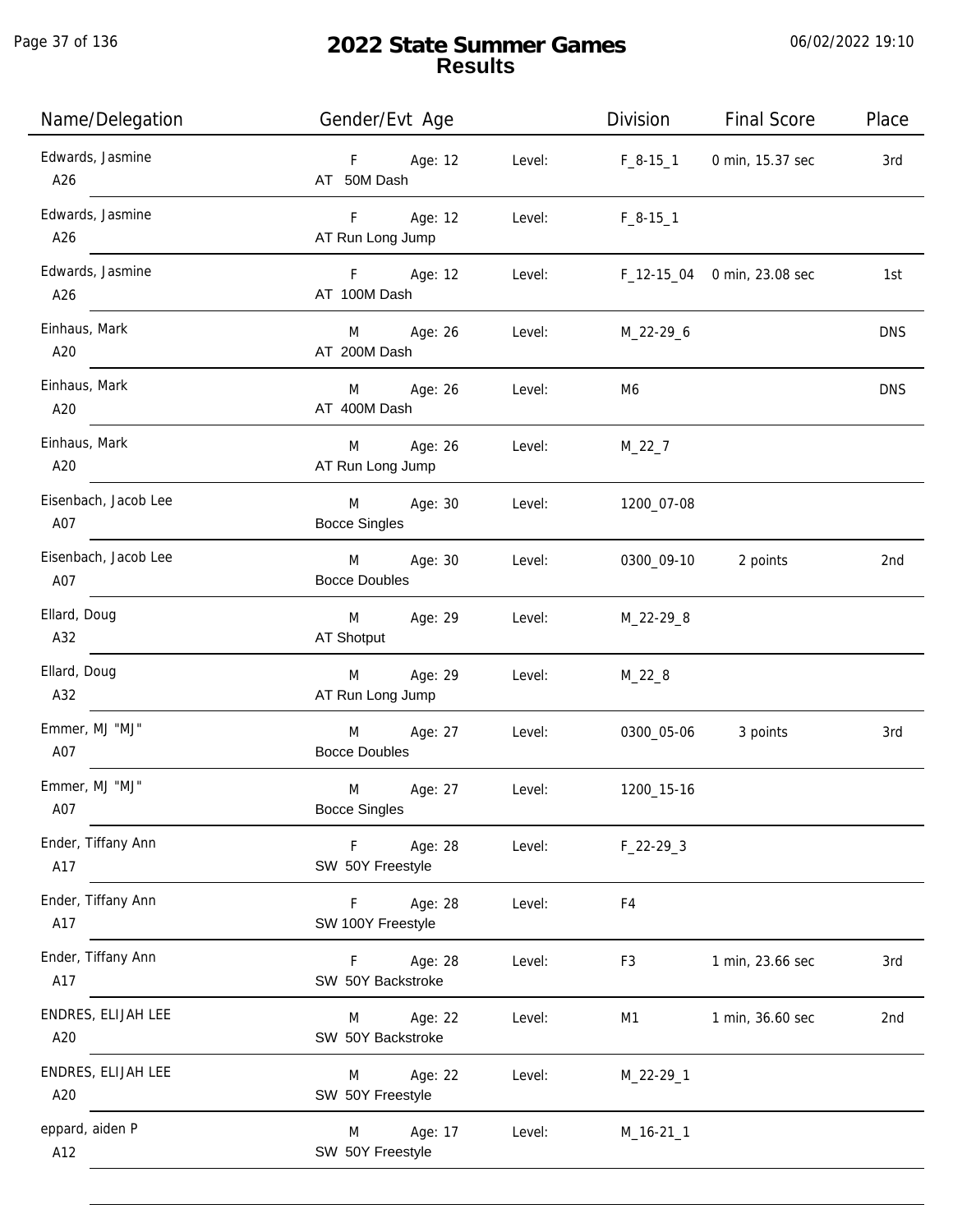Page 38 of 136

| Name/Delegation             | Gender/Evt Age                                    | Division<br><b>Final Score</b><br>Place |
|-----------------------------|---------------------------------------------------|-----------------------------------------|
| eppard, aiden P<br>A12      | Age: 17<br>Level:<br>M<br>SW 25Y Freestyle        | <b>DNS</b><br>$M_16-21_2$               |
| Esqueval, Fabian<br>A23     | M Age: 29<br>Level:<br>AT 100M Walk               | <b>DNS</b><br>$M_22_1$                  |
| Esqueval, Fabian<br>A23     | M Age: 29<br>Level:<br>AT Mini Javelin            | $M_16_1$                                |
| Essner, Song<br>A14         | M Age: 25<br>Level:<br>DV 25M Unassisted Walk     | 0 min, 20.35 sec<br>M1<br>1st           |
| Essner, Song<br>A14         | M Age: 25<br>Level:<br>AT Softball Throw          | F_12-99_11                              |
| Essner, Song<br>A14         | Age: 25<br>M<br>Level:<br>DV 50M Unassisted Walk  | M1<br>0 min, 31.00 sec<br>2nd           |
| Estell, DeAngelo<br>A26     | Age: 24<br>Level:<br>M<br><b>Bowling Singles</b>  | 9am_M22-29_05                           |
| Evans, Molly Kaye<br>A29    | F Age: 30<br>Level:<br><b>Bowling Singles</b>     | 11am_F30_02                             |
| Evans, Molly Kaye<br>A29    | F<br>Age: 30<br>Level:<br><b>Bowling Doubles</b>  | 1215_F30_2                              |
| Faggion, Amiee<br>A33       | F Age: 49<br>Level:<br><b>Bocce Doubles</b>       | 4 points<br>0100_17-18<br>4th           |
| Faggion, Amiee<br>A33       | $-F$<br>Age: 49<br>Level:<br><b>Bocce Singles</b> | 0800_23-24                              |
| Fallon, Matthew John<br>A17 | M<br>Age: 25<br>Level:<br>DV 25M Assisted Walk    | <b>DNS</b><br>M1                        |
| Fallon, Matthew John<br>A17 | Age: 25<br>Level:<br>M<br>AT Softball Throw       | M_16_03                                 |
| Fallon, Matthew John<br>A17 | Age: 25<br>Level:<br>M<br>AT Mini Javelin         | $M_16_1$                                |
| Farnsworth, Gabe E<br>A04   | Age: 15<br>Level:<br>M<br>SW 25Y Freestyle        | 0 min, 45.41 sec<br>$M_8 - 15_1$<br>2nd |
| Farnsworth, Gabe E<br>A04   | Age: 15<br>Level:<br>M<br>SW 25Y Backstroke       | $M_8 - 15 - 1$                          |
| Farnsworth, Gabe E<br>A04   | Age: 15<br>Level:<br>M<br>SW 50Y Freestyle        | $M_8 - 15 - 1$                          |
| Farrington, Margaret<br>A17 | Age: 27<br>F.<br>Level:<br>SW 50Y Backstroke      | 1 min, 48.02 sec<br>F1<br>1st           |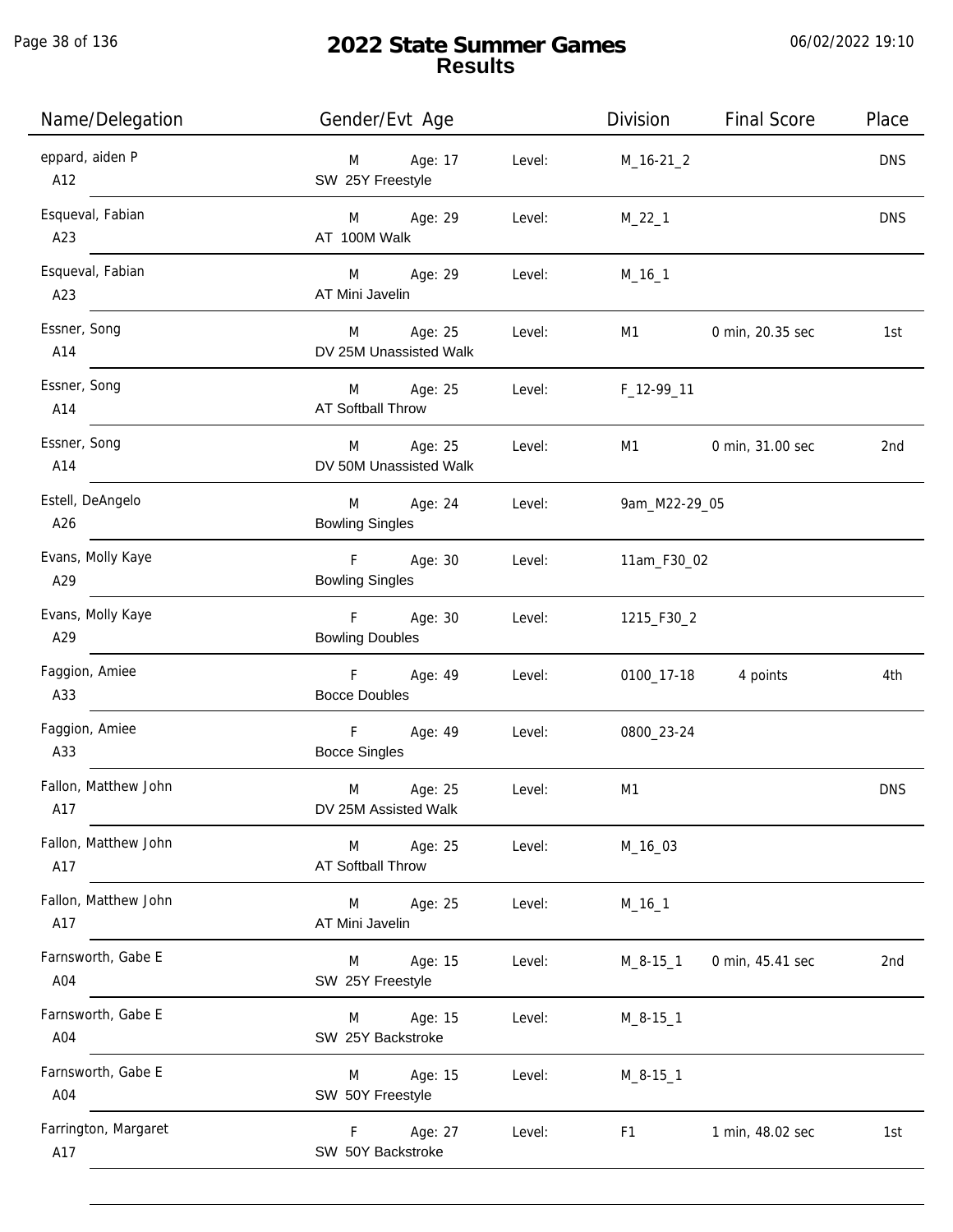Page 39 of 136

| Name/Delegation             | Gender/Evt Age                              |        | Division          | <b>Final Score</b>          | Place      |
|-----------------------------|---------------------------------------------|--------|-------------------|-----------------------------|------------|
| Farrington, Margaret<br>A17 | F Age: 27<br>SW 25Y Freestyle               | Level: | F_22-29_1         | 0 min, 42.30 sec            | 1st        |
| Farrington, Margaret<br>A17 | F Age: 27<br>SW 50Y Freestyle               | Level: | $F_22-29_2$       |                             |            |
| Feldt, Shawn Kevin<br>A05   | M Age: 33<br>AT Softball Throw              | Level: | M_16_11           |                             |            |
| Feldt, Shawn Kevin<br>A05   | M Age: 33<br>AT 400M Walk                   | Level: | $M_30_1$          |                             | <b>DNS</b> |
| Feldt, Shawn Kevin<br>A05   | M Age: 33<br>AT 200M Walk                   | Level: | M3                |                             |            |
| Ferree, Amanda T.<br>A23    | F Age: 25<br>SW 25Y Backstroke              | Level: | $F_22-29-1$       |                             |            |
| Ferree, Amanda T.<br>A23    | F Age: 25<br>SW 50Y Freestyle               | Level: | $F_22-29_2$       |                             |            |
| Ferree, Amanda T.<br>A23    | F Age: 25<br>SW 4X25 Free Relay             | Level: | $1 \qquad \qquad$ | 2 min, 13.35 sec            | 2nd        |
| Fields, Tayvon<br>A26       | M Age: 17<br>AT 100M Dash                   | Level: |                   | M_16-21_06 0 min, 12.45 sec | 1st        |
| Fields, Tayvon<br>A26       | Age: 17<br>M<br>AT 50M Dash                 | Level: |                   | M_16-29_7 0 min, 7.02 sec   | 2nd        |
| Fiendt, Mark Jeff<br>A05    | M Age: 68<br><b>Bowling Ramp Doubles</b>    | Level: | 1215_Ramp_1       |                             |            |
| Fiendt, Mark Jeff<br>A05    | M<br>Age: 68<br><b>Bowling Ramp Singles</b> | Level: | 8am_Ramp_M1       |                             |            |
| Fifer, Brenton<br>A23       | Age: 27<br>M<br>AT Shotput                  | Level: | M_22-29_2         |                             |            |
| Fifer, Brenton<br>A23       | M<br>Age: 27<br>AT 100M Dash                | Level: |                   | M_22-29_03 0 min, 19.11 sec | 1st        |
| Fifer, Brenton<br>A23       | Age: 27<br>M<br>AT Run Long Jump            | Level: | $M_22_3$          |                             |            |
| Figgs, Brendan<br>A14       | Age: 26<br>M<br><b>AT Softball Throw</b>    | Level: | M_16_11           |                             |            |
| Figgs, Brendan<br>A14       | Age: 26<br>M<br>AT 50M Dash                 | Level: | M_16-29_3         | 0 min, 11.47 sec            | 5th        |
| Figgs, Brendan<br>A14       | Age: 26<br>M<br>AT 100M Dash                | Level: |                   | M_22-29_04 0 min, 20.80 sec | 3rd        |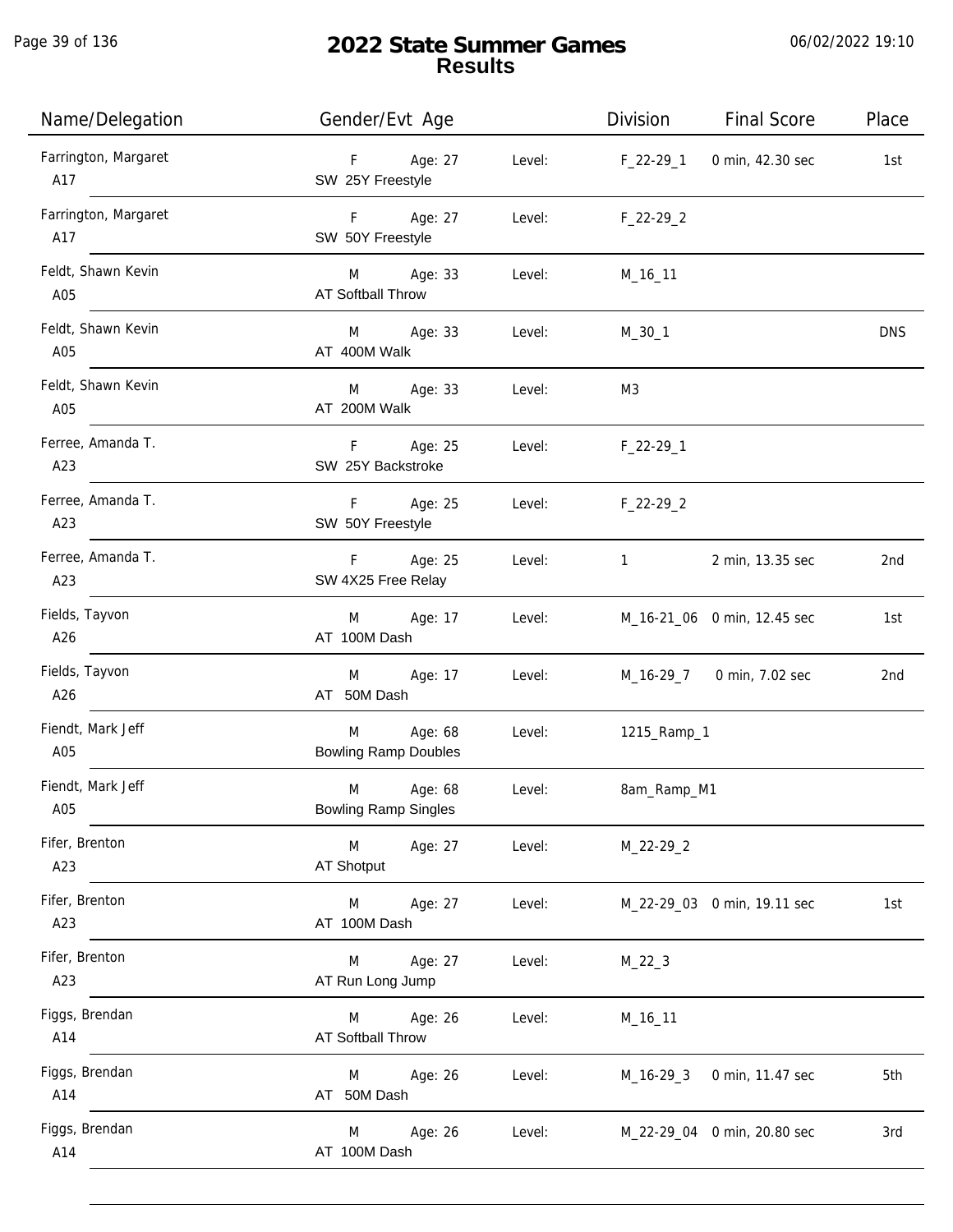Page 40 of 136

| Name/Delegation                | Gender/Evt Age                     |        | Division     | <b>Final Score</b>          | Place           |
|--------------------------------|------------------------------------|--------|--------------|-----------------------------|-----------------|
| Files, Gabriel<br>A26          | Age: 13<br>F<br>AT 100M Dash       | Level: |              | F_12-15_03 0 min, 17.67 sec | 1st             |
| Files, Gabriel<br>A26          | F Age: 13<br>AT 200M Dash          | Level: | $F_8-21_3$   | 0 min, 39.49 sec            | 2nd             |
| Files, Gabriel<br>A26          | F<br>Age: 13<br>AT Run Long Jump   | Level: | $F_8-15-1$   |                             |                 |
| Flachs, Jason<br>A06           | Age: 34<br>M<br>Horseshoe Singles  | Level: | M_30_2       | 6 points                    | 1st             |
| Flachs, Jason<br>A06           | Age: 34<br>M<br>Horseshoe Doubles  | Level: | M3           | 11 points                   | 1st             |
| Fodor, Paul M<br>A23           | Age: 23<br>M<br>AT Shotput         | Level: | $M_22-29_2$  |                             |                 |
| Fodor, Paul M<br>A23           | Age: 23<br>M<br>AT 200M Dash       | Level: |              | M_22-29_4 0 min, 41.30 sec  | 7th             |
| Fodor, Paul M<br>A23           | Age: 23<br>M<br>AT 100M Dash       | Level: |              | M_22-29_07 0 min, 17.55 sec | 7th             |
| Ford, Tiara<br>A26             | F Age: 14<br>AT 100M Dash          | Level: |              | F_12-15_01 0 min, 23.67 sec | 1st             |
| Ford, Tiara<br>A26             | F<br>Age: 14<br>AT 50M Dash        | Level: | F_8-15_2     | 0 min, 13.71 sec            | 5th             |
| Fountain, Corey G<br>A26       | M<br>Age: 24<br>AT Shotput         | Level: | M_22-29_8    |                             |                 |
| Fountain, Corey G<br>A26       | M<br>Age: 24<br>AT 200M Dash       | Level: | M_22-29_5    | 0 min, 26.66 sec            | 1st             |
| Fountain, Corey G<br>A26       | Age: 24<br>M<br>AT 100M Dash       | Level: | M_22-29_11   |                             | DQ-LI           |
| Franzen, Timothy<br>A23        | Age: 59<br>M<br>AT Stand Long Jump | Level: | M_22_09      |                             |                 |
| Franzen, Timothy<br>A23        | Age: 59<br>M<br>AT 50M Dash        | Level: | $M_30_3$     | 0 min, 10.36 sec            | 2nd             |
| Franzen, Timothy<br>A23        | Age: 59<br>M<br><b>AT Shotput</b>  | Level: | $M_30_3$     |                             |                 |
| Frazier, Shaila Marlena<br>A23 | Age: 25<br>F<br>SW 4X25 Free Relay | Level: | $\mathbf{1}$ | 2 min, 13.35 sec            | 2 <sub>nd</sub> |
| Frazier, Shaila Marlena<br>A23 | F<br>Age: 25<br>SW 25Y Freestyle   | Level: | $F_22-29_2$  | 0 min, 39.78 sec            | 4th             |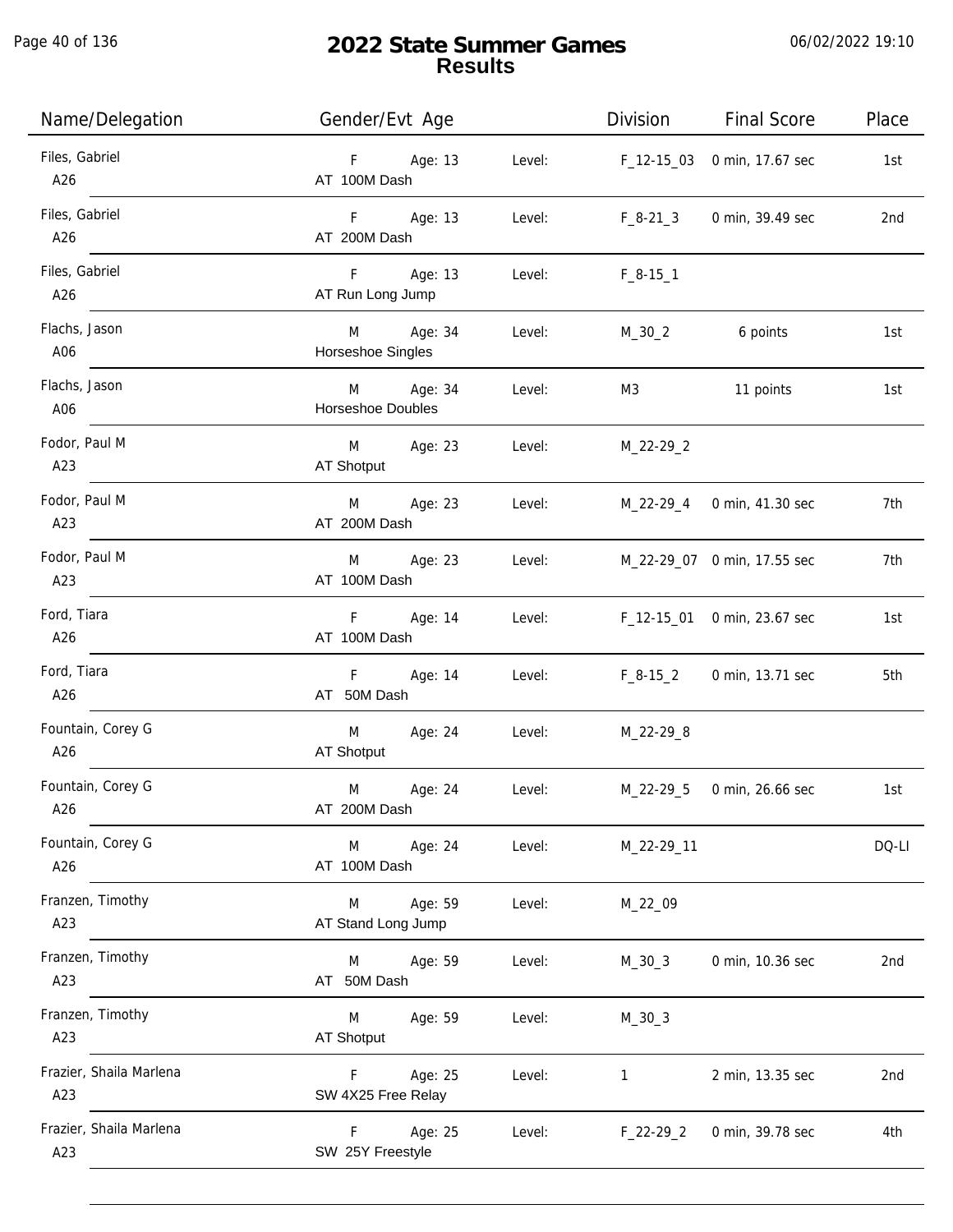| Name/Delegation                  | Gender/Evt Age                              | Division                                | <b>Final Score</b><br>Place       |
|----------------------------------|---------------------------------------------|-----------------------------------------|-----------------------------------|
| Frazier, Shaila Marlena<br>A23   | F Age: 25<br>SW 25Y Backstroke              | Level: F_22-29_1                        |                                   |
| french, parker S<br>A04          | M Age: 18<br>SW 50Y Freestyle               | Level:<br>$M_16-21_1$                   |                                   |
| french, parker S<br>A04          | M Age: 18<br>SW 25Y Backstroke              | Level: <b>Example 2019</b><br>M_16-21_1 |                                   |
| french, parker S<br>A04          | M Age: 18<br>SW 25Y Freestyle               | Level:                                  | M_16-21_1 0 min, 26.34 sec<br>1st |
| Frye, Michael John<br>A19        | M Age: 15<br><b>Bocce Doubles</b>           | 0200_13-14 4 points<br>Level:           | 4th                               |
| Frye, Michael John<br>A19        | M Age: 15<br>Level:<br><b>Bocce Singles</b> | 1000_11-12                              |                                   |
| Fuller, Eliana Rose Marie<br>A20 | F Age: 14<br>SW 25Y Freestyle               | Level:<br>F_8-15_1 0 min, 47.03 sec     | 1st                               |
| Fuller, Eliana Rose Marie<br>A20 | F Age: 14<br>SW 50Y Freestyle               | Level:<br>$F_8-15-1$                    |                                   |
| Gaffner, Patrick Sean<br>A07     | Age: 45<br>M<br><b>Bocce Doubles</b>        | Level:<br>0200_21-22 1 points           | 1st                               |
| Gaffner, Patrick Sean<br>A07     | M<br>Age: 45<br><b>Bocce Singles</b>        | Level:<br>1100_19-20                    |                                   |
| Gaffner, Russell Martin<br>A07   | M<br>Age: 41<br><b>Bocce Singles</b>        | Level:<br>1200_05-06                    |                                   |
| Gaffner, Russell Martin<br>A07   | M<br>Age: 41<br><b>Bocce Doubles</b>        | 0200_25-26<br>Level:                    | 1 points<br>1st                   |
| Gallagher, Cody R<br>A09         | M Age: 30<br><b>Bowling Singles</b>         | Level:<br>1200_M30_01                   |                                   |
| Gallagher, Cody R<br>A09         | M Age: 30<br><b>Bowling Doubles</b>         | Level:<br>215_M30_1A                    |                                   |
| Garnett, Kevin<br>A15            | M Age: 19<br><b>Bocce Doubles</b>           | Level:<br>0200_07-08 1 points           | 1st                               |
| Garnett, Kevin<br>A15            | M<br>Age: 19<br><b>Bocce Singles</b>        | Level:<br>1000_15-16                    |                                   |
| Gary, Seth<br>A04                | M<br>Age: 17<br>AT Shotput                  | Level:<br>$M_16-21_2$                   |                                   |
| Gary, Seth<br>A04                | Age: 17<br>M<br>AT 800M Run                 | Level:<br>M <sub>2</sub>                | 2 min, 53.71 sec<br>1st           |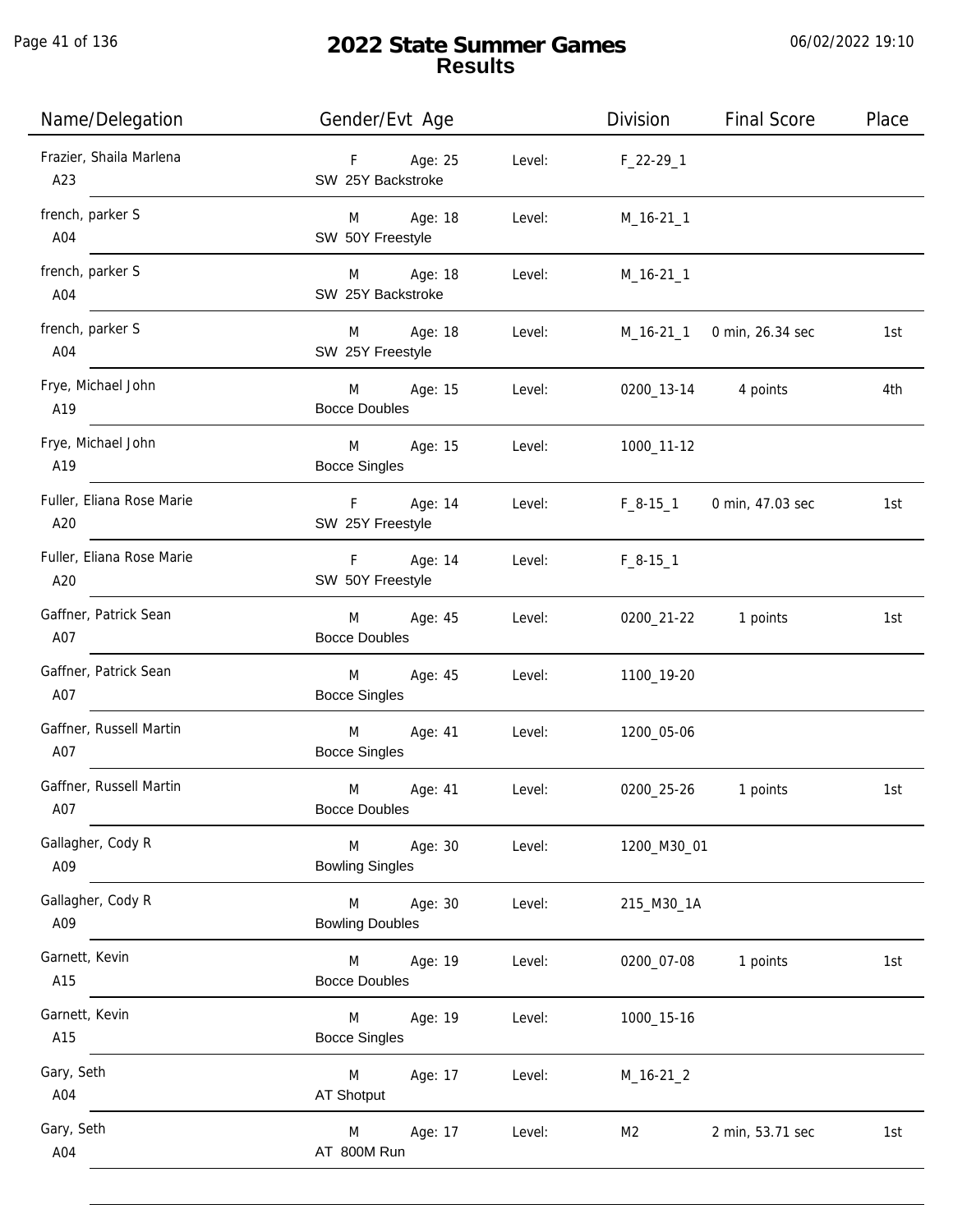Page 42 of 136

# **2022 State Summer Games Results**

| Name/Delegation                | Gender/Evt Age                              | Division<br><b>Final Score</b><br>Place                                                                                                                                                                                                                            |
|--------------------------------|---------------------------------------------|--------------------------------------------------------------------------------------------------------------------------------------------------------------------------------------------------------------------------------------------------------------------|
| Gary, Seth<br>A04              | M Age: 17<br>AT 1500M Run                   | Level:<br>M1<br>5 min, 29.95 sec<br>1st                                                                                                                                                                                                                            |
| Gilbert, Nathan<br>A19         | M Age: 15<br><b>Bowling Doubles</b>         | Level:<br>1215_M8-21_2                                                                                                                                                                                                                                             |
| Gilbert, Nathan<br>A19         | M Age: 15<br><b>Bowling Singles</b>         | Level:<br>8am_M8-21_04                                                                                                                                                                                                                                             |
| Gill, David Paul<br>A11        | M Age: 25<br><b>Bocce Doubles</b>           | 0200_17-18 2 points<br>Level:<br>2nd                                                                                                                                                                                                                               |
| Gill, David Paul<br>A11        | M Age: 25<br>Level:<br><b>Bocce Singles</b> | 1100_05-06                                                                                                                                                                                                                                                         |
| GILL, KRYSTAL<br>A08           | F Age: 24<br><b>Bowling Doubles</b>         | Level: 115_F22-29_2                                                                                                                                                                                                                                                |
| GILL, KRYSTAL<br>A08           | F Age: 24<br><b>Bowling Singles</b>         | Level:<br>10am_F22-29_01                                                                                                                                                                                                                                           |
| GILSON, JAMES<br>A08           | M Age: 32<br><b>Bocce Doubles</b>           | Level:<br>0200_25-26 4 points<br>4th                                                                                                                                                                                                                               |
| GILSON, JAMES<br>A08           | Age: 32<br>M<br><b>Bocce Singles</b>        | Level:<br>1100_27-28                                                                                                                                                                                                                                               |
| Gingras, Brooke Janelle<br>A19 | F Age: 28<br>AT Softball Throw              | Level:<br>F_12-99_02                                                                                                                                                                                                                                               |
| Gingras, Brooke Janelle<br>A19 | F Age: 28<br>AT 800M Walk                   | Level:<br>F1 and the state of the state of the state of the state of the state of the state of the state of the state of the state of the state of the state of the state of the state of the state of the state of the state of the sta<br>7 min, 1.90 sec<br>1st |
| Gingras, Brooke Janelle<br>A19 | $\mathsf F$<br>Age: 28<br>AT 400M Walk      | $F_8-29-1$<br>3 min, 47.50 sec<br>Level:                                                                                                                                                                                                                           |
| Gisse, Elizabeth<br>A30        | F<br>Age: 31<br>AT 200M Dash                | Level:<br>$F_30_5$<br>0 min, 43.24 sec<br>1st                                                                                                                                                                                                                      |
| Gisse, Elizabeth<br>A30        | F<br>Age: 31<br>AT Shotput                  | Level:<br>$F_30_5$                                                                                                                                                                                                                                                 |
| Gisse, Elizabeth<br>A30        | Age: 31<br>F.<br>AT 100M Dash               | Level:<br>0 min, 18.18 sec<br>F_30_05<br>1st                                                                                                                                                                                                                       |
| Glinka, Theresa<br>A23         | F.<br>Age: 65<br><b>Bowling Singles</b>     | Level:<br>11am_F30_03                                                                                                                                                                                                                                              |
| Glinka, Theresa<br>A23         | Age: 65<br>F<br><b>Bowling Doubles</b>      | Level:<br>1215_F30_1                                                                                                                                                                                                                                               |
| Glomski, Dean Gerard<br>A30    | Age: 61<br>M<br>AT 50M Dash                 | Level:<br>0 min, 41.42 sec<br>M_30_2<br>3rd                                                                                                                                                                                                                        |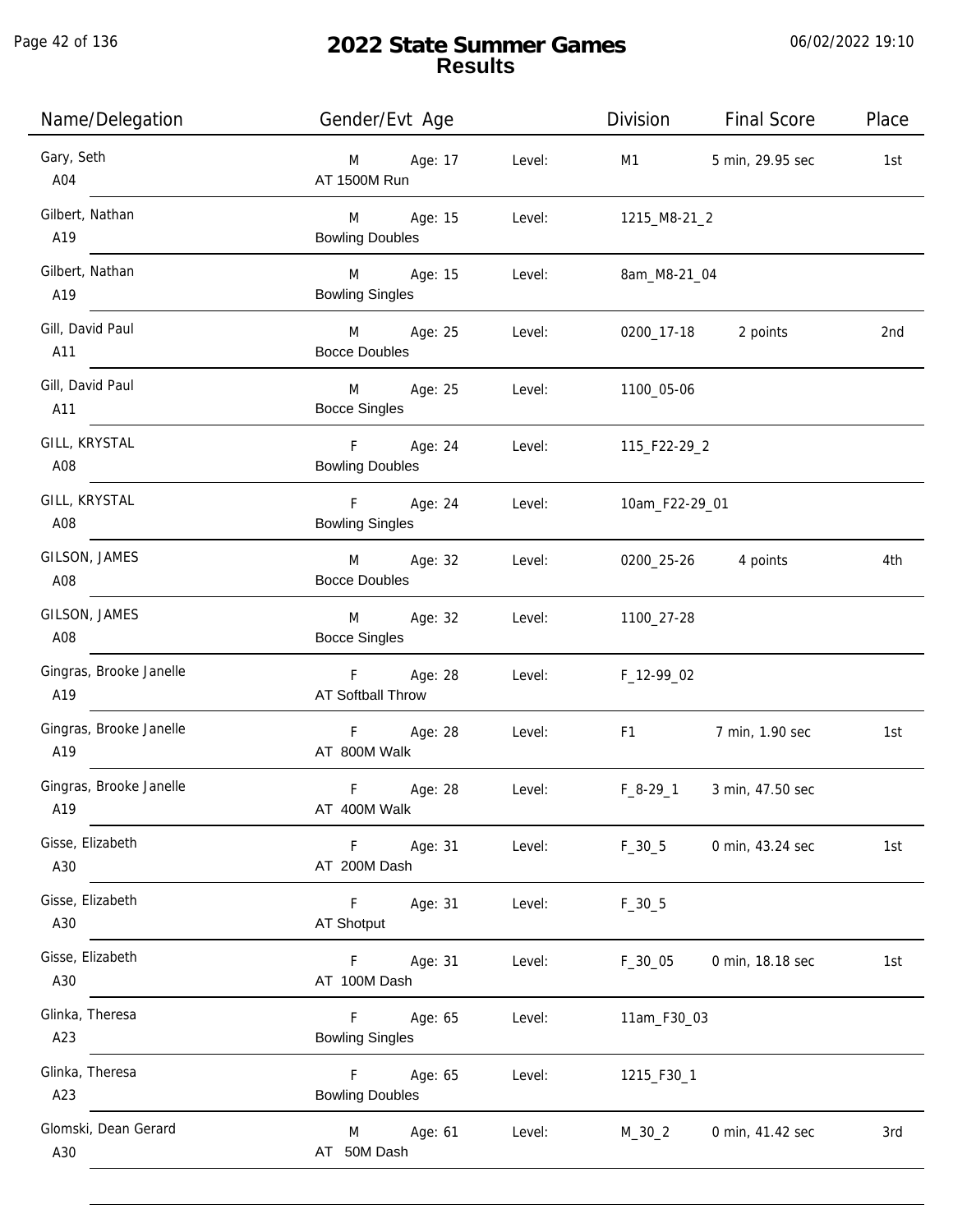Page 43 of 136

j.

# **2022 State Summer Games Results**

| Name/Delegation                | Gender/Evt Age                                               | Division   | <b>Final Score</b>          | Place |
|--------------------------------|--------------------------------------------------------------|------------|-----------------------------|-------|
| Glomski, Dean Gerard<br>A30    | Age: 61<br>M<br>Level:<br>AT Stand Long Jump                 | M_22_03    |                             |       |
| Glomski, Dean Gerard<br>A30    | Age: 61<br>Level:<br>M <sub>ar</sub><br>AT Shotput           | $M_30_1$   |                             |       |
| Glomski, Thomas Anthony<br>A10 | Age: 19<br>M <sub>1</sub><br>Level:<br>DV 25M Assisted Walk  | M1         | 0 min, 40.38 sec            | 1st   |
| Glomski, Thomas Anthony<br>A10 | M Age: 19<br>Level:<br><b>AT Softball Throw</b>              | M_16_01    |                             |       |
| Gloss, Christopher J<br>A15    | M <sub>ar</sub><br>Age: 14<br>Level:<br><b>Bocce Singles</b> | 1000_17-18 |                             |       |
| Gloss, Christopher J<br>A15    | M<br>Age: 14<br>Level:<br><b>Bocce Doubles</b>               | 0200_07-08 | 4 points                    | 4th   |
| Goforth, Brian<br>A20          | M<br>Age: 18<br>Level:<br>AT 50M Dash                        | M_16-29_6  | 0 min, 8.13 sec             | 2nd   |
| Goforth, Brian<br>A20          | Age: 18<br>M<br>Level:<br><b>AT Softball Throw</b>           | M_16_05    |                             |       |
| Goforth, Brian<br>A20          | Age: 18<br>M<br>Level:<br>AT Stand Long Jump                 | M_12-21_06 |                             |       |
| Goike, Thomas M<br>A15         | M<br>Age: 27<br>Level:<br>AT Shotput                         | M_22-29_2  |                             |       |
| Goike, Thomas M<br>A15         | Age: 27<br>M<br>Level:<br>AT Run Long Jump                   | $M_22_2$   |                             |       |
| Goike, Thomas M<br>A15         | M<br>Age: 27<br>Level:<br>AT 100M Dash                       |            | M_22-29_11 0 min, 18.94 sec | 5th   |
| Gomez, Alexis<br>A17           | M<br>Age: 25<br>Level:<br><b>Bocce Doubles</b>               | 0200_09-10 | 1 points                    | 1st   |
| Gomez, Alexis<br>A17           | M<br>Age: 25<br>Level:<br><b>Bocce Singles</b>               | 1200_13-14 |                             |       |
| GOMEZ, CLARA<br>A08            | F<br>Age: 22<br>Level:<br><b>Bocce Doubles</b>               | 0200_05-06 | 4 points                    | 4th   |
| GOMEZ, CLARA<br>A08            | F.<br>Age: 22<br>Level:<br><b>Bocce Singles</b>              | 0900_15-16 |                             |       |
| Gonzales, Juan<br>A11          | Age: 52<br>M<br>Level:<br><b>Bocce Singles</b>               | 1100_15-16 |                             |       |
| Gonzales, Juan<br>A11          | M<br>Age: 52<br>Level:<br><b>Bocce Doubles</b>               | 0200_23-24 | 2 points                    | 2nd   |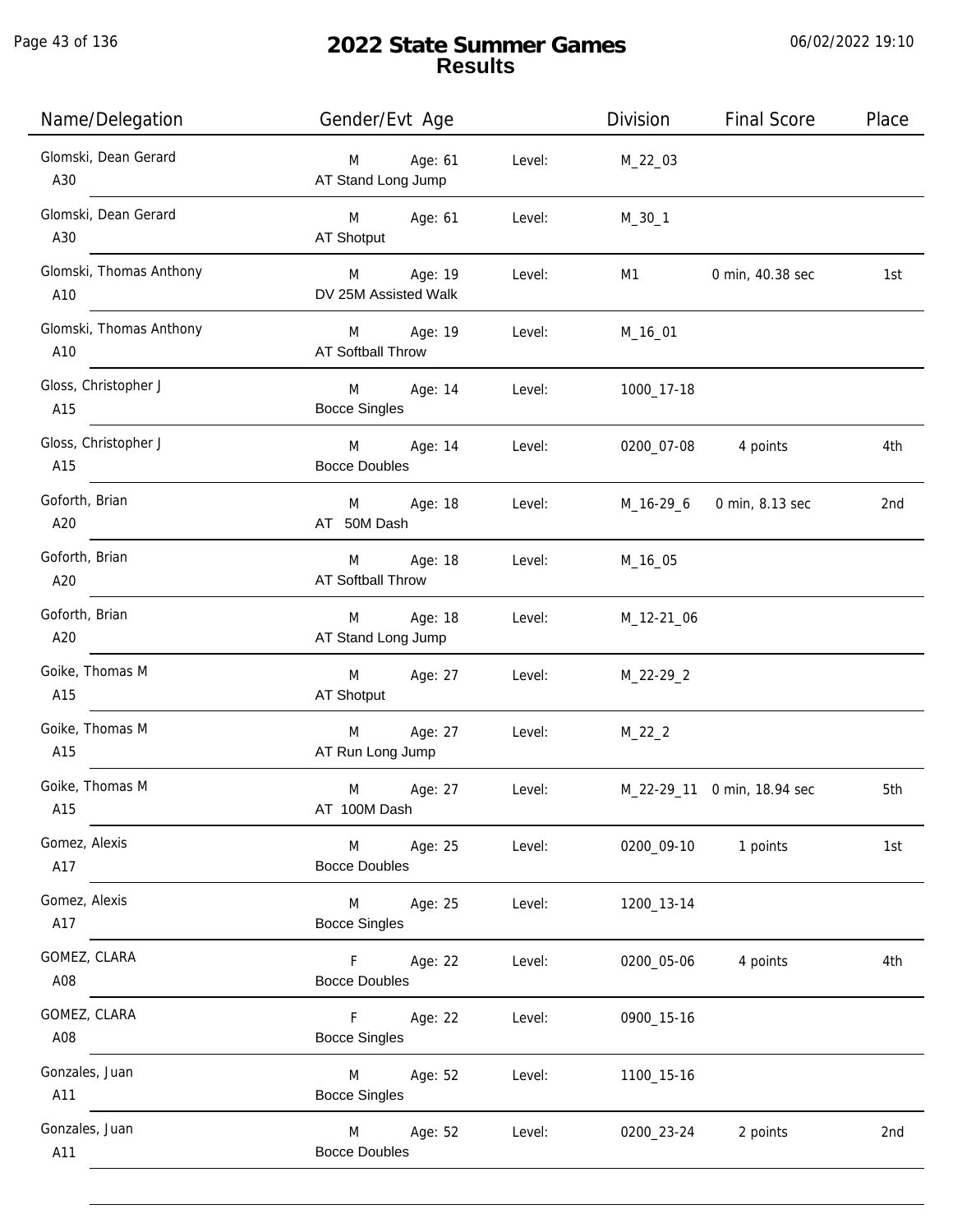Page 44 of 136

# **2022 State Summer Games Results**

| Name/Delegation            | Gender/Evt Age                           |        | Division     | <b>Final Score</b> | Place      |
|----------------------------|------------------------------------------|--------|--------------|--------------------|------------|
| Gordon, Preston<br>A26     | Age: 20<br>M<br><b>Bowling Singles</b>   | Level: | 8am_M8-21_03 |                    |            |
| Gossett, Holly<br>A23      | F Age: 41<br><b>Bocce Doubles</b>        | Level: | 0100_17-18   | 3 points           | 3rd        |
| Gossett, Holly<br>A23      | F Age: 41<br><b>Bocce Singles</b>        | Level: | 0900_11-12   |                    |            |
| Goullette, Eric<br>A04     | M<br>Age: 43<br>SW 50Y Backstroke        | Level: | M3           | 0 min, 57.56 sec   | 2nd        |
| Goullette, Eric<br>A04     | Age: 43<br>M<br>SW 25Y Freestyle         | Level: | M_30_3       | 0 min, 23.78 sec   | 4th        |
| Goullette, Eric<br>A04     | Age: 43<br>M<br>SW 50Y Freestyle         | Level: | $M_30_4$     |                    |            |
| Gourd, Mariah<br>A09       | F Age: 40<br>AT 200M Dash                | Level: | $F_30_2$     | 1 min, 3.65 sec    | 3rd        |
| Gourd, Mariah<br>A09       | F<br>Age: 40<br>AT 100M Dash             | Level: | $F_30_03$    | 0 min, 26.46 sec   | 3rd        |
| Gourd, Mariah<br>A09       | Age: 40<br>F.<br>AT Shotput              | Level: | $F_30_3$     |                    |            |
| Goyt, Melissa<br>A15       | Age: 32<br>F<br>AT Run Long Jump         | Level: | $F_22_3$     |                    |            |
| Goyt, Melissa<br>A15       | $\mathsf F$<br>Age: 32<br>AT Shotput     | Level: | $F_30_2$     |                    |            |
| Goyt, Melissa<br>A15       | $\mathsf F$<br>Age: 32<br>AT 200M Dash   | Level: | $F_30_3$     | 0 min, 48.63 sec   | 3rd        |
| Grabinski, Ashley M<br>A15 | $\mathsf F$<br>Age: 26<br>AT 200M Dash   | Level: | $F_22-29-1$  | 0 min, 43.21 sec   | 1st        |
| Grabinski, Ashley M<br>A15 | F<br>Age: 26<br>AT Shotput               | Level: | $F_22-29_2$  |                    |            |
| Grabinski, Ashley M<br>A15 | Age: 26<br>F.<br>AT Run Long Jump        | Level: | $F_22_1$     |                    |            |
| Graham, D'Angelo<br>A14    | Age: 24<br>M<br><b>AT Softball Throw</b> | Level: | M_16_08      |                    |            |
| Graham, D'Angelo<br>A14    | Age: 24<br>M<br>AT Stand Long Jump       | Level: | M_22_03      |                    |            |
| Graham, D'Angelo<br>A14    | Age: 24<br>M<br>AT 50M Dash              | Level: | M_16-29_8    |                    | <b>DNS</b> |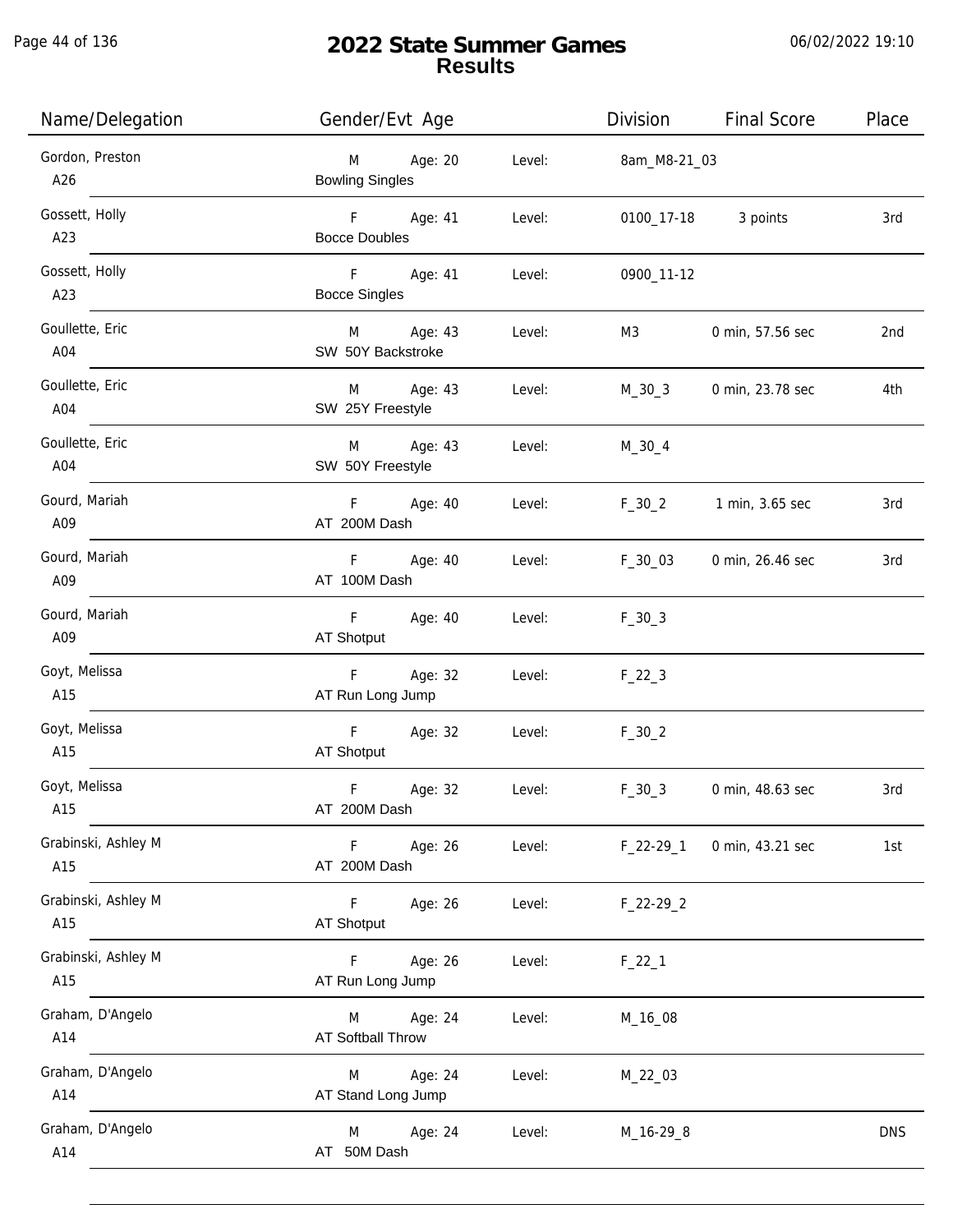Page 45 of 136

j.

# **2022 State Summer Games Results**

| Name/Delegation             | Gender/Evt Age                                    | Division               | <b>Final Score</b><br>Place |
|-----------------------------|---------------------------------------------------|------------------------|-----------------------------|
| Grajek, Brandon Lee<br>A19  | Age: 28<br>M<br><b>Bowling Doubles</b>            | Level:<br>315_M30_2B   |                             |
| Grajek, Brandon Lee<br>A19  | M Age: 28<br>Level:<br><b>Bowling Singles</b>     | 9am_M22-29_03          |                             |
| Grandas, Susan<br>A23       | F Age: 27<br>AT Stand Long Jump                   | Level: F_22_08         |                             |
| Grandas, Susan<br>A23       | F Age: 27<br>AT 100M Dash                         | Level: F_22-29_02      |                             |
| Grandas, Susan<br>A23       | F Age: 27<br>AT Mini Javelin                      | Level: $F_16_2$        |                             |
| Graves-Nash, TIFFANY<br>A08 | F Age: 18<br><b>Bocce Doubles</b>                 | Level:<br>0100_07-08   | 2 points<br>2nd             |
| Graves-Nash, TIFFANY<br>A08 | F<br>Age: 18<br><b>Bocce Singles</b>              | Level:<br>0800_13-14   |                             |
| Green, Ariel C<br>A10       | F Age: 26<br>AT Shotput                           | Level:<br>$F_22-29_2$  |                             |
| Green, Ariel C<br>A10       | Age: 26<br>F<br>AT Stand Long Jump                | Level:<br>$F_{22}$ _04 |                             |
| Green, Ariel C<br>A10       | F Age: 26<br>AT 50M Dash                          | Level:<br>F_16-29_2    | 0 min, 15.02 sec<br>2nd     |
| Green, Terry L<br>A07       | M Age: 52<br>Level:<br><b>Bocce Doubles</b>       | 0300_09-10 2 points    | 2nd                         |
| Green, Terry L<br>A07       | Age: 52<br>Level:<br>M<br><b>Bocce Singles</b>    | 1200_15-16             |                             |
| Greene, Tommy E<br>A04      | M<br>Level:<br>Age: 27<br>AT Shotput              | M_22-29_4              |                             |
| Greene, Tommy E<br>A04      | Age: 27<br>M<br>Level:<br>AT Mini Javelin         | $M_16_8$               |                             |
| Greene, Tommy E<br>A04      | Age: 27<br>M<br>Level:<br>AT Run Long Jump        | $M_22_8$               |                             |
| GRIFFIN, DIAMOND<br>A26     | F<br>Age: 24<br>Level:<br><b>Bowling Singles</b>  | 10am_F22-29_03         |                             |
| GRIFFIN, DIAMOND<br>A26     | Age: 24<br>F.<br>Level:<br><b>Bowling Doubles</b> | 115_F22-29_1           |                             |
| Griffith, Stephen<br>A07    | Age: 37<br>M<br>Level:<br>Horseshoe Doubles       | M <sub>5</sub>         | <b>DNS</b>                  |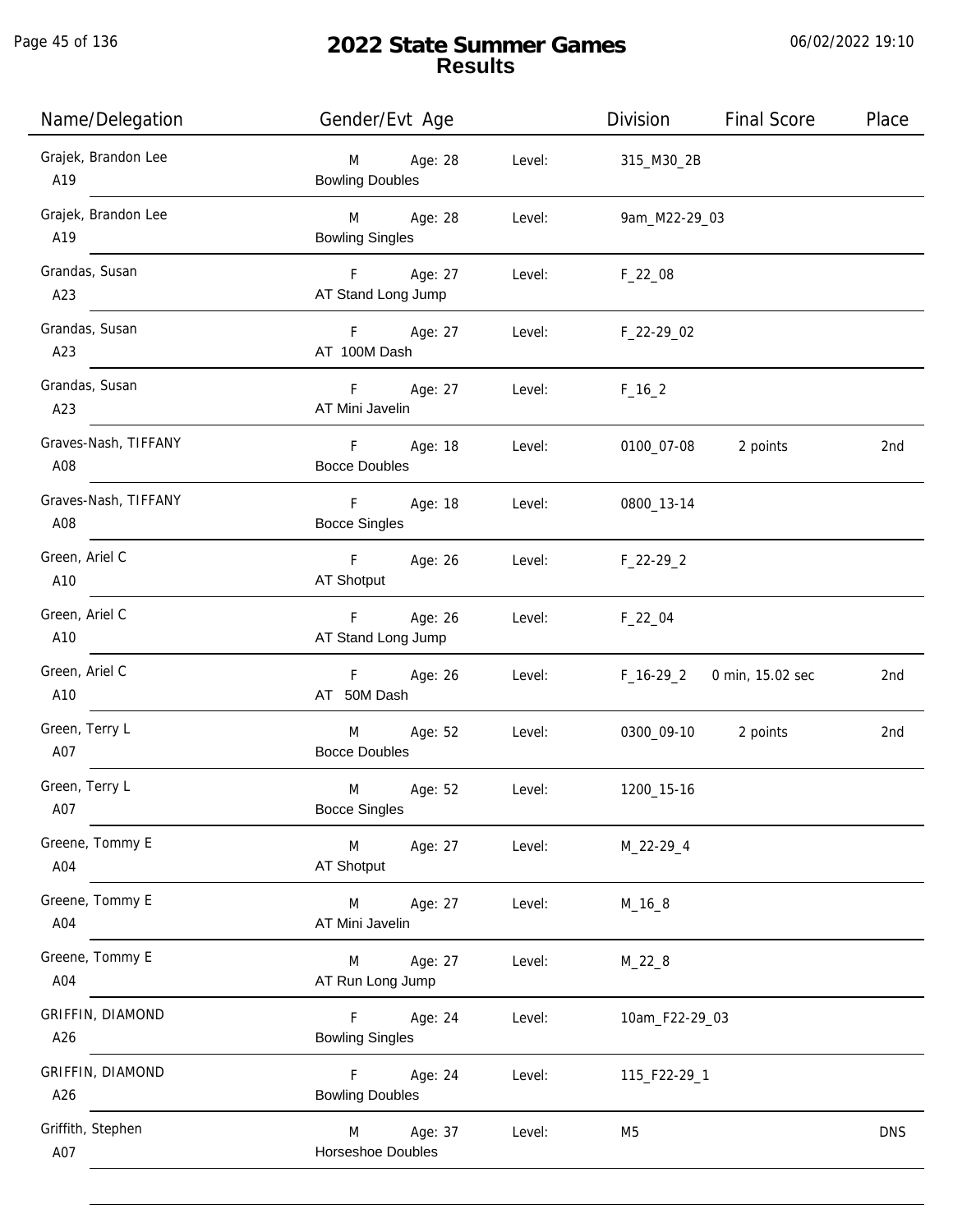Page 46 of 136

j.

| Name/Delegation               | Gender/Evt Age                         |        | Division       | <b>Final Score</b>        | Place           |
|-------------------------------|----------------------------------------|--------|----------------|---------------------------|-----------------|
| Griffith, Stephen<br>A07      | M Age: 37<br>Horseshoe Singles         | Level: | $M_30_2$       |                           | <b>DNS</b>      |
| Grimm, Alisa Marie<br>A17     | F Age: 28<br><b>Bocce Singles</b>      | Level: | 1000_05-06     |                           |                 |
| Grimm, Alisa Marie<br>A17     | F Age: 28<br><b>Bocce Doubles</b>      | Level: | 0100_09-10     | 2 points                  | 2nd             |
| Grinnell, Anna<br>A15         | F Age: 18<br><b>Bocce Doubles</b>      | Level: |                | 0100_07-08 3 points       | 3rd             |
| Grinnell, Anna<br>A15         | F Age: 18<br><b>Bocce Singles</b>      | Level: | 0800_11-12     |                           |                 |
| Grinnell, Haley<br>A15        | F Age: 21<br><b>Bocce Singles</b>      | Level: | 0800_13-14     |                           |                 |
| Grinnell, Haley<br>A15        | F Age: 21<br><b>Bocce Doubles</b>      | Level: |                | 0100_07-08 1 points       | 1st             |
| Gross, Makenzie<br>A13        | F Age: 18<br>AT 50M Dash               | Level: |                | F_16-29_4 0 min, 9.92 sec | 1st             |
| Gross, Makenzie<br>A13        | F<br>Age: 18<br>AT Mini Javelin        | Level: | $F_16_2$       |                           |                 |
| Guido, Anthony J<br>A27       | M Age: 37<br><b>Bowling Doubles</b>    | Level: | 215_M30_4A     |                           |                 |
| Guido, Anthony J<br>A27       | M Age: 37<br><b>Bowling Singles</b>    | Level: | 1200_M30_05    |                           |                 |
| Guido, Victoria Rose<br>A27   | F<br>Age: 28<br><b>Bowling Singles</b> | Level: | 10am_F22-29_04 |                           |                 |
| Guido, Victoria Rose<br>A27   | F<br>Age: 28<br><b>Bowling Doubles</b> | Level: | 115_M22-29_2   |                           |                 |
| GURLEY, SAMANTHA<br>A26       | F<br>Age: 20<br><b>Bocce Singles</b>   | Level: | 0800_07-08     |                           |                 |
| Gustafson, Evan Thomas<br>A01 | M<br>Age: 24<br>AT 200M Dash           | Level: | $M_22-29_1$    | 0 min, 45.77 sec          | 2 <sub>nd</sub> |
| Gustafson, Evan Thomas<br>A01 | M<br>Age: 24<br>AT 400M Dash           | Level: | M2             | 1 min, 36.03 sec          | 3rd             |
| Gustafson, Evan Thomas<br>A01 | Age: 24<br>M<br>AT Softball Throw      | Level: | M_16_12        |                           |                 |
| gutierrez, mark<br>A12        | Age: 34<br>M<br>AT 100M Dash           | Level: | M_30_07        | 0 min, 16.70 sec          | 5th             |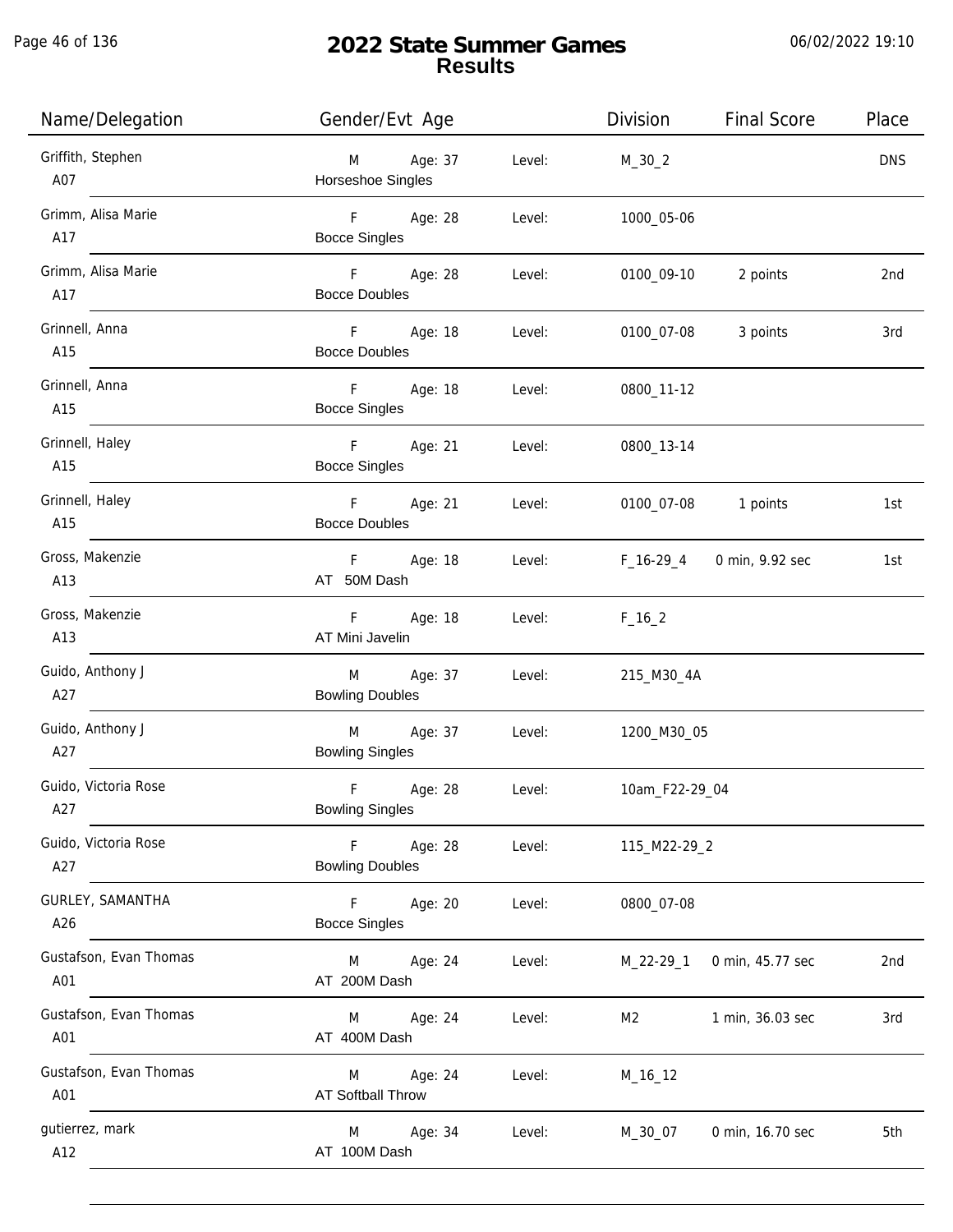| Name/Delegation                | Gender/Evt Age                              |        | Division     | <b>Final Score</b>  | Place |
|--------------------------------|---------------------------------------------|--------|--------------|---------------------|-------|
| gutierrez, mark<br>A12         | M Age: 34<br>AT 200M Dash                   | Level: | M_30_4       | 0 min, 41.51 sec    | 4th   |
| gutierrez, mark<br>A12         | M Age: 34<br>AT Mini Javelin                | Level: | $M_16_7$     |                     |       |
| Gutierrez, Peter Albert<br>A23 | M Age: 43<br>AT 50M Dash                    | Level: | M_30_3       | 0 min, 12.19 sec    | 6th   |
| Gutierrez, Peter Albert<br>A23 | M Age: 43<br>AT Mini Javelin                | Level: | $M_16_4$     |                     |       |
| Gutierrez, Peter Albert<br>A23 | M Age: 43<br>AT 100M Dash                   | Level: | M_30_03      | 0 min, 22.44 sec    | 3rd   |
| Guzman, Christina<br>A23       | F Age: 47<br>Level:<br><b>Bocce Singles</b> |        | 0900_09-10   |                     |       |
| Guzman, Christina<br>A23       | F Age: 47 Level:<br><b>Bocce Doubles</b>    |        |              | 0100_19-20 2 points | 2nd   |
| Gwizdak, Rachel M.<br>A23      | F Age: 42<br><b>Bocce Modified Doubles</b>  | Level: | $\mathbf{1}$ | 2 points            | 2nd   |
| Gwizdak, Rachel M.<br>A23      | F Age: 42<br><b>Bocce Modified Singles</b>  | Level: | 8am_1-2      |                     |       |
| Gyergyov, Joe<br>A13           | Age: 34<br>M<br>SW 25Y Freestyle            | Level: | $M_30_2$     | 0 min, 29.20 sec    | 3rd   |
| Gyergyov, Joe<br>A13           | M Age: 34<br>SW 25Y Backstroke              | Level: | $M_30_2$     |                     |       |
| Gyergyov, Joe<br>A13           | M<br>Age: 34<br>SW 50Y Freestyle            | Level: | $M_30_2$     |                     |       |
| Haas, Nicholas J<br>A15        | Age: 52<br>M<br>AT Run Long Jump            | Level: | $M_22_1$     |                     |       |
| Haas, Nicholas J<br>A15        | M Age: 52<br>AT 200M Dash                   | Level: | $M_30_1$     | 0 min, 42.45 sec    | 2nd   |
| Haas, Nicholas J<br>A15        | M<br>Age: 52<br>AT Shotput                  | Level: | $M_30_2$     |                     |       |
| Hadaway, Noah<br>A10           | Age: 15<br>M<br>Horseshoe Singles           | Level: | M_8-29_4M    | 3 points            | 1st   |
| Hadaway, Noah<br>A10           | Age: 15<br>M<br>Horseshoe Doubles           | Level: | M5           | 14 points           | 3rd   |
| Haddad, Angela<br>A15          | Age: 29<br>F<br>AT 50M Dash                 | Level: | $F_16-29_4$  | 0 min, 17.07 sec    | 7th   |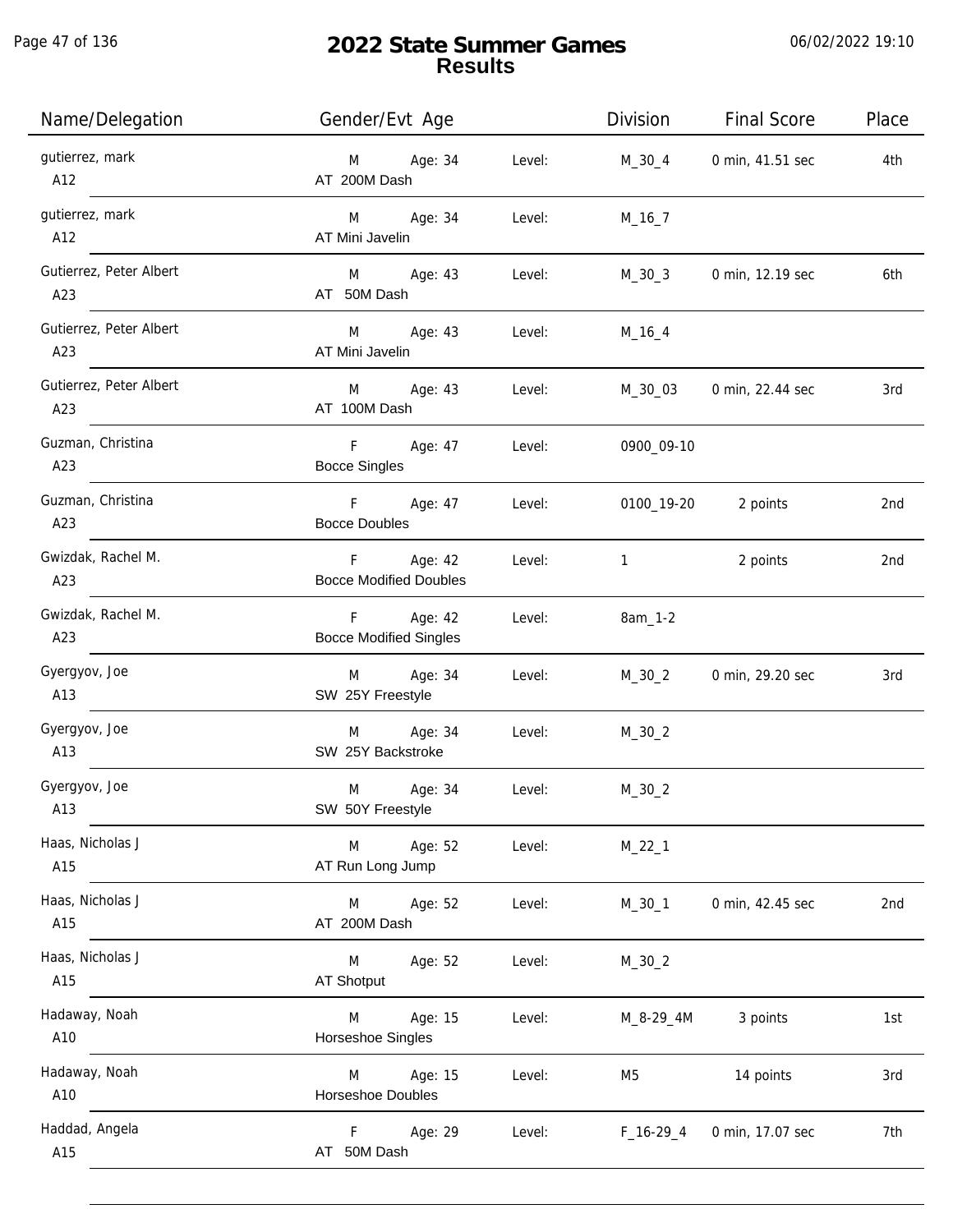| Name/Delegation           | Gender/Evt Age                        |        | Division            | <b>Final Score</b>          | Place |
|---------------------------|---------------------------------------|--------|---------------------|-----------------------------|-------|
| Haddad, Angela<br>A15     | F Age: 29<br>AT Shotput               | Level: | F_22-29_1           |                             |       |
| Haddad, Angela<br>A15     | F Age: 29<br>AT Stand Long Jump       | Level: | $F_22_05$           |                             |       |
| Halik, Brenda Kaye<br>A06 | F Age: 26<br><b>Bocce Singles</b>     | Level: | 0900_21-22          |                             |       |
| Halik, Brenda Kaye<br>A06 | F Age: 26<br><b>Bocce Doubles</b>     | Level: | 0100_05-06 3 points |                             | 3rd   |
| Hamilton, Jessica<br>A27  | F Age: 26<br><b>Bowling Doubles</b>   | Level: | 215_M30_3A          |                             |       |
| Hamilton, Jessica<br>A27  | F Age: 26<br><b>Bowling Singles</b>   | Level: | 10am_F22-29_04      |                             |       |
| Hammel, Chris M<br>A07    | M Age: 29<br>AT 100M Dash             | Level: |                     | M_22-29_06 0 min, 18.17 sec | 4th   |
| Hammel, Chris M<br>A07    | Age: 29<br>M<br>AT 50M Dash           | Level: |                     | M_16-29_6 0 min, 9.28 sec   | 6th   |
| Hammel, Chris M<br>A07    | Age: 29<br>M<br>AT Softball Throw     | Level: | M_16_14             |                             |       |
| Hardee, Arowyn<br>A10     | F Age: 18<br>AT 50M Dash              | Level: |                     | F_16-29_4 0 min, 10.27 sec  | 2nd   |
| Hardee, Arowyn<br>A10     | F Age: 18<br><b>AT Softball Throw</b> | Level: | F_12-99_10          |                             |       |
| Hardee, Arowyn<br>A10     | F<br>Age: 18<br>AT Stand Long Jump    | Level: | $F_12-21_04$        |                             |       |
| Harding, Kassidy<br>A23   | Age: 20<br>F<br>AT 100M Dash          | Level: |                     | F_16-21_02 0 min, 19.22 sec | 1st   |
| Harding, Kassidy<br>A23   | F.<br>Age: 20<br>AT Mini Javelin      | Level: | $F_16_4$            |                             |       |
| Harding, Kassidy<br>A23   | Age: 20<br>F<br>AT Run Long Jump      | Level: | $F_16-211$          |                             |       |
| Hardwick, Jeff D<br>A01   | Age: 59<br>M<br>AT 200M Walk          | Level: | M <sub>2</sub>      | 1 min, 59.00 sec            | 1st   |
| Hardwick, Jeff D<br>A01   | Age: 59<br>M<br>AT 100M Walk          | Level: | $M_22_2$            | 0 min, 52.78 sec            | 1st   |
| Hardwick, Jeff D<br>A01   | Age: 59<br>M<br>AT 400M Walk          | Level: | $M_30_1$            | 4 min, 0.90 sec             | 2nd   |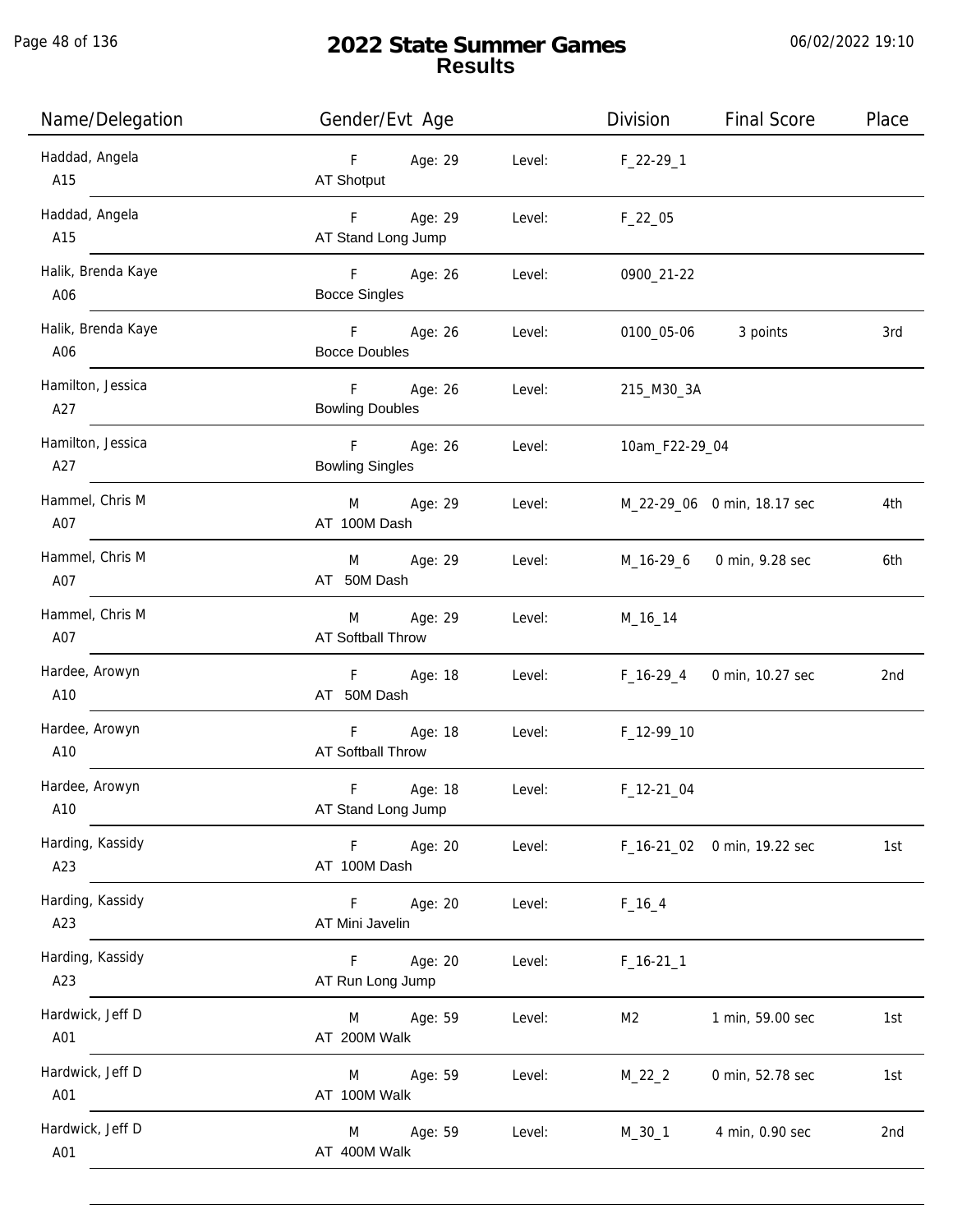| Name/Delegation                        | Gender/Evt Age                           |        | Division                         | <b>Final Score</b>          | Place |
|----------------------------------------|------------------------------------------|--------|----------------------------------|-----------------------------|-------|
| Hardy, Andy Ryan<br>$\overline{A04}$   | Age: 30<br>M<br><b>Bowling Doubles</b>   | Level: | 215_M30_2A                       |                             |       |
| Hardy, Andy Ryan<br>$\overline{A04}$   | M Age: 30<br><b>Bowling Singles</b>      | Level: | 11am_M30_1A                      |                             |       |
| Hare, Daejuan<br>A26                   | M Age: 18<br>AT Shotput                  | Level: | M_16-21_4                        |                             |       |
| Hare, Daejuan<br>A26                   | M Age: 18<br>AT 100M Dash                | Level: |                                  | M_16-21_06 0 min, 12.53 sec | 2nd   |
| Hare, Daejuan<br>A26                   | M Age: 18<br>AT 200M Dash                | Level: |                                  | M_8-21_4 0 min, 27.10 sec   | 1st   |
| Haremski, Lindsay A<br>A30             | F Age: 32<br><b>Bocce Singles</b>        | Level: | 0900_11-12                       |                             |       |
| Haremski, Lindsay A<br>A30             | F Age: 32<br><b>Bocce Doubles</b>        | Level: |                                  | 0100_21-22 1 points         | 1st   |
| Harmon, Allen<br>A35                   | M Age: 13<br>AT 400M Walk                |        | Level: M_8-29_1 3 min, 41.38 sec |                             | 1st   |
| Harmon, Allen<br>A35                   | Age: 13<br>M<br>AT 200M Walk             | Level: |                                  | M1 1 min, 54.28 sec         | 1st   |
| Harmon, Allen<br>A35                   | Age: 13<br>M<br>AT 800M Walk             | Level: | M2                               | 7 min, 3.72 sec             | 1st   |
| Harmon, Anastasia (Ana) (Ana) M<br>A23 | F Age: 26<br>AT 200M Dash                | Level: | F_22-29_2                        | 0 min, 35.51 sec            | 2nd   |
| Harmon, Anastasia (Ana) (Ana) M<br>A23 | F<br>Age: 26<br>AT Run Long Jump         | Level: | $F_22_3$                         |                             |       |
| Harmon, Anastasia (Ana) (Ana) M<br>A23 | Fig. 1<br>Age: 26<br>AT Mini Javelin     | Level: | $F_16_3$                         |                             |       |
| Harnish, Jacob Dale<br>A07             | M Age: 12<br>AT 50M Dash                 | Level: | $M_8 - 15_2$                     | 0 min, 10.64 sec            | 2nd   |
| Harnish, Jacob Dale<br>A07             | Age: 12<br>M<br><b>AT Softball Throw</b> | Level: | M_12-15_02                       |                             |       |
| Harnish, Jacob Dale<br>A07             | Age: 12<br>M<br>AT Stand Long Jump       | Level: | M_12-21_05                       |                             |       |
| Harrington, Kenneth<br>A20             | Age: 40<br>M<br><b>Bowling Doubles</b>   | Level: | 215_M30_1A                       |                             |       |
| Harrington, Kenneth<br>A20             | M<br>Age: 40<br><b>Bowling Singles</b>   | Level: | 1200_M30_02                      |                             |       |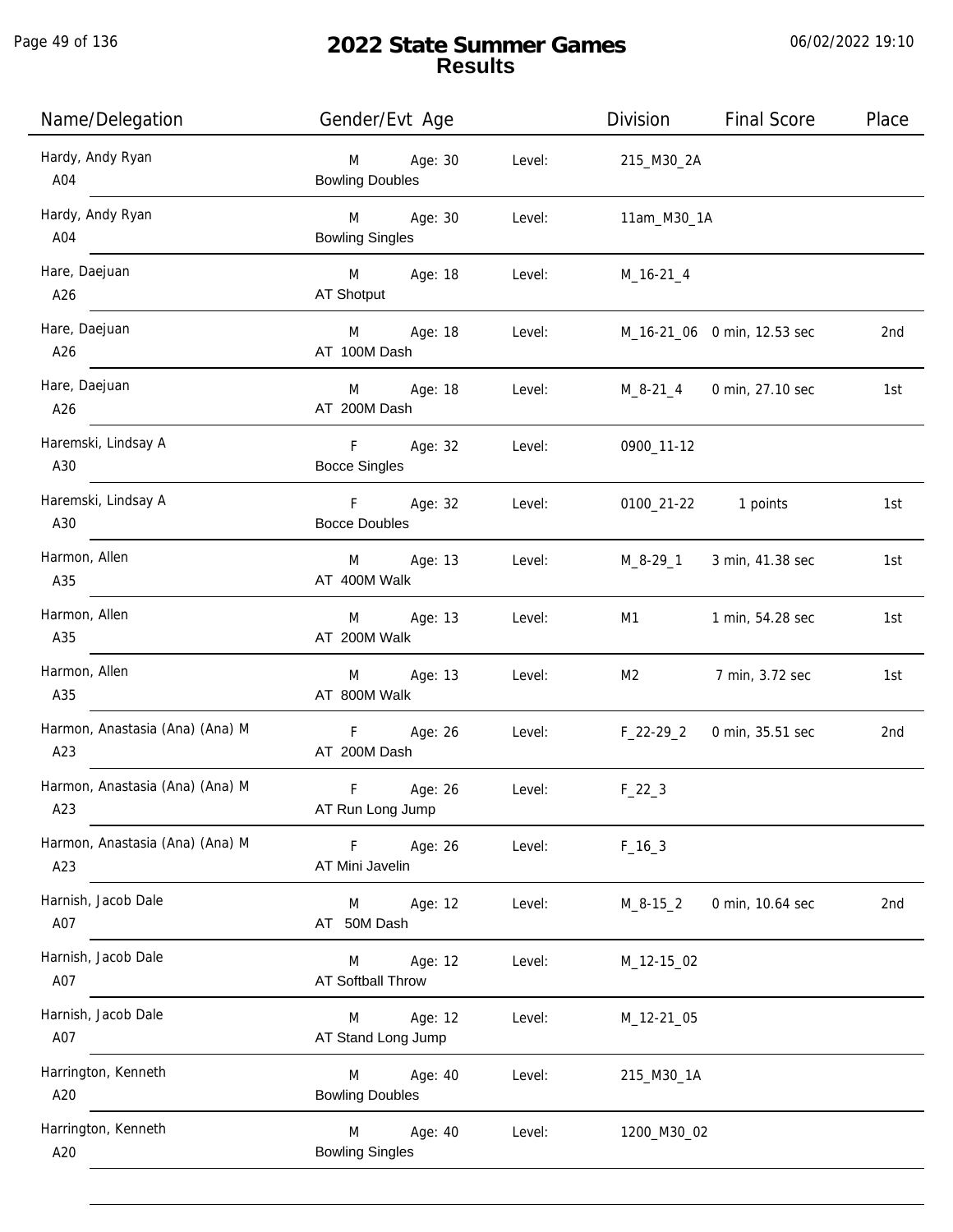j.

# **2022 State Summer Games Results**

| Name/Delegation               | Gender/Evt Age                              |                | Division       | <b>Final Score</b>           | Place |
|-------------------------------|---------------------------------------------|----------------|----------------|------------------------------|-------|
| Harrington, Lester<br>A20     | M<br>Age: 41<br><b>Bowling Singles</b>      | Level:         | 1200_M30_01    |                              |       |
| Harrington, Lester<br>A20     | M Age: 41<br><b>Bowling Doubles</b>         | Level:         | 215_M30_1A     |                              |       |
| HARRIS, ANTWON Samuel<br>A08  | M Age: 24<br><b>Bocce Singles</b>           | Level:         | 1200_07-08     |                              |       |
| HARRIS, ANTWON Samuel<br>A08  | M Age: 24<br><b>Bocce Doubles</b>           | Level:         |                | 0200_05-06 2 points          | 2nd   |
| Harris, Gerry Lee<br>A04      | M Age: 47<br><b>Bowling Singles</b>         | Level:         | 11am_M30_2A    |                              |       |
| Harris, Gerry Lee<br>A04      | M Age: 47<br><b>Bowling Doubles</b>         | Level:         | 215_M30_4A     |                              |       |
| Haslett, Emily A<br>A10       | F Age: 27<br>AT Stand Long Jump             | Level: F_22_02 |                |                              |       |
| Haslett, Emily A<br>A10       | F Age: 27<br>AT 50M Dash                    | Level:         |                | $F_16-29-1$ 0 min, 25.37 sec | 3rd   |
| Haslett, Emily A<br>A10       | F Age: 27<br>AT Softball Throw              | Level:         | F_12-99_02     |                              |       |
| Hattey, Kara Elizabeth<br>A19 | F Age: 34<br><b>Bowling Doubles</b>         | Level:         | 1215_F30_1     |                              |       |
| Hattey, Kara Elizabeth<br>A19 | F Age: 34<br><b>Bowling Singles</b>         | Level:         | 11am_F30_04    |                              |       |
| HAUSER, Theodore C<br>A08     | Age: 30<br>M<br><b>Bocce Singles</b>        | Level:         | 1000_23-24     |                              |       |
| HAUSER, Theodore C<br>A08     | <b>M</b><br>Age: 30<br><b>Bocce Doubles</b> | Level:         | 0200_13-14     | 3 points                     | 3rd   |
| Havens, Melvin James<br>A06   | M<br>Age: 48<br>Horseshoe Doubles           | Level:         | M4             | 10 points                    | 1st   |
| Havens, Melvin James<br>A06   | M<br>Age: 48<br>Horseshoe Singles           | Level:         | $M_30_2$       | 4 points                     | 3rd   |
| Hazelwood, Laressa<br>A23     | $F -$<br>Age: 56<br><b>Bocce Singles</b>    | Level:         | 0900_17-18     |                              |       |
| Hazelwood, Laressa<br>A23     | F.<br>Age: 56<br><b>Bocce Doubles</b>       | Level:         | 0100_19-20     | 3 points                     | 3rd   |
| Hearron, Alex Joshua<br>A19   | Age: 19<br>M<br>AT 400M Dash                | Level:         | M <sub>2</sub> | 1 min, 14.75 sec             | 1st   |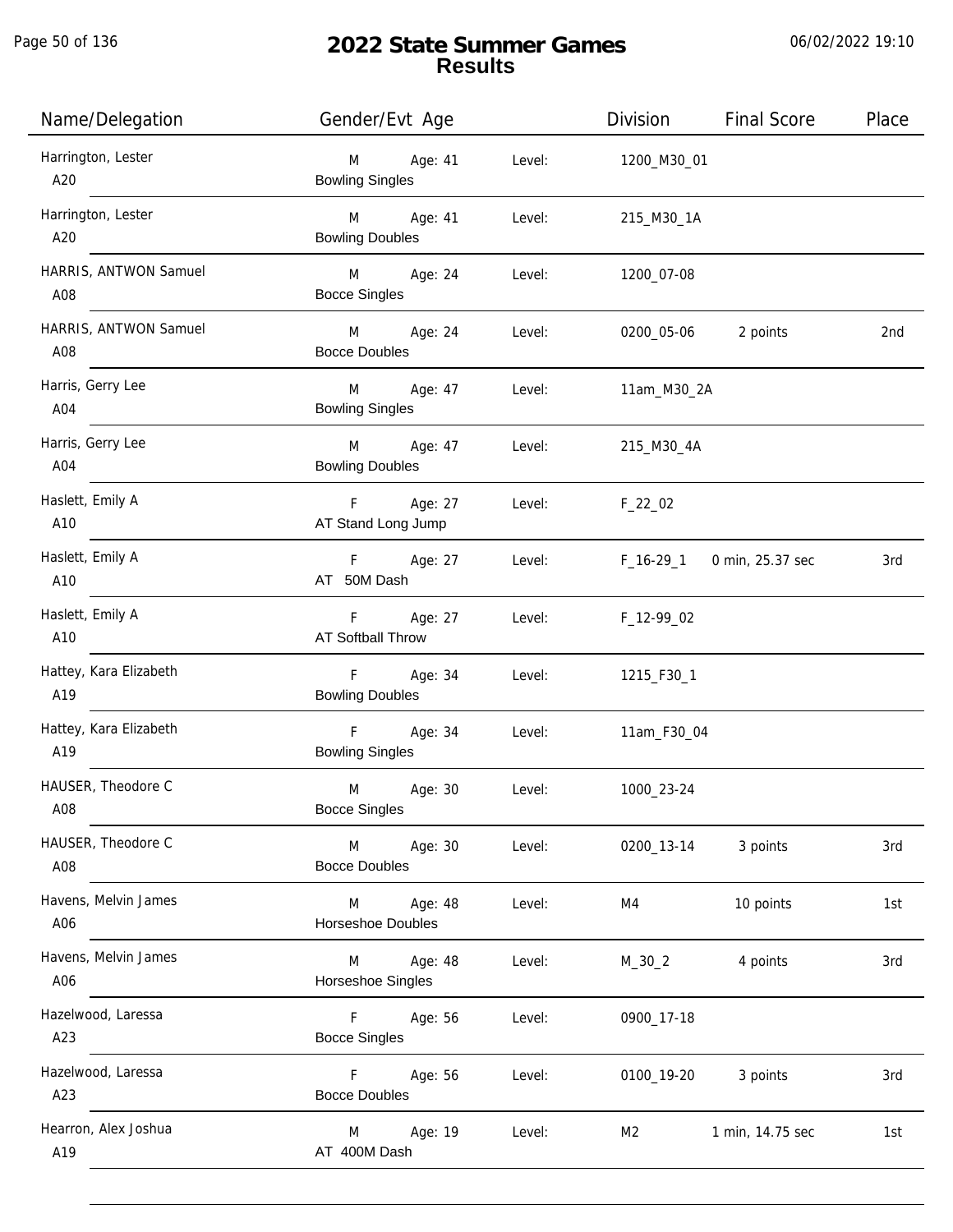Page 51 of 136

# **2022 State Summer Games Results**

| Name/Delegation                 | Gender/Evt Age                                        | Division<br><b>Final Score</b><br>Place |
|---------------------------------|-------------------------------------------------------|-----------------------------------------|
| Hearron, Alex Joshua<br>A19     | Age: 19<br>Level:<br>M<br>AT Shotput                  | $M_16-21-3$                             |
| Hearron, Alex Joshua<br>A19     | Age: 19<br>M <sub>ar</sub><br>Level:<br>AT 200M Dash  | M_8-21_2<br>0 min, 29.14 sec<br>1st     |
| Heckman, Zachary<br>A27         | M Age: 17<br>Level:<br>AT 50M Dash                    | 7th<br>M_16-29_2 0 min, 13.31 sec       |
| Heckman, Zachary<br>A27         | Age: 17<br>M<br>Level:<br>AT 100M Dash                | M_16-21_01 0 min, 28.19 sec<br>2nd      |
| Heckman, Zachary<br>A27         | Age: 17<br>M<br>Level:<br>AT Softball Throw           | M_16_09                                 |
| Hedrick, Erica Christine<br>A33 | F Age: 33<br>Level:<br><b>Bocce Singles</b>           | 0900_13-14                              |
| Hedrick, Erica Christine<br>A33 | F Age: 33<br>Level:<br><b>Bocce Doubles</b>           | <b>ALTS</b>                             |
| Hensey, Britany L<br>A04        | F Age: 25<br>Level:<br>SW 25Y Backstroke              | $F_22-29-1$                             |
| Hensey, Britany L<br>A04        | Age: 25<br>F<br>Level:<br>SW 50Y Freestyle            | $F_22-29_2$                             |
| Hensey, Britany L<br>A04        | F<br>Age: 25<br>Level:<br>SW 25Y Freestyle            | 0 min, 33.81 sec<br>$F_22-29_2$<br>1st  |
| Herbst, Tom A<br>A23            | M<br>Age: 48<br>Level:<br><b>Bocce Singles</b>        | 1200_05-06                              |
| Herbst, Tom A<br>A23            | M<br>Age: 48<br>Level:<br><b>Bocce Doubles</b>        | 0300_05-06<br>2 points<br>2nd           |
| Herman, Javon<br>A26            | M<br>Age: 23<br>Level:<br><b>Bowling Singles</b>      | 9am_M22-29_04                           |
| Hernandez, Brisamar<br>A26      | Age: 11<br>F<br>Level:<br><b>Bowling Ramp Singles</b> | 8am_Ramp_F1                             |
| Hernandez, Jeronimo<br>A26      | Age: 10<br>M<br>Level:<br><b>Bowling Doubles</b>      | 1215_M8-21_1                            |
| Hernandez, Jeronimo<br>A26      | Age: 10<br>Level:<br>M<br><b>Bowling Singles</b>      | 8am_M8-21_01                            |
| Hetter, Chelsea<br>A23          | Age: 34<br>F.<br>Level:<br>AT Shotput                 | $F_30_4$                                |
| Hetter, Chelsea<br>A23          | Age: 34<br>F.<br>Level:<br>AT Stand Long Jump         | $F_22_05$                               |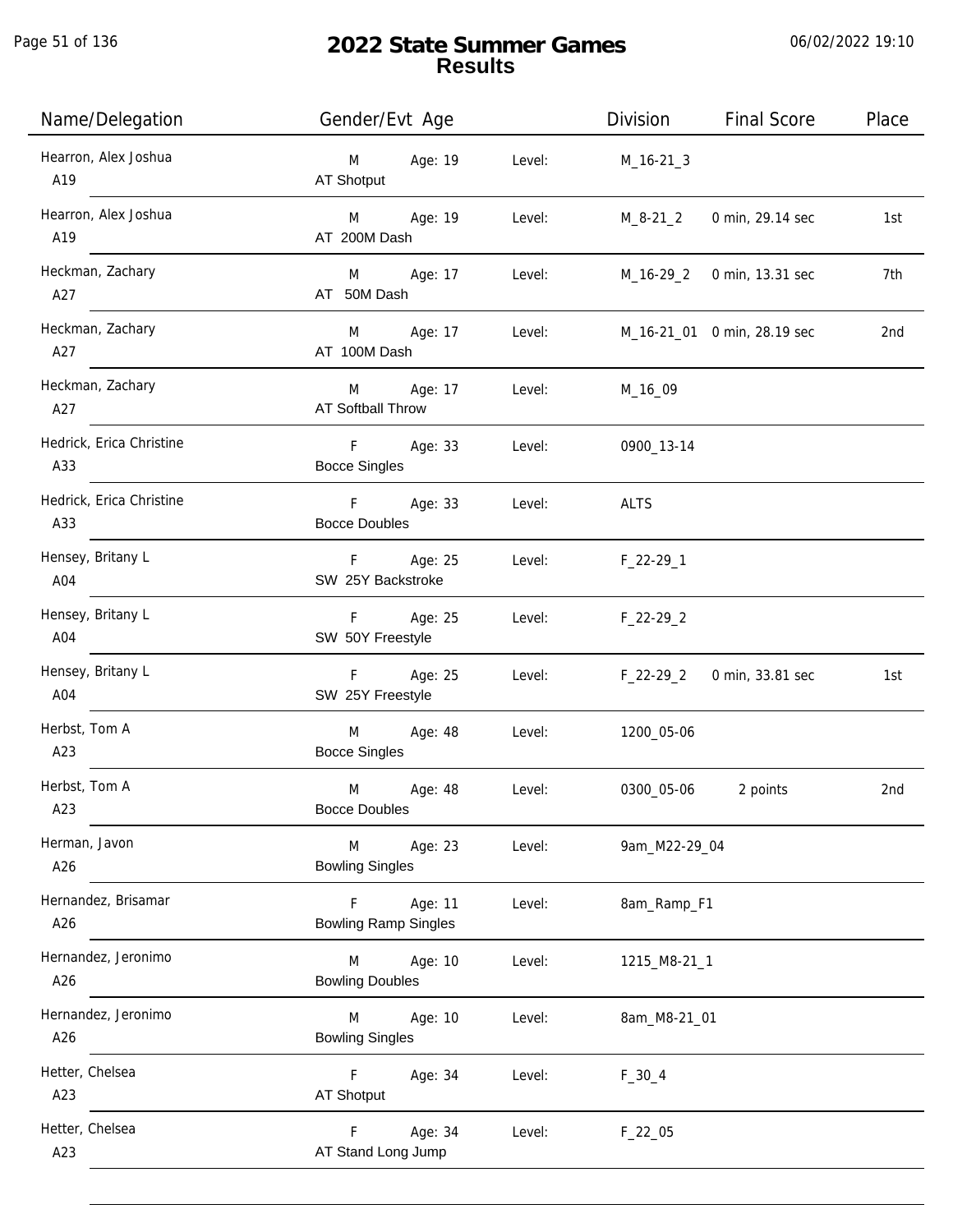j.

| Name/Delegation                  | Gender/Evt Age                         |        | Division       | <b>Final Score</b>          | Place      |
|----------------------------------|----------------------------------------|--------|----------------|-----------------------------|------------|
| Hetter, Chelsea<br>A23           | F Age: 34<br>AT 50M Dash               | Level: | $F_30_4$       | 0 min, 10.44 sec            | 2nd        |
| Heximer, Kristina<br>A27         | F Age: 25<br>SW 50Y Backstroke         | Level: | F5             | 0 min, 45.99 sec            | 3rd        |
| Heximer, Kristina<br>A27         | F Age: 25<br>SW 25Y Backstroke         | Level: | $F_22-29-1$    |                             |            |
| Heximer, Kristina<br>A27         | F Age: 25<br>SW 100Y Freestyle         | Level: | F <sub>2</sub> |                             |            |
| Heyd, Darinara M<br>A15          | F Age: 26<br>AT Softball Throw         | Level: | F_12-99_07     |                             |            |
| Heyd, Darinara M<br>A15          | F Age: 26<br>AT 100M Dash              | Level: |                | F_22-29_04 0 min, 34.80 sec | 4th        |
| Heyd, Darinara M<br>A15          | F Age: 26<br>AT Stand Long Jump        | Level: | $F_22_04$      |                             |            |
| Hiffner, Ken (Kenny) J<br>A07    | M Age: 44<br>Horseshoe Doubles         | Level: | M3             | 6 points                    | 2nd        |
| Hiffner, Ken (Kenny) J<br>A07    | M Age: 44<br>Horseshoe Singles         | Level: | $M_30_3$       | 6 points                    | 2nd        |
| Hilbert, Elizabeth Ann<br>A15    | F Age: 40<br>AT Shotput                | Level: | $F_30_1$       |                             |            |
| Hilbert, Elizabeth Ann<br>A15    | F Age: 40<br>AT Stand Long Jump        | Level: | $F_22_02$      |                             |            |
| Hilbert, Elizabeth Ann<br>A15    | $\mathsf F$<br>Age: 40<br>AT 100M Dash | Level: | $F_30_02$      |                             | <b>DNS</b> |
| Hilder, Christopher James<br>A19 | M<br>Age: 31<br><b>Bowling Doubles</b> | Level: | 215_M30_4A     |                             |            |
| Hilder, Christopher James<br>A19 | M<br>Age: 31<br><b>Bowling Singles</b> | Level: | 1200_M30_06    |                             |            |
| Hill, Sean<br>A17                | M<br>Age: 19<br><b>Bocce Doubles</b>   | Level: | 0200_09-10     | 1 points                    | 1st        |
| Hill, Sean<br>A17                | Age: 19<br>M<br><b>Bocce Singles</b>   | Level: | 1000_19-20     |                             |            |
| Hilliker, Suraya Kai<br>A06      | F<br>Age: 17<br>AT 100M Walk           | Level: | $F_8-21_1$     |                             | <b>DNS</b> |
| Hilliker, Suraya Kai<br>A06      | Age: 17<br>F.<br>AT Run Long Jump      | Level: | $F_16-21_2$    |                             |            |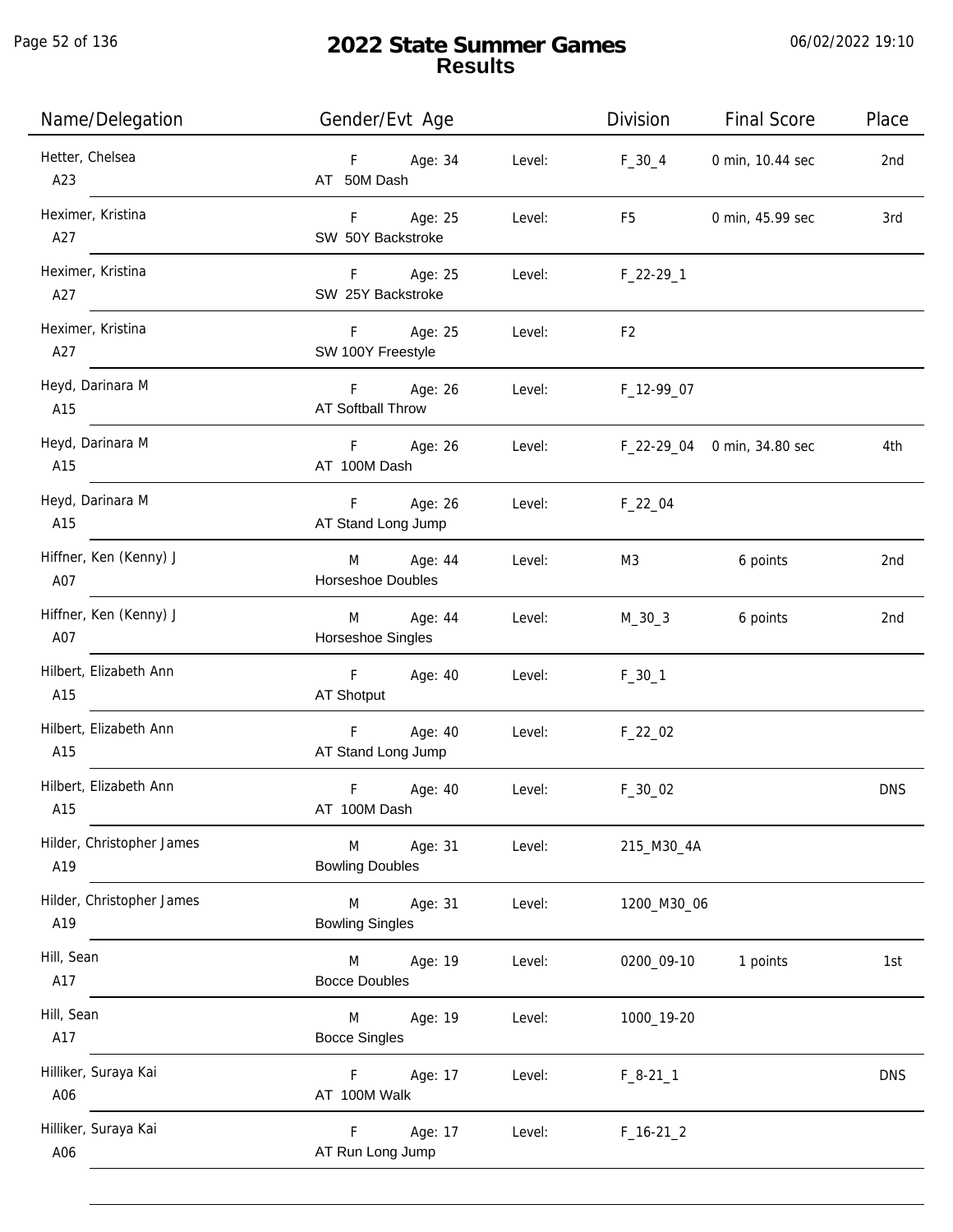Page 53 of 136

j.

# **2022 State Summer Games Results**

| Name/Delegation                 | Gender/Evt Age                                     |        | Division       | <b>Final Score</b>          | Place |
|---------------------------------|----------------------------------------------------|--------|----------------|-----------------------------|-------|
| Hilliker, Suraya Kai<br>A06     | F<br>Age: 17<br>AT Mini Javelin                    | Level: | $F_{16-3}$     |                             |       |
| HILTON, NICK Cordel<br>A08      | M <sub>2</sub><br>Age: 30<br><b>Bocce Doubles</b>  | Level: | 0200_23-24     | 3 points                    | 3rd   |
| HILTON, NICK Cordel<br>A08      | M <sub>ar</sub><br>Age: 30<br><b>Bocce Singles</b> | Level: | 1100_15-16     |                             |       |
| Hincka, Charlotte<br>A27        | Fig. 1<br>Age: 29<br>AT 200M Dash                  | Level: | $\mathbf{1}$   | 0 min, 42.15 sec            | 2nd   |
| Hincka, Charlotte<br>A27        | $F -$<br>Age: 29<br>AT 400M Dash                   | Level: | F <sub>2</sub> | 1 min, 44.72 sec            | 3rd   |
| Hincka, Charlotte<br>A27        | F<br>Age: 29<br>AT 800M Run                        | Level: | F1             | 3 min, 53.05 sec            | 2nd   |
| Hincka, Molly<br>A27            | F<br>Age: 31<br>AT 1500M Run                       | Level: | F <sub>1</sub> | 6 min, 24.65 sec            | 1st   |
| Hincka, Molly<br>A27            | Age: 31<br>F<br>AT 800M Run                        | Level: | F <sub>2</sub> | 3 min, 10.36 sec            | 2nd   |
| Hine, Annie<br>A08              | $F =$<br>Age: 17<br><b>Bocce Doubles</b>           | Level: | 0100_05-06     | 1 points                    | 1st   |
| Hine, Annie<br>A08              | F<br>Age: 17<br><b>Bocce Singles</b>               | Level: | 0800_07-08     |                             |       |
| Hines, Nikki G<br>A05           | F<br>Age: 27<br><b>Bocce Doubles</b>               | Level: | 0100_25-26     | 1 points                    | 1st   |
| Hines, Nikki G<br>A05           | $\mathsf F$<br>Age: 27<br><b>Bocce Singles</b>     | Level: | 0900_25-26     |                             |       |
| Hinz-Johnson, Ava Emilia<br>A20 | $\mathsf F$<br>Age: 18<br><b>Bocce Singles</b>     | Level: | 0800_05-06     |                             |       |
| Hodges, Damion<br>A23           | M<br>Age: 24<br>AT Mini Javelin                    | Level: | $M_16_3$       |                             |       |
| Hodges, Damion<br>A23           | Age: 24<br>M<br>AT 200M Dash                       | Level: | $M_22-29-3$    | 0 min, 37.77 sec            | 3rd   |
| Hodges, Damion<br>A23           | Age: 24<br>M<br>AT 100M Dash                       | Level: |                | M_22-29_07 0 min, 16.60 sec | 4th   |
| Hojnacki, Jason S<br>A15        | Age: 51<br>M<br>AT 800M Run                        | Level: | M <sub>2</sub> | 3 min, 8.39 sec             | 4th   |
| Hojnacki, Jason S<br>A15        | Age: 51<br>M<br>AT 400M Dash                       | Level: | M3             | 1 min, 20.51 sec            | 1st   |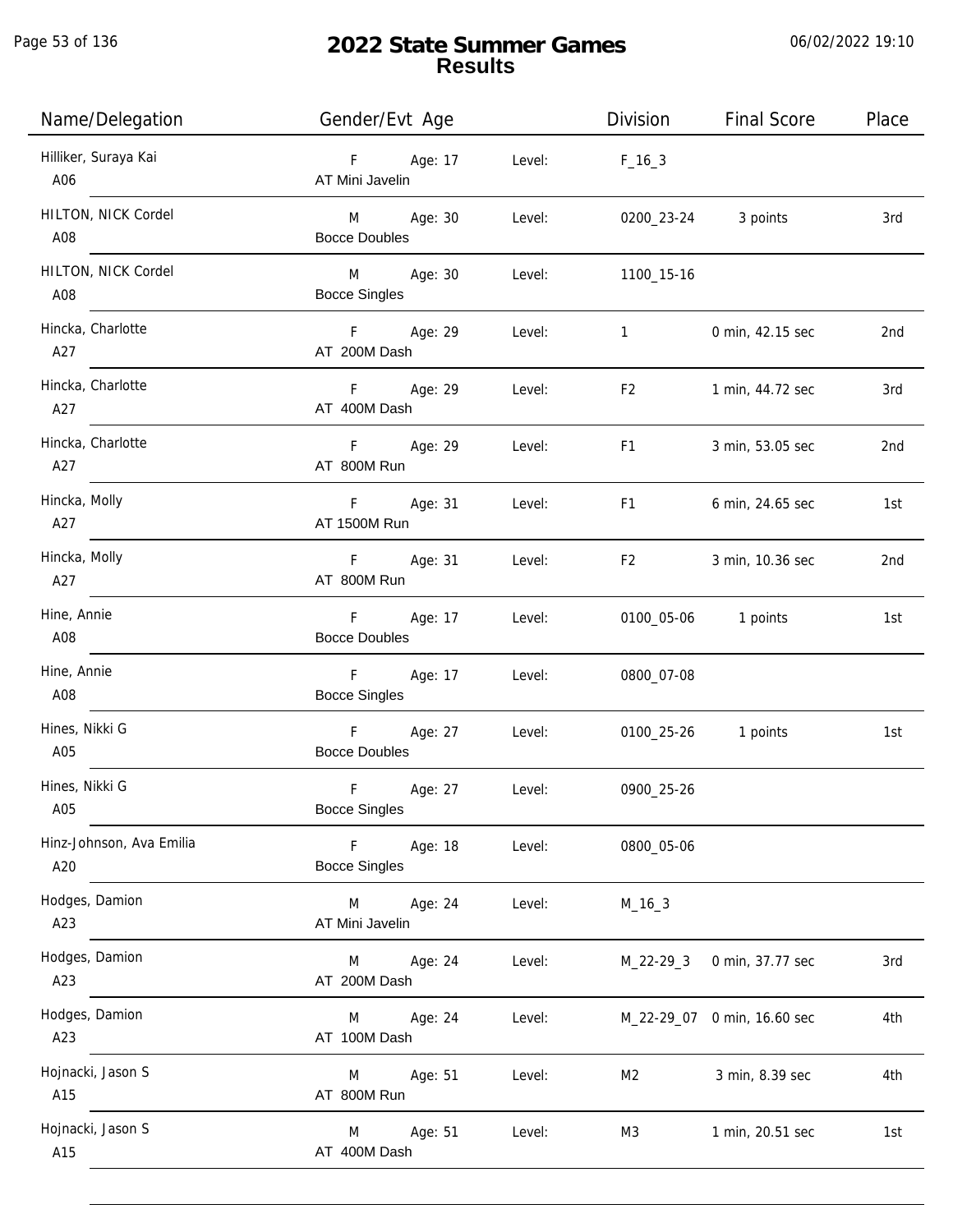Page 54 of 136

j.

# **2022 State Summer Games Results**

| Name/Delegation                | Gender/Evt Age                              |        | Division       | <b>Final Score</b>          | Place      |
|--------------------------------|---------------------------------------------|--------|----------------|-----------------------------|------------|
| Hojnacki, Jason S<br>A15       | M<br>Age: 51<br>AT Shotput                  | Level: | $M_30_5$       |                             |            |
| Hollingsworth, Henry<br>A26    | M<br>Age: 14<br>AT 50M Dash                 | Level: | M_8-15_3       | 0 min, 7.88 sec             | 1st        |
| Hollingsworth, Henry<br>A26    | M<br>Age: 14<br>AT Run Long Jump            | Level: | $M_8 - 15 - 2$ |                             |            |
| Hollingsworth, Henry<br>A26    | M<br>Age: 14<br>AT 100M Dash                | Level: |                | M_12-15_03 0 min, 13.72 sec | 1st        |
| Hollis, Jacob<br>A20           | Age: 16<br>M<br><b>Bowling Ramp Doubles</b> | Level: | 1215_Ramp_1    |                             |            |
| Hollis, Jacob<br>A20           | M<br>Age: 16<br><b>Bowling Ramp Singles</b> | Level: | 8am_Ramp_M1    |                             |            |
| Holt, Kathryn Muephy<br>A23    | Age: 41<br>F.<br>AT 50M Dash                | Level: | $F_30_2$       | 0 min, 14.38 sec            | 5th        |
| Holt, Kathryn Muephy<br>A23    | F.<br>Age: 41<br>AT Mini Javelin            | Level: | $F_{16}$ 1     |                             |            |
| Holt, Kathryn Muephy<br>A23    | F<br>Age: 41<br>AT Softball Throw           | Level: | F_12-99_05     |                             |            |
| Homminga, Christina<br>A09     | F<br>Age: 28<br><b>Bowling Doubles</b>      | Level: | 115_F22-29_1   |                             |            |
| Homminga, Christina<br>A09     | F<br>Age: 28<br><b>Bowling Singles</b>      | Level: | 10am_F22-29_01 |                             |            |
| Homrich, Mitchell Tyler<br>A11 | M<br>Age: 26<br>AT 50M Dash                 | Level: | M_16-29_1      | 0 min, 17.68 sec            | 7th        |
| Homrich, Mitchell Tyler<br>A11 | Age: 26<br>M<br>AT Stand Long Jump          | Level: | M_22_01        |                             |            |
| Homrich, Mitchell Tyler<br>A11 | M<br>Age: 26<br>AT Softball Throw           | Level: | M_16_03        |                             |            |
| Honeycutt, Ben R<br>A23        | Age: 35<br>M<br><b>Bocce Doubles</b>        | Level: | 0200_27-28     | 3 points                    | 3rd        |
| Honeycutt, Ben R<br>A23        | Age: 35<br>M<br><b>Bocce Singles</b>        | Level: | 1100_21-22     |                             |            |
| HOOD, OSHALA<br>A26            | Age: 23<br>F.<br>AT 100M Dash               | Level: | F_22-29_03     |                             | <b>DNS</b> |
| HOOD, OSHALA<br>A26            | F.<br>Age: 23<br>AT 200M Dash               | Level: | $F_22-29_2$    |                             | <b>DNS</b> |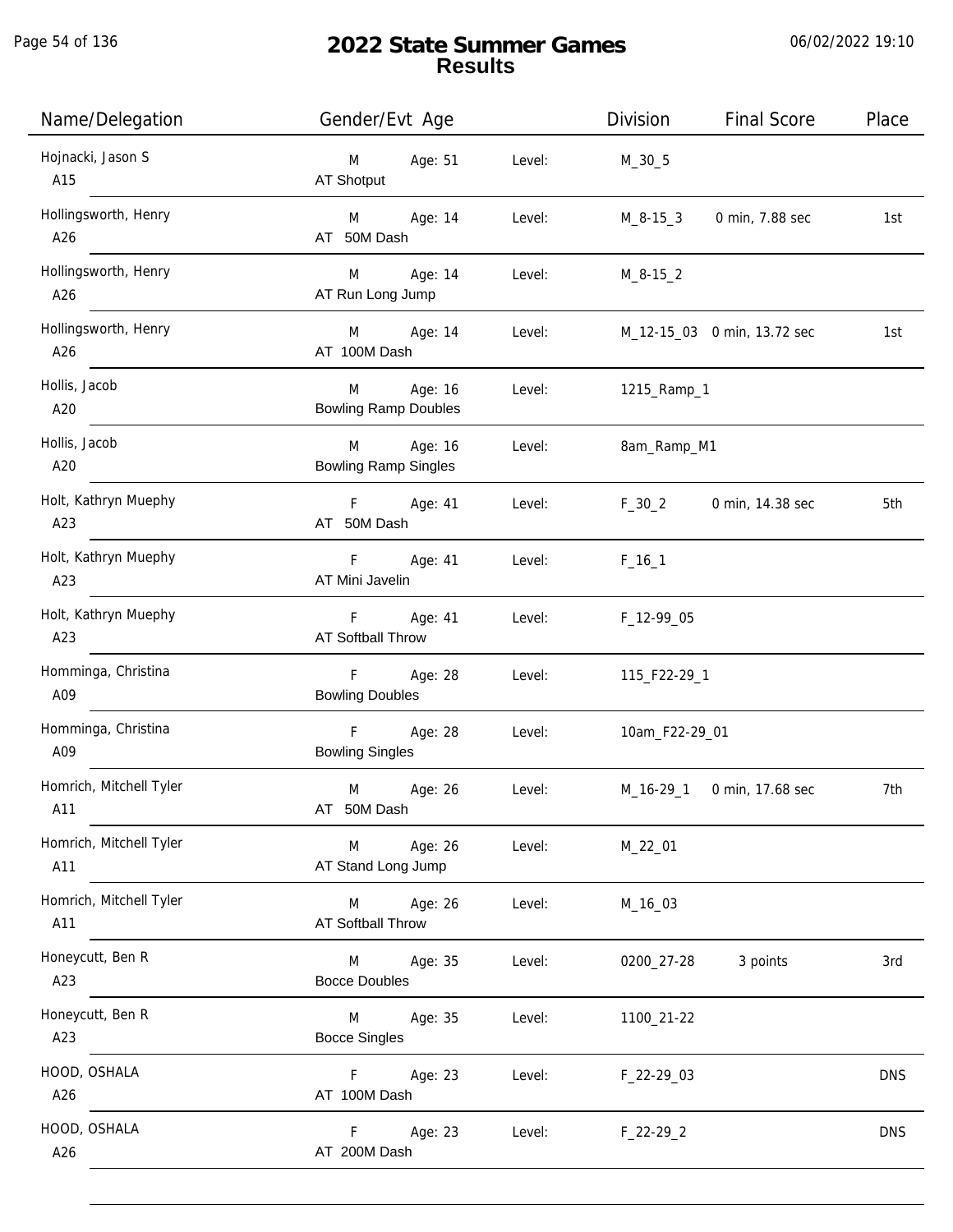Page 55 of 136

j.

# **2022 State Summer Games Results**

| Name/Delegation                 | Gender/Evt Age                                    |        | Division                                                                                                                                                                                                                       | <b>Final Score</b> | Place      |
|---------------------------------|---------------------------------------------------|--------|--------------------------------------------------------------------------------------------------------------------------------------------------------------------------------------------------------------------------------|--------------------|------------|
| HOOD, OSHALA<br>A26             | Age: 23<br>$F = 1$<br>AT Shotput                  | Level: | $F_22-29_4$                                                                                                                                                                                                                    |                    |            |
| Hool, Craig<br>A09              | Age: 44<br>M<br><b>AT Softball Throw</b>          | Level: | M_16_12                                                                                                                                                                                                                        |                    |            |
| Hool, Craig<br>A09              | M Age: 44<br>AT 100M Dash                         | Level: | M_30_05                                                                                                                                                                                                                        | 0 min, 21.63 sec   | 7th        |
| Hool, Craig<br>A09              | M <sub>ar</sub><br>Age: 44<br>AT 50M Dash         | Level: | M_30_4                                                                                                                                                                                                                         | 0 min, 10.46 sec   | 2nd        |
| Hoorn, Brenna Marie<br>A15      | F <sub>11</sub><br>Age: 16<br>AT 1500M Run        | Level: | F1                                                                                                                                                                                                                             | 14 min, 55.02 sec  | 3rd        |
| Hoorn, Brenna Marie<br>A15      | F Age: 16<br>AT 800M Run                          | Level: | F1 and the state of the state of the state of the state of the state of the state of the state of the state of the state of the state of the state of the state of the state of the state of the state of the state of the sta | 6 min, 46.83 sec   | 3rd        |
| Hoorn, Brenna Marie<br>A15      | F<br>Age: 16<br><b>AT Softball Throw</b>          | Level: | F_12-99_08                                                                                                                                                                                                                     |                    |            |
| Hopp, Ranger A<br>A10           | M<br>Age: 12<br><b>AT Softball Throw</b>          | Level: | M_12-15_02                                                                                                                                                                                                                     |                    |            |
| Hopp, Ranger A<br>A10           | Age: 12<br>M<br>AT 50M Dash                       | Level: | M_8-15_1                                                                                                                                                                                                                       | 0 min, 11.09 sec   |            |
| Hopp, Ranger A<br>A10           | Age: 12<br>M<br>AT Stand Long Jump                | Level: | M_12-21_04                                                                                                                                                                                                                     |                    |            |
| Horning, Nathan Ronald<br>A10   | Age: 23<br>M<br>Horseshoe Modified Singles        | Level: | M <sub>2</sub>                                                                                                                                                                                                                 | 4 points           | 3rd        |
| Horning, Nathan Ronald<br>A10   | M<br>Age: 23<br><b>Horseshoe Modified Doubles</b> | Level: | M1                                                                                                                                                                                                                             | 5 points           | 4th        |
| Horton, Cheyenne<br>A23         | F<br>Age: 30<br>AT 50M Dash                       | Level: | $F_30_4$                                                                                                                                                                                                                       | 0 min, 11.27 sec   | 4th        |
| Horton, Cheyenne<br>A23         | F<br>Age: 30<br>AT Run Long Jump                  | Level: | $F_22_2$                                                                                                                                                                                                                       |                    |            |
| Horton, Cheyenne<br>A23         | F<br>Age: 30<br><b>AT Shotput</b>                 | Level: | $F_30_2$                                                                                                                                                                                                                       |                    |            |
| Hoskinson, Landon Arthur<br>A11 | Age: 21<br>M<br>DV 50M Unassisted Walk            | Level: | M1                                                                                                                                                                                                                             | 0 min, 34.03 sec   | 3rd        |
| Hoskinson, Landon Arthur<br>A11 | Age: 21<br>M<br>AT Softball Throw                 | Level: | M_16_02                                                                                                                                                                                                                        |                    |            |
| Hoskinson, Landon Arthur<br>A11 | Age: 21<br>M<br>DV 25M Assisted Walk              | Level: | M <sub>1</sub>                                                                                                                                                                                                                 |                    | <b>DNS</b> |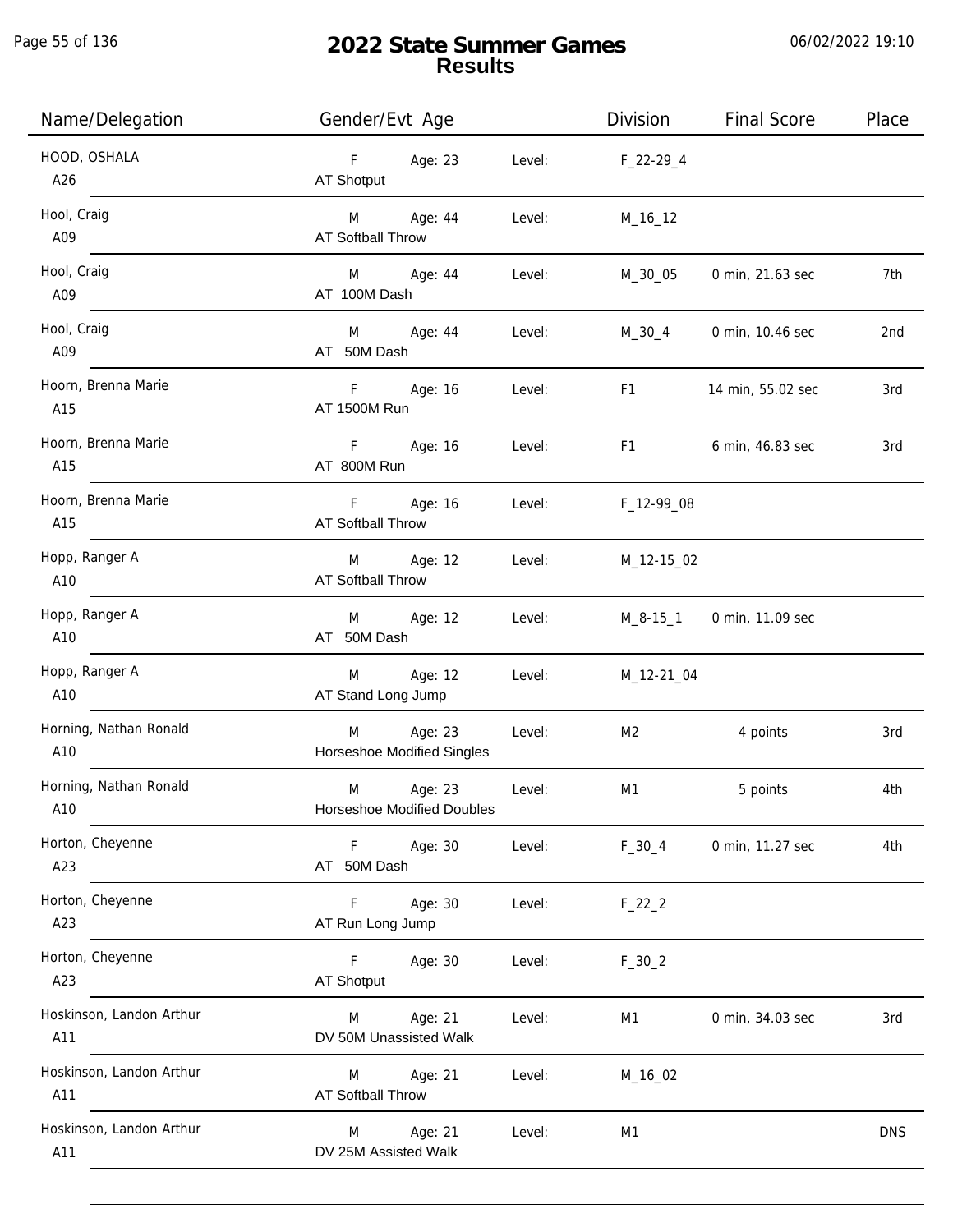Page 56 of 136

j.

# **2022 State Summer Games Results**

| Name/Delegation             | Gender/Evt Age                           |        | Division      | <b>Final Score</b>          | Place |
|-----------------------------|------------------------------------------|--------|---------------|-----------------------------|-------|
| Howard, Mackenzie<br>A15    | Age: 15<br>F<br>AT Stand Long Jump       | Level: | $F_12-2101$   |                             |       |
| Howard, Mackenzie<br>A15    | F Age: 15<br>AT Softball Throw           | Level: | F_12-99_03    |                             |       |
| Howard, Mackenzie<br>A15    | F Age: 15<br>AT 100M Dash                | Level: |               | F_12-15_01 0 min, 35.51 sec | 3rd   |
| Howes, Derek<br>A27         | M Age: 42<br>AT 100M Dash                | Level: | M_30_02       | 0 min, 34.18 sec            | 3rd   |
| Howes, Derek<br>A27         | M<br>Age: 42<br><b>AT Softball Throw</b> | Level: | M_16_06       |                             |       |
| Howes, Derek<br>A27         | M<br>Age: 42<br>AT 50M Dash              | Level: | M_30_1        | 0 min, 17.12 sec            | 1st   |
| Howey, Kyle<br>A27          | Age: 26<br>M<br><b>Bowling Singles</b>   | Level: | 9am_M22-29_06 |                             |       |
| Howey, Kyle<br>A27          | Age: 26<br>M<br><b>Bowling Doubles</b>   | Level: | 315_M30_3B    |                             |       |
| Hubbell, Gerard<br>A23      | Age: 25<br>M<br>AT Stand Long Jump       | Level: | M_22_06       |                             |       |
| Hubbell, Gerard<br>A23      | Age: 25<br>M<br>AT 100M Dash             | Level: |               | M_22-29_05 0 min, 22.83 sec | 6th   |
| Hubbell, Gerard<br>A23      | M<br>Age: 25<br>AT Shotput               | Level: | M_22-29_1     |                             |       |
| Huff, Nicole J<br>A07       | F<br>Age: 31<br>AT 50M Dash              | Level: | $F_30_2$      | 0 min, 11.93 sec            | 1st   |
| Huff, Nicole J<br>A07       | Age: 31<br>F.<br>AT Softball Throw       | Level: | F_12-99_04    |                             |       |
| Huff, Nicole J<br>A07       | Age: 31<br>F.<br>AT Stand Long Jump      | Level: | $F_22_03$     |                             |       |
| Huiet, Hunter Thomas<br>A06 | Age: 27<br>M<br><b>Bocce Doubles</b>     | Level: | 0200_15-16    | 1 points                    | 1st   |
| Huiet, Hunter Thomas<br>A06 | Age: 27<br>M<br><b>Bocce Singles</b>     | Level: | 1000_27-28    |                             |       |
| Hurst, Breanna<br>A05       | F.<br>Age: 23<br><b>Bocce Singles</b>    | Level: | 0900_15-16    |                             |       |
| Hurst, Breanna<br>A05       | Age: 23<br>F.<br><b>Bocce Doubles</b>    | Level: | 0300_05-06    | 1 points                    | 1st   |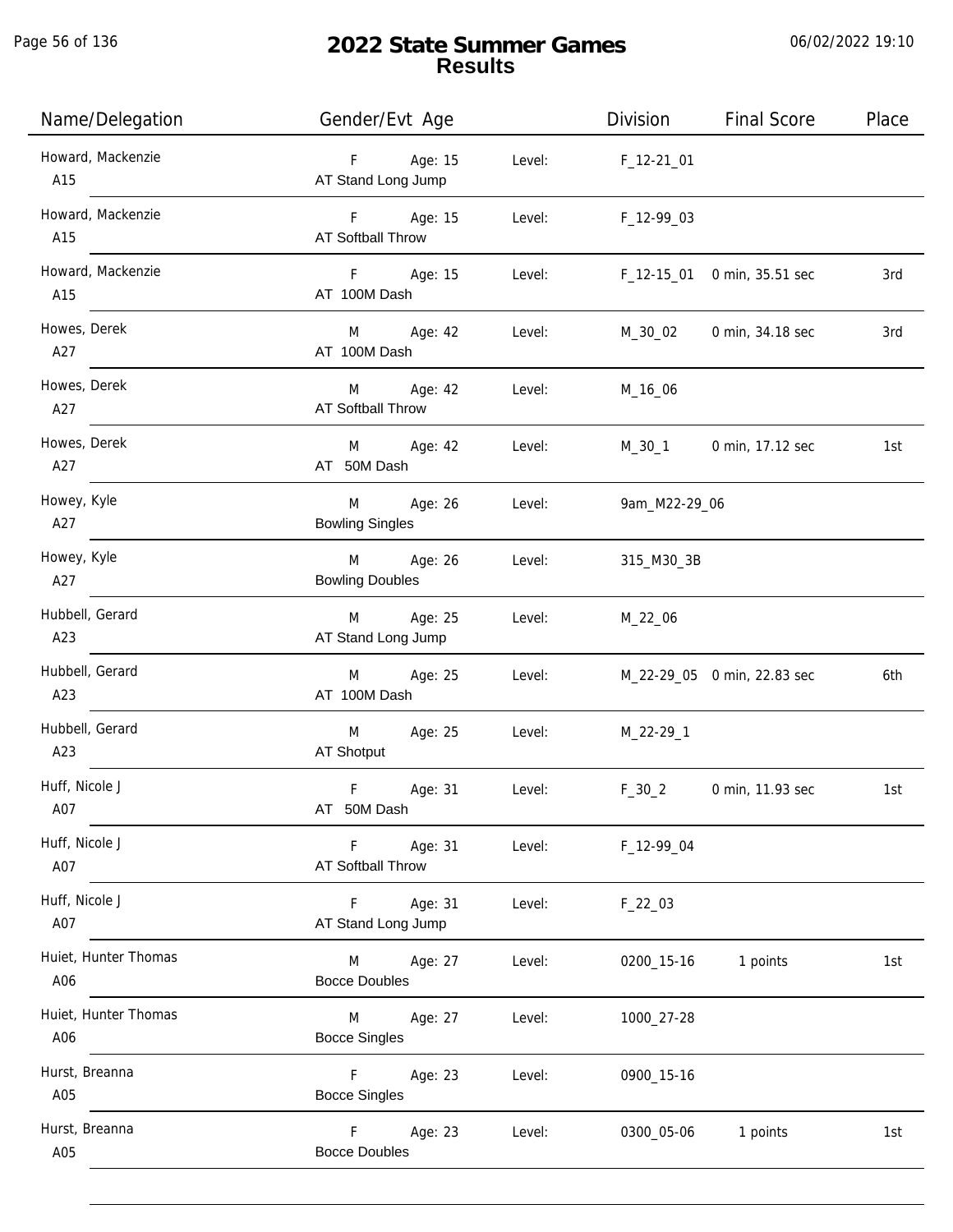Page 57 of 136

# **2022 State Summer Games Results**

| Name/Delegation                   | Gender/Evt Age                                 |        | <b>Division</b> | <b>Final Score</b>          | Place      |
|-----------------------------------|------------------------------------------------|--------|-----------------|-----------------------------|------------|
| Podczervinski II, Alfred<br>A23   | Age: 29<br>M<br>AT Stand Long Jump             | Level: | M_22_07         |                             |            |
| Podczervinski II, Alfred<br>A23   | Age: 29<br>M<br>AT Mini Javelin                | Level: | $M_16_2$        |                             |            |
| Podczervinski II, Alfred<br>A23   | Age: 29<br>M<br>AT 100M Dash                   | Level: |                 | M_22-29_05 0 min, 22.71 sec | 5th        |
| III, Eugene Myers<br>A15          | Age: 16<br>M<br>SW 50Y Freestyle               | Level: | $M_16-21_2$     |                             |            |
| III, Eugene Myers<br>A15          | Age: 16<br>M<br>SW 25Y Backstroke              | Level: | $M_16-21_1$     |                             |            |
| III, Eugene Myers<br>A15          | Age: 16<br>M<br>SW 25Y Freestyle               | Level: | M_16-21_2       | 0 min, 22.18 sec            | 2nd        |
| Irvine, Angel Hope<br>A04         | Age: 27<br>F.<br>AT 50M Dash                   | Level: | $F_16-29_4$     | 0 min, 12.09 sec            | 5th        |
| Irvine, Angel Hope<br>A04         | F.<br>Age: 27<br><b>AT Softball Throw</b>      | Level: | F_12-99_09      |                             |            |
| Irvine, Angel Hope<br>A04         | Age: 27<br>F.<br>AT Stand Long Jump            | Level: | $F_22_08$       |                             |            |
| Ivory, Patience<br>A13            | F<br>Age: 16<br><b>Bocce Singles</b>           | Level: | 0800_11-12      |                             |            |
| Ivory, Patience<br>A13            | $\mathsf F$<br>Age: 16<br><b>Bocce Doubles</b> | Level: | 0100_09-10      | 4 points                    | 4th        |
| Jackson, Dominic<br>A13           | M<br>Age: 15<br>AT Stand Long Jump             | Level: | M_12-21_06      |                             |            |
| Jackson, Dominic<br>A13           | M<br>Age: 15<br><b>AT Shotput</b>              | Level: | $M_12-151$      |                             |            |
| Jackson, Dominic<br>A13           | M<br>Age: 15<br>AT 100M Dash                   | Level: | M_12-15_02      |                             | <b>DNS</b> |
| Jackson, Matthew<br>A23           | Age: 23<br>M<br><b>Bocce Singles</b>           | Level: | 1100_27-28      |                             |            |
| Jackson, Matthew<br>A23           | Age: 23<br>M<br><b>Bocce Doubles</b>           | Level: | 0200_27-28      | 1 points                    | 1st        |
| Jackson, Stephanie Brianne<br>A23 | F.<br>Age: 29<br><b>Bocce Singles</b>          | Level: | 0900_11-12      |                             |            |
| Jackson, Stephanie Brianne<br>A23 | Age: 29<br>F.<br><b>Bocce Doubles</b>          | Level: | 0300_09-10      | 1 points                    | 1st        |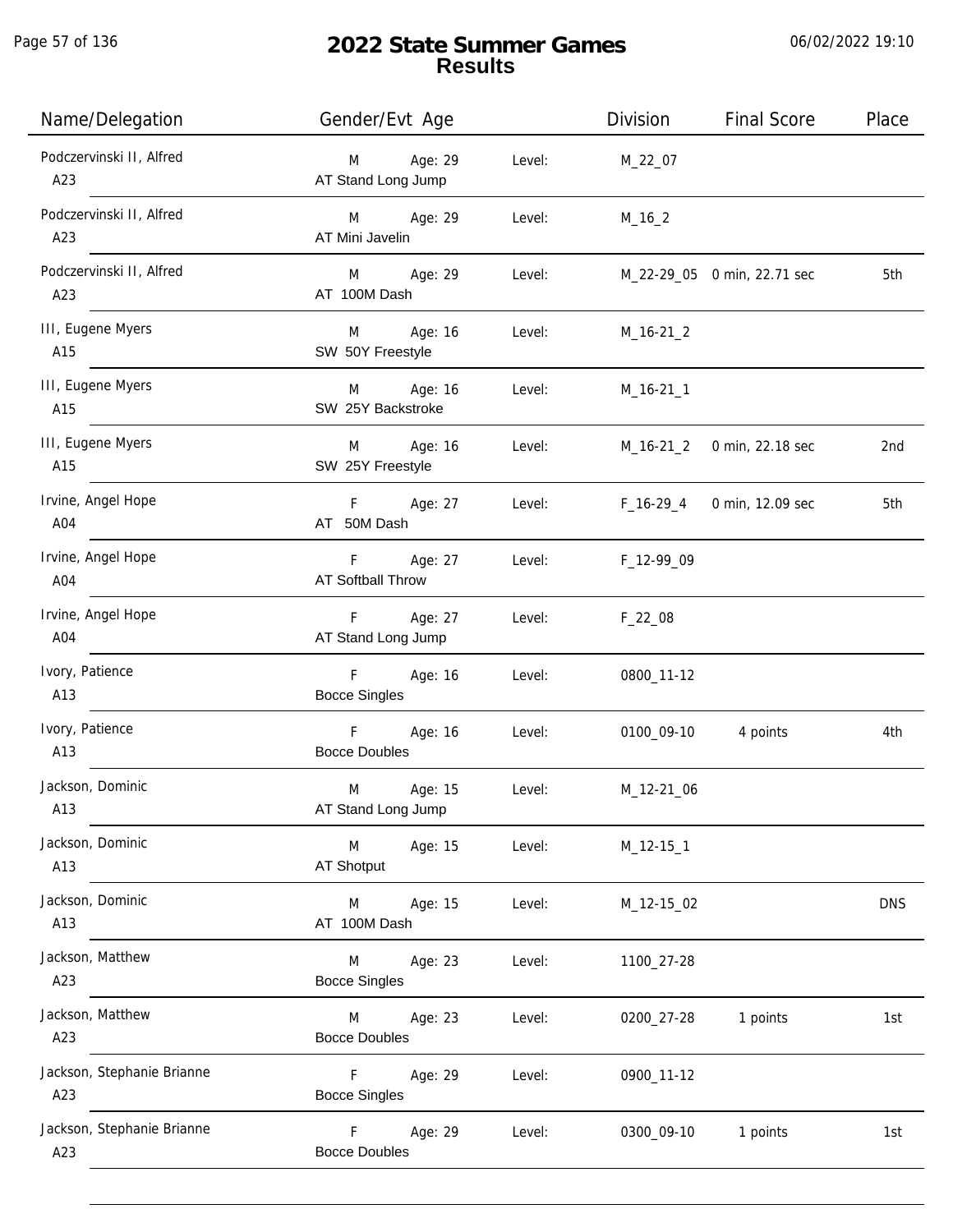Page 58 of 136

j.

# **2022 State Summer Games Results**

| Name/Delegation                        | Gender/Evt Age                         |        | Division                                                                                                                                                                                                                       | <b>Final Score</b> | Place |
|----------------------------------------|----------------------------------------|--------|--------------------------------------------------------------------------------------------------------------------------------------------------------------------------------------------------------------------------------|--------------------|-------|
| Jacobs, Emily E<br>A15                 | F Age: 26<br>AT 200M Dash              | Level: | $1 \quad \cdots$                                                                                                                                                                                                               | 0 min, 43.42 sec   | 3rd   |
| Jacobs, Emily E<br>A15                 | F Age: 26<br><b>AT Softball Throw</b>  | Level: | F_12-99_07                                                                                                                                                                                                                     |                    |       |
| Jacobs, Emily E<br>A15                 | F Age: 26<br>AT Stand Long Jump        | Level: | $F_{22}$ _08                                                                                                                                                                                                                   |                    |       |
| Jaska, Victoria Catherine-Marie<br>A19 | F Age: 32<br>AT Shotput                | Level: | $F_30_3$                                                                                                                                                                                                                       |                    |       |
| Jaska, Victoria Catherine-Marie<br>A19 | F Age: 32<br>AT 800M Run               | Level: | F <sub>2</sub>                                                                                                                                                                                                                 | 3 min, 15.32 sec   | 3rd   |
| Jaska, Victoria Catherine-Marie<br>A19 | F Age: 32<br>AT 400M Dash              | Level: | F3 and the state of the state of the state of the state of the state of the state of the state of the state of the state of the state of the state of the state of the state of the state of the state of the state of the sta | 1 min, 21.97 sec   | 1st   |
| Jay, John Bryan<br>A27                 | M Age: 31<br>AT Run Long Jump          | Level: | $M_22_7$                                                                                                                                                                                                                       |                    |       |
| Jay, John Bryan<br>A27                 | M Age: 31<br>AT 100M Dash              | Level: | M_30_07                                                                                                                                                                                                                        | 0 min, 13.67 sec   | 2nd   |
| Jay, John Bryan<br>A27                 | M Age: 31<br>AT 400M Dash              | Level: | M3                                                                                                                                                                                                                             | 1 min, 26.45 sec   | 3rd   |
| Jaynes, Shaun M<br>A27                 | M Age: 39<br><b>Bowling Singles</b>    | Level: | 1200_M30_07                                                                                                                                                                                                                    |                    |       |
| Jaynes, Shaun M<br>A27                 | M Age: 39<br><b>Bowling Doubles</b>    | Level: | 315_M30_3B                                                                                                                                                                                                                     |                    |       |
| Jefferson, Adam<br>A13                 | M<br>Age: 13<br>Horseshoe Singles      | Level: | M_8-29_2M                                                                                                                                                                                                                      | 6 points           | 1st   |
| Jefferson, Adam<br>A13                 | Age: 13<br>M<br>Horseshoe Doubles      | Level: | $M2-m$                                                                                                                                                                                                                         | 5 points           | 1st   |
| JERNIGAN, ROBERT DAVID<br>A23          | M<br>Age: 23<br>SW 25Y Freestyle       | Level: | M_22-29_2                                                                                                                                                                                                                      | 0 min, 30.19 sec   | 4th   |
| JERNIGAN, ROBERT DAVID<br>A23          | Age: 23<br>M<br>SW 25Y Backstroke      | Level: | M_22-29_2                                                                                                                                                                                                                      |                    |       |
| JERNIGAN, ROBERT DAVID<br>A23          | Age: 23<br>M<br>SW 4X25 Free Relay     | Level: | 1                                                                                                                                                                                                                              | 2 min, 13.35 sec   | 2nd   |
| Jessop, Justin<br>A13                  | Age: 45<br>M<br><b>Bowling Doubles</b> | Level: | 315_M30_2B                                                                                                                                                                                                                     |                    |       |
| Jessop, Justin<br>A13                  | M<br>Age: 45<br><b>Bowling Singles</b> | Level: | 11am_M30_2A                                                                                                                                                                                                                    |                    |       |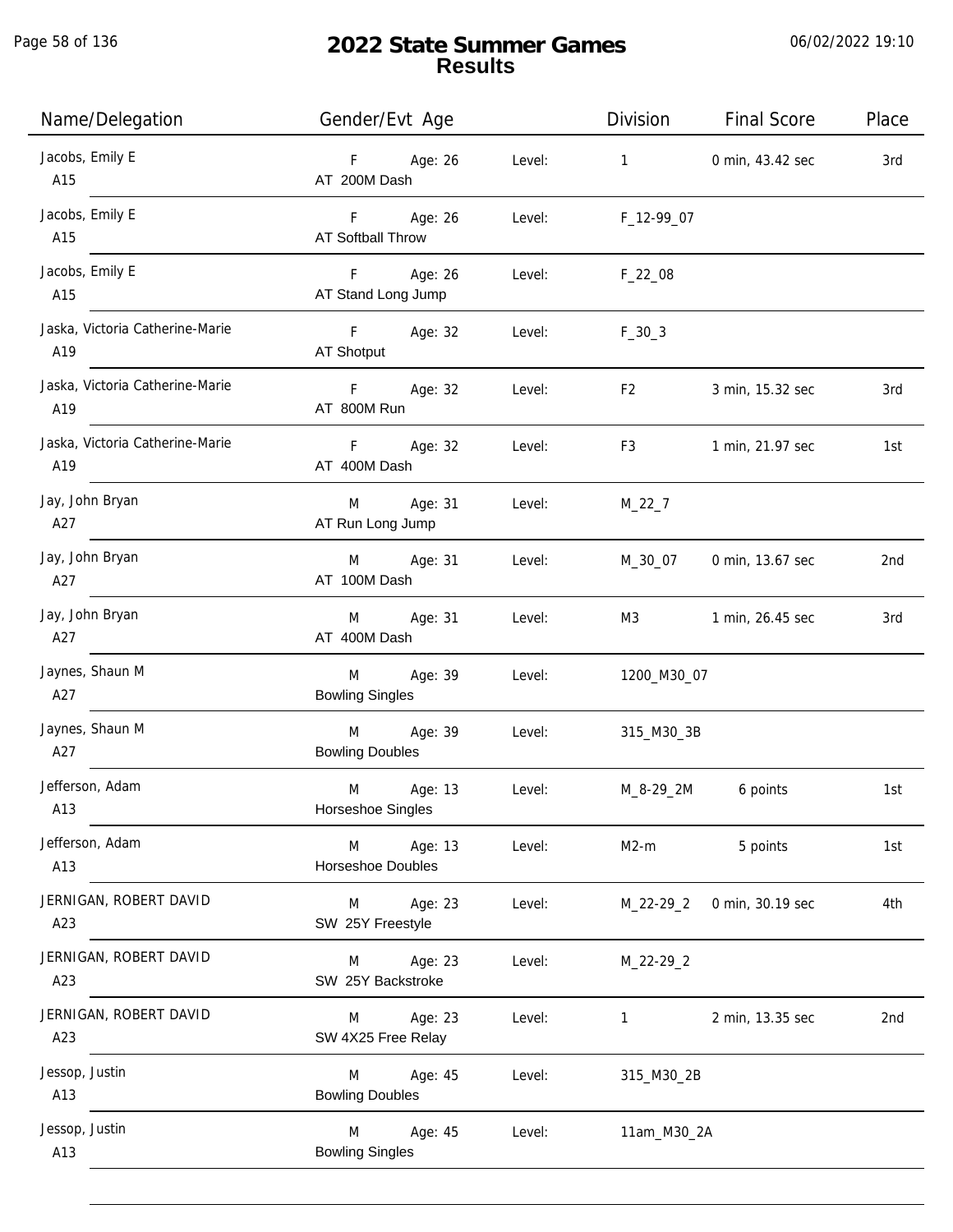| Name/Delegation              | Gender/Evt Age                           | Division                                                                                                                                                                                                                                 | <b>Final Score</b>          | Place           |
|------------------------------|------------------------------------------|------------------------------------------------------------------------------------------------------------------------------------------------------------------------------------------------------------------------------------------|-----------------------------|-----------------|
| Johnson, Brian K<br>A27      | Age: 49<br>M<br>AT 100M Dash             | Level:<br>M_30_06                                                                                                                                                                                                                        | 0 min, 16.09 sec            | 3rd             |
| Johnson, Brian K<br>A27      | M Age: 49<br>AT Run Long Jump            | Level:<br>$M_22_4$                                                                                                                                                                                                                       |                             |                 |
| Johnson, Brian K<br>A27      | M Age: 49<br>AT Shotput                  | Level:<br>$M_30_5$                                                                                                                                                                                                                       |                             |                 |
| Johnson, Kayla<br>A26        | F Age: 20<br>AT 200M Dash                | Level: F_8-21_3                                                                                                                                                                                                                          | 0 min, 45.41 sec            | 3rd             |
| Johnson, Kayla<br>A26        | F Age: 20<br>AT Shotput                  | Level: F_16-21_2                                                                                                                                                                                                                         |                             |                 |
| Johnson, Kayla<br>A26        | F Age: 20<br>AT 100M Dash                | Level: F_16-21_03 0 min, 19.71 sec                                                                                                                                                                                                       |                             | 5th             |
| Johnson, Keshia Lynn<br>A06  | F Age: 34<br>Horseshoe Singles           | Level:                                                                                                                                                                                                                                   | F_30_1 3 points             | 4th             |
| Johnson, Keshia Lynn<br>A06  | F Age: 34<br><b>Horseshoe Doubles</b>    | F1 and the state of the state of the state of the state of the state of the state of the state of the state of the state of the state of the state of the state of the state of the state of the state of the state of the sta<br>Level: | 8 points                    | 4th             |
| Johnson, Noah Sedric<br>A27  | F Age: 21<br>SW 25Y Freestyle            | Level:                                                                                                                                                                                                                                   | M_16-21_3 0 min, 18.39 sec  | 2nd             |
| Johnson, Noah Sedric<br>A27  | F Age: 21<br>SW 50Y Backstroke           | Level:<br>M2                                                                                                                                                                                                                             | 0 min, 59.76 sec            | 2nd             |
| Johnson, Noah Sedric<br>A27  | F Age: 21<br>SW 50Y Freestyle            | Level: F_16-21_2                                                                                                                                                                                                                         |                             |                 |
| Johnson, Patrick H<br>A15    | M<br>Age: 25<br><b>Bocce Doubles</b>     | Level:<br>0100_27-28                                                                                                                                                                                                                     | 2 points                    | 2 <sub>nd</sub> |
| Johnson, Patrick H<br>A15    | M<br>Age: 25<br><b>Bocce Singles</b>     | Level:<br>1100_09-10                                                                                                                                                                                                                     |                             |                 |
| Johnson, Samuel Allan<br>A06 | Age: 31<br>M<br>Horseshoe Singles        | Level:<br>$M_30_1$                                                                                                                                                                                                                       | 3 points                    | 4th             |
| Johnson, Samuel Allan<br>A06 | Age: 31<br>M<br><b>Horseshoe Doubles</b> | Level:<br>M2                                                                                                                                                                                                                             | 14 points                   | 1st             |
| Johnson, Weldon<br>A26       | Age: 20<br>M<br>AT 100M Dash             | Level:                                                                                                                                                                                                                                   | M_16-21_05 0 min, 17.06 sec | 6th             |
| Johnson, Weldon<br>A26       | Age: 20<br>M<br>AT Shotput               | Level:<br>$M_16-21_4$                                                                                                                                                                                                                    |                             |                 |
| Johnson, Weldon<br>A26       | Age: 20<br>M<br>AT 200M Dash             | Level:<br>$M_8 - 21_3$                                                                                                                                                                                                                   | 0 min, 31.99 sec            | 1st             |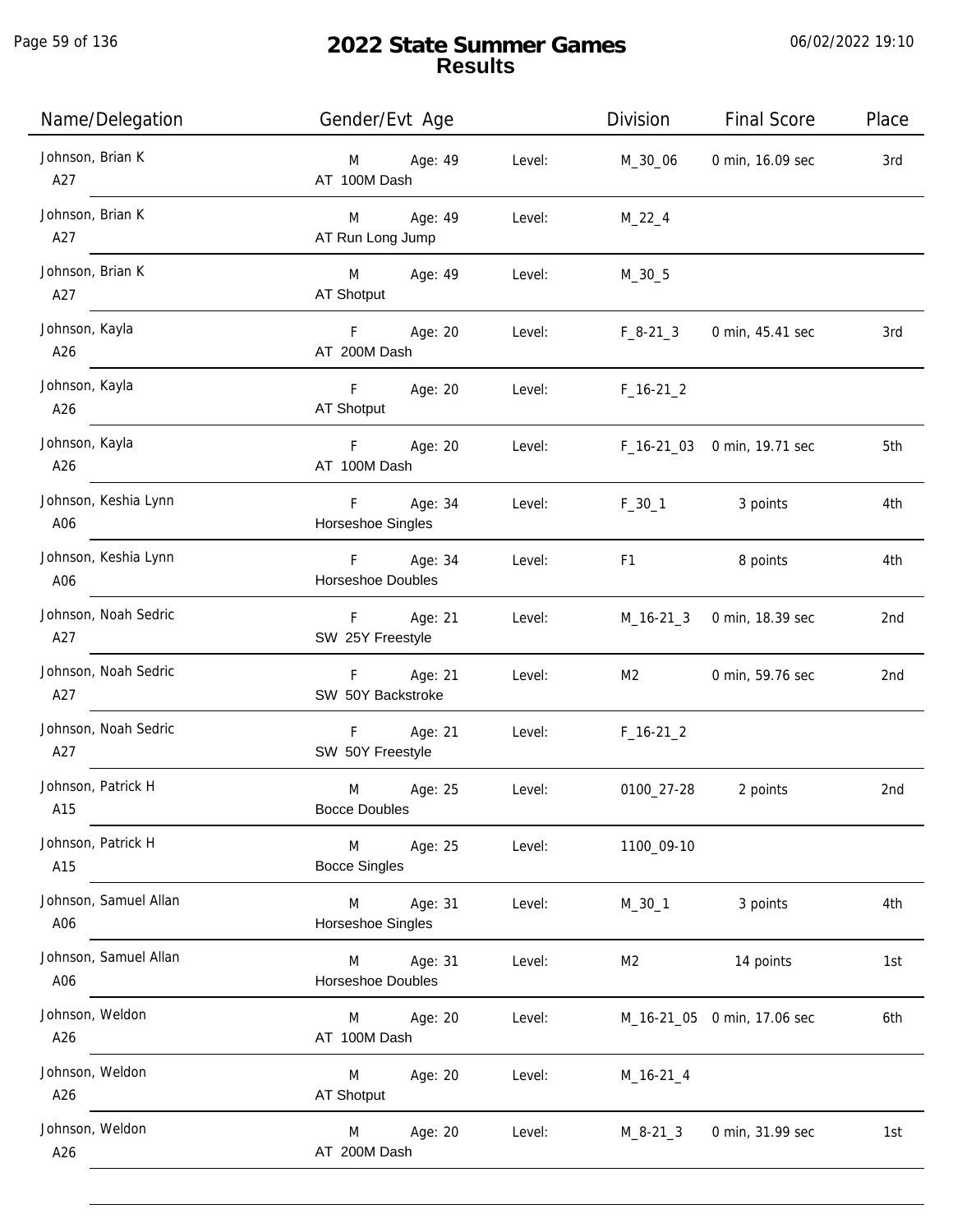Page 60 of 136

# **2022 State Summer Games Results**

| Name/Delegation                | Gender/Evt Age                       |        | Division       | <b>Final Score</b>          | Place |
|--------------------------------|--------------------------------------|--------|----------------|-----------------------------|-------|
| Johnston, Jeff David<br>A07    | M Age: 49<br><b>Bocce Singles</b>    | Level: | 1200_11-12     |                             |       |
| Johnston, Jeff David<br>A07    | M Age: 49<br><b>Bocce Doubles</b>    | Level: | 0200_27-28     | 4 points                    | 4th   |
| Jones, Christian<br>A17        | M Age: 25<br>AT Mini Javelin         | Level: | $M_16_8$       |                             |       |
| Jones, Christian<br>A17        | M Age: 25<br>AT 200M Dash            | Level: |                | M_22-29_5 0 min, 32.94 sec  | 7th   |
| Jones, Christian<br>A17        | M Age: 25<br>AT Run Long Jump        | Level: | $M_22_6$       |                             |       |
| Jones, Jasiah<br>A13           | Age: 15<br>M<br>AT 200M Dash         | Level: | M_8-21_2       | 0 min, 31.54 sec            | 2nd   |
| Jones, Jasiah<br>A13           | Age: 15<br>M<br>AT Shotput           | Level: | M_12-15_1      |                             |       |
| Jones, Jasiah<br>A13           | Age: 15<br>M<br>AT Run Long Jump     | Level: | $M_8 - 15_2$   |                             |       |
| Jones, Khalil<br>A20           | Age: 16<br>M<br>SW 50Y Freestyle     | Level: | M_16-21_1      |                             |       |
| Jones, Khalil<br>A20           | Age: 16<br>M<br>SW 25Y Freestyle     | Level: |                | M_16-21_1 1 min, 6.79 sec   | 3rd   |
| Jones, Khalil<br>A20           | Age: 16<br>M<br>SW 100Y Freestyle    | Level: | M <sub>2</sub> |                             |       |
| JONES, MATT Christopher<br>A08 | M<br>Age: 38<br><b>Bocce Doubles</b> | Level: | 0200_13-14     | 1 points                    | 1st   |
| JONES, MATT Christopher<br>A08 | Age: 38<br>M<br><b>Bocce Singles</b> | Level: | 1000_23-24     |                             |       |
| Jones, Trina<br>A26            | F.<br>Age: 22<br>AT 200M Dash        | Level: | $F_22-29_2$    | 0 min, 52.11 sec            | 5th   |
| Jones, Trina<br>A26            | F.<br>Age: 22<br><b>AT Shotput</b>   | Level: | $F_22-29-4$    |                             |       |
| Jones, Trina<br>A26            | Age: 22<br>F.<br>AT 100M Dash        | Level: |                | F_22-29_02 0 min, 21.52 sec | 2nd   |
| Jordan, Daniel<br>A17          | Age: 38<br>M<br>AT 50M Dash          | Level: | $M_30_2$       | 0 min, 23.59 sec            | 1st   |
| Jordan, Daniel<br>A17          | Age: 38<br>M<br>AT 100M Dash         | Level: | M_30_03        | 0 min, 25.63 sec            | 6th   |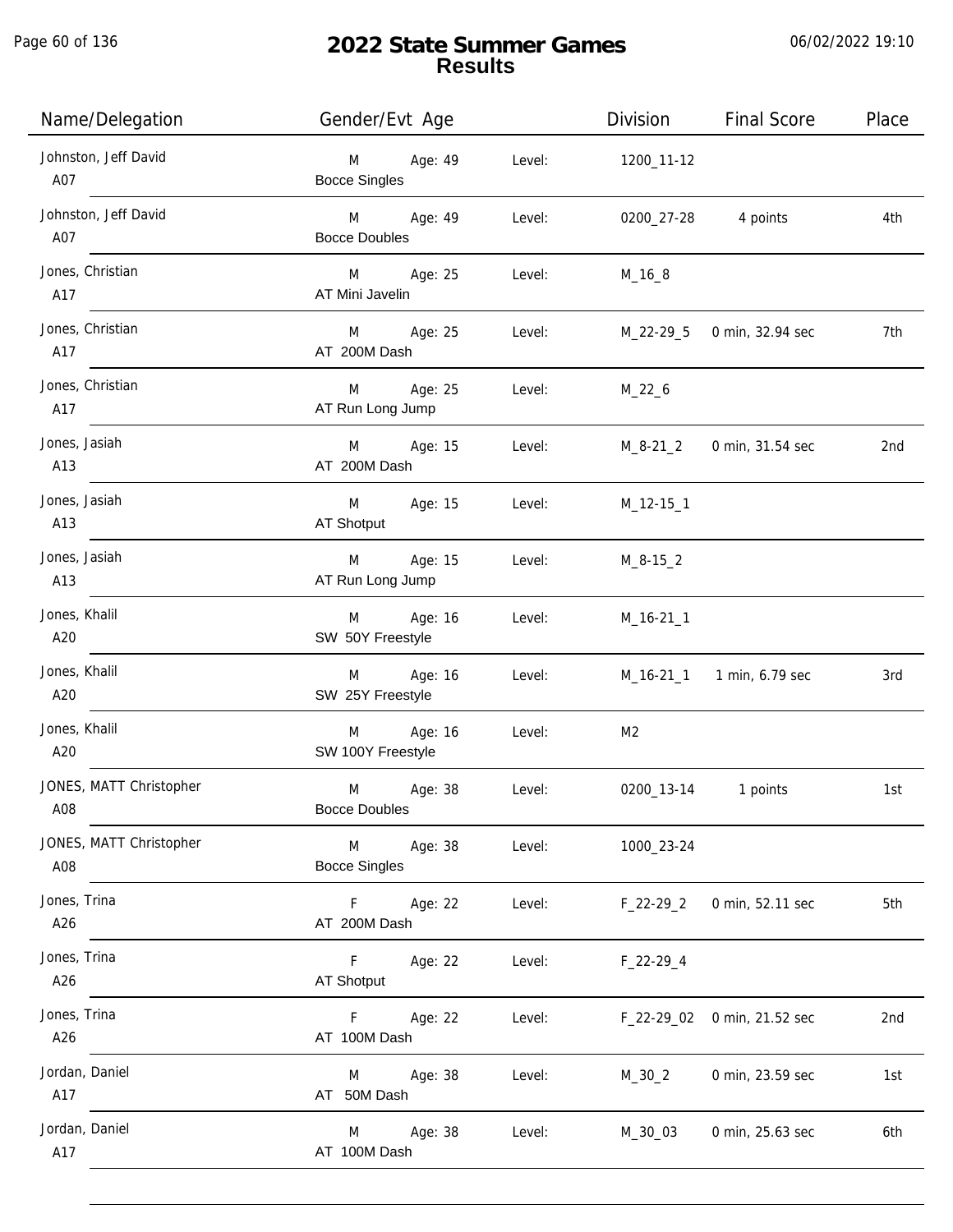Page 61 of 136

j.

# **2022 State Summer Games Results**

| Name/Delegation              | Gender/Evt Age                                            | Division<br><b>Final Score</b> | Place      |
|------------------------------|-----------------------------------------------------------|--------------------------------|------------|
| Jordan, Daniel<br>A17        | Age: 38<br>Level:<br>M<br>AT Mini Javelin                 | $M_16_4$                       |            |
| Judis, Robert<br>A15         | Level:<br>M <sub>ar</sub><br>Age: 14<br>AT 100M Dash      | M_12-15_02                     | <b>DNS</b> |
| Judis, Robert<br>A15         | M Age: 14<br>Level:<br>AT Stand Long Jump                 | M_12-21_02                     |            |
| Judis, Robert<br>A15         | M Age: 14<br>Level:<br>AT Shotput                         | $M_12-15_2$                    |            |
| KACZOR, TERRY Anne<br>A08    | F <sub>11</sub><br>Age: 51<br>Level:<br>Horseshoe Singles | $F_{-}30_{-}2$<br>2 points     | 3rd        |
| KACZOR, TERRY Anne<br>A08    | F<br>Age: 51<br>Level:<br>Horseshoe Doubles               | F1<br>11 points                | 1st        |
| Kalitta, Gabe P<br>A30       | M Age: 24<br>Level:<br>AT Stand Long Jump                 | M_22_02                        |            |
| Kalitta, Gabe P<br>A30       | Age: 24<br>M<br>Level:<br><b>AT Softball Throw</b>        | M_16_08                        |            |
| Kalitta, Gabe P<br>A30       | Age: 24<br>M <sub>ar</sub><br>Level:<br>AT 50M Dash       | M_16-29_3 0 min, 13.84 sec     | 7th        |
| Kalka, Stacy L<br>A05        | F<br>Age: 44<br>Level:<br><b>Bocce Singles</b>            | 0900_19-20                     |            |
| Kalka, Stacy L<br>A05        | $-$ F $-$<br>Age: 44<br>Level:<br><b>Bocce Doubles</b>    | 0100_21-22 2 points            | 2nd        |
| Kammers, Nicholas<br>A35     | M<br>Age: 22<br>Level:<br><b>Bocce Singles</b>            | 1200_13-14                     |            |
| Kammers, Nicholas<br>A35     | Age: 22<br>M<br>Level:<br><b>Bocce Doubles</b>            | 0200_09-10<br>4 points         | 4th        |
| Kardell, Ivan<br>A13         | Age: 38<br>Level:<br>M<br><b>Bowling Doubles</b>          | 215_M30_1A                     |            |
| Kardell, Ivan<br>A13         | Age: 38<br>Level:<br>M<br><b>Bowling Singles</b>          | 11am_M30_1A                    |            |
| Karrick, Dave Russell<br>A09 | Age: 66<br>Level:<br>M<br><b>Bowling Doubles</b>          | 315_M30_1B                     |            |
| Karrick, Dave Russell<br>A09 | Age: 66<br>M<br>Level:<br><b>Bowling Singles</b>          | 1200_M30_04                    |            |
| Kaushik, Prayas<br>A23       | M<br>Age: 19<br>Level:<br>AT Mini Javelin                 | $M_16_5$                       |            |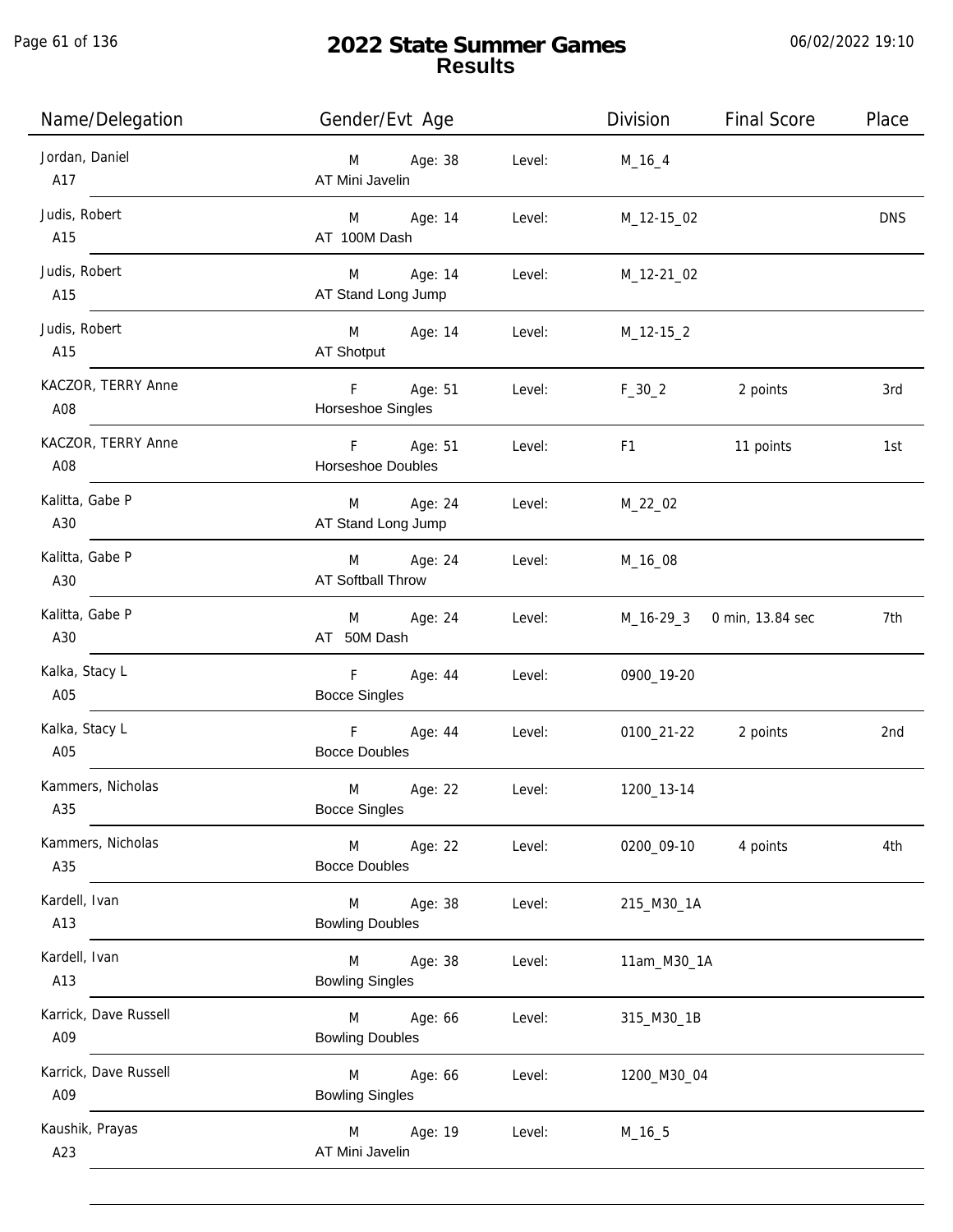Page 62 of 136

| Name/Delegation                | Gender/Evt Age                                 | Division<br><b>Final Score</b> | Place |
|--------------------------------|------------------------------------------------|--------------------------------|-------|
| Kaushik, Prayas<br>A23         | Age: 19<br>Level:<br>M<br>AT 50M Dash          | M_16-29_4<br>0 min, 13.41 sec  | 6th   |
| Kaushik, Prayas<br>A23         | M Age: 19<br>Level:<br>AT Stand Long Jump      | M_12-21_06                     |       |
| Kelcherman, Jerryd<br>A09      | M Age: 29<br>Level:<br>AT Softball Throw       | M_16_12                        |       |
| Kelcherman, Jerryd<br>A09      | M Age: 29<br>Level:<br>AT 100M Dash            | M_22-29_05 0 min, 19.36 sec    | 3rd   |
| Kelcherman, Jerryd<br>A09      | Age: 29<br>M<br>Level:<br>AT 50M Dash          | M_16-29_5 0 min, 10.66 sec     | 6th   |
| Keller, Sandra Sue<br>A06      | F Age: 52<br>Level:<br><b>Bocce Singles</b>    | 0900_17-18                     |       |
| Keller, Sandra Sue<br>A06      | F Age: 52<br>Level:<br><b>Bocce Doubles</b>    | 0100_15-16 4 points            | 4th   |
| Kennedy, Ashley<br>A11         | F Age: 32<br>Level:<br><b>Bocce Singles</b>    | 0800_27-28                     |       |
| Kennedy, Ashley<br>A11         | F<br>Age: 32<br>Level:<br><b>Bocce Doubles</b> | 0100_13-14 2 points            | 2nd   |
| Kennedy, Timothy A<br>A33      | M<br>Age: 41<br>Level:<br><b>Bocce Singles</b> | 1100_21-22                     |       |
| Kennedy, Timothy A<br>A33      | M<br>Age: 41<br>Level:<br><b>Bocce Doubles</b> | 0200_19-20 4 points            | 4th   |
| Kesler, Lindsey<br>A15         | F<br>Age: 19<br>Level:<br>AT Stand Long Jump   | $F_12-2103$                    |       |
| Kesler, Lindsey<br>A15         | Age: 19<br>F<br>Level:<br>AT 200M Dash         | $F_8-21_1$<br>0 min, 35.36 sec | 1st   |
| Kesler, Lindsey<br>A15         | Age: 19<br>Level:<br>F.<br>AT 100M Dash        | 0 min, 21.60 sec<br>F_16-21_02 | 4th   |
| Keyser, Jason Matthew<br>A07   | Age: 42<br>Level:<br>M<br>AT 100M Dash         | M_30_01<br>0 min, 29.57 sec    | 1st   |
| Keyser, Jason Matthew<br>A07   | Age: 42<br>Level:<br>M<br>AT 50M Dash          | $M_30_2$<br>0 min, 42.38 sec   | 4th   |
| Keyser, Jason Matthew<br>A07   | Age: 42<br>Level:<br>M<br>AT Softball Throw    | M_16_08                        |       |
| Kilgore, Nathan Phillip<br>A06 | Age: 35<br>M<br>Level:<br><b>Bocce Singles</b> | 1000_27-28                     |       |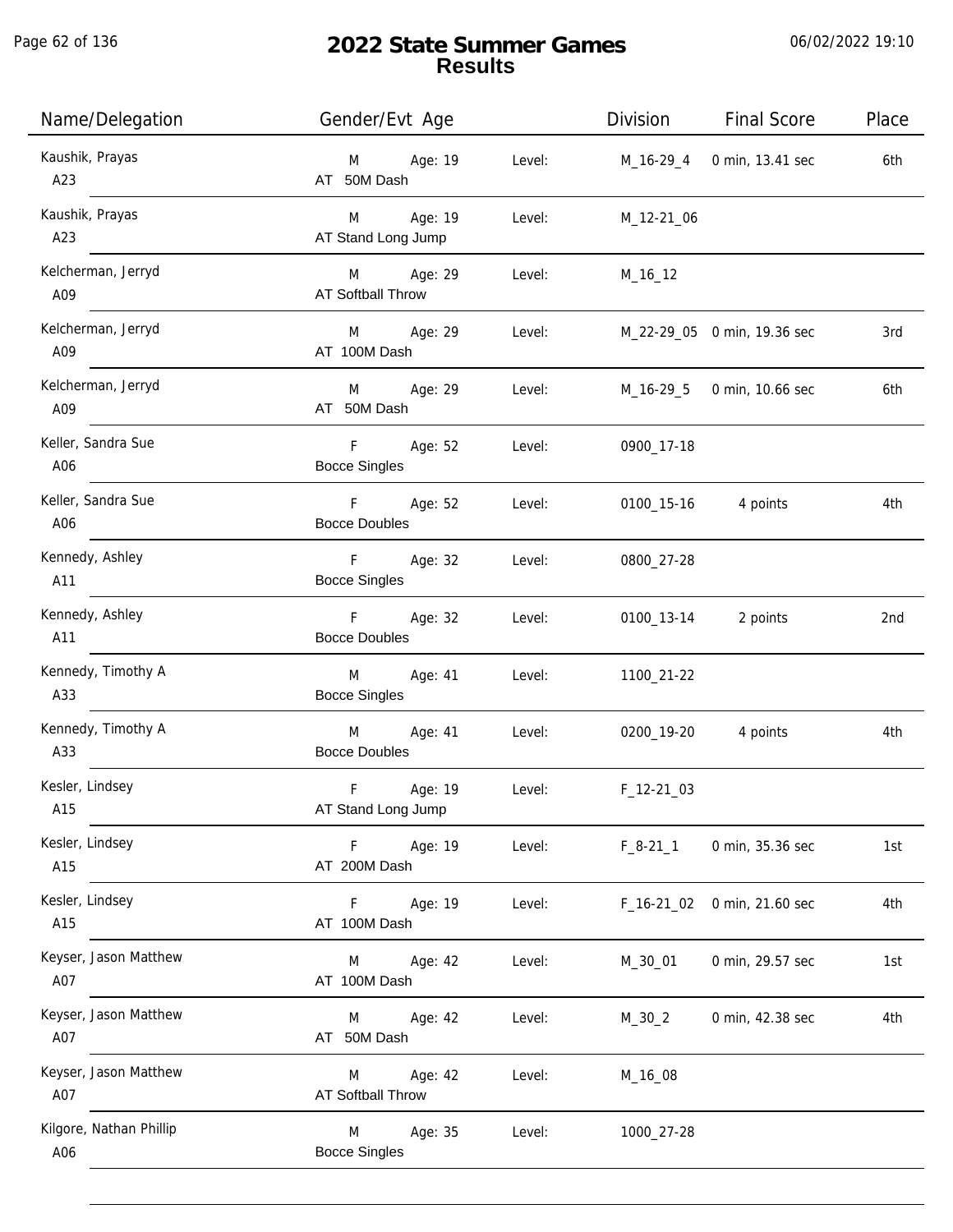Page 63 of 136

| Name/Delegation                   | Gender/Evt Age                                     |        | Division       | <b>Final Score</b>          | Place           |
|-----------------------------------|----------------------------------------------------|--------|----------------|-----------------------------|-----------------|
| Kilgore, Nathan Phillip<br>A06    | Age: 35<br>M<br><b>Bocce Doubles</b>               | Level: |                | 0200_15-16 1 points         | 1st             |
| King, Ethan<br>A13                | M Age: 17<br><b>Bocce Doubles</b>                  | Level: | 0200_11-12     | 2 points                    | 2nd             |
| King, Ethan<br>A13                | Age: 17<br>M <sub>ar</sub><br><b>Bocce Singles</b> | Level: | 1000_19-20     |                             |                 |
| Kinlaw, Maya<br>A20               | F Age: 12<br>AT Mini Javelin                       | Level: | $F_8-15-1$     |                             |                 |
| Kinlaw, Maya<br>A20               | F Age: 12<br>AT 50M Dash                           | Level: | F_8-15_2       | 0 min, 12.81 sec            | 4th             |
| Kinlaw, Maya<br>A20               | F Age: 12<br>AT 100M Dash                          | Level: |                | F_12-15_02 0 min, 25.93 sec | 1st             |
| KIPLINGER, MICKEY B<br>A08        | M<br>Age: 31<br><b>Bocce Singles</b>               | Level: | 1000_25-26     |                             |                 |
| KIPLINGER, MICKEY B<br>A08        | M<br>Age: 31<br><b>Bocce Doubles</b>               | Level: |                | 0200_13-14 2 points         | 2nd             |
| Klaska, MacKenzie Klaska M<br>A10 | F<br>Age: 45<br><b>Bowling Singles</b>             | Level: | 11am_F30_02    |                             |                 |
| Klaska, MacKenzie Klaska M<br>A10 | F Age: 45<br><b>Bowling Doubles</b>                | Level: | 1215_F30_2     |                             |                 |
| Klotz, Delana<br>A23              | Age: 31<br>F.<br>AT Stand Long Jump                | Level: | $F_22_03$      |                             |                 |
| Klotz, Delana<br>A23              | F<br>Age: 31<br>AT Shotput                         | Level: | $F_30_1$       |                             |                 |
| Klotz, Delana<br>A23              | F<br>Age: 31<br>AT 50M Dash                        | Level: | $F_30_3$       | 0 min, 13.04 sec            | 3rd             |
| Knauf, Dezziree Rose<br>A19       | F<br>Age: 21<br>Horseshoe Doubles                  | Level: | F <sub>1</sub> | 7 points                    | 5th             |
| Knauf, Dezziree Rose<br>A19       | F<br>Age: 21<br>Horseshoe Singles                  | Level: | $F_8-29_2$     | 1 points                    | 3rd             |
| Knauf, Michael Joseph<br>A19      | Age: 29<br>M<br><b>Horseshoe Modified Doubles</b>  | Level: | M1             | 10 points                   | 2 <sub>nd</sub> |
| Knauf, Michael Joseph<br>A19      | Age: 29<br>M<br><b>Horseshoe Modified Singles</b>  | Level: | M1             | 6 points                    | 3rd             |
| Knauf, Tiffany Caitlyn<br>A19     | Age: 27<br>F.<br>Horseshoe Singles                 | Level: | $F_8-29_2$     | 4 points                    | 1st             |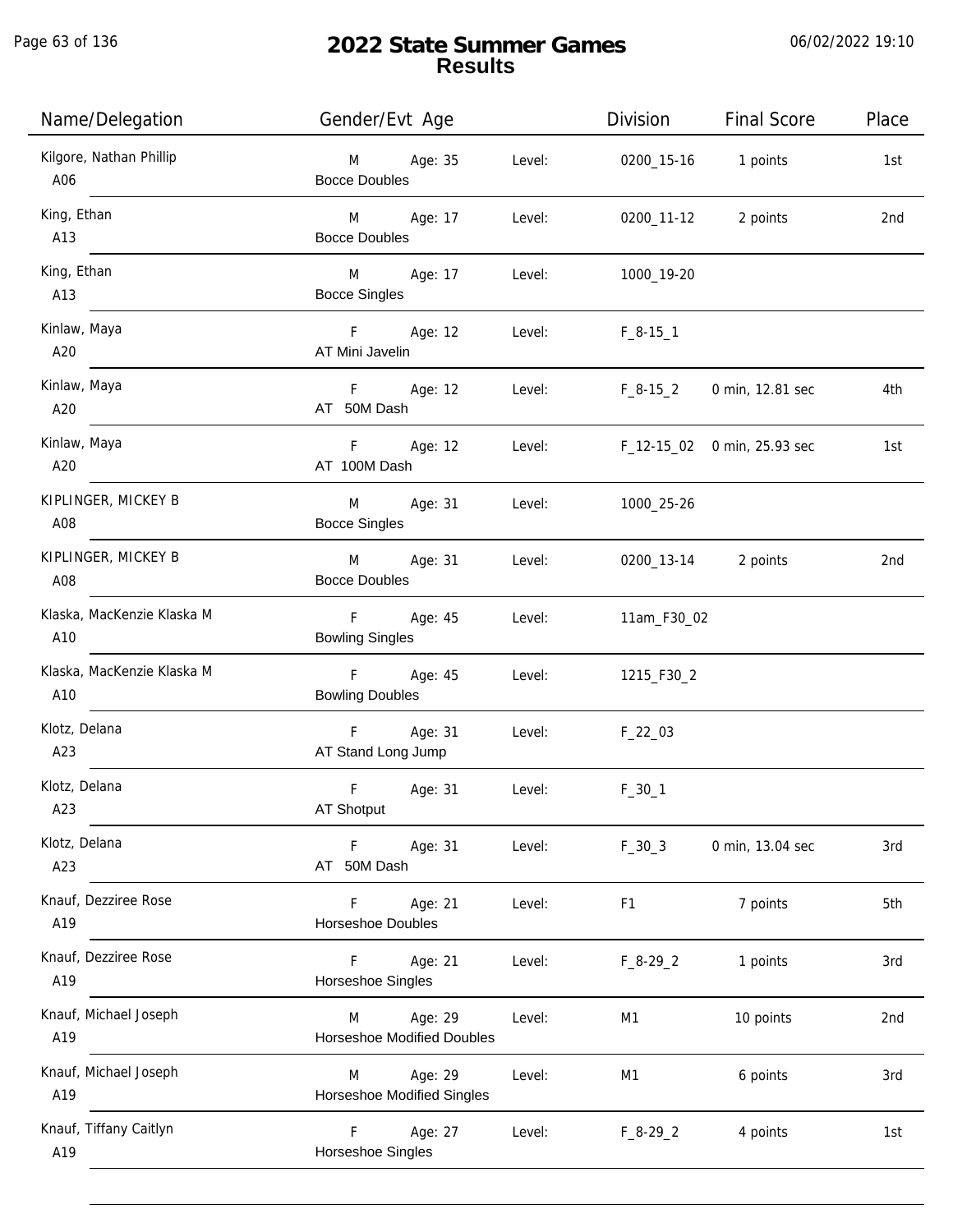Page 64 of 136

| Name/Delegation                 | Gender/Evt Age                                    |                            | Division             | <b>Final Score</b>          | Place           |
|---------------------------------|---------------------------------------------------|----------------------------|----------------------|-----------------------------|-----------------|
| Knauf, Tiffany Caitlyn<br>A19   | F Age: 27<br>Horseshoe Doubles                    | Level:                     | F <sub>1</sub>       | 7 points                    | 5th             |
| Knight, Brandon<br>A35          | M Age: 37<br>AT 800M Walk                         | Level:                     | M <sub>1</sub>       |                             | <b>DNS</b>      |
| Knight, Brandon<br>A35          | M Age: 37<br>AT 200M Walk                         | Level:                     | M <sub>2</sub>       |                             | <b>DNS</b>      |
| Knight, Brandon<br>A35          | M Age: 37<br>AT 400M Walk                         | Level:                     | $M_30_1$<br>$d \sim$ |                             | <b>DNS</b>      |
| Knight, Landin<br>A13           | M Age: 15<br>Horseshoe Doubles                    | Level:                     | $M2-m$               | 5 points                    | 1st             |
| Knight, Landin<br>A13           | M Age: 15<br>Horseshoe Singles                    | Level:                     |                      | M_8-29_1M 8 points          | 1st             |
| Knight-Ardito, Cassandra<br>A15 | F Age: 22<br>AT Softball Throw                    | Level:                     | F_12-99_03           |                             |                 |
| Knight-Ardito, Cassandra<br>A15 | F<br>Age: 22<br>AT Stand Long Jump                | Level: <b>Example 2019</b> | $F_22_06$            |                             |                 |
| Knight-Ardito, Cassandra<br>A15 | F Age: 22<br>AT 100M Dash                         | Level:                     |                      | F_22-29_04 0 min, 22.59 sec | 3rd             |
| Knight-Ardito, Leona<br>A15     | F <sub>11</sub><br>Age: 21<br>AT Run Long Jump    | Level:                     | $F_16-21_2$          |                             |                 |
| Knight-Ardito, Leona<br>A15     | F Age: 21<br>AT 100M Dash                         | Level:                     |                      | F_16-21_03 0 min, 19.10 sec | 4th             |
| Knight-Ardito, Leona<br>A15     | F<br>Age: 21<br>AT Shotput                        | Level:                     | $F_16-211$           |                             |                 |
| Knoebel, Matthew C<br>A19       | Age: 15<br>M<br><b>Horseshoe Modified Doubles</b> | Level:                     | M <sub>1</sub>       | 10 points                   | 2 <sub>nd</sub> |
| Knoebel, Matthew C<br>A19       | M<br>Age: 15<br><b>Horseshoe Modified Singles</b> | Level:                     | M1                   | 4 points                    | 4th             |
| Knopf, Charles Wenden<br>A06    | M<br>Age: 33<br><b>Bocce Doubles</b>              | Level:                     | 0200_23-24           | 4 points                    | 4th             |
| Knopf, Charles Wenden<br>A06    | M<br>Age: 33<br><b>Bocce Singles</b>              | Level:                     | 1100_11-12           |                             |                 |
| Kodelman, Karly Ann<br>A34      | $\mathsf F$<br>Age: 36<br><b>Bowling Singles</b>  | Level:                     | 11am_F30_04          |                             |                 |
| Kodelman, Karly Ann<br>A34      | $\mathsf{F}$<br>Age: 36<br><b>Bowling Doubles</b> | Level:                     | 1215_F30_1           |                             |                 |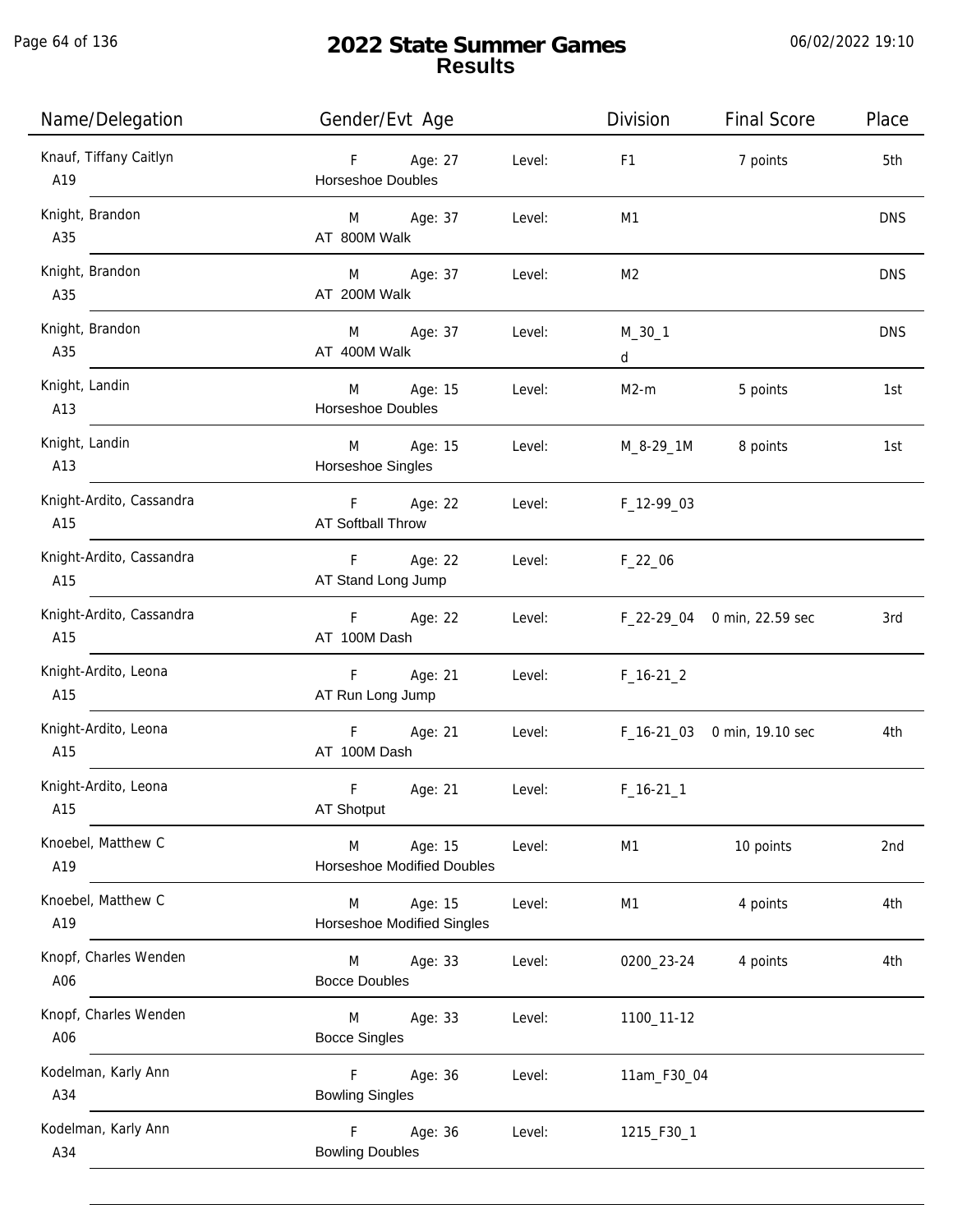| Name/Delegation               | Gender/Evt Age                           |        | Division                       | <b>Final Score</b>         | Place |
|-------------------------------|------------------------------------------|--------|--------------------------------|----------------------------|-------|
| Koepf, Ryan<br>A10            | M Age: 25<br>Horseshoe Singles           | Level: | $M_8 - 29_4$ 4 points          |                            | 2nd   |
| Koepf, Ryan<br>A10            | M Age: 25<br>Horseshoe Doubles           | Level: |                                | M5 14 points               | 3rd   |
| Koglin, Robert G<br>A10       | M Age: 50<br><b>Bowling Doubles</b>      | Level: | 315_M30_1B                     |                            |       |
| Koglin, Robert G<br>A10       | M Age: 50<br><b>Bowling Singles</b>      | Level: | 11am_M30_1A                    |                            |       |
| Kolman, Elizabeth<br>A20      | F Age: 20<br><b>Bocce Doubles</b>        | Level: |                                | 0100_11-12 2 points        | 2nd   |
| Kolman, Elizabeth<br>A20      | F Age: 20<br><b>Bocce Singles</b>        | Level: | 0800_05-06                     |                            |       |
| konynenbelt, kaitlin<br>A12   | F Age: 36<br>SW 50Y Freestyle            | Level: | $F_30_4$                       |                            |       |
| konynenbelt, kaitlin<br>A12   | F Age: 36<br>SW 100Y Freestyle           | Level: | F <sub>2</sub>                 |                            |       |
| Koon, Kevin George<br>A10     | M Age: 25<br>SW 25Y Freestyle            | Level: |                                | M_22-29_1 0 min, 23.79 sec | 1st   |
| Koon, Kevin George<br>A10     | M Age: 25<br>SW 4X25 Free Relay          | Level: | $2 \left( \frac{1}{2} \right)$ | 1 min, 48.95 sec           | 2nd   |
| Koon, Kevin George<br>A10     | M Age: 25<br>SW 25Y Backstroke           | Level: | M_22-29_2                      |                            |       |
| Kopta, Travis James<br>A07    | Age: 31<br>M<br>AT 50M Dash              | Level: | M_30_4                         | 0 min, 10.94 sec           | 4th   |
| Kopta, Travis James<br>A07    | Age: 31<br>M<br>AT Stand Long Jump       | Level: | M_22_02                        |                            |       |
| Kopta, Travis James<br>A07    | Age: 31<br>M<br><b>AT Softball Throw</b> | Level: | M_16_10                        |                            |       |
| Korthals, Steven Wayne<br>A06 | Age: 36<br>M<br>Horseshoe Singles        | Level: | $M_30_2$                       | 4 points                   | 2nd   |
| Korthals, Steven Wayne<br>A06 | Age: 36<br>M<br>Horseshoe Doubles        | Level: | M2                             | 14 points                  | 1st   |
| Kostoff, David<br>A34         | Age: 28<br>M<br><b>Bowling Singles</b>   | Level: | 9am_M22-29_04                  |                            |       |
| Kostoff, David<br>A34         | Age: 28<br>M<br><b>Bowling Doubles</b>   | Level: | 115_M22-29_2                   |                            |       |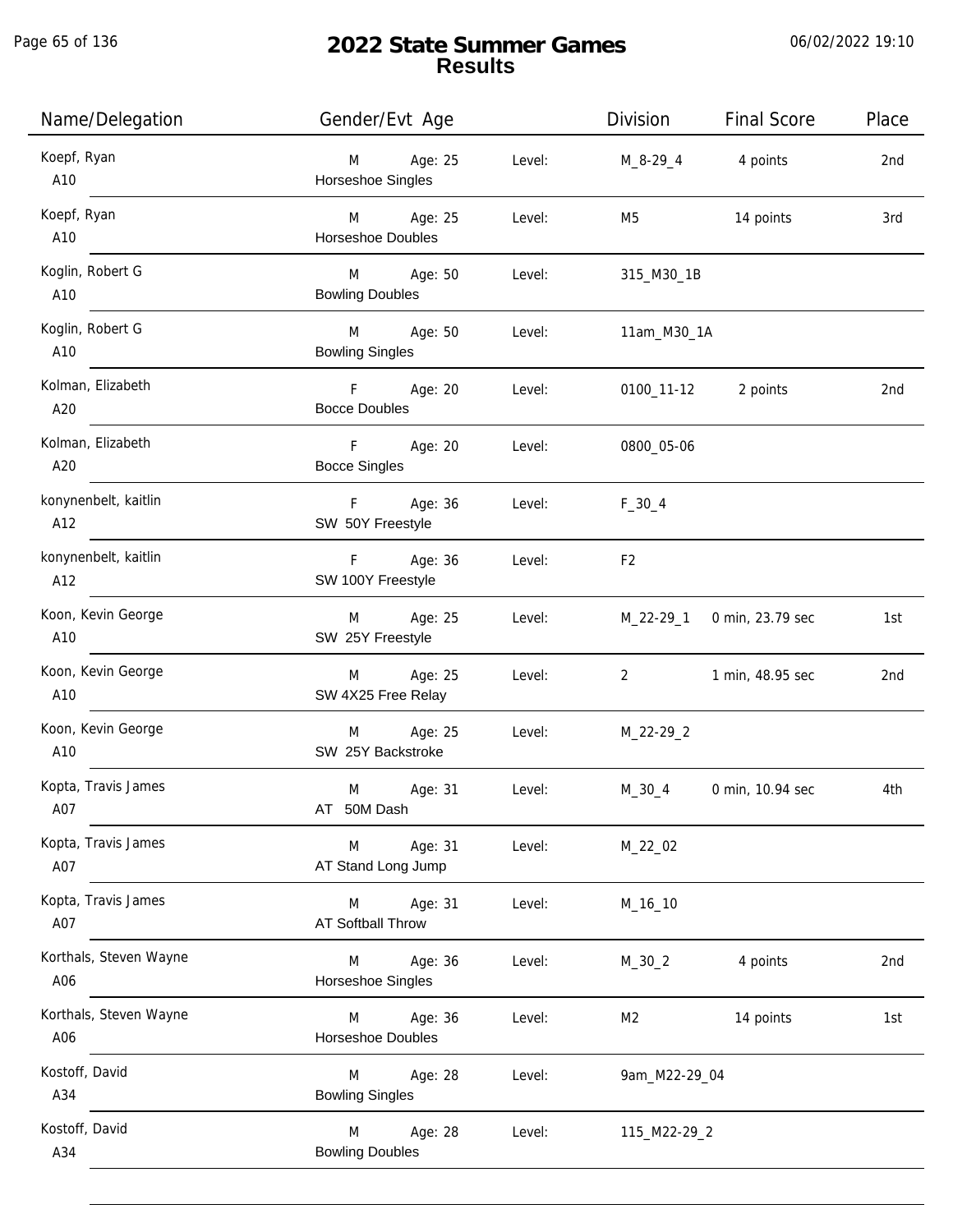j.

| Name/Delegation                                                         | Gender/Evt Age                                      |        | Division            | <b>Final Score</b>          | Place      |
|-------------------------------------------------------------------------|-----------------------------------------------------|--------|---------------------|-----------------------------|------------|
| Kothe, Henry<br>$\begin{array}{c}\n  \  \, 420 \\ \hline\n \end{array}$ | M Age: 15<br><b>Bowling Singles</b>                 |        | Level: 8am_M8-21_02 |                             |            |
| Kothe, Henry<br>A20                                                     | M Age: 15<br><b>Bowling Doubles</b>                 | Level: | 1215_M8-21_1        |                             |            |
| Kothe, Jacob<br>A20                                                     | M Age: 13<br><b>Bowling Singles</b>                 | Level: | 8am_M8-21_04        |                             |            |
| Kothe, Jacob<br>A20                                                     | M Age: 13<br><b>Bowling Doubles</b>                 | Level: | 1215_M8-21_1        |                             |            |
| Kowerduck, Emily Elizabeth<br>A17                                       | F Age: 36<br><b>Bowling Doubles</b>                 |        | Level: 1215_F30_1   |                             |            |
| Kowerduck, Emily Elizabeth<br>A17                                       | F Age: 36<br><b>Bowling Singles</b>                 | Level: | 11am_F30_01         |                             |            |
| Kozan, Brookelynn<br>A10                                                | F Age: 19<br>AT 100M Dash                           | Level: |                     | F_16-21_01 0 min, 21.05 sec | 1st        |
| Kozan, Brookelynn<br>A10                                                | F Age: 19<br>AT Mini Javelin                        | Level: | $F_16_5$            |                             |            |
| Kozan, Brookelynn<br>A10                                                | F Age: 19<br>AT Run Long Jump                       | Level: | $F_16-211$          |                             |            |
| kragt, amanda<br>A12                                                    | F Age: 39<br>SW 50Y Backstroke                      | Level: | F4                  |                             | <b>DNS</b> |
| kragt, amanda<br>A12                                                    | F Age: 39<br>SW 50Y Freestyle                       | Level: | $F_30_3$            |                             |            |
| kragt, amanda<br>A12                                                    | F.<br>Age: 39<br>SW 4X25 Free Relay                 | Level: | 2                   | 1 min, 35.03 sec            | 1st        |
| Kranz, Melissa A<br>A11                                                 | F Age: 45<br>AT 100M Dash                           | Level: | $F_30_05$           | 0 min, 20.49 sec            | 6th        |
| Kranz, Melissa A<br>A11                                                 | F Age: 45<br>AT 200M Dash                           | Level: | $F_30_3$            | 0 min, 46.54 sec            | 2nd        |
| Kranz, Melissa A<br>A11                                                 | F Age: 45<br>AT Run Long Jump                       | Level: | $F_22_2$            |                             |            |
| Kraus, Daniel<br>A13                                                    | Age: 37<br>M<br>DV 50M Unassisted Walk              | Level: | M1                  | 0 min, 35.47 sec            | 4th        |
| Kraus, Daniel<br>A13                                                    | Age: 37<br>M<br>AT Softball Throw                   | Level: | M_16_01             |                             |            |
| Kraus, Daniel<br>A13                                                    | Age: 37<br>M <sub>a</sub><br>DV 25M Unassisted Walk | Level: | M1                  | 0 min, 25.87 sec            | 2nd        |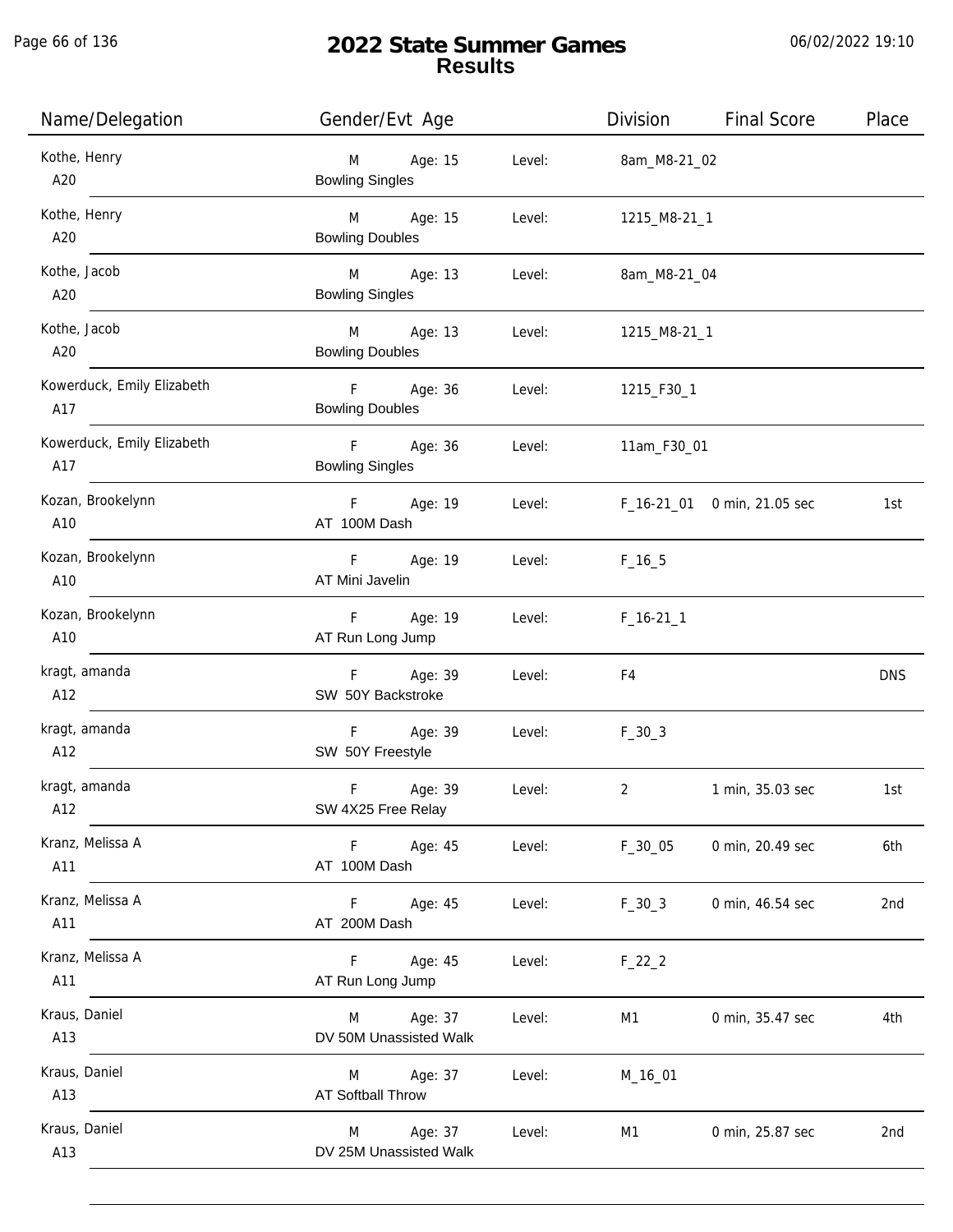Page 67 of 136

j.

# **2022 State Summer Games Results**

| Name/Delegation             | Gender/Evt Age                              |        | Division       | <b>Final Score</b>          | Place |
|-----------------------------|---------------------------------------------|--------|----------------|-----------------------------|-------|
| Kraus, Jaclyn<br>A13        | F Age: 35<br>AT 100M Dash                   | Level: | F_30_02        | 0 min, 33.60 sec            | 5th   |
| Kraus, Jaclyn<br>A13        | F Age: 35<br>AT Mini Javelin                | Level: | $F_{16}$ $2$   |                             |       |
| Kraus, Jaclyn<br>A13        | F Age: 35<br>AT 50M Dash                    | Level: | $F_30_1$       | 0 min, 15.35 sec            | 1st   |
| Kraus, Janice<br>A34        | F Age: 42<br>AT 200M Walk                   | Level: | F2             | 1 min, 51.97 sec            | 1st   |
| Kraus, Janice<br>A34        | F Age: 42<br>AT Mini Javelin                | Level: | $F_{16-3}$     |                             |       |
| Kraus, Janice<br>A34        | F Age: 42<br>AT 100M Walk                   | Level: | $F_22_2$       | 0 min, 52.25 sec            | 1st   |
| Krayer, Jack<br>A27         | M Age: 20<br>SW 25Y Backstroke              | Level: | $M_16-21_2$    |                             |       |
| Krayer, Jack<br>A27         | M Age: 20<br>SW 50Y Freestyle               | Level: | $M_16-21_2$    |                             |       |
| Krayer, Jack<br>A27         | M Age: 20<br>SW 25Y Freestyle               | Level: |                | M_16-21_3 0 min, 20.60 sec  | 4th   |
| Kuckhahn, Dave Paul<br>A11  | M Age: 60<br><b>Bocce Doubles</b>           | Level: |                | 0200_21-22 2 points         | 2nd   |
| Kuckhahn, Dave Paul<br>A11  | Age: 60<br><b>M</b><br><b>Bocce Singles</b> | Level: | 1100_07-08     |                             |       |
| Kuznicki, Caleb Carl<br>A33 | M<br>Age: 22<br>AT 100M Dash                | Level: |                | M_22-29_01 0 min, 35.99 sec | 3rd   |
| Kuznicki, Caleb Carl<br>A33 | M<br>Age: 22<br>AT 200M Dash                | Level: | $M_22-29_1$    | 1 min, 25.28 sec            | 4th   |
| Kuznicki, Caleb Carl<br>A33 | M<br>Age: 22<br>AT Mini Javelin             | Level: | $M_16_3$       |                             |       |
| Lafave, Paul<br>A09         | Age: 39<br>M<br>SW 100Y Freestyle           | Level: | M <sub>2</sub> |                             |       |
| Lafave, Paul<br>A09         | Age: 39<br>M<br>SW 50Y Backstroke           | Level: | M <sub>2</sub> | 0 min, 54.42 sec            | 1st   |
| Lafave, Paul<br>A09         | Age: 39<br>M<br>SW 50Y Freestyle            | Level: | $M_30_4$       |                             |       |
| Lamarque, Taniya<br>A26     | F.<br>Age: 16<br>AT 50M Dash                | Level: | $F_16-29-5$    | 0 min, 9.99 sec             | 4th   |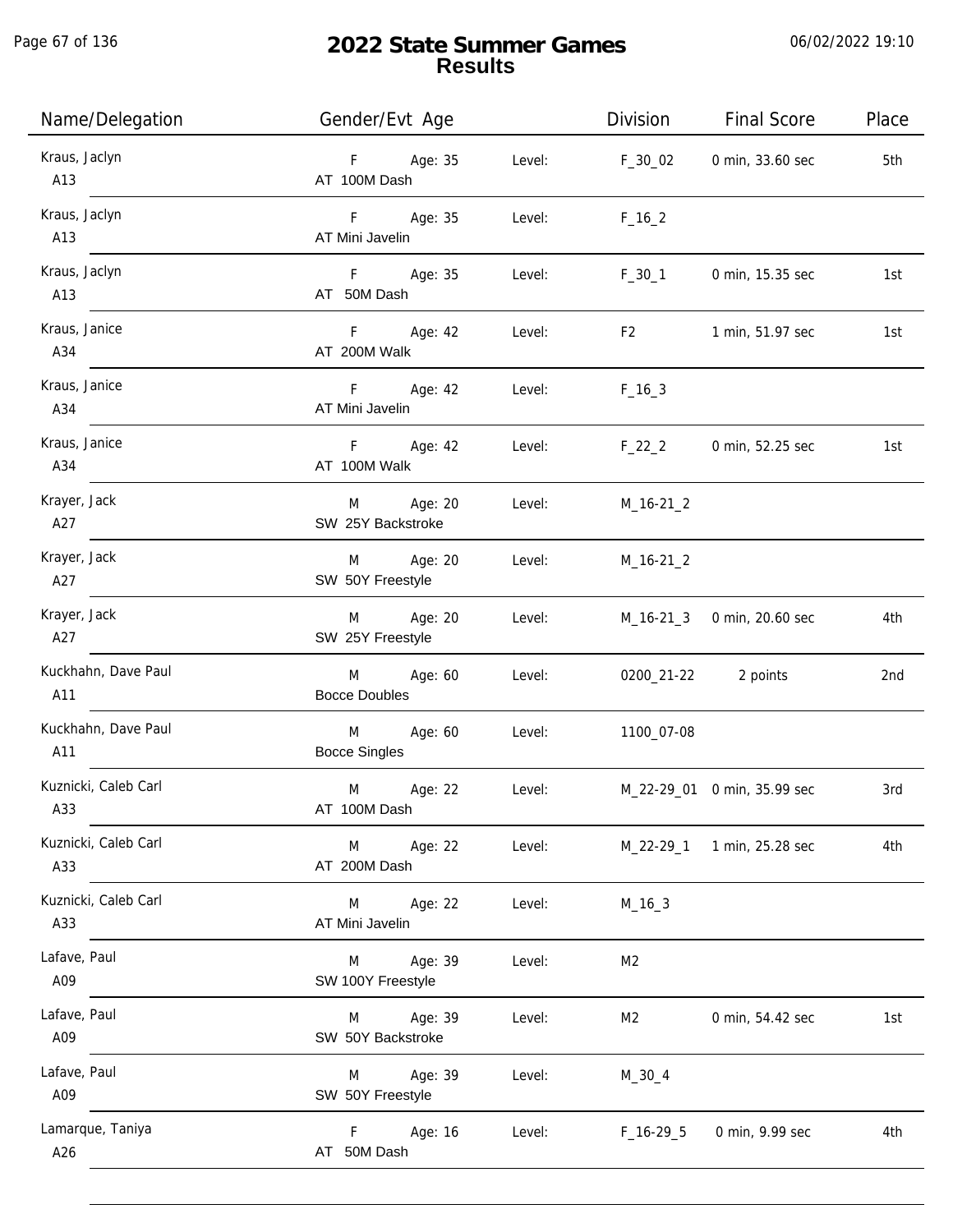Page 68 of 136

j.

| Name/Delegation              | Gender/Evt Age                                      |        | Division                                                                                                                                                                                                                       | <b>Final Score</b>      | Place      |
|------------------------------|-----------------------------------------------------|--------|--------------------------------------------------------------------------------------------------------------------------------------------------------------------------------------------------------------------------------|-------------------------|------------|
| Lamarque, Taniya<br>A26      | F Age: 16<br>AT 100M Dash                           |        | Level: F_16-21_02 0 min, 19.42 sec                                                                                                                                                                                             |                         | 2nd        |
| Lambert, Deb<br>A09          | F Age: 55<br>AT 200M Walk                           | Level: | F1 and the state of the state of the state of the state of the state of the state of the state of the state of the state of the state of the state of the state of the state of the state of the state of the state of the sta | 2 min, 28.19 sec        | 3rd        |
| Lambert, Deb<br>A09          | F Age: 55<br>AT 100M Walk                           | Level: |                                                                                                                                                                                                                                | F_22_1 1 min, 12.88 sec | 3rd        |
| Lambert, Deb<br>A09          | F Age: 55<br>AT Softball Throw                      | Level: | F_12-99_04                                                                                                                                                                                                                     |                         |            |
| Lamberton, Laura<br>A30      | F Age: 37<br>AT Shotput                             | Level: | $F_30_4$                                                                                                                                                                                                                       |                         |            |
| Lamberton, Laura<br>A30      | F Age: 37<br>AT 50M Dash                            | Level: | $F_{30}$ – 30                                                                                                                                                                                                                  | 0 min, 14.10 sec        | 5th        |
| Lamberton, Laura<br>A30      | F Age: 37<br>AT Stand Long Jump                     | Level: | $F_22_03$                                                                                                                                                                                                                      |                         |            |
| Landa, Michael Robert<br>A23 | M Age: 43<br><b>Bocce Doubles</b>                   | Level: |                                                                                                                                                                                                                                | 0200_19-20 1 points     | 1st        |
| Landa, Michael Robert<br>A23 | M <sub>2</sub><br>Age: 43<br><b>Bocce Singles</b>   | Level: | 1100_09-10                                                                                                                                                                                                                     |                         |            |
| Landry, Andrea<br>A20        | F <sub>1</sub><br>Age: 36<br><b>Bowling Singles</b> | Level: | 11am_F30_01                                                                                                                                                                                                                    |                         |            |
| Landry, Andrea<br>A20        | F Age: 36<br><b>Bowling Doubles</b>                 | Level: | 215_M30_1A                                                                                                                                                                                                                     |                         |            |
| Landry, Josh<br>A20          | M Age: 11<br><b>Bowling Singles</b>                 | Level: | 8am_M8-21_01                                                                                                                                                                                                                   |                         |            |
| Landry, Josh<br>A20          | M<br>Age: 11<br><b>Bowling Doubles</b>              | Level: | 215_M30_1A                                                                                                                                                                                                                     |                         |            |
| LaPorte, Anthony<br>A17      | M<br>Age: 28<br>AT Run Long Jump                    | Level: | $M_22_4$                                                                                                                                                                                                                       |                         |            |
| LaPorte, Anthony<br>A17      | M<br>Age: 28<br>AT Shotput                          | Level: | M_22-29_4                                                                                                                                                                                                                      |                         |            |
| LaPorte, Anthony<br>A17      | Age: 28<br>M<br>AT 200M Dash                        | Level: | $M_22-29-3$                                                                                                                                                                                                                    |                         | <b>DNS</b> |
| Larson, Kristi Lynn<br>A06   | F.<br>Age: 57<br><b>Bocce Singles</b>               | Level: | 0800_23-24                                                                                                                                                                                                                     |                         |            |
| Larson, Kristi Lynn<br>A06   | Age: 57<br>F.<br><b>Bocce Doubles</b>               | Level: | 0100_15-16                                                                                                                                                                                                                     | 4 points                | 4th        |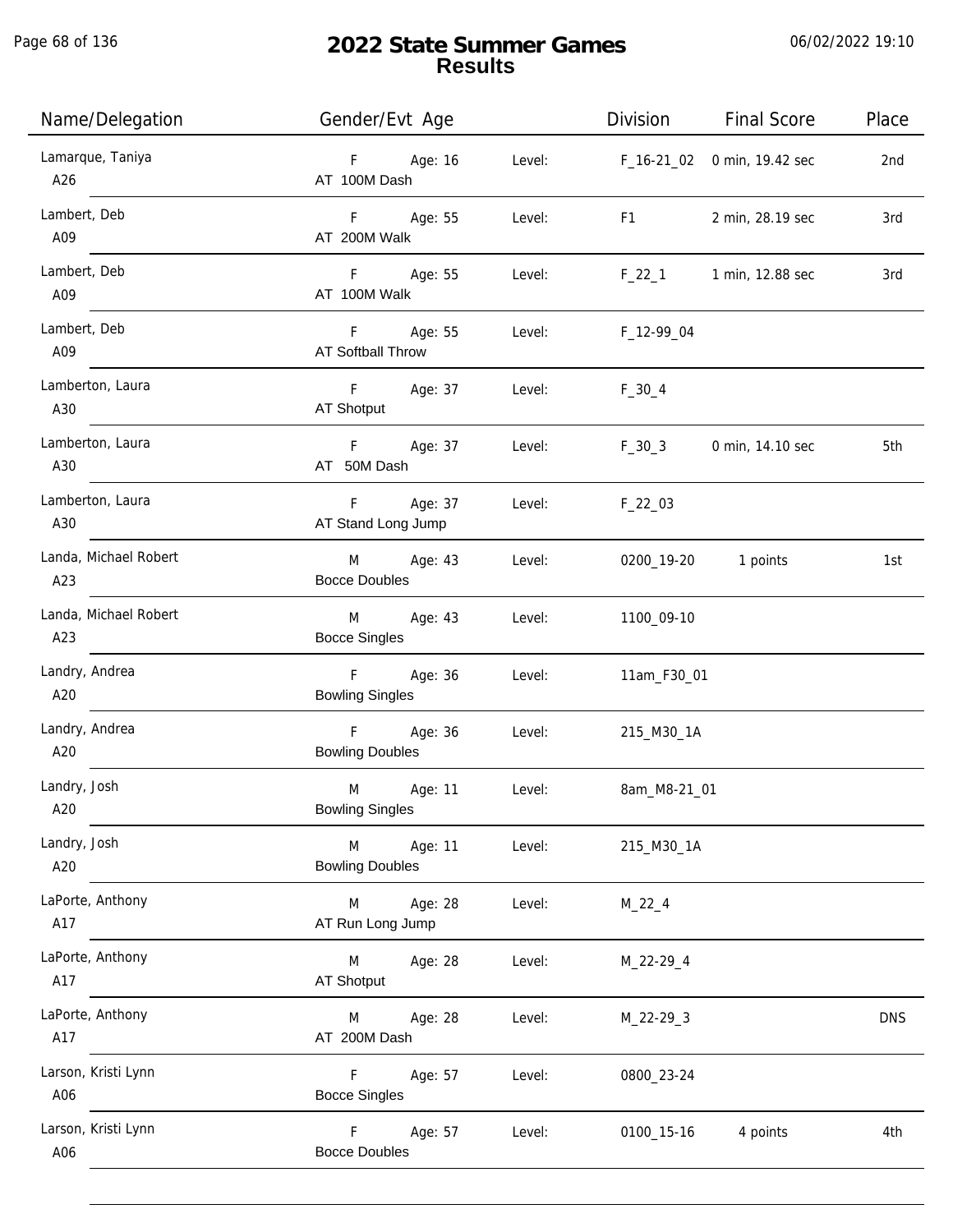Page 69 of 136

# **2022 State Summer Games Results**

| Name/Delegation                | Gender/Evt Age                         |        | Division    | <b>Final Score</b>          | Place           |
|--------------------------------|----------------------------------------|--------|-------------|-----------------------------|-----------------|
| Lavigne, Rachael Erin<br>A23   | Age: 32<br>F<br>AT Shotput             | Level: | $F_30_1$    |                             |                 |
| Lavigne, Rachael Erin<br>A23   | $\mathsf F$<br>Age: 32<br>AT 100M Walk | Level: | $F_22_1$    | 1 min, 2.97 sec             | 2 <sub>nd</sub> |
| Lawton, Tyler G<br>A05         | M<br>Age: 27<br>AT Shotput             | Level: | M_22-29_6   |                             |                 |
| Lawton, Tyler G<br>A05         | M<br>Age: 27<br>AT 100M Dash           | Level: |             | M_22-29_09 0 min, 14.97 sec | 5th             |
| Lawton, Tyler G<br>A05         | Age: 27<br>M<br>AT Run Long Jump       | Level: | $M_22_7$    |                             |                 |
| Leach, Dan S<br>A10            | Age: 67<br>M<br><b>Bowling Doubles</b> | Level: | 315_M30_1B  |                             |                 |
| Leach, Dan S<br>A10            | M<br>Age: 67<br><b>Bowling Singles</b> | Level: | 11am_M30_2A |                             |                 |
| Leibenguth, Kendra<br>A34      | F<br>Age: 45<br>AT Mini Javelin        | Level: | $F_16_3$    |                             |                 |
| Leibenguth, Kendra<br>A34      | $\mathsf F$<br>Age: 45<br>AT 100M Walk | Level: | $F_22_3$    |                             | <b>DNS</b>      |
| Leibenguth, Kendra<br>A34      | $\mathsf F$<br>Age: 45<br>AT 50M Dash  | Level: | $F_30_1$    | 0 min, 19.01 sec            | 2nd             |
| Leibenguth, Kendra<br>A34      | $\mathsf F$<br>Age: 45<br>AT 100M Dash | Level: | $F_30_02$   | 0 min, 40.53 sec            | 6th             |
| Lenhardt, James Richard<br>A17 | M<br>Age: 41<br>SW 50Y Backstroke      | Level: | M2          | 1 min, 14.83 sec            | 3rd             |
| Lenhardt, James Richard<br>A17 | Age: 41<br>M<br>SW 25Y Freestyle       | Level: | M_30_2b     | 0 min, 24.51 sec            | 3rd             |
| Lenhardt, James Richard<br>A17 | Age: 41<br>M<br>SW 50Y Freestyle       | Level: | $M_30_3$    |                             |                 |
| Leonard, Daniel D<br>A15       | Age: 22<br>M<br>SW 50Y Freestyle       | Level: | $M_22-29-3$ |                             |                 |
| Leonard, Daniel D<br>A15       | Age: 22<br>M<br>SW 50Y Backstroke      | Level: | M3          | 0 min, 54.74 sec            | 1st             |
| LETTERLY, RUSSELL W<br>A08     | Age: 22<br>M<br><b>Bocce Doubles</b>   | Level: | 0200_09-10  | 2 points                    | 2nd             |
| LETTERLY, RUSSELL W<br>A08     | Age: 22<br>M<br><b>Bocce Singles</b>   | Level: | 1100_25-26  |                             |                 |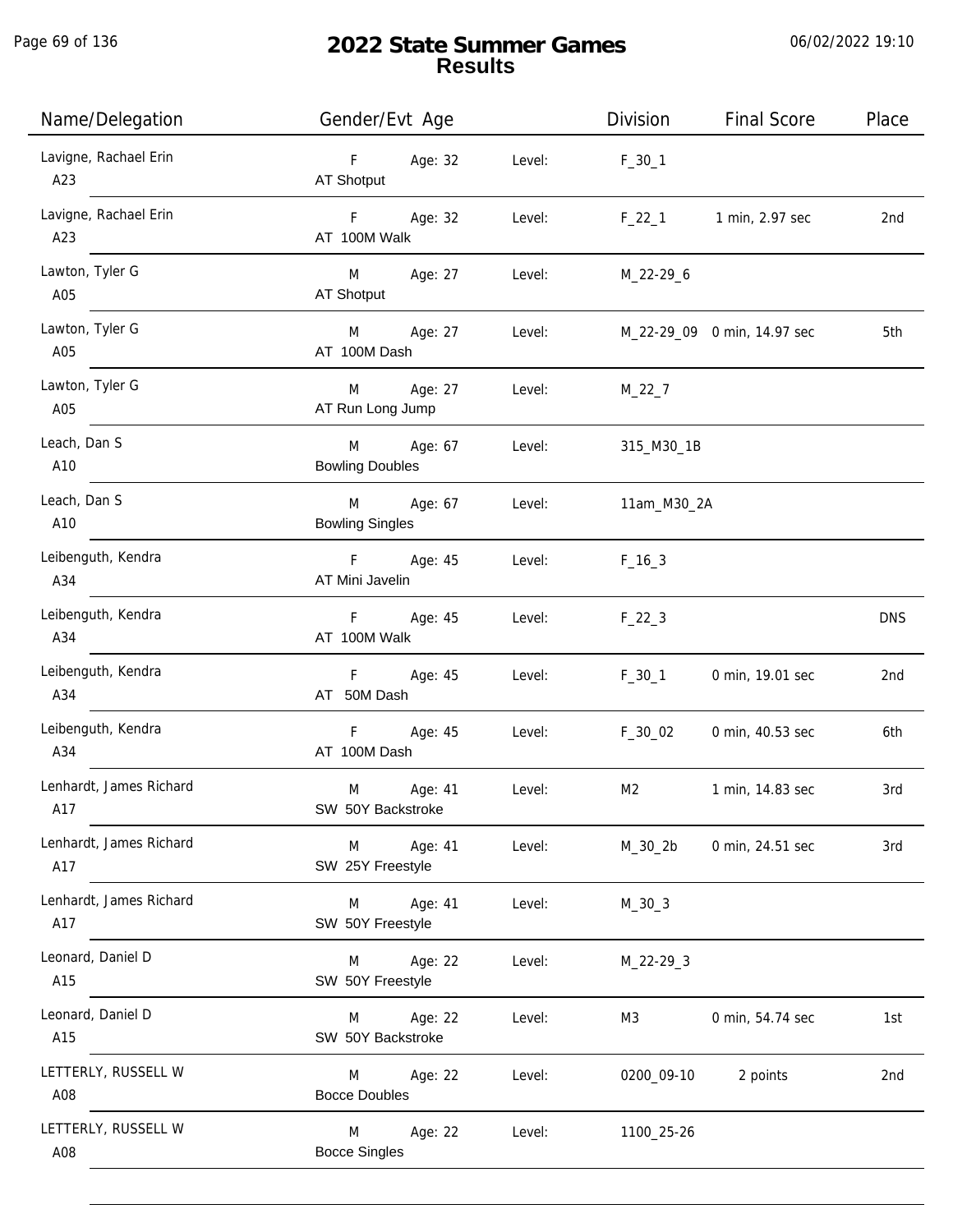Page 70 of 136

j.

| Name/Delegation               | Gender/Evt Age                             | Division                 | <b>Final Score</b>  | Place |
|-------------------------------|--------------------------------------------|--------------------------|---------------------|-------|
| Lewis, Cortez<br>A15          | Age: 14<br>M <sub>ar</sub><br>AT 400M Dash | Level:<br>M4             | 1 min, 13.17 sec    | 2nd   |
| Lewis, Cortez<br>A15          | M Age: 14<br>AT Shotput                    | Level:<br>$M_12-15_2$    |                     |       |
| Lewis, Cortez<br>A15          | Age: 14<br>M <sub>ar</sub><br>AT 200M Dash | M_8-21_4<br>Level:       | 0 min, 29.05 sec    | 3rd   |
| Linabury, Andrew James<br>A19 | Age: 26<br>M<br>AT 400M Walk               | M_8-29_1<br>Level:       | 3 min, 58.22 sec    | 2nd   |
| Linabury, Andrew James<br>A19 | M<br>Age: 26<br>AT Shotput                 | Level:<br>M_22-29_4      |                     |       |
| Linabury, Andrew James<br>A19 | M<br>Age: 26<br>AT 800M Walk               | Level:<br>M2             | 9 min, 5.72 sec     | 2nd   |
| Litwinski, Amy<br>A23         | F<br>Age: 45<br><b>Bocce Doubles</b>       | Level:                   | 0100_25-26 2 points | 2nd   |
| Litwinski, Amy<br>A23         | F.<br>Age: 45<br><b>Bocce Singles</b>      | Level:<br>1000_05-06     |                     |       |
| Lloyd, Rick<br>A04            | Age: 31<br>M<br>SW 50Y Freestyle           | Level:<br>$M_30_2$       |                     |       |
| Lloyd, Rick<br>A04            | Age: 31<br>M<br>SW 25Y Backstroke          | Level:<br>$M_30_2$       |                     |       |
| Lloyd, Rick<br>A04            | Age: 31<br>M<br>SW 25Y Freestyle           | Level:<br>$M_30_3$       | 0 min, 23.16 sec    | 3rd   |
| Lloyd, Stephen D<br>A15       | Age: 33<br>M<br>AT Shotput                 | $M_30_4$<br>Level:       |                     |       |
| Lloyd, Stephen D<br>A15       | M<br>Age: 33<br>AT Run Long Jump           | Level:<br>$M_22_5$       |                     |       |
| Lloyd, Stephen D<br>A15       | M<br>Age: 33<br>AT 200M Dash               | Level:<br>$M_30_3$       | 0 min, 35.98 sec    | 1st   |
| Lohman, Jarod Michael<br>A06  | Age: 20<br>M<br><b>Bocce Doubles</b>       | Level:<br>0100_27-28     | 3 points            | 3rd   |
| Lohman, Jarod Michael<br>A06  | M<br>Age: 20<br><b>Bocce Singles</b>       | Level:<br>1000_15-16     |                     |       |
| lohuis, justin D<br>A12       | Age: 31<br>M<br>AT 200M Dash               | Level:<br>$M_30_4$       | 0 min, 33.05 sec    | 1st   |
| Iohuis, justin D<br>A12       | Age: 31<br>M<br>AT 400M Dash               | Level:<br>M <sub>2</sub> | 1 min, 40.99 sec    | 4th   |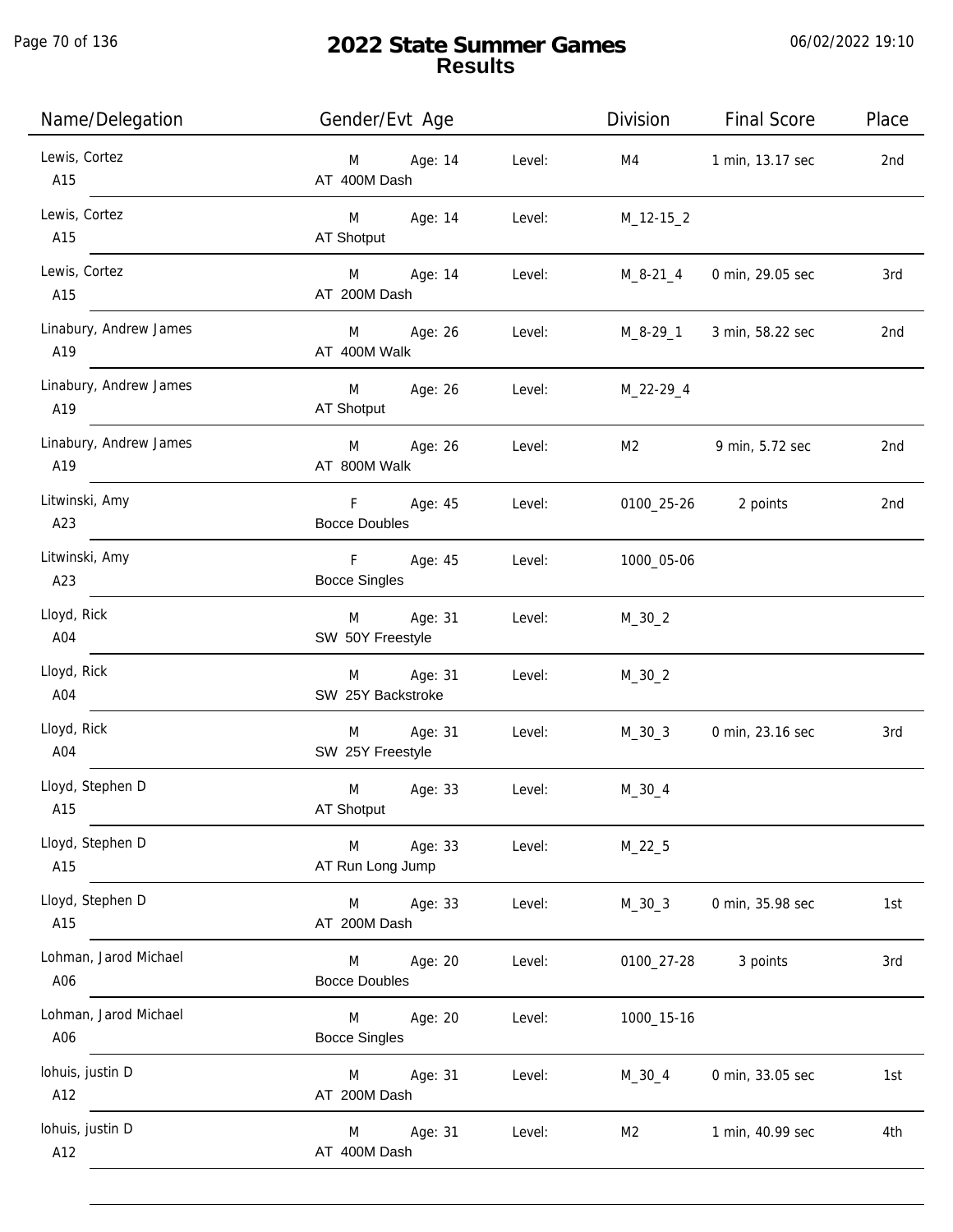Page 71 of 136

| Name/Delegation            | Gender/Evt Age                                   |        | Division       | <b>Final Score</b> | Place |
|----------------------------|--------------------------------------------------|--------|----------------|--------------------|-------|
| Iohuis, justin D<br>A12    | Age: 31<br>M<br>AT 100M Dash                     | Level: | M_30_08        | 0 min, 15.19 sec   | 2nd   |
| Loibl, Joseph J<br>A15     | M Age: 51<br>AT 100M Dash                        | Level: | M_30_01        | 0 min, 38.75 sec   | 2nd   |
| Loibl, Joseph J<br>A15     | M Age: 51<br>AT Stand Long Jump                  | Level: | $M_22_02$      |                    |       |
| Loibl, Joseph J<br>A15     | M Age: 51<br>AT Softball Throw                   | Level: | M_16_14        |                    |       |
| Lomas, Michael<br>A23      | M<br>Age: 25<br><b>Bowling Doubles</b>           | Level: | 115_M22-29_2   |                    |       |
| Lomas, Michael<br>A23      | M<br>Age: 25<br><b>Bowling Singles</b>           | Level: | 9am_M22-29_06  |                    |       |
| Long, Blake Sailas<br>A07  | M Age: 42<br><b>Bocce Singles</b>                | Level: | 1100_25-26     |                    |       |
| Long, Blake Sailas<br>A07  | M<br>Age: 42<br><b>Bocce Doubles</b>             | Level: | 0200_21-22     | 4 points           | 4th   |
| Lopez-Varo, Carmelo<br>A26 | Age: 13<br>M<br><b>Bowling Doubles</b>           | Level: | 1215_M8-21_1   |                    |       |
| Lopez-Varo, Carmelo<br>A26 | M<br>Age: 13<br><b>Bowling Singles</b>           | Level: | 8am_M8-21_01   |                    |       |
| Loucks, Brynn E<br>A19     | F<br>Age: 26<br><b>Bowling Doubles</b>           | Level: | 115_F22-29_2   |                    |       |
| Loucks, Brynn E<br>A19     | $\mathsf F$<br>Age: 26<br><b>Bowling Singles</b> | Level: | 10am_F22-29_04 |                    |       |
| Louk, Jakob<br>A23         | M<br>Age: 26<br><b>Bowling Singles</b>           | Level: | 9am_M22-29_03  |                    |       |
| Louk, Jakob<br>A23         | Age: 26<br>M<br><b>Bowling Doubles</b>           | Level: | 315_M30_1B     |                    |       |
| Lovasz, Mariah<br>A13      | Age: 24<br>F.<br>SW 50Y Freestyle                | Level: | $F_22-29-4$    |                    |       |
| Lovasz, Mariah<br>A13      | Age: 24<br>F.<br>SW 25Y Freestyle                | Level: | F_22-29_3      | 0 min, 24.24 sec   | 3rd   |
| Lovasz, Mariah<br>A13      | Age: 24<br>F.<br>SW 25Y Backstroke               | Level: | $F_22-29-1$    |                    |       |
| Love, Arnysha<br>A15       | Age: 18<br>F.<br>AT 400M Dash                    | Level: | F <sub>3</sub> | 1 min, 43.34 sec   | 3rd   |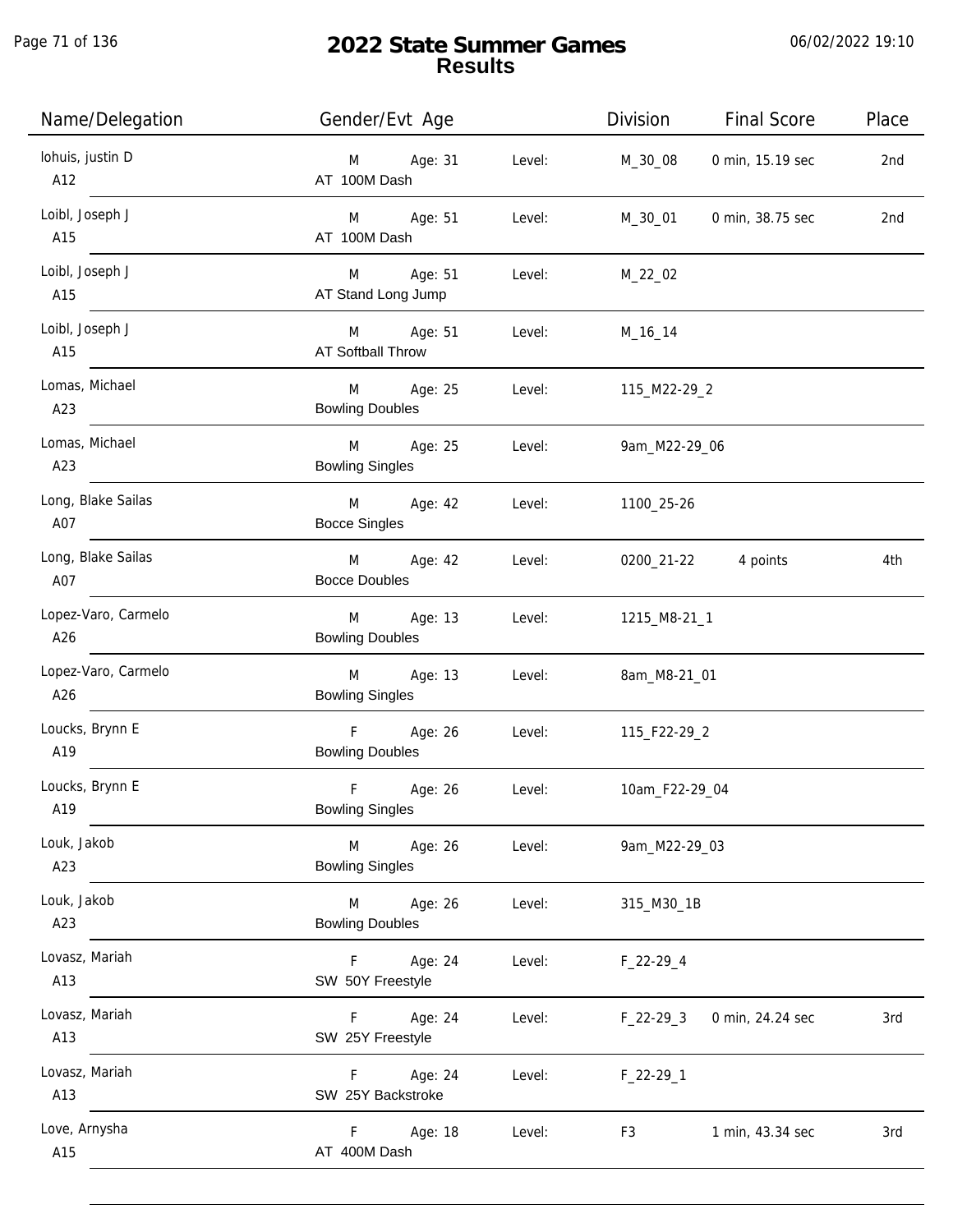Page 72 of 136

j.

# **2022 State Summer Games Results**

| Name/Delegation            | Gender/Evt Age                                    |        | Division       | <b>Final Score</b>          | Place           |
|----------------------------|---------------------------------------------------|--------|----------------|-----------------------------|-----------------|
| Love, Arnysha<br>A15       | F Age: 18<br>AT Shotput                           | Level: | $F_16-21_2$    |                             |                 |
| Love, Arnysha<br>A15       | Age: 18<br>F <sub>12</sub><br>AT 200M Dash        | Level: | $F_8-21_2$     | 0 min, 39.67 sec            | 1st             |
| Lovelace, Shannon M<br>A23 | F Age: 41<br><b>Bocce Modified Singles</b>        | Level: | 8am_1-2        |                             |                 |
| Lovelace, Shannon M<br>A23 | F Age: 41<br><b>Bocce Modified Doubles</b>        | Level: | $\overline{2}$ | 3 points                    | 3rd             |
| Lubowksi, Adam<br>A14      | M<br>Age: 25<br><b>Horseshoe Modified Doubles</b> | Level: | M1             | 26 points                   | 1st             |
| Lubowksi, Adam<br>A14      | Age: 25<br>M<br><b>Horseshoe Modified Singles</b> | Level: | M1             | 8 points                    | 2 <sub>nd</sub> |
| Lucas, Steven<br>A10       | Age: 26<br>M<br>AT 50M Dash                       | Level: | M_16-29_1      | 0 min, 14.99 sec            | 5th             |
| Lucas, Steven<br>A10       | Age: 26<br>M<br>AT Stand Long Jump                | Level: | M_22_01        |                             |                 |
| Lucas, Steven<br>A10       | Age: 26<br>M<br><b>AT Softball Throw</b>          | Level: | M_16_03        |                             |                 |
| Luciani, Tim<br>A23        | Age: 38<br>M<br><b>Bocce Doubles</b>              | Level: | 0300_07-08     | 1 points                    | 1st             |
| Luciani, Tim<br>A23        | M<br>Age: 38<br><b>Bocce Singles</b>              | Level: | 1200_09-10     |                             |                 |
| Lundy, Joshua J<br>A23     | M<br>Age: 38<br><b>Bocce Singles</b>              | Level: | 1000_25-26     |                             |                 |
| Lundy, Joshua J<br>A23     | Age: 38<br>M<br><b>Bocce Doubles</b>              | Level: | 0200_19-20     | 2 points                    | 2nd             |
| Lundy, Michael<br>A23      | Age: 52<br>M<br><b>Bocce Modified Singles</b>     | Level: | 9am_3-4        |                             |                 |
| Lundy, Michael<br>A23      | Age: 52<br>M<br><b>Bocce Modified Doubles</b>     | Level: | 2              | 3 points                    | 3rd             |
| Lynch, Charles L<br>A05    | Age: 29<br>M<br><b>Bowling Doubles</b>            | Level: | 215_M30_4A     |                             |                 |
| Lynch, Charles L<br>A05    | M<br>Age: 29<br><b>Bowling Singles</b>            | Level: | 9am_M22-29_05  |                             |                 |
| Machesky, Caroline<br>A14  | Age: 19<br>F.<br>AT 100M Dash                     | Level: |                | F_16-21_02 0 min, 26.21 sec | 6th             |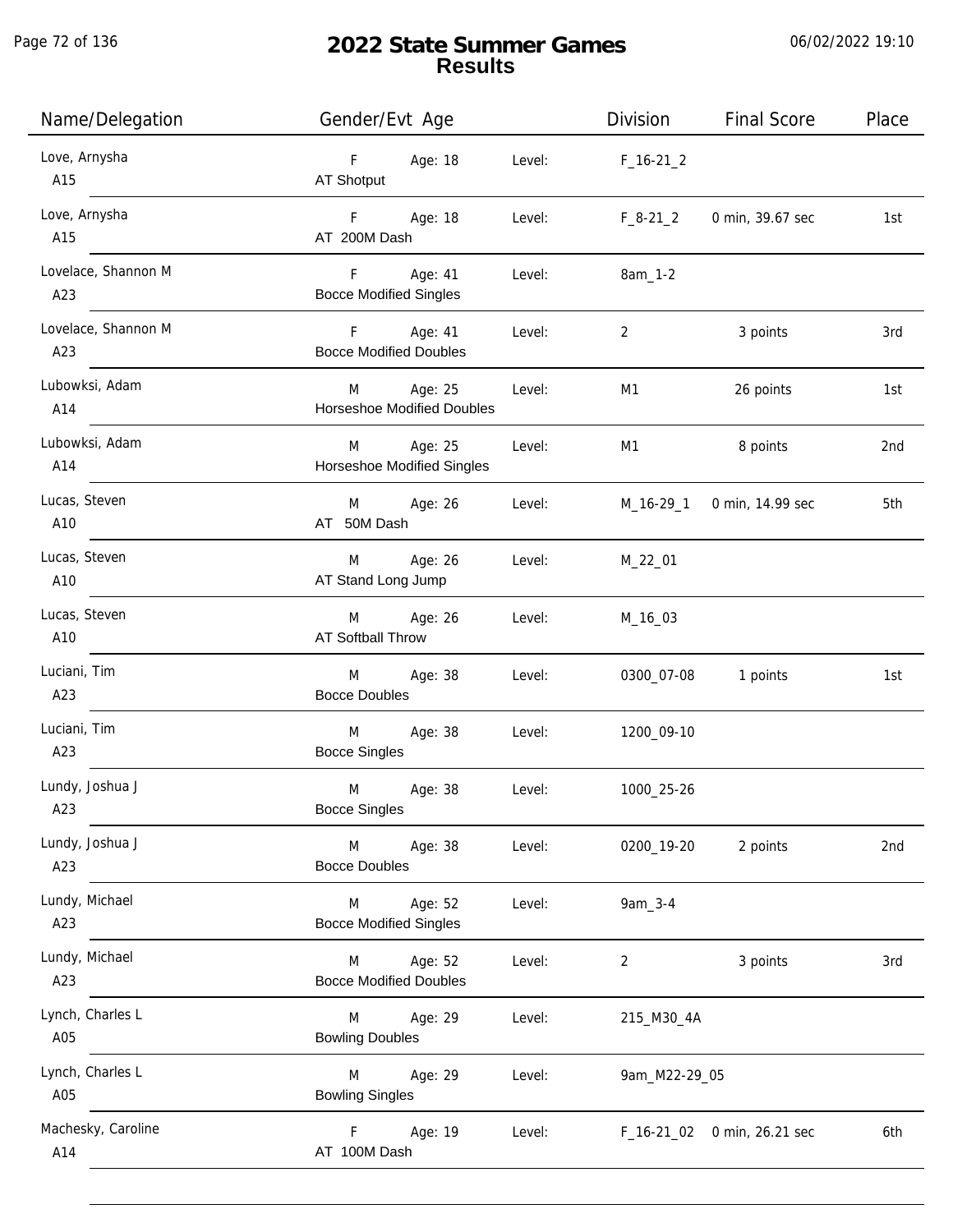| Name/Delegation                  | Gender/Evt Age                                              | Division<br><b>Final Score</b>                     | Place           |
|----------------------------------|-------------------------------------------------------------|----------------------------------------------------|-----------------|
| Machesky, Caroline<br>A14        | Age: 19<br>F<br>Level:<br>AT 200M Dash                      | $F_8-21_1$<br>0 min, 36.01 sec                     | 2nd             |
| Machesky, Caroline<br>A14        | F Age: 19<br>Level:<br>AT 50M Dash                          | $F_16-29.5$<br>0 min, 13.58 sec                    | 7th             |
| MacKay, Bailey Jacob<br>A10      | M Age: 24<br>Level:<br>SW 25Y Freestyle                     | M_22-29_1<br>0 min, 27.49 sec                      | 2nd             |
| MacKay, Bailey Jacob<br>A10      | M Age: 24<br>Level:<br>SW 4X25 Free Relay                   | $2 \left( \frac{1}{2} \right)$<br>1 min, 48.95 sec | 2 <sub>nd</sub> |
| MacKay, Bailey Jacob<br>A10      | M Age: 24<br>Level:<br>SW 25Y Backstroke                    | M_22-29_1                                          |                 |
| Mahan, McKenna<br>A13            | F<br>Age: 15<br>Level:<br><b>Bocce Doubles</b>              | <b>ALTS</b>                                        |                 |
| Mahan, McKenna<br>A13            | $-F$<br>Age: 15<br>Level:<br><b>Bocce Singles</b>           | 0800_15-16                                         |                 |
| Maher, Sean<br>A27               | M<br>Age: 24<br>Level:<br><b>Bowling Doubles</b>            | 115_M22-29_1                                       |                 |
| Maher, Sean<br>A27               | M<br>Age: 24<br>Level:<br><b>Bowling Singles</b>            | 9am_M22-29_02                                      |                 |
| Malin, Tyler Michael<br>A17      | Age: 22<br>Level:<br>M<br>AT 100M Dash                      | M_22-29_09 0 min, 15.36 sec                        | 6th             |
| Malin, Tyler Michael<br>A17      | M<br>Age: 22<br>Level:<br>AT 200M Dash                      | M_22-29_5 0 min, 31.58 sec                         | 6th             |
| Malin, Tyler Michael<br>A17      | M<br>Age: 22<br>Level:<br>AT Shotput                        | M_22-29_5                                          |                 |
| Manglos, Keith<br>A14            | Age: 25<br>M<br>Level:<br><b>Horseshoe Modified Doubles</b> | M1<br>26 points                                    | 1st             |
| Manglos, Keith<br>A14            | Age: 25<br>M<br>Level:<br><b>Horseshoe Modified Singles</b> | 11 points<br>M2                                    | 1st             |
| Maniaci, Anthony<br>A15          | Age: 22<br>M<br>Level:<br>AT 200M Dash                      | $M_22-29_3$<br>0 min, 33.55 sec                    | 2nd             |
| Maniaci, Anthony<br>A15          | Level:<br>M<br>Age: 22<br>AT Shotput                        | M_22-29_4                                          |                 |
| Maniaci, Anthony<br>A15          | Age: 22<br>M<br>Level:<br>AT 100M Dash                      | M_22-29_08 0 min, 14.79 sec                        | 4th             |
| Mann-Yoder, Cameron Scott<br>A20 | Age: 22<br>Level:<br>M<br><b>Bowling Doubles</b>            | 115_M22-29_2                                       |                 |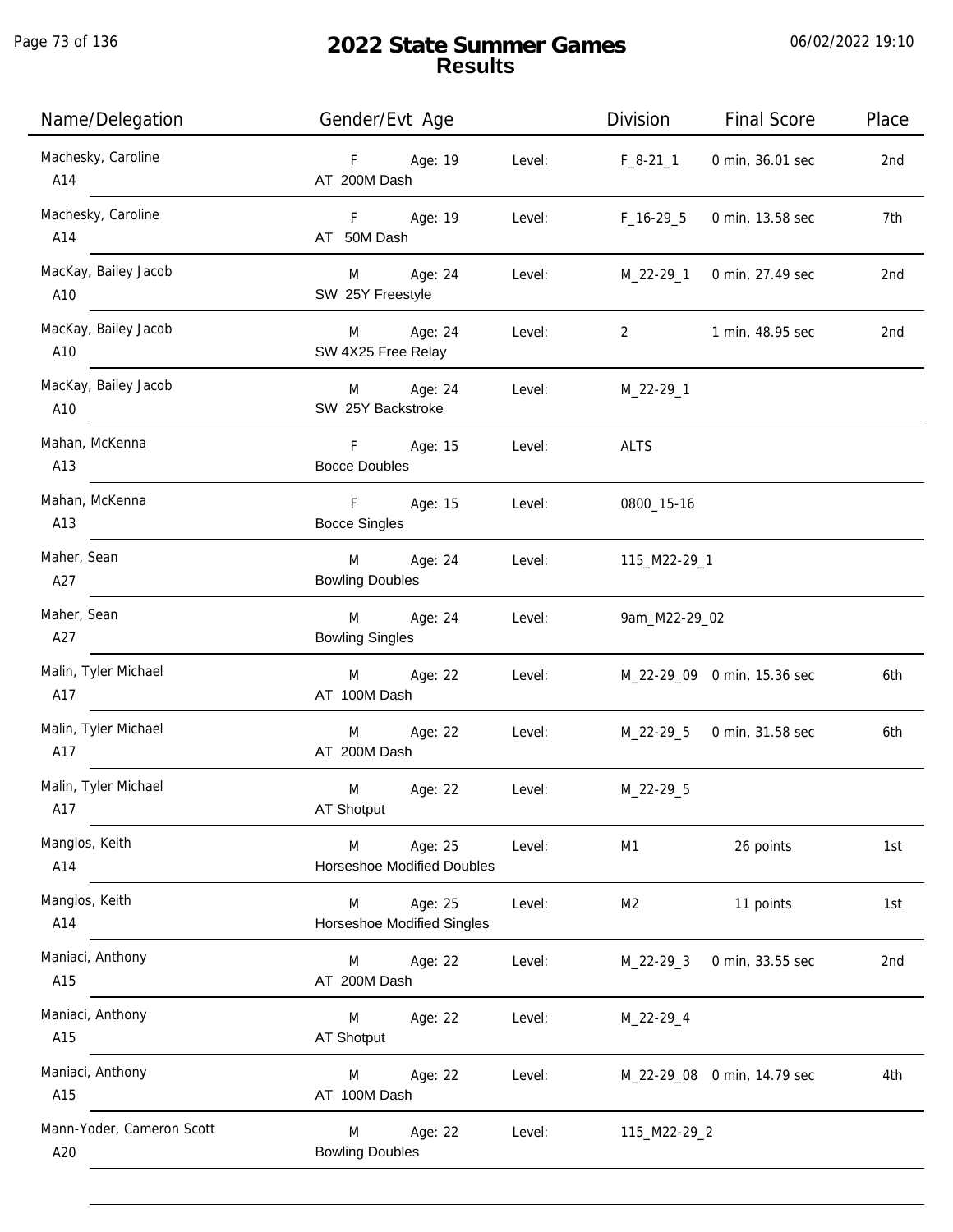Page 74 of 136

j.

# **2022 State Summer Games Results**

| Name/Delegation                  | Gender/Evt Age                          |        | Division       | <b>Final Score</b>         | Place |
|----------------------------------|-----------------------------------------|--------|----------------|----------------------------|-------|
| Mann-Yoder, Cameron Scott<br>A20 | M<br>Age: 22<br><b>Bowling Singles</b>  | Level: | 9am_M22-29_02  |                            |       |
| Marchetti, Roy<br>A20            | M Age: 23<br><b>Bowling Singles</b>     | Level: | 9am_M22-29_06  |                            |       |
| Marchetti, Roy<br>A20            | M Age: 23<br><b>Bowling Doubles</b>     | Level: | 115_M22-29_2   |                            |       |
| Markle, Alice Sandra<br>A19      | F Age: 26<br>SW 4X25 Free Relay         | Level: | $\overline{2}$ | 3 min, 11.24 sec           | 3rd   |
| Markle, Alice Sandra<br>A19      | F Age: 26<br>SW 25Y Freestyle           | Level: |                | F_22-29_1 0 min, 44.70 sec | 2nd   |
| Markle, Alice Sandra<br>A19      | F Age: 26<br>SW 50Y Freestyle           | Level: | $F_22-29_2$    |                            |       |
| Marks, Zoe Anne<br>A20           | F Age: 26<br>SW 100Y Freestyle          | Level: | F3             |                            |       |
| Marks, Zoe Anne<br>A20           | F Age: 26<br>SW 50Y Breaststroke        | Level: | F <sub>1</sub> |                            |       |
| Marks, Zoe Anne<br>A20           | F Age: 26<br>SW 50Y Freestyle           | Level: | $F_22-29-4$    |                            |       |
| marlink, eric Dale<br>A12        | M Age: 35<br>SW 4X25 Free Relay         | Level: | 2              | 1 min, 35.03 sec           | 1st   |
| marlink, eric Dale<br>A12        | Age: 35<br>M<br>SW 50Y Freestyle        | Level: | $M_30_3$       |                            |       |
| marlink, eric Dale<br>A12        | M<br>Age: 35<br>SW 25Y Freestyle        | Level: | $M_30_2$ b     | 0 min, 24.46 sec           | 2nd   |
| Marogy, Adam<br>A13              | Age: 18<br>M<br>SW 50Y Freestyle        | Level: | $M_16-21_2$    |                            |       |
| Marogy, Adam<br>A13              | Age: 18<br>M<br>SW 25Y Freestyle        | Level: | $M_16-21_3$    | 0 min, 16.68 sec           | 1st   |
| Marsh, Catherine M<br>A04        | Age: 28<br>F.<br><b>Bowling Doubles</b> | Level: | 215_M30_3A     |                            |       |
| Marsh, Catherine M<br>A04        | Age: 28<br>F.<br><b>Bowling Singles</b> | Level: | 10am_F22-29_03 |                            |       |
| Marshall, April Crystal<br>A19   | Age: 38<br>F.<br>SW 50Y Freestyle       | Level: | $F_30_3$       |                            |       |
| Marshall, April Crystal<br>A19   | Age: 38<br>F<br>SW 25Y Freestyle        | Level: | $F_30_3$       | 0 min, 27.45 sec           | 3rd   |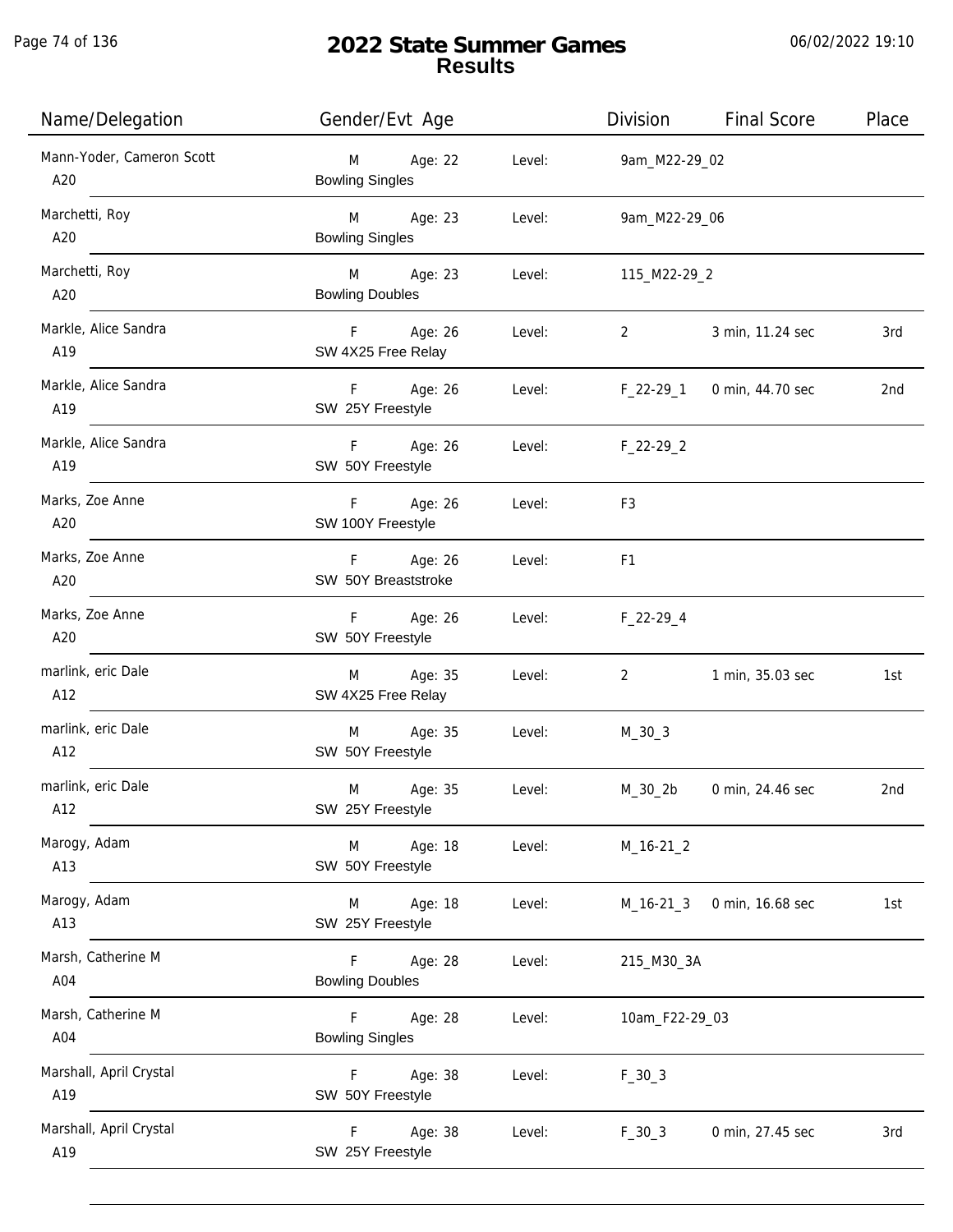Page 75 of 136

j.

# **2022 State Summer Games Results**

| Name/Delegation                | Gender/Evt Age                              |        | Division       | <b>Final Score</b> | Place |
|--------------------------------|---------------------------------------------|--------|----------------|--------------------|-------|
| Marshall, April Crystal<br>A19 | F Age: 38<br>SW 25Y Backstroke              | Level: | $F_30_2$       |                    |       |
| Marshall, Kelly E<br>A27       | F Age: 42<br>AT 100M Dash                   | Level: | $F_30_05$      | 0 min, 19.41 sec   | 3rd   |
| Marshall, Kelly E<br>A27       | F Age: 42<br>AT Run Long Jump               | Level: | $F_22_3$       |                    |       |
| Marshall, Kelly E<br>A27       | F Age: 42<br>AT 200M Dash                   | Level: | $F_30_3$       | 0 min, 45.24 sec   | 1st   |
| Martin, Anna<br>A14            | Age: 25<br>F.<br><b>AT Softball Throw</b>   | Level: | F_12-99_11     |                    |       |
| Martin, Anna<br>A14            | Age: 25<br>F.<br>DV 25M Assisted Walk       | Level: | F <sub>1</sub> | 0 min, 21.09 sec   | 1st   |
| Martin, Jessica<br>A23         | Age: 28<br>F<br><b>Bocce Doubles</b>        | Level: | 0300_05-06     | 2 points           | 2nd   |
| Martin, Jessica<br>A23         | $F =$<br>Age: 28<br><b>Bocce Singles</b>    | Level: | 0900_27-28     |                    |       |
| Martus, Dustin<br>A13          | Age: 42<br>M<br>SW 50Y Freestyle            | Level: | $M_30_3$       |                    |       |
| Martus, Dustin<br>A13          | M Age: 42<br>SW 25Y Backstroke              | Level: | $M_30_1$       |                    |       |
| Martus, Dustin<br>A13          | Age: 42<br>M<br>SW 25Y Freestyle            | Level: | M_30_2b        | 0 min, 24.41 sec   | 1st   |
| Martzolff, Amy<br>A20          | F<br>Age: 31<br><b>Bocce Singles</b>        | Level: | 0800_19-20     |                    |       |
| Martzolff, Amy<br>A20          | Age: 31<br>F.<br><b>Bocce Doubles</b>       | Level: | 0100_11-12     | 2 points           | 2nd   |
| Masinda, Ian<br>A27            | Age: 25<br>M<br>SW 50Y Freestyle            | Level: | M_22-29_4      |                    |       |
| Masinda, Ian<br>A27            | Age: 25<br>M<br>SW 25Y Backstroke           | Level: | $M_22-29_2$    |                    |       |
| Masinda, Ian<br>A27            | Age: 25<br>M<br>SW 25Y Freestyle            | Level: | $M_22-29-3$    | 0 min, 14.51 sec   | 1st   |
| Massey, Gary<br>A27            | Age: 28<br>M<br><b>Bowling Ramp Doubles</b> | Level: | 1215_Ramp_1    |                    |       |
| Massey, Gary<br>A27            | Age: 28<br>M<br><b>Bowling Ramp Singles</b> | Level: | 8am_Ramp_M1    |                    |       |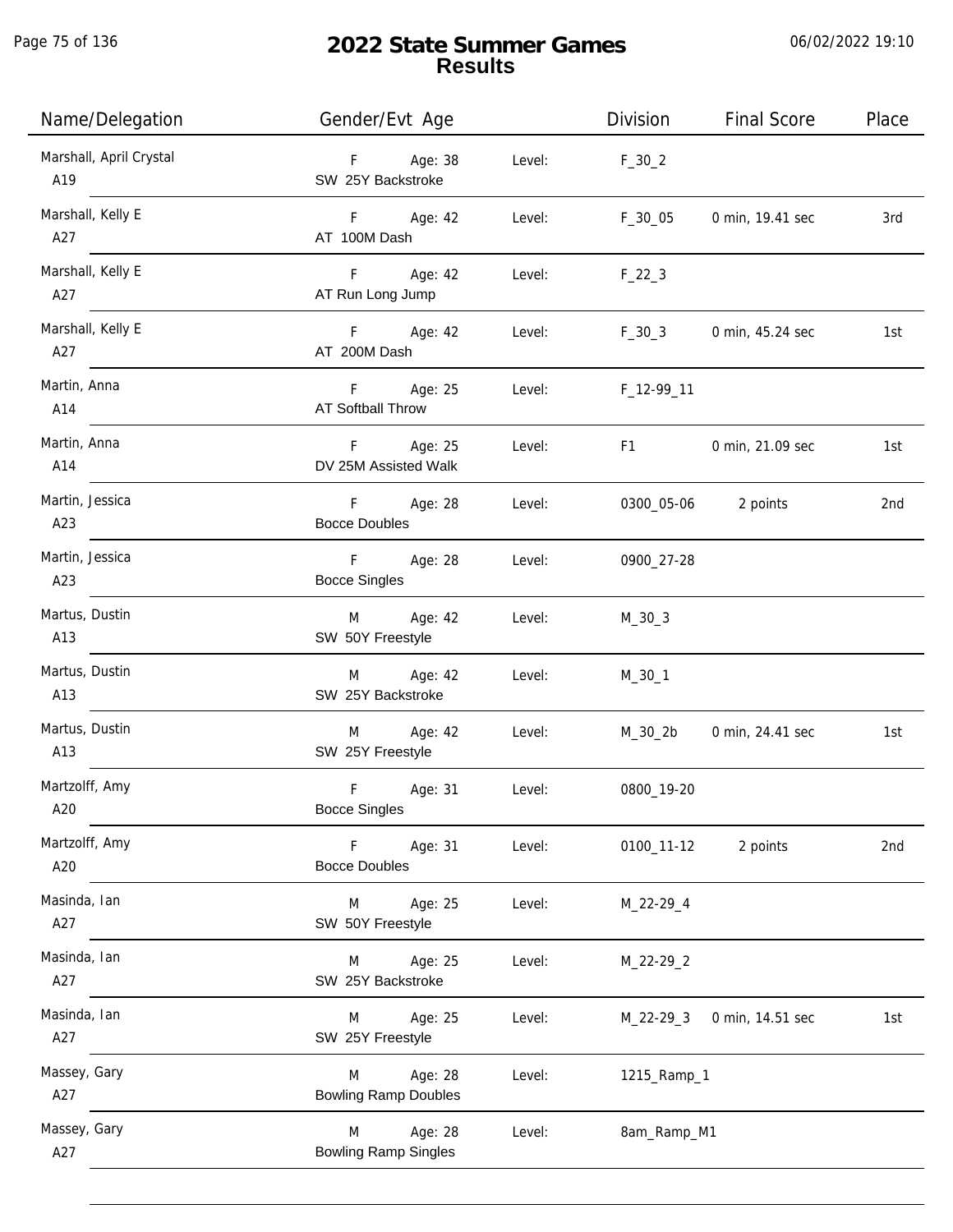j.

| Name/Delegation                  | Gender/Evt Age                                               | Division<br><b>Final Score</b><br>Place |
|----------------------------------|--------------------------------------------------------------|-----------------------------------------|
| MAST, GREGORY<br>A08             | M Age: 24<br>Level:<br><b>Bocce Doubles</b>                  | 0200_07-08 2 points<br>2nd              |
| MAST, GREGORY<br>A08             | M Age: 24<br>Level:<br><b>Bocce Singles</b>                  | 1200_13-14                              |
| Matelski, Amanda Kathryne<br>A10 | F Age: 30<br><b>Bowling Doubles</b>                          | Level:<br>1215_F30_3                    |
| Matelski, Amanda Kathryne<br>A10 | F Age: 30<br><b>Bowling Singles</b>                          | Level:<br>11am_F30_05                   |
| Maurer, Jacob<br>A09             | M Age: 17<br><b>Bowling Doubles</b>                          | Level: 1215_M8-21_2                     |
| Maurer, Jacob<br>A09             | M Age: 17<br><b>Bowling Singles</b>                          | Level:<br>8am_M8-21_05                  |
| Mausolf, Sara Frances<br>A10     | F Age: 41<br><b>Bowling Doubles</b>                          | Level:<br>1215_F30_2                    |
| Mausolf, Sara Frances<br>A10     | F Age: 41<br><b>Bowling Singles</b>                          | Level:<br>11am_F30_06                   |
| Maxson, Beth Ellen<br>A19        | F Age: 58<br>Level:<br><b>Bocce Doubles</b>                  | 0100_11-12 4 points<br>4th              |
| Maxson, Beth Ellen<br>A19        | F <sub>11</sub><br>Age: 58<br>Level:<br><b>Bocce Singles</b> | 0800_21-22                              |
| Mayville, Danielle<br>A23        | F Age: 27<br>Level:<br>AT 50M Dash                           | F_16-29_4 0 min, 11.85 sec<br>4th       |
| Mayville, Danielle<br>A23        | F.<br>Age: 27<br>Level:<br>AT Shotput                        | $F_22-293$                              |
| Mayville, Danielle<br>A23        | F<br>Age: 27<br>Level:<br>AT Stand Long Jump                 | $F_22_06$                               |
| Mazur, Christopher<br>A34        | M<br>Age: 38<br>Level:<br><b>Bowling Doubles</b>             | 215_M30_3A                              |
| Mazur, Christopher<br>A34        | M<br>Age: 38<br>Level:<br><b>Bowling Singles</b>             | 1200_M30_03                             |
| McCallister, Sharon Ann<br>A06   | F.<br>Age: 31<br>Level:<br><b>Bocce Singles</b>              | 0800_23-24                              |
| McCallister, Sharon Ann<br>A06   | F<br>Age: 31<br>Level:<br><b>Bocce Doubles</b>               | 0100_11-12<br>1 points<br>1st           |
| McClure, Keme Drake<br>A19       | M<br>Age: 14<br>Level:<br><b>Bowling Doubles</b>             | 1215_M8-21_2                            |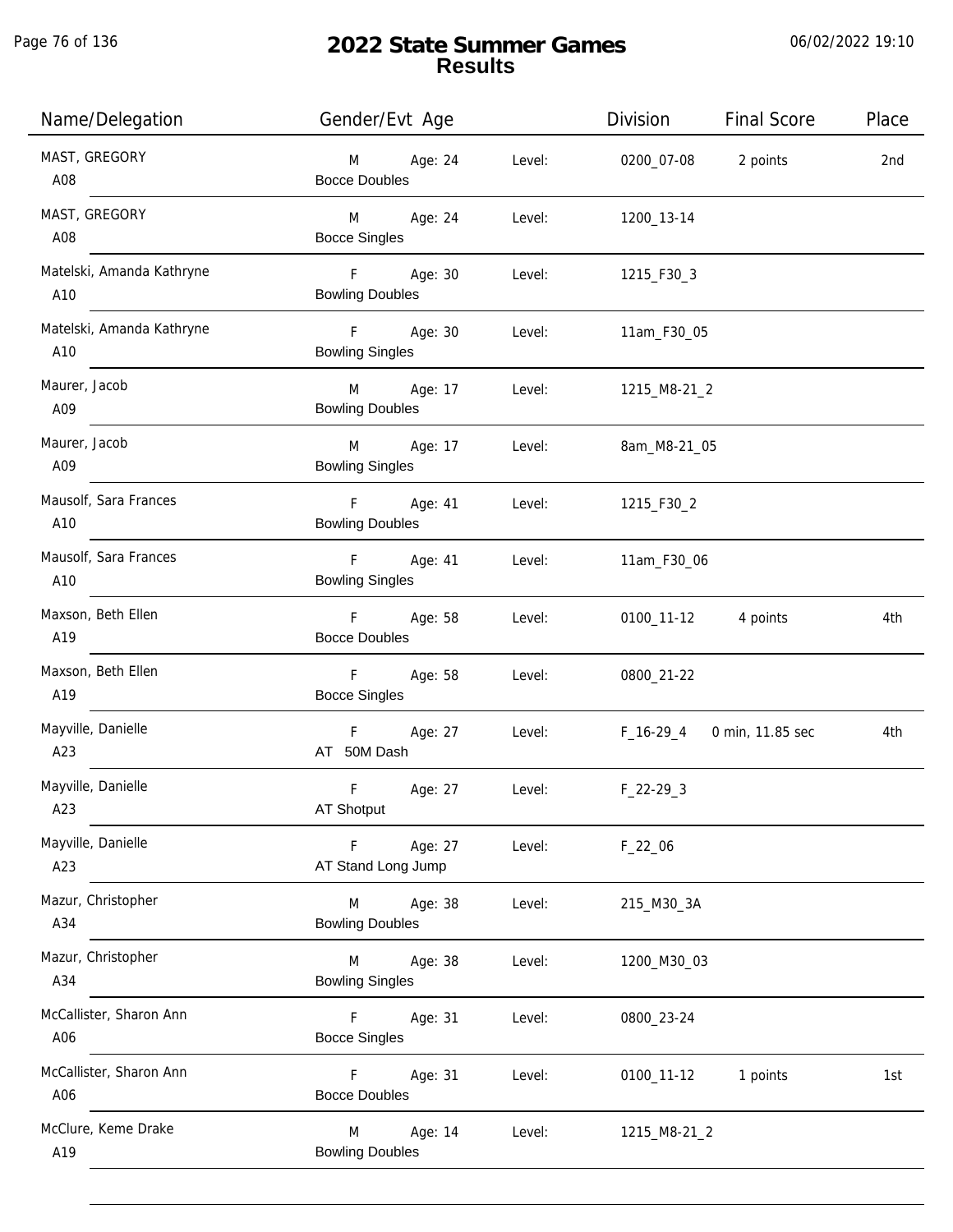| Name/Delegation               | Gender/Evt Age                         |        | Division            | <b>Final Score</b>          | Place      |
|-------------------------------|----------------------------------------|--------|---------------------|-----------------------------|------------|
| McClure, Keme Drake<br>A19    | Age: 14<br>M<br><b>Bowling Singles</b> | Level: | 8am_M8-21_02        |                             |            |
| McClure, Kyara Nikole<br>A19  | F Age: 11<br><b>Bowling Singles</b>    | Level: | 8am_F8-21_01        |                             |            |
| McClure, Kyara Nikole<br>A19  | F Age: 11<br><b>Bowling Doubles</b>    | Level: | 1215_F30_1          |                             |            |
| McClure, Leo Gilbert<br>A19   | M Age: 16<br><b>Bowling Doubles</b>    |        | Level: 1215_M8-21_2 |                             |            |
| McClure, Leo Gilbert<br>A19   | M Age: 16<br><b>Bowling Singles</b>    | Level: | 8am_M8-21_05        |                             |            |
| McConiughey, Kolan<br>A20     | M Age: 48<br><b>Bowling Doubles</b>    | Level: | 315_M30_3B          |                             |            |
| McConiughey, Kolan<br>A20     | M Age: 48<br><b>Bowling Singles</b>    |        | Level: 1200_M30_08  |                             |            |
| McConnel, Tristan Kyle<br>A05 | M Age: 18<br>AT 100M Dash              | Level: |                     | M_16-21_05 0 min, 15.29 sec | 2nd        |
| McConnel, Tristan Kyle<br>A05 | M Age: 18<br>AT Run Long Jump          | Level: | $M_16-21_2$         |                             |            |
| McConnel, Tristan Kyle<br>A05 | M<br>Age: 18<br>AT Shotput             | Level: | $M_16-21-3$         |                             |            |
| McConnell, Erin<br>A27        | $\mathsf F$<br>Age: 37<br>AT Shotput   | Level: | $F_30_4$            |                             |            |
| McConnell, Erin<br>A27        | $\mathsf F$<br>Age: 37<br>AT 400M Dash | Level: | F <sub>1</sub>      | 3 min, 7.50 sec             | 3rd        |
| McConnell, Erin<br>A27        | F Age: 37<br>AT 200M Dash              | Level: | $F_30_1$            | 1 min, 13.65 sec            | 2nd        |
| McCoy, Ryan<br>A34            | Age: 19<br>M<br>AT 100M Dash           | Level: |                     | M_16-21_03 0 min, 15.81 sec | 1st        |
| McCoy, Ryan<br>A34            | M Age: 19<br>AT 200M Dash              | Level: | M_8-21_2            | 0 min, 38.07 sec            | 3rd        |
| McCoy, Ryan<br>A34            | Age: 19<br>M<br>AT 50M Dash            | Level: | M_16-29_6           |                             | <b>DNS</b> |
| McCrary, Amir<br>A26          | Age: 22<br>M<br><b>Bowling Singles</b> | Level: | 9am_M22-29_03       |                             |            |
| McCrary, Amir<br>A26          | Age: 22<br>M<br><b>Bowling Doubles</b> | Level: | 115_M22-29_1        |                             |            |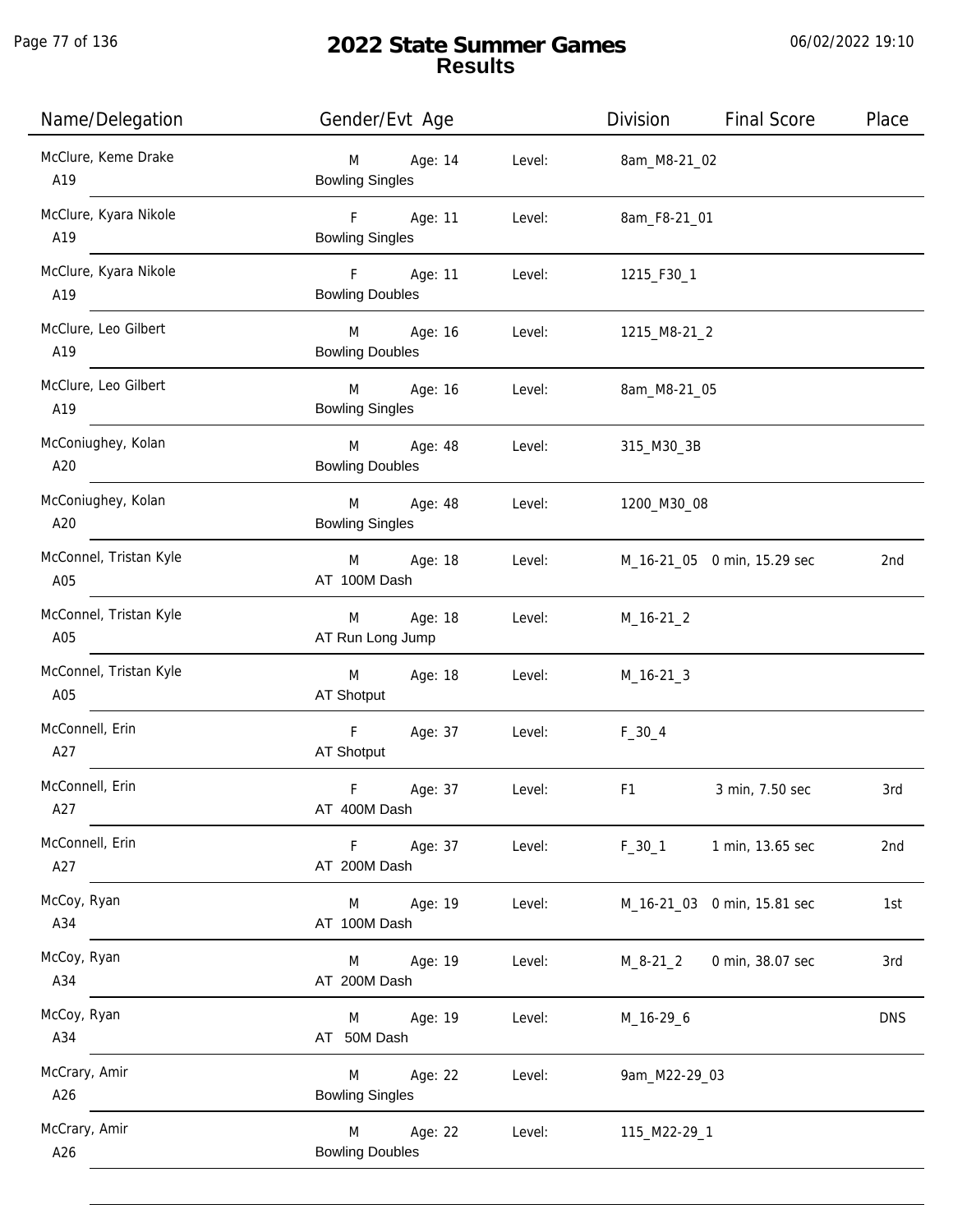j.

# **2022 State Summer Games Results**

| Name/Delegation             | Gender/Evt Age                                 |        | Division     | <b>Final Score</b>          | Place      |
|-----------------------------|------------------------------------------------|--------|--------------|-----------------------------|------------|
| MCCUNE, AMBER Hope<br>A08   | Age: 15<br>F<br><b>Bocce Modified Doubles</b>  | Level: | <b>ALTS</b>  |                             |            |
| MCCUNE, AMBER Hope<br>A08   | F Age: 15<br><b>Bocce Modified Singles</b>     | Level: | 8am_3-4      |                             |            |
| McCune, Jacqueline<br>A06   | $F -$<br>Age: 56<br><b>Bocce Doubles</b>       | Level: | 0100_19-20   | 1 points                    | 1st        |
| McCune, Jacqueline<br>A06   | F<br>Age: 56<br><b>Bocce Singles</b>           | Level: | 0900_23-24   |                             |            |
| McDaniel, Carolyn<br>A23    | F.<br>Age: 48<br><b>Bocce Modified Singles</b> | Level: | 8am_1-2      |                             |            |
| McDaniel, Carolyn<br>A23    | F<br>Age: 48<br><b>Bocce Modified Doubles</b>  | Level: | 1            | 2 points                    | 2nd        |
| McDaniel, Justin<br>A23     | Age: 24<br>M<br><b>Bocce Singles</b>           | Level: | 1100_17-18   |                             |            |
| McDaniel, Justin<br>A23     | Age: 24<br>M<br><b>Bocce Doubles</b>           | Level: | 0200_21-22   | 3 points                    | 3rd        |
| McDaniel, Kristine<br>A23   | F.<br>Age: 51<br><b>Bocce Doubles</b>          | Level: | 0200_19-20   | 2 points                    | 2nd        |
| McDaniel, Kristine<br>A23   | F<br>Age: 51<br><b>Bocce Singles</b>           | Level: | 0900_13-14   |                             |            |
| McElmeel, Nicolas J<br>A15  | M<br>Age: 42<br>AT Shotput                     | Level: | $M_30_2$     |                             |            |
| McElmeel, Nicolas J<br>A15  | M<br>Age: 42<br>AT Stand Long Jump             | Level: | $M_22_03$    |                             |            |
| McElmeel, Nicolas J<br>A15  | M<br>Age: 42<br>AT 100M Dash                   | Level: | M_30_01      |                             | <b>DNS</b> |
| McGee, Krishtion<br>A26     | Age: 10<br>M<br>AT 200M Dash                   | Level: | $M_8 - 21_2$ | 0 min, 51.23 sec            | 4th        |
| McGee, Krishtion<br>A26     | Age: 10<br>M<br>AT 100M Dash                   | Level: |              | M_08-11_01 0 min, 19.70 sec | 3rd        |
| McGee, Krishtion<br>A26     | Age: 10<br>M<br>AT Run Long Jump               | Level: | $M_8 - 15_2$ |                             |            |
| McGinnis, Danny Paul<br>A07 | Age: 61<br>M<br><b>Bocce Singles</b>           | Level: | ALT          |                             |            |
| McGinnis, Danny Paul<br>A07 | M<br>Age: 61<br><b>Bocce Doubles</b>           | Level: | <b>ALTS</b>  |                             |            |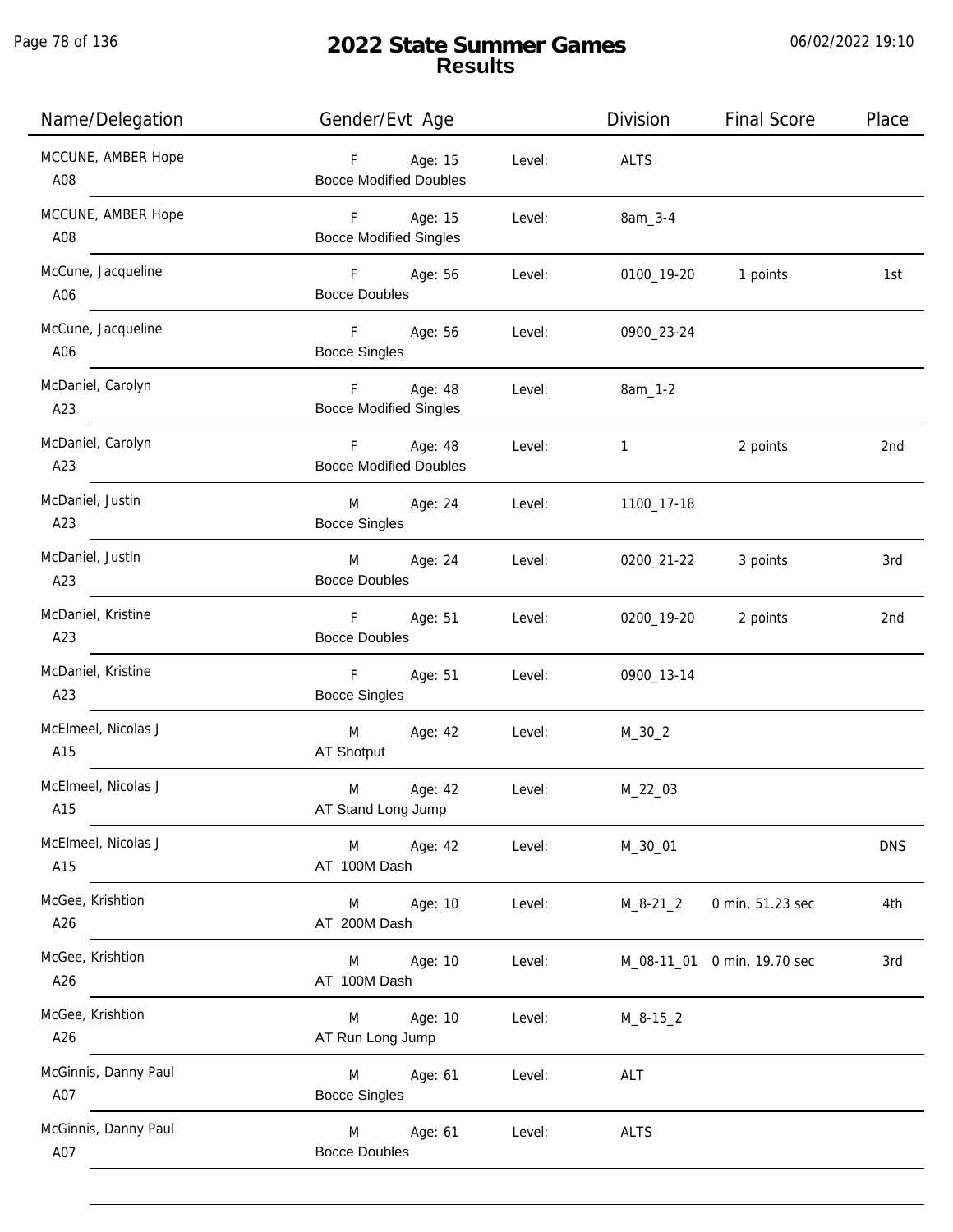| Name/Delegation               | Gender/Evt Age                                        | Division<br><b>Final Score</b><br>Place   |
|-------------------------------|-------------------------------------------------------|-------------------------------------------|
| McIntyre, Tre'von<br>A26      | Age: 19<br>Level:<br>M<br>AT 100M Dash                | M_16-21_05 0 min, 15.92 sec<br>5th        |
| McIntyre, Tre'von<br>A26      | Age: 19<br>Level:<br>M <sub>ar</sub><br>AT Shotput    | $M_16-21-3$                               |
| McIntyre, Tre'von<br>A26      | M Age: 19<br>AT 200M Dash                             | Level:<br>$M_8 - 21 - 3$<br>Part          |
| McLaury, Autumn LeAnn<br>A19  | F Age: 36<br>Level:<br>SW 50Y Freestyle               | $F_30_4$                                  |
| McLaury, Autumn LeAnn<br>A19  | F Age: 36<br>Level:<br>SW 25Y Backstroke              | $F_30_2$                                  |
| McLaury, Autumn LeAnn<br>A19  | Age: 36<br>F<br>Level:<br>SW 100Y Freestyle           | F <sub>3</sub>                            |
| McMillan, Alicia Marie<br>A17 | F<br>Age: 29<br>Level:<br>SW 50Y Freestyle            | $F_22-293$                                |
| McMillan, Alicia Marie<br>A17 | Age: 29<br>F.<br>Level:<br>SW 100Y Freestyle          | F4                                        |
| McMillan, Alicia Marie<br>A17 | Age: 29<br>F.<br>Level:<br>SW 50Y Backstroke          | 1 min, 21.71 sec<br>F <sub>2</sub><br>1st |
| McMurtrie, Kevin Lee<br>A19   | Age: 28<br>M<br>Level:<br><b>Bowling Ramp Doubles</b> | 1215_Ramp_1                               |
| McMurtrie, Kevin Lee<br>A19   | Age: 28<br>M<br>Level:<br><b>Bowling Ramp Singles</b> | 8am_Ramp_M1                               |
| McNally, Brooke Lennon<br>A23 | $\mathsf F$<br>Age: 20<br>Level:<br>SW 25Y Freestyle  | 0 min, 30.18 sec<br>$F_16-211$<br>2nd     |
| McNally, Brooke Lennon<br>A23 | Age: 20<br>Level:<br>F.<br>SW 4X25 Free Relay         | 2 min, 13.35 sec<br>$\mathbf{1}$<br>2nd   |
| McNally, Brooke Lennon<br>A23 | Age: 20<br>F<br>Level:<br>SW 50Y Freestyle            | $F_16-211$                                |
| McNereny, Carla Ann<br>A07    | F.<br>Age: 65<br>Level:<br><b>AT Softball Throw</b>   | F_12-99_07                                |
| McNereny, Carla Ann<br>A07    | Age: 65<br>Level:<br>F.<br>AT 100M Walk               | 0 min, 44.03 sec<br>$F_22_3$<br>1st       |
| McNereny, Carla Ann<br>A07    | Age: 65<br>F<br>Level:<br>AT Stand Long Jump          | $F_22_04$                                 |
| McPherson, Ian<br>A20         | Age: 16<br>Level:<br>M<br>AT 50M Dash                 | M_16-29_5<br>0 min, 9.11 sec<br>1st       |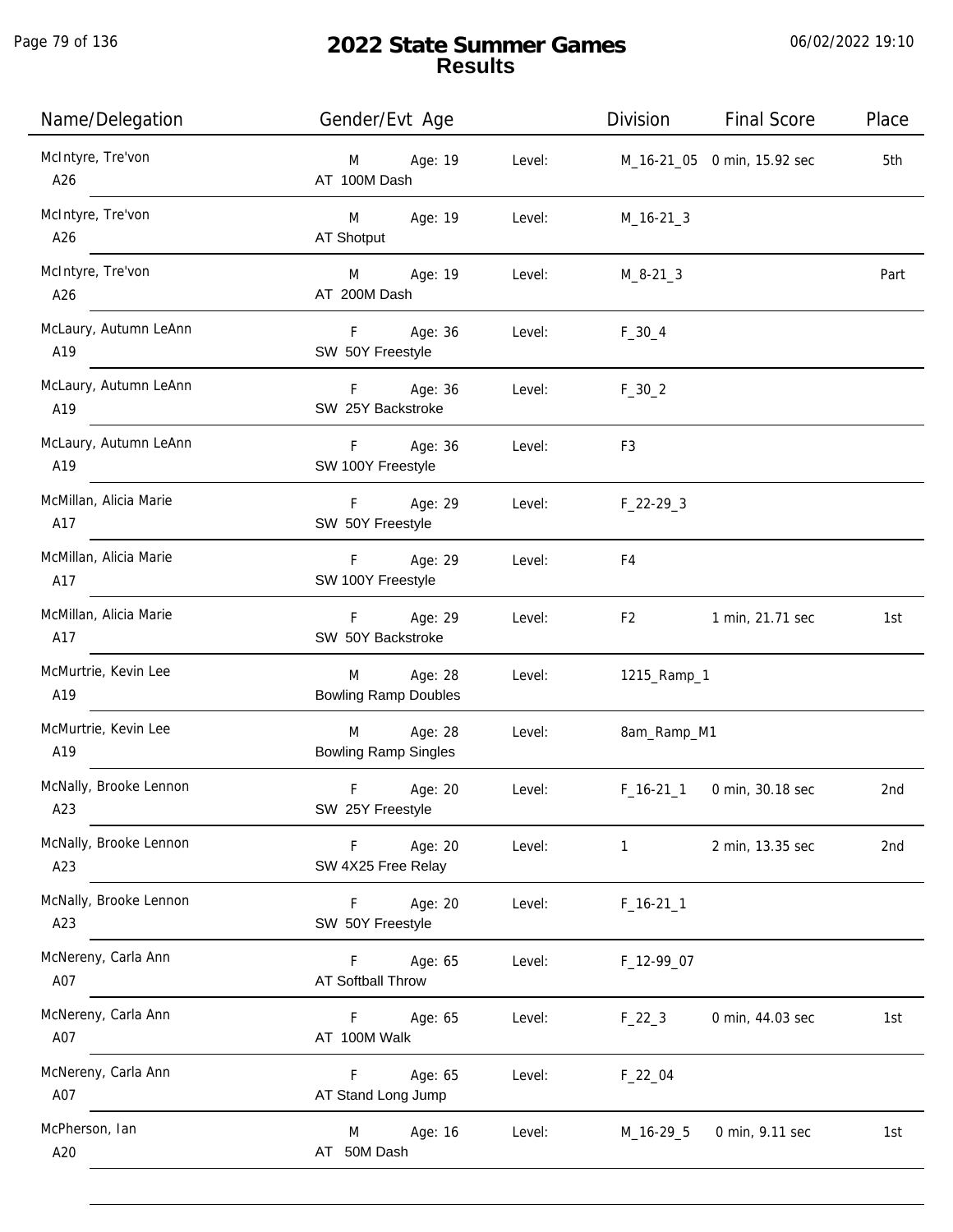j.

| Name/Delegation               | Gender/Evt Age                                       | Division                 | <b>Final Score</b>  | Place |
|-------------------------------|------------------------------------------------------|--------------------------|---------------------|-------|
| McPherson, Ian<br>A20         | M Age: 16<br>AT Stand Long Jump                      | Level: M_12-21_02        |                     |       |
| McPherson, Ian<br>A20         | M Age: 16<br>Level:<br><b>AT Softball Throw</b>      | M_16_05                  |                     |       |
| McPherson, Lisa<br>A06        | F Age: 54<br>Level:<br><b>Bocce Singles</b>          | 0900_05-06               |                     |       |
| McPherson, Lisa<br>A06        | F Age: 54<br><b>Bocce Doubles</b>                    | Level:                   | 0100_19-20 1 points | 1st   |
| McQuade, Lisa Jennifer<br>A23 | F Age: 41<br><b>Bocce Singles</b>                    | Level:<br>0900_21-22     |                     |       |
| McQuade, Lisa Jennifer<br>A23 | F Age: 41<br><b>Bocce Doubles</b>                    | Level:                   | 0300_07-08 1 points | 1st   |
| McQueen, Tonya<br>A13         | F Age: 45<br>SW 50Y Freestyle                        | Level:<br>$F_{-}30_{-}2$ |                     |       |
| McQueen, Tonya<br>A13         | F Age: 45<br>Level:<br>SW 100Y Freestyle             | F4                       |                     |       |
| McQueen, Tonya<br>A13         | F Age: 45<br>Level:<br>SW 25Y Freestyle              | $F_30_2$                 | 0 min, 34.78 sec    | 2nd   |
| Mcspadin, Corinne<br>A05      | F Age: 44<br>Level:<br><b>Bowling Doubles</b>        | 1215_F30_1               |                     |       |
| Mcspadin, Corinne<br>A05      | F Age: 44<br>Level:<br><b>Bowling Singles</b>        | 11am_F30_03              |                     |       |
| Meade, Natalie<br>A14         | F<br>Age: 22<br>Level:<br><b>Bocce Doubles</b>       |                          | 0100_07-08 4 points | 4th   |
| Meade, Natalie<br>A14         | F Age: 22<br>Level:<br><b>Bocce Singles</b>          | 1000_09-10               |                     |       |
| Medlin, Valerie Ann<br>A01    | F <sub>12</sub><br>Age: 35<br>Level:<br>AT 100M Dash | $F_30_01$                | 0 min, 29.10 sec    | 1st   |
| Medlin, Valerie Ann<br>A01    | $F =$<br>Age: 35<br>Level:<br>AT 50M Dash            | $F_30_2$                 | 0 min, 13.04 sec    | 2nd   |
| Medlin, Valerie Ann<br>A01    | F.<br>Age: 35<br>Level:<br>AT Softball Throw         | F_12-99_07               |                     |       |
| Megge, Nicholas<br>A14        | Age: 25<br>M<br>Level:<br>Horseshoe Doubles          | M3                       | 3 points            | 3rd   |
| Megge, Nicholas<br>A14        | M Age: 25<br>Level:<br>Horseshoe Singles             | M_8-29_2                 | 5 points            | 2nd   |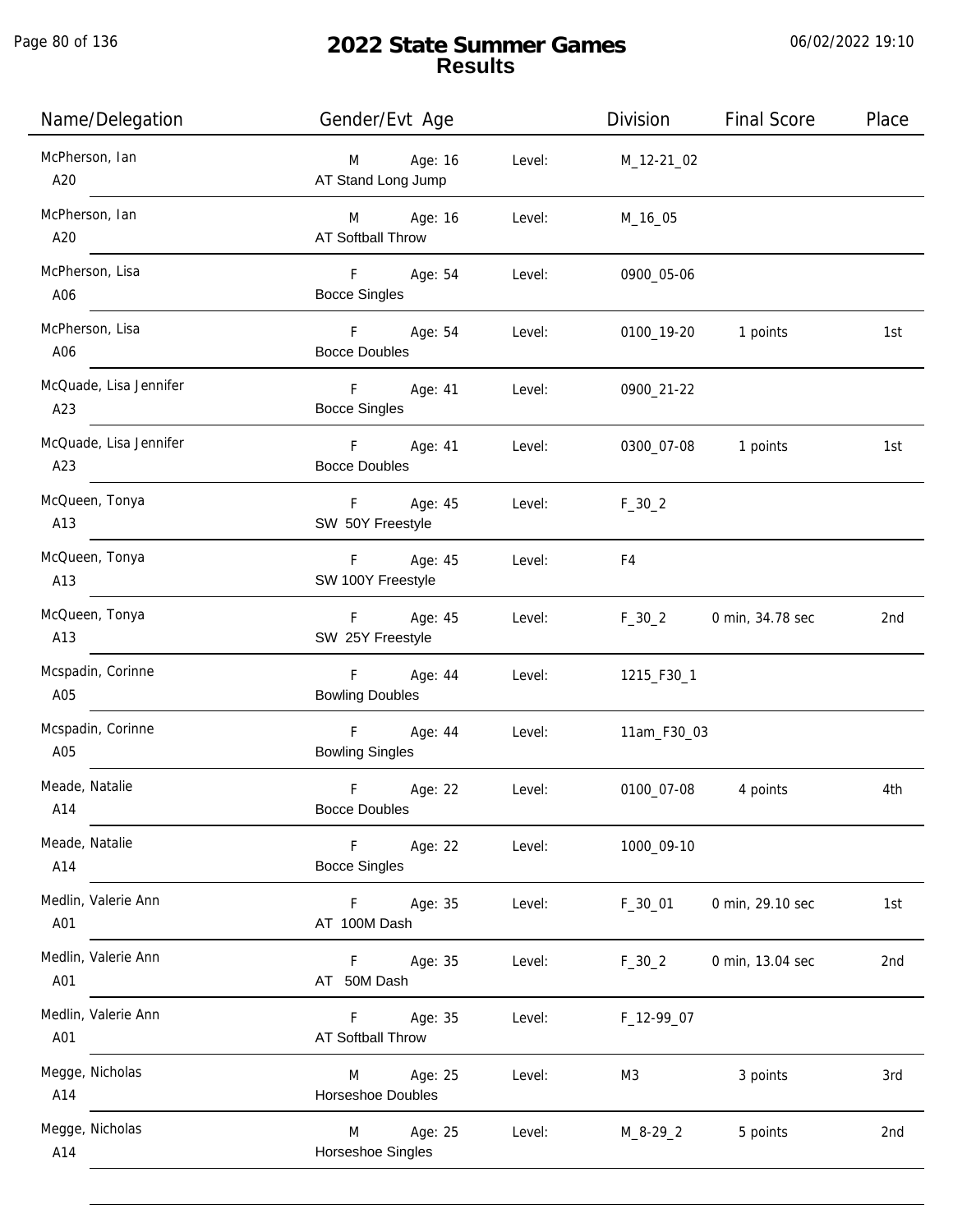Page 81 of 136

j.

# **2022 State Summer Games Results**

| Name/Delegation                  | Gender/Evt Age                                     |        | Division       | <b>Final Score</b> | Place |
|----------------------------------|----------------------------------------------------|--------|----------------|--------------------|-------|
| Meharg, Jordan G<br>A23          | Age: 36<br>M<br><b>Bocce Doubles</b>               | Level: | 0200_27-28     | 2 points           | 2nd   |
| Meharg, Jordan G<br>A23          | Age: 36<br>M <sub>ar</sub><br><b>Bocce Singles</b> | Level: | 1100_25-26     |                    |       |
| Meier, Kurt Gregory<br>A10       | M Age: 26<br>AT Stand Long Jump                    | Level: | $M_22_11$      |                    |       |
| Meier, Kurt Gregory<br>A10       | M Age: 26<br>AT Softball Throw                     | Level: | M_16_03        |                    |       |
| Meier, Kurt Gregory<br>A10       | M<br>Age: 26<br>AT 50M Dash                        | Level: | M_16-29_4      | 0 min, 9.94 sec    | 3rd   |
| Meininger, Kari L<br>A23         | F<br>Age: 34<br><b>Bocce Doubles</b>               | Level: | 0300_07-08     | 2 points           | 2nd   |
| Meininger, Kari L<br>A23         | F<br>Age: 34<br><b>Bocce Singles</b>               | Level: | 1000_07-08     |                    |       |
| Melkus, Sara Ann<br>A17          | F.<br>Age: 38<br>AT 200M Walk                      | Level: | F <sub>2</sub> | 1 min, 55.71 sec   | 3rd   |
| Melkus, Sara Ann<br>A17          | Age: 38<br>F<br>AT Softball Throw                  | Level: | F_12-99_04     |                    |       |
| Melkus, Sara Ann<br>A17          | F Age: 38<br>AT 100M Walk                          | Level: | $F_22_2$       | 0 min, 54.31 sec   | 2nd   |
| Menominee, Charles Albert<br>A35 | Age: 39<br>M<br>AT 400M Walk                       | Level: | M_30_1         | 3 min, 56.19 sec   | 1st   |
| Menominee, Charles Albert<br>A35 | M<br>Age: 39<br>AT 800M Walk                       | Level: | M1             | 7 min, 4.16 sec    | 1st   |
| Menominee, Charles Albert<br>A35 | M<br>Age: 39<br>AT 200M Walk                       | Level: | M3             | 1 min, 42.85 sec   | 1st   |
| Menze, Ella M<br>A20             | Age: 20<br>F.<br><b>Bocce Doubles</b>              | Level: | 0100_11-12     | 3 points           | 3rd   |
| Menze, Ella M<br>A20             | F.<br>Age: 20<br><b>Bocce Singles</b>              | Level: | 0800_07-08     |                    |       |
| Mercado, Fatima<br>A26           | Age: 19<br>F.<br><b>Bocce Singles</b>              | Level: | 0800_05-06     |                    |       |
| Merchant, Catherine Anne<br>A06  | F.<br>Age: 67<br><b>Bocce Doubles</b>              | Level: | 0100_17-18     | 1 points           | 1st   |
| Merchant, Catherine Anne<br>A06  | F.<br>Age: 67<br><b>Bocce Singles</b>              | Level: | 0800_25-26     |                    |       |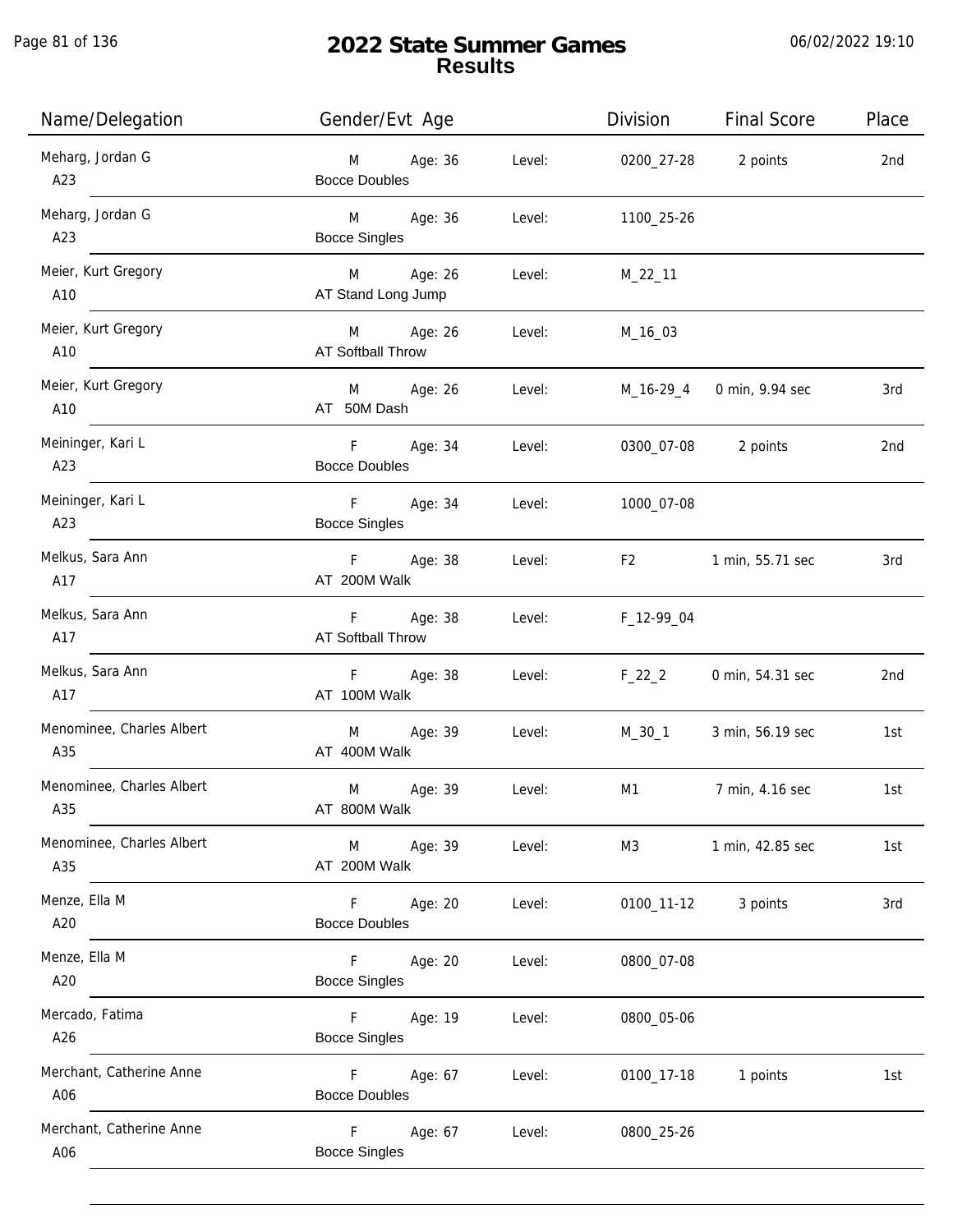j.

# **2022 State Summer Games Results**

| Name/Delegation                 | Gender/Evt Age                                |        | Division                  | <b>Final Score</b> | Place           |
|---------------------------------|-----------------------------------------------|--------|---------------------------|--------------------|-----------------|
| Messing, Jeremiah Joseph<br>A10 | Age: 36<br>M<br>AT Stand Long Jump            | Level: | M_22_04                   |                    |                 |
| Messing, Jeremiah Joseph<br>A10 | M Age: 36<br>AT Softball Throw                | Level: | M_16_10                   |                    |                 |
| Messing, Jeremiah Joseph<br>A10 | M Age: 36<br>AT 50M Dash                      | Level: | $M_30_1$                  |                    | <b>DNS</b>      |
| MEYERS, MICHAEL Scott<br>A08    | M<br>Age: 50<br><b>Bocce Modified Singles</b> | Level: | 9am_3-4                   |                    |                 |
| MEYERS, MICHAEL Scott<br>A08    | M<br>Age: 50<br><b>Bocce Modified Doubles</b> | Level: | $\overline{2}$            | 1 points           | 1st             |
| Michaels, Craig<br>A27          | Age: 32<br>M<br>AT 800M Run                   | Level: | M1                        |                    | <b>DNS</b>      |
| Michaels, Craig<br>A27          | Age: 32<br>M<br>AT 1500M Run                  | Level: | M1                        | <b>DNF</b>         | <b>DNF</b>      |
| Michalik, Amanda<br>A23         | Age: 21<br>$F =$<br>SW 50Y Freestyle          | Level: | $F_16-211$                |                    |                 |
| Michalik, Amanda<br>A23         | Age: 21<br>$F =$<br>SW 4X25 Free Relay        | Level: | $1 \quad \text{or} \quad$ | 2 min, 13.35 sec   | 2 <sub>nd</sub> |
| Michalik, Amanda<br>A23         | $F -$<br>Age: 21<br>SW 25Y Freestyle          | Level: | $F_16-21_1$               | 0 min, 29.55 sec   | 1st             |
| Micsak, Megan<br>A30            | F<br>Age: 22<br><b>Bocce Singles</b>          | Level: | 0900_09-10                |                    |                 |
| Micsak, Megan<br>A30            | F<br>Age: 22<br><b>Bocce Doubles</b>          | Level: | 0100_19-20                | 4 points           | 4th             |
| Middleton, Addison<br>A13       | F.<br>Age: 15<br><b>Bocce Doubles</b>         | Level: | 0200_11-12                | 4 points           | 4th             |
| Middleton, Addison<br>A13       | Age: 15<br>F.<br><b>Bocce Singles</b>         | Level: | 0800_11-12                |                    |                 |
| Mieczewski, Ian Joseph<br>A07   | Age: 48<br>M<br><b>Bocce Modified Singles</b> | Level: | 9am_1-2                   |                    |                 |
| Mieczewski, Ian Joseph<br>A07   | Age: 48<br>M<br><b>Bocce Modified Doubles</b> | Level: | 2                         | 2 points           | 2nd             |
| Mierop, Jason L<br>A10          | Age: 23<br>M<br><b>Bowling Singles</b>        | Level: | 9am_M22-29_05             |                    |                 |
| Mierop, Jason L<br>A10          | M<br>Age: 23<br><b>Bowling Doubles</b>        | Level: | 115_M22-29_1              |                    |                 |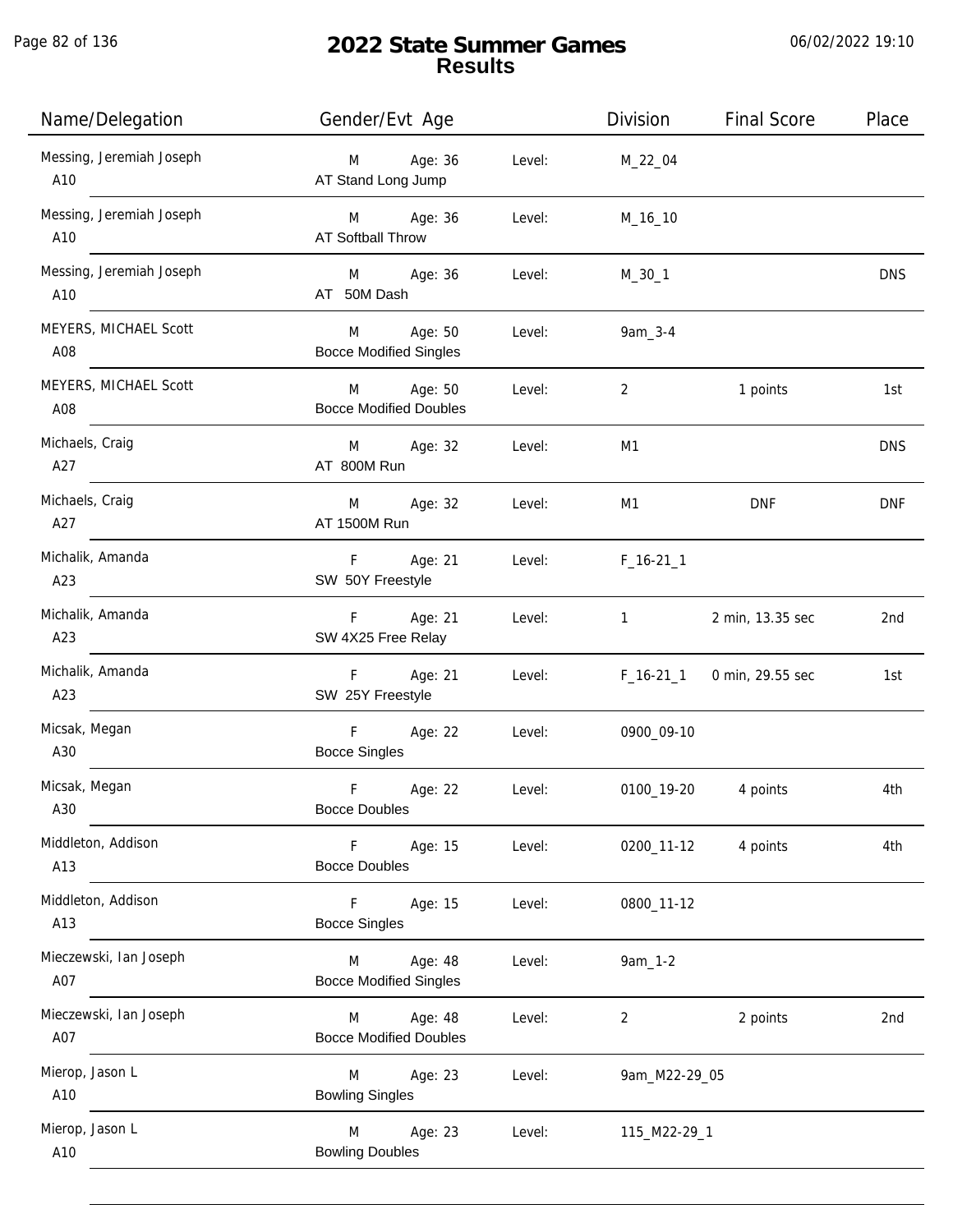Page 83 of 136

# **2022 State Summer Games Results**

| Name/Delegation              | Gender/Evt Age                                   | <b>Final Score</b><br>Place<br>Division   |
|------------------------------|--------------------------------------------------|-------------------------------------------|
| Miller, Cheryl Joan<br>A06   | F<br>Age: 73<br>Level:<br><b>Bocce Singles</b>   | 0900_21-22                                |
| Miller, Cheryl Joan<br>A06   | F<br>Age: 73<br>Level:<br><b>Bocce Doubles</b>   | 0100_17-18 1 points<br>1st                |
| Miller, Chris Roy<br>A09     | M Age: 45<br>Level:<br>AT 50M Dash               | 0 min, 15.66 sec<br>8th<br>M_30_3         |
| Miller, Chris Roy<br>A09     | M<br>Age: 45<br>Level:<br>AT 100M Dash           | M_30_02<br>0 min, 38.68 sec<br>4th        |
| Miller, Chris Roy<br>A09     | M<br>Age: 45<br>Level:<br>AT Shotput             | $M_30_1$                                  |
| Miller, Devon<br>A04         | M<br>Age: 17<br>Level:<br>AT Mini Javelin        | $M_16_7$                                  |
| Miller, Devon<br>A04         | M<br>Age: 17<br>Level:<br>AT 100M Dash           | M_16-21_04 0 min, 16.85 sec<br>2nd        |
| Miller, Devon<br>A04         | M<br>Age: 17<br>Level:<br>AT Shotput             | $M_16-21-3$                               |
| Miller, Gary Alan<br>A04     | M<br>Age: 16<br>Level:<br>AT Softball Throw      | M_16_13                                   |
| Miller, Gary Alan<br>A04     | Age: 16<br>M<br>Level:<br>AT Mini Javelin        | $M_16_4$                                  |
| Miller, Gary Alan<br>A04     | Age: 16<br>M<br>Level:<br>AT Stand Long Jump     | M_12-21_05                                |
| Miller, Joe<br>A09           | M<br>Age: 61<br>Level:<br>AT 200M Walk           | M <sub>2</sub><br>2 min, 22.84 sec<br>2nd |
| Miller, Joe<br>A09           | M<br>Age: 61<br>Level:<br>AT 100M Walk           | $M_22_2$<br>1 min, 14.91 sec<br>2nd       |
| Miller, Joe<br>A09           | M<br>Age: 61<br>Level:<br>AT Shotput             | $M_30_1$                                  |
| Miller, Steward James<br>A04 | Age: 29<br>M<br>Level:<br><b>Bowling Doubles</b> | 215_M30_2A                                |
| Miller, Steward James<br>A04 | M<br>Age: 29<br>Level:<br><b>Bowling Singles</b> | 9am_M22-29_04                             |
| MILLS, TYHEED<br>A08         | Age: 24<br>Level:<br>M<br><b>Bowling Singles</b> | 9am_M22-29_02                             |
| MILLS, TYHEED<br>A08         | Age: 24<br>M<br>Level:<br><b>Bowling Doubles</b> | 115_M22-29_1                              |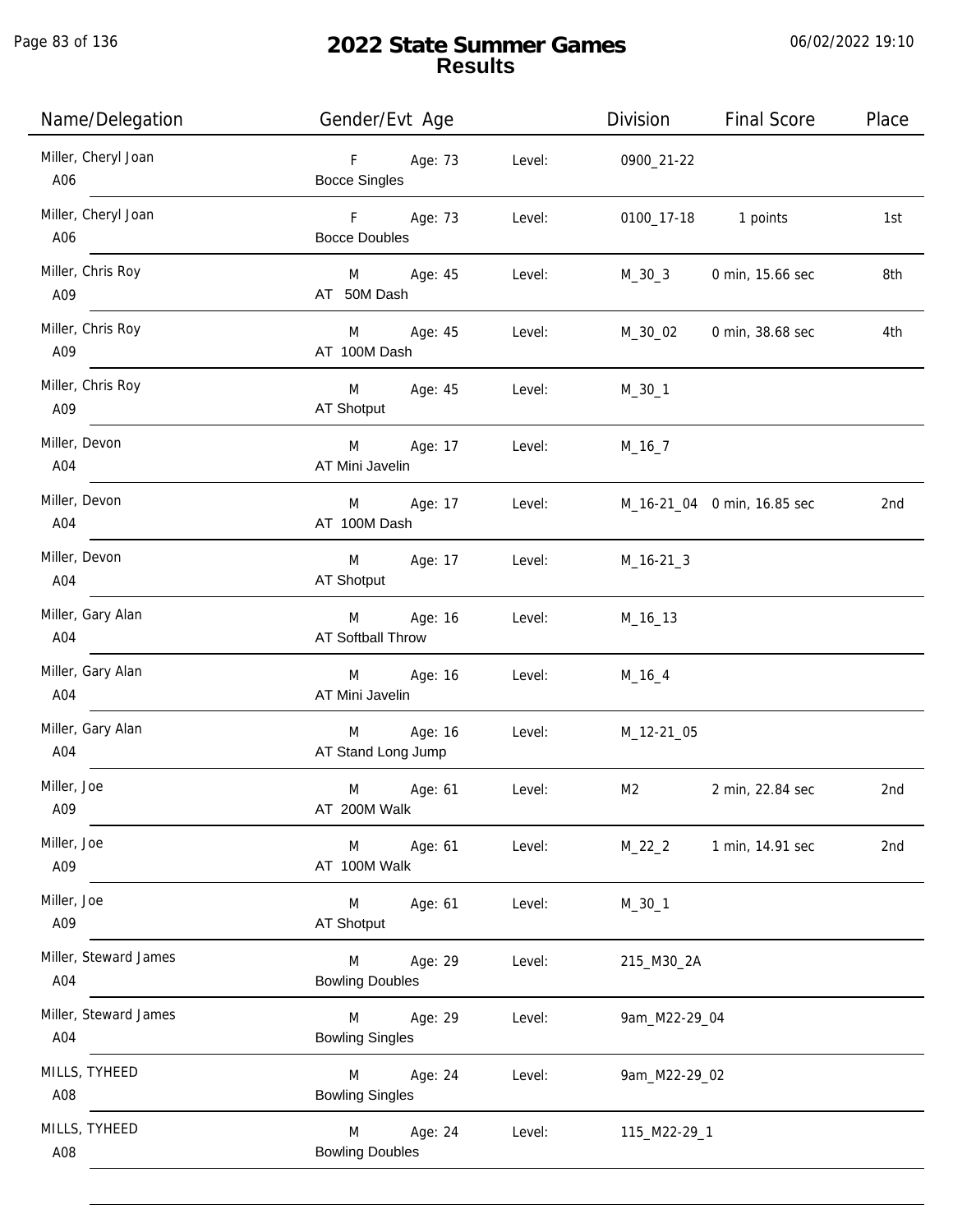Page 84 of 136

j.

# **2022 State Summer Games Results**

| Name/Delegation           | Gender/Evt Age                                 |        | Division       | <b>Final Score</b>         | Place      |
|---------------------------|------------------------------------------------|--------|----------------|----------------------------|------------|
| Miloch, Mari Amara<br>A10 | F Age: 12<br><b>AT Softball Throw</b>          | Level: | F_12-99_01     |                            |            |
| Miloch, Mari Amara<br>A10 | $F =$<br>Age: 12<br>DV 25M Unassisted Walk     | Level: | F1             | 0 min, 30.65 sec           | 2nd        |
| Miloch, Mari Amara<br>A10 | F<br>Age: 12<br>DV 50M Unassisted Walk         | Level: | F <sub>1</sub> | 0 min, 40.44 sec           | 3rd        |
| Mkrtumian, Xander<br>A23  | M Age: 16<br>AT Mini Javelin                   | Level: | $M_16_2$       |                            |            |
| Mkrtumian, Xander<br>A23  | M Age: 16<br><b>AT Softball Throw</b>          | Level: | M_16_04        |                            |            |
| Mkrtumian, Xander<br>A23  | Age: 16<br>M<br>AT Stand Long Jump             | Level: | M_12-21_04     |                            |            |
| Moe, Kevin<br>A30         | Age: 29<br>M<br><b>AT Softball Throw</b>       | Level: | M_16_09        |                            |            |
| Moe, Kevin<br>A30         | Age: 29<br>M<br>AT Stand Long Jump             | Level: | $M_22_11$      |                            |            |
| Moe, Kevin<br>A30         | Age: 29<br>M<br>AT 50M Dash                    | Level: |                | M_16-29_6 0 min, 10.37 sec | 7th        |
| Mohrlock, Roy<br>A23      | Age: 51<br>M<br><b>Bocce Singles</b>           | Level: | 1100_11-12     |                            |            |
| Mohrlock, Roy<br>A23      | $M \sim 1$<br>Age: 51<br><b>Bocce Doubles</b>  | Level: | 0200_19-20     | 1 points                   | 1st        |
| mokma, ashley Joan<br>A12 | F<br>Age: 27<br>SW 100Y Freestyle              | Level: | F <sub>2</sub> |                            |            |
| mokma, ashley Joan<br>A12 | F<br>Age: 27<br>SW 50Y Freestyle               | Level: | $F_22-295$     |                            |            |
| Montie, Joslyn Rae<br>A04 | Age: 14<br>F.<br>AT Softball Throw             | Level: | F_12-99_01     |                            |            |
| Montie, Joslyn Rae<br>A04 | Age: 14<br>F.<br>DV 25M Assisted Walk          | Level: | F <sub>1</sub> |                            | <b>DNS</b> |
| Moore, Alison<br>A11      | F.<br>Age: 48<br><b>Bocce Doubles</b>          | Level: | 0200_17-18     | 3 points                   | 3rd        |
| Moore, Alison<br>A11      | $\mathsf F$<br>Age: 48<br><b>Bocce Singles</b> | Level: | 0800_27-28     |                            |            |
| Moore, Demond<br>A26      | M<br>Age: 23<br>AT Shotput                     | Level: | M_22-29_8      |                            |            |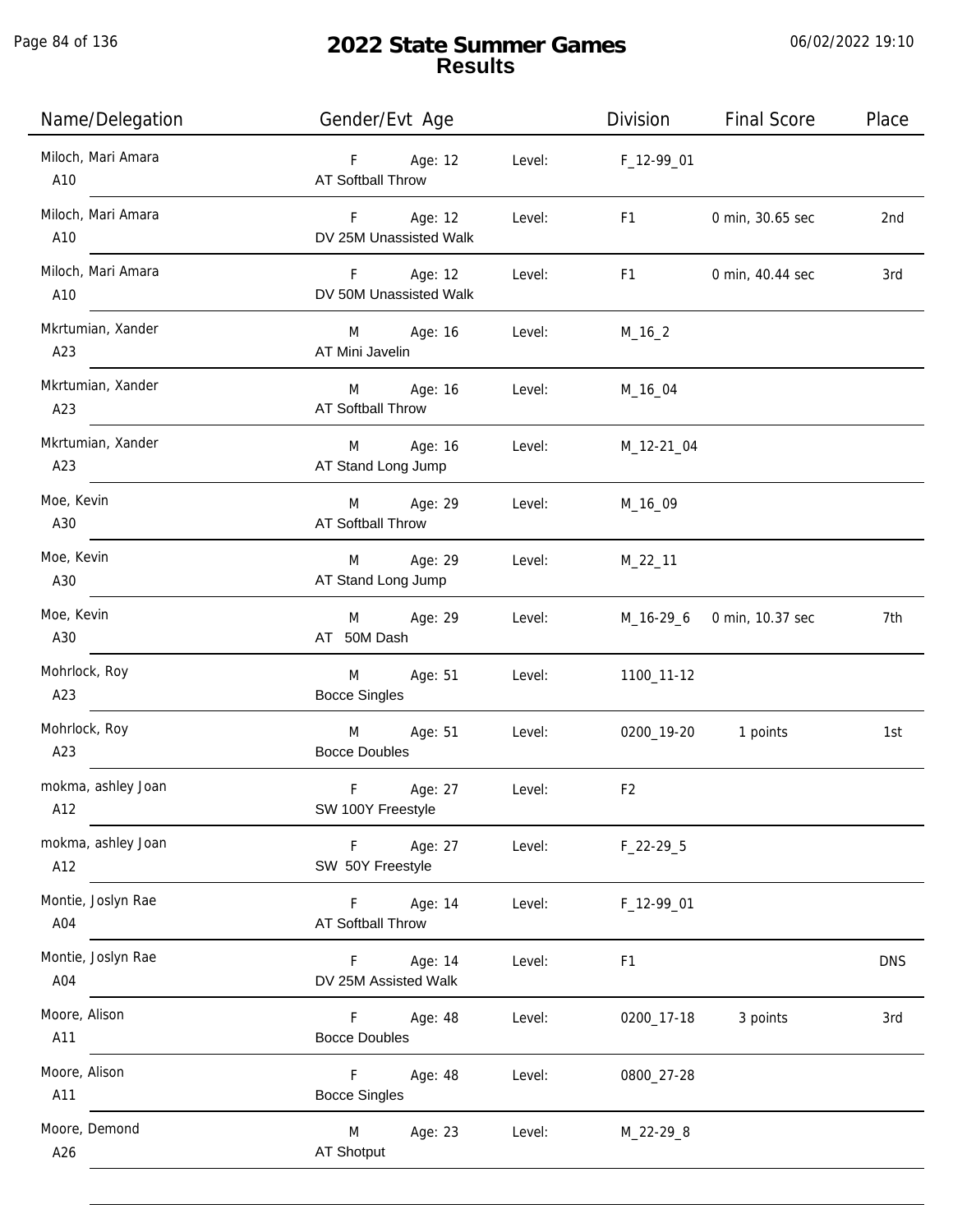Page 85 of 136

j.

| Name/Delegation            | Gender/Evt Age                                                  | Division<br><b>Final Score</b>  | Place      |
|----------------------------|-----------------------------------------------------------------|---------------------------------|------------|
| Moore, Demond<br>A26       | M Age: 23<br>Level:<br>AT 200M Dash                             | 0 min, 31.63 sec<br>M_22-29_3   | 1st        |
| Moore, Demond<br>A26       | M Age: 23<br>Level:<br>AT 100M Dash                             | M_22-29_09 0 min, 14.94 sec     | 4th        |
| Moore, Renia<br>A26        | F Age: 15<br>Level:<br>AT 100M Dash                             | F_12-15_02 0 min, 31.76 sec     | 3rd        |
| Moore, Renia<br>A26        | F Age: 15<br>Level:<br>AT 50M Dash                              | $F_8-15-1$                      | <b>DNS</b> |
| Moreno, Derek Ethan<br>A10 | M Age: 22<br>Level:<br>AT Softball Throw                        | M_16_07                         |            |
| Moreno, Derek Ethan<br>A10 | M Age: 22<br>Level:<br>AT Stand Long Jump                       | M_22_08                         |            |
| Moreno, Derek Ethan<br>A10 | M Age: 22<br>Level:<br>AT 100M Dash                             | M_22-29_03 0 min, 21.46 sec     | 3rd        |
| MORGAN, DARIANNA<br>A08    | F<br>Age: 20<br>Level:<br><b>Bowling Singles</b>                | 8am_F8-21_01                    |            |
| MORGAN, DARIANNA<br>A08    | F Age: 20<br>Level:<br><b>Bowling Doubles</b>                   | 115_F22-29_1                    |            |
| Morin, Jeremy John<br>A27  | M <sub>art</sub><br>Age: 28<br>Level:<br><b>Bowling Singles</b> | 9am_M22-29_06                   |            |
| Morris, Kyle A<br>A13      | M Age: 25<br>Level:<br>SW 25Y Backstroke                        | M_22-29_1                       |            |
| Morris, Kyle A<br>A13      | Age: 25<br>M<br>Level:<br>SW 50Y Freestyle                      | M_22-29_4                       |            |
| Morris, Kyle A<br>A13      | Age: 25<br>M<br>Level:<br>SW 25Y Freestyle                      | $M_22-29-3$<br>0 min, 18.95 sec | 4th        |
| Morrison, Craig L<br>A07   | Age: 26<br>M<br>Level:<br>Horseshoe Singles                     | 1 points<br>$M_8 - 29 - 1$      | 2nd        |
| Morrison, Craig L<br>A07   | M<br>Age: 26<br>Level:<br>Horseshoe Doubles                     | 20 points<br>M3                 | 1st        |
| Morrow, Brook Leah<br>A07  | F.<br>Age: 34<br>Level:<br>Horseshoe Doubles                    | F <sub>1</sub><br>8 points      | 3rd        |
| Morrow, Brook Leah<br>A07  | F.<br>Age: 34<br>Level:<br>Horseshoe Singles                    | $F_30_1$<br>7 points            | 2nd        |
| Morrow, Paul James<br>A04  | M<br>Age: 36<br>Level:<br>AT Shotput                            | $M_30_4$                        |            |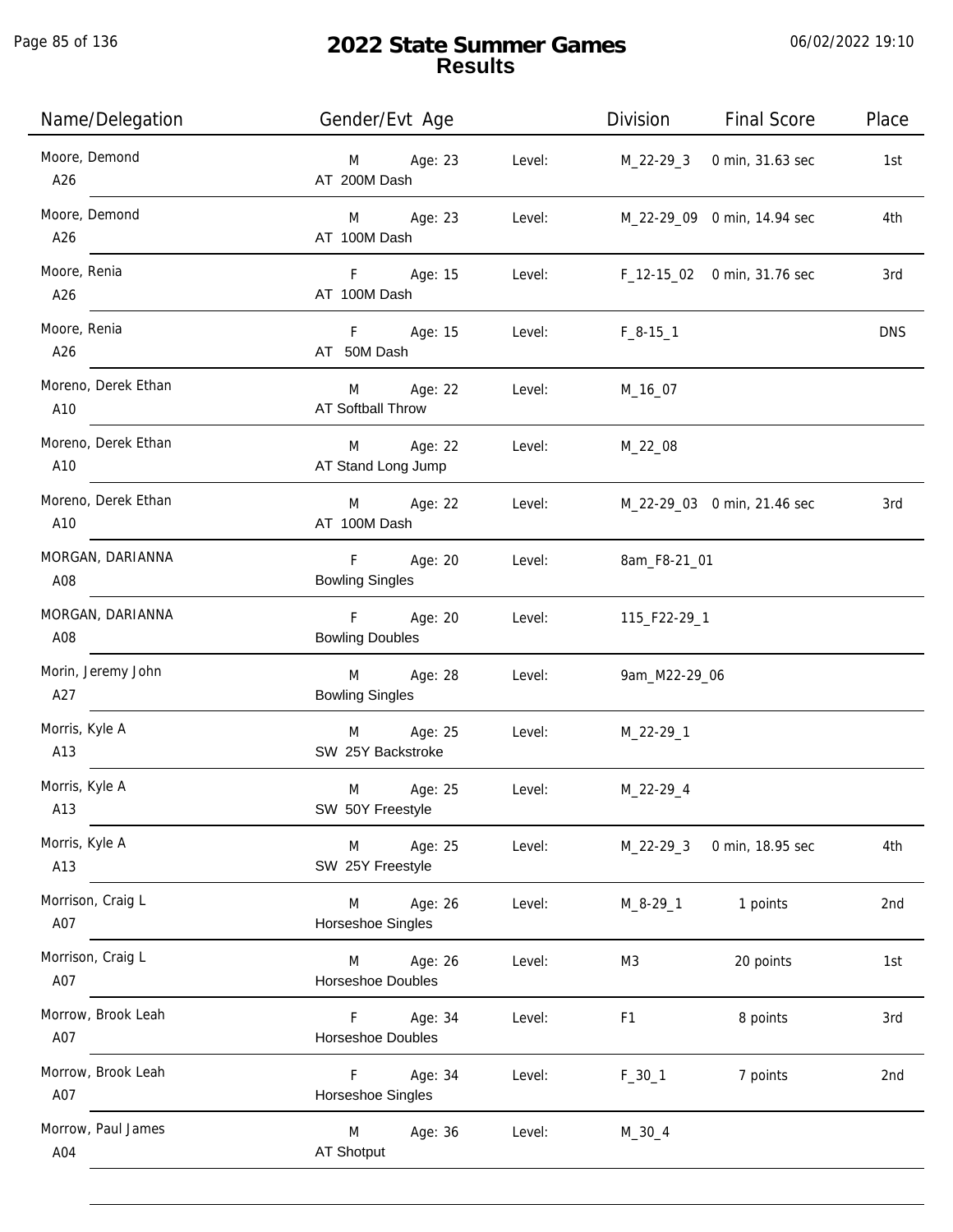Page 86 of 136

j.

| Name/Delegation           | Gender/Evt Age                         |        | Division    | <b>Final Score</b> | Place           |
|---------------------------|----------------------------------------|--------|-------------|--------------------|-----------------|
| Morrow, Paul James<br>A04 | Age: 36<br>M<br>AT 100M Walk           | Level: | $M_22_3$    | 0 min, 50.28 sec   | 2nd             |
| Morrow, Paul James<br>A04 | M Age: 36<br>AT 200M Walk              | Level: | M3          | 1 min, 42.91 sec   | 2 <sub>nd</sub> |
| Morrow-Bey, Kyle<br>A15   | M Age: 14<br>AT Stand Long Jump        | Level: | M_12-21_01  |                    |                 |
| Morrow-Bey, Kyle<br>A15   | M Age: 14<br>AT Softball Throw         | Level: | M_12-15_01  |                    |                 |
| Morrow-Bey, Kyle<br>A15   | M Age: 14<br>AT 100M Dash              | Level: | M_12-15_01  |                    | <b>DNS</b>      |
| Mosby, Drake A.<br>A11    | M<br>Age: 23<br><b>Bocce Singles</b>   | Level: | 1000_27-28  |                    |                 |
| Mosby, Drake A.<br>A11    | M<br>Age: 23<br><b>Bocce Doubles</b>   | Level: | 0100_27-28  | 1 points           | 1st             |
| Moses, Jaykayla R<br>A15  | F Age: 24<br>AT 50M Dash               | Level: | $F_16-29_4$ | 0 min, 13.06 sec   | 6th             |
| Moses, Jaykayla R<br>A15  | $F -$<br>Age: 24<br>AT Stand Long Jump | Level: | $F_22_05$   |                    |                 |
| Moses, Jaykayla R<br>A15  | F Age: 24<br>AT Softball Throw         | Level: | F_12-99_08  |                    |                 |
| Mosley, Matthew<br>A15    | M Age: 33<br>AT Softball Throw         | Level: | M_16_08     |                    |                 |
| Mosley, Matthew<br>A15    | M<br>Age: 33<br>AT 100M Walk           | Level: | $M_22_2$    | 1 min, 18.13 sec   | 4th             |
| Mosley, Matthew<br>A15    | Age: 33<br>M<br>AT Stand Long Jump     | Level: | M_22_05     |                    |                 |
| Muehlfelt, Shelby<br>A30  | Age: 33<br>F.<br>AT Stand Long Jump    | Level: | $F_22_05$   |                    |                 |
| Muehlfelt, Shelby<br>A30  | Age: 33<br>F.<br>AT 50M Dash           | Level: | $F_30_4$    | 0 min, 12.53 sec   | 5th             |
| Muehlfelt, Shelby<br>A30  | Age: 33<br>F.<br>AT Softball Throw     | Level: | F_12-99_06  |                    |                 |
| Mueller, Riley<br>A13     | Age: 13<br>F.<br><b>Bocce Doubles</b>  | Level: | 0100_09-10  | 4 points           | 4th             |
| Mueller, Riley<br>A13     | Age: 13<br>F.<br><b>Bocce Singles</b>  | Level: | 0800_15-16  |                    |                 |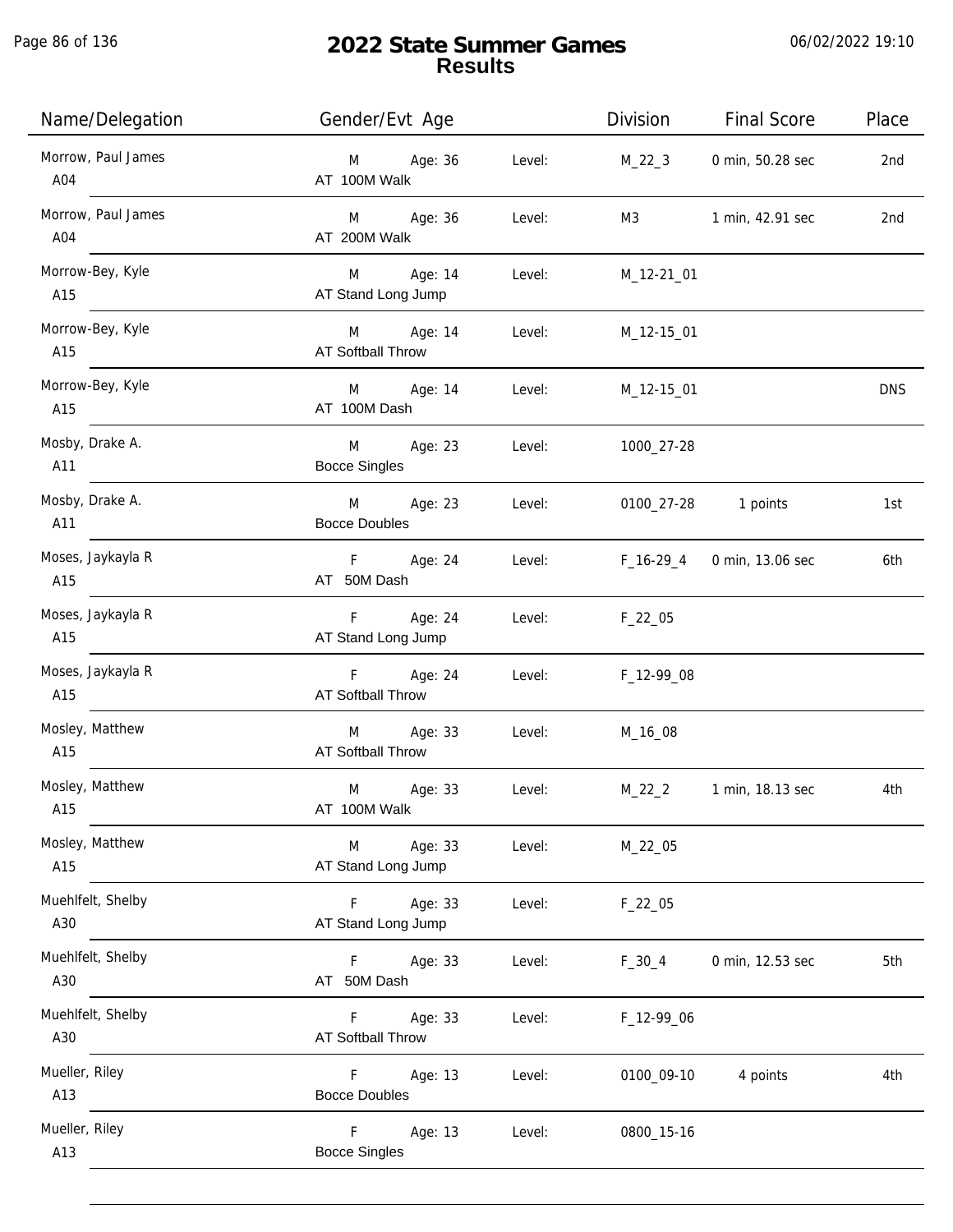Page 87 of 136

| Name/Delegation                      | Gender/Evt Age                           |        | Division                           | <b>Final Score</b>         | Place      |
|--------------------------------------|------------------------------------------|--------|------------------------------------|----------------------------|------------|
| Mugridge, Hunter<br>$\overline{A13}$ | M Age: 14<br><b>Horseshoe Doubles</b>    | Level: | M4                                 | 2 points                   | 4th        |
| Mugridge, Hunter<br>$\overline{A13}$ | M Age: 14<br>Horseshoe Singles           | Level: |                                    | M_8-29_3 7 points          | 1st        |
| Murdy, Michael R<br>A34              | M Age: 34<br><b>Bowling Singles</b>      | Level: | 1200_M30_07                        |                            |            |
| Murdy, Michael R<br>A34              | M Age: 34<br><b>Bowling Doubles</b>      | Level: | 315_M30_2B                         |                            |            |
| Murphy, Harold<br>A26                | M Age: 23<br>AT 100M Dash                |        | Level: M_22-29_07 0 min, 14.56 sec |                            | 2nd        |
| Murphy, Harold<br>A26                | M Age: 23 Level:<br>AT 200M Dash         |        |                                    | M_22-29_4 0 min, 34.60 sec | 6th        |
| Murphy, Harold<br>A26                | M Age: 23 Level: M_22-29_7<br>AT Shotput |        |                                    |                            |            |
| Murray, Leslie<br>A23                | F Age: 42 Level:<br><b>Bocce Doubles</b> |        | 0100_23-24                         |                            |            |
| Murray, Leslie<br>A23                | F Age: 42<br><b>Bocce Singles</b>        | Level: | 0900_25-26                         |                            |            |
| Muzer, Rylie<br>A13                  | F Age: 14<br><b>Bocce Singles</b>        | Level: | 0800_09-10                         |                            |            |
| Muzer, Rylie<br>A13                  | F Age: 14<br><b>Bocce Doubles</b>        | Level: |                                    | 0200_11-12 2 points        | 2nd        |
| Myers, Nicholas Joseph<br>A20        | M<br>Age: 30<br>AT Stand Long Jump       | Level: | M_22_04                            |                            |            |
| Myers, Nicholas Joseph<br>A20        | M<br>Age: 30<br>AT 50M Dash              | Level: | $M_30_2$                           |                            | <b>DNS</b> |
| Myers, Nicholas Joseph<br>A20        | Age: 30<br>M<br><b>AT Softball Throw</b> | Level: | M_16_08                            |                            |            |
| Nael, Andrew<br>A23                  | Age: 22<br>M<br>SW 50Y Freestyle         | Level: | M_22-29_1                          |                            |            |
| Nael, Andrew<br>A23                  | Age: 22<br>M<br>SW 25Y Freestyle         | Level: | M_22-29_2                          | 0 min, 20.63 sec           | 2nd        |
| Naessens, Heather<br>A30             | F.<br>Age: 43<br><b>Bocce Singles</b>    | Level: | 0900_27-28                         |                            |            |
| Naessens, Heather<br>A30             | F.<br>Age: 43<br><b>Bocce Doubles</b>    | Level: | 0100_21-22                         | 1 points                   | 1st        |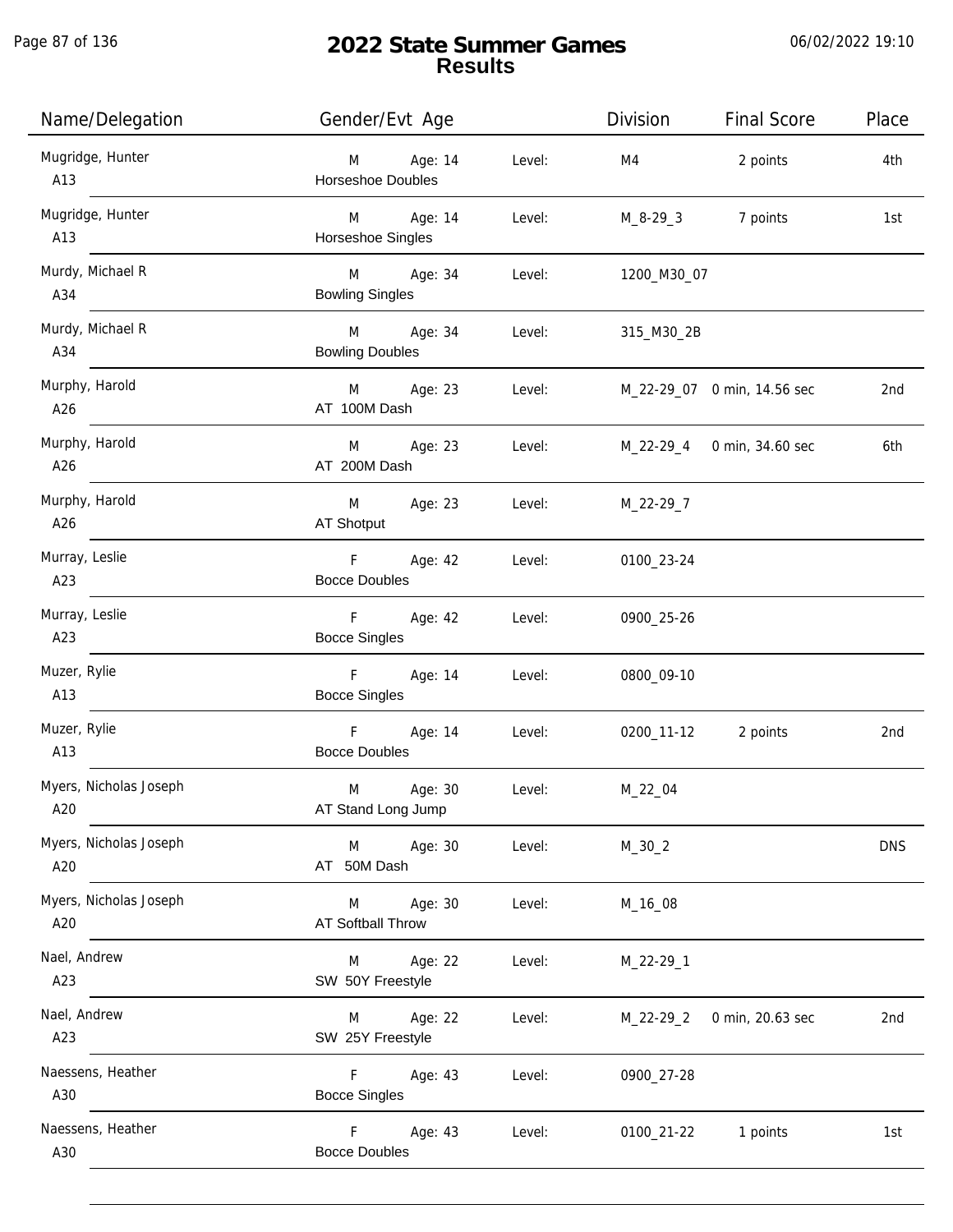Page 88 of 136

j.

# **2022 State Summer Games Results**

| Name/Delegation                  | Gender/Evt Age                                       |        | Division               | <b>Final Score</b>          | Place |
|----------------------------------|------------------------------------------------------|--------|------------------------|-----------------------------|-------|
| NAPIER, JESSICA MARIE<br>A20     | F<br>Age: 34<br><b>Bowling Singles</b>               | Level: | 11am_F30_03            |                             |       |
| NAPIER, JESSICA MARIE<br>A20     | F Age: 34<br><b>Bowling Ramp Doubles</b>             | Level: | 1215_Ramp_1            |                             |       |
| Naylor, Dominique<br>A13         | M Age: 14<br>Horseshoe Doubles                       | Level: | M2                     | 4 points                    | 3rd   |
| Naylor, Dominique<br>A13         | M Age: 14<br>Horseshoe Singles                       | Level: | M_8-29_1M              |                             | 3rd   |
| Nelson, Callie Jo<br>A10         | F Age: 11<br><b>AT Softball Throw</b>                | Level: | $F_8-11$ <sup>01</sup> |                             |       |
| Nelson, Callie Jo<br>A10         | F Age: 11<br>AT Stand Long Jump                      | Level: | $F_8 - 11$ 01          |                             |       |
| Nelson, Callie Jo<br>A10         | F Age: 11<br>AT 50M Dash                             | Level: | $F_8-15_2$             | 0 min, 12.62 sec            | 3rd   |
| Nelson, Jacob<br>A20             | Age: 17<br>M <sub>ar</sub><br><b>Bowling Doubles</b> | Level: | 1215_M8-21_1           |                             |       |
| Nelson, Jacob<br>A20             | Age: 17<br>M <sub>ar</sub><br><b>Bowling Singles</b> | Level: | 8am_M8-21_04           |                             |       |
| Nettleton, Michelle<br>A23       | F <sub>11</sub><br>Age: 49<br><b>Bocce Singles</b>   | Level: | 1000_05-06             |                             |       |
| Nettleton, Michelle<br>A23       | F Age: 49<br><b>Bocce Doubles</b>                    | Level: |                        | 0100_23-24 1 points         | 1st   |
| Newland, Justin Scott<br>A06     | M<br>Age: 19<br><b>Bocce Doubles</b>                 | Level: | 0100_27-28             | 3 points                    | 3rd   |
| Newland, Justin Scott<br>A06     | M<br>Age: 19<br><b>Bocce Singles</b>                 | Level: | 1000_13-14             |                             |       |
| Newman, Melissa Jean<br>A33      | F.<br>Age: 45<br><b>Bocce Doubles</b>                | Level: | 0100_17-18             | 4 points                    | 4th   |
| Newman, Melissa Jean<br>A33      | Age: 45<br>F.<br><b>Bocce Singles</b>                | Level: | 0900_21-22             |                             |       |
| Nickel, Christopher James<br>A17 | Age: 27<br>M<br>AT Mini Javelin                      | Level: | $M_16_1$               |                             |       |
| Nickel, Christopher James<br>A17 | Age: 27<br>M<br>AT 50M Dash                          | Level: | $M_16-29_1$            | 0 min, 14.51 sec            | 3rd   |
| Nickel, Christopher James<br>A17 | Age: 27<br>M<br>AT 100M Dash                         | Level: |                        | M_22-29_02 0 min, 29.26 sec | 3rd   |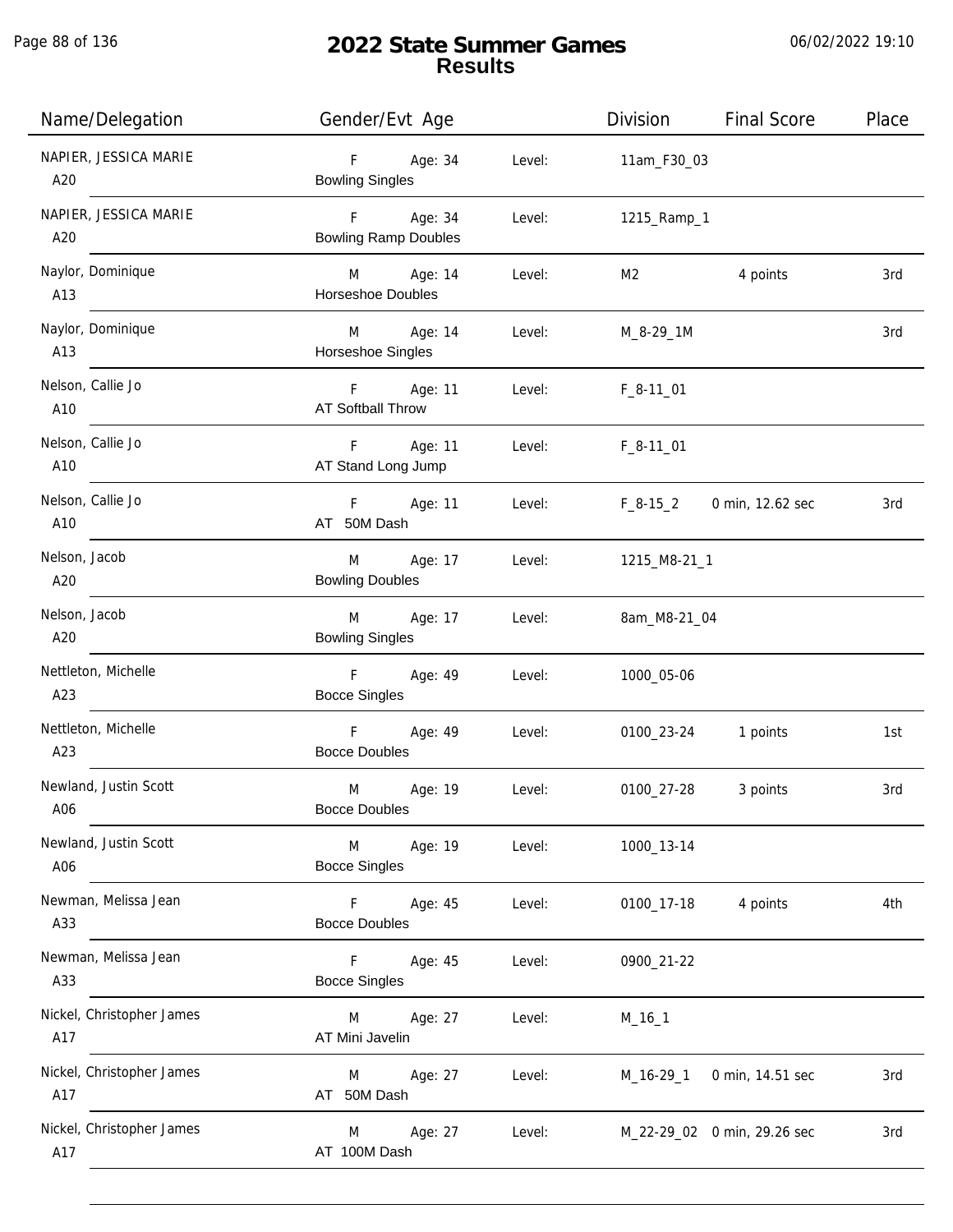Page 89 of 136

j.

| Name/Delegation           | Gender/Evt Age                                    |        | Division       | <b>Final Score</b>          | Place |
|---------------------------|---------------------------------------------------|--------|----------------|-----------------------------|-------|
| Nickless, Logan M<br>A09  | M Age: 18<br>AT 400M Dash                         | Level: | M3             | 1 min, 30.93 sec            | 4th   |
| Nickless, Logan M<br>A09  | M Age: 18<br>AT 800M Run                          | Level: | M1             | 3 min, 44.72 sec            | 1st   |
| Nickless, Logan M<br>A09  | M Age: 18<br>AT 200M Dash                         | Level: | M_8-21_3       | 0 min, 34.39 sec            | 2nd   |
| Nida, Laura A<br>A34      | F Age: 34<br>SW 25Y Freestyle                     | Level: | $F_30_3$       | 0 min, 21.13 sec            | 1st   |
| Nida, Laura A<br>A34      | F Age: 34<br>SW 50Y Breaststroke                  | Level: | F1             |                             |       |
| Niemasz, Tim<br>A10       | M Age: 27<br>AT 100M Walk                         | Level: |                | M_22_1 1 min, 26.13 sec     | 2nd   |
| Niemasz, Tim<br>A10       | M Age: 27<br>AT Softball Throw                    | Level: | M_16_06        |                             |       |
| Niemasz, Tim<br>A10       | M Age: 27<br>AT 200M Walk                         | Level: | M1             | 2 min, 35.50 sec            | 2nd   |
| Noel, Jesse<br>A14        | Age: 25<br>M<br><b>Horseshoe Modified Doubles</b> | Level: | M1             | 5 points                    | 3rd   |
| Noel, Jesse<br>A14        | M Age: 25<br>Horseshoe Modified Singles           | Level: | M1             | 4 points                    | 4th   |
| Nolan, Jaimee M<br>A26    | F Age: 23<br><b>Bowling Singles</b>               | Level: | 10am_F22-29_01 |                             |       |
| Nolan, Jaimee M<br>A26    | F<br>Age: 23<br><b>Bowling Doubles</b>            | Level: | 115_F22-29_2   |                             |       |
| Noonan, Brandon<br>A09    | M<br>Age: 25<br>AT 100M Dash                      | Level: |                | M_22-29_02 0 min, 19.02 sec | 1st   |
| Noonan, Brandon<br>A09    | M<br>Age: 25<br>AT 50M Dash                       | Level: | M_16-29_5      | 0 min, 10.04 sec            | 3rd   |
| Noonan, Brandon<br>A09    | Age: 25<br>M<br>AT 200M Dash                      | Level: | M_22-29_1      | 0 min, 48.78 sec            | 3rd   |
| Northam, Steve Lee<br>A17 | Age: 35<br>M<br>AT 400M Dash                      | Level: | M4             | 1 min, 44.43 sec            | 4th   |
| Northam, Steve Lee<br>A17 | Age: 35<br>M<br>AT 100M Dash                      | Level: | M_30_07        | 0 min, 16.78 sec            | 6th   |
| Northam, Steve Lee<br>A17 | M<br>Age: 35<br>AT Shotput                        | Level: | $M_30_3$       |                             |       |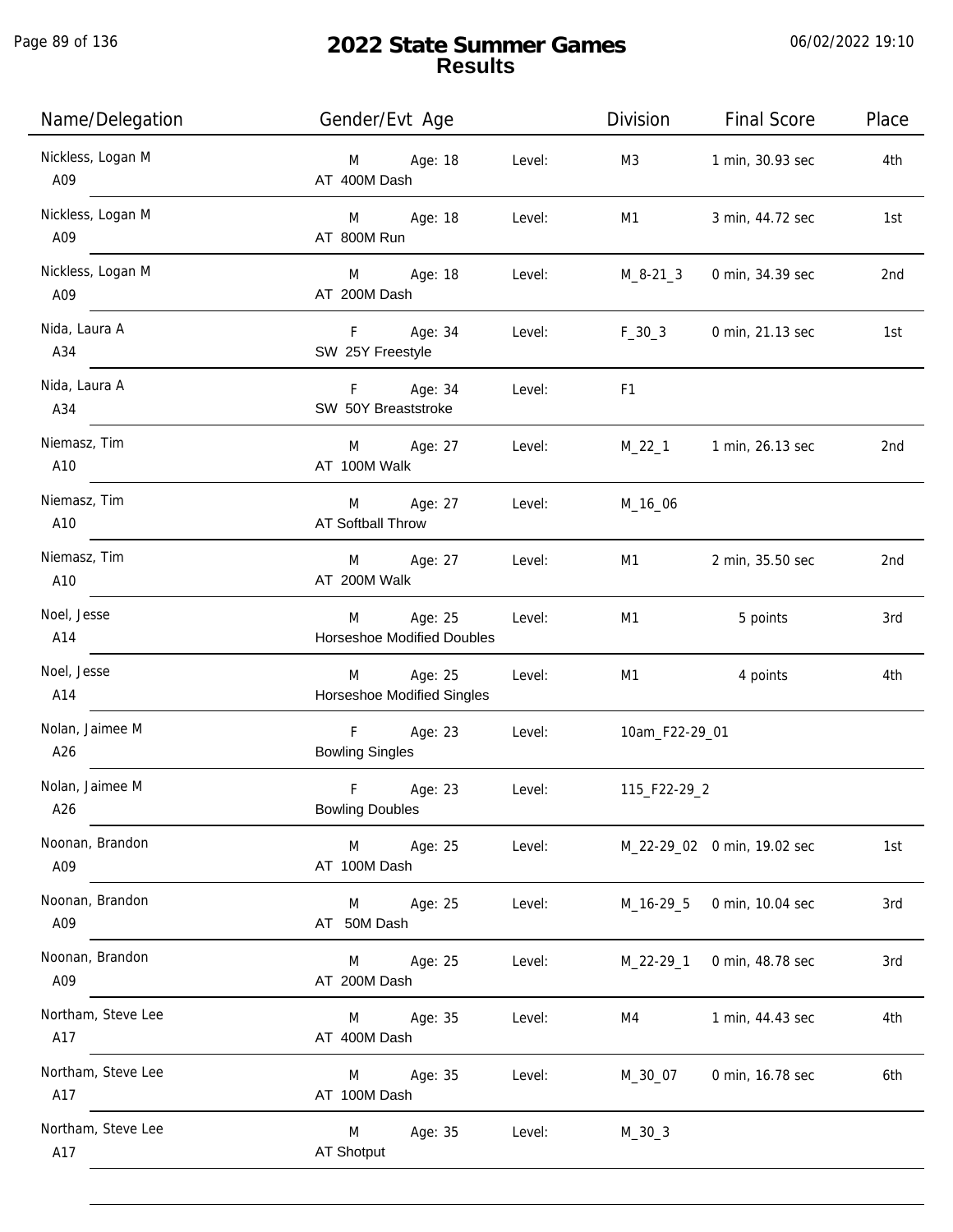Page 90 of 136

| Name/Delegation                 | Gender/Evt Age                           |        | Division    | <b>Final Score</b>       | Place |
|---------------------------------|------------------------------------------|--------|-------------|--------------------------|-------|
| Noto, Blake<br>A10              | Age: 13<br>M<br><b>Horseshoe Doubles</b> | Level: | M4          | 6 points                 | 3rd   |
| Noto, Blake<br>A10              | M<br>Age: 13<br>Horseshoe Singles        | Level: | M_8-29_3    | 1 points                 | 4th   |
| Nuliyalu, Sanksheptha<br>A15    | M Age: 19<br><b>AT Softball Throw</b>    | Level: | M_16_08     |                          |       |
| Nuliyalu, Sanksheptha<br>A15    | M Age: 19<br>AT 400M Dash                | Level: | M1          | 1 min, 57.06 sec         | 3rd   |
| Nuliyalu, Sanksheptha<br>A15    | M Age: 19<br>AT 200M Dash                | Level: |             | M_8-21_1 1 min, 5.67 sec | 5th   |
| O'Boyle, Taylor Rachelle<br>A07 | F Age: 25<br>AT Softball Throw           | Level: | F_12-99_04  |                          |       |
| O'Boyle, Taylor Rachelle<br>A07 | F Age: 25<br>AT 50M Dash                 | Level: | F_16-29_2   | 0 min, 15.31 sec         | 3rd   |
| O'Boyle, Taylor Rachelle<br>A07 | F<br>Age: 25<br>AT Stand Long Jump       | Level: | $F_22_06$   |                          |       |
| Oakes, Madison<br>A14           | F Age: 19<br>Horseshoe Singles           | Level: | $F_8-29_1$  | 5 points                 | 2nd   |
| Oakes, Madison<br>A14           | F Age: 19<br>Horseshoe Doubles           | Level: | $M2-m2$     | 4 points                 | 1st   |
| Oney, Mark Steven<br>A17        | Age: 36<br>M<br><b>Bowling Doubles</b>   | Level: | 215_M30_2A  |                          |       |
| Oney, Mark Steven<br>A17        | M<br>Age: 36<br><b>Bowling Singles</b>   | Level: | 1200_M30_04 |                          |       |
| Ordiway, Carl D<br>A07          | Age: 61<br>M<br>AT Stand Long Jump       | Level: | M_22_03     |                          |       |
| Ordiway, Carl D<br>A07          | Age: 61<br>M<br><b>AT Softball Throw</b> | Level: | M_16_08     |                          |       |
| Ordiway, Carl D<br>A07          | Age: 61<br>M<br>DV 50M Unassisted Walk   | Level: | M1          | 0 min, 25.97 sec         | 1st   |
| Ordiway, Clark Kevin<br>A07     | Age: 57<br>M<br>AT Stand Long Jump       | Level: | M_22_06     |                          |       |
| Ordiway, Clark Kevin<br>A07     | M<br>Age: 57<br>AT Shotput               | Level: | $M_30_1$    |                          |       |
| Ordiway, Clark Kevin<br>A07     | Age: 57<br>M<br>AT 100M Dash             | Level: | M_30_05     | 0 min, 19.49 sec         | 3rd   |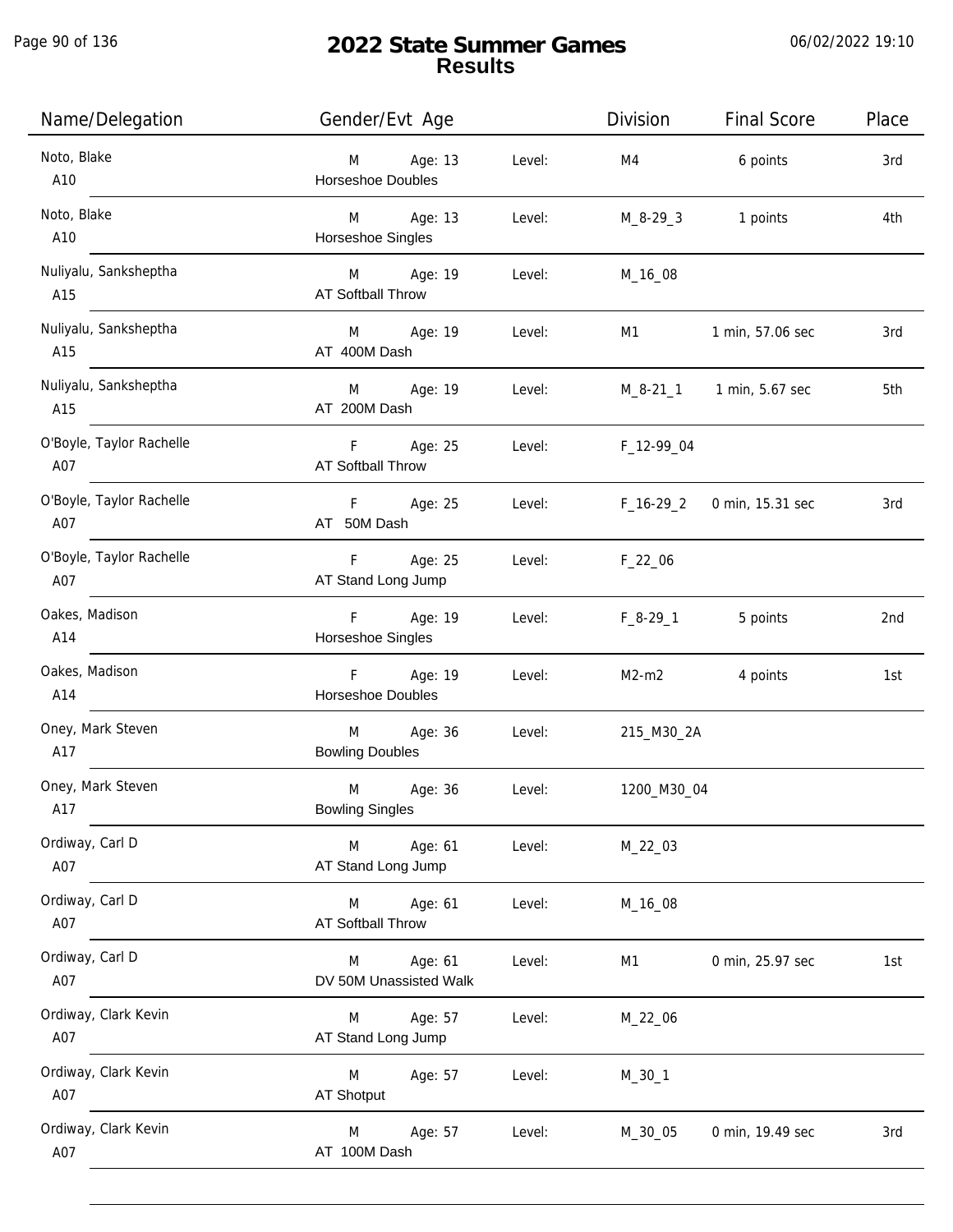# **2022 State Summer Games Results**

| Name/Delegation              | Gender/Evt Age                                           | Division       | <b>Final Score</b> | Place |
|------------------------------|----------------------------------------------------------|----------------|--------------------|-------|
| Ordiway, Elmer<br>A07        | Age: 60<br>M<br>Level:<br>AT Shotput                     | $M_30_2$       |                    |       |
| Ordiway, Elmer<br>A07        | Age: 60<br>M<br>Level:<br>AT 50M Dash                    | $M_30_4$       | 0 min, 11.04 sec   | 5th   |
| Ordiway, Elmer<br>A07        | Age: 60<br>M<br>Level:<br>AT Mini Javelin                | $M_16_2$       |                    |       |
| Ordiway, Marlin David<br>A07 | M<br>Age: 55<br>Level:<br>AT 50M Dash                    | $M_30_3$       | 0 min, 10.31 sec   | 1st   |
| Ordiway, Marlin David<br>A07 | M<br>Age: 55<br>Level:<br>AT Shotput                     | $M_30_3$       |                    |       |
| Ordiway, Marlin David<br>A07 | Age: 55<br>M<br>Level:<br>AT Stand Long Jump             | M_22_09        |                    |       |
| Ottinger, Tom G<br>A17       | Age: 47<br>M<br>Level:<br>AT 100M Dash                   | M_30_07        | 0 min, 14.59 sec   | 4th   |
| Ottinger, Tom G<br>A17       | M<br>Age: 47<br>Level:<br>AT Run Long Jump               | $M_22_6$       |                    |       |
| Ottinger, Tom G<br>A17       | Age: 47<br>M<br>Level:<br>AT Shotput                     | $M_30_6$       |                    |       |
| overweg, ryan Charles<br>A12 | Age: 32<br>M<br>Level:<br>SW 50Y Freestyle               | $M_30_4$       |                    |       |
| overweg, ryan Charles<br>A12 | Age: 32<br>M<br>Level:<br>SW 25Y Freestyle               | $M_30_3$       | 0 min, 22.87 sec   | 2nd   |
| overweg, ryan Charles<br>A12 | M<br>Age: 32<br>Level:<br>SW 4X25 Free Relay             | $\overline{2}$ | 1 min, 35.03 sec   | 1st   |
| Owens, Samatha Jane<br>A11   | F<br>Age: 39<br>Level:<br><b>Bocce Singles</b>           | 0800_25-26     |                    |       |
| Owens, Samatha Jane<br>A11   | $\mathsf F$<br>Age: 39<br>Level:<br><b>Bocce Doubles</b> | 0100_15-16     | 2 points           | 2nd   |
| Padgen, Natalie Marie<br>A23 | F.<br>Age: 40<br>Level:<br>AT 50M Dash                   | $F_30_2$       | 0 min, 14.38 sec   | 5th   |
| Padgen, Natalie Marie<br>A23 | F.<br>Age: 40<br>Level:<br>AT Mini Javelin               | $F_{16-1}$     |                    |       |
| Padgen, Natalie Marie<br>A23 | Age: 40<br>F.<br>Level:<br>AT Softball Throw             | F_12-99_04     |                    |       |
| Palmer, Betsy<br>A19         | F<br>Age: 44<br>Level:<br><b>Bocce Singles</b>           | 0800_21-22     |                    |       |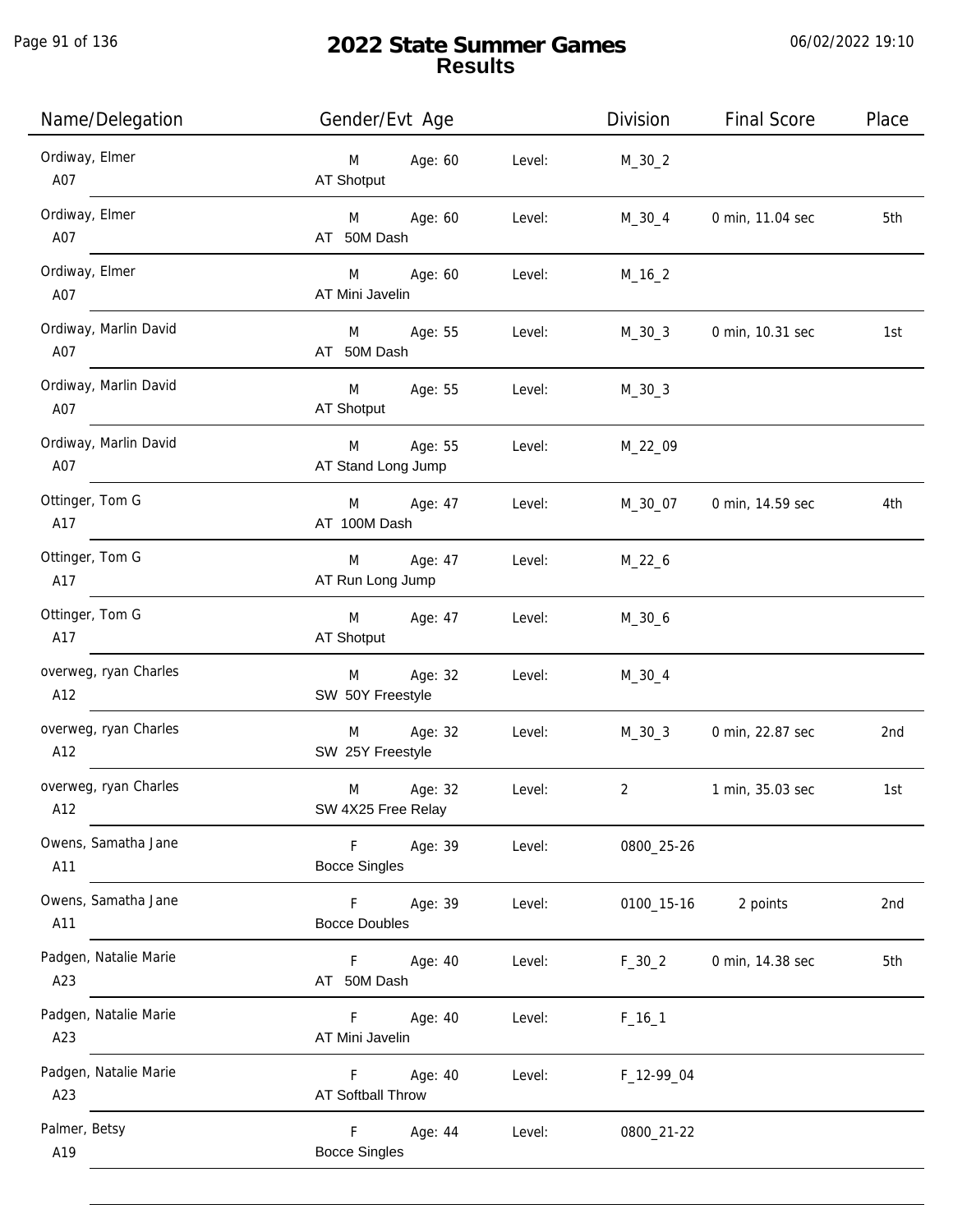Page 92 of 136

j.

# **2022 State Summer Games Results**

| Name/Delegation                  | Gender/Evt Age                                 |        | Division            | <b>Final Score</b>          | Place |
|----------------------------------|------------------------------------------------|--------|---------------------|-----------------------------|-------|
| Palmer, Betsy<br>A19             | F Age: 44<br><b>Bocce Doubles</b>              | Level: | 0100_11-12 4 points |                             | 4th   |
| PALOMO, BROOKE<br>A08            | F Age: 25<br><b>Bowling Doubles</b>            | Level: | 115_F22-29_1        |                             |       |
| PALOMO, BROOKE<br>A08            | F Age: 25<br><b>Bowling Singles</b>            | Level: | 10am_F22-29_01      |                             |       |
| Pampuch, Jacqueline<br>A20       | F Age: 43<br><b>Bowling Doubles</b>            | Level: | 1215_F30_3          |                             |       |
| Pampuch, Jacqueline<br>A20       | F Age: 43<br><b>Bowling Singles</b>            | Level: | 11am_F30_02         |                             |       |
| Parker, Elizabeth<br>A32         | F Age: 23<br>AT 200M Dash                      | Level: |                     | F_22-29_2 0 min, 34.46 sec  | 1st   |
| Parker, Elizabeth<br>A32         | F Age: 23<br>AT Shotput                        | Level: | $F_22-29-4$         |                             |       |
| Parker, Elizabeth<br>A32         | F<br>Age: 23<br>AT 100M Dash                   | Level: |                     | F_22-29_05 0 min, 16.06 sec | 2nd   |
| Parker, Evan<br>A23              | M Age: 26<br>AT 50M Dash                       | Level: | M_16-29_1           | 0 min, 17.38 sec            | 6th   |
| Parker, Evan<br>A23              | Age: 26<br>M<br>AT Mini Javelin                | Level: | $M_16_1$            |                             |       |
| Parker, Evan<br>A23              | Age: 26<br>M<br>AT Stand Long Jump             | Level: | $M_22_04$           |                             |       |
| Parker, Lilly Nicole<br>A23      | $\mathsf F$<br>Age: 45<br><b>Bocce Singles</b> | Level: | 0900_17-18          |                             |       |
| Parker, Lilly Nicole<br>A23      | F<br>Age: 45<br><b>Bocce Doubles</b>           | Level: | 0100_19-20          | 2 points                    | 2nd   |
| Parker, Megan<br>A15             | F<br>Age: 25<br><b>Bowling Singles</b>         | Level: | 10am_F22-29_04      |                             |       |
| Parker, Megan<br>A15             | F.<br>Age: 25<br><b>Bowling Doubles</b>        | Level: | 115_F22-29_2        |                             |       |
| Parker, Victoria Andranee<br>A20 | F<br>Age: 19<br><b>Bowling Singles</b>         | Level: | 8am_F8-21_01        |                             |       |
| Parker, Victoria Andranee<br>A20 | Age: 19<br>F.<br><b>Bowling Doubles</b>        | Level: | 115_F22-29_1        |                             |       |
| Parkhurst, Aaron A<br>A09        | Age: 30<br>M<br><b>Bowling Singles</b>         | Level: | 1200_M30_05         |                             |       |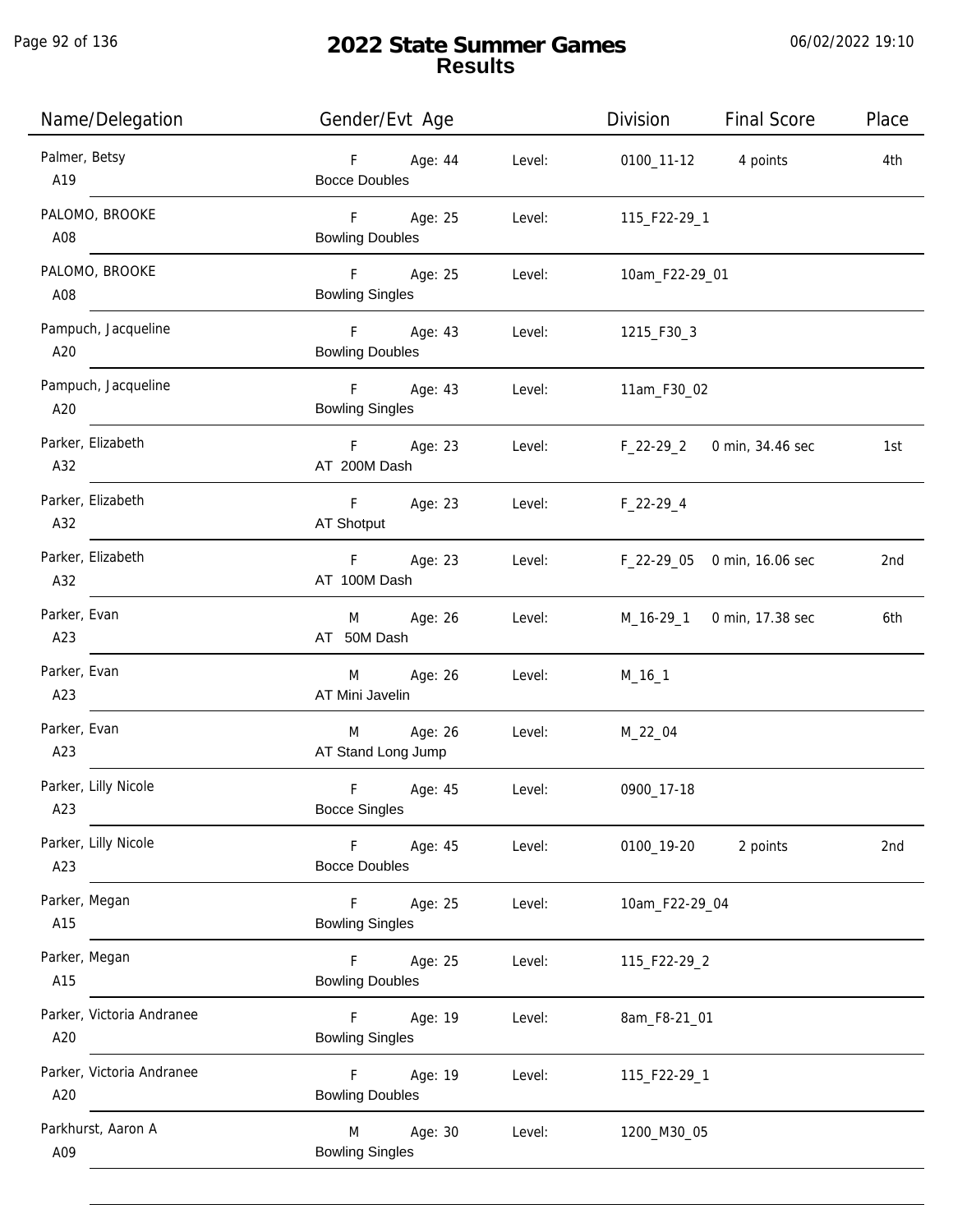j.

# **2022 State Summer Games Results**

| Name/Delegation             | Gender/Evt Age                                               | Division                          | <b>Final Score</b>          | Place |
|-----------------------------|--------------------------------------------------------------|-----------------------------------|-----------------------------|-------|
| Parkhurst, Aaron A<br>A09   | Age: 30<br>M<br><b>Bowling Doubles</b>                       | Level:<br>215_M30_3A              |                             |       |
| Parkhurst, Art<br>A09       | M Age: 63<br>Level:<br><b>Bowling Doubles</b>                | 215_M30_3A                        |                             |       |
| Parkhurst, Art<br>A09       | M Age: 63<br><b>Bowling Singles</b>                          | Level: 1200_M30_02                |                             |       |
| Pasko, Chris<br>A27         | M Age: 30<br><b>Bowling Singles</b>                          | Level: 1200_M30_07                |                             |       |
| Pasko, Chris<br>A27         | M Age: 30<br><b>Bowling Doubles</b>                          | Level:<br>315_M30_3B              |                             |       |
| Paten, Hailey<br>A09        | F Age: 26<br>AT 200M Dash                                    | Level: F_22-29_2 0 min, 40.93 sec |                             | 4th   |
| Paten, Hailey<br>A09        | F<br>Age: 26<br>AT 100M Dash                                 | Level:                            | F_22-29_05 0 min, 18.99 sec | 4th   |
| Paten, Hailey<br>A09        | F Age: 26<br>AT 50M Dash                                     | Level:                            | F_16-29_5 0 min, 9.36 sec   | 2nd   |
| Pauli, Suzanne M<br>A14     | F Age: 28<br>Level:<br><b>Bocce Doubles</b>                  |                                   | 0100_07-08 4 points         | 4th   |
| Pauli, Suzanne M<br>A14     | F <sub>11</sub><br>Age: 28<br>Level:<br><b>Bocce Singles</b> | 0900_13-14                        |                             |       |
| Paw, Tha Dah<br>A11         | F Age: 24<br>AT Softball Throw                               | Level: F_12-99_02                 |                             |       |
| Paw, Tha Dah<br>A11         | F.<br>Age: 24<br>Level:<br>AT 50M Dash                       | $F_16-29_1$                       | 0 min, 21.70 sec            | 1st   |
| Paw, Tha Dah<br>A11         | Age: 24<br>Level:<br>F.<br>AT Stand Long Jump                | $F_22_01$                         |                             |       |
| Payne, Audre K<br>A26       | M<br>Age: 23<br>Level:<br><b>Bowling Singles</b>             | 9am_M22-29_02                     |                             |       |
| Payne, Ryan thomas<br>A27   | M<br>Age: 32<br>Level:<br>AT 100M Dash                       | M_30_07                           |                             |       |
| Payne, Ryan thomas<br>A27   | M<br>Age: 32<br>Level:<br>AT Shotput                         | $M_30_6$                          |                             |       |
| Payne, Ryan thomas<br>A27   | Age: 32<br>Level:<br>M<br>AT Run Long Jump                   | $M_22_7$                          |                             |       |
| Pearsall, Jeff James<br>A09 | Age: 41<br>M<br>Level:<br>AT 200M Dash                       | $M_30_3$                          | 0 min, 38.89 sec            | 2nd   |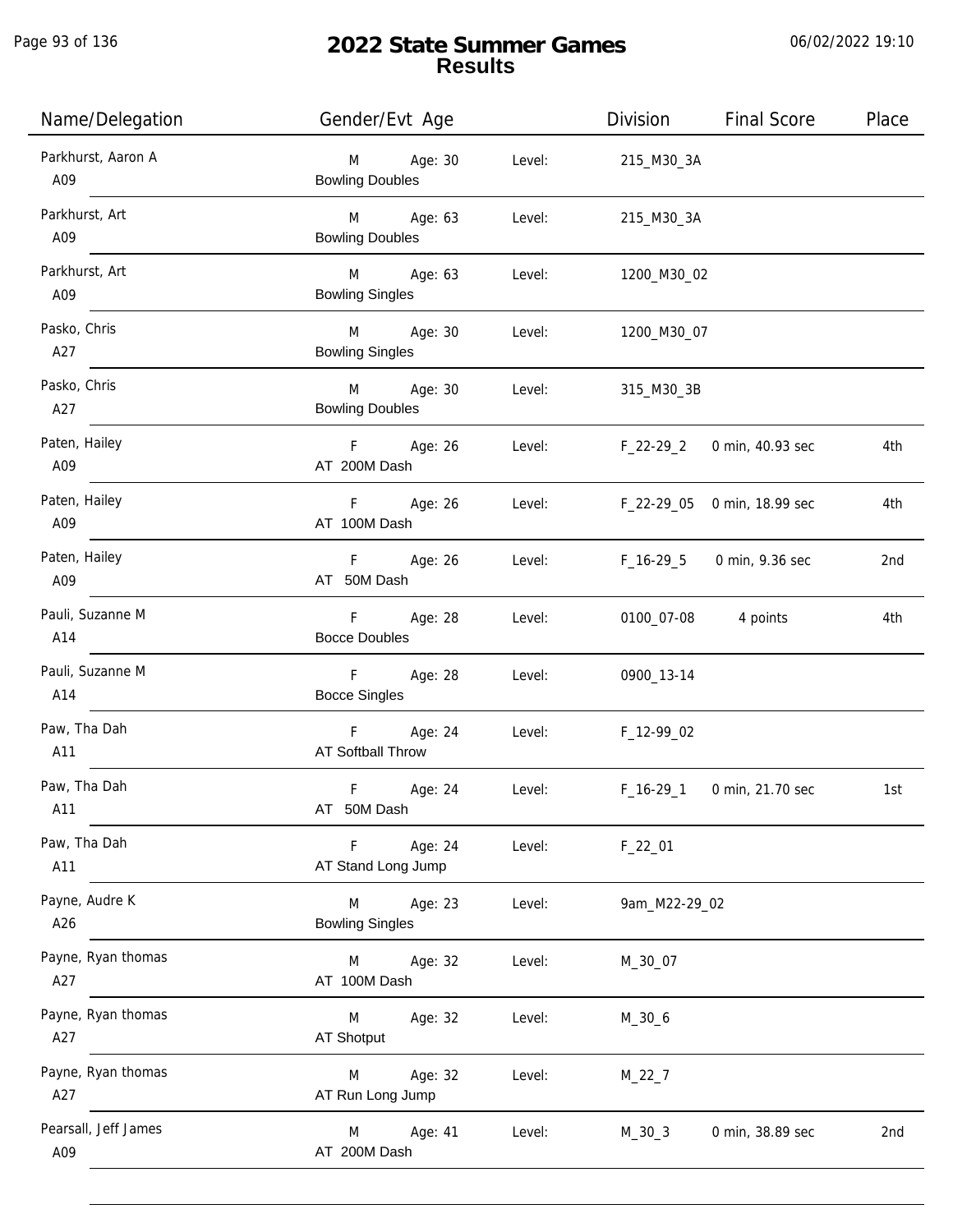Page 94 of 136

| Name/Delegation             | Gender/Evt Age                         |        | Division            | <b>Final Score</b>          | Place      |
|-----------------------------|----------------------------------------|--------|---------------------|-----------------------------|------------|
| Pearsall, Jeff James<br>A09 | M Age: 41<br>AT 400M Dash              | Level: | M3                  | 1 min, 45.76 sec            | 5th        |
| Pearsall, Jeff James<br>A09 | M Age: 41<br>AT 100M Dash              | Level: | M_30_04             | 0 min, 16.78 sec            | 1st        |
| pease, Kevin J<br>A05       | M Age: 24<br><b>Bowling Singles</b>    | Level: | 9am_M22-29_05       |                             |            |
| pease, Kevin J<br>A05       | M Age: 24<br><b>Bowling Doubles</b>    | Level: | 315_M30_2B          |                             |            |
| Pellam, Natalie<br>A23      | F Age: 28<br>AT 200M Dash              | Level: | $1 \quad \cdots$    | 0 min, 45.97 sec            | 5th        |
| Pellam, Natalie<br>A23      | F Age: 28<br>AT Shotput                | Level: | $F_22-29_1$         |                             |            |
| Peoples, Darren<br>A26      | M<br>Age: 21<br><b>Bowling Singles</b> | Level: | 8am_M8-21_04        |                             |            |
| Perez, Dulce Maria<br>A26   | F Age: 15<br>Level:<br>AT 50M Dash     |        | $F_8-15_2$          |                             | <b>DNS</b> |
| Perez, Dulce Maria<br>A26   | F Age: 15<br>AT 100M Dash              | Level: | $F_1$ 12-15 $_0$ 04 |                             | <b>DNS</b> |
| Perez, Enya<br>A15          | F<br>Age: 20<br>AT Shotput             | Level: | $F_16-211$          |                             |            |
| Perez, Enya<br>A15          | $F = 1$<br>Age: 20<br>AT 200M Dash     | Level: | $F_8-21_2$          | 0 min, 40.42 sec            | 2nd        |
| Peters, Jadyn<br>A13        | M<br>Age: 18<br>AT Stand Long Jump     | Level: | M_12-21_04          |                             |            |
| Peters, Jadyn<br>A13        | Age: 18<br>M<br>AT Mini Javelin        | Level: | $M_16_3$            |                             |            |
| Peterson, Jessica<br>A13    | F Age: 13<br><b>AT Softball Throw</b>  | Level: | F_12-99_06          |                             |            |
| Peterson, Jessica<br>A13    | F<br>Age: 13<br>AT 100M Dash           | Level: |                     | F_12-15_02 0 min, 26.97 sec | 2nd        |
| Peterson, Jessica<br>A13    | Age: 13<br>F.<br>AT Stand Long Jump    | Level: | $F_12-21_03$        |                             |            |
| Petzold, Lucas<br>A13       | Age: 15<br>M<br><b>Bocce Singles</b>   | Level: | 1000_15-16          |                             |            |
| Petzold, Lucas<br>A13       | Age: 15<br>M<br><b>Bocce Doubles</b>   | Level: | 0200_11-12          | 1 points                    | 1st        |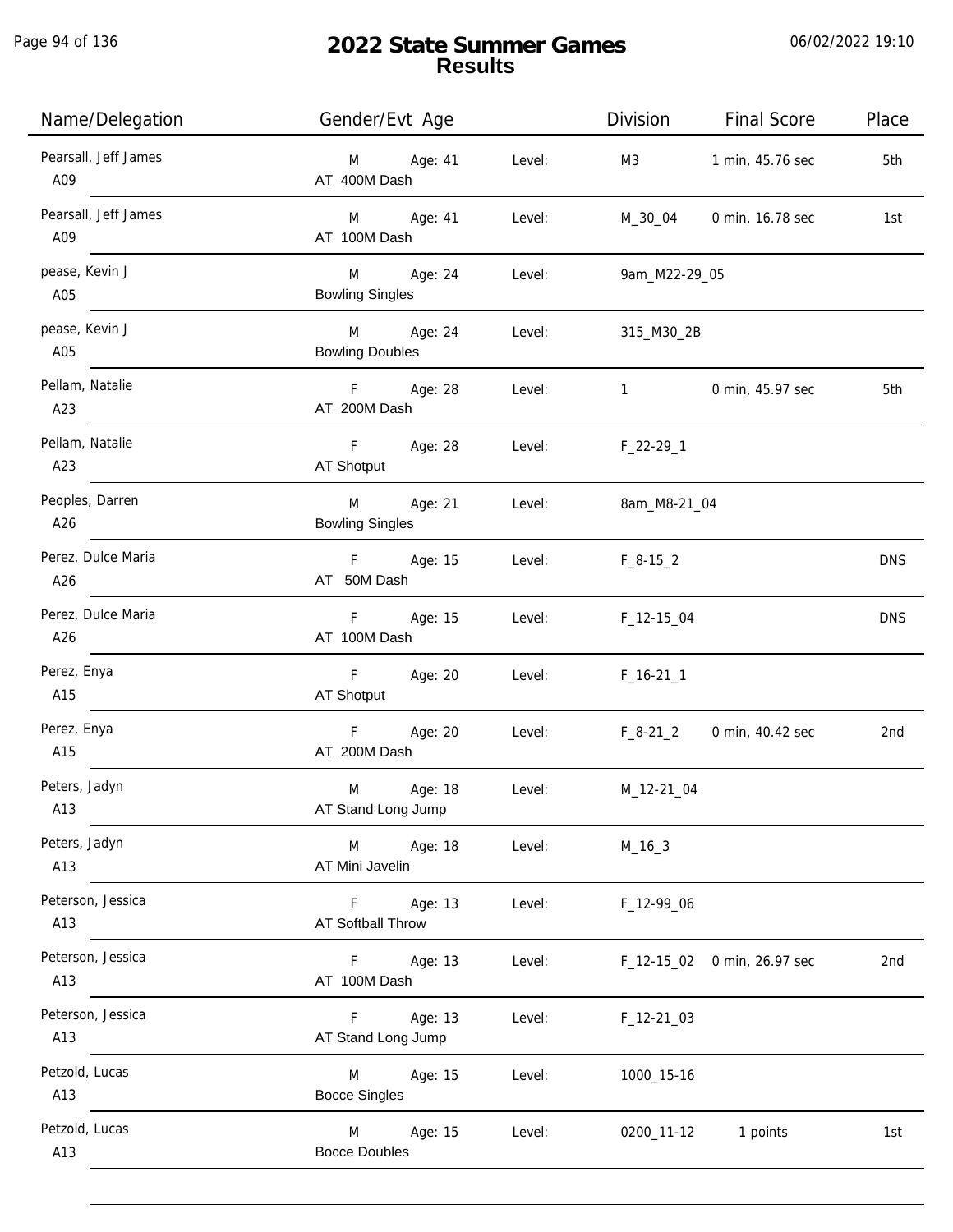Page 95 of 136

| Name/Delegation                       | Gender/Evt Age                           |        | Division            | <b>Final Score</b> | Place |
|---------------------------------------|------------------------------------------|--------|---------------------|--------------------|-------|
| PHELPS, SABRINA Letha<br>A08          | F Age: 42<br><b>Bocce Doubles</b>        | Level: | 0200_13-14 1 points |                    | 1st   |
| PHELPS, SABRINA Letha<br>A08          | F Age: 42<br><b>Bocce Singles</b>        | Level: | 0800_19-20          |                    |       |
| Phillips, Ira Michael<br>A15          | M Age: 51<br><b>Bowling Singles</b>      | Level: | 1200_M30_08         |                    |       |
| Phillips, Ira Michael<br>A15          | M Age: 51<br><b>Bowling Doubles</b>      | Level: | 315_M30_2B          |                    |       |
| Phillips, Thomas Willard<br>A12       | M Age: 49<br><b>Bocce Doubles</b>        | Level: | 0200_17-18 4 points |                    | 4th   |
| Phillips, Thomas Willard<br>A12       | M<br>Age: 49<br><b>Bocce Singles</b>     | Level: | 1000_27-28          |                    |       |
| Philo, Alex Dean<br>A11               | M Age: 28<br><b>Bocce Doubles</b>        | Level: | 0200_23-24          | 2 points           | 2nd   |
| Philo, Alex Dean<br>A11               | M<br>Age: 28<br><b>Bocce Singles</b>     | Level: | 1100_19-20          |                    |       |
| Piliszko, Carrie Lynn<br>A19          | F Age: 52<br>Horseshoe Doubles           | Level: | F <sub>1</sub>      | 9 points           | 2nd   |
| Piliszko, Carrie Lynn<br>A19          | F Age: 52<br>Horseshoe Singles           | Level: | $F_30_2$            | 9 points           | 1st   |
| Plachta, Dominic David<br>A07         | Age: 23<br>M<br>Horseshoe Singles        | Level: | M_8-29_4            | 10 points          | 1st   |
| Plachta, Dominic David<br>A07         | M<br>Age: 23<br><b>Horseshoe Doubles</b> | Level: | M3                  | 20 points          | 1st   |
| Pocsatko, Matthias Rumiantzeff<br>A20 | M<br>Age: 47<br><b>Bowling Doubles</b>   | Level: | 315_M30_1B          |                    |       |
| Pocsatko, Matthias Rumiantzeff<br>A20 | M<br>Age: 47<br><b>Bowling Singles</b>   | Level: | 1200_M30_02         |                    |       |
| Podliebski, Teresa<br>A23             | F.<br>Age: 65<br><b>Bocce Singles</b>    | Level: | 0900_19-20          |                    |       |
| Podliebski, Teresa<br>A23             | F.<br>Age: 65<br><b>Bocce Doubles</b>    | Level: | 0200_27-28          | 3 points           | 3rd   |
| Poll, Anthony William<br>A29          | Age: 32<br>M<br><b>Bowling Doubles</b>   | Level: | 315_M30_3B          |                    |       |
| Poll, Anthony William<br>A29          | Age: 32<br>M<br><b>Bowling Singles</b>   | Level: | 11am_M30_2A         |                    |       |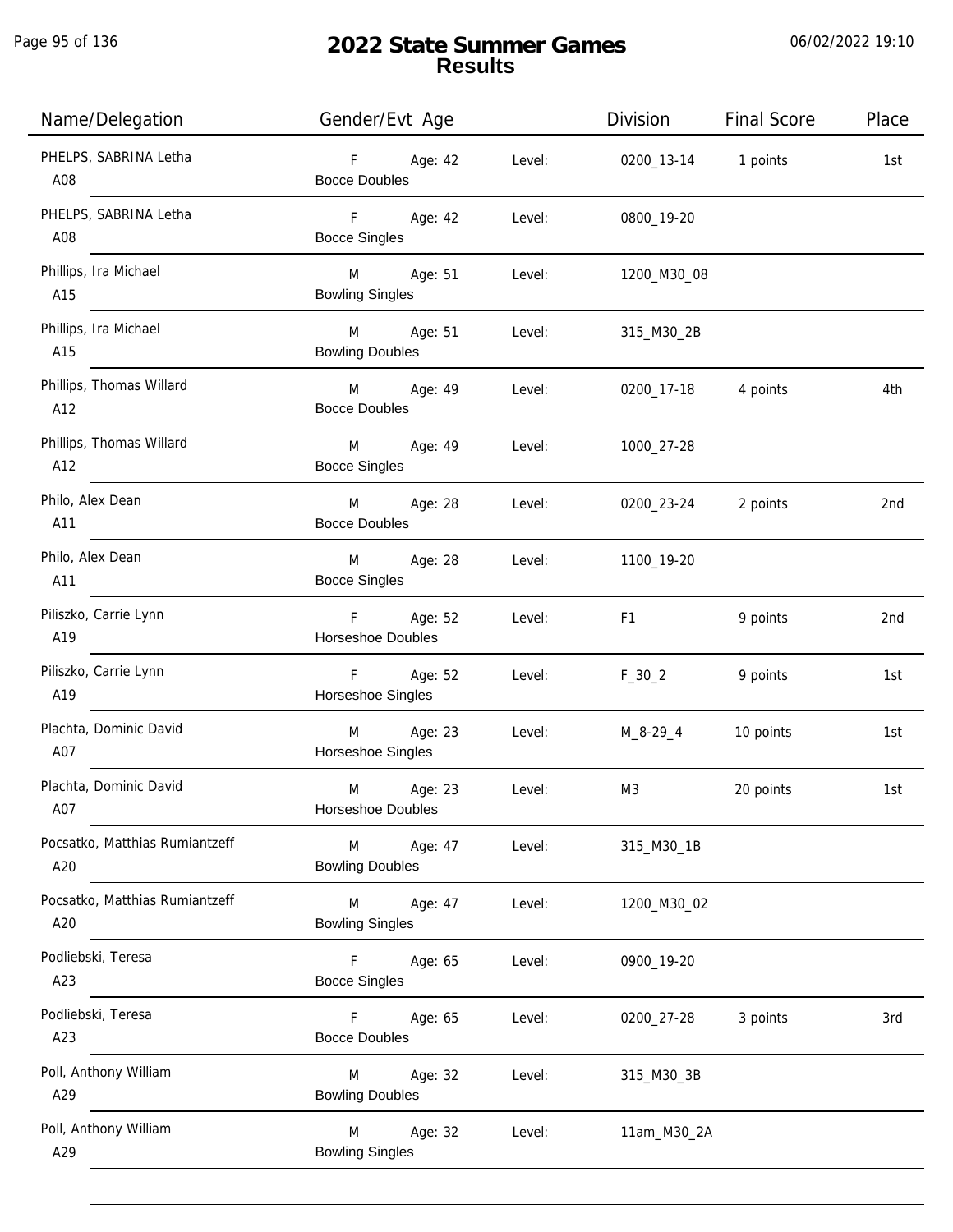Page 96 of 136

j.

# **2022 State Summer Games Results**

| Name/Delegation              | Gender/Evt Age                             |        | Division                       | <b>Final Score</b>          | Place |
|------------------------------|--------------------------------------------|--------|--------------------------------|-----------------------------|-------|
| Polzin, Dylin Lee<br>A10     | M Age: 18<br>SW 25Y Backstroke             | Level: | M_16-21_1                      |                             |       |
| Polzin, Dylin Lee<br>A10     | M Age: 18<br>SW 4X25 Free Relay            | Level: | $2 \left( \frac{1}{2} \right)$ | 1 min, 48.95 sec            | 2nd   |
| Polzin, Dylin Lee<br>A10     | M Age: 18<br>SW 25Y Freestyle              | Level: |                                | M_16-21_1 0 min, 34.54 sec  | 2nd   |
| Poole II, John<br>A13        | M Age: 13<br>Horseshoe Doubles             | Level: | M2                             | 4 points                    | 3rd   |
| Poole II, John<br>A13        | M Age: 13<br>Horseshoe Singles             | Level: |                                | M_8-29_2 2 points           | 3rd   |
| Pope, Destiny M<br>A26       | F Age: 21<br>AT 100M Dash                  | Level: |                                | F_16-21_03 0 min, 19.93 sec | 6th   |
| Pope, Destiny M<br>A26       | F Age: 21<br>AT Shotput                    | Level: | $F_16-21_2$                    |                             |       |
| Pope, Destiny M<br>A26       | F <sub>12</sub><br>Age: 21<br>AT 200M Dash | Level: | $F_8-21_3$                     | 0 min, 50.18 sec            | 4th   |
| Porter, Amy B<br>A11         | F Age: 35<br><b>Bocce Doubles</b>          | Level: |                                | 0100_17-18 2 points         | 2nd   |
| Porter, Amy B<br>A11         | $F =$<br>Age: 35<br><b>Bocce Singles</b>   | Level: | 0900_13-14                     |                             |       |
| Portmann, Stefan<br>A23      | Age: 31<br>M <sub>ar</sub><br>AT 200M Dash | Level: | M_30_2                         | 0 min, 35.87 sec            | 1st   |
| Portmann, Stefan<br>A23      | M<br>Age: 31<br>AT Run Long Jump           | Level: | $M_22_3$                       |                             |       |
| Portmann, Stefan<br>A23      | M<br>Age: 31<br>AT 100M Dash               | Level: | M_30_06                        | 0 min, 14.99 sec            | 1st   |
| Potrafka, Brian Wayne<br>A07 | M<br>Age: 53<br><b>Bocce Doubles</b>       | Level: | 0200_27-28                     | 4 points                    | 4th   |
| Potrafka, Brian Wayne<br>A07 | M<br>Age: 53<br><b>Bocce Singles</b>       | Level: | 1100_19-20                     |                             |       |
| Pouliet, Rebecca<br>A27      | F.<br>Age: 35<br>AT Shotput                | Level: | $F_30_5$                       |                             |       |
| Pouliet, Rebecca<br>A27      | Age: 35<br>F.<br>AT Run Long Jump          | Level: | $F_22_2$                       |                             |       |
| Pouliet, Rebecca<br>A27      | Age: 35<br>F.<br>AT 200M Dash              | Level: | $F_30_3$                       | 0 min, 54.69 sec            | 4th   |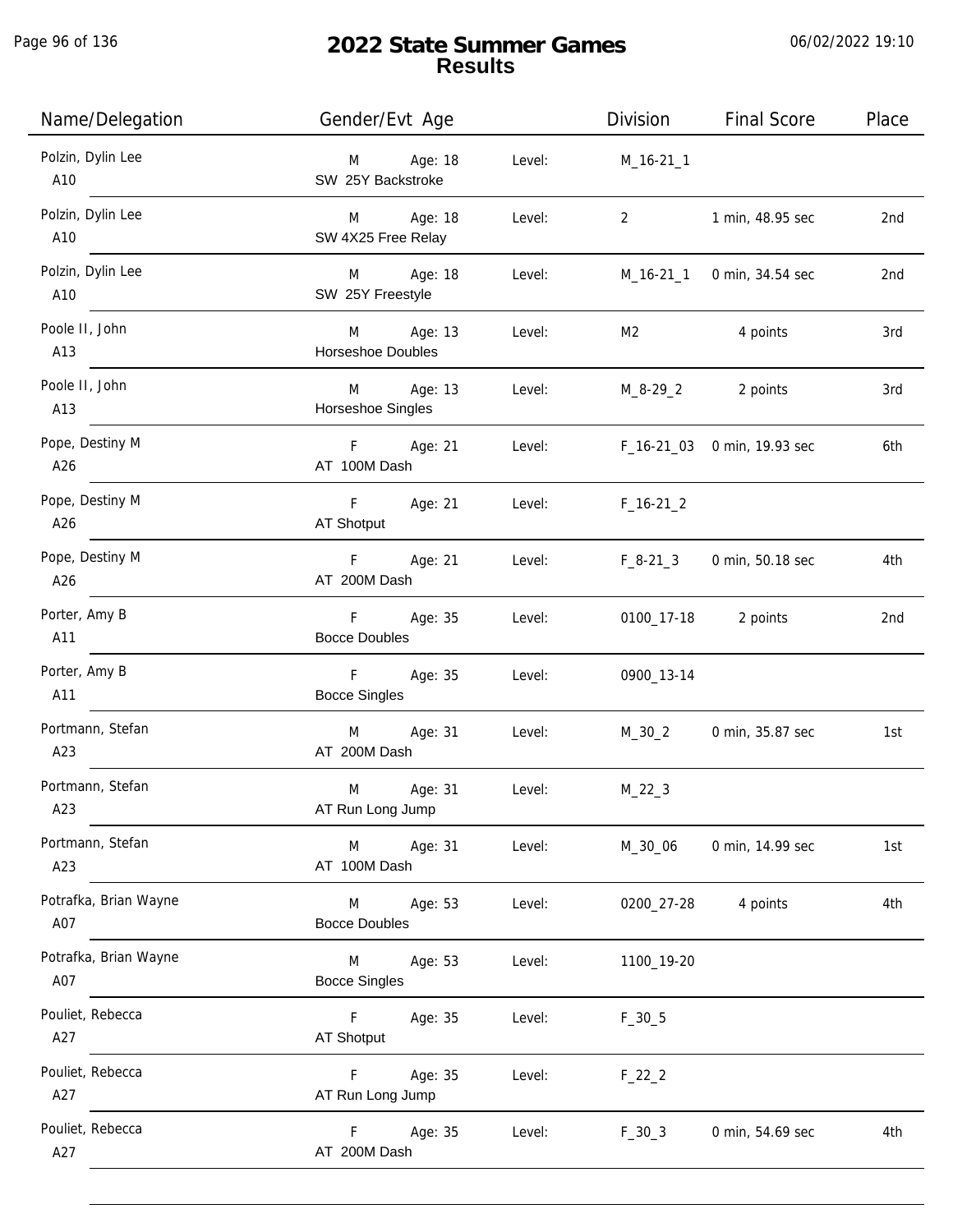Page 97 of 136

j.

# **2022 State Summer Games Results**

| Name/Delegation               | Gender/Evt Age                                             | <b>Final Score</b><br>Division   | Place      |
|-------------------------------|------------------------------------------------------------|----------------------------------|------------|
| Powers, Monica R<br>A06       | F<br>Age: 24<br>Level:<br><b>Bocce Singles</b>             | 0900_05-06                       |            |
| Powers, Monica R<br>A06       | F<br>Age: 24<br>Level:<br><b>Bocce Doubles</b>             | 3 points<br>0100_05-06           | 3rd        |
| Prantner, Aiden A<br>A23      | Age: 13<br>M<br>Level:<br>SW 25Y Freestyle                 | 0 min, 20.78 sec<br>M_8-15_1     | 1st        |
| Prantner, Aiden A<br>A23      | M Age: 13<br>Level:<br>SW 25Y Backstroke                   | $M_8-15-1$                       |            |
| Prantner, Aiden A<br>A23      | M Age: 13<br>Level:<br>SW 50Y Freestyle                    | $M_8-15-1$                       |            |
| Racicot, Garrett<br>A15       | M<br>Age: 29<br>Level:<br>AT Run Long Jump                 | $M_22_2$                         |            |
| Racicot, Garrett<br>A15       | M<br>Age: 29<br>Level:<br>AT 100M Dash                     | M_22-29_06 0 min, 17.58 sec      | 3rd        |
| Racicot, Garrett<br>A15       | M<br>Age: 29<br>Level:<br>AT Shotput                       | $M_22-29_2$                      |            |
| Radloff, Christopher J<br>A15 | Age: 47<br>Level:<br>M<br>AT 100M Dash                     | M_30_04                          | <b>DNS</b> |
| Radloff, Christopher J<br>A15 | M<br>Age: 47<br>Level:<br>AT Shotput                       | $M_30_2$                         |            |
| Radloff, Christopher J<br>A15 | Age: 47<br>M<br>Level:<br>AT Run Long Jump                 | $M_22_1$                         |            |
| Ralph, Ginny Ellen<br>A20     | $\mathsf F$<br>Age: 41<br>Level:<br><b>Bowling Doubles</b> | 315_M30_3B                       |            |
| Ralph, Ginny Ellen<br>A20     | F<br>Age: 41<br>Level:<br><b>Bowling Singles</b>           | 11am_F30_05                      |            |
| Ramsay, Chelsey M<br>A15      | F<br>Age: 36<br>Level:<br>AT Softball Throw                | F_12-99_06                       |            |
| Ramsay, Chelsey M<br>A15      | Age: 36<br>Level:<br>F.<br>AT Stand Long Jump              | $F_22_01$                        |            |
| Ramsay, Chelsey M<br>A15      | Age: 36<br>Level:<br>F.<br>AT 100M Dash                    | $F_30_01$<br>0 min, 44.90 sec    | 2nd        |
| Randall, Ford (David)<br>A09  | Age: 15<br>Level:<br>M<br>AT 100M Dash                     | M_12-15_02 0 min, 22.35 sec      | 3rd        |
| Randall, Ford (David)<br>A09  | Age: 15<br>Level:<br>M<br>AT 200M Dash                     | $M_8 - 21_1$<br>0 min, 51.44 sec | 4th        |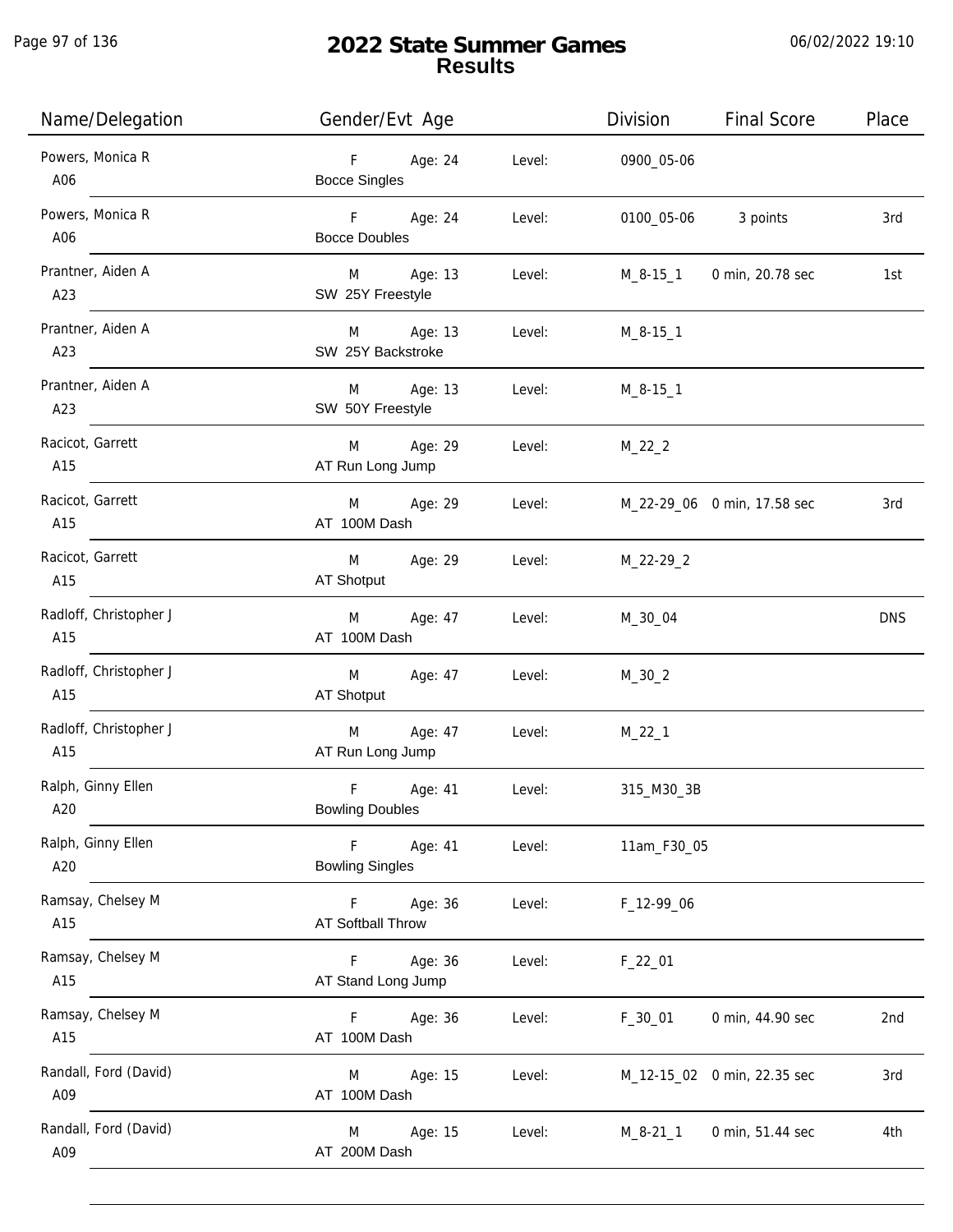j.

| Name/Delegation               | Gender/Evt Age                             |        | Division       | <b>Final Score</b>          | Place |
|-------------------------------|--------------------------------------------|--------|----------------|-----------------------------|-------|
| Randall, Ford (David)<br>A09  | Age: 15<br>M<br>AT 50M Dash                | Level: | M_8-15_2       | 0 min, 10.77 sec            | 3rd   |
| Randazzo, Ashley Marie<br>A15 | $F =$<br>Age: 24<br>AT 200M Dash           | Level: | $\mathbf{1}$   | 0 min, 38.64 sec            | 1st   |
| Randazzo, Ashley Marie<br>A15 | F Age: 24<br>AT Shotput                    | Level: | $F_22-293$     |                             |       |
| Randazzo, Ashley Marie<br>A15 | F <sub>11</sub><br>Age: 24<br>AT 100M Dash | Level: |                | F_22-29_04 0 min, 17.91 sec | 1st   |
| RANSOM, ANDREW M<br>A08       | M<br>Age: 21<br><b>Bocce Doubles</b>       | Level: |                | 0200_09-10 2 points         | 2nd   |
| RANSOM, ANDREW M<br>A08       | M<br>Age: 21<br><b>Bocce Singles</b>       | Level: | 1000_21-22     |                             |       |
| Rapelje, Benjamin<br>A15      | M<br>Age: 25<br>AT Stand Long Jump         | Level: | $M_22_10$      |                             |       |
| Rapelje, Benjamin<br>A15      | Age: 25<br>M<br>AT 400M Dash               | Level: | M1             | 1 min, 45.36 sec            | 2nd   |
| Rapelje, Benjamin<br>A15      | Age: 25<br>M<br>AT Softball Throw          | Level: | $M_16_13$      |                             |       |
| Rauch, Rebekah Lynn<br>A19    | $F -$<br>Age: 20<br>SW 50Y Freestyle       | Level: | $F_16-21_2$    |                             |       |
| Rauch, Rebekah Lynn<br>A19    | F Age: 20<br>SW 25Y Backstroke             | Level: | $F_16-21_1$    |                             |       |
| Rauch, Rebekah Lynn<br>A19    | F<br>Age: 20<br>SW 25Y Freestyle           | Level: | $F_16-21_2$    | 0 min, 22.12 sec            | 2nd   |
| rayford, Jaishaun<br>A20      | M<br>Age: 20<br><b>Bowling Doubles</b>     | Level: | 1215_M8-21_2   |                             |       |
| rayford, Jaishaun<br>A20      | M<br>Age: 20<br><b>Bowling Singles</b>     | Level: | 8am_M8-21_05   |                             |       |
| Raymond, Madison Ann<br>A06   | F.<br>Age: 18<br>AT Mini Javelin           | Level: | $F_16_4$       |                             |       |
| Raymond, Madison Ann<br>A06   | Age: 18<br>F<br>AT Run Long Jump           | Level: | $F_16-21_2$    |                             |       |
| Raymond, Madison Ann<br>A06   | Age: 18<br>F.<br>AT 100M Dash              | Level: | $F_16-2103$    | 0 min, 17.95 sec            | 2nd   |
| Reece, Nicole Colette<br>A14  | Age: 26<br>F<br>DV 50M Unassisted Walk     | Level: | F <sub>1</sub> | 0 min, 30.25 sec            | 2nd   |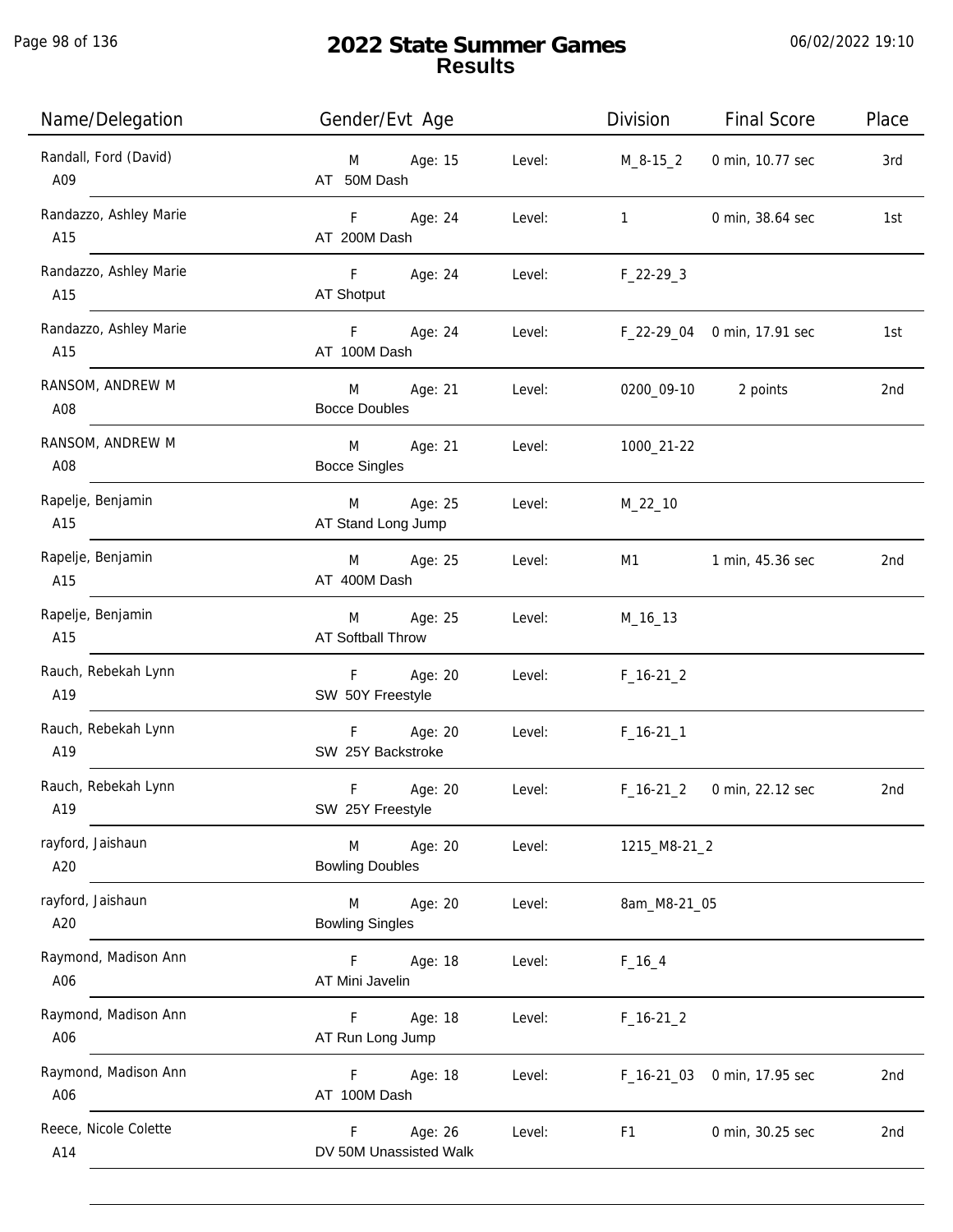Page 99 of 136

j.

# **2022 State Summer Games Results**

| Name/Delegation              | Gender/Evt Age                               |        | Division    | <b>Final Score</b>          | Place |
|------------------------------|----------------------------------------------|--------|-------------|-----------------------------|-------|
| Reece, Nicole Colette<br>A14 | $F =$<br>Age: 26<br><b>AT Softball Throw</b> | Level: | F_12-99_11  |                             |       |
| Reece, Nicole Colette<br>A14 | F Age: 26<br>DV 25M Unassisted Walk          | Level: | F1          | 0 min, 19.38 sec            | 1st   |
| Reed, Karen Suzanne<br>A32   | F Age: 44<br><b>Bowling Singles</b>          | Level: | 11am_F30_04 |                             |       |
| Reed, Scott D<br>A23         | M Age: 46<br><b>Bocce Doubles</b>            | Level: | 0300_07-08  | 4 points                    | 4th   |
| Reed, Scott D<br>A23         | M<br>Age: 46<br><b>Bocce Singles</b>         | Level: | 1200_11-12  |                             |       |
| Reese, Julian A<br>A23       | M<br>Age: 32<br>AT 100M Dash                 | Level: | M_30_05     | 0 min, 19.52 sec            | 4th   |
| Reese, Julian A<br>A23       | Age: 32<br>M<br>AT Run Long Jump             | Level: | $M_22_3$    |                             |       |
| Reese, Julian A<br>A23       | Age: 32<br>M<br>AT 200M Dash                 | Level: | $M_30_3$    | 0 min, 46.60 sec            | 4th   |
| Reeves, Sunny<br>A23         | F<br>Age: 37<br><b>Bocce Singles</b>         | Level: | 0900_25-26  |                             |       |
| Reeves, Sunny<br>A23         | $F =$<br>Age: 37<br><b>Bocce Doubles</b>     | Level: | 0100_23-24  |                             |       |
| Reid, Abbey<br>A32           | F Age: 30<br><b>AT Softball Throw</b>        | Level: | F_12-99_07  |                             |       |
| Reid, Abbey<br>A32           | F<br>Age: 30<br>AT Stand Long Jump           | Level: | $F_22_05$   |                             |       |
| Reid, Abbey<br>A32           | F<br>Age: 30<br>AT 100M Dash                 | Level: | $F_30_02$   | 0 min, 27.53 sec            | 3rd   |
| Reid, Ricardo T<br>A26       | Age: 23<br>M<br>AT 100M Dash                 | Level: |             | M_22-29_07 0 min, 17.21 sec | 6th   |
| Reid, Ricardo T<br>A26       | Age: 23<br>M<br>AT 200M Dash                 | Level: | $M_22-29_2$ | 0 min, 35.86 sec            | 3rd   |
| Reid, Ricardo T<br>A26       | Age: 23<br>M<br>AT Shotput                   | Level: | M_22-29_5   |                             |       |
| Reinhard, Carolyn<br>A14     | Age: 25<br>F.<br>Horseshoe Doubles           | Level: | $M2-m2$     | 4 points                    | 1st   |
| Reinhard, Carolyn<br>A14     | F<br>Age: 25<br>Horseshoe Singles            | Level: | $F_8-29-1$  | 8 points                    | 1st   |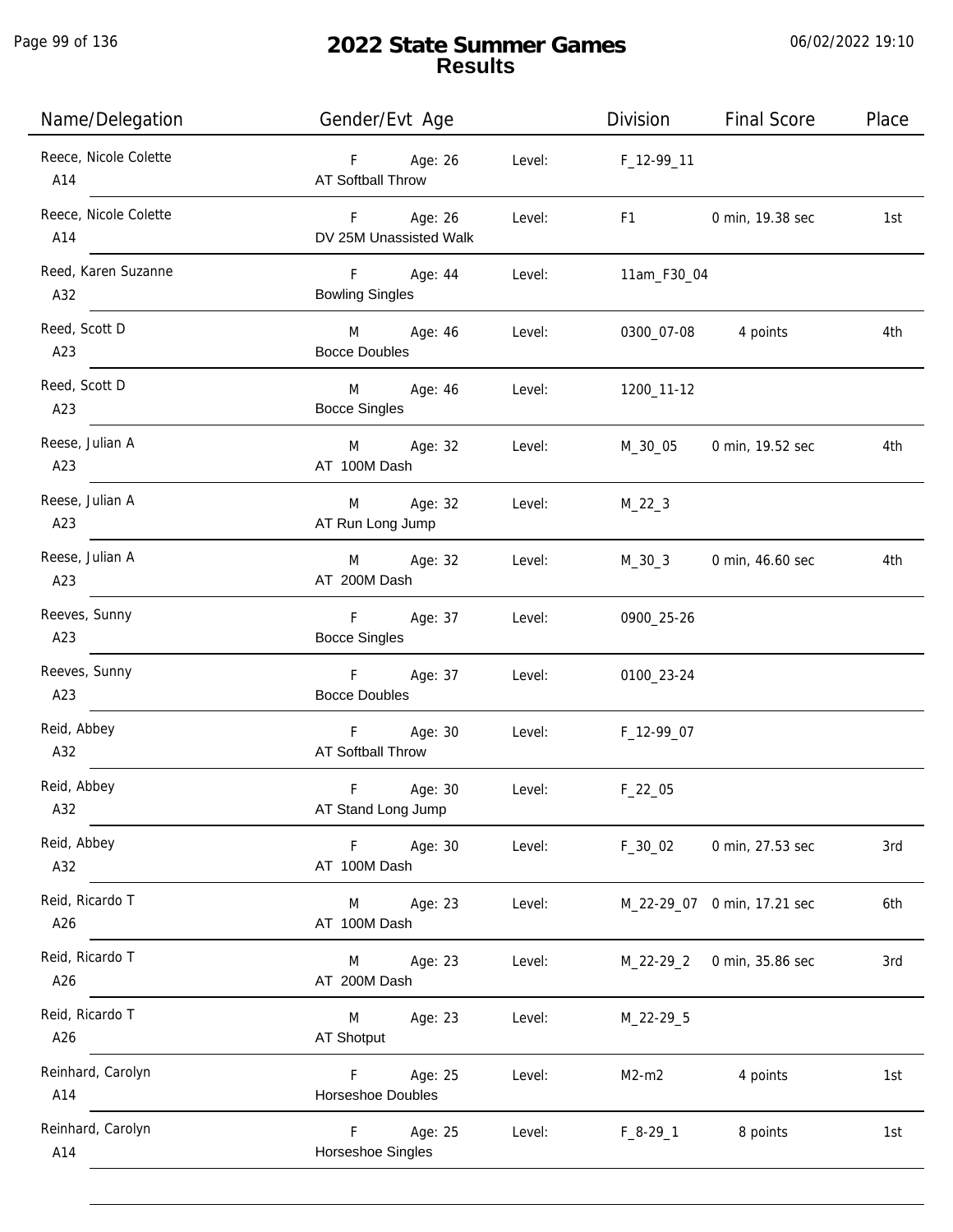| Name/Delegation          | Gender/Evt Age                       |        | Division                          | <b>Final Score</b>          | Place |
|--------------------------|--------------------------------------|--------|-----------------------------------|-----------------------------|-------|
| Reising, Michael<br>A14  | M Age: 27<br><b>Bocce Doubles</b>    | Level: | 0200_05-06 1 points               |                             | 1st   |
| Reising, Michael<br>A14  | M Age: 27<br><b>Bocce Singles</b>    | Level: | 1100_19-20                        |                             |       |
| Relph, Hannah<br>A14     | F Age: 25<br>AT 50M Dash             | Level: | F_16-29_3                         | 0 min, 13.87 sec            | 4th   |
| Relph, Hannah<br>A14     | F Age: 25<br>AT 100M Dash            | Level: |                                   | F_22-29_01 0 min, 33.30 sec | 3rd   |
| Relph, Hannah<br>A14     | F Age: 25<br>AT 200M Dash            |        | Level: F_22-29_1 1 min, 39.67 sec |                             | 2nd   |
| Reyna, Antonio<br>A17    | M<br>Age: 25<br><b>Bocce Doubles</b> | Level: |                                   | 0200_11-12 3 points         | 3rd   |
| Reyna, Antonio<br>A17    | M Age: 25<br><b>Bocce Singles</b>    |        | Level: 1200_19-20                 |                             |       |
| Reynolds, Mark J<br>A07  | M Age: 36<br>AT Softball Throw       | Level: | M_16_09                           |                             |       |
| Reynolds, Mark J<br>A07  | M Age: 36<br>AT 50M Dash             | Level: | M_30_2                            | 0 min, 41.12 sec            | 2nd   |
| Rhodes, Jamarey L<br>A26 | Age: 23<br>M<br>AT Shotput           | Level: | M_22-29_6                         |                             |       |
| Rhodes, Jamarey L<br>A26 | Age: 23<br>M<br>AT Shotput           |        | Level: M_22-29_6                  |                             |       |
| Rhodes, Jamarey L<br>A26 | M<br>Age: 23<br>AT 100M Dash         | Level: |                                   | M_22-29_09 0 min, 13.85 sec | 2nd   |
| Rhodes, Jamarey L<br>A26 | M Age: 23<br>AT 200M Dash            | Level: |                                   | M_22-29_4 0 min, 29.35 sec  | 2nd   |
| Rice, Sam Lewis<br>A17   | M<br>Age: 32<br><b>Bocce Singles</b> | Level: | 1200_13-14                        |                             |       |
| Rice, Sam Lewis<br>A17   | M Age: 32<br><b>Bocce Doubles</b>    | Level: | 0300_09-10                        | 3 points                    | 3rd   |
| rich, amber Lynn<br>A04  | F Age: 30<br>SW 25Y Backstroke       | Level: | $F_30_2$                          |                             |       |
| rich, amber Lynn<br>A04  | F Age: 30<br>SW 25Y Freestyle        | Level: | $F_30_2$                          | 0 min, 37.97 sec            | 3rd   |
| rich, amber Lynn<br>A04  | F Age: 30<br>SW 50Y Backstroke       | Level: | F <sub>3</sub>                    | 1 min, 13.08 sec            | 2nd   |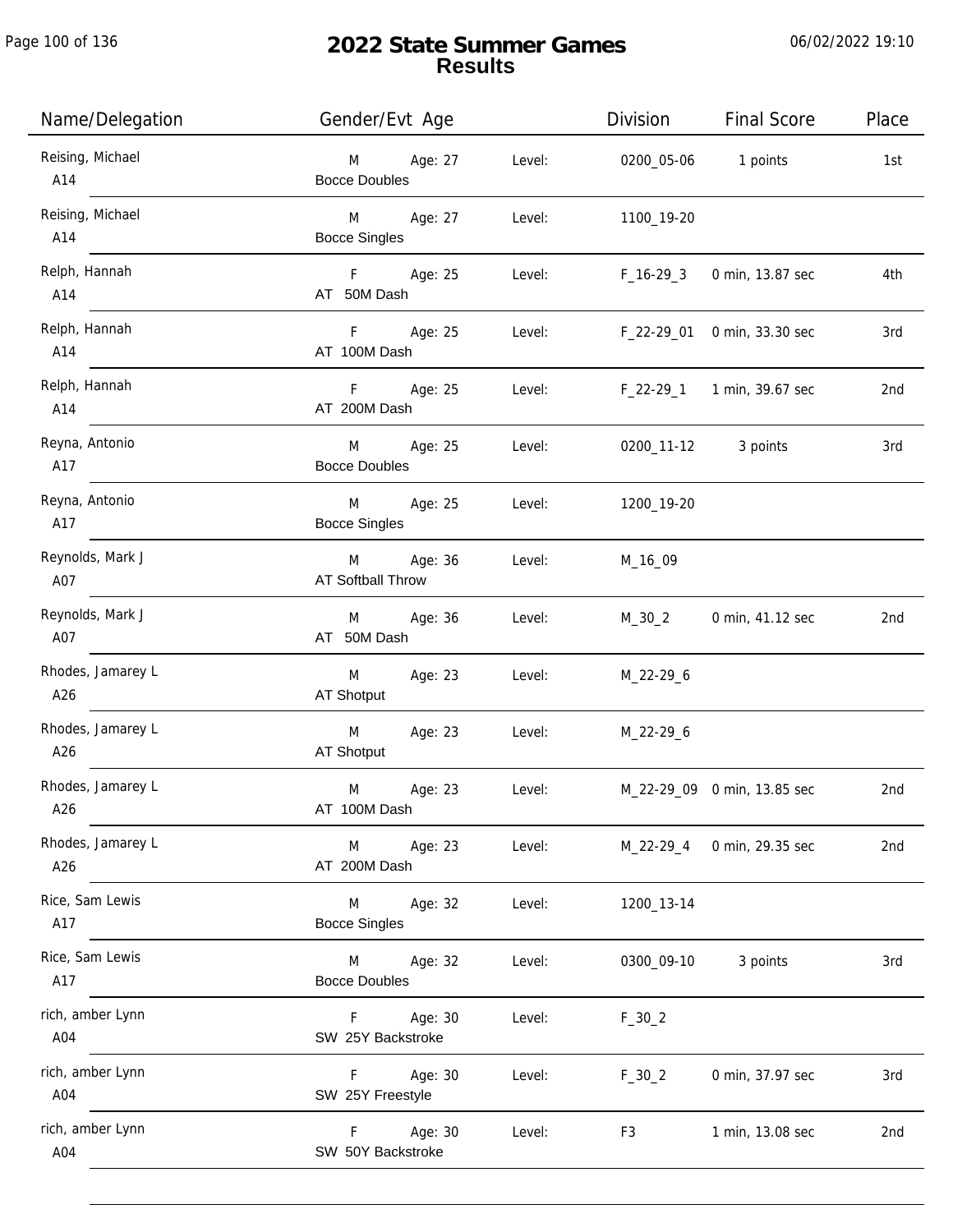Page 101 of 136

| Name/Delegation            | Gender/Evt Age                          |        | Division    | <b>Final Score</b>          | Place |
|----------------------------|-----------------------------------------|--------|-------------|-----------------------------|-------|
| Richardson, Sean A<br>A23  | Age: 27<br>M<br>AT 100M Dash            | Level: |             | M_22-29_10 0 min, 12.67 sec | 2nd   |
| Richardson, Sean A<br>A23  | Age: 27<br>M<br>AT Run Long Jump        | Level: | $M_22_8$    |                             |       |
| Richardson, Sean A<br>A23  | M Age: 27<br>AT 200M Dash               | Level: |             | M_22-29_6 0 min, 27.03 sec  | 1st   |
| Richmond, Emily Ann<br>A17 | F<br>Age: 21<br><b>Bocce Doubles</b>    | Level: |             | 0100_09-10 2 points         | 2nd   |
| Richmond, Emily Ann<br>A17 | F<br>Age: 21<br><b>Bocce Singles</b>    | Level: | 0800_17-18  |                             |       |
| Rivers, Zion<br>A26        | M Age: 18<br>AT 50M Dash                | Level: |             | M_16-29_6 0 min, 7.77 sec   | 1st   |
| Rivers, Zion<br>A26        | Age: 18<br>M<br>AT 100M Dash            | Level: |             | M_16-21_04 0 min, 15.00 sec | 1st   |
| Roberts, Lisa K<br>A20     | Age: 59<br>F.<br><b>Bowling Singles</b> | Level: | 11am_F30_01 |                             |       |
| Roberts, Lisa K<br>A20     | F<br>Age: 59<br><b>Bowling Doubles</b>  | Level: | 1215_F30_3  |                             |       |
| Roberts, Max<br>A17        | Age: 36<br>M<br>AT Softball Throw       | Level: | M_16_01     |                             |       |
| Roberts, Max<br>A17        | M<br>Age: 36<br>AT 200M Walk            | Level: | M1          | 2 min, 37.31 sec            | 3rd   |
| Roberts, Max<br>A17        | M<br>Age: 36<br>AT 100M Walk            | Level: | $M_22_2$    | 1 min, 17.87 sec            | 3rd   |
| Robuste, Lawrence<br>A20   | Age: 17<br>M<br>AT 100M Dash            | Level: |             | M_16-21_05 0 min, 13.46 sec | 1st   |
| Robuste, Lawrence<br>A20   | Age: 17<br>M<br>AT 200M Dash            | Level: | M_8-21_4    | 0 min, 29.67 sec            | 4th   |
| Robuste, Lawrence<br>A20   | Age: 17<br>M<br>AT Run Long Jump        | Level: | $M_16-21_2$ |                             |       |
| Rodriguez, COREY R<br>A08  | Age: 42<br>M<br><b>Bocce Singles</b>    | Level: | 1100_23-24  |                             |       |
| Rodriguez, COREY R<br>A08  | Age: 42<br>M<br><b>Bocce Doubles</b>    | Level: | 0200_25-26  | 4 points                    | 4th   |
| rogers, autumn Lynn<br>A12 | F<br>Age: 21<br><b>Bocce Singles</b>    | Level: | 0800_09-10  |                             |       |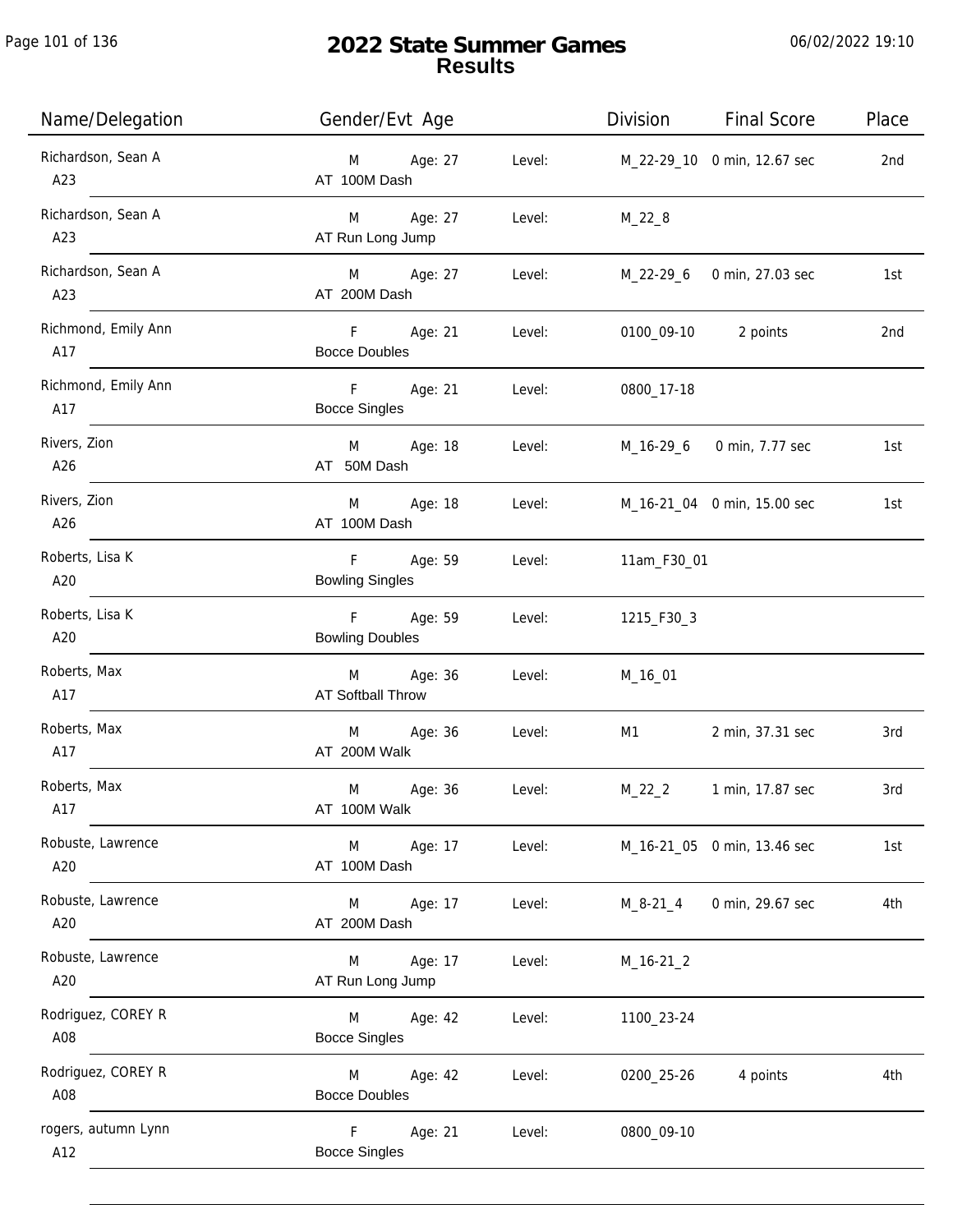Page 102 of 136

j.

## **2022 State Summer Games Results**

| Name/Delegation              | Gender/Evt Age                                          | Division       | <b>Final Score</b>         | Place      |
|------------------------------|---------------------------------------------------------|----------------|----------------------------|------------|
| rogers, autumn Lynn<br>A12   | $F = 1$<br>Age: 21<br>Level:<br><b>Bocce Doubles</b>    |                | 0200_15-16 2 points        | 2nd        |
| Rogers, Dakota Lee<br>A10    | M Age: 26<br>Level:<br>AT 50M Dash                      |                | M_16-29_1 0 min, 13.10 sec | 1st        |
| Rogers, Dakota Lee<br>A10    | M Age: 26<br>Level:<br>AT Stand Long Jump               | M_22_04        |                            |            |
| Rogers, Dakota Lee<br>A10    | M Age: 26<br>Level:<br>AT Shotput                       | M_22-29_1      |                            |            |
| Rogers, Kara<br>A06          | $-$ F $ -$<br>Age: 41<br>Level:<br><b>Bocce Singles</b> | 0900_09-10     |                            |            |
| Rogers, Kara<br>A06          | $F =$<br>Age: 41<br>Level:<br><b>Bocce Doubles</b>      |                | 0100_13-14 4 points        | 4th        |
| ROGERS, TAIJE<br>A26         | F Age: 22<br>Level:<br><b>Bocce Singles</b>             | 0800_21-22     |                            |            |
| Rohlf, Kent E<br>A09         | Age: 24<br>M <sub>art</sub><br>Level:<br>AT 100M Dash   | M_22-29_02     |                            | <b>DNS</b> |
| Rohlf, Kent E<br>A09         | M Age: 24<br>Level:<br>AT 50M Dash                      | M_16-29_4      |                            | <b>DNS</b> |
| Rohlf, Kent E<br>A09         | M Age: 24<br>Level:<br>AT Softball Throw                | M_16_14        |                            |            |
| rolinski, ryan J<br>A12      | M Age: 24<br>Level:<br>SW 25Y Freestyle                 |                | M_22-29_3 0 min, 18.00 sec | 2nd        |
| rolinski, ryan J<br>A12      | M<br>Age: 24<br>Level:<br>SW 50Y Freestyle              | $M_22-29-3$    |                            |            |
| roman, jim<br>A04            | Age: 33<br>M<br>Level:<br>SW 50Y Freestyle              | $M_30_1$       |                            |            |
| roman, jim<br>A04            | Age: 33<br>Level:<br>M<br>SW 25Y Freestyle              | $M_30_1$       | 0 min, 34.90 sec           | 3rd        |
| Rondo, Maddie Grace<br>A10   | Age: 21<br>Level:<br>F.<br>AT Softball Throw            | F_12-99_02     |                            |            |
| Rondo, Maddie Grace<br>A10   | Age: 21<br>Level:<br>F.<br>DV 25M Assisted Walk         | F <sub>1</sub> | 0 min, 50.69 sec           | 2nd        |
| ROONEY, Michael James<br>A08 | Age: 41<br>M<br>Level:<br><b>Bocce Doubles</b>          | 0200_13-14     | 2 points                   | 2nd        |
| ROONEY, Michael James<br>A08 | M<br>Age: 41<br>Level:<br><b>Bocce Singles</b>          | 1000_25-26     |                            |            |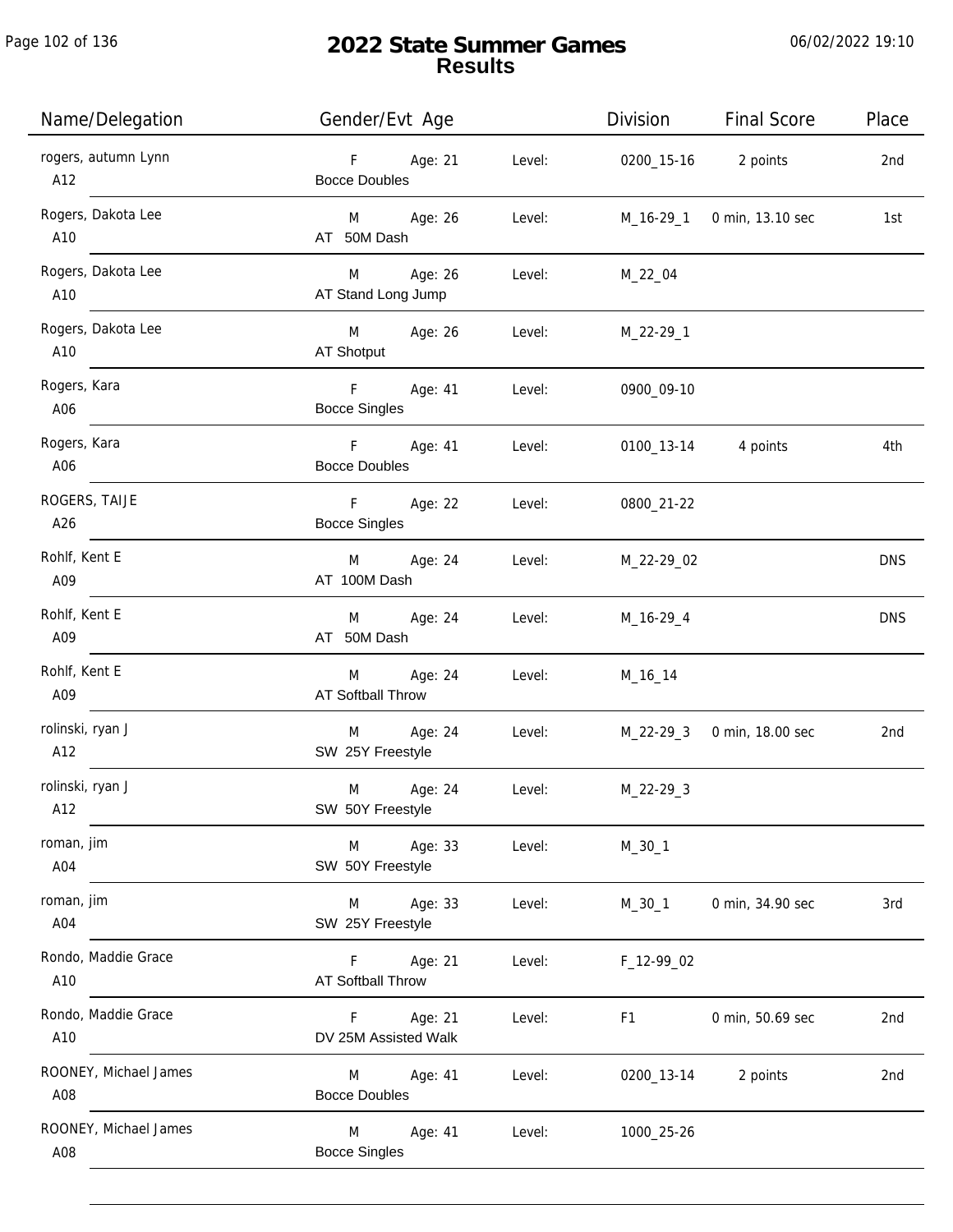| Name/Delegation                   | Gender/Evt Age                                                                                                                                                                                                                                                         |        | Division       | <b>Final Score</b> | Place           |
|-----------------------------------|------------------------------------------------------------------------------------------------------------------------------------------------------------------------------------------------------------------------------------------------------------------------|--------|----------------|--------------------|-----------------|
| Rosales, Catherine Antonia<br>A05 | F<br>Age: 36<br><b>Bocce Doubles</b>                                                                                                                                                                                                                                   | Level: | 0100_21-22     | 2 points           | 2nd             |
| Rosales, Catherine Antonia<br>A05 | F<br>Age: 36<br><b>Bocce Singles</b>                                                                                                                                                                                                                                   | Level: | 0900_17-18     |                    |                 |
| ROSARIO, LAMARR Antwon<br>A08     | Age: 30<br>M <sub>ar</sub><br><b>Bocce Singles</b>                                                                                                                                                                                                                     | Level: | 1100_21-22     |                    |                 |
| ROSARIO, LAMARR Antwon<br>A08     | <b>M</b> and the state of the state of the state of the state of the state of the state of the state of the state of the state of the state of the state of the state of the state of the state of the state of the state of the st<br>Age: 30<br><b>Bocce Doubles</b> | Level: | 0200_23-24     | 3 points           | 3rd             |
| Roseberry, Pete<br>A09            | M<br>Age: 51<br><b>Bowling Doubles</b>                                                                                                                                                                                                                                 | Level: | 215_M30_1A     |                    |                 |
| Roseberry, Pete<br>A09            | M<br>Age: 51<br><b>Bowling Singles</b>                                                                                                                                                                                                                                 | Level: | 1200_M30_01    |                    |                 |
| Rosinski, Tessa Anne<br>A23       | F<br>Age: 25<br><b>Bocce Singles</b>                                                                                                                                                                                                                                   | Level: | 0900_23-24     |                    |                 |
| Rosinski, Tessa Anne<br>A23       | F<br>Age: 25<br><b>Bocce Doubles</b>                                                                                                                                                                                                                                   | Level: | 0100_23-24     | 1 points           | 1st             |
| Ross, Caleb<br>A07                | Age: 36<br>M<br>Horseshoe Singles                                                                                                                                                                                                                                      | Level: | M_30_1         | 1 points           | 5th             |
| Ross, Caleb<br>A07                | Age: 36<br>M<br><b>Horseshoe Doubles</b>                                                                                                                                                                                                                               | Level: | M3             | 6 points           | 2 <sub>nd</sub> |
| Ross, Ronnie "Ronnie"<br>A33      | Age: 24<br>M<br>AT 100M Dash                                                                                                                                                                                                                                           | Level: | M_22-29_06     |                    | <b>DNS</b>      |
| Ross, Ronnie "Ronnie"<br>A33      | M<br>Age: 24<br>AT Mini Javelin                                                                                                                                                                                                                                        | Level: | $M_16_5$       |                    |                 |
| Ross, Ronnie "Ronnie"<br>A33      | M<br>Age: 24<br>AT Shotput                                                                                                                                                                                                                                             | Level: | M_22-29_8      |                    |                 |
| Ross, Rusell Gerard<br>A33        | Age: 61<br>M<br><b>Bocce Modified Doubles</b>                                                                                                                                                                                                                          | Level: | $\mathbf{1}$   | 1 points           | 1st             |
| Ross, Rusell Gerard<br>A33        | Age: 61<br>M<br><b>Bocce Modified Singles</b>                                                                                                                                                                                                                          | Level: | 9am_3-4        |                    |                 |
| Ryan, Jennifer Udella<br>A04      | Age: 40<br>F.<br>SW 50Y Backstroke                                                                                                                                                                                                                                     | Level: | F <sub>2</sub> | 1 min, 43.04 sec   | 3rd             |
| Ryan, Jennifer Udella<br>A04      | Age: 40<br>F.<br>SW 25Y Backstroke                                                                                                                                                                                                                                     | Level: | $F_30_1$       |                    |                 |
| Ryan, Jennifer Udella<br>A04      | Age: 40<br>F.<br>SW 25Y Freestyle                                                                                                                                                                                                                                      | Level: | $F_30_1$       | 0 min, 48.66 sec   | 2nd             |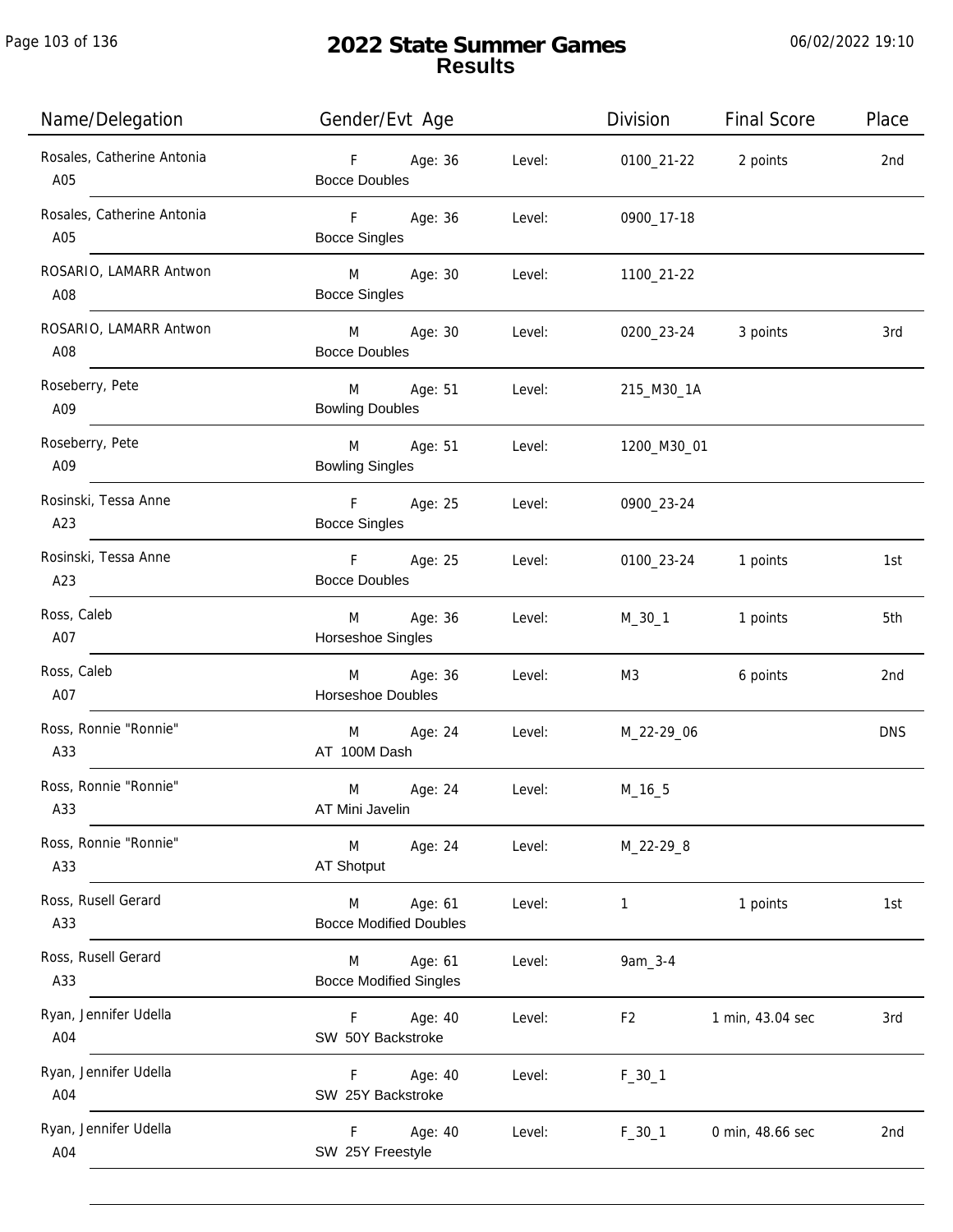Page 104 of 136

j.

## **2022 State Summer Games Results**

| Name/Delegation              | Gender/Evt Age                         |        | Division       | <b>Final Score</b> | Place |
|------------------------------|----------------------------------------|--------|----------------|--------------------|-------|
| Sabin, John Keith<br>A06     | M<br>Age: 32<br>Horseshoe Singles      | Level: | M_30_4         | 7 points           | 2nd   |
| Sabin, John Keith<br>A06     | M Age: 32<br>Horseshoe Doubles         | Level: | M5             | 20 points          | 2nd   |
| Sadler, Carlos<br>A23        | M Age: 31<br><b>Bocce Doubles</b>      | Level: | 0200_15-16     | 3 points           | 3rd   |
| Sadler, Carlos<br>A23        | M Age: 31<br><b>Bocce Singles</b>      | Level: | 1100_05-06     |                    |       |
| Saffer, Sarah<br>A20         | F Age: 56<br><b>Bowling Singles</b>    | Level: | 11am_F30_02    |                    |       |
| Saffer, Sarah<br>A20         | F<br>Age: 56<br><b>Bowling Doubles</b> | Level: | 1215_F30_2     |                    |       |
| Salars, Sarah<br>A23         | Age: 36<br>F<br>AT Stand Long Jump     | Level: | $F_22_04$      |                    |       |
| Salars, Sarah<br>A23         | Age: 36<br>F<br>AT Shotput             | Level: | $F_30_2$       |                    |       |
| Salars, Sarah<br>A23         | Age: 36<br>F<br>AT 50M Dash            | Level: | $F_30_2$       | 0 min, 13.76 sec   | 4th   |
| Salomonson, James<br>A27     | Age: 10<br>M<br><b>Bowling Singles</b> | Level: | 8am_M8-21_02   |                    |       |
| Sampson, Olivia<br>A26       | F<br>Age: 23<br><b>Bowling Singles</b> | Level: | 10am_F22-29_01 |                    |       |
| Sampson, Olivia<br>A26       | F<br>Age: 23<br><b>Bowling Doubles</b> | Level: | 115_F22-29_1   |                    |       |
| Sanchez-Ortiz, Luis M<br>A26 | M<br>Age: 14<br><b>Bowling Doubles</b> | Level: | 1215_M8-21_1   |                    |       |
| Sanchez-Ortiz, Luis M<br>A26 | M<br>Age: 14<br><b>Bowling Singles</b> | Level: | 8am_M8-21_03   |                    |       |
| Sawle, Nicole<br>A15         | Age: 23<br>F.<br>AT 100M Dash          | Level: | F_22-29_02     | 0 min, 26.34 sec   | 4th   |
| Sawle, Nicole<br>A15         | Age: 23<br>F<br>AT Softball Throw      | Level: | F_12-99_09     |                    |       |
| Sawle, Nicole<br>A15         | Age: 23<br>F.<br>AT Stand Long Jump    | Level: | $F_22_07$      |                    |       |
| Scarberry, Benjamin A<br>A06 | Age: 16<br>M<br>AT Run Long Jump       | Level: | $M_16-21_1$    |                    |       |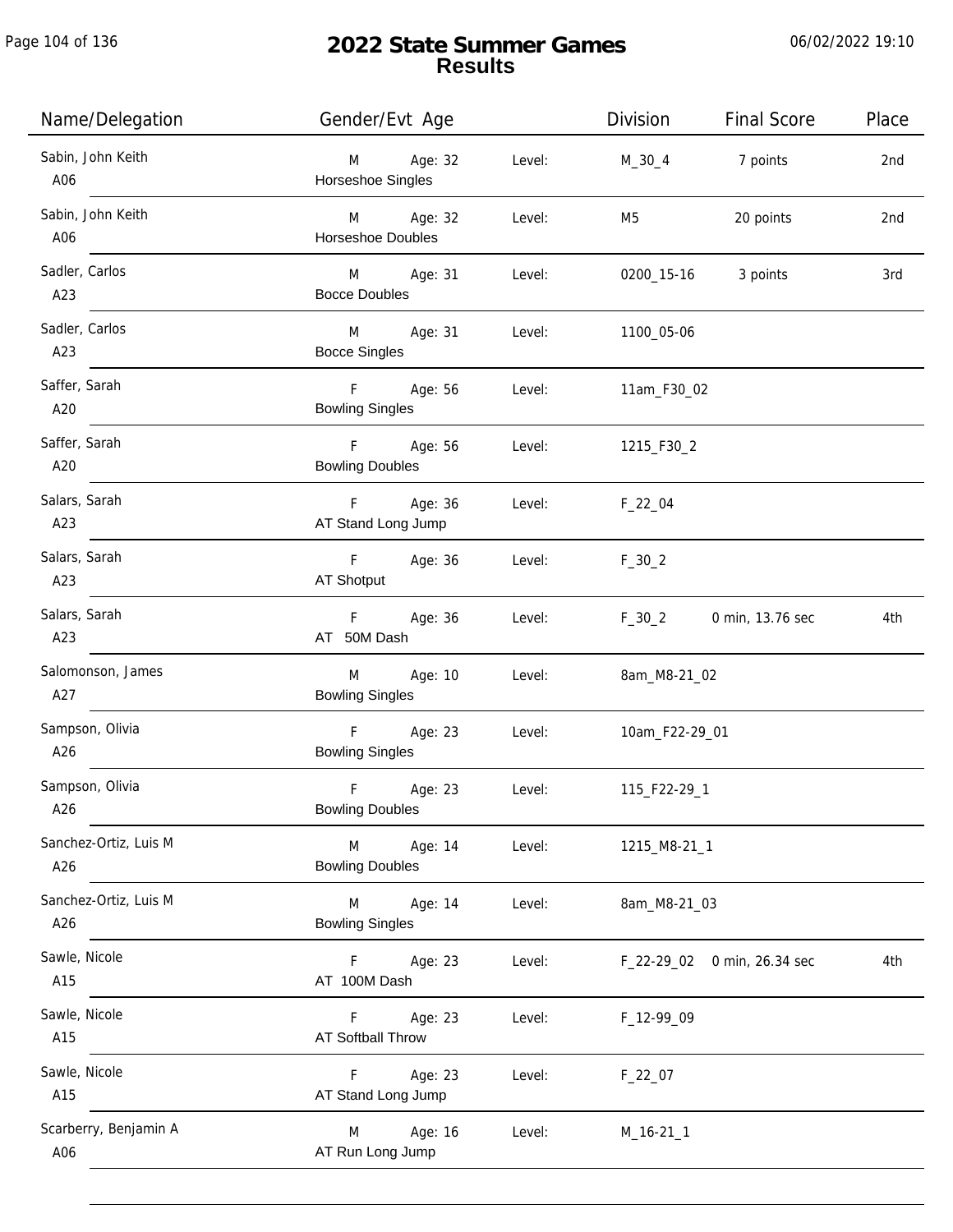Page 105 of 136

j.

# **2022 State Summer Games Results**

| Name/Delegation                | Gender/Evt Age                        |        | Division    | <b>Final Score</b>          | Place      |
|--------------------------------|---------------------------------------|--------|-------------|-----------------------------|------------|
| Scarberry, Benjamin A<br>A06   | Age: 16<br>M<br>AT Mini Javelin       | Level: | $M_16_5$    |                             |            |
| Scarberry, Benjamin A<br>A06   | M Age: 16<br>AT 100M Dash             | Level: |             | M_16-21_05 0 min, 15.87 sec | 4th        |
| Schack, Joseph John<br>A10     | M Age: 24<br><b>AT Softball Throw</b> | Level: | M_16_11     |                             |            |
| Schack, Joseph John<br>A10     | M Age: 24<br>AT 100M Dash             | Level: |             | M_22-29_07 0 min, 16.65 sec | 5th        |
| Schack, Joseph John<br>A10     | Age: 24<br>M<br>AT Stand Long Jump    | Level: | $M_22_10$   |                             |            |
| Schiltz, William John<br>A15   | M Age: 39<br>SW 50Y Freestyle         | Level: | $M_30_2$    |                             |            |
| Schiltz, William John<br>A15   | M Age: 39<br>SW 25Y Freestyle         | Level: | M_30_1      | 0 min, 23.17 sec            | 1st        |
| Schlecht, Kori Leigh<br>A19    | F Age: 27<br>SW 25Y Freestyle         | Level: |             | F_22-29_1 1 min, 4.29 sec   | 5th        |
| Schlecht, Kori Leigh<br>A19    | F Age: 27<br>SW 50Y Freestyle         | Level: | $F_22-29-1$ |                             |            |
| Schlicker, Megan<br>A05        | Age: 30<br>F<br><b>Bocce Singles</b>  | Level: | 0900_27-28  |                             |            |
| Schlicker, Megan<br>A05        | F<br>Age: 30<br><b>Bocce Doubles</b>  | Level: | 0100_21-22  | 3 points                    | 3rd        |
| Schlotter, Bekah Evelyn<br>A11 | F<br>Age: 23<br><b>Bocce Doubles</b>  | Level: | 0100_27-28  | 4 points                    | 4th        |
| Schlotter, Bekah Evelyn<br>A11 | Age: 23<br>F.<br><b>Bocce Singles</b> | Level: | 0800_23-24  |                             |            |
| Schmidt, Garrett R<br>A10      | Age: 25<br>M<br>AT 100M Dash          | Level: | M_22-29_09  |                             | <b>DNS</b> |
| Schmidt, Garrett R<br>A10      | Age: 25<br>M<br>AT Softball Throw     | Level: | M_16_14     |                             |            |
| Schmidt, Garrett R<br>A10      | Age: 25<br>M<br>AT Stand Long Jump    | Level: | $M_22_10$   |                             |            |
| Schmidt, Mason P<br>A10        | Age: 22<br>M<br>AT 100M Dash          | Level: | M_22-29_04  |                             | <b>DNS</b> |
| Schmidt, Mason P<br>A10        | Age: 22<br>M<br>AT Stand Long Jump    | Level: | M_22_05     |                             |            |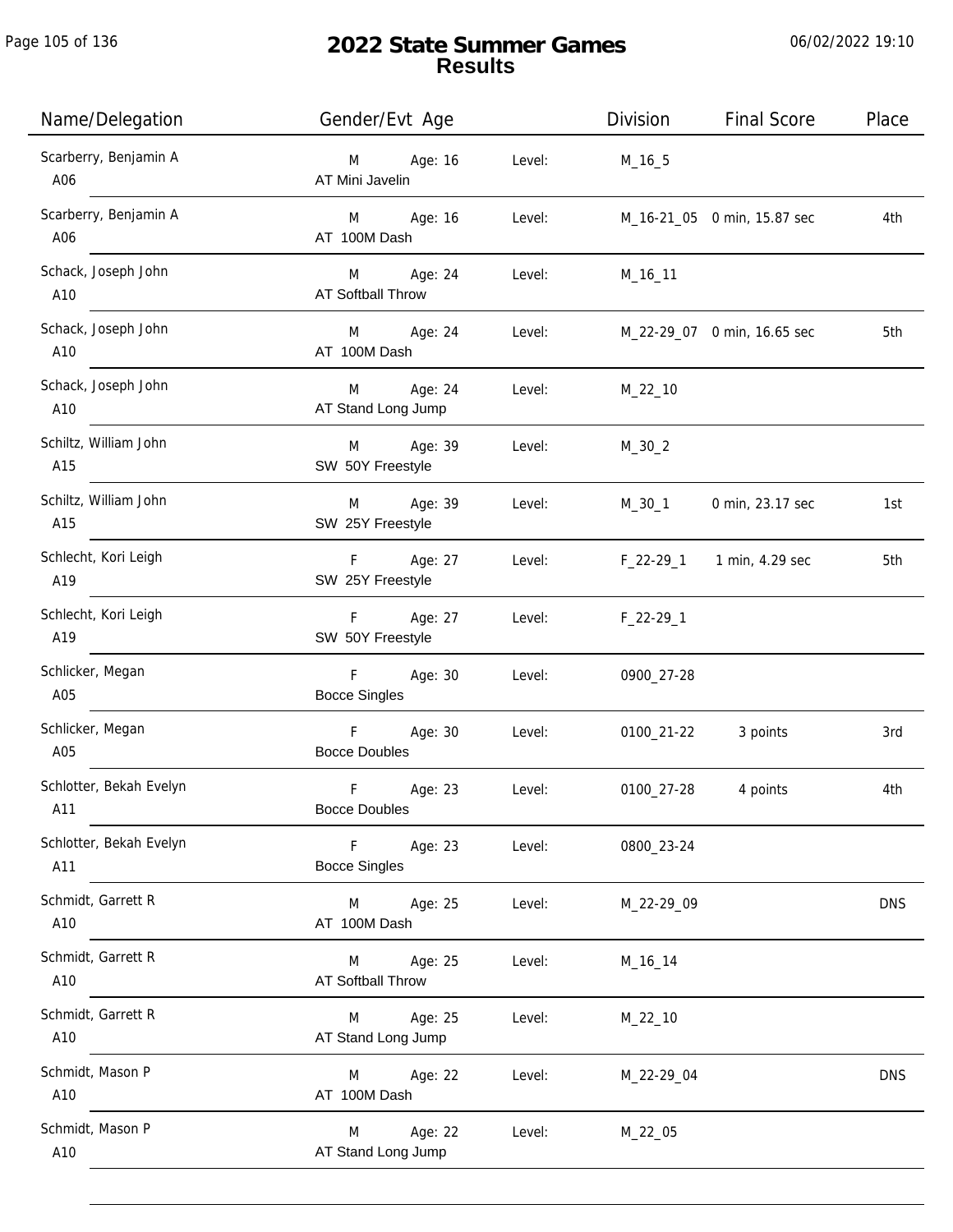Page 106 of 136

# **2022 State Summer Games Results**

| Name/Delegation                  | Gender/Evt Age                         |        | Division       | <b>Final Score</b>          | Place |
|----------------------------------|----------------------------------------|--------|----------------|-----------------------------|-------|
| Schmidt, Mason P<br>A10          | Age: 22<br>M<br>AT Softball Throw      | Level: | M_16_10        |                             |       |
| SCHNEIDER, SARA Elizabeth<br>A08 | F Age: 23<br><b>Bowling Doubles</b>    | Level: | 115_F22-29_2   |                             |       |
| SCHNEIDER, SARA Elizabeth<br>A08 | F Age: 23<br><b>Bowling Singles</b>    | Level: | 10am_F22-29_02 |                             |       |
| Schonhard, Dylan<br>A19          | M Age: 23<br>AT 400M Dash              | Level: | M5             | 1 min, 15.59 sec            | 3rd   |
| Schonhard, Dylan<br>A19          | Age: 23<br>M<br>AT 200M Dash           | Level: |                | M_22-29_5 0 min, 30.70 sec  | 5th   |
| Schonhard, Dylan<br>A19          | M<br>Age: 23<br>AT Shotput             | Level: | M_22-29_4      |                             |       |
| Schoolcraft, Anna M.<br>A33      | F<br>Age: 22<br>AT Mini Javelin        | Level: | $F_16_4$       |                             |       |
| Schoolcraft, Anna M.<br>A33      | F Age: 22<br>AT 100M Dash              | Level: |                | F_22-29_03 0 min, 24.26 sec | 3rd   |
| Schoolcraft, Anna M.<br>A33      | F<br>Age: 22<br>AT Shotput             | Level: | $F_22-29_2$    |                             |       |
| Schramm, Tyler William<br>A17    | M<br>Age: 26<br><b>Bowling Singles</b> | Level: | 9am_M22-29_01  |                             |       |
| Schramm, Tyler William<br>A17    | M<br>Age: 26<br><b>Bowling Doubles</b> | Level: | 215_M30_2A     |                             |       |
| Schrauben, Nathaniel Clay<br>A06 | M<br>Age: 28<br>Horseshoe Singles      | Level: | $M_8-29-3$     |                             | 5th   |
| Schrauben, Nathaniel Clay<br>A06 | Age: 28<br>M<br>Horseshoe Doubles      | Level: | M <sub>5</sub> | 20 points                   | 2nd   |
| Schroeder, Dominic<br>A15        | Age: 17<br>M<br><b>Bocce Singles</b>   | Level: | 1000_19-20     |                             |       |
| Schroeder, Dominic<br>A15        | Age: 17<br>M<br><b>Bocce Doubles</b>   | Level: | 0200_07-08     | 1 points                    | 1st   |
| Schultz, Bailee Joseph<br>A09    | Age: 18<br>M<br><b>Bowling Doubles</b> | Level: | 1215_M8-21_2   |                             |       |
| Schultz, Bailee Joseph<br>A09    | Age: 18<br>M<br><b>Bowling Singles</b> | Level: | 8am_M8-21_05   |                             |       |
| Schultz, Richard T<br>A04        | Age: 58<br>M<br><b>Bowling Doubles</b> | Level: | 215_M30_3A     |                             |       |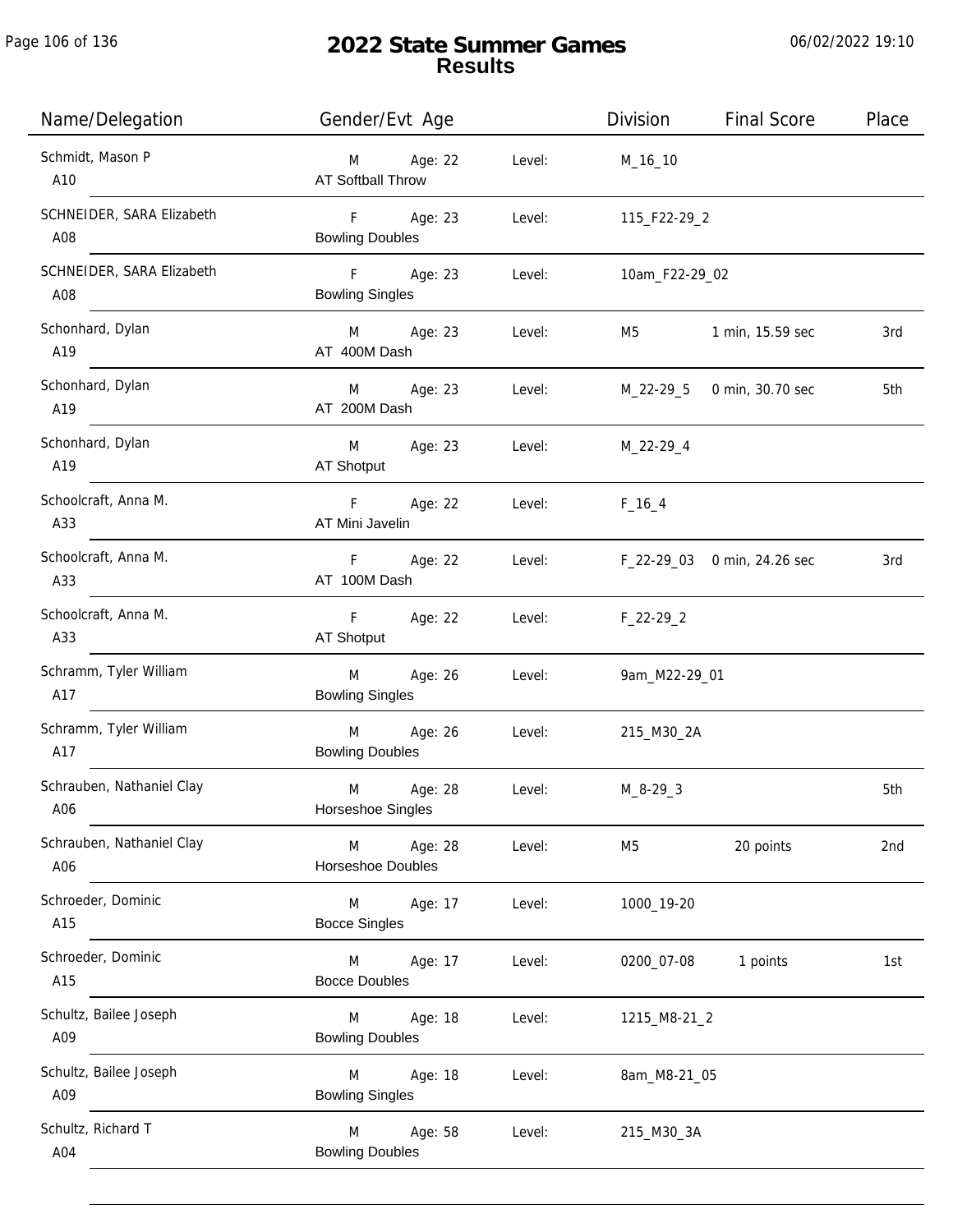| Name/Delegation                | Gender/Evt Age                                 |        | Division    | <b>Final Score</b>          | Place           |
|--------------------------------|------------------------------------------------|--------|-------------|-----------------------------|-----------------|
| Schultz, Richard T<br>A04      | Age: 58<br>M<br><b>Bowling Singles</b>         | Level: | 11am_M30_1A |                             |                 |
| Schumer, Abigail<br>A15        | F Age: 23<br><b>Bocce Doubles</b>              | Level: | 0100_05-06  | 4 points                    | 4th             |
| Schwager, Jacob William<br>A30 | M Age: 23<br>AT Run Long Jump                  | Level: | $M_22_7$    |                             |                 |
| Schwager, Jacob William<br>A30 | M Age: 23<br>AT 100M Dash                      | Level: |             | M_22-29_11 0 min, 14.11 sec | 3rd             |
| Schwager, Jacob William<br>A30 | Age: 23<br>M<br>AT 200M Dash                   | Level: |             | M_22-29_6 0 min, 29.06 sec  | 4th             |
| Scott, Brenna<br>A14           | F<br>Age: 19<br>AT 200M Dash                   | Level: | $F_8-21_2$  | 0 min, 41.68 sec            | 3rd             |
| Scott, Brenna<br>A14           | F<br>Age: 19<br>AT 100M Dash                   | Level: |             | F_16-21_03 0 min, 18.12 sec | 3rd             |
| Scott, Brenna<br>A14           | F Age: 19<br>AT 50M Dash                       | Level: | F_16-29_5   | 0 min, 9.13 sec             | 1st             |
| Scroggins, Brett<br>A27        | M<br>Age: 53<br><b>Bowling Doubles</b>         | Level: | 215_M30_1A  |                             |                 |
| Scroggins, Brett<br>A27        | Age: 53<br>M<br><b>Bowling Singles</b>         | Level: | 1200_M30_06 |                             |                 |
| Sebela, Jennifer Lynn<br>A06   | F<br>Age: 31<br><b>Bocce Singles</b>           | Level: | 0900_11-12  |                             |                 |
| Sebela, Jennifer Lynn<br>A06   | $\mathsf F$<br>Age: 31<br><b>Bocce Doubles</b> | Level: | 0100_15-16  | 1 points                    | 1st             |
| Sechrist, Anne<br>A27          | F<br>Age: 43<br>SW 25Y Freestyle               | Level: | $F_30_3$    | 0 min, 24.83 sec            | 2 <sub>nd</sub> |
| Sechrist, Anne<br>A27          | Age: 43<br>F<br>SW 50Y Backstroke              | Level: | F3          | 1 min, 12.38 sec            | 1st             |
| Sechrist, Anne<br>A27          | Age: 43<br>F<br>SW 50Y Freestyle               | Level: | $F_30_3$    |                             |                 |
| Seelbach, William Neil<br>A15  | Age: 43<br>M<br>AT 200M Dash                   | Level: | M_30_1      | 0 min, 41.98 sec            | 1st             |
| Seelbach, William Neil<br>A15  | Age: 43<br>M<br>AT Shotput                     | Level: | $M_30_3$    |                             |                 |
| Severson, Kaley Ann<br>A17     | Age: 24<br>F.<br><b>Bocce Doubles</b>          | Level: | <b>ALTS</b> |                             |                 |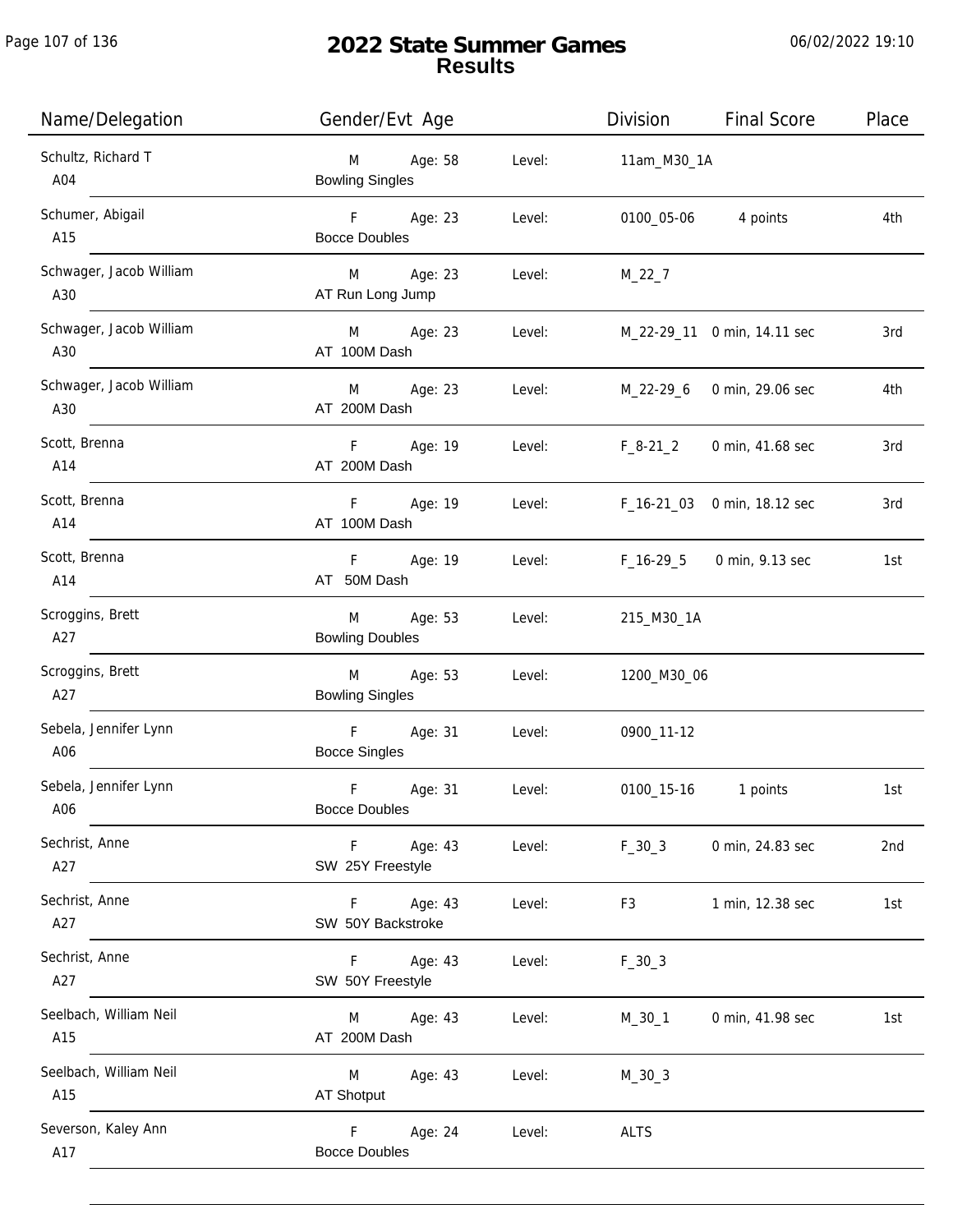Page 108 of 136

j.

# **2022 State Summer Games Results**

| Name/Delegation               | Gender/Evt Age                                    |        | Division       | <b>Final Score</b> | Place |
|-------------------------------|---------------------------------------------------|--------|----------------|--------------------|-------|
| Severson, Kaley Ann<br>A17    | F<br>Age: 24<br><b>Bocce Singles</b>              | Level: | 1000_09-10     |                    |       |
| Shannon, Brandon<br>A23       | M Age: 21<br>AT 50M Dash                          | Level: | M_16-29_3      | 0 min, 14.17 sec   | 8th   |
| Shannon, Brandon<br>A23       | M Age: 21<br>AT Stand Long Jump                   | Level: | M_12-21_04     |                    |       |
| Shannon, Brandon<br>A23       | M<br>Age: 21<br><b>AT Softball Throw</b>          | Level: | M_16_09        |                    |       |
| Shaver, Austin<br>A30         | Age: 27<br>M<br>AT Mini Javelin                   | Level: | $M_16_3$       |                    |       |
| Shaver, Austin<br>A30         | Age: 27<br>M<br>AT 50M Dash                       | Level: | M_16-29_5      | 0 min, 10.85 sec   | 7th   |
| Shaver, Austin<br>A30         | Age: 27<br>M<br>AT Stand Long Jump                | Level: | M_22_07        |                    |       |
| Shelton, Sabra Geralyn<br>A17 | F Age: 38<br>SW 50Y Freestyle                     | Level: | $F_30_3$       |                    |       |
| Shelton, Sabra Geralyn<br>A17 | F Age: 38<br>SW 50Y Backstroke                    | Level: | F4             | 1 min, 5.46 sec    | 2nd   |
| Shelton, Sabra Geralyn<br>A17 | F Age: 38<br>SW 100Y Freestyle                    | Level: | F4             |                    |       |
| Shepler, Tyler CW<br>A05      | M<br>Age: 26<br><b>Bocce Singles</b>              | Level: | 1200_07-08     |                    |       |
| Shepler, Tyler CW<br>A05      | M<br>Age: 26<br><b>Bocce Doubles</b>              | Level: | 0200_25-26     | 3 points           | 3rd   |
| Sherburn, Nancy<br>A20        | Age: 65<br>F.<br><b>Bowling Singles</b>           | Level: | 11am_F30_01    |                    |       |
| Sherburn, Nancy<br>A20        | Age: 65<br>F.<br><b>Bowling Doubles</b>           | Level: | 1215_F30_3     |                    |       |
| SHERIDAN, GARNETT G<br>A08    | Age: 20<br>F.<br><b>Bocce Modified Doubles</b>    | Level: | 1              | 4 points           | 3rd   |
| SHERIDAN, GARNETT G<br>A08    | Age: 20<br>F.<br><b>Bocce Modified Singles</b>    | Level: | 8am_3-4        |                    |       |
| Sherman, Ryan Lee<br>A10      | Age: 19<br>M<br><b>Horseshoe Modified Doubles</b> | Level: | M1             | 5 points           | 4th   |
| Sherman, Ryan Lee<br>A10      | Age: 19<br>M<br>Horseshoe Modified Singles        | Level: | M <sub>2</sub> | 5 points           | 2nd   |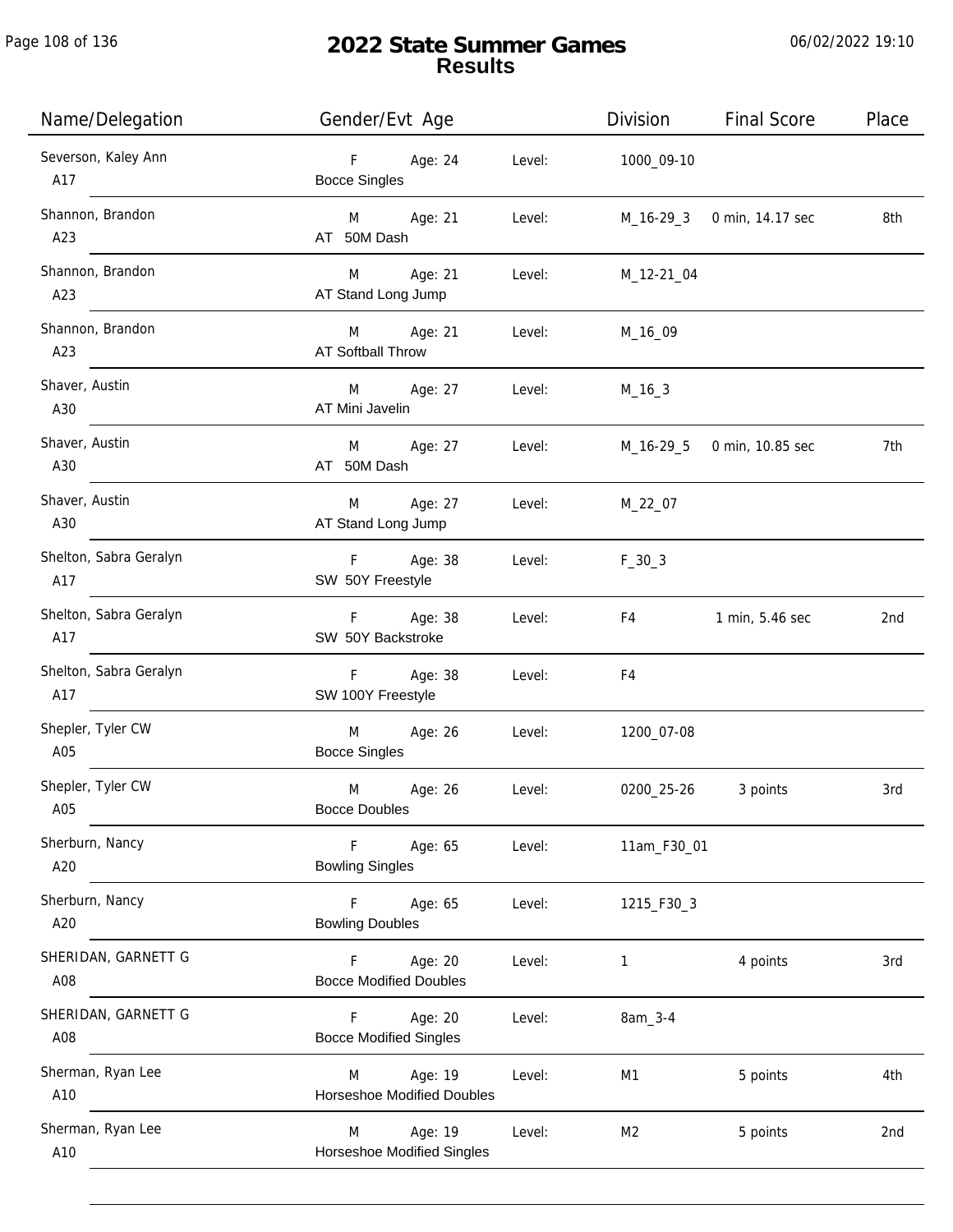| Name/Delegation                   | Gender/Evt Age                               |        | Division       | <b>Final Score</b>          | Place |
|-----------------------------------|----------------------------------------------|--------|----------------|-----------------------------|-------|
| Sherman-Grose, Hunter<br>A06      | Age: 10<br>M<br>AT 50M Dash                  | Level: | M_8-15_2       | 0 min, 10.63 sec            | 1st   |
| Sherman-Grose, Hunter<br>A06      | M Age: 10<br>AT 100M Dash                    | Level: |                | M_08-11_01 0 min, 19.90 sec | 4th   |
| Sherman-Grose, Hunter<br>A06      | M Age: 10<br>AT Mini Javelin                 | Level: | M_8-15_1       |                             |       |
| Sherrill, David Shane<br>A20      | M Age: 40<br><b>Bowling Doubles</b>          | Level: | 215_M30_2A     |                             |       |
| Sherrill, David Shane<br>A20      | M Age: 40<br><b>Bowling Singles</b>          | Level: | 1200_M30_01    |                             |       |
| Shimokochi, Kathryn Kiyoko<br>A27 | F Age: 23<br><b>Bowling Singles</b>          | Level: | 10am_F22-29_02 |                             |       |
| Shoemaker, Toby Lee<br>A06        | Age: 27<br>M<br>AT 200M Dash                 | Level: |                | M_22-29_2 0 min, 34.47 sec  | 2nd   |
| Shoemaker, Toby Lee<br>A06        | Age: 27<br>M<br>AT Shotput                   | Level: | M_22-29_3      |                             |       |
| Shoemaker, Toby Lee<br>A06        | Age: 27<br>M<br>AT 100M Dash                 | Level: |                | M_22-29_06 0 min, 16.25 sec | 1st   |
| Shore, Bridget<br>A15             | F<br>Age: 19<br><b>Bocce Doubles</b>         | Level: |                | 0100_09-10 3 points         | 3rd   |
| Shore, Bridget<br>A15             | F<br>Age: 19<br><b>Bocce Singles</b>         | Level: | 0800_15-16     |                             |       |
| Shuler, Krista<br>A23             | $\mathsf F$<br>Age: 37<br>AT Softball Throw  | Level: | F_12-99_06     |                             |       |
| Shuler, Krista<br>A23             | Age: 37<br>$\mathsf F$<br>AT Stand Long Jump | Level: | $F_22_05$      |                             |       |
| Shuler, Krista<br>A23             | Age: 37<br>F.<br>AT 50M Dash                 | Level: | $F_30_3$       | 0 min, 14.42 sec            | 6th   |
| Sieja, Evan<br>A27                | Age: 22<br>M<br><b>Bowling Singles</b>       | Level: | 9am_M22-29_04  |                             |       |
| Sieja, Evan<br>A27                | Age: 22<br>M<br><b>Bowling Doubles</b>       | Level: | 215_M30_2A     |                             |       |
| Siel, Kelly Shawn<br>A07          | Age: 47<br>M<br><b>Horseshoe Doubles</b>     | Level: | M4             | 10 points                   | 2nd   |
| Siel, Kelly Shawn<br>A07          | Age: 47<br>M<br>Horseshoe Singles            | Level: | $M_30_1$       | 4 points                    | 3rd   |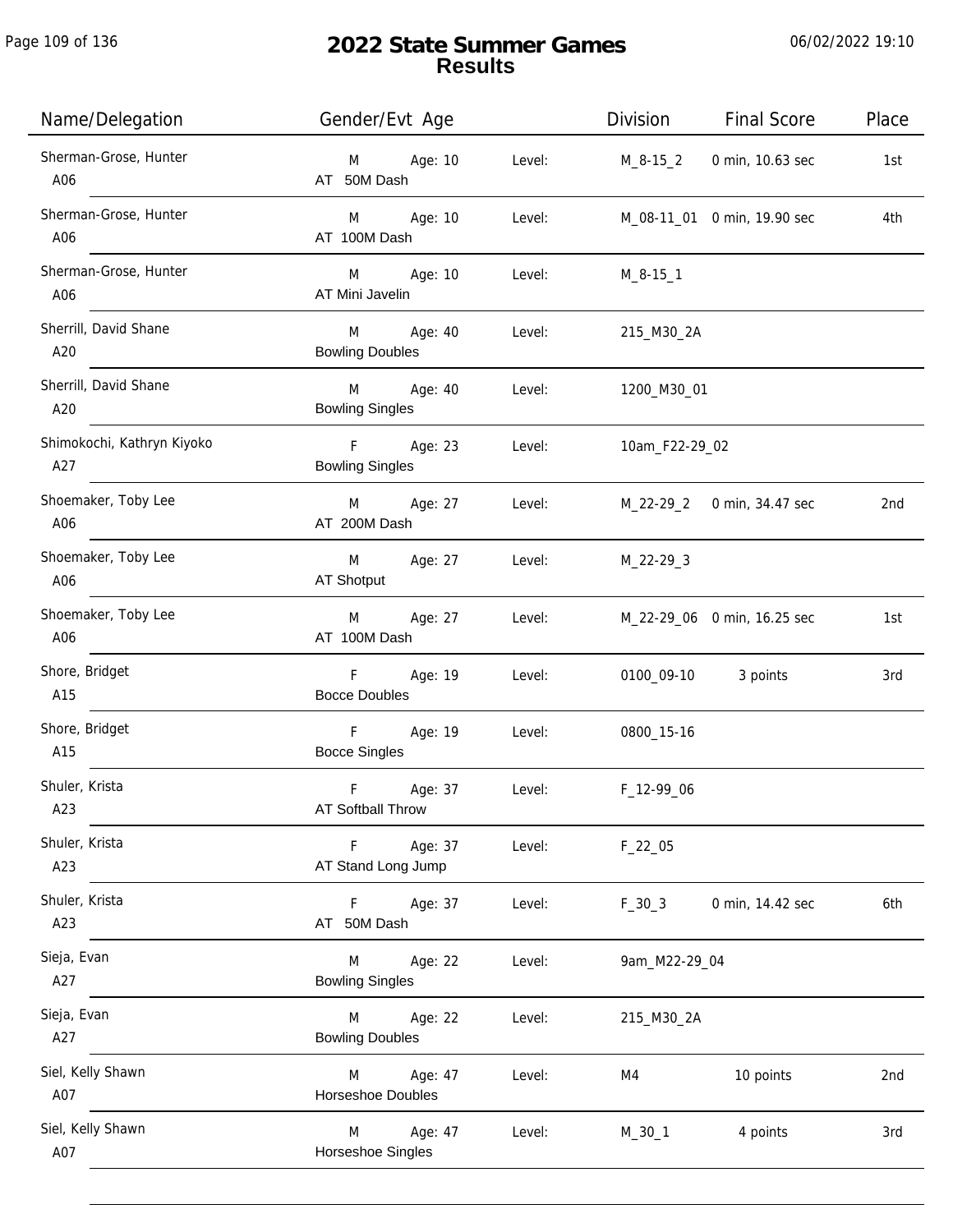| Name/Delegation                | Gender/Evt Age                                     |        | Division     | <b>Final Score</b>          | Place |
|--------------------------------|----------------------------------------------------|--------|--------------|-----------------------------|-------|
| Sims, Charleston<br>A20        | Age: 44<br>M<br><b>Bowling Singles</b>             | Level: | 1200_M30_01  |                             |       |
| Sims, Charleston<br>A20        | M<br>Age: 44<br><b>Bowling Doubles</b>             | Level: | 315_M30_1B   |                             |       |
| Sinks, Cody Lane<br>A07        | M Age: 26<br><b>Bocce Doubles</b>                  | Level: |              | 0200_23-24 1 points         | 1st   |
| Sinks, Cody Lane<br>A07        | M Age: 26<br><b>Bocce Singles</b>                  | Level: | 1200_05-06   |                             |       |
| Skinner, Kayla<br>A34          | F Age: 24<br>SW 50Y Freestyle                      | Level: | $F_22-29-5$  |                             |       |
| Skinner, Kayla<br>A34          | F Age: 24<br>SW 25Y Freestyle                      | Level: | $F_22-29-3$  | 0 min, 22.82 sec            | 2nd   |
| Skinner, Kayla<br>A34          | F Age: 24<br>SW 4X25 Free Relay                    | Level: | $\mathbf{1}$ |                             |       |
| Slagel, Anthony MICHAEL<br>A05 | Age: 35<br>M<br><b>Bowling Doubles</b>             | Level: | 315_M30_2B   |                             |       |
| Slagel, Anthony MICHAEL<br>A05 | M<br>Age: 35<br><b>Bowling Singles</b>             | Level: | 11am_M30_1A  |                             |       |
| Slater, Diane Lee<br>A06       | F Age: 62<br>Horseshoe Doubles                     | Level: | M3           | 11 points                   | 1st   |
| Slater, Diane Lee<br>A06       | Age: 62<br>F<br>Horseshoe Singles                  | Level: | $F_30_1$     | 4 points                    | 3rd   |
| Slough, Jessica Nicole<br>A17  | $\mathsf F$<br>Age: 23<br>AT Softball Throw        | Level: | F_12-99_05   |                             |       |
| Slough, Jessica Nicole<br>A17  | F Age: 23<br>AT 100M Dash                          | Level: |              | F_22-29_02 0 min, 23.61 sec | 3rd   |
| Slough, Jessica Nicole<br>A17  | F Age: 23<br>AT 50M Dash                           | Level: | $F_16-293$   | 0 min, 11.01 sec            | 1st   |
| Smith, Barbara<br>A20          | F<br>Age: 62<br><b>Bocce Doubles</b>               | Level: |              | 0100_11-12 3 points         | 3rd   |
| Smith, Barbara<br>A20          | F <sub>12</sub><br>Age: 62<br><b>Bocce Singles</b> | Level: | 0800_19-20   |                             |       |
| smith, chris Robert<br>A12     | Age: 31<br>M<br>AT Mini Javelin                    | Level: | M_16_8       |                             |       |
| smith, chris Robert<br>A12     | Age: 31<br>M<br>AT 100M Dash                       | Level: | M_30_07      |                             |       |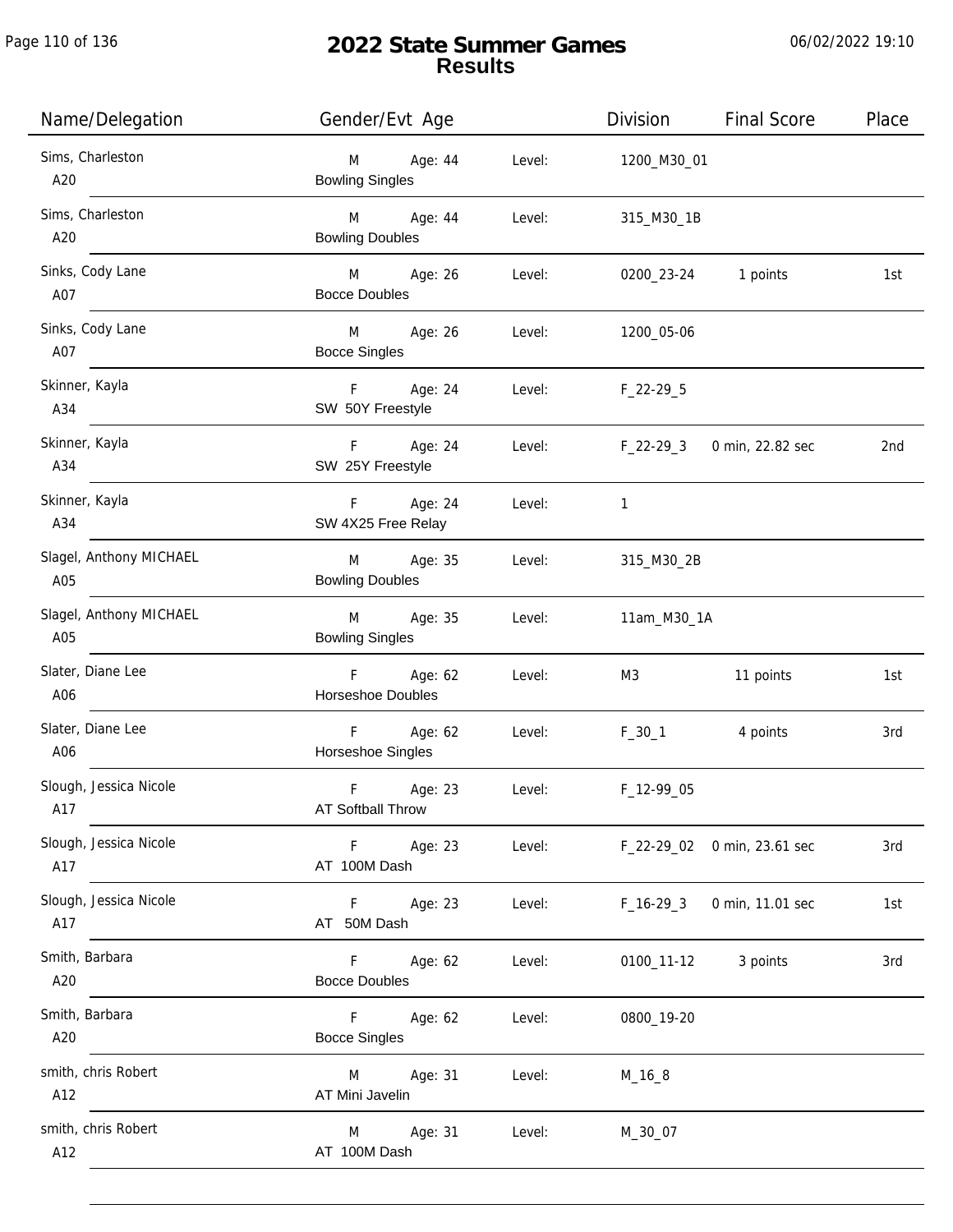Page 111 of 136

# **2022 State Summer Games Results**

| Name/Delegation             | Gender/Evt Age                         |        | Division<br><b>Final Score</b> | Place      |
|-----------------------------|----------------------------------------|--------|--------------------------------|------------|
| smith, chris Robert<br>A12  | Age: 31<br>M<br>AT 200M Dash           | Level: | $M_30_2$                       | <b>DNS</b> |
| Smith, Devan Michael<br>A10 | M Age: 20<br>AT 50M Dash               | Level: | M_16-29_2 0 min, 10.09 sec     | 2nd        |
| Smith, Devan Michael<br>A10 | Age: 20<br>M<br>AT Stand Long Jump     | Level: | M_12-21_03                     |            |
| Smith, Devan Michael<br>A10 | M Age: 20<br>AT Shotput                | Level: | M_16-21_1                      |            |
| Smith III, Earl W.<br>A19   | M<br>Age: 34<br><b>Bowling Doubles</b> | Level: | 215_M30_1A                     |            |
| Smith III, Earl W.<br>A19   | M<br>Age: 34<br><b>Bowling Singles</b> | Level: | 1200_M30_03                    |            |
| Smith, Hunter L<br>A01      | Age: 23<br>M<br>AT Softball Throw      | Level: | M_16_09                        |            |
| Smith, Hunter L<br>A01      | Age: 23<br>M<br>AT 50M Dash            | Level: | M_16-29_3 0 min, 11.95 sec     | 6th        |
| Smith, Hunter L<br>A01      | Age: 23<br>M<br>AT 100M Dash           | Level: | M_22-29_03 0 min, 23.88 sec    | 5th        |
| Smith, Jill Lynette<br>A17  | F<br>Age: 45<br>SW 50Y Freestyle       | Level: | $F_30_1$                       |            |
| Smith, Jill Lynette<br>A17  | F Age: 45<br>SW 50Y Backstroke         | Level: | F <sub>2</sub>                 | <b>DNS</b> |
| Smith, Jill Lynette<br>A17  | F<br>Age: 45<br>SW 25Y Freestyle       | Level: | $F_30_2$                       | <b>DNS</b> |
| Smith, John<br>A26          | M<br>Age: 10<br>AT Run Long Jump       | Level: | $M_8 - 15 - 1$                 |            |
| Smith, John<br>A26          | Age: 10<br>M<br>AT Softball Throw      | Level: | $M_8 - 11_0$                   |            |
| Smith, John<br>A26          | Age: 10<br>M<br>AT 100M Dash           | Level: | M_08-11_01 0 min, 18.32 sec    | 1st        |
| Smith, Patrick<br>A23       | Age: 26<br>M<br><b>Bowling Doubles</b> | Level: | 115_M22-29_2                   |            |
| Smith, Patrick<br>A23       | Age: 26<br>M<br><b>Bowling Singles</b> | Level: | 9am_M22-29_05                  |            |
| Smith, Rodger Wayne<br>A06  | M<br>Age: 54<br>Horseshoe Singles      | Level: | $M_30_3$<br>9 points           | 1st        |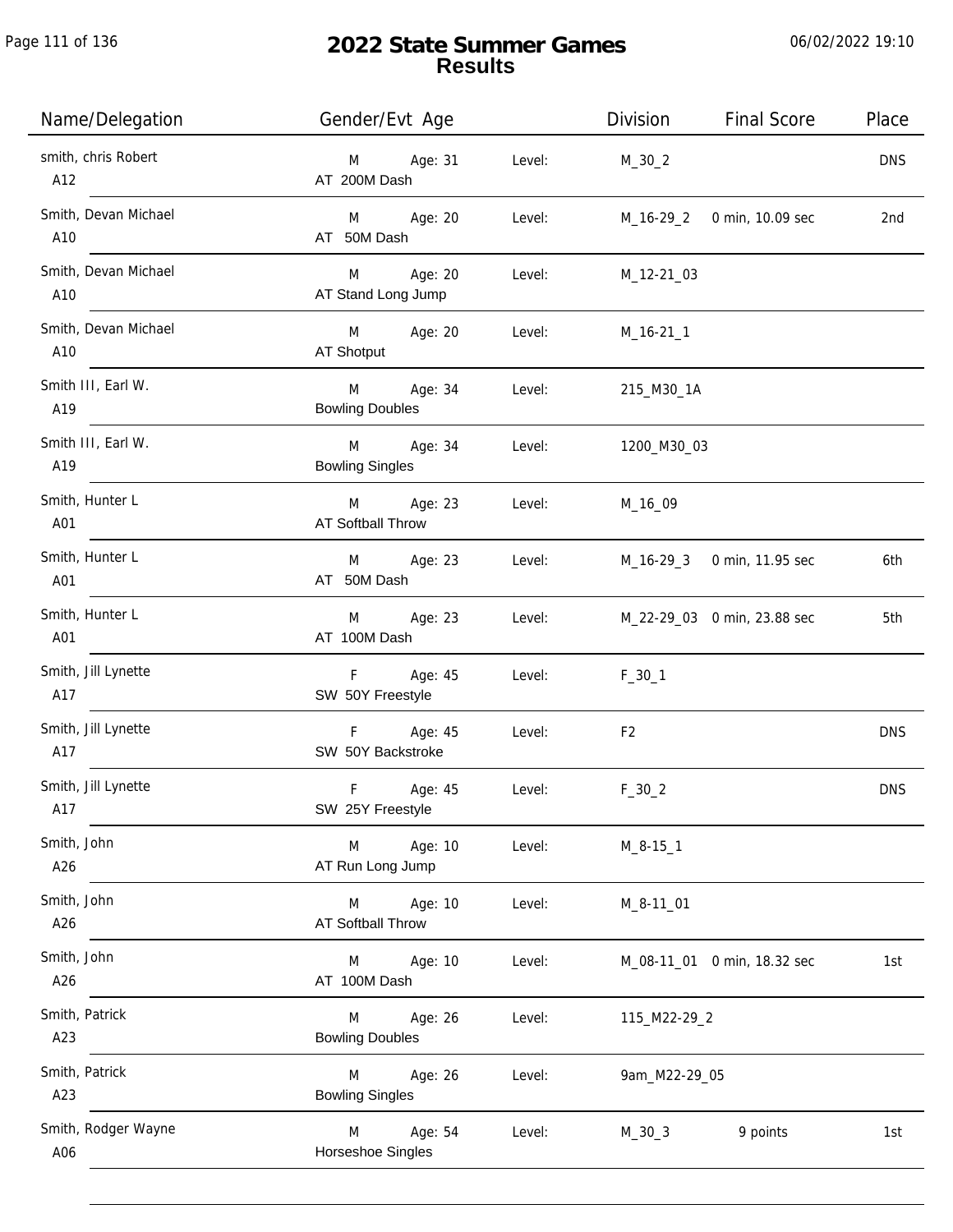Page 112 of 136

j.

# **2022 State Summer Games Results**

| Name/Delegation                | Gender/Evt Age                                     |        | Division    | <b>Final Score</b>          | Place |
|--------------------------------|----------------------------------------------------|--------|-------------|-----------------------------|-------|
| Smith, Rodger Wayne<br>A06     | M Age: 54<br><b>Horseshoe Doubles</b>              | Level: | M4          | 10 points                   | 1st   |
| Smith, Selena<br>A13           | F Age: 20<br>SW 50Y Freestyle                      | Level: | $F_16-21_2$ |                             |       |
| Smith, Selena<br>A13           | F Age: 20<br>SW 25Y Freestyle                      | Level: | $F_16-21_2$ | 0 min, 30.94 sec            | 3rd   |
| Smith, Toni<br>A13             | F Age: 19<br><b>Bocce Doubles</b>                  | Level: |             | 0200_11-12 1 points         | 1st   |
| Smith, Toni<br>A13             | F Age: 19<br><b>Bocce Singles</b>                  | Level: | 0800_17-18  |                             |       |
| Smoke, Sarah<br>A13            | F Age: 37<br>AT 50M Dash                           | Level: | $F_30_3$    | 0 min, 10.16 sec            | 1st   |
| Smoke, Sarah<br>A13            | F<br>Age: 37<br>AT Mini Javelin                    | Level: | $F_{16}$ 1  |                             |       |
| Smoke, Sarah<br>A13            | F Age: 37<br>AT 100M Dash                          | Level: | $F_30_03$   | 0 min, 20.93 sec            | 1st   |
| Sniff, Brenda Lee<br>A06       | F <sub>12</sub><br>Age: 63<br><b>Bocce Singles</b> | Level: | 0900_07-08  |                             |       |
| Sniff, Brenda Lee<br>A06       | F<br>Age: 63<br><b>Bocce Doubles</b>               | Level: |             | 0100_13-14 4 points         | 4th   |
| Snyder, Kristyn<br>A27         | F<br>Age: 29<br>AT Shotput                         | Level: | $F_22-29_2$ |                             |       |
| Snyder, Kristyn<br>A27         | $\mathsf F$<br>Age: 29<br>AT 100M Dash             | Level: |             | F_22-29_01 0 min, 28.18 sec | 2nd   |
| Snyder, Kristyn<br>A27         | F<br>Age: 29<br>AT 50M Dash                        | Level: | $F_16-293$  | 0 min, 11.50 sec            | 2nd   |
| Sommerdyke, Terry James<br>A11 | M<br>Age: 55<br><b>Bocce Singles</b>               | Level: | 1100_23-24  |                             |       |
| Sommerdyke, Terry James<br>A11 | M<br>Age: 55<br><b>Bocce Doubles</b>               | Level: | 0200_21-22  | 2 points                    | 2nd   |
| sorenson, Samuel J<br>A12      | Age: 19<br>M<br>SW 50Y Backstroke                  | Level: | M4          | 0 min, 42.22 sec            | 1st   |
| sorenson, Samuel J<br>A12      | Age: 19<br>M<br>SW 50Y Freestyle                   | Level: | $M_16-21_2$ |                             |       |
| Soule, Skyler<br>A13           | Age: 14<br>M<br>AT Stand Long Jump                 | Level: | M_12-21_03  |                             |       |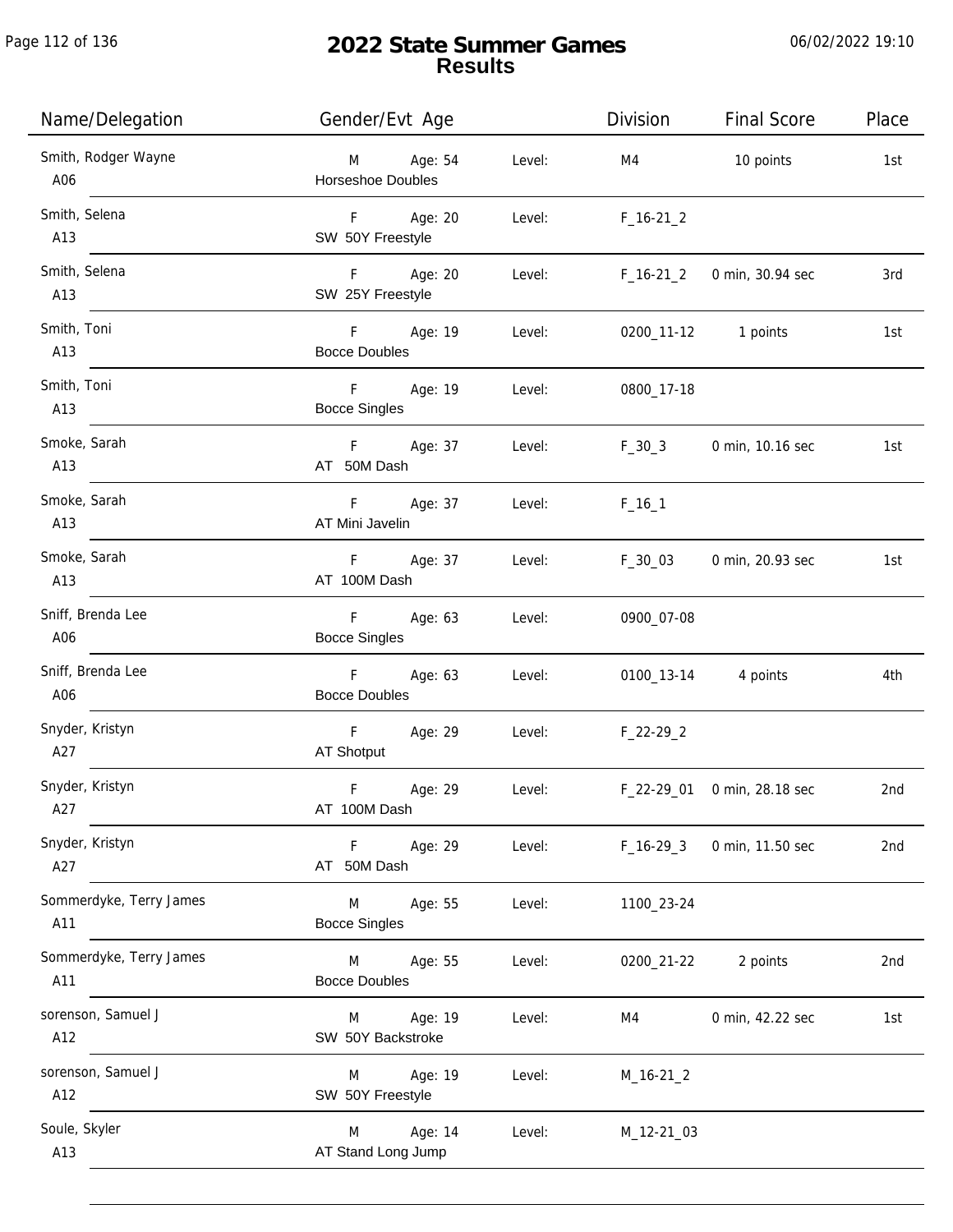Page 113 of 136

j.

# **2022 State Summer Games Results**

| Name/Delegation            | Gender/Evt Age                             |        | Division       | <b>Final Score</b>          | Place |
|----------------------------|--------------------------------------------|--------|----------------|-----------------------------|-------|
| Soule, Skyler<br>A13       | Age: 14<br>M<br>AT Mini Javelin            | Level: | $M_8-15-1$     |                             |       |
| Sovlansky, Hunter M<br>A27 | M<br>Age: 30<br><b>Bowling Doubles</b>     | Level: | 315_M30_1B     |                             |       |
| Sovlansky, Hunter M<br>A27 | M<br>Age: 30<br><b>Bowling Singles</b>     | Level: | 1200_M30_05    |                             |       |
| Spears, Davonte<br>A26     | M Age: 21<br><b>Bowling Singles</b>        | Level: | 8am_M8-21_01   |                             |       |
| Spears, Davonte<br>A26     | M<br>Age: 21<br><b>Bowling Doubles</b>     | Level: | 115_M22-29_1   |                             |       |
| Spears, Keyonta<br>A26     | M<br>Age: 20<br><b>Bocce Singles</b>       | Level: | 1000_11-12     |                             |       |
| Spica, Michael<br>A14      | Age: 26<br>M<br>Horseshoe Modified Singles | Level: | M1             | 11 points                   | 1st   |
| Spica, Michael<br>A14      | Age: 26<br>M<br>Horseshoe Modified Doubles | Level: | M1             | 5 points                    | 3rd   |
| Spicer, Nic D<br>A10       | M Age: 34<br>DV 50M Unassisted Walk        | Level: | M <sub>1</sub> |                             |       |
| Spicer, Nic D<br>A10       | Age: 34<br>M<br>AT 100M Walk               | Level: | $M_22_3$       | 0 min, 50.21 sec            | 1st   |
| Spicer, Nic D<br>A10       | M Age: 34<br><b>AT Softball Throw</b>      | Level: | M_16_06        |                             |       |
| Spicer, Nic D<br>A10       | M<br>Age: 34<br>AT 50M Dash                | Level: | M_30_1         | 0 min, 18.25 sec            | 2nd   |
| SpringsteadM, Kyle<br>A23  | M<br>Age: 30<br><b>AT Shotput</b>          | Level: | $M_30_1$       |                             |       |
| SpringsteadM, Kyle<br>A23  | Age: 30<br>M<br>AT Stand Long Jump         | Level: | M_22_05        |                             |       |
| SpringsteadM, Kyle<br>A23  | Age: 30<br>M<br>AT 50M Dash                | Level: | $M_30_4$       | 0 min, 11.16 sec            | 6th   |
| Stanford, Earle<br>A26     | Age: 23<br>M<br>AT Shotput                 | Level: | M_22-29_8      |                             |       |
| Stanford, Earle<br>A26     | Age: 23<br>M<br>AT 100M Dash               | Level: |                | M_22-29_10 0 min, 14.58 sec | 7th   |
| Stanford, Earle<br>A26     | Age: 23<br>M<br>AT 200M Dash               | Level: | M_22-29_4      | 0 min, 30.58 sec            | 5th   |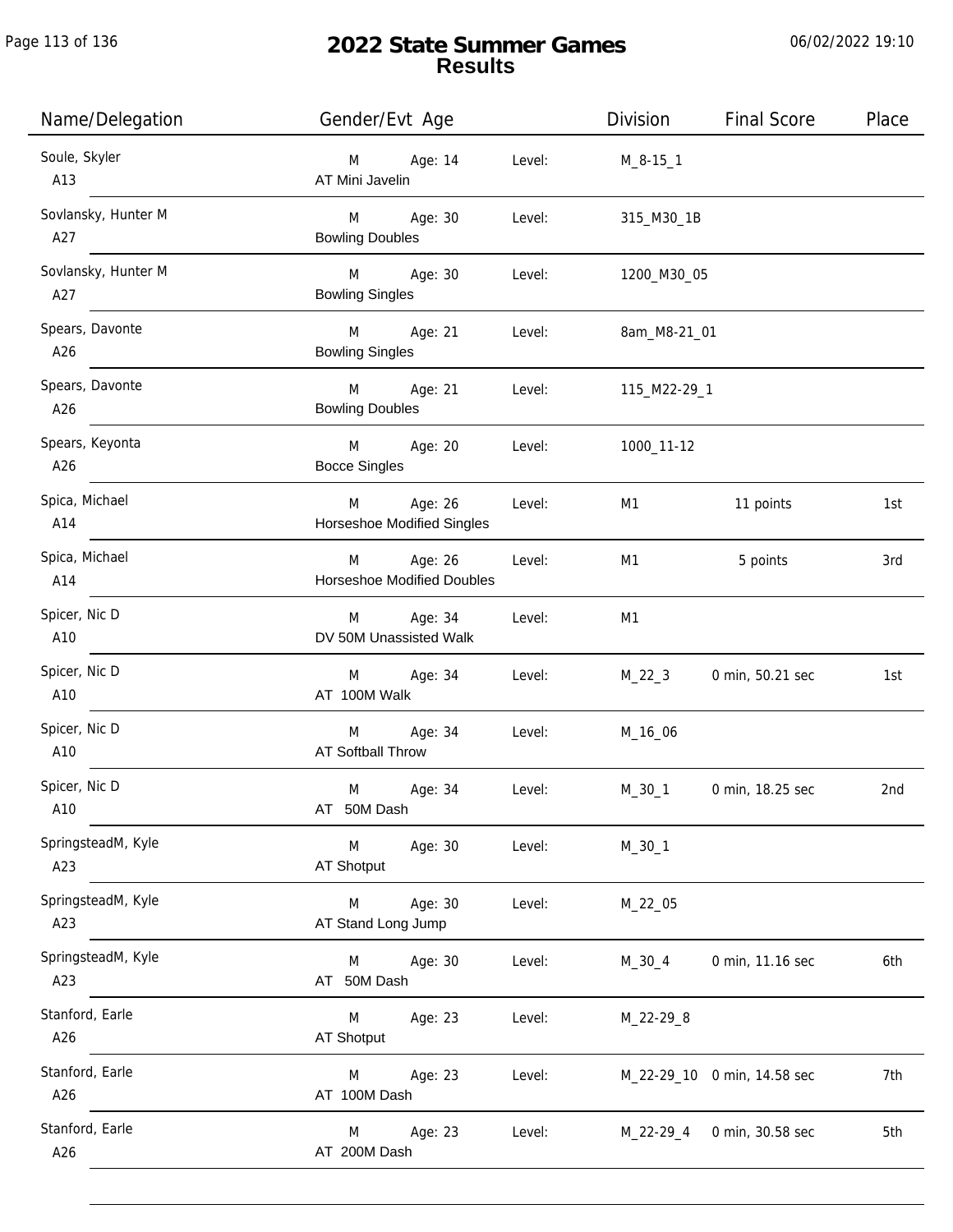# **2022 State Summer Games Results**

| Name/Delegation             | Gender/Evt Age                         |        | Division       | <b>Final Score</b>                         | Place |
|-----------------------------|----------------------------------------|--------|----------------|--------------------------------------------|-------|
| Stanley, Reeve Edwin<br>A19 | Age: 18<br>M<br><b>Bowling Doubles</b> | Level: | 215_M30_1A     |                                            |       |
| Stanley, Reeve Edwin<br>A19 | M Age: 18<br><b>Bowling Singles</b>    | Level: | 8am_M8-21_03   |                                            |       |
| Stanley, Sheena J<br>A05    | F Age: 38<br><b>Bocce Singles</b>      | Level: | 1000_05-06     |                                            |       |
| Stanley, Sheena J<br>A05    | F Age: 38<br><b>Bocce Doubles</b>      | Level: | 0100_23-24     | 2 points                                   | 2nd   |
| Steiner, Jessica<br>A07     | F<br>Age: 40<br>AT Stand Long Jump     | Level: | $F_22_03$      |                                            |       |
| Steiner, Jessica<br>A07     | F Age: 40<br>AT Mini Javelin           | Level: | $F_{16-2}$     |                                            |       |
| Steiner, Jessica<br>A07     | F Age: 40<br>AT 50M Dash               | Level: | $F_30_4$       | 0 min, 13.14 sec                           | 6th   |
| Sterling, Mitchell<br>A13   | M Age: 15<br>Horseshoe Singles         | Level: |                | M <sub>-</sub> 8-29 <sub>-3</sub> 6 points | 2nd   |
| Sterling, Mitchell<br>A13   | M Age: 15<br>Horseshoe Doubles         | Level: | M3             | 4 points                                   | 2nd   |
| Stevens, Adam M<br>A09      | M Age: 24<br>AT 800M Run               | Level: | M1             | 5 min, 47.35 sec                           | 2nd   |
| Stevens, Adam M<br>A09      | M Age: 24<br>AT 400M Dash              | Level: | M1             | 2 min, 32.37 sec                           | 4th   |
| Stevens, Adam M<br>A09      | M<br>Age: 24<br>AT 1500M Run           | Level: | M1             | 10 min, 13.90 sec                          | 3rd   |
| Stevenson, Danielle<br>A27  | F<br>Age: 29<br>SW 25Y Freestyle       | Level: | $F_22-293$     | 0 min, 16.62 sec                           | 1st   |
| Stevenson, Danielle<br>A27  | F<br>Age: 29<br>SW 50Y Freestyle       | Level: | $F_22-29-5$    |                                            |       |
| Stevenson, Danielle<br>A27  | Age: 29<br>F.<br>SW 100Y Freestyle     | Level: | F <sub>1</sub> |                                            |       |
| Stevenson, Taylor<br>A27    | Age: 26<br>F.<br>AT Run Long Jump      | Level: | $F_22_3$       |                                            |       |
| Stevenson, Taylor<br>A27    | F<br>Age: 26<br>AT Shotput             | Level: | $F_22-293$     |                                            |       |
| Stevenson, Taylor<br>A27    | Age: 26<br>F.<br>AT 100M Dash          | Level: |                | F_22-29_05 0 min, 15.55 sec                | 1st   |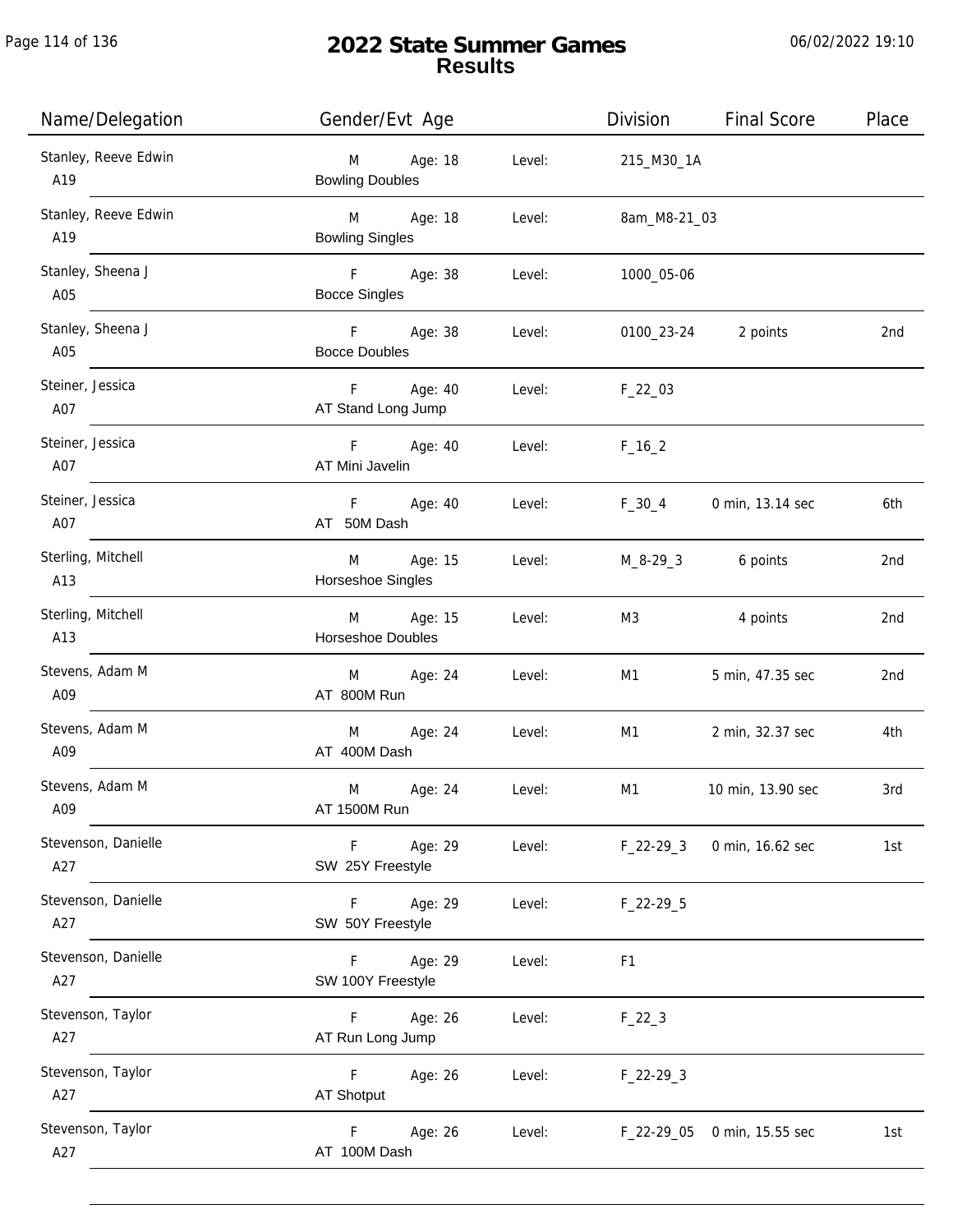Page 115 of 136

# **2022 State Summer Games Results**

| Name/Delegation           | Gender/Evt Age                       |        | Division       | <b>Final Score</b>          | Place |
|---------------------------|--------------------------------------|--------|----------------|-----------------------------|-------|
| Stewart, Allison<br>A20   | F Age: 16<br>AT Softball Throw       | Level: | $F_1$ 12-99_05 |                             |       |
| Stewart, Allison<br>A20   | Age: 16<br>F<br>AT Stand Long Jump   | Level: | F_12-21_01     |                             |       |
| STEWART, JAHEEM<br>A08    | M Age: 18<br><b>Bocce Doubles</b>    | Level: | 0200_07-08     | 2 points                    | 2nd   |
| STEWART, JAHEEM<br>A08    | M<br>Age: 18<br><b>Bocce Singles</b> | Level: | 1000_17-18     |                             |       |
| Sting, Jacob Lee<br>A10   | M Age: 14<br>AT Softball Throw       | Level: | M_12-15_01     |                             |       |
| Sting, Jacob Lee<br>A10   | Age: 14<br>M<br>DV 25M Assisted Walk | Level: | M1             | 2 min, 3.93 sec             | 2nd   |
| Stone, Steven J<br>A35    | M Age: 33<br>AT 400M Walk            | Level: | M_30_1         | 4 min, 14.75 sec            | 3rd   |
| Stone, Steven J<br>A35    | Age: 33<br>M<br>AT 200M Walk         | Level: | M3             | 1 min, 46.19 sec            | 3rd   |
| Stone, Steven J<br>A35    | Age: 33<br>M<br>AT 800M Walk         | Level: | M2             | 9 min, 46.72 sec            | 3rd   |
| Stott, Robert (RJ)<br>A27 | Age: 28<br>M<br>AT 100M Dash         | Level: |                | M_22-29_08 0 min, 13.27 sec | 1st   |
| Stott, Robert (RJ)<br>A27 | Age: 28<br>M<br>AT 400M Dash         | Level: |                | M6 1 min, 6.27 sec          | 1st   |
| Stott, Robert (RJ)<br>A27 | M<br>Age: 28<br>AT Shotput           | Level: | M_22-29_8      |                             |       |
| Stover, Jenna L<br>A23    | Age: 22<br>F.<br>SW 100Y Freestyle   | Level: | F1             |                             |       |
| Stover, Jenna L<br>A23    | Age: 22<br>F.<br>SW 50Y Backstroke   | Level: | F <sub>5</sub> | 0 min, 45.05 sec            | 2nd   |
| Stover, Jenna L<br>A23    | Age: 22<br>F<br>SW 50Y Freestyle     | Level: | $F_22-29-5$    |                             |       |
| Straksys M, Daniel<br>A23 | Age: 34<br>M<br>AT Run Long Jump     | Level: | $M_22_4$       |                             |       |
| Straksys M, Daniel<br>A23 | Age: 34<br>M<br>AT 100M Dash         | Level: | M_30_05        | 0 min, 19.70 sec            | 5th   |
| Straksys M, Daniel<br>A23 | M<br>Age: 34<br><b>AT Shotput</b>    | Level: | $M_30_5$       |                             |       |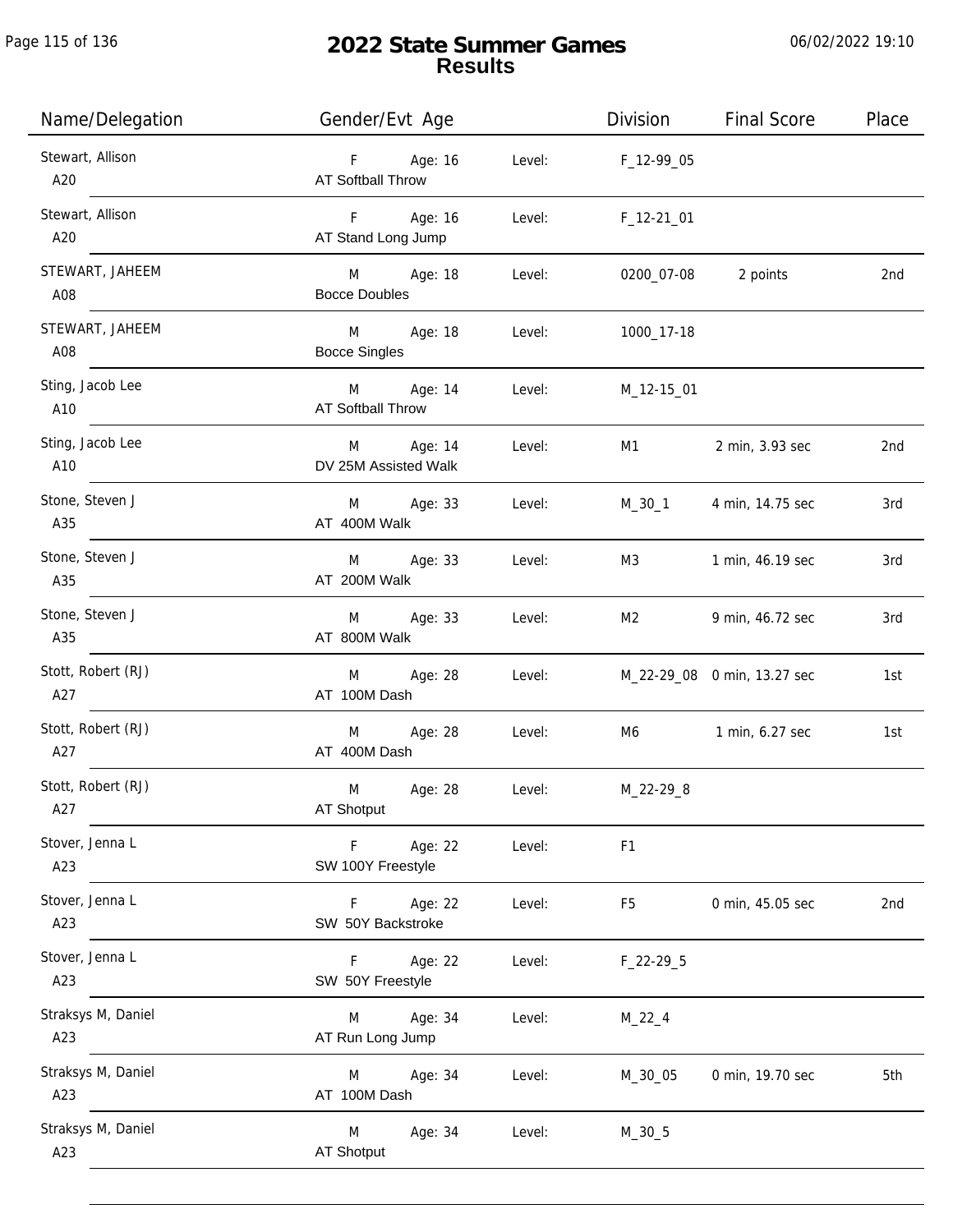# **2022 State Summer Games Results**

| Name/Delegation                | Gender/Evt Age                                               | <b>Final Score</b><br>Division | Place      |
|--------------------------------|--------------------------------------------------------------|--------------------------------|------------|
| Stringer, Shania<br>A26        | $F =$<br>Age: 26<br>Level:<br><b>Bowling Doubles</b>         | 115_F22-29_2                   |            |
| Stringer, Shania<br>A26        | $F = 1$<br>Age: 26<br>Level:<br><b>Bowling Singles</b>       | 10am_F22-29_04                 |            |
| Strobl, John<br>A23            | M <sub>ar</sub><br>Age: 36<br>Level:<br><b>Bocce Doubles</b> | 0200_21-22 3 points            | 3rd        |
| Strobl, John<br>A23            | M <sub>ar</sub><br>Age: 36<br>Level:<br><b>Bocce Singles</b> | 1100_13-14                     |            |
| Stuedemann, Keri<br>A23        | F Age: 43<br>Level:<br><b>Bocce Doubles</b>                  | 0100_25-26<br>3 points         | 3rd        |
| Stuedemann, Keri<br>A23        | F Age: 43<br>Level:<br><b>Bocce Singles</b>                  | 0900_27-28                     |            |
| Sturgill, Zachary Reese<br>A19 | M<br>Age: 36<br>Level:<br><b>Bowling Doubles</b>             | 315_M30_2B                     |            |
| Sturgill, Zachary Reese<br>A19 | M<br>Age: 36<br>Level:<br><b>Bowling Singles</b>             | 1200_M30_08                    |            |
| Surratt, Kyle<br>A14           | Age: 24<br>M<br>Level:<br>AT 50M Dash                        | M_16-29_8<br>0 min, 16.09 sec  | 4th        |
| Surratt, Kyle<br>A14           | Age: 24<br>M<br>Level:<br>AT Stand Long Jump                 | M_22_08                        |            |
| Surratt, Kyle<br>A14           | M Age: 24<br>Level:<br><b>AT Softball Throw</b>              | M_16_07                        |            |
| Sutton, Howard<br>A27          | M<br>Age: 60<br>Level:<br><b>Bowling Doubles</b>             | 315_M30_3B                     |            |
| Sutton, Howard<br>A27          | M<br>Age: 60<br>Level:<br><b>Bowling Singles</b>             | 1200_M30_08                    |            |
| Swanigan, Javan J<br>A26       | $\mathsf F$<br>Age: 22<br>Level:<br>AT 200M Dash             | $F_30_5$                       | <b>DNS</b> |
| Swanigan, Javan J<br>A26       | Level:<br>F<br>Age: 22<br>AT 100M Dash                       | F_22-29_05                     | <b>DNS</b> |
| Swanigan, Javan J<br>A26       | Age: 22<br>Level:<br>F.<br><b>AT Shotput</b>                 | $F_22-29-4$                    |            |
| Swift, Zachary<br>A07          | Age: 29<br>Level:<br>M<br>AT Stand Long Jump                 | M_22_06                        |            |
| Swift, Zachary<br>A07          | Age: 29<br>Level:<br>M<br>AT 100M Walk                       | 1 min, 9.59 sec<br>$M_22_3$    | 4th        |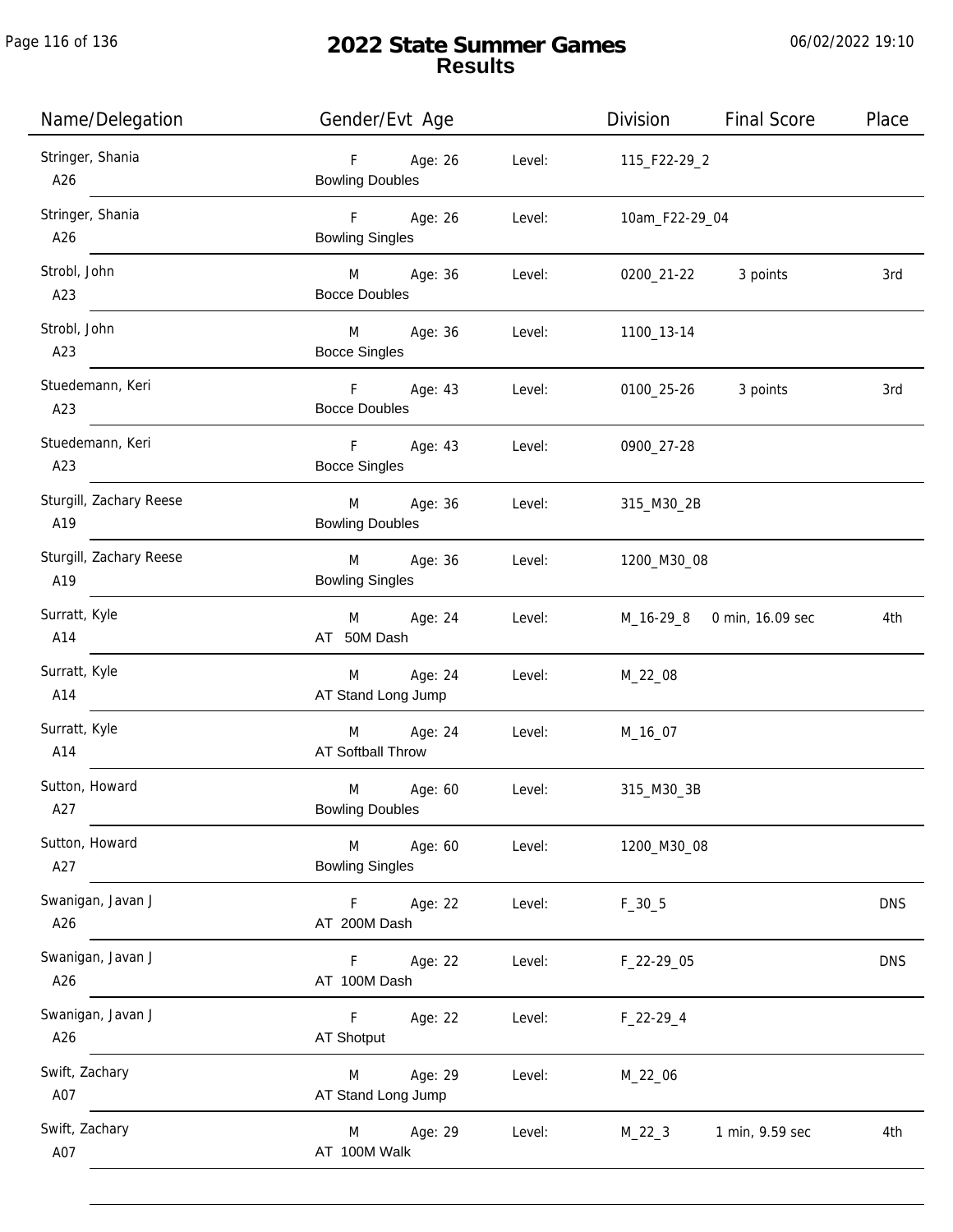| Name/Delegation                  | Gender/Evt Age                         |        | Division       | <b>Final Score</b>          | Place |
|----------------------------------|----------------------------------------|--------|----------------|-----------------------------|-------|
| Swift, Zachary<br>A07            | Age: 29<br>M<br>AT Softball Throw      | Level: | M_16_14        |                             |       |
| Swistak, Mary Cathy<br>A20       | F<br>Age: 62<br><b>Bowling Doubles</b> | Level: | 1215_F30_2     |                             |       |
| Swistak, Mary Cathy<br>A20       | F<br>Age: 62<br><b>Bowling Singles</b> | Level: | 11am_F30_04    |                             |       |
| Symons, Jordan<br>A04            | F<br>Age: 27<br>SW 50Y Freestyle       | Level: | $F_22-29_2$    |                             |       |
| Symons, Jordan<br>A04            | F<br>Age: 27<br>SW 25Y Freestyle       | Level: | $F_22-29_2$    | 0 min, 39.10 sec            | 2nd   |
| Szymanski, Angelena Marie<br>A35 | F<br>Age: 26<br>AT 800M Walk           | Level: | F <sub>1</sub> | 9 min, 31.22 sec            | 2nd   |
| Szymanski, Angelena Marie<br>A35 | Age: 26<br>F<br>AT 200M Walk           | Level: | F <sub>1</sub> | 2 min, 6.75 sec             | 2nd   |
| Szymanski, Angelena Marie<br>A35 | Age: 26<br>F<br>AT 400M Walk           | Level: | $F_8-29_1$     | 4 min, 40.34 sec            |       |
| Talaski, Paige<br>A10            | F<br>Age: 14<br>AT Stand Long Jump     | Level: | $F_12-2103$    |                             |       |
| Talaski, Paige<br>A10            | F<br>Age: 14<br>AT 100M Dash           | Level: |                | F_12-15_03 0 min, 19.60 sec | 2nd   |
| Talaski, Paige<br>A10            | Age: 14<br>F<br>AT Softball Throw      | Level: | F_12-99_08     |                             |       |
| Tallon, Michael C<br>A23         | M<br>Age: 34<br>AT 100M Dash           | Level: | M_30_03        | 0 min, 17.50 sec            | 1st   |
| Tallon, Michael C<br>A23         | Age: 34<br>M<br>AT Run Long Jump       | Level: | $M_22_6$       |                             |       |
| Tallon, Michael C<br>A23         | Age: 34<br>M<br>AT Mini Javelin        | Level: | $M_16_5$       |                             |       |
| Taylor, David A<br>A06           | Age: 36<br>M<br><b>Bocce Doubles</b>   | Level: | 0200_23-24     | 4 points                    | 4th   |
| Taylor, David A<br>A06           | Age: 36<br>M<br><b>Bocce Singles</b>   | Level: | 1100_23-24     |                             |       |
| Taylor, Jeremy<br>A23            | Age: 30<br>M<br><b>Bowling Doubles</b> | Level: | 315_M30_1B     |                             |       |
| Taylor, Jeremy<br>A23            | Age: 30<br>M<br><b>Bowling Singles</b> | Level: | 11am_M30_1A    |                             |       |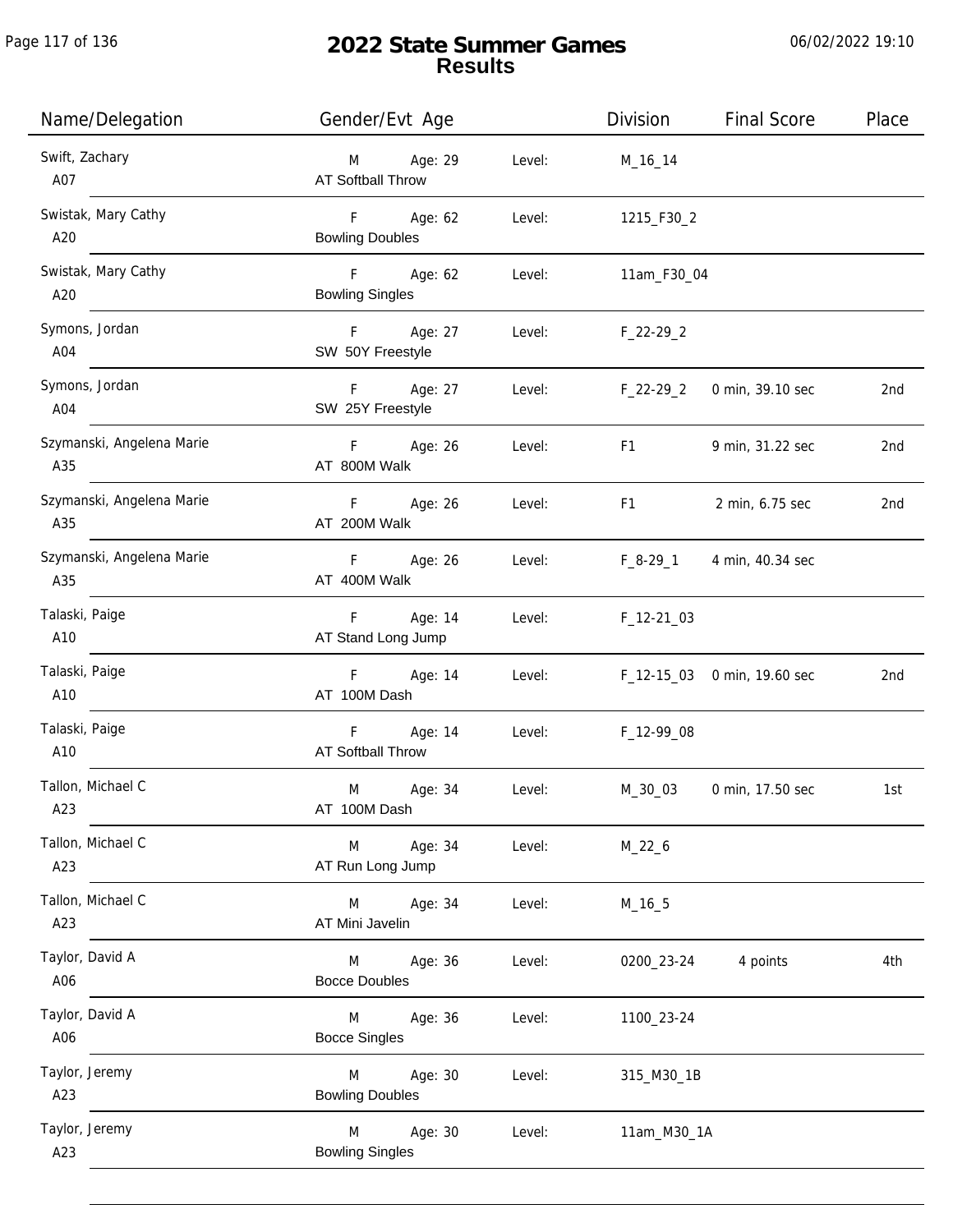## **2022 State Summer Games Results**

| Name/Delegation              | Gender/Evt Age                                      |        | Division       | <b>Final Score</b>          | Place |
|------------------------------|-----------------------------------------------------|--------|----------------|-----------------------------|-------|
| taylor, randy Allen<br>A12   | M<br>Age: 54<br><b>Bocce Singles</b>                | Level: | 1100_05-06     |                             |       |
| taylor, randy Allen<br>A12   | M <sub>art</sub><br>Age: 54<br><b>Bocce Doubles</b> | Level: | 0200_15-16     | 2 points                    | 2nd   |
| Taylor, Seth Eric<br>A17     | M<br>Age: 38<br><b>Bowling Doubles</b>              | Level: | 215_M30_4A     |                             |       |
| Taylor, Seth Eric<br>A17     | M<br>Age: 38<br><b>Bowling Singles</b>              | Level: | 1200_M30_06    |                             |       |
| Taylor, Stacy R<br>A05       | F <sub>11</sub><br>Age: 19<br><b>Bocce Singles</b>  | Level: | 0800_13-14     |                             |       |
| Taylor, Stacy R<br>A05       | Age: 19<br>F.<br><b>Bocce Doubles</b>               | Level: | 0100_09-10     | 1 points                    | 1st   |
| TAYLOR, STEVEN James<br>A08  | Age: 21<br>M<br><b>Bowling Doubles</b>              | Level: | 1215_M8-21_1   |                             |       |
| TAYLOR, STEVEN James<br>A08  | Age: 21<br>M<br><b>Bowling Singles</b>              | Level: | 8am_M8-21_01   |                             |       |
| Taylor, Travis Graham<br>A05 | Age: 25<br>M<br>AT 100M Dash                        | Level: |                | M_22-29_04 0 min, 22.10 sec | 4th   |
| Taylor, Travis Graham<br>A05 | Age: 25<br>M<br>AT Stand Long Jump                  | Level: | $M_22_05$      |                             |       |
| Taylor, Travis Graham<br>A05 | M Age: 25<br><b>AT Softball Throw</b>               | Level: | M_16_14        |                             |       |
| Tedesco, Laura Helen<br>A17  | F<br>Age: 27<br>SW 100Y Freestyle                   | Level: | F <sub>3</sub> |                             |       |
| Tedesco, Laura Helen<br>A17  | $\mathsf F$<br>Age: 27<br>SW 50Y Breaststroke       | Level: | F <sub>1</sub> |                             |       |
| Tedesco, Laura Helen<br>A17  | F.<br>Age: 27<br>SW 50Y Backstroke                  | Level: | F4             | 1 min, 9.32 sec             | 3rd   |
| Terrell, Isaac<br>A26        | Age: 13<br>M<br>AT 100M Dash                        | Level: |                | M_12-15_03 0 min, 34.98 sec | 3rd   |
| Terrell, Isaac<br>A26        | Age: 13<br>M<br>AT Run Long Jump                    | Level: | $M_8 - 15 - 1$ |                             |       |
| Terrell, Isaac<br>A26        | Age: 13<br>M<br>AT 50M Dash                         | Level: | $M_8-15-1$     | 0 min, 10.19 sec            | 3rd   |
| Theaker, Nolan<br>A15        | Age: 24<br>M<br>AT 100M Dash                        | Level: |                | M_22-29_03 0 min, 20.19 sec | 2nd   |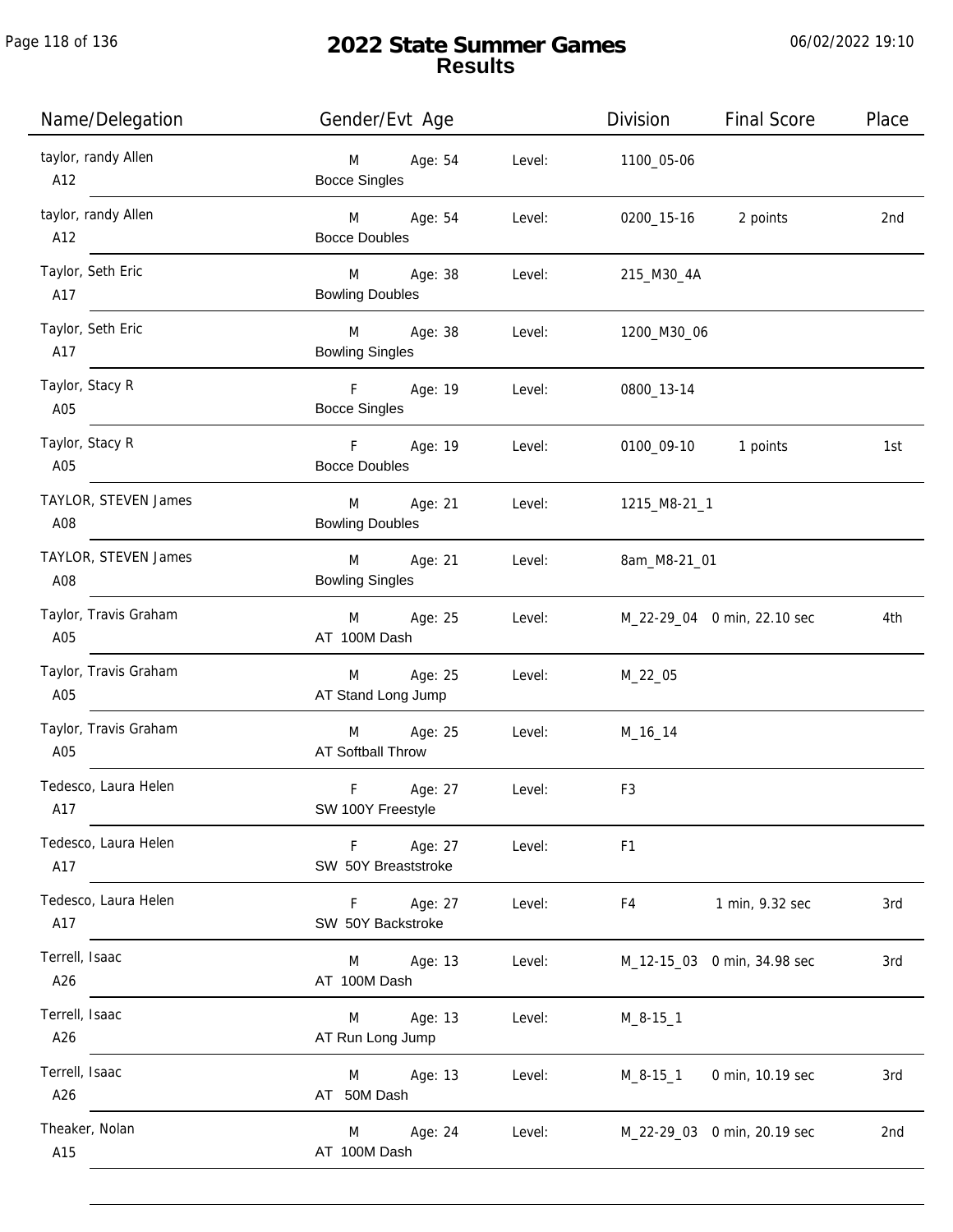# **2022 State Summer Games Results**

| Name/Delegation                             | Gender/Evt Age                                          |         |        | Division       | <b>Final Score</b>          | Place |
|---------------------------------------------|---------------------------------------------------------|---------|--------|----------------|-----------------------------|-------|
| Theaker, Nolan<br>A15                       | M<br>AT Shotput                                         | Age: 24 | Level: | M_22-29_2      |                             |       |
| Theaker, Nolan<br>A15                       | M<br>AT Stand Long Jump                                 | Age: 24 | Level: | M_22_07        |                             |       |
| Thering, Patrick William<br>A07             | M Age: 73<br><b>Bocce Doubles</b>                       |         | Level: | 0200_21-22     | 1 points                    | 1st   |
| Thering, Patrick William<br>A07             | M <sub>11</sub><br><b>Bocce Singles</b>                 | Age: 73 | Level: | 1100_13-14     |                             |       |
| Thomas (Heywood-Dingee), Melissa Ann<br>A19 | $\mathbf{F}$ and $\mathbf{F}$<br><b>Bowling Singles</b> | Age: 27 | Level: | 10am_F22-29_03 |                             |       |
| Thomas (Heywood-Dingee), Melissa Ann<br>A19 | $-$ F<br><b>Bowling Doubles</b>                         | Age: 27 | Level: | 115_F22-29_2   |                             |       |
| Thomas, Derik<br>A26                        | M<br><b>Bocce Singles</b>                               | Age: 19 | Level: | 1000_11-12     |                             |       |
| Thomas, Rayshawn<br>A26                     | M<br>AT 200M Dash                                       | Age: 24 | Level: | M_22-29_2      | 0 min, 39.23 sec            | 4th   |
| Thomas, Rayshawn<br>A26                     | M<br>AT 100M Dash                                       | Age: 24 | Level: |                | M_22-29_09 0 min, 14.90 sec | 3rd   |
| Thomas, Rayshawn<br>A26                     | M<br>AT Shotput                                         | Age: 24 | Level: | M_22-29_7      |                             |       |
| Thomas, Steven A<br>A26                     | M<br><b>Bowling Singles</b>                             | Age: 23 | Level: | 9am_M22-29_06  |                             |       |
| Thompson, Jamie Edward<br>A06               | M<br>AT Softball Throw                                  | Age: 27 | Level: | M_16_01        |                             |       |
| Thompson, Jamie Edward<br>A06               | M<br>AT 50M Dash                                        | Age: 27 | Level: | $M_16-29_2$    | 0 min, 12.07 sec            | 6th   |
| Thompson, Jamie Edward<br>A06               | M<br>AT Stand Long Jump                                 | Age: 27 | Level: | M_22_08        |                             |       |
| Thompson, Myles<br>A13                      | M<br>Horseshoe Singles                                  | Age: 15 | Level: | $M_8 - 29 - 1$ | 1 points                    | 1st   |
| Thompson, Myles<br>A13                      | M<br>Horseshoe Doubles                                  | Age: 15 | Level: | M4             | 2 points                    | 4th   |
| Thompson, Tamara A<br>A15                   | F.<br>SW 50Y Freestyle                                  | Age: 33 | Level: | $F_30_3$       |                             |       |
| Thompson, Tamara A<br>A15                   | F<br>SW 4X25 Free Relay                                 | Age: 33 | Level: | 1              | 1 min, 41.94 sec            | 1st   |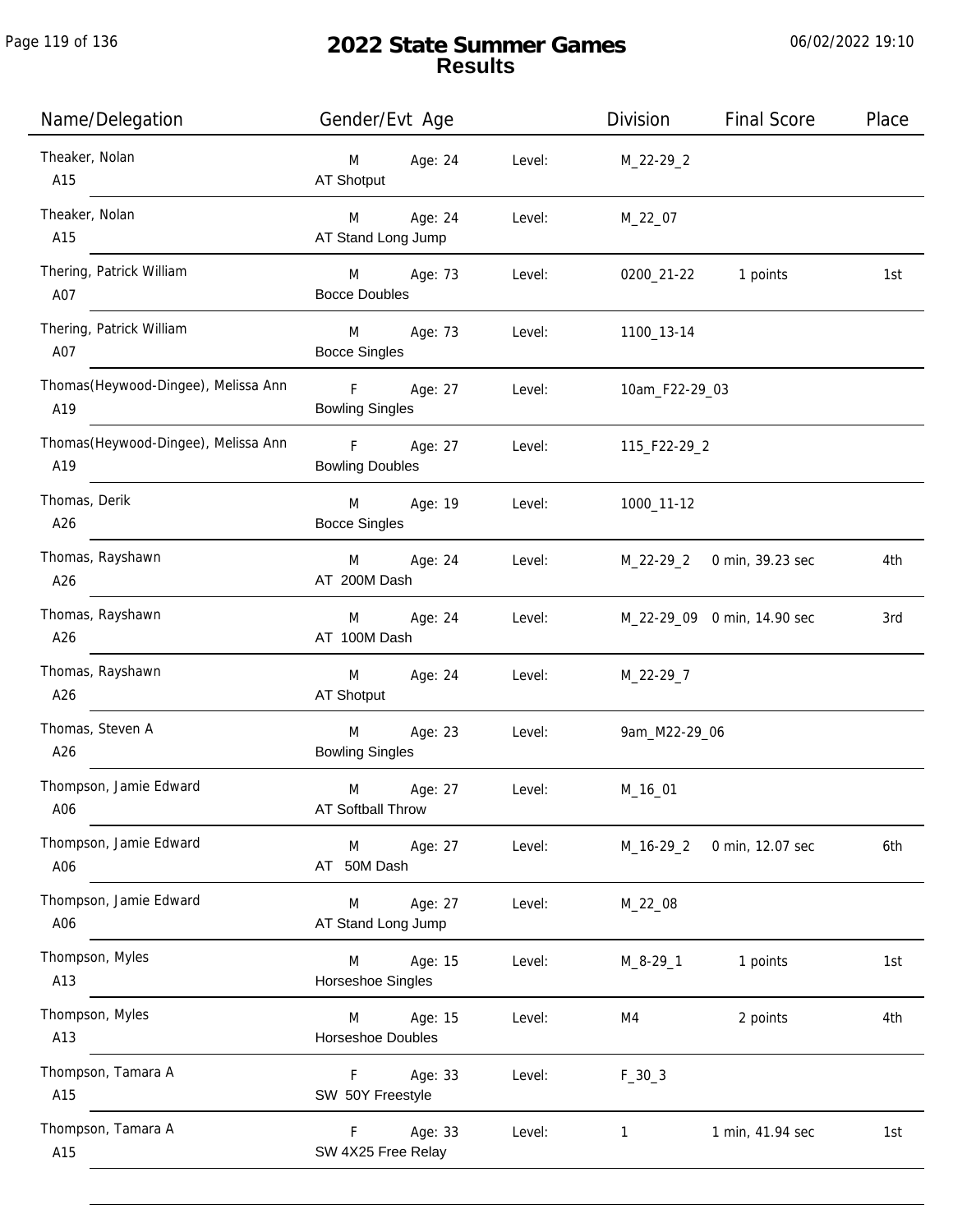# **2022 State Summer Games Results**

| Name/Delegation                | Gender/Evt Age                         | Division               | <b>Final Score</b>          | Place |
|--------------------------------|----------------------------------------|------------------------|-----------------------------|-------|
| Thompson, Tamara A<br>A15      | F Age: 33<br>SW 25Y Backstroke         | Level:<br>$F_30_2$     |                             |       |
| Thornberry, Nicholas S.<br>A23 | M Age: 24<br>AT Stand Long Jump        | M_22_09<br>Level:      |                             |       |
| Thornberry, Nicholas S.<br>A23 | M Age: 24<br><b>AT Softball Throw</b>  | Level:<br>M_16_09      |                             |       |
| Thornberry, Nicholas S.<br>A23 | M Age: 24<br>AT 100M Dash              | Level:                 | M_22-29_05 0 min, 23.03 sec | 7th   |
| Thorstenson, Mark<br>A05       | M<br>Age: 21<br>AT Softball Throw      | Level:<br>M_16_12      |                             |       |
| Thorstenson, Mark<br>A05       | M<br>Age: 21<br>AT 400M Dash           | Level:<br>M1           | 1 min, 29.93 sec            | 1st   |
| Thorstenson, Mark<br>A05       | Age: 21<br>M<br>AT Stand Long Jump     | Level:<br>M_12-21_06   |                             |       |
| Thum, Samantha Ann<br>A07      | Age: 29<br>$F =$<br>AT Softball Throw  | Level:<br>F_12-99_10   |                             |       |
| Thum, Samantha Ann<br>A07      | F Age: 29<br>AT 100M Dash              | Level:                 | F_22-29_03 0 min, 19.58 sec | 1st   |
| Thum, Samantha Ann<br>A07      | $F =$<br>Age: 29<br>AT 50M Dash        | Level:                 | F_16-29_5 0 min, 9.50 sec   | 3rd   |
| THURBER, DEANTHONY<br>A08      | M<br>Age: 19<br><b>Bowling Singles</b> | Level:<br>8am_M8-21_02 |                             |       |
| THURBER, DEANTHONY<br>A08      | M<br>Age: 19<br><b>Bowling Doubles</b> | Level:<br>1215_M8-21_1 |                             |       |
| Tierney, Katherine M<br>A23    | Age: 34<br>F<br><b>Bocce Doubles</b>   | Level:<br>0100_17-18   | 3 points                    | 3rd   |
| Tierney, Katherine M<br>A23    | F.<br>Age: 34<br><b>Bocce Singles</b>  | Level:<br>0900_09-10   |                             |       |
| timmer, donald<br>A12          | Age: 23<br>M<br>AT 400M Dash           | Level:<br>M5           | 1 min, 14.10 sec            | 2nd   |
| timmer, donald<br>A12          | Age: 23<br>M<br>AT 100M Dash           | Level:                 | M_22-29_11 0 min, 14.13 sec | 4th   |
| timmer, donald<br>A12          | Age: 23<br>M<br>AT 200M Dash           | Level:<br>M_22-29_6    | 0 min, 35.78 sec            | 5th   |
| tollenaar, tiffany Lea<br>A12  | F<br>Age: 32<br><b>Bocce Singles</b>   | Level:<br>0800_27-28   |                             |       |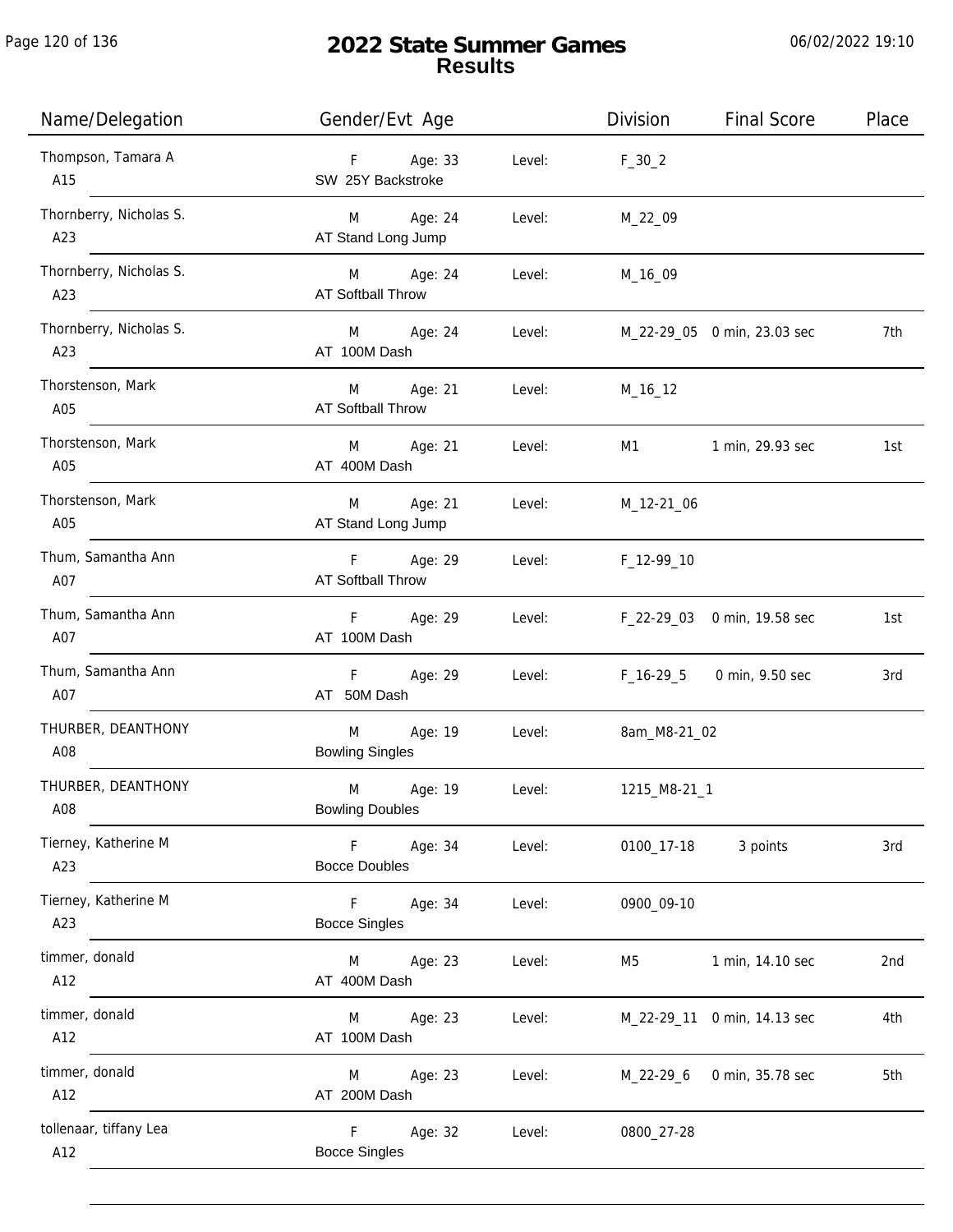| Name/Delegation                  | Gender/Evt Age                                               | Division<br><b>Final Score</b> | Place |
|----------------------------------|--------------------------------------------------------------|--------------------------------|-------|
| tollenaar, tiffany Lea<br>A12    | $F =$<br>Age: 32<br>Level:<br><b>Bocce Doubles</b>           | 3 points<br>0100_13-14         | 3rd   |
| TORRES, ALEJANDRO Daniel<br>A08  | Age: 22<br>Level:<br>M <sub>ar</sub><br><b>Bocce Doubles</b> | 0200_05-06<br>4 points         | 4th   |
| TORRES, ALEJANDRO Daniel<br>A08  | M <sub>ar</sub><br>Age: 22<br>Level:<br><b>Bocce Singles</b> | 1200_09-10                     |       |
| Touchtone, Brian<br>A35          | $M \sim 1$<br>Age: 23<br>Level:<br><b>Bocce Doubles</b>      | 0200_09-10<br>4 points         | 4th   |
| Touchtone, Brian<br>A35          | <b>M</b><br>Age: 23<br>Level:<br><b>Bocce Singles</b>        | 1200_19-20                     |       |
| Towery, James Michael<br>A11     | M<br>Age: 25<br>Level:<br><b>Bocce Doubles</b>               | 0100_27-28<br>1 points         | 1st   |
| Towery, James Michael<br>A11     | M<br>Age: 25<br>Level:<br><b>Bocce Singles</b>               | 1100_13-14                     |       |
| Trainor, Nicholas James<br>A06   | M<br>Age: 31<br>Level:<br><b>Bocce Doubles</b>               | <b>ALTS</b>                    |       |
| Trainor, Nicholas James<br>A06   | Age: 31<br>M<br>Level:<br><b>Bocce Singles</b>               | 1100_13-14                     |       |
| Travis, Stacey<br>A13            | F<br>Age: 47<br>Level:<br><b>Bowling Singles</b>             | 11am_F30_06                    |       |
| Travis, Stacey<br>A13            | F<br>Age: 47<br>Level:<br><b>Bowling Doubles</b>             | 315_M30_2B                     |       |
| TREVINO, MARIAH<br>A08           | F<br>Age: 25<br>Level:<br><b>Bowling Singles</b>             | 10am_F22-29_02                 |       |
| TREVINO, MARIAH<br>A08           | Age: 25<br>F.<br>Level:<br><b>Bowling Doubles</b>            | 115_F22-29_1                   |       |
| Tribbey, Bailey<br>A10           | $\mathsf F$<br>Age: 13<br>Level:<br><b>AT Shotput</b>        | $F_12-151$                     |       |
| Tribbey, Bailey<br>A10           | Age: 13<br>Level:<br>F.<br>AT Stand Long Jump                | F_12-21_03                     |       |
| Tribbey, Bailey<br>A10           | Age: 13<br>Level:<br>F.<br>AT 50M Dash                       | 0 min, 9.23 sec<br>$F_8-15_2$  | 1st   |
| Tribfelner, James Matthew<br>A09 | Age: 45<br>Level:<br>M<br>AT Softball Throw                  | M_16_02                        |       |
| Tribfelner, James Matthew<br>A09 | Age: 45<br>M<br>Level:<br>AT Stand Long Jump                 | M_22_01                        |       |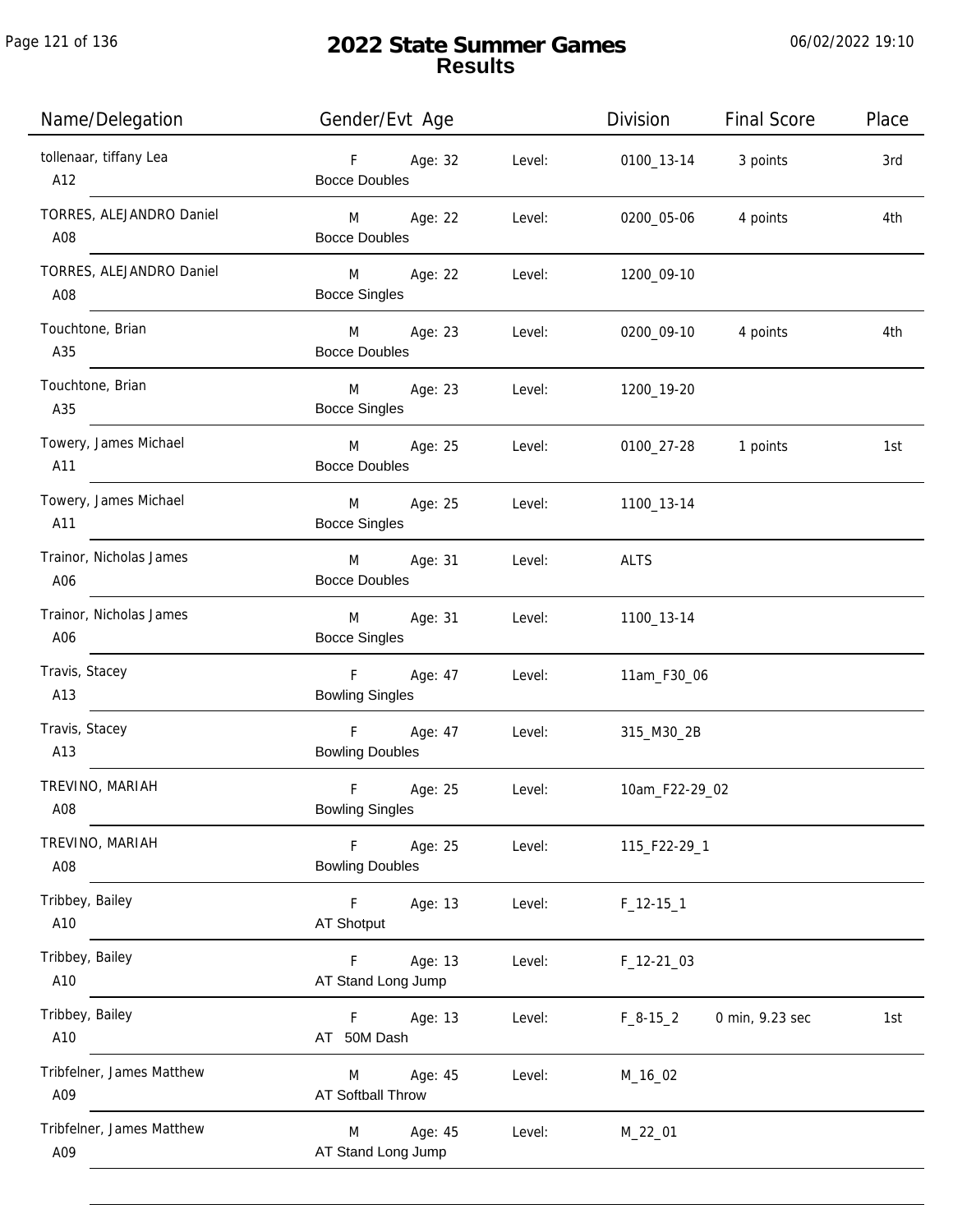Page 122 of 136

j.

# **2022 State Summer Games Results**

| Name/Delegation                  | Gender/Evt Age                       |        | Division     | <b>Final Score</b>          | Place      |
|----------------------------------|--------------------------------------|--------|--------------|-----------------------------|------------|
| Tribfelner, James Matthew<br>A09 | M Age: 45<br>AT 100M Walk            | Level: |              | M_22_1 1 min, 15.16 sec     | 1st        |
| Tucker, Molly<br>A27             | F Age: 19<br><b>Bowling Singles</b>  | Level: | 8am_F8-21_01 |                             |            |
| Tuite, Zach J<br>A04             | M Age: 18<br>AT Shotput              | Level: | $M_16-21_1$  |                             |            |
| Tuite, Zach J<br>A04             | M Age: 18<br>AT 100M Dash            | Level: |              | M_16-21_04 0 min, 17.14 sec | 3rd        |
| Tuite, Zach J<br>A04             | M Age: 18<br>AT Mini Javelin         | Level: | M_16_3       |                             |            |
| Turner, Jacob Isaac<br>A20       | M Age: 14<br>SW 25Y Freestyle        | Level: |              | M_8-15_1 0 min, 51.61 sec   | 3rd        |
| Turner, Jacob Isaac<br>A20       | M Age: 14<br>SW 50Y Backstroke       | Level: | M1           |                             | <b>DNS</b> |
| Turner, Jacob Isaac<br>A20       | M Age: 14<br>SW 50Y Freestyle        | Level: | $M_8-15-1$   |                             |            |
| Tykiewicz, Theresa<br>A23        | F<br>Age: 42<br><b>Bocce Singles</b> | Level: | 0900_19-20   |                             |            |
| Tykiewicz, Theresa<br>A23        | F Age: 42<br><b>Bocce Doubles</b>    | Level: |              | 0100_19-20 3 points         | 3rd        |
| Tyll, River<br>A14               | M Age: 24<br>AT 50M Dash             | Level: |              | M_16-29_8 0 min, 8.53 sec   | 1st        |
| Tyll, River<br>A14               | M<br>Age: 24<br>AT Softball Throw    | Level: | M_16_11      |                             |            |
| Tyll, River<br>A14               | Age: 24<br>M<br>AT Stand Long Jump   | Level: | $M_22_11$    |                             |            |
| Ullom, Piper<br>A15              | Age: 18<br>F.<br>AT 50M Dash         | Level: | $F_16-29_1$  | 0 min, 21.90 sec            | 2nd        |
| Ullom, Piper<br>A15              | Age: 18<br>F.<br>AT Softball Throw   | Level: | F_12-99_03   |                             |            |
| Ullom, Piper<br>A15              | Age: 18<br>F.<br>AT Stand Long Jump  | Level: | F_12-21_01   |                             |            |
| Ulrich, Whitney A<br>A08         | Age: 30<br>F<br><b>Bocce Doubles</b> | Level: | <b>ALTS</b>  |                             |            |
| Ulrich, Whitney A<br>A08         | F<br>Age: 30<br><b>Bocce Singles</b> | Level: | ALT          |                             |            |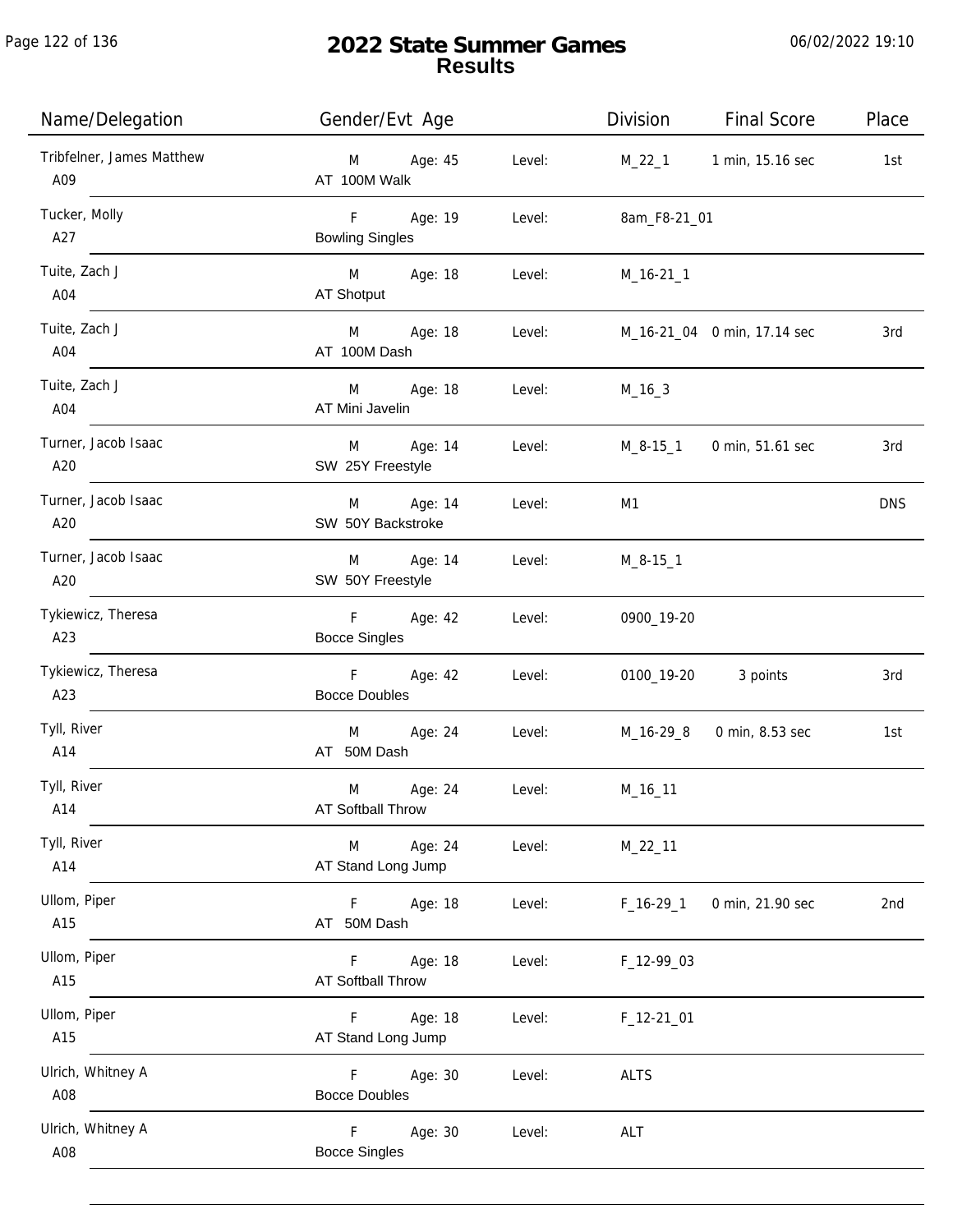Page 123 of 136

j.

| Name/Delegation              | Gender/Evt Age                                  | Division       | <b>Final Score</b>        | Place |
|------------------------------|-------------------------------------------------|----------------|---------------------------|-------|
| Unti, Darrina M<br>A01       | F Age: 38<br>Level:<br>AT 200M Dash             | $F_30_1$       | 1 min, 46.95 sec          | 3rd   |
| Unti, Darrina M<br>A01       | F Age: 38<br>Level:<br>AT 100M Dash             | F_30_01        | 0 min, 52.03 sec          | 3rd   |
| Unti, Darrina M<br>A01       | F Age: 38<br>Level:<br>AT 50M Dash              | $F_30_1$       | 0 min, 23.48 sec          | 3rd   |
| Upton, Austin<br>A30         | M Age: 27<br>Level:<br>AT Softball Throw        | M_16_12        |                           |       |
| Upton, Austin<br>A30         | M Age: 27<br>Level:<br>AT Stand Long Jump       | M_22_06        |                           |       |
| Upton, Austin<br>A30         | M Age: 27<br>Level:<br>AT 50M Dash              |                | M_16-29_5 0 min, 9.97 sec | 2nd   |
| Uram, Elizabeth<br>A06       | Age: 35<br>F.<br>Level:<br><b>Bocce Doubles</b> |                | 0100_15-16 1 points       | 1st   |
| Uram, Elizabeth<br>A06       | F Age: 35<br>Level:<br><b>Bocce Singles</b>     | 0900_07-08     |                           |       |
| Ursitti, James M<br>A10      | M Age: 14<br>Level:<br>AT 50M Dash              | M_8-15_3       | 0 min, 10.91 sec          | 3rd   |
| Ursitti, James M<br>A10      | M Age: 14<br>Level:<br>AT Softball Throw        | M_12-15_02     |                           |       |
| Ursitti, James M<br>A10      | M Age: 14<br>Level:<br>AT Stand Long Jump       | M_12-21_05     |                           |       |
| Uthoff, Stephanie Kay<br>A11 | F<br>Age: 39<br>Level:<br><b>Bocce Singles</b>  | 0900_07-08     |                           |       |
| Uthoff, Stephanie Kay<br>A11 | Age: 39<br>F<br>Level:<br><b>Bocce Doubles</b>  | 0100_17-18     | 2 points                  | 2nd   |
| Valenti, Zachary<br>A15      | Age: 24<br>M<br>Level:<br>SW 50Y Freestyle      | M_22-29_2      |                           |       |
| Valenti, Zachary<br>A15      | Age: 24<br>Level:<br>M<br>SW 50Y Backstroke     | M4             | 0 min, 55.15 sec          | 3rd   |
| Valentik, Samantha J<br>A23  | Age: 24<br>F.<br>Level:<br>SW 50Y Breaststroke  | F <sub>1</sub> |                           |       |
| Valentik, Samantha J<br>A23  | F.<br>Age: 24<br>Level:<br>SW 50Y Backstroke    | F4             | 0 min, 58.62 sec          | 1st   |
| Valentik, Samantha J<br>A23  | F.<br>Age: 24<br>Level:<br>SW 50Y Freestyle     | $F_22-29-4$    |                           |       |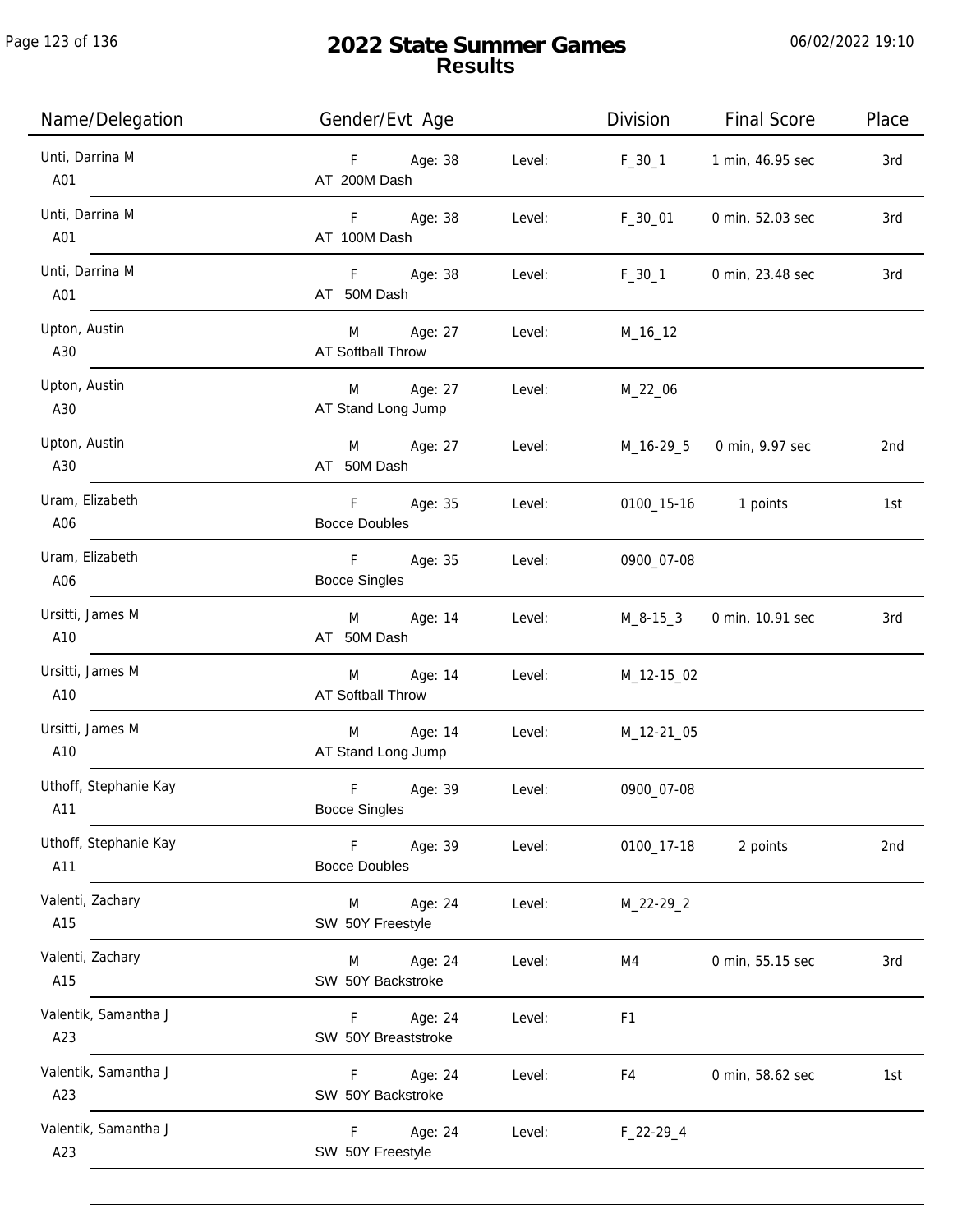| Name/Delegation                   | Gender/Evt Age                                |        | Division               | <b>Final Score</b>          | Place           |
|-----------------------------------|-----------------------------------------------|--------|------------------------|-----------------------------|-----------------|
| Vallette, Sidney C.<br>A15        | F Age: 28<br><b>Bocce Doubles</b>             | Level: |                        | 0100_13-14 1 points         | 1st             |
| Van Oeveren, Katie Faith<br>A11   | F Age: 27<br>AT Shotput                       | Level: | $F_22-29-1$            |                             |                 |
| Van Oeveren, Katie Faith<br>A11   | $F = 1$<br>Age: 27<br>AT Mini Javelin         | Level: | $F_{16-4}$             |                             |                 |
| Van Oeveren, Katie Faith<br>A11   | F Age: 27<br>AT Stand Long Jump               | Level: | $F_22_04$              |                             |                 |
| VanDaele, Michael D<br>A34        | M Age: 38<br><b>Bowling Singles</b>           | Level: | 1200_M30_05            |                             |                 |
| VanDaele, Michael D<br>A34        | M Age: 38<br><b>Bowling Doubles</b>           | Level: | 215_M30_3A             |                             |                 |
| VandenBerg, John Nathan<br>A11    | M Age: 38<br>AT Run Long Jump                 | Level: | $M_22_2$               |                             |                 |
| VandenBerg, John Nathan<br>A11    | M Age: 38<br>AT Softball Throw                | Level: | M_16_11                |                             |                 |
| VandenBerg, John Nathan<br>A11    | M Age: 38<br>AT 100M Dash                     | Level: | M_30_04                | 0 min, 18.05 sec            | 3rd             |
| VANDERWAALS, DONNY Michael<br>A08 | Age: 35<br>M<br><b>Bocce Modified Doubles</b> | Level: | 2                      | 1 points                    | 1st             |
| VANDERWAALS, DONNY Michael<br>A08 | M Age: 35<br><b>Bocce Modified Singles</b>    | Level: | 9am_1-2                |                             |                 |
| VanHorn, Joseph<br>A07            | Age: 28<br>M<br><b>AT Softball Throw</b>      | Level: | M_16_10                |                             |                 |
| VanHorn, Joseph<br>A07            | M<br>Age: 28<br>AT 50M Dash                   | Level: |                        | M_16-29_2 0 min, 17.13 sec  | 8th             |
| VanHorn, Joseph<br>A07            | M Age: 28<br>AT 100M Dash                     | Level: |                        | M_22-29_01 0 min, 24.84 sec | 2 <sub>nd</sub> |
| Vanneste, Benjamin<br>A20         | M<br>Age: 25<br><b>Bowling Singles</b>        | Level: | 9am_M22-29_04          |                             |                 |
| Vanneste, Benjamin<br>A20         | M<br>Age: 25<br><b>Bowling Doubles</b>        | Level: | 215_M30_2A             |                             |                 |
| VanOrden, Donna<br>A07            | F<br>Age: 61<br><b>AT Softball Throw</b>      | Level: | F <sub>12-99</sub> _09 |                             |                 |
| VanOrden, Donna<br>A07            | Age: 61<br>F.<br>AT 100M Walk                 | Level: | $F_22_3$               | 0 min, 44.19 sec            | 2nd             |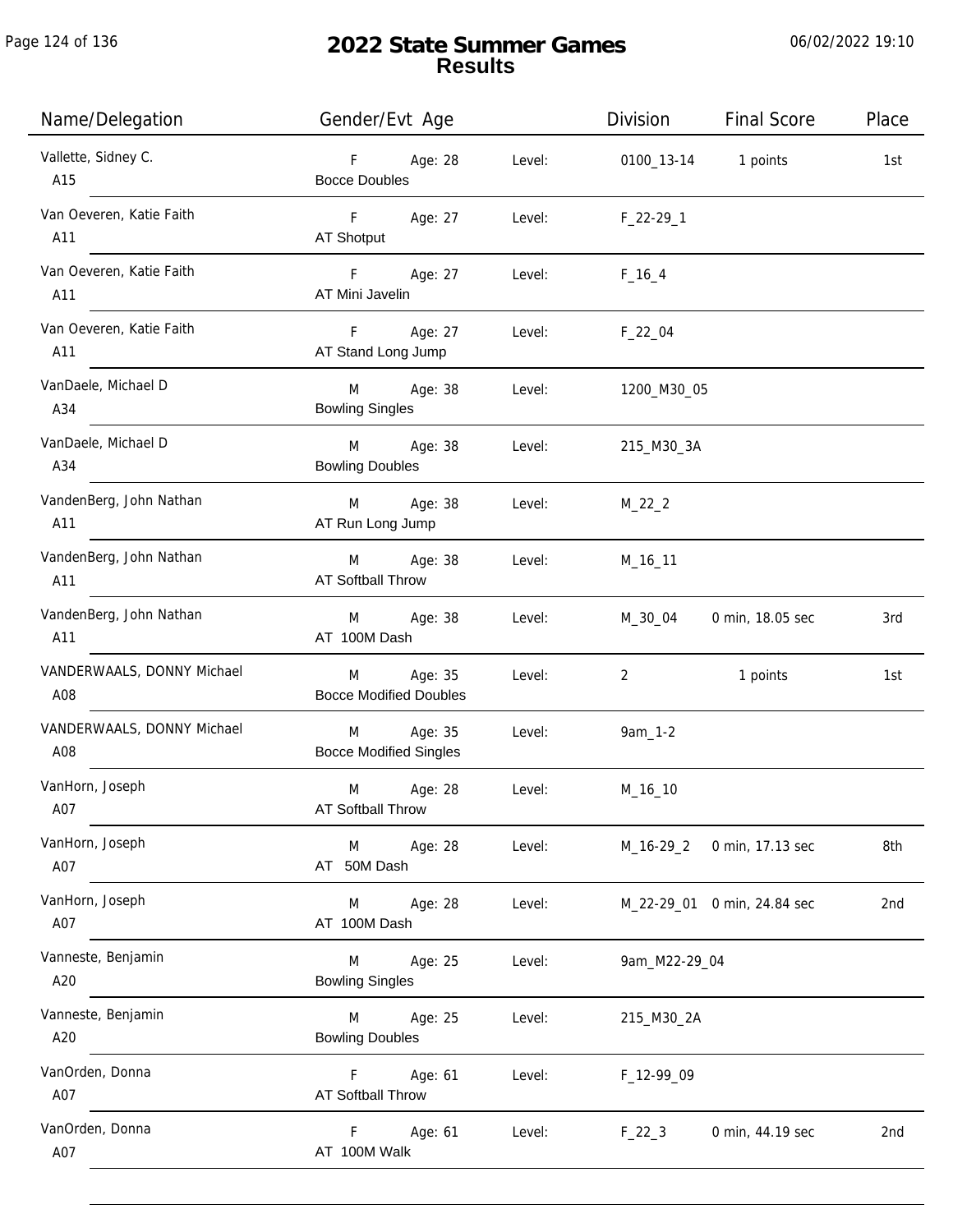# **2022 State Summer Games Results**

| Name/Delegation               | Gender/Evt Age                                    | <b>Final Score</b><br>Division<br>Place |
|-------------------------------|---------------------------------------------------|-----------------------------------------|
| VanOrden, Donna<br>A07        | F<br>Age: 61<br>Level:<br>AT Stand Long Jump      | $F_22_04$                               |
| VanTifflin, Landon M<br>A10   | Age: 20<br>Level:<br>M<br>AT 100M Dash            | M_16-21_03 0 min, 20.74 sec<br>3rd      |
| VanTifflin, Landon M<br>A10   | Age: 20<br>M<br>Level:<br>AT Stand Long Jump      | M_12-21_05                              |
| VanTifflin, Landon M<br>A10   | M Age: 20<br>Level:<br>AT Softball Throw          | M_16_13                                 |
| VanWormer, Colin James<br>A19 | M<br>Age: 37<br>Level:<br>Horseshoe Singles       | 17 points<br>M_30_4<br>1st              |
| VanWormer, Colin James<br>A19 | M<br>Age: 37<br>Level:<br>Horseshoe Doubles       | 21 points<br>M5<br>1st                  |
| Vargo, Amanda M<br>A05        | F<br>Age: 32<br>Level:<br><b>Bowling Singles</b>  | 11am_F30_03                             |
| Vargo, Amanda M<br>A05        | F<br>Age: 32<br>Level:<br><b>Bowling Doubles</b>  | 215_M30_4A                              |
| Veenstra, Andrew James<br>A11 | Age: 29<br>M<br>Level:<br><b>Bocce Doubles</b>    | 4 points<br>0100_27-28<br>4th           |
| Veenstra, Andrew James<br>A11 | M<br>Age: 29<br>Level:<br><b>Bocce Singles</b>    | 1100_15-16                              |
| venema, mickey Joseph<br>A12  | M<br>Age: 29<br>Level:<br><b>Bocce Doubles</b>    | 0200_17-18<br>4 points<br>4th           |
| venema, mickey Joseph<br>A12  | M<br>Age: 29<br>Level:<br><b>Bocce Singles</b>    | 1100_09-10                              |
| Verbeke, Vallory Lynn<br>A15  | Age: 27<br>Level:<br>F.<br><b>Bowling Doubles</b> | 115_F22-29_2                            |
| Verbeke, Vallory Lynn<br>A15  | F<br>Age: 27<br>Level:<br><b>Bowling Singles</b>  | 10am_F22-29_03                          |
| Vicars, Jaclyn<br>A23         | Age: 33<br>F.<br>Level:<br><b>Bocce Singles</b>   | 0900_15-16                              |
| Vicars, Jaclyn<br>A23         | Age: 33<br>Level:<br>F<br><b>Bocce Doubles</b>    | 0300_05-06<br>4 points<br>4th           |
| Vickstrom, James<br>A23       | Age: 25<br>Level:<br>M<br>AT 50M Dash             | $M_16-29-3$<br>0 min, 10.80 sec<br>4th  |
| Vickstrom, James<br>A23       | M<br>Age: 25<br>Level:<br><b>AT Shotput</b>       | M_22-29_1                               |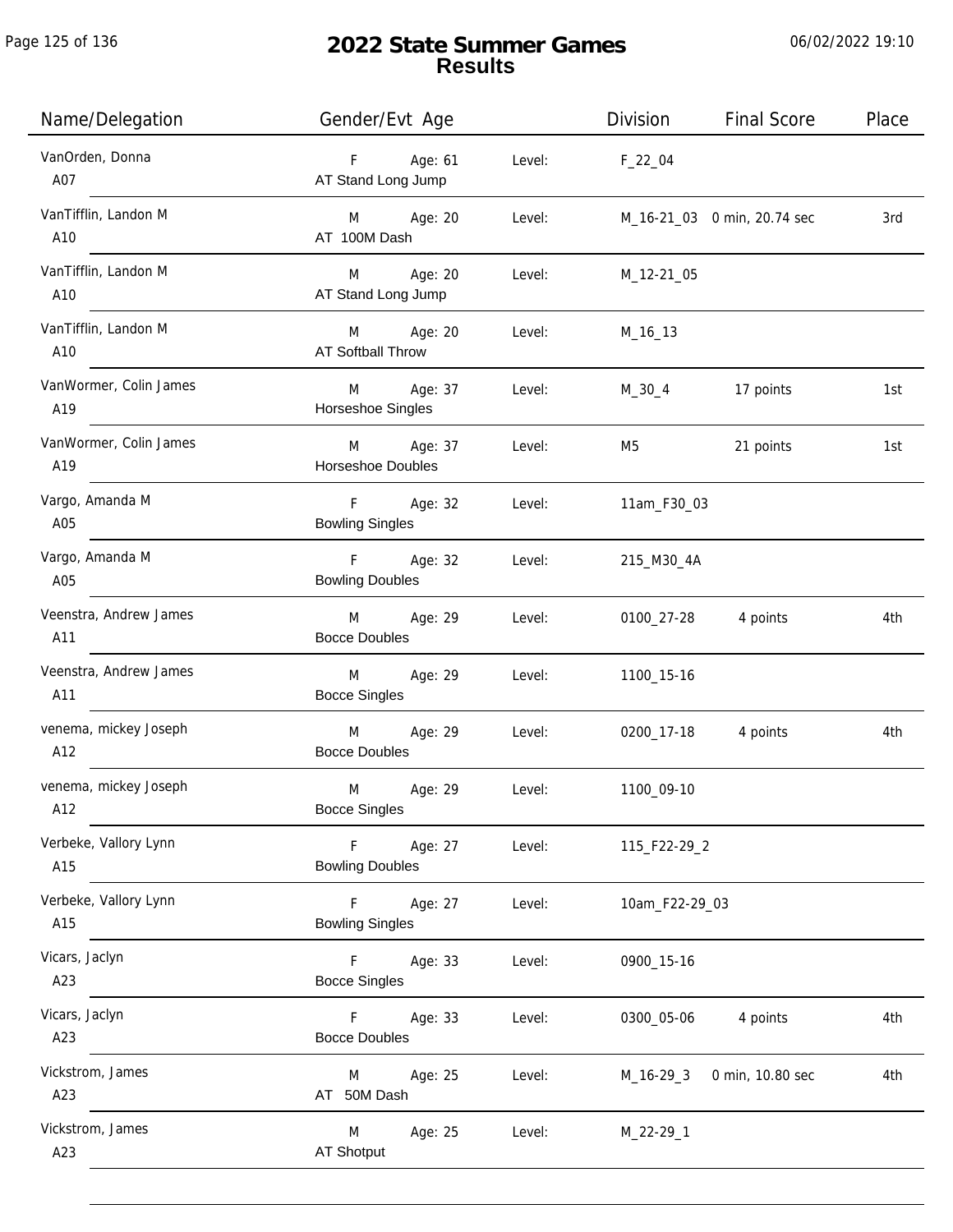| Name/Delegation               | Gender/Evt Age                           |        | Division       | <b>Final Score</b>          | Place |
|-------------------------------|------------------------------------------|--------|----------------|-----------------------------|-------|
| Vickstrom, James<br>A23       | Age: 25<br>M<br>AT 100M Dash             | Level: |                | M_22-29_01 0 min, 21.87 sec | 1st   |
| Victoria, Jesus<br>A17        | M<br>Age: 15<br>AT Shotput               | Level: | $M_12-15_2$    |                             |       |
| Victoria, Jesus<br>A17        | M<br>Age: 15<br>AT 200M Dash             | Level: | M_8-21_1       | 0 min, 49.93 sec            | 3rd   |
| Victoria, Jesus<br>A17        | M<br>Age: 15<br>AT 100M Dash             | Level: |                | M_12-15_02 0 min, 22.01 sec | 2nd   |
| Vilsaint, Alex<br>A11         | M<br>Age: 28<br><b>AT Softball Throw</b> | Level: | M_16_05        |                             |       |
| Vilsaint, Alex<br>A11         | Age: 28<br>M<br>AT 100M Dash             | Level: | M_22-29_03     |                             | DQ-LI |
| Vilsaint, Alex<br>A11         | Age: 28<br>M<br>AT Stand Long Jump       | Level: | M_22_06        |                             |       |
| Voss, Kyle Christopher<br>A10 | Age: 21<br>M<br>AT Stand Long Jump       | Level: | M_12-21_05     |                             |       |
| Voss, Kyle Christopher<br>A10 | Age: 21<br>M<br><b>AT Softball Throw</b> | Level: | $M_16_11$      |                             |       |
| Voss, Kyle Christopher<br>A10 | M<br>Age: 21<br>AT 100M Dash             | Level: |                | M_16-21_02 0 min, 27.50 sec | 4th   |
| Vu, Benson<br>A13             | Age: 15<br>M<br><b>Bocce Singles</b>     | Level: | 1000_21-22     |                             |       |
| Vu, Benson<br>A13             | M<br>Age: 15<br><b>Bocce Doubles</b>     | Level: | 0200_11-12     | 4 points                    | 4th   |
| Wager, Vacya<br>A07           | M<br>Age: 25<br>AT Mini Javelin          | Level: | M_16_6         |                             |       |
| Wager, Vacya<br>A07           | Age: 25<br>M<br><b>AT Shotput</b>        | Level: | $M_22-29-3$    |                             |       |
| Wager, Vacya<br>A07           | Age: 25<br>M<br>AT 100M Dash             | Level: |                | M_22-29_10 0 min, 13.84 sec | 5th   |
| WAGNER, BRITTANY<br>A08       | Age: 26<br>F.<br><b>Bowling Doubles</b>  | Level: | 115_F22-29_1   |                             |       |
| WAGNER, BRITTANY<br>A08       | F<br>Age: 26<br><b>Bowling Singles</b>   | Level: | 10am_F22-29_01 |                             |       |
| Wagner, Matthew Lee<br>A19    | M<br>Age: 34<br><b>Bowling Singles</b>   | Level: | 1200_M30_05    |                             |       |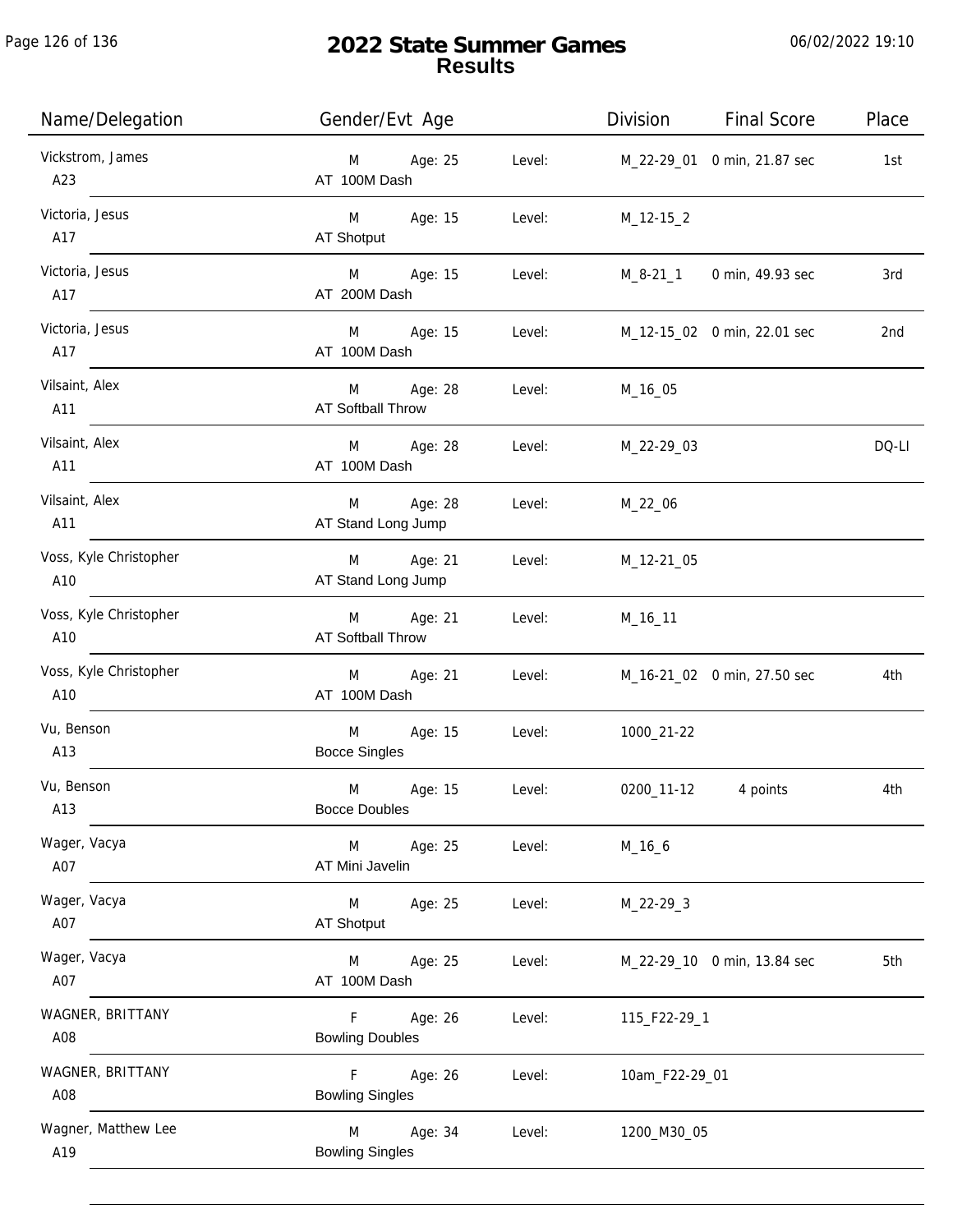Page 127 of 136

# **2022 State Summer Games Results**

| Name/Delegation             | Gender/Evt Age                                         | <b>Final Score</b><br>Division<br>Place |
|-----------------------------|--------------------------------------------------------|-----------------------------------------|
| Wagner, Matthew Lee<br>A19  | Age: 34<br>Level:<br>M<br><b>Bowling Doubles</b>       | 315_M30_2B                              |
| Walcutt, Emily Marie<br>A06 | F Age: 16<br>Level:<br><b>Bocce Singles</b>            | 0800_07-08                              |
| Walcutt, Emily Marie<br>A06 | F Age: 16<br>Level:<br><b>Bocce Doubles</b>            | 0100_05-06 2 points<br>2nd              |
| Walker, Darnell<br>A26      | M<br>Age: 23<br>Level:<br><b>Bowling Singles</b>       | 9am_M22-29_01                           |
| Walker, Fred<br>A26         | M<br>Age: 21<br>Level:<br><b>Bowling Singles</b>       | 8am_M8-21_03                            |
| Walker, Jacob<br>A26        | M Age: 10<br>Level:<br>AT Run Long Jump                | $M_8 - 15 - 1$                          |
| Walker, Jacob<br>A26        | Age: 10<br>M<br>Level:<br>AT Softball Throw            | M_8-11_01                               |
| Walker, Jacob<br>A26        | Age: 10<br>M<br>Level:<br>AT 100M Dash                 | M_08-11_01 0 min, 18.99 sec<br>2nd      |
| Wallace, Anjin Kim<br>A11   | F<br>Age: 36<br>Level:<br><b>Bocce Singles</b>         | 0900_05-06                              |
| Wallace, Anjin Kim<br>A11   | F<br>Age: 36<br>Level:<br><b>Bocce Doubles</b>         | 0200_17-18 2 points<br>2nd              |
| Wallen, Kailey Joy<br>A15   | $\mathsf F$<br>Age: 30<br>Level:<br>AT Stand Long Jump | $F_22_03$                               |
| Wallen, Kailey Joy<br>A15   | F<br>Age: 30<br>Level:<br>AT Shotput                   | $F_30_3$                                |
| Wallen, Kailey Joy<br>A15   | Age: 30<br>Level:<br>F<br>AT 100M Dash                 | $F_30_02$<br>0 min, 26.08 sec<br>1st    |
| Waller, Carl<br>A26         | Age: 23<br>Level:<br>M<br>AT 100M Dash                 | 3rd<br>M_22-29_08 0 min, 13.34 sec      |
| Waller, Carl<br>A26         | Age: 23<br>Level:<br>M<br>AT Shotput                   | M_22-29_5                               |
| Waller, Carl<br>A26         | Age: 23<br>Level:<br>M<br>AT 200M Dash                 | 4th<br>M_22-29_4<br>0 min, 30.46 sec    |
| Ward, Zach A<br>A30         | Age: 19<br>Level:<br>M<br><b>Bocce Doubles</b>         | 0200_17-18<br>1 points<br>1st           |
| Ward, Zach A<br>A30         | M<br>Age: 19<br>Level:<br><b>Bocce Singles</b>         | 1000_13-14                              |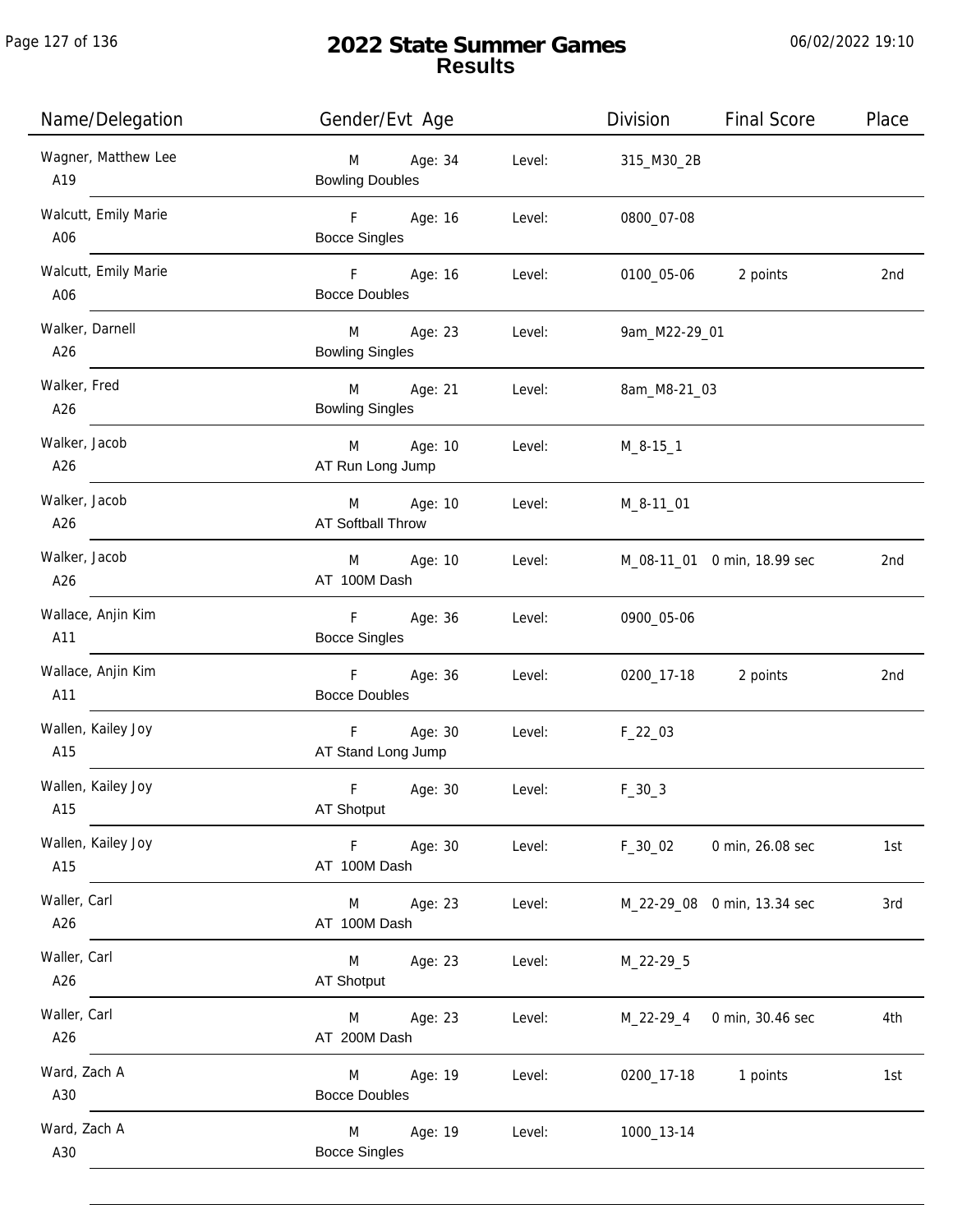| Name/Delegation              | Gender/Evt Age                                           | Division       | <b>Final Score</b>          | Place      |
|------------------------------|----------------------------------------------------------|----------------|-----------------------------|------------|
| Warner, Shawn<br>A17         | M Age: 35<br>Level:<br>AT 200M Dash                      | M_30_4         | 0 min, 34.32 sec            | 2nd        |
| Warner, Shawn<br>A17         | M Age: 35<br>Level:<br>AT Shotput                        | $M_30_6$       |                             |            |
| Warner, Shawn<br>A17         | Age: 35<br>Level:<br>M <sub>ar</sub><br>AT 100M Dash     |                | M_30_08 0 min, 14.78 sec    | 1st        |
| Washington, Jeremey<br>A26   | Age: 28<br>Level:<br>M <sub>ar</sub><br>AT 100M Dash     |                | M_22-29_08 0 min, 16.02 sec | 7th        |
| Washington, Jeremey<br>A26   | M Age: 28<br>Level:<br>AT Shotput                        | M_22-29_7      |                             |            |
| Washington, Jeremey<br>A26   | M Age: 28<br>Level:<br>AT 200M Dash                      | M_22-29_1      | 0 min, 36.54 sec            | 1st        |
| Webster, John A<br>A04       | M Age: 30<br>Level:<br>AT 100M Dash                      | M_30_06        | 0 min, 19.62 sec            | 8th        |
| Webster, John A<br>A04       | Age: 30<br>M<br>Level:<br>AT Run Long Jump               | $M_22_2$       |                             |            |
| Webster, John A<br>A04       | M<br>Age: 30<br>Level:<br>AT Shotput                     | $M_30_6$       |                             |            |
| Welch, Rodney Lee<br>A07     | Age: 44<br>Level:<br>M<br>Horseshoe Doubles              | M <sub>5</sub> |                             | <b>DNS</b> |
| Welch, Rodney Lee<br>A07     | M Age: 44<br>Level:<br>Horseshoe Singles                 | $M_30_4$       |                             |            |
| Weller, Sara Jean<br>A05     | $\mathsf F$<br>Age: 31<br>Level:<br><b>Bocce Doubles</b> | 0100_21-22     | 3 points                    | 3rd        |
| Weller, Sara Jean<br>A05     | F<br>Age: 31<br>Level:<br><b>Bocce Singles</b>           | 0900_19-20     |                             |            |
| Weller, Sierra Nicole<br>A19 | Age: 19<br>F<br>Level:<br>SW 25Y Backstroke              | $F_16-211$     |                             |            |
| Weller, Sierra Nicole<br>A19 | Age: 19<br>Level:<br>F.<br>SW 50Y Freestyle              | $F_16-21_2$    |                             |            |
| Weller, Sierra Nicole<br>A19 | Age: 19<br>Level:<br>F.<br>SW 25Y Freestyle              | $F_16-21_2$    | 0 min, 20.07 sec            | 1st        |
| Welton, Hope<br>A08          | Age: 22<br>Level:<br>F.<br><b>Bocce Modified Singles</b> | 8am_3-4        |                             |            |
| Welton, Hope<br>A08          | Age: 22<br>F.<br>Level:<br><b>Bocce Modified Doubles</b> | 1              | 4 points                    | 3rd        |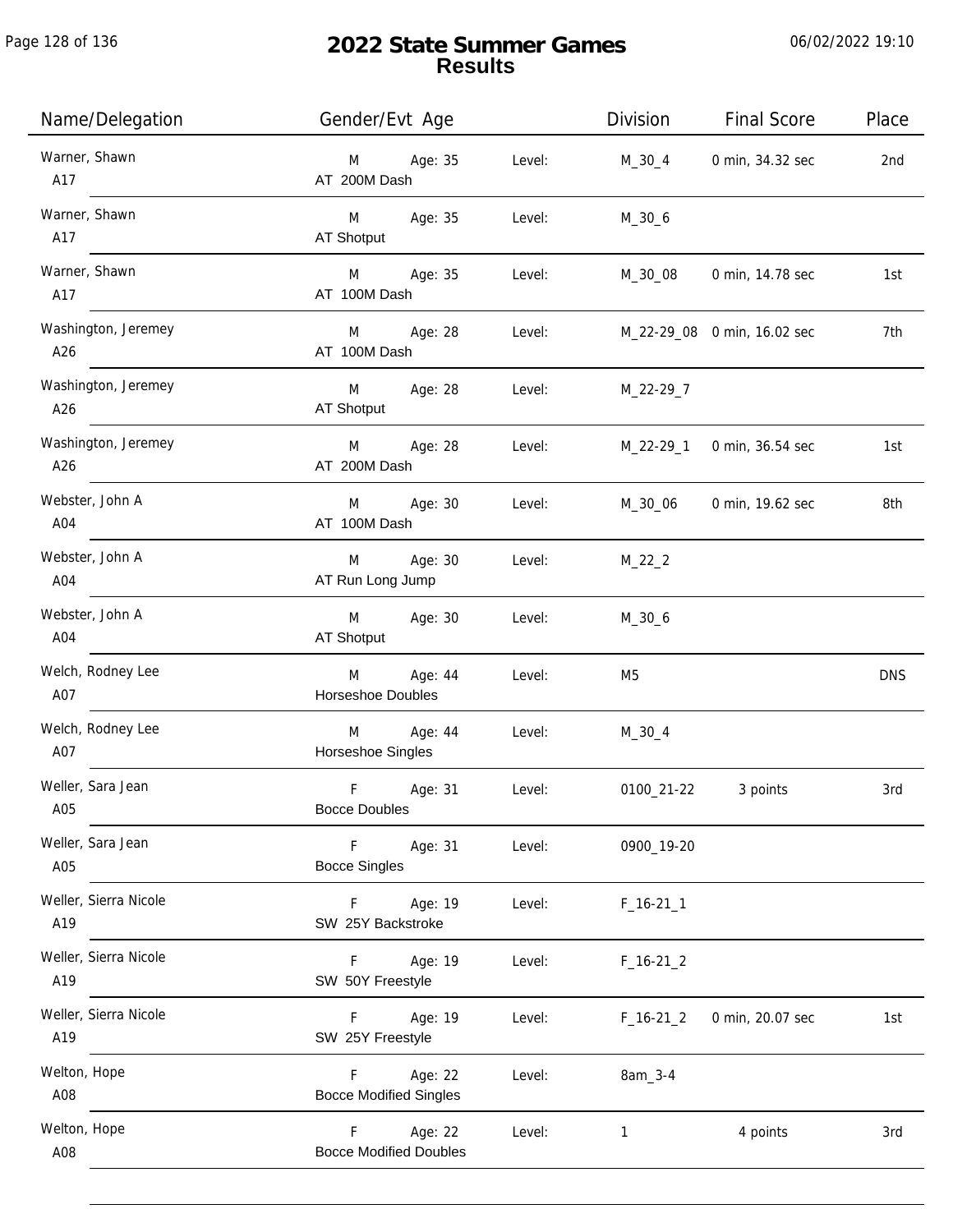| Name/Delegation              | Gender/Evt Age                                       | Division                           | <b>Final Score</b>       | Place |
|------------------------------|------------------------------------------------------|------------------------------------|--------------------------|-------|
| Wendt, Jacob W<br>A10        | Age: 24<br>Level:<br>M<br>AT 50M Dash                | M_16-29_4                          | 0 min, 10.53 sec         | 4th   |
| Wendt, Jacob W<br>A10        | M Age: 24<br>Level:<br><b>AT Softball Throw</b>      | M_16_07                            |                          |       |
| Wendt, Jacob W<br>A10        | M Age: 24<br>Level:<br>AT Stand Long Jump            | $M_22_10$                          |                          |       |
| Wentworth, Robb Arron<br>A07 | M Age: 54<br>Level:<br><b>Bocce Doubles</b>          | ALTS                               |                          |       |
| Wentworth, Robb Arron<br>A07 | M Age: 54<br>Level:<br><b>Bocce Singles</b>          | ALT                                |                          |       |
| Wetzig, Katie Mable<br>A32   | F Age: 26<br>AT Softball Throw                       | Level: F_12-99_06                  |                          |       |
| Wetzig, Katie Mable<br>A32   | F Age: 26<br>AT Stand Long Jump                      | Level: F_22_07                     |                          |       |
| Wetzig, Katie Mable<br>A32   | F Age: 26<br>AT 100M Dash                            | Level: F_22-29_02 0 min, 21.36 sec |                          | 1st   |
| Whalen, Meghan<br>A23        | F Age: 41<br>Level:<br><b>Bocce Doubles</b>          |                                    | 0100_25-26 2 points      | 2nd   |
| Whalen, Meghan<br>A23        | $F = 1$<br>Age: 41<br>Level:<br><b>Bocce Singles</b> | 0900_25-26                         |                          |       |
| Whaley, Dawn Marie<br>A32    | F Age: 49<br>Level:<br>AT 100M Dash                  |                                    | F_30_03 0 min, 24.36 sec | 2nd   |
| Whaley, Dawn Marie<br>A32    | F<br>Age: 49<br>Level:<br>AT Softball Throw          | F_12-99_09                         |                          |       |
| Whaley, Dawn Marie<br>A32    | Age: 49<br>F<br>Level:<br>AT Stand Long Jump         | $F_22_07$                          |                          |       |
| Wheelock, Lucas M<br>A15     | Age: 19<br>M<br>Level:<br>SW 4X25 Free Relay         | $\mathbf{1}$                       | 1 min, 41.94 sec         | 1st   |
| Wheelock, Lucas M<br>A15     | Age: 19<br>M<br>Level:<br>SW 25Y Freestyle           | M_16-21_2                          | 0 min, 26.59 sec         | 3rd   |
| Wheelock, Lucas M<br>A15     | Age: 19<br>Level:<br>M<br>SW 25Y Backstroke          | $M_16-21_2$                        |                          |       |
| Whinnie, Lisa R<br>A27       | Age: 49<br>F<br>Level:<br><b>Bowling Singles</b>     | 11am_F30_05                        |                          |       |
| Whinnie, Lisa R<br>A27       | F<br>Age: 49<br>Level:<br><b>Bowling Doubles</b>     | 315_M30_1B                         |                          |       |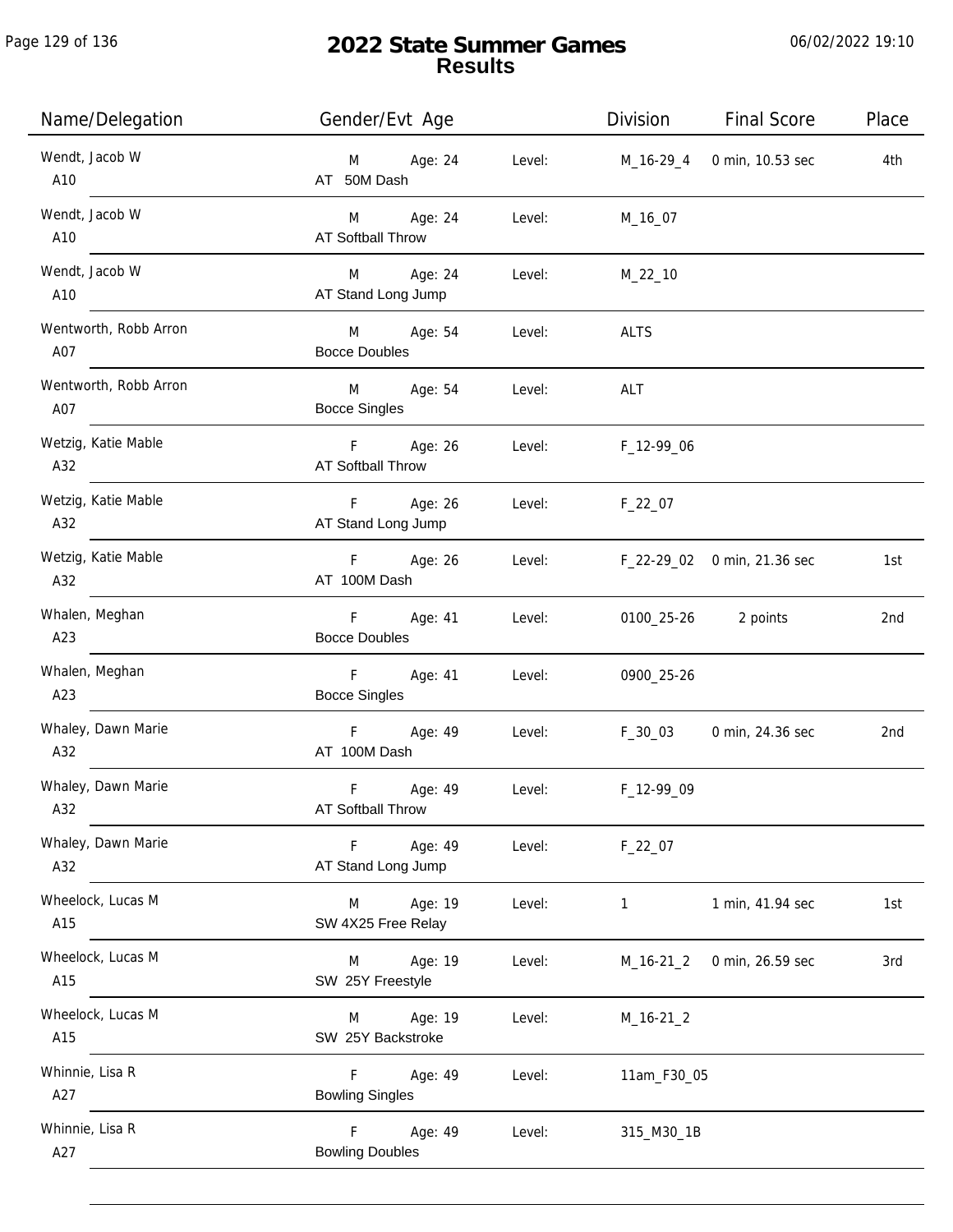Page 130 of 136

j.

# **2022 State Summer Games Results**

| Name/Delegation              | Gender/Evt Age                                        |        | Division       | <b>Final Score</b>          | Place |
|------------------------------|-------------------------------------------------------|--------|----------------|-----------------------------|-------|
| Whisman, Elijah M.<br>A10    | M Age: 21<br><b>Horseshoe Doubles</b>                 | Level: | M4             | 6 points                    | 3rd   |
| Whisman, Elijah M.<br>A10    | M Age: 21<br>Horseshoe Singles                        | Level: |                | M_8-29_3M 1 points          | 1st   |
| Whisman, Kristy<br>A04       | F Age: 44<br>SW 25Y Backstroke                        | Level: | $F_30_1$       |                             |       |
| Whisman, Kristy<br>A04       | F Age: 44<br>SW 50Y Freestyle                         | Level: | $F_30_2$       |                             |       |
| Whisman, Kristy<br>A04       | F Age: 44<br>SW 50Y Backstroke                        | Level: | F <sub>2</sub> | 1 min, 40.77 sec            | 2nd   |
| White, Joshua Michael<br>A14 | M Age: 30<br>Horseshoe Doubles                        | Level: | M2             | 7 points                    | 2nd   |
| White, Joshua Michael<br>A14 | M Age: 30<br>Horseshoe Singles                        | Level: |                | M_30_1 8 points             | 1st   |
| White, Justin Luke<br>A17    | M Age: 22<br>SW 25Y Freestyle                         | Level: | M_22-29_2      | 0 min, 20.57 sec            | 1st   |
| White, Justin Luke<br>A17    | M Age: 22<br>SW 50Y Freestyle                         | Level: | M_22-29_3      |                             |       |
| White, Justin Luke<br>A17    | M Age: 22<br>SW 50Y Backstroke                        | Level: | M4             | 0 min, 59.49 sec            | 4th   |
| White, Mariah C<br>A05       | F Age: 29<br><b>Bowling Ramp Singles</b>              | Level: | 8am_Ramp_F1    |                             |       |
| White, Mariah C<br>A05       | $\mathsf F$<br>Age: 29<br><b>Bowling Ramp Doubles</b> | Level: | 1215_Ramp_1    |                             |       |
| White, Monie<br>A26          | M<br>Age: 22<br>AT 200M Dash                          | Level: | M_22-29_5      | 0 min, 28.87 sec            | 3rd   |
| White, Monie<br>A26          | Age: 22<br>M<br>AT 100M Dash                          | Level: |                | M_22-29_09 0 min, 13.53 sec | 1st   |
| White, Monie<br>A26          | M<br>Age: 22<br><b>AT Shotput</b>                     | Level: | M_22-29_7      |                             |       |
| White, Nick<br>A17           | Age: 21<br>M<br>AT 200M Dash                          | Level: | $M_8 - 21 - 4$ | 0 min, 32.66 sec            | 5th   |
| White, Nick<br>A17           | Age: 21<br>M<br>AT 100M Dash                          | Level: |                | M_16-21_06 0 min, 16.47 sec | 4th   |
| White, Nick<br>A17           | Age: 21<br>M<br>AT 400M Dash                          | Level: | M <sub>5</sub> | 1 min, 25.38 sec            | 4th   |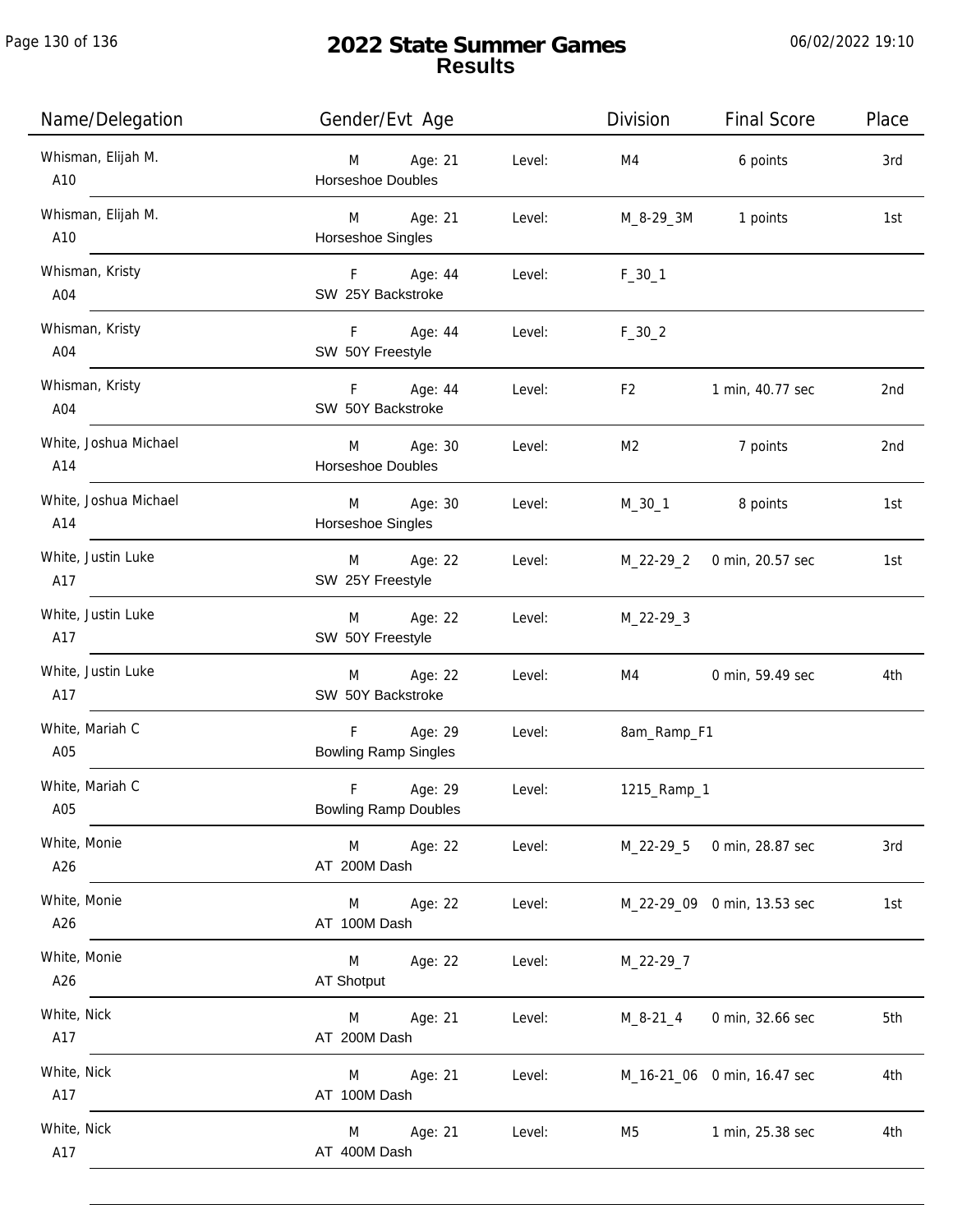| Name/Delegation                 | Gender/Evt Age                         |        | Division          | <b>Final Score</b>       | Place           |
|---------------------------------|----------------------------------------|--------|-------------------|--------------------------|-----------------|
| Whitehead, Tiffany M<br>A29     | Age: 32<br>F<br><b>Bowling Singles</b> | Level: | 11am_F30_04       |                          |                 |
| Whitehead, Tiffany M<br>A29     | F Age: 32<br><b>Bowling Doubles</b>    | Level: | 215_M30_4A        |                          |                 |
| Whitlock, Jonathan Louis<br>A23 | M Age: 32<br>AT 100M Dash              | Level: |                   | M_30_07 0 min, 12.84 sec | 1st             |
| Whitlock, Jonathan Louis<br>A23 | M Age: 32<br>AT Mini Javelin           | Level: | $M_16_6$          |                          |                 |
| Whitlock, Jonathan Louis<br>A23 | M<br>Age: 32<br>AT Run Long Jump       | Level: | $M_22_6$          |                          |                 |
| Wiley, Claire Elise<br>A10      | F Age: 20<br>AT 50M Dash               | Level: | F_16-29_5         | 0 min, 11.61 sec         | 6th             |
| Wiley, Claire Elise<br>A10      | F Age: 20<br>AT Stand Long Jump        |        | Level: F_12-21_02 |                          |                 |
| Wiley, Claire Elise<br>A10      | F Age: 20<br><b>AT Softball Throw</b>  | Level: | F_12-99_03        |                          |                 |
| Wilkes, Jessica Ann<br>A19      | F Age: 21<br>SW 25Y Backstroke         | Level: | $F_16-211$        |                          |                 |
| Wilkes, Jessica Ann<br>A19      | Age: 21<br>F<br>SW 50Y Freestyle       | Level: | $F_16-211$        |                          |                 |
| Wilkes, Jessica Ann<br>A19      | Age: 21<br>F<br>SW 25Y Freestyle       | Level: | $F_16-21_1$       | 0 min, 32.78 sec         | 3rd             |
| Wilkinson, Casey J<br>A19       | M<br>Age: 26<br>Horseshoe Doubles      | Level: | M5                | 21 points                | 1st             |
| Wilkinson, Casey J<br>A19       | Age: 26<br>M<br>Horseshoe Singles      | Level: | M_8-29_3          | 2 points                 | 3rd             |
| Willams, Todd Alan<br>A33       | M Age: 42<br>AT 1500M Run              | Level: | M1                | 5 min, 39.95 sec         | 2nd             |
| Willams, Todd Alan<br>A33       | Age: 42<br>M<br>AT 800M Run            | Level: | M2                | 2 min, 55.88 sec         | 2 <sub>nd</sub> |
| Willet, Nicholas Anthony<br>A10 | Age: 17<br>M<br>SW 4X25 Free Relay     | Level: | $\overline{2}$    | 1 min, 48.95 sec         | 2nd             |
| Willet, Nicholas Anthony<br>A10 | Age: 17<br>M<br>SW 25Y Backstroke      | Level: | $M_16-21_2$       |                          |                 |
| Willet, Nicholas Anthony<br>A10 | Age: 17<br>M<br>SW 25Y Freestyle       | Level: | M_16-21_2         | 0 min, 21.79 sec         | 1st             |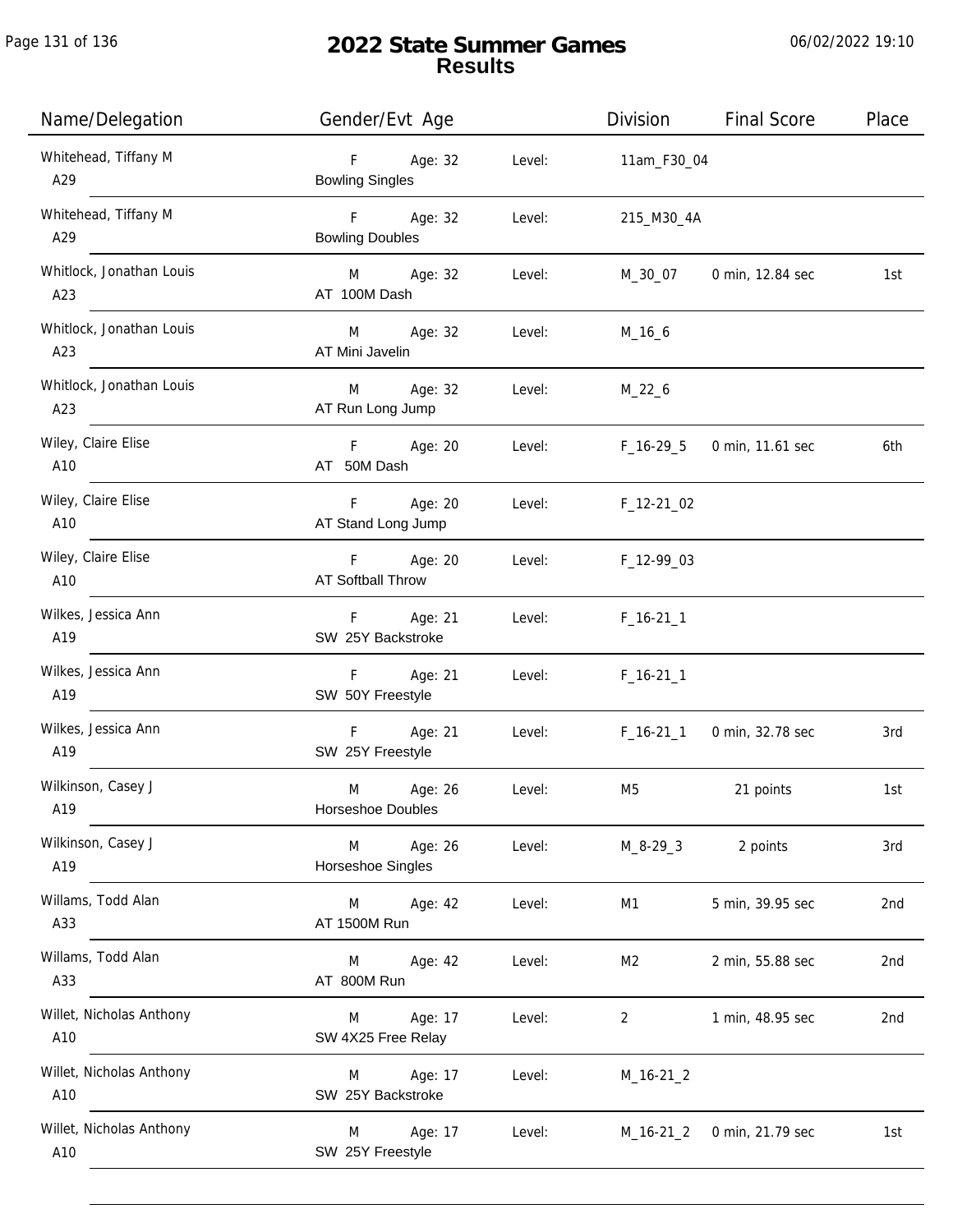| Name/Delegation             | Gender/Evt Age                         |         |        | Division            | <b>Final Score</b>          | Place      |
|-----------------------------|----------------------------------------|---------|--------|---------------------|-----------------------------|------------|
| Williams, Dyron<br>A26      | Age: 26<br>M<br><b>Bowling Singles</b> |         | Level: | 9am_M22-29_02       |                             |            |
| Williams, Ethan<br>A14      | M Age: 23<br>AT 50M Dash               |         | Level: | M_16-29_6           | 0 min, 9.01 sec             | 4th        |
| Williams, Ethan<br>A14      | M Age: 23<br>AT 200M Dash              |         | Level: |                     | M_22-29_2 0 min, 45.56 sec  | 5th        |
| Williams, Ethan<br>A14      | M Age: 23<br>AT 100M Dash              |         | Level: |                     | M_22-29_04 0 min, 18.07 sec | 2nd        |
| Williams, Jalen<br>A26      | M<br>Age: 14<br><b>Bocce Doubles</b>   |         | Level: | 0200_05-06 3 points |                             | 3rd        |
| Williams, Jalen<br>A26      | M<br>Age: 14<br><b>Bocce Singles</b>   |         | Level: | 1000_13-14          |                             |            |
| Williams, Jason<br>A04      | M Age: 34<br>AT Shotput                |         | Level: | M_30_4              |                             |            |
| Williams, Jason<br>A04      | M<br>AT Run Long Jump                  | Age: 34 | Level: | $M_22_6$            |                             |            |
| Williams, Jason<br>A04      | Age: 34<br>M<br>AT 100M Dash           |         | Level: | M_30_07             | 0 min, 14.16 sec            | 3rd        |
| Williams, Jerome L<br>A26   | M<br>AT Shotput                        | Age: 22 | Level: | M_22-29_8           |                             |            |
| Williams, Jerome L<br>A26   | M<br>AT 200M Dash                      | Age: 22 | Level: |                     | M_22-29_6 0 min, 27.04 sec  | 2nd        |
| Williams, Jerome L<br>A26   | M<br>AT 100M Dash                      | Age: 22 | Level: |                     | M_22-29_11 0 min, 12.64 sec | 1st        |
| Williams, Marcellous<br>A15 | Age: 14<br>M<br>AT Run Long Jump       |         | Level: | $M_8 - 15 - 1$      |                             |            |
| Williams, Marcellous<br>A15 | M<br>AT Shotput                        | Age: 14 | Level: | M_12-15_1           |                             |            |
| Williams, Marcellous<br>A15 | M<br>AT 100M Dash                      | Age: 14 | Level: | M_12-15_01          |                             | <b>DNS</b> |
| Williams, Paul<br>A13       | M<br><b>Bowling Doubles</b>            | Age: 30 | Level: | 215_M30_1A          |                             |            |
| Williams, Paul<br>A13       | M<br><b>Bowling Singles</b>            | Age: 30 | Level: | 11am_M30_2A         |                             |            |
| Williamson, Lanard<br>A20   | M<br><b>Bowling Doubles</b>            | Age: 32 | Level: | 215_M30_2A          |                             |            |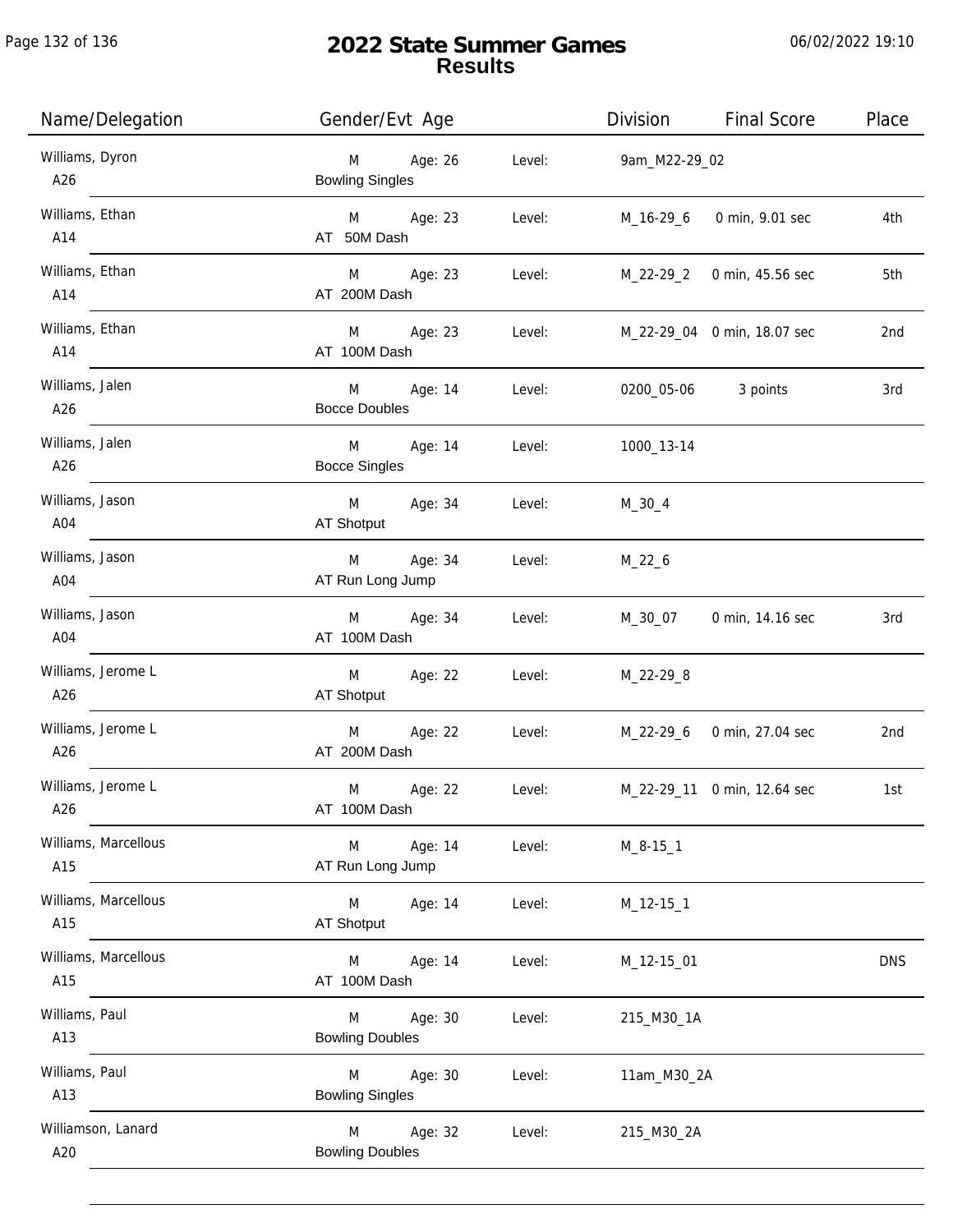Page 133 of 136

j.

# **2022 State Summer Games Results**

| Name/Delegation               | Gender/Evt Age                         |        | Division       | <b>Final Score</b>          | Place |
|-------------------------------|----------------------------------------|--------|----------------|-----------------------------|-------|
| Williamson, Lanard<br>A20     | M<br>Age: 32<br><b>Bowling Singles</b> | Level: | 1200_M30_01    |                             |       |
| Wilson, Brandon<br>A14        | M Age: 26<br><b>Horseshoe Doubles</b>  | Level: | M3             | 3 points                    | 3rd   |
| Wilson, Brandon<br>A14        | M Age: 26<br>Horseshoe Singles         | Level: | $M_8 - 29 - 2$ |                             | 4th   |
| wilson, violet<br>A04         | F Age: 32<br>SW 25Y Freestyle          | Level: | $F_30_1$       | 1 min, 36.86 sec            | 3rd   |
| wilson, violet<br>A04         | F Age: 32<br>SW 50Y Backstroke         | Level: | F1             | 2 min, 6.24 sec             | 2nd   |
| wilson, violet<br>A04         | $F =$<br>Age: 32<br>SW 25Y Backstroke  | Level: | $F_30_1$       |                             |       |
| Wilson, William S<br>A07      | M<br>Age: 24<br><b>Bocce Doubles</b>   | Level: | 0200_19-20     | 3 points                    | 3rd   |
| Wilson, William S<br>A07      | Age: 24<br>M<br><b>Bocce Singles</b>   | Level: | 1100_11-12     |                             |       |
| Winn, Bryon Jay<br>A07        | M<br>Age: 54<br><b>Bocce Singles</b>   | Level: | ALT            |                             |       |
| Winn, Bryon Jay<br>A07        | Age: 54<br>M<br><b>Bocce Doubles</b>   | Level: | <b>ALTS</b>    |                             |       |
| Witchelhouse, Alan Ray<br>A23 | M Age: 48<br><b>Bocce Doubles</b>      | Level: | 0300_07-08     | 4 points                    | 4th   |
| Witchelhouse, Alan Ray<br>A23 | M<br>Age: 48<br><b>Bocce Singles</b>   | Level: | 1200_11-12     |                             |       |
| Wixom, Melissa J<br>A05       | F<br>Age: 34<br><b>Bocce Doubles</b>   | Level: | 0100_23-24     | 2 points                    | 2nd   |
| Wixom, Melissa J<br>A05       | Age: 34<br>F.<br><b>Bocce Singles</b>  | Level: | 0900_23-24     |                             |       |
| Wolak, Brianna F<br>A05       | Age: 23<br>F.<br>AT Softball Throw     | Level: | F_12-99_05     |                             |       |
| Wolak, Brianna F<br>A05       | Age: 23<br>F.<br>AT 100M Dash          | Level: |                | F_22-29_03 0 min, 25.00 sec | 4th   |
| Wolak, Brianna F<br>A05       | Age: 23<br>F.<br>AT Stand Long Jump    | Level: | $F_22_07$      |                             |       |
| Wolfe, Michael P<br>A15       | Age: 43<br>M<br>SW 25Y Backstroke      | Level: | $M_30_1$       |                             |       |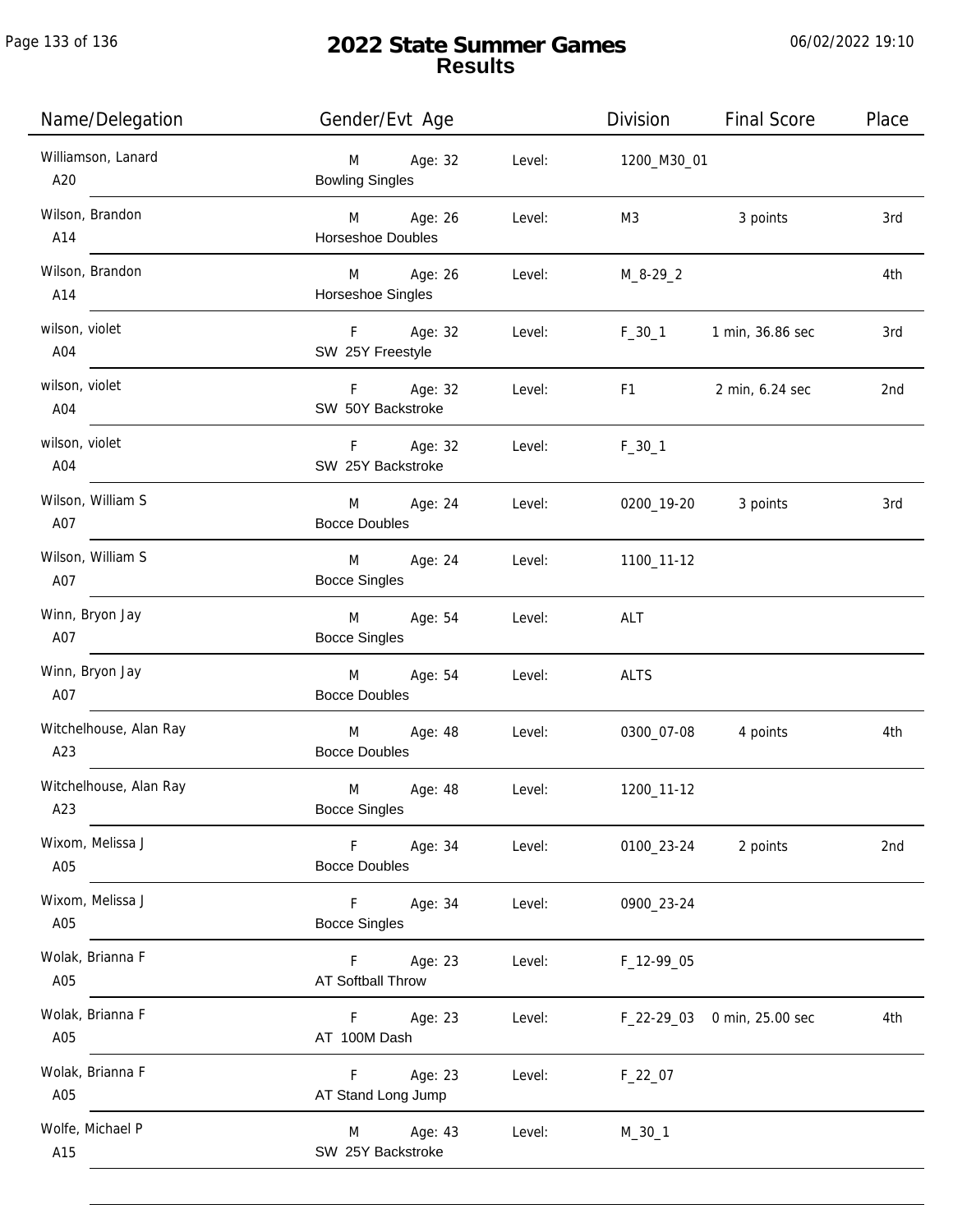Page 134 of 136

| Name/Delegation             | Gender/Evt Age                           |        | Division     | <b>Final Score</b>          | Place |
|-----------------------------|------------------------------------------|--------|--------------|-----------------------------|-------|
| Wolfe, Michael P<br>A15     | Age: 43<br>M<br>SW 4X25 Free Relay       | Level: | $\mathbf{1}$ | 1 min, 41.94 sec            | 1st   |
| Wolfe, Michael P<br>A15     | M Age: 43<br>SW 25Y Freestyle            | Level: | M_30_1       | 0 min, 24.52 sec            | 2nd   |
| Wolff, Kelsey Lynn<br>A17   | F Age: 30<br><b>Bowling Doubles</b>      | Level: | 1215_F30_1   |                             |       |
| Wolff, Kelsey Lynn<br>A17   | F Age: 30<br><b>Bowling Singles</b>      | Level: | 11am_F30_04  |                             |       |
| Wollak, Amber Lynn<br>A07   | F Age: 40<br><b>Bocce Singles</b>        | Level: | 0800_25-26   |                             |       |
| Wollak, Amber Lynn<br>A07   | F Age: 40<br><b>Bocce Doubles</b>        | Level: | 0200_23-24   | 1 points                    | 1st   |
| Womble, Jordan<br>A20       | Age: 18<br>M<br>AT Stand Long Jump       | Level: | M_12-21_02   |                             |       |
| Womble, Jordan<br>A20       | Age: 18<br>M<br><b>AT Softball Throw</b> | Level: | M_16_05      |                             |       |
| Womble, Jordan<br>A20       | Age: 18<br>M<br>AT 50M Dash              | Level: |              | M_16-29_3 0 min, 10.04 sec  | 2nd   |
| Wood, Joshua<br>A23         | Age: 32<br>M<br><b>Bocce Doubles</b>     | Level: |              | 0300_09-10 1 points         | 1st   |
| Wood, Joshua<br>A23         | Age: 32<br>M<br><b>Bocce Singles</b>     | Level: | 1200_17-18   |                             |       |
| Woody, Joseph R<br>A34      | M<br>Age: 34<br>AT 50M Dash              | Level: | $M_30_3$     | 0 min, 12.10 sec            | 5th   |
| Woody, Joseph R<br>A34      | Age: 34<br>M<br>AT 200M Dash             | Level: | $M_30_2$     | 0 min, 46.56 sec            | 3rd   |
| Woody, Joseph R<br>A34      | Age: 34<br>M<br>AT 100M Dash             | Level: | M_30_04      | 0 min, 21.36 sec            | 5th   |
| Worden, Chance Dale<br>A06  | Age: 18<br>M<br>AT Mini Javelin          | Level: | $M_16_8$     |                             |       |
| Worden, Chance Dale<br>A06  | Age: 18<br>M<br>AT 100M Dash             | Level: |              | M_16-21_06 0 min, 13.11 sec | 3rd   |
| Wyatt, Nathan Daniel<br>A04 | Age: 23<br>M<br>AT Softball Throw        | Level: | M_16_11      |                             |       |
| Wyatt, Nathan Daniel<br>A04 | Age: 23<br>M<br>AT 50M Dash              | Level: | M_16-29_7    | 0 min, 9.96 sec             | 4th   |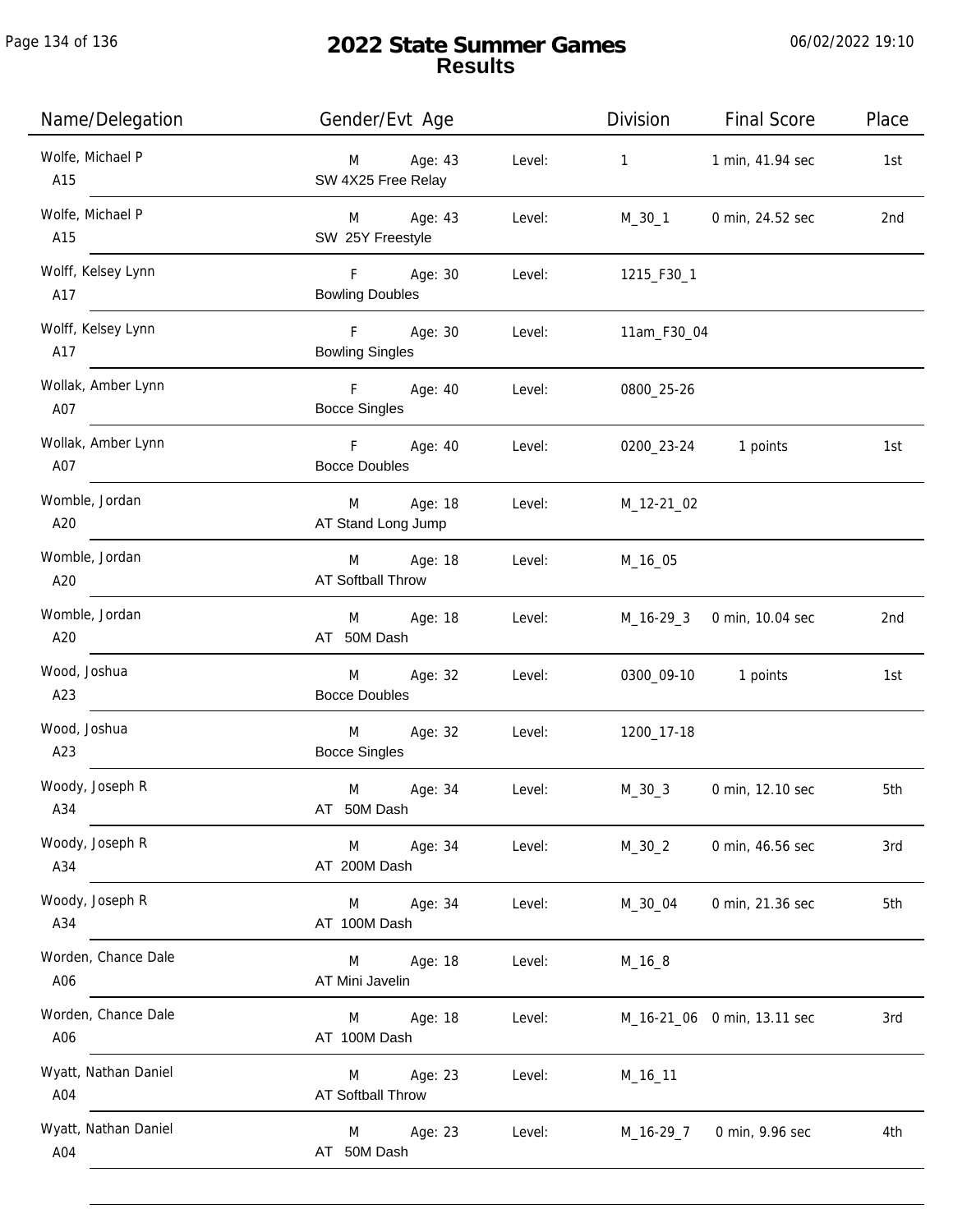# **2022 State Summer Games Results**

| Name/Delegation                   | Gender/Evt Age                                            | Division       | <b>Final Score</b> | Place      |
|-----------------------------------|-----------------------------------------------------------|----------------|--------------------|------------|
| Wyatt, Nathan Daniel<br>A04       | M<br>Age: 23<br>Level:<br>AT Stand Long Jump              | $M_22_10$      |                    |            |
| Wynn, Michael Casmier<br>A20      | Age: 19<br>M<br>Level:<br><b>AT Softball Throw</b>        | M_16_05        |                    |            |
| Wynn, Michael Casmier<br>A20      | Age: 19<br>M<br>Level:<br>AT Stand Long Jump              | M_12-21_02     |                    |            |
| Wynn, Michael Casmier<br>A20      | M<br>Age: 19<br>Level:<br>AT 50M Dash                     | M_16-29_2      |                    | <b>DNS</b> |
| Yankovich, Gorby (Vern) Md<br>A17 | M<br>Age: 30<br>Level:<br><b>Bocce Singles</b>            | 1200_19-20     |                    |            |
| Yankovich, Gorby (Vern) Md<br>A17 | M<br>Age: 30<br>Level:<br><b>Bocce Doubles</b>            | 0300_09-10     | 3 points           | 3rd        |
| Yaroch, Megan Alyse<br>A10        | F.<br>Age: 15<br>Level:<br><b>AT Softball Throw</b>       | F_12-99_04     |                    |            |
| Yaroch, Megan Alyse<br>A10        | Age: 15<br>Level:<br>F.<br>AT Stand Long Jump             | $F_12-2103$    |                    |            |
| Yaroch, Megan Alyse<br>A10        | Age: 15<br>$F -$<br>Level:<br>AT 50M Dash                 | $F_8-15_2$     | 0 min, 10.32 sec   | 2nd        |
| Yee, Jonathan "jonah"<br>A19      | Age: 28<br>M<br>Level:<br>SW 25Y Backstroke               | M_22-29_2      |                    |            |
| Yee, Jonathan "jonah"<br>A19      | Age: 28<br>M<br>Level:<br>SW 100Y Freestyle               | M <sub>1</sub> |                    |            |
| Yee, Jonathan "jonah"<br>A19      | M<br>Age: 28<br>Level:<br>SW 50Y Freestyle                | M_22-29_4      |                    |            |
| Yokomizo, Miyami L<br>A30         | F<br>Age: 35<br>Level:<br>AT Mini Javelin                 | $F_{16-4}$     |                    |            |
| Yokomizo, Miyami L<br>A30         | Age: 35<br>Level:<br>F.<br>AT 100M Dash                   | $F_30_04$      | 0 min, 21.93 sec   | 3rd        |
| Yokomizo, Miyami L<br>A30         | Age: 35<br>Level:<br>F.<br>AT 50M Dash                    | $F_30_4$       | 0 min, 10.46 sec   | 3rd        |
| Young, Andy M<br>A30              | Age: 33<br>Level:<br>M<br><b>Bocce Doubles</b>            | 0200_17-18     | 1 points           | 1st        |
| Young, Andy M<br>A30              | Age: 33<br>Level:<br>M<br><b>Bocce Singles</b>            | 1100_07-08     |                    |            |
| Young, Rachel S<br>A05            | $\mathsf{F}$<br>Age: 18<br>Level:<br><b>Bocce Singles</b> | 0800_15-16     |                    |            |